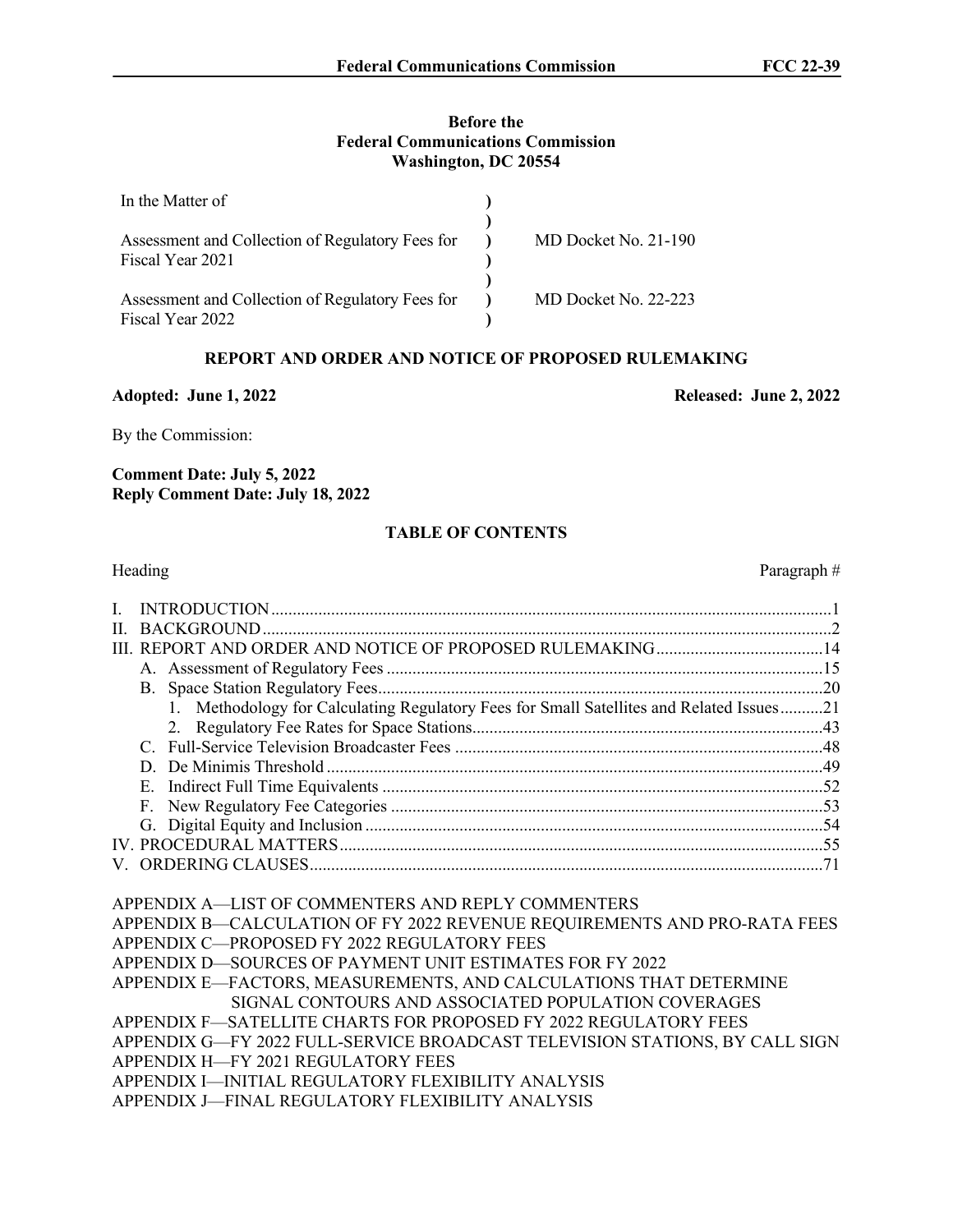# **I. INTRODUCTION**

1. For fiscal year (FY) 2022, the Commission is required to collect \$381,950,000 in regulatory fees for FY 2022,<sup>1</sup> pursuant to sections 9 and 9A of the Communications Act of 1934, as amended (Communications Act),<sup>2</sup> and the Commission's FY 2022 Appropriations Act.<sup>3</sup> In the Report and Order, we adopt a fee methodology for calculating small satellite fees.<sup>4</sup> In the Notice of Proposed Rulemaking, we seek comment on associated changes to the nongeostationary orbit (NGSO) space stations regulatory fee rates. We also seek comment on the Commission's proposed regulatory fees for FY 2022 as set forth in Appendices B and  $C<sup>5</sup>$  in addition to other issues including: continuing to use our methodology for calculating television broadcaster regulatory fees based on population; calculating the costs of collection of regulatory fees in establishing the annual de minimis threshold; and how our proposals may promote or inhibit advances in diversity, equity, inclusion, and accessibility.

# **II. BACKGROUND**

2. Congress requires the Commission to assess and collect regulatory fees each year in an amount that can reasonably be expected to equal the amount of its annual salaries and expenses (S&E) appropriation.<sup>6</sup> Regulatory fees cover direct costs, such as salaries and expenses; indirect costs, such as overhead functions; statutorily required tasks that do not directly equate with oversight and regulation of a particular regulatee but instead benefit the Commission and the industry as a whole; and support costs such as rent, utilities, and equipment.<sup>7</sup> Regulatory fees also cover the costs incurred in oversight and

<sup>2</sup> *See* 47 U.S.C. § 159 (requiring the Commission to assess and collect regulatory fees to recover the costs of carrying out its activities in the total amounts provided for in Appropriations Acts).

<sup>3</sup> FY 2022 Consolidated Appropriations Act.

4 Specifically, as described below, we adopt the small satellite fees on a per-license basis by calculating 1/20th (5%) of the average regulatory fee rate for a non-small NGSO system in a given fiscal year. Taking into account the small satellites' portion of the fees, we calculate the actual fee rates for all NGSO space stations as proposed herein. We also deny an exemption requested from regulatory fee obligations for non-US licensed space stations. We adopt the fee methodology for small satellites as part of this item because the adoption of this methodology is integral to our overall assessment of regulatory fees upon space stations.

<sup>5</sup> FY 2022 started on October 1, 2021, and ends on September 30, 2022. The proposed regulatory fee schedule for FY 2022 is set forth in Appendices B and C. For comparison purposes, the FY 2021 regulatory fee schedule is provided in Appendix H.

6 47 U.S.C. § 159(a), (b). The regulatory fee collection is guided by both the statutory authority in sections 6 and 9 of the Communications Act, 47 U.S.C. §§ 156, 159, and the explicit language of each fiscal year's S&E appropriation directing the amount to be collected as an offsetting collection. *See* FY 2022 Consolidated Appropriations Act.

7  *See Assessment and Collection of Regulatory Fees for Fiscal Year 2021*, MD Docket No. 21-190, Report and Order and Notice of Proposed Rulemaking, FCC 21-98, 2021 WL 3847250, para. 2 (2021) (*FY 2021 Report and Order*). Below, in the Report and Order, we resolve certain of the issues on which we sought comment in the *Notice of Proposed Rulemaking* appended to the *FY 2021 Report and Order* and rely on the record in MD Docket No. 21- 90 in doing so. Given that the Report and Order resolves certain issues on which the Notice of Proposed

(continued….)

<sup>1</sup> Consolidated Appropriations Act, 2022, Public Law No. 117-103 (Mar. 15, 2022) (FY 2022 Consolidated Appropriations Act). The amount of \$381,950,000 represents a net increase of \$7,950,000 or 2.13% from the FY 2021 appropriated level of \$374,000,000.Consolidated Appropriations Act, 2021, Pub. L. No. 116-260, Div. E, Title V, 134 Stat. 1182 (2020) (FY 2021 Consolidated Appropriations Act) (appropriating \$374,000,000 to the Commission for salaries and expenses (S&E) and directing the Commission to collect \$374,000,000 in offsetting collections for FY 2021). For FY 2022, Congress did not provide an earmark for the implementation of the Broadband Deployment Accuracy and Technology Availability (DATA) Act to be recovered through regulatory fees. *See* FY 2022 Consolidated Appropriations Act; The Broadband Deployment Accuracy and Technology Availability Act, Pub. L. No. 116-130, 134 Stat. 228 (2020) (codified at 47 U.S.C. §§ 641-646) (Broadband DATA Act).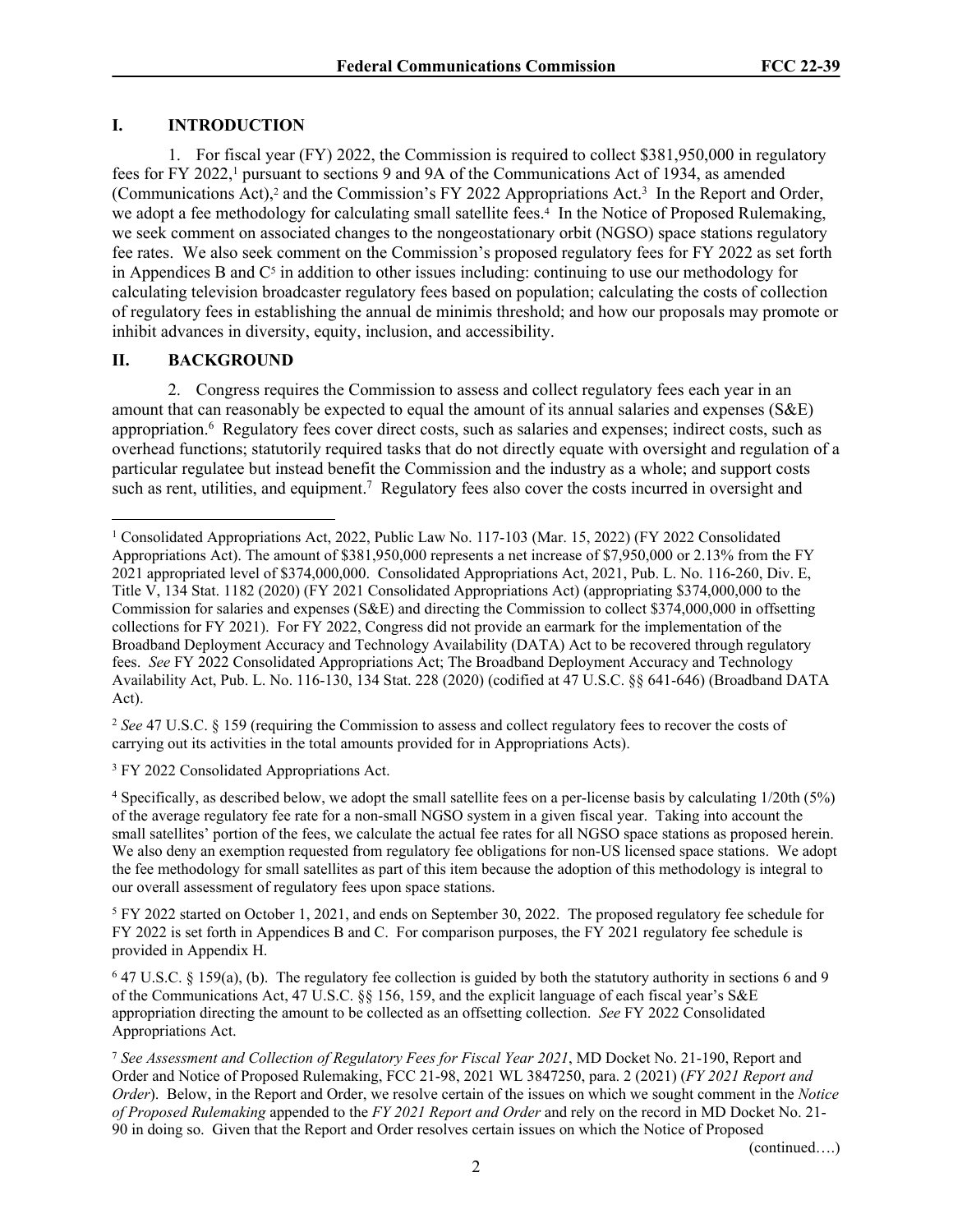regulation of entities that are statutorily exempt from paying regulatory fees (i.e., governmental and nonprofit entities, amateur radio operators, and noncommercial radio and television stations),<sup>8</sup> entities that are exempt from payment of FY 2022 regulatory fees because their total assessed annual regulatory fees fall below the annual de minimis threshold,<sup>9</sup> and entities whose regulatory fees are waived.<sup>10</sup> Pursuant to section 9(d) of the Communications Act, the Commission's methodology for assessing regulatory fees must "reflect the full-time equivalent number of employees within the bureaus and offices of the Commission, adjusted to take into account factors that are reasonably related to the benefits provided to the payor of the fee by the Commission's activities."11 For FY 2022, the Commission must recover \$381,950,000, as set forth in the FY 2022 Consolidated Appropriations Act.<sup>12</sup>

3. Full Time Equivalent (FTE) Allocation.<sup>13</sup> In 2018, as part of the Repack Airwaves Yielding Better Access for Users of Modern Services Act of 2018 (RAY BAUM'S Act)14 Congress revised the

8 47 U.S.C. § 159(e)(1); 47 CFR § 1.1162.

 $947$  U.S.C. § 159(e)(2).

<sup>10</sup> 47 U.S.C. § 159(d); 47 CFR § 1.1166.

<sup>11</sup> 47 U.S.C. § 159(d). Regulatory fees are initially apportioned across fee categories based on the number of Full Time Equivalents (FTEs) and adjusted "to take into account factors that are reasonably related to the benefits provided to the payor of the fee by the Commission's activities." *Id*. *See, e.g*., *Assessment and Collection of Regulatory Fees for Fiscal Year 2019*, MD Docket No. 19-105, Report and Order and Further Notice of Proposed Rulemaking, 34 FCC Rcd 8189, 8195, para. 14 (2019) (*FY 2019 Report and Order*) ("we have long relied on direct FTE allocations because the Commission has found those allocations best reflect the 'benefits provided to the payor of the fee by the Commission's activities'—in the case of broadcast licensees, the work the Media Bureau does to grant licenses and oversee and regulate their operations."); *Procedures for Assessment and Collection of Regulatory Fees for Fiscal Year 2012,* MD Docket No. 12-20, Notice of Proposed Rulemaking, 27 FCC Rcd 8458, 8461, para. 8 (*FY 2012 Regulatory Fee Reform NPRM*) ("The Commission allocates FTEs according to the nature of the employees' work. If the work performed by an employee can be assigned to a regulatory fee category in one of the four core licensing bureaus—Wireless Telecommunications, Media, Wireline Competition, and International—that employee's time is counted as a direct FTE. If the work cannot be assigned to one of the bureau's designated fee categories, the employee's time is counted as an indirect FTE."); *Assessment and Collection of Regulatory Fees for Fiscal Year 2014*, MD Docket No. 14-92, Report and Order, 29 FCC Rcd 10767, 10768, para. 2 (2014) (*FY 2014 Report and Order*) (explaining the reliance on direct FTEs for purposes of determining regulatory fee calculations).

<sup>12</sup> *See* FY 2022 Consolidated Appropriations Act; 47 U.S.C. § 159.

<sup>13</sup> One FTE, a "Full Time Equivalent" or "Full Time Employee," is a unit of measure equal to the work performed annually by a full-time person (working a 40-hour workweek for a full year) assigned to the particular job, and subject to agency personnel staffing limitations established by the U.S. Office of Management and Budget. *See generally* U.S. Executive Office of the President, Office of Management and Budget, Preparation, Submission, and Execution of the Budget (Washington: GPO, April 2021), [https://www.whitehouse.gov/wp](https://www.whitehouse.gov/wp-content/uploads/2018/06/a11.pdf)[content/uploads/2018/06/a11.pdf.](https://www.whitehouse.gov/wp-content/uploads/2018/06/a11.pdf) *See* section 85.5(c) for a detailed explanation of how FTEs are calculated.

<sup>14</sup> Consolidated Appropriations Act, 2018, Pub. L. No. 115-141, 132 Stat. 1084, Division P – RAY BAUM'S Act of 2018, Title I, § 103 (2018) (RAY BAUM'S Act). Our methodology for implementing our regulatory fee authority essentially remains unchanged by the RAY BAUM'S Act. In our FY 2019 regulatory fee proceeding, we analyzed the changes to our statutory regulatory fee authority, sought comment on the changes and determined that "the fee assessment structure dictated by the statute fundamentally remains unchanged. Or, in other words, because the new section 9 of the Communications Act closely aligns to how the Commission assessed and collected fees under the prior section 9 of the Communications Act, we will hew closely to our prior methodology in assessing FY 2019 regulatory fees." *See FY 2019 Report and Order*, 34 FCC Rcd at 8192-93, paras. 7-8; *Assessment and Collection of Regulatory Fees for Fiscal Year 2019*, MD Docket No. 19-105, Notice of Proposed Rulemaking, 34 FCC Rcd 3272, 3275-77, paras. 6-10 (2019) (*FY 2019 NPRM*).

Rulemaking seeks comment, we are not listing them as distinct segments of this document but *see infra* paras. 21-42 for the text of the Report and Order. We defer resolution of other issues raised in the *Notice of Proposed Rulemaking* appended to the *FY 2021 Report and Order*, and we seek additional comment below. *See FY 2021 Report and Order*, 2021 WL 3847250, \*27-28, paras. 73-74.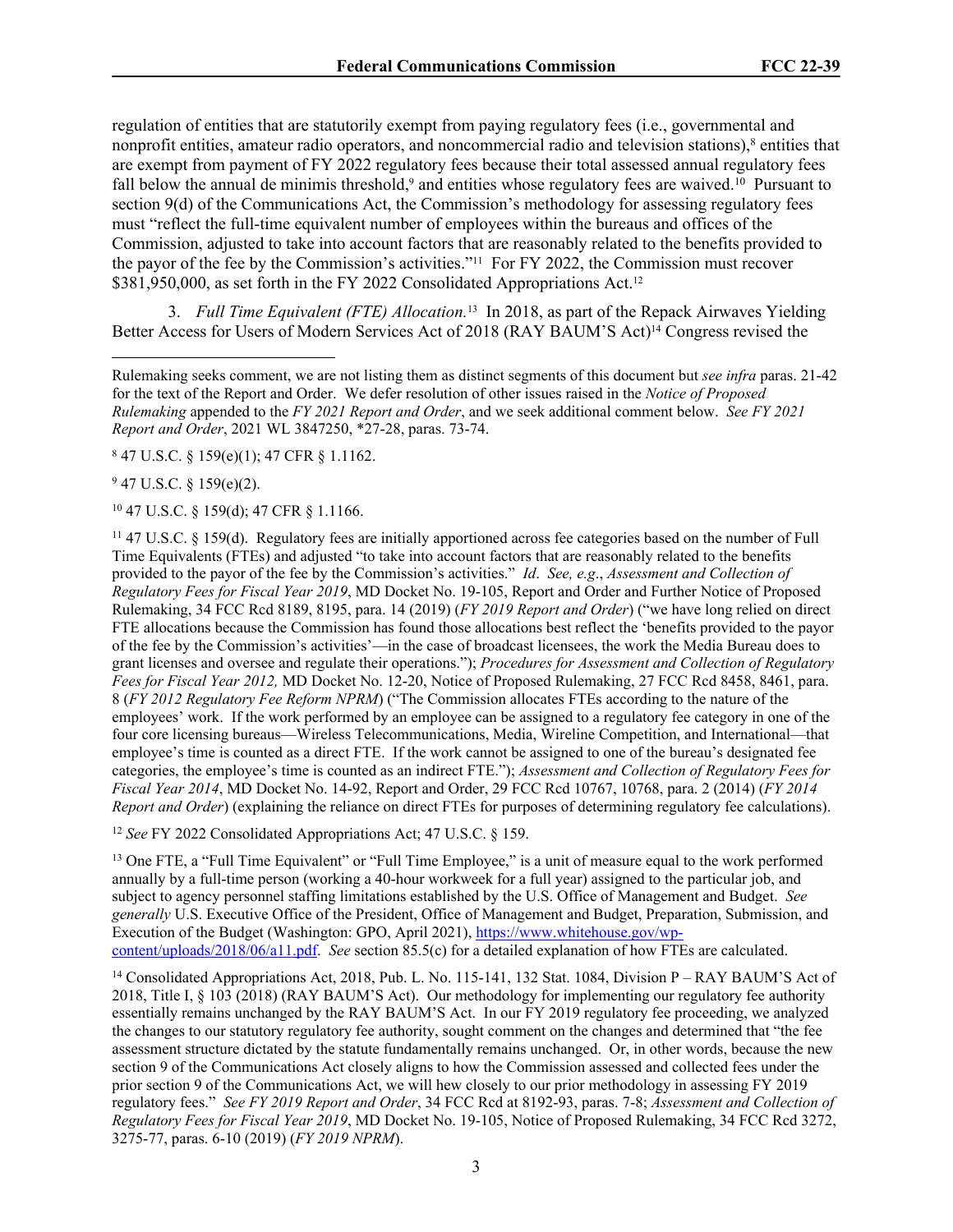Commission's regulatory fee authority by modifying section 9 of the Communications Act and adding section 9A.<sup>15</sup> While the Commission adopted several rule amendments<sup>16</sup> to conform them to the RAY BAUM'S Act,<sup>17</sup> the Commission rejected arguments that the RAY BAUM'S Act fundamentally changed how the Commission should calculate regulatory fees and that it was no longer required to base regulatory fees on the direct FTEs in core bureaus.18 The Commission stated that given the Communication Act's explicit language that fees must "reflect" FTEs, the FTE counts are by far the most administrable starting point for regulatory fee allocations.19 In plain language, the Commission does not assign direct FTEs within a bureau to specific fee categories by rote or at random, but rather in a manner that reflects the time spent by FTEs on such regulatory fee category, which is in itself a reflection of "benefit" to the fee category.20 Thus, the Commission explained it would continue to apportion regulatory fees across fee categories based on the number of direct FTEs in each core bureau and the proportionate number of indirect FTEs and to take into account factors that are reasonably related to the payor's benefits.<sup>21</sup>

4. The Commission therefore typically assesses the allocation of FTEs by first determining the number of direct FTEs, those non-auctions FTEs whose work is focused on the industry segment in each of the Commission's "core" bureaus<sup>22</sup> (i.e., the Wireless Telecommunications Bureau, the Media Bureau, part of the Wireline Competition Bureau, and part of the International Bureau), and then attributing all other non-auction FTEs outside the core bureaus and other Commission costs as indirect.<sup>23</sup>

<sup>18</sup> *See FY 2019 Report and Order*, 34 FCC Rcd at 8193, para. 8. As such, our prior decisions to add to, delete from, or amend the regulatory fee schedule are instructive of the detailed analysis that generally accompanies a change to the FTE categorization as direct or indirect, the attribution of FTEs to a fee category, and the allocation of fees within a category based on the unit measure adopted.

 $19 \, Id.$ 

 $20$  The Commission has stated that "Section 9 is clear, however, that regulatory fee assessments are based on the burden imposed on the Commission, not benefits realized by regulatees." *Assessment and Collection of Regulatory Fees for Fiscal Year 2007*, Report and Order and Further Notice of Proposed Rulemaking, 22 FCC Rcd 15712, 15719, para. 19 (2007).

<sup>21</sup> *See FY 2019 Report and Order*, 34 FCC Rcd at 8193, para. 9.

<sup>22</sup> The phrase "core" bureaus was first adopted in the *FY 2012 Regulatory Fee Reform NPRM* where the Commission explained that, under (prior) section  $9(b)(1)(A)$  of the Communications Act, the Commission was instructed to calculate the regulatory fees by determining the FTEs performing the activities enumerated in section 9(a)(1) of the Communications Act within the Private Radio Bureau, Mass Media Bureau, and Common Carrier Bureau, and other offices of the Commission; those bureaus subsequently were renamed as the Wireless Telecommunications Bureau, Media Bureau, and Wireline Competition Bureau, and a new International Bureau had been formed. *See FY 2012 Regulatory Fee Reform NPRM*, 27 FCC Rcd at 8460, para. 5 & n.5. The Commission explained that "[f]or simplicity and ease of reference, in this Notice we will refer to these four bureaus as the 'core' bureaus or the 'core licensing' bureaus." *Id*. Congress, in modifying our regulatory fee authority in 2018, deleted the now out-of-date phrasing*. Compare* 47 U.S.C. § 159 (2018) with 47 U.S.C. § 159 (2022). *See also FY 2019 Report and Order*, 34 FCC Rcd at 8193-94, paras. 9-10 (continuing to define the "core" bureaus as the Wireless Telecommunications Bureau, the Media Bureau, the Wireline Competition Bureau, and the International Bureau).

<sup>23</sup> *See FY 2019 Report and Order*, 34 FCC Rcd at 8193, paras. 8-9 (finding that, given "the Act's requirement that fees must 'reflect' FTEs before adjusting fees to take into account other factors"… "FTE counts [are] by far the most administrable starting point for regulatory fee allocations" and indicating that the first step in apportioning regulatory fees is to allocate appropriated amounts to be recovered proportionally based on the number of direct FTEs within each core bureau (with indirect FTEs allocated in proportion to the direct FTEs)); *FY 2021 Report and Order*, 2021 WL 3847250 \*2, para 3; *FY 2012 Regulatory Fee Reform NPRM*, 27 FCC Rcd at 8460, para. 5 & n.5; *Procedures for Assessment and Collection of Regulatory Fees for Fiscal Year 2012*, Report and Order, 27 FCC Rcd (continued….)

4

<sup>15</sup> *See* RAY BAUM'S Act.

<sup>16</sup> *See FY 2019 Report and Order*, 34 FCC Rcd at 8209-212, paras. 56-60.

<sup>17</sup> *Id.* at 8193, para. 7; 47 U.S.C. §§ 159, 159A.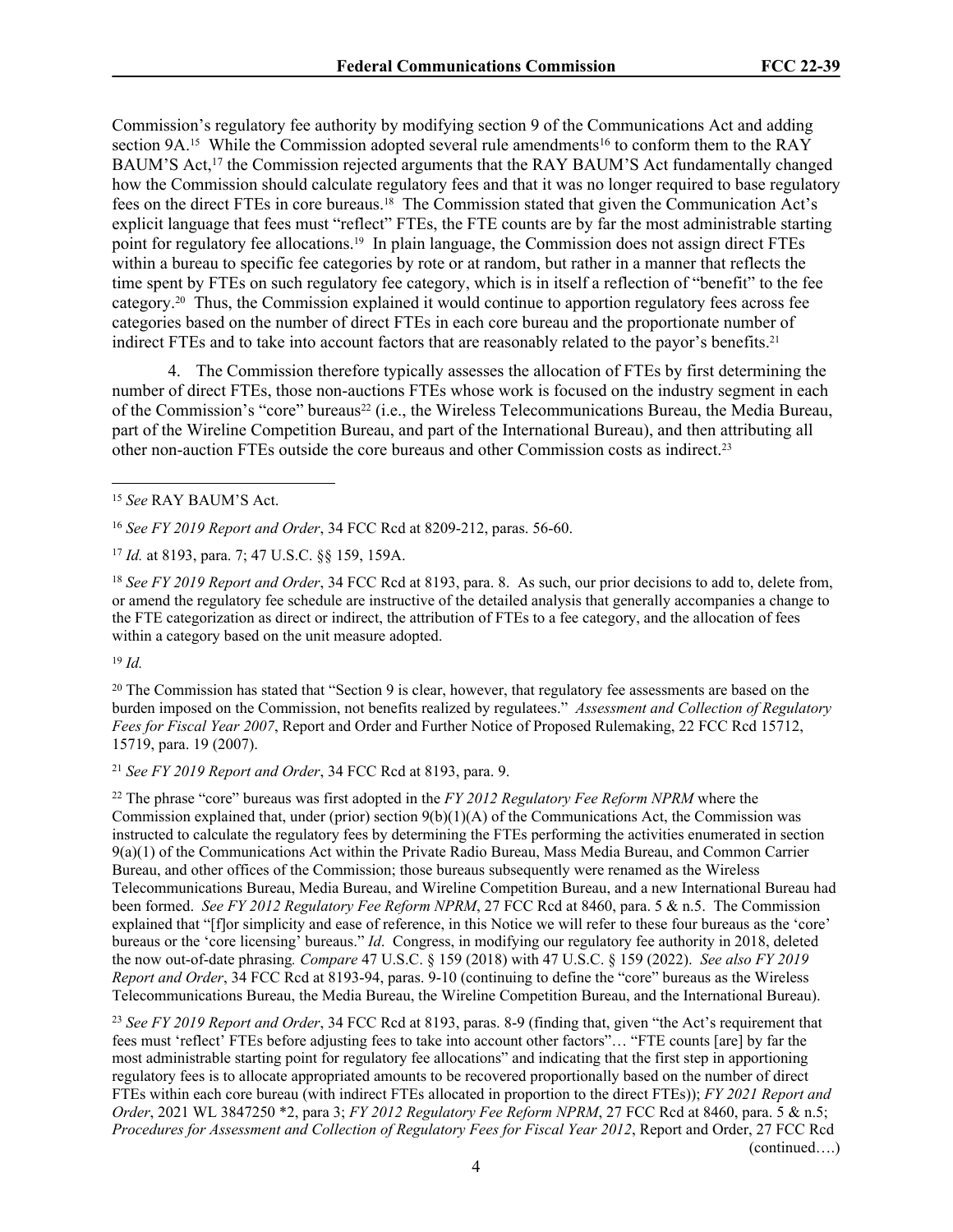5. Auctions expenses are separately funded and not part of the Commission's S&E appropriation. The Commission recovers the costs of developing and implementing its section 309(j) spectrum auctions program as an offsetting collection against auction proceeds and subject to an annual cap.24 For this reason, auctions FTEs are not included in the calculation of regulatory fees and the Commission's methodology excludes all auction-related FTEs and their overhead from the regulatory fee calculations. To the extent that FTEs within core bureaus spend a portion of their time on auctions issues and a portion of their time on non-auctions issues, their time is split and only the non-auctions portion of their time is reflected in the relevant core bureau's FTE count.<sup>25</sup>

6. Each year, early in the fiscal year, the Commission receives FTE data from its Human Resources Office, and identifies FTE data at the core bureau level (i.e., direct FTEs), which is then used to determine the FTE allocations for the four core bureaus. This FTE data is then filtered down to the various fee categories within each core bureau based on the fee category percentages for each bureau. After the number of direct FTEs is determined within each core bureau of the Commission, a percentage of the total amount to be collected in regulatory fees for a given fiscal year is calculated for each core bureau based on the number of direct FTEs within a core bureau. The total of the percentages for each core bureau must equal 100% of the amount to be collected. The total percentage for a core bureau is then used to calculate the percentages for the various regulatory fee categories within each core bureau, as provided by the Commission's bureaus. Thus, the regulatory fee categories within each core bureau make up a percentage of a core bureau's total percentage to be collected in regulatory fees.

7. These percentages, either at the regulatory fee category level within a core bureau or summed up to the core bureau level, represent the dollar amount of regulatory fees to be collected by multiplying each fee category percentage by the target goal to be collected. For example, the Wireline Competition Bureau, a core bureau, has direct FTEs that constitute 33.74% of all regulatory fees to be collected. The Wireline Competition Bureau also has two fee categories from which 33.74% of the fees are to be collected: (1) the Interstate Telecommunications Service Provider Fee (ITSP) fee category constitutes 32.62%, and (2) the Toll Free Number fee category constitutes 1.12% for a total sum of 33.74%. The percentage for each fee category represents the amount to collect in regulatory fees for that fee category – for example, for the ITSP fee category, 32.62% amounts to \$124.59 million from an FY 2022 target goal of \$381,950,000. This dollar amount (\$124.59 million) divided by the estimated units for the ITSP fee category determines the fee rate, which is then rounded to the nearest \$5, where applicable. Indirect FTEs are then allocated proportionally based on the allocation percentage of direct FTEs of each core bureaus.

8. The indirect FTEs are the FTEs in the Enforcement Bureau, Consumer and Governmental Affairs Bureau, Public Safety and Homeland Security Bureau, Chairwoman's and Commissioners' offices, Office of the Managing Director, Office of General Counsel, Office of the Inspector General, Office of Communications Business Opportunities, Office of Engineering and Technology, Office of Legislative Affairs, Office of Workplace Diversity, Office of Media Relations, Office of Economics and Analytics, and Office of Administrative Law Judges, along with some FTEs in the Wireline Competition Bureau and the International Bureau that the Commission has previously classified as indirect for

<sup>8390, 8392</sup> paras. 4-5 (2012) (*FY 2012 Report and Order*). Other factors the Commission takes into consideration include the yearly appropriation and the projected unit estimates.

<sup>&</sup>lt;sup>24</sup> 47 U.S.C. § 309(j)(8)(B) (providing that "the salaries and expenses account of the Commission shall retain as an offsetting collection such sums as may be necessary from such proceeds for the costs of developing and implementing the program required by this subsection."). Each year, Congress provides a cap on such offsetting collection. *E.g*., FY 2022 Consolidated Appropriations Act (providing that "proceeds from the use of a competitive bidding system that may be retained and made available for obligation shall not exceed \$128,621,000 for fiscal year 2022.")

<sup>25</sup> *FY 2021 Report and Order*, 2021 WL 3847250 \*8, para. 20.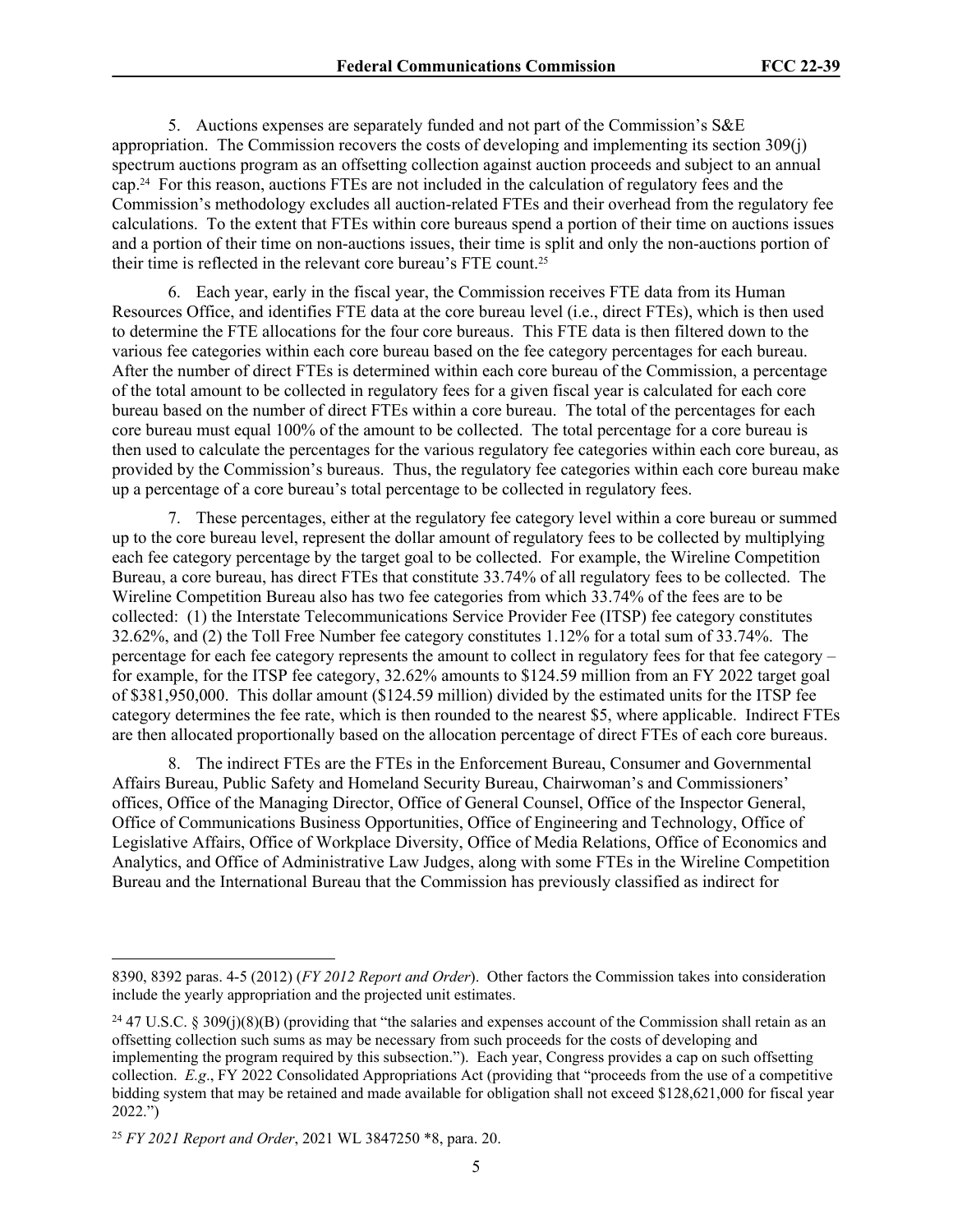regulatory fee purposes.26 Unlike the work of direct FTEs, the work of FTEs designated as indirect benefits the Commission and the industry as a whole and is not specifically focused on the regulatees and licensees of a core bureau.<sup>27</sup> The high percentage of indirect FTEs is indicative of the fact that many Commission activities and costs are not limited to a particular fee category and instead benefit the Commission and its work as a whole.<sup>28</sup>

9. In section 9 of the Communications Act, Congress prescribed a method of collecting an amount equal to the full S&E appropriation by keying the regulatory fee assessment to FTE burden.29 As a result, the fee assigned to each regulatory fee category relates to the FTE burden associated with their oversight and regulation by the relevant core bureaus.<sup>30</sup> Because the total amount the Commission must collect in an offsetting collection generally changes each fiscal year, payors' regulatory fees will also typically change each fiscal year as a mathematical consequence of the changes in the total amount to be collected,<sup>31</sup> the number of Commission FTEs, and projected unit estimates for each fee category.<sup>32</sup> Beyond those changed collection requirements, consideration of changes, additions, or deletions to the regulatory fee schedule is focused on the Commission's direct FTE cost burden related to the regulatory fee category at issue within each core bureau.<sup>33</sup>

10. *Adjustments and Amendments to Regulatory Fee Schedule.* Each year, the Commission is required to adjust the schedule of regulatory fees to "(A) reflect unexpected increases or decreases in the number of units subject to the payment of such fees; and (B) result in the collection of the amount required" by the Commission's annual appropriation.34 Each year the Commission issues a Notice of Proposed Rulemaking to seek comment on its methodology for assessing regulatory fees and the

<sup>27</sup> *See FY 2021 Report and Order*, 2021 WL 3847250 \*9, para 22.

<sup>28</sup> *Id.* at \*3, para 8; *FY 2013 Report and Order*, 28 FCC Rcd at 12357, para. 17.

<sup>29</sup> *See* 47 U.S.C. § 159(d).

<sup>30</sup> *Id*. *See also FY 2019 NPRM*, 34 FCC Rcd at 3275-77, paras. 6-10.

<sup>31</sup> As indicated above, the offsetting collection for FY 2022 has increased by \$7,950,000 or 2.13% from the FY 2021 appropriated level. *See supra* n.1.

 $32$  Section  $9(c)(1)(B)$  of the Communications Act contemplates such changes to the fee schedule necessary to result in the collection of the amount required by subsection 159(b). 47 U.S.C. § 159(c)(1)(B). For example, if the number of units in a regulatory fee category increases, the amount due per unit may decrease, depending on other factors. Such changes under section 9(c) of the Communications Act fall under the section 9A(b)(1) Congressional notification requirements. 47 U.S.C. §§159A(b)(1), 159(c).

34 47 U.S.C. § 159(c).

<sup>&</sup>lt;sup>26</sup> The Commission has previously reassigned FTEs in core bureaus as indirect for regulatory fee purposes, due to the nature of their work assignments. For example, in 2013, the Commission allocated as indirect all but 28 International Bureau FTEs. *Assessment and Collection of Regulatory Fees for Fiscal Year 2013*, Report and Order, 28 FCC Rcd 12351, 12355-356, para.14 (2013) (*FY 2013 Report and Order*). Subsequently, in the *FY 2015 Report and Order*, the Commission reassigned, for regulatory fee purposes, four International Bureau FTEs working on market access requests for non-U.S. licensed space stations as indirect. *Assessment and Collection of Regulatory Fees for Fiscal Year 2015*, Report and Order and Further Notice of Proposed Rulemaking, 30 FCC Rcd 10268, 10278, para. 24 (2015) (*FY 2015 Report and Order*). Those four indirect FTEs have since been reclassified as direct. *Assessment and Collection of Regulatory Rees for Fiscal Year 2020*, Report and Order and Notice of Proposed Rulemaking, 35 FCC Rcd 4976, 4991, para. 33 (2020) (*FY 2020 NPRM*), *affirmed*, *Telesat Canada, et al. v. FCC*, 999 F.3d 707 (D.C. Cir. 2021) (*Telesat*). In 2017, the Commission assigned as indirect, for regulatory fee purposes, 38 FTEs in the Wireline Competition Bureau who work on non-high cost programs of the Universal Service Fund. *Assessment and Collection of Regulatory Fees for Fiscal Year 2017*, Report and Order and Further Notice of Proposed Rulemaking, 32 FCC Rcd 7057, 7061-64, paras. 10-15 (2017) (*FY 2017 Report and Order*).

<sup>33</sup> *See FY 2021 Report and Order*, 2021 WL 3847250 \*7, para. 17. Changes under section 9(d) of the Communications Act fall under the section  $9A(b)(2)$  90-day notification to Congress. 47 U.S.C. §§ 159A(b)(2), 159(d).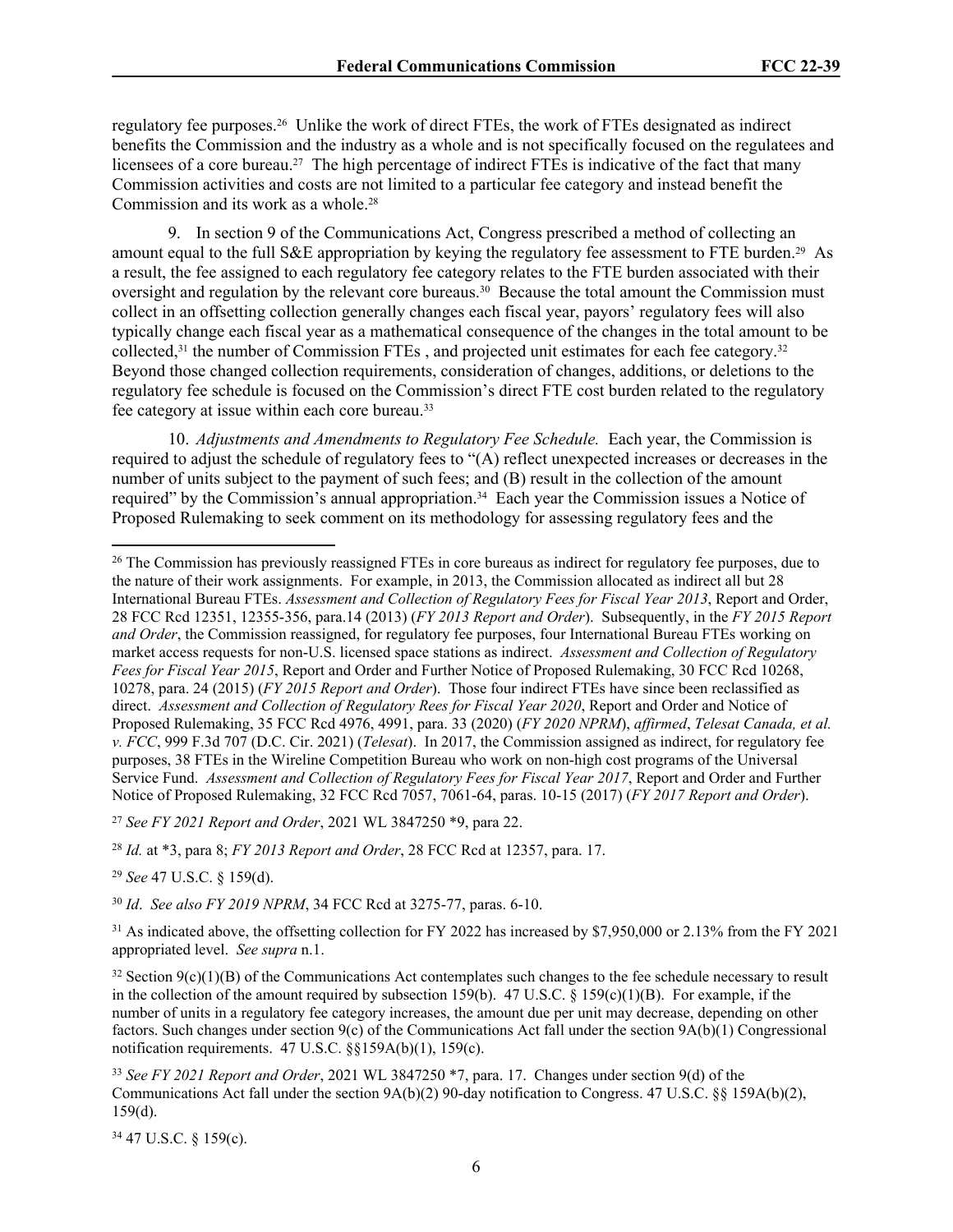proposed regulatory fees for the fiscal year.

11. In addition to annual regulatory fee adjustments, the Commission must amend the regulatory fee schedule "if the Commission determines that the schedule requires amendment so that such fees reflect the full-time equivalent number of employees within the bureaus and offices of the Commission, adjusted to take into account factors that are reasonably related to the benefits provided to the payor of the fee by the Commission's activities."35 The Commission therefore considers the adoption of a new regulatory fee category or a change in an existing regulatory fee category only when it develops sufficient basis for making the change, and works to ensure that all changes serve the goal of ensuring that the Commission's assessment of regulatory fees is fair, administrable, and sustainable.<sup>36</sup>

12. The Commission adopts new fee categories and new methodologies for calculating regulatory fees when it finds that there is a sufficient basis for doing so under the relevant statutory provisions and precedent, and based on the record in a given proceeding. For example, in 2009, the Commission adopted a new methodology for assessing submarine cable regulatory fees based on a consensus proposal made by a large group of submarine cable operators.37 Under this new regulatory fee methodology, the Commission assessed the submarine cable systems (common carrier and non-common carrier) on a per cable landing license basis, with higher fees for larger systems and lower fees for smaller systems.38 In 2014, the Commission adopted a new regulatory fee category for toll-free numbers because FTEs were devoted to toll-free number oversight and regulation, primarily in the Wireline Competition Bureau.<sup>39</sup> In 2015, after taking the issue under consideration over several years, the Commission added Direct Broadcast Satellite (DBS) as a subcategory of the cable television and Internet Protocol television (IPTV) fee category to the regulatory fee schedule, based on the oversight and regulation of this industry by the same group of Media Bureau FTEs.<sup>40</sup> In 2017, after considering this issue several times, the Commission added non-common carrier terrestrial International Bearer Circuits (IBCs) to the regulatory fee schedule,

<sup>37</sup> *Assessment and Collection of Regulatory Fees for Fiscal Year 2008*, Second Report and Order, 24 FCC Rcd 4208 (2009) (*Submarine Cable Order*).

<sup>38</sup> *Id.* at 4214-17, paras. 13-22.

<sup>39</sup> *See FY 2014 Report and Order* 29 FCC Rcd at 10778, paras. 26-27 (summarizing the legal rationale for adoption of a fee on toll-free numbers and the FTEs involved in toll-free issues) (citing *Toll Free Access Codes,* Second Report and Order and Further Notice of Proposed Rulemaking, CC Docket No. 95-155, 12 FCC Rcd 11162, 11178- 79, para. 22 (1997) (Sections 201(b) and 251(e) of the Communications Act "empower the Commission to ensure that toll free numbers . . . are allocated in an equitable and orderly manner that serves the public interest.")).

<sup>40</sup> *See FY 2015 Report and Order*, 30 FCC Rcd at 10276-77, paras. 19-20 (adding DBS as a fee category); *Assessment and Collection of Regulatory Fees for Fiscal Year 2015*, MD Docket No. 15-121, Notice of Proposed Rulemaking, 30 FCC Rcd 5354, 5358, para. 9 (2015); *FY 2013 NPRM*, 28 FCC Rcd at 7810-11, paras. 50-52 (seeking comment on whether to adopt a new fee category for DBS). In the *FY 2021 Report and Order*, the Commission placed all DBS, cable television, and IPTV providers in the same fee category at the same per subscriber regulatory fee. *FY 2021 Report and Order* at para. 28.

<sup>35</sup> 47 U.S.C. § 159(d).

<sup>36</sup> *See Assessment and Collection of Regulatory Fees for Fiscal Year 2013*, Notice of Proposed Rulemaking and Further Notice of Proposed Rulemaking, 28 FCC Rcd 7790, 7798-7807, paras. 17-40 (2013); *FY 2012 Regulatory Fee Reform NPRM,* 27 FCC Rcd at 8464-65, paras. 14-16. The concept of administrability includes the difficulty in collecting regulatory fees under a system that could have unpredictable dramatic shifts in assessed fees in certain categories from year to year. In adopting our fee schedule, we are also mindful of other general limits of fee authority. *See National Cable Television Ass'n v. United States*, 415 U.S. 336, 340-41 (1974) (construing Independent Offices Appropriations Act)(IOAA)); *see also National Cable Television Ass'n v. FCC*, 554 F.2d 1094, 1106 & n.42 (D.C. Cir. 1976). We are mindful that IOAA no longer applies to the Commission. *See* House of Representatives Report No. 99-453 (1985) at page 433 (noting the significance of National Cable and explaining that IOAA no longer applies to the Commission with the passage of other specific fee authority, application fees, in COBRA-85). We, nevertheless, are cognizant of broader legal issues raised by user fee and/or regulatory fee precedent.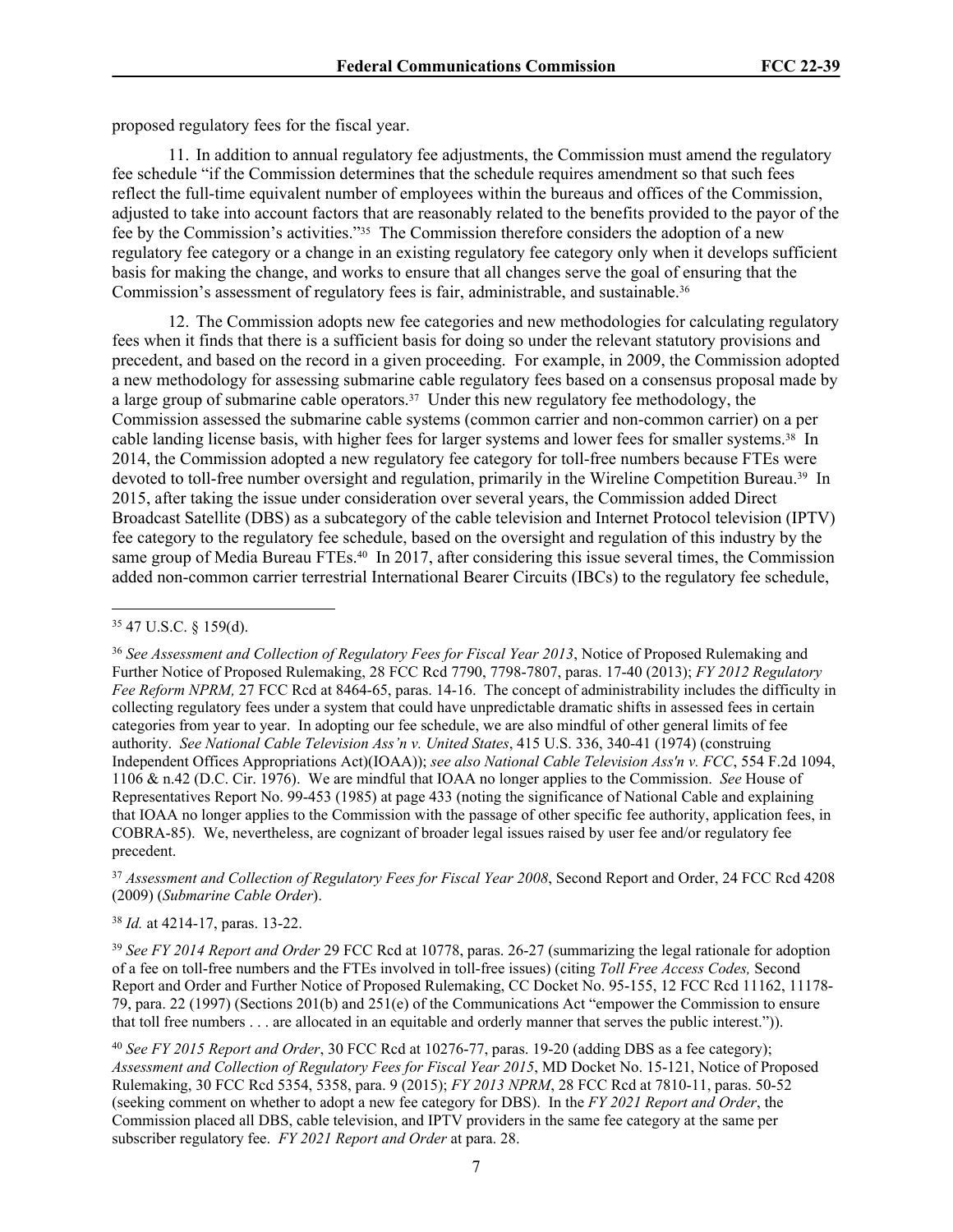in order to include both common carrier and non-common carrier terrestrial IBCs in the schedule.<sup>41</sup>

13. One recent change to the regulatory fee schedule was in 2020, in the Report and Order attached to the *FY 2020 NPRM*, where the Commission included non-U.S. licensed space stations with U.S. market access grants in the existing "Space Stations" fee category.42 The Commission concluded that assessing the same regulatory fees on non-U.S. licensed space stations with U.S. market access as assessed on U.S. licensed space stations would better reflect the benefits received by these operators, i.e., the adjudicatory, enforcement, regulatory, and international coordination activities by the Commission's FTEs in the International Bureau.<sup>43</sup> On appeal, the D.C. Circuit upheld the Commission's decision in *Telesat*, noting that "[i]t is undeniable that foreign satellites and their operators do benefit from the Commission's regulation in much the same way as their U.S.-licensed counterparts" and the Commission "reviews petitions for market access by foreign-licensed satellites to ensure legal and compliance with this carefully coordinated system" for all U.S. market participants. In particular, the D.C. Circuit noted that the Commission "devotes significant resources" to processing petitions from non-U.S. licensed space stations to access the U.S. market; that non-U.S. licensed space stations "benefit from the Commission's oversight and regulation in the same manner" as U.S. licensed space stations; and that processing a petition from a non-U.S. licensed space station operator "requires evaluation of the same legal and technical information as required of U.S. licensed applicants."<sup>44</sup>

#### **III. REPORT AND ORDER AND NOTICE OF PROPOSED RULEMAKING**

14. In the Report and Order, as described above,45 we adopt a fee methodology for small satellites. In this annual regulatory fee Notice of Proposed Rulemaking, we seek comment on our methodology for assessing regulatory fees and on the schedule of FY 2022 regulatory fees as set forth in

<sup>42</sup> *See FY 2020 NPRM*, 35 FCC Rcd at 4979-91, paras. 7-34.

<sup>45</sup> *See supra* note 7.

<sup>41</sup> *See FY 2017 Report and Order*, 32 FCC Rcd at 7071-72, paras 34-35. The Commission noted that a methodology for terrestrial and satellite IBC regulatory fees based on circuits should be consistent with the submarine cable methodology and include common carrier and non-common carrier IBCs. *Id*. The Commission previously considered adding non-common carrier terrestrial IBCs to the regulatory fee schedule. *See Assessment and Collection of Regulatory Fees for Fiscal Year 2016,* Notice of Proposed Rulemaking, 31 FCC Rcd 5757, 5764-65, paras. 15-16 (2016) (the Commission ultimately determined that the record was insufficient to change the fee methodology at that time). Earlier, in 2009, the Commission explored whether carriers should be assessed regulatory fees for their terrestrial non-common carrier circuits, but declined to do so at that time because of the "complexity of the legal, policy and equity issues involved." *Assessment and Collection of Regulatory Fees for Fiscal Year 2009,* Report and Order, 24 FCC Rcd 10301, 10306-307, paras. 16-17.

<sup>43</sup> *Id.* at 4980-81, paras. 10-11. The issue of assessing regulatory fees on non-U.S. licensed space stations with U.S. market access had been raised several times previously. In the *FY 1999 Report and Order*, the Commission declined to adopt such a fee. *Assessment and Collection of Regulatory Fees for Fiscal Year 1999*, Report and Order, 14 FCC Rcd 9868, 9883, para. 39 (1999) (*FY 1999 Report and Order*). In 2013 and again in 2014, the Commission sought comment on assessing regulatory fees on non-U.S. licensed space stations with U.S. market access. *Assessment and Collection of Regulatory Fees for Fiscal Year 2014*, Notice of Proposed Rulemaking, Second Further Notice of Proposed Rulemaking, and Order, 29 FCC Rcd 6417, 6433-34, paras. 47-50 (2014); *FY 2013 NPRM*, 28 FCC Rcd at 7809-810, paras. 47-49. The Commission declined to adopt such a fee at the time because it might "raise[] significant issues regarding our authority to assess such a fee as well as the policy implications if other countries decided to follow our example." *FY 2014 Report and Order*, 29 FCC Rcd at 10781, para. 34. In 2015, the Commission observed that excluding non-U.S. licensed satellite operators from fees amounted to a subsidy of such operators by U.S. licensed satellite operators. *FY 2015 Report and Order*, 30 FCC Rcd at 10278, para. 24. The Commission concluded, in the *FY 2015 Report and Order*, that the four FTEs working on market access petitions or other matters involving non-U.S. licensed space stations should be removed from the regulatory fee assessments for U.S. licensed space stations and considered indirect for regulatory fee purposes. *FY 2015 Report and Order*, 30 FCC Rcd at 10278, para. 24.

<sup>44</sup> *Telesat*, 999 F.3d at 710-712.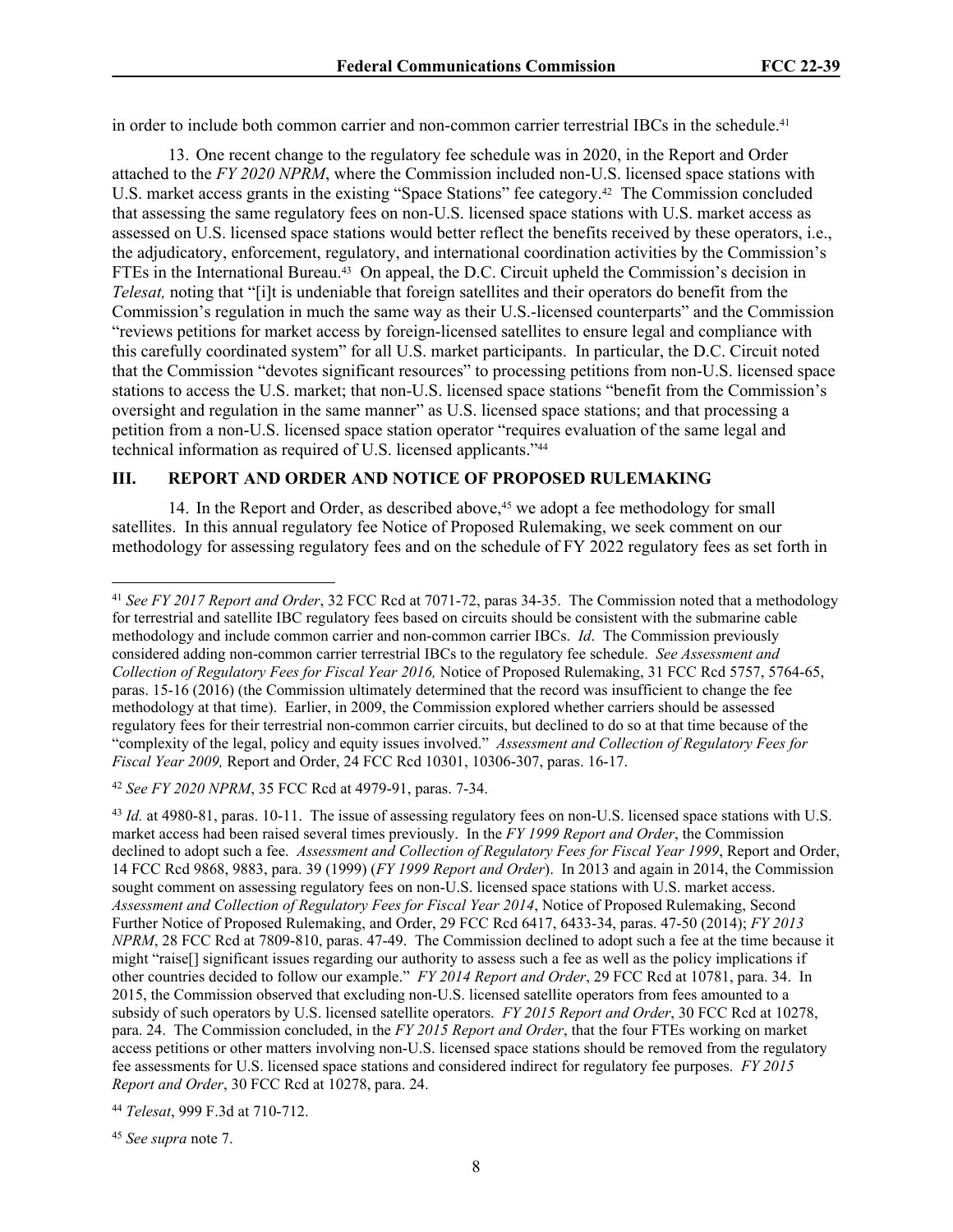Appendices B and C.<sup>46</sup> We also seek comment on associated changes to the NGSO space station regulatory fee rates in addition to several other issues such as continuing to use our methodology for calculating television broadcaster regulatory fees based on population; calculating the costs of collection of regulatory fees in establishing the annual de minimis threshold; and how our proposals may promote or inhibit advances in diversity, equity, inclusion, and accessibility.

# **A. Assessment of Regulatory Fees**

15. *Methodology for Assessing Regulatory Fees*. Congress has required us to collect \$381,950,000 in regulatory fees for FY 2022.<sup>47</sup> In doing so, section 9 of the Communications Act requires us to set regulatory fees to "reflect the full-time equivalent number of employees within the bureaus and offices of the Commission adjusted to take into account factors that are reasonably related to the benefits provided to the payor of the fee by the Commission's activities."<sup>48</sup> We implement this directive by first looking to the core bureaus within the Commission in order to identify the number of direct non-auction FTEs from each core bureau and then categorize the remaining non-auction FTEs and other Commission costs as indirect. Once the direct FTEs are identified, we then allocate fees to specific fee categories within each core bureau. These proportional calculations allocate all Commission nonauction related costs across all fee categories. We find that our methodology is consistent with section 9 of the Communications Act which requires us to base our methodology on the number of FTEs in calculating regulatory fees.49 We seek comment on this methodology and on the schedule of FY 2022 regulatory fees as set forth in Appendices B and C.50 Any proposals or comments requesting a change or modification to our proposed FY 2022 regulatory fees should include a thorough analysis showing a sufficient basis for making the change and provide alternative options for the Commission to meet its statutory obligation to collect the full amount of the appropriation by the end of the fiscal year. Commenters should also indicate how such alternative options are fair, administrable, and sustainable.

16. *Allocating FTEs*. Consistent with past practices, we propose to base the allocation of fee categories for FY 2022 on the Commission's calculation of FTEs in each regulatory fee category. Each year, early in the fiscal year, the Commission receives FTE data from the Commission's Human Resources Office, and identifies FTE data at the core bureau level (direct FTEs). This FTE data is then filtered down to the various fee categories within each core bureau. The total FTEs for each fee category include the direct FTEs associated with that category plus a proportional allocation of indirect FTEs. Applying the requirements of section 9 of the Communications Act to calculate regulatory fees, we propose to allocate the total collection target across all regulatory fee categories. Each regulatee within a fee category then pays its proportionate share based on an objective measure. To calculate fees for each licensee, we identify "units" used to calculate the fees. For example, broadcast licensees' fees will vary by population served and CMRS wireless licensees will pay fees based on their number of subscribers. These calculations are illustrated in Appendix B. The sources for the unit estimates that are used in these calculations are listed in Appendix D.

17. The Commission previously explained how it analyzes FTE allocations for purposes of calculating regulatory fees in the *FY 2019 Report and Order*. <sup>51</sup> Our FTE allocation does not apportion the time of specific employees along with their individual work assignments each year.<sup>52</sup> The statute is

<sup>46</sup> *See* Appendices B and C.

<sup>47</sup> FY 2022 Consolidated Appropriations Act.

<sup>48</sup> 47 U.S.C. § 159(d).

<sup>49</sup> *Id.*

<sup>50</sup> *See* Appendices B and C.

<sup>51</sup> *FY 2019 Report and Order*, 34 FCC Rcd at 8196, para. 18.

<sup>52</sup> *Id.*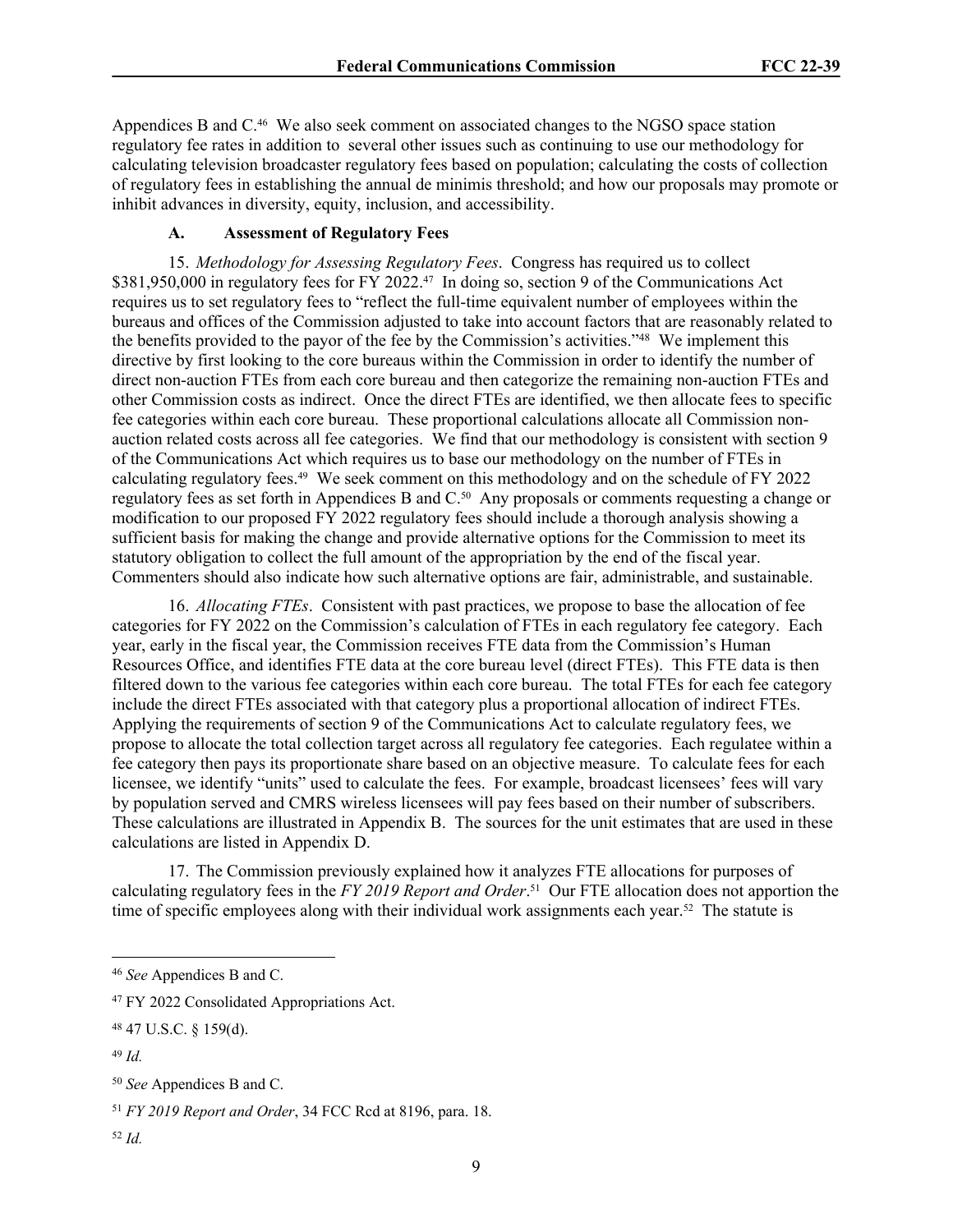driven by the number of FTEs, not by the workload of individual employees.53 Given the wide variety of issues handled in non-core bureaus, the issues assigned to FTEs may also include services that are not specifically correlated with one core bureau, let alone one category of regulatees.<sup>54</sup> Further, because Commission attorneys, engineers, analysts, and other staff work on a variety of issues even during a single fiscal year, a snapshot of staff assignments in a single division in any bureau, for example, may misrepresent the work being done six months or even six weeks later.<sup>55</sup> Thus, there must always be an aspect of predictive judgement in our analysis. In analyzing too deeply FTEs in one given period of time, and ignoring the understanding of management regarding ongoing and future work, we risk proffering FTE allocations that are not accurate for the entire year. Moreover, much of the work that could be assigned to a single category of regulatees is likely to be interspersed with the work that our staff does on behalf of many entities that do not pay regulatory fees, e.g., governmental entities, non-profit organizations, and very small regulatees that have an exemption.<sup>56</sup> Thus, our approach is most accurate when we look at the work of a larger group such as a division or office or bureau, consistent with the high-level language of the Act that "fees reflect the full-time equivalent number of employees within the bureaus and offices of the Commission . . . . "<sup>57</sup>

18. In sum, there are 329 direct FTEs for FY 2022, distributed among the core bureaus as follows International Bureau (28), Wireless Telecommunications Bureau (70), Wireline Competition Bureau (111), and the Media Bureau (120). This results in 8.51% of the FTE allocation for International Bureau regulatees; 21.28% of the FTE allocation for Wireless Telecommunications Bureau regulatees; 33.74% of the FTE allocation for Wireline Competition Bureau regulatees; and 36.47% of FTE allocation for Media Bureau regulatees. There are in turn 943 indirect FTEs spread across the Commission: Enforcement Bureau (187), Consumer and Governmental Affairs Bureau (111), Public Safety and Homeland Security Bureau (98), part of the International Bureau (52), part of the Wireline Competition Bureau (38), Chairman and Commissioners' offices (22), Office of the Managing Director (136), Office of General Counsel (70), Office of the Inspector General (47), Office of Communications Business Opportunities (10), Office of Engineering and Technology (66), Office of Legislative Affairs (8), Office of Workforce Diversity (4), Office of Media Relations (12), Office of Economics and Analytics (78), and Office of Administrative Law Judges (4).<sup>58</sup> Allocating these indirect FTEs based on the direct FTE allocations yields an additional 80.26 FTEs attributable to International Bureau regulatees, 200.64 FTEs attributable to Wireless Telecommunications Bureau regulatees, 318.16 FTEs attributable to Wireline Competition Bureau regulatees, and 343.95 FTEs attributable to Media Bureau regulatees.

19. Based on these allocations and the requirement to collect \$381,950,000 in regulatory fees this year, we project collecting approximately \$32.51 million (8.51%) in fees from International Bureau regulatees; \$81.27 million (21.28%) in fees from Wireless Telecommunications Bureau regulatees; \$128.86 million (33.74%) from Wireline Competition Bureau regulatees; and \$139.31 million (36.47%) from Media Bureau regulatees. We set specific regulatory fees in Appendix C so that regulatees within a fee category pay their proportionate share based on an objective measure (e.g., revenues or number of subscribers). The proposed fees are based on the established methodology, applied to the allocated direct FTEs and based on the Commission's appropriation amount of \$381,950,000. We seek comment on our methodology. Commenters proposing adjustments to our methodology should explain the basis for their

<sup>53</sup> *Id.* (citing 47 U.S.C. § 159(d)).

<sup>54</sup> *Id.* (citing *FY 2015 Report and Order*, 30 FCC Rcd at 10275, para. 17).

<sup>55</sup> *Id.*

<sup>56</sup> *Id*. (citing 47 U.S.C. § 159(e)).

<sup>57</sup> *Id.*

<sup>58</sup> The FTE numbers allocated to the core bureaus for FY 2022 are weighted for the changes throughout the year. For the sake of simplicity, these numbers are the final indirect FTE counts as they do not directly impact regulatory fee allocations.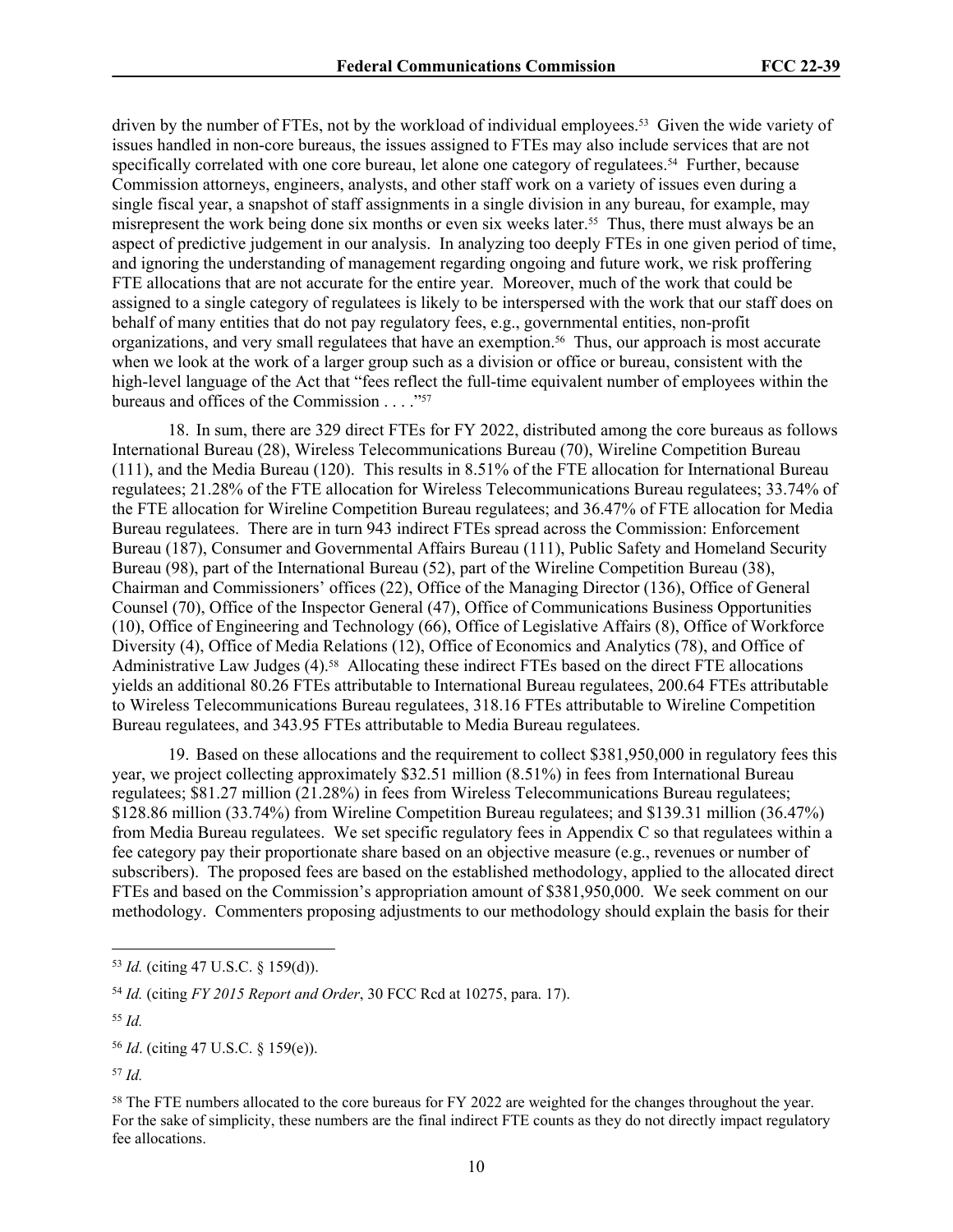proposals.

# **B. Space Station Regulatory Fees**

20. For regulatory fee purposes, space stations are divided into two main categories: (1) geostationary orbit (GSO) space stations and (2) NGSO space stations. With respect to NGSO space stations, in the Report and Order section, consistent with our FTE allocation time and the distinct benefits received by small satellite NGSO fee payors, for FY 2022, we adopt a methodology for calculating the regulatory fee for small satellites and small spacecraft (for purposes of this proceeding, we refer to them together as "small satellites") based on 1/20th (5%) of the average of the non-small satellite NGSO space station regulatory fee rates from the current fiscal year on a per license basis. Implementing this methodology for FY 2022, in the Notice of Proposed Rulemaking section, we seek comment on the proposed regulatory fee rates for the subcategories of NGSO - small satellite, NGSO - less complex space stations, and NGSO - other space stations for FY 2022, as set forth in Appendices B and C. We also address certain regulatory fee proposals in the record regarding spacecraft involved in on-orbit servicing and rendezvous and proximity operations. We tentatively conclude that the addition of a new regulatory fee category for spacecraft conducting these types of operations would be premature, but seek further comment on this topic, including as it relates to spacecraft that may be conducting on-orbit servicing operations near the GSO arc.

#### **1. Methodology for Calculating Regulatory Fees for Small Satellites and Related Issues**

21. Although the Commission adopted the small satellite regulatory fee category in 2019, we are just beginning to implement a fee methodology for satellites and systems licensed as "small satellites" because they have just only started to become operational. This fiscal year, we will assess fees against this category of regulatees for the first time given that, as of October 2021, there were five licenses for operational space stations that are in this small satellite regulatory fee category. For the reasons discussed below, our expectation and predictive judgment is that our FTEs will spend approximately twenty times more time on regulating one non-small satellite NGSO system on average compared to the time spent regulating one small satellite license. Thus, in FY 2022, we propose a small satellite fee on a per-license basis of \$12,145.

22. This proposed fee is based on the methodology we adopt herein by calculating 1/20th (5%) of the average regulatory fee rate for a non-small NGSO system in FY 2022, which we calculated to be \$242,878 (the average of the "less complex" NGSO space station fee of \$142,865 and the "other" NGSO space station fee of \$342,890, which would be the fee rates before the small satellite fees are calculated into the total NGSO space station fee category). Then we calculate the actual fee rate for non-small NGSO systems (i.e., NGSO - less complex space stations and NGSO - other space stations) after subtracting the total fee amount that would be allocated to operational small satellites from the total NGSO space station revenues.

23. In 2019, in the *Small Satellite Report and Order*, the Commission adopted a new, optional licensing process for small satellites and spacecraft.<sup>59</sup> In that Report and Order, the Commission also adopted a small satellite regulatory fee category for licensed and operational space stations authorized under the process adopted in that proceeding.<sup>60</sup> The Commission found that these actions would enable

(continued….)

<sup>59</sup> *Streamlining Licensing Procedures for Small Satellites*, IB Docket No. 18-86, Report and Order, 34 FCC Rcd 13077, 13080, 13082, paras. 10, 16 (2019) (*Small Satellite Report and Order*). Small spacecraft are NGSO space stations designed to operate beyond Earth's orbit, and which conform to a set of criteria similar in many respects to those of "small satellites." *See* 47 CFR §§ 25.103, 25.123.

<sup>60</sup> *See Small Satellite Report and Order*, 34 FCC Rcd at 13118-19, para. 105. This new category would include small spacecraft non-Earth orbit missions as well. *Id.* The Commission also established a separate application fee for applicants under this part 25 streamlined process. *Id.* at 13115, para. 99. It has been a long-standing requirement that regulatory fees are assessed on a licensee or grantee of U.S. market access only upon certification of operation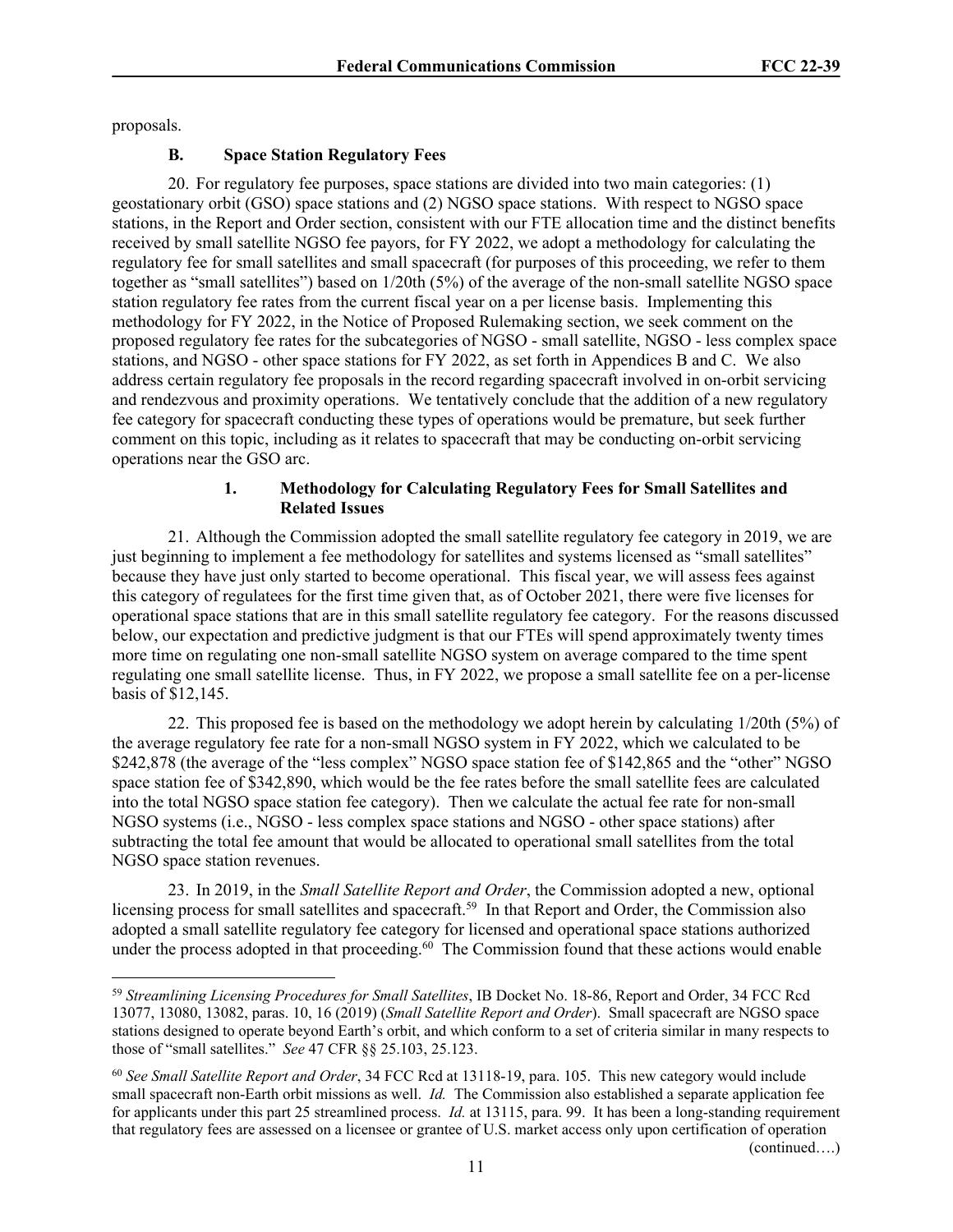such applicants to choose a streamlined licensing procedure resulting in an easier application process, a lower application fee and a shorter timeline for review than currently exists for applicants.<sup>61</sup> Satellites licensed through the streamlined process have characteristics that distinguish them from traditional NGSO satellite space stations, such as having a lower mass, shorter duration missions, more limited spectrum needs, and detailed certifications that must be submitted by the applicant.<sup>62</sup>

24. In the *FY 2018 NPRM*, the Commission proposed a regulatory fee for small satellites that would be  $1/20<sup>th</sup>$  of the fee applicable to NGSO systems.<sup>63</sup> The Commission observed that this is a new industry sector typically involving relatively low-cost systems, as compared with traditional satellite systems, and a high regulatory fee could limit the commercial applications of small satellites.<sup>64</sup> The Commission also stated that the small satellite rules are designed to lower the regulatory burden involved in licensing small satellites and reduce application processing times.<sup>65</sup> As a result, the Commission expected that small satellite authorizations would take fewer Commission resources to process than traditional NGSO satellite systems.66 In anticipation of including small satellites in the FY 2022 regulatory fee schedule, in the Notice of Proposed Rulemaking attached to the *FY 2021 Report and Order*, we sought comment on the methodology for calculating the regulatory fee for this small satellite NGSO regulatory fee category.<sup>67</sup>

25. We first consider the integration of the small satellite NGSO fee category into the NGSO space stations fee category. In the Notice of Proposed Rulemaking attached to the *FY 2021 Report and Order*, we sought comment on how we should integrate the small satellite fee category into the overall space stations category.<sup>68</sup> Eutelsat and Intuitive Machines comment that a small satellite fee category should be a third NGSO space stations fee category, in addition to "less complex" and "other."69 In comments responsive to the *FY 2021 NPRM*, Amazon Web Services, Inc. and Planet Labs Inc. also

<sup>62</sup> *Id.* at 13083-84, para. 19; *see also Assessment and Collection of Regulatory Fees for Fiscal Year 2018*, Report and Order and Order, 33 FCC Rcd 8497, 8499, n.21 (2018) (*FY 2018 Report and Order*). To apply under the small satellite streamlined rules, an applicant must certify that, among other things: (i) 10 or fewer satellites will operate under a single license; (ii) the maximum in-orbit lifetime of any individual satellite is six years, including time to deorbit the satellite; (iii) the maximum mass of any individual satellite will be 180 kilograms, including propellant; (iv) the satellite(s) will be deployed below a 600-kilometer altitude or have the capability to perform collision avoidance and de-orbit maneuvers using propulsion; (v) any individual satellite is 10 centimeters or larger in its smallest dimension, and (vi) radiofrequency operations will be compatible with existing operations in the requested frequency bands and not materially constrain future operations of other satellites in those frequency bands. *See Small Satellite Report and Order*, 34 FCC Rcd at 13083-84, para. 19 (including a complete list of criteria).

<sup>63</sup> *Assessment and Collection of Regulatory Fees for Fiscal Year 2018*, Notice of Proposed Rulemaking, 33 FCC Rcd 5091, 5103, para. 32 (2018) (*FY 2018 NPRM*). In 2018, the category of "Space Stations (Non-Geostationary Orbit)" did not include any subcategories for purposes of the regulatory fees. The Commission adopted NGSO subcategories in 2021 as "less complex" NGSO systems and "other" NGSO systems, both under the broader category of "Space Stations (Non-Geostationary Orbit)."

<sup>64</sup> *Id.*

<sup>65</sup> *Id.*

<sup>66</sup> *Id.*

<sup>67</sup> *See FY 2021 Report and Order*, 2021 WL 3847250 \*28-\*31, paras. 75-83. Unless noted otherwise, all comments regarding space station regulatory fees are filed in MD Docket No. 21-190.

<sup>68</sup> *Id.* at \*31, para. 83.

of a single satellite in its system. *See Assessment and Collection of Regulatory Fees for Fiscal Year 1997*, Report and Order, 12 FCC Rcd 17161, 17191, para. 75 (1997).

<sup>61</sup> *See Small Satellite Report and Order,* 34 FCC Rcd at 13118-19, para. 105*.*

<sup>69</sup> Eutelsat Comments at 7; Intuitive Machines Comments at 8.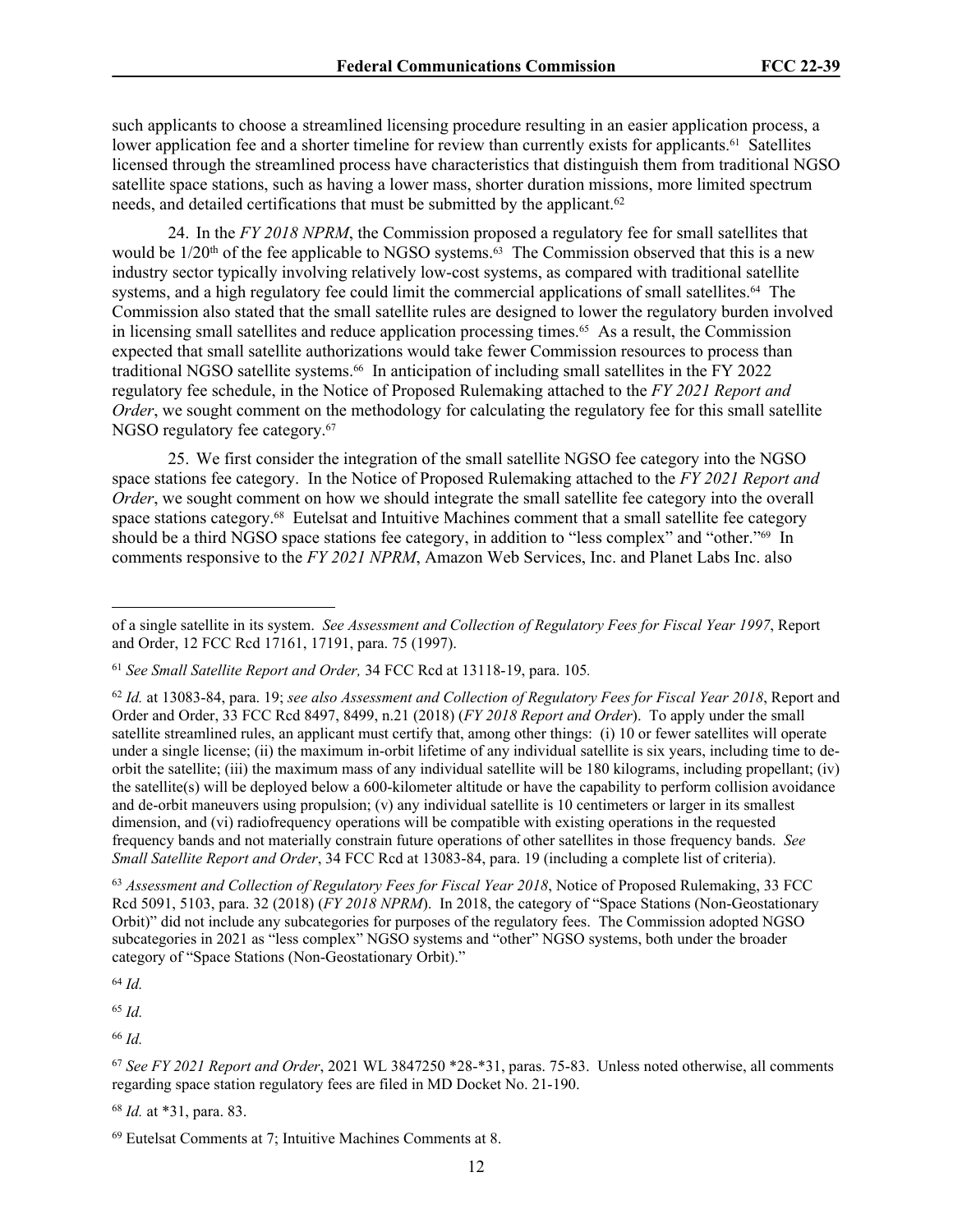favored integration of the small satellite fee category within the NGSO space stations fee category.70 We agree with commenters that support integration of the small satellite fee category into the NGSO space stations fee category as a third fee category. This approach recognizes that small satellites encompassed by the streamlined licensing process are, in fact, NGSO space stations.71 As a result, the small satellite fee category will be the third NGSO space stations fee category, in addition to "less complex" and "other"

26. We next consider how to calculate the small satellite regulatory fee within the NGSO space stations fee category. In the Notice of Proposed Rulemaking attached to the *FY 2021 Report and Order*, we proposed two different ways to assess the small satellite regulatory fee. We first sought comment on setting a fee for small satellites that would not be dependent on the number of small satellites operating in a given regulatory period.72 We noted that a set fee would provide more certainty for regulatees given the shorter missions lasting no longer than six years for small satellites and the likely higher fluctuation in number of small satellites that are licensed and operational each year compared to NGSO space stations that are licensed for a 15-year term.73 More specifically, we proposed a fee for small satellites that is 1/20th of the "other" NGSO space station fee category, either calculated using the "other" NGSO space stations fees for given year or using the FY 2021 fee and then reassessing accordingly each year, since the FTE activities for given small satellite space stations would be approximately  $1/20<sup>th</sup>$  of the FTE activities for typical "other" NGSO space stations.<sup>74</sup>

27. Commenters responded to this proposal with varying suggestions for calculating the regulatory fee for small satellites. Eutelsat proposes that we estimate aggregate small satellite regulatory costs annually by imposing a regulatory fee that is  $1/20<sup>th</sup>$  of the average NGSO space stations fee, which would be calculated by dividing total expected NGSO space stations fee revenues by the number of traditional NGSO systems or "payment units."75 Eutelsat proposes that we then adjust downward the fees for "other" and "less complex" NGSO space stations.<sup>76</sup> Eutelsat submits that this methodology mitigates the potential for unexpectedly large and unsupportable fee amounts resulting from significant changes in workload or the number of small satellites from year to year.<sup>77</sup> Eutelsat suggests that this small satellite regulatory fee of  $1/20<sup>th</sup>$  of the average NGSO space stations fee would be a "middle ground" and provide an opportunity to gain more experience in regulating small satellites and understanding the benefits they receive.78 Eutelsat notes that the benefits received by small satellite licensees from Commission regulatory activities are limited due to compatibility requirements with existing operations and the limited license term compared to traditional NGSO space stations.<sup>79</sup> Eutelsat also emphasizes the importance of stability in regulatory fee amounts since small satellite systems generally have more limited potential to generate commercial revenues or are used to further scientific/experimental objectives.<sup>80</sup>

<sup>72</sup> *See FY 2021 Report and Order*, 2021 WL 3847250 \*29, at para. 79.

<sup>73</sup> *Id.*

<sup>74</sup> *Id.*

<sup>75</sup> Eutelsat Comments at 4.

<sup>76</sup> *Id.* at 7.

<sup>77</sup> *Id.* at 4.

<sup>70</sup> *See* Comments of Amazon Web Services, Inc., MD Docket Nos. 20-105, MD Docket Nos. 21- 190, at 4-5 (rec. June 3, 2021) (AWS Comments); Reply of Planet Labs Inc., MD Docket Nos. 20-105, MD Docket Nos. 21- 190, at 6 (rec. June 21, 2021) (Planet Reply).

<sup>71</sup> 47 CFR § 25.122(a).

<sup>78</sup> *Id.* at 6.

<sup>79</sup> Eutelsat Comments at 5; *see also* Astro Digital Comments at 2; Intuitive Machines Comments at 6.

<sup>80</sup> Eutelsat Comments at 5-6.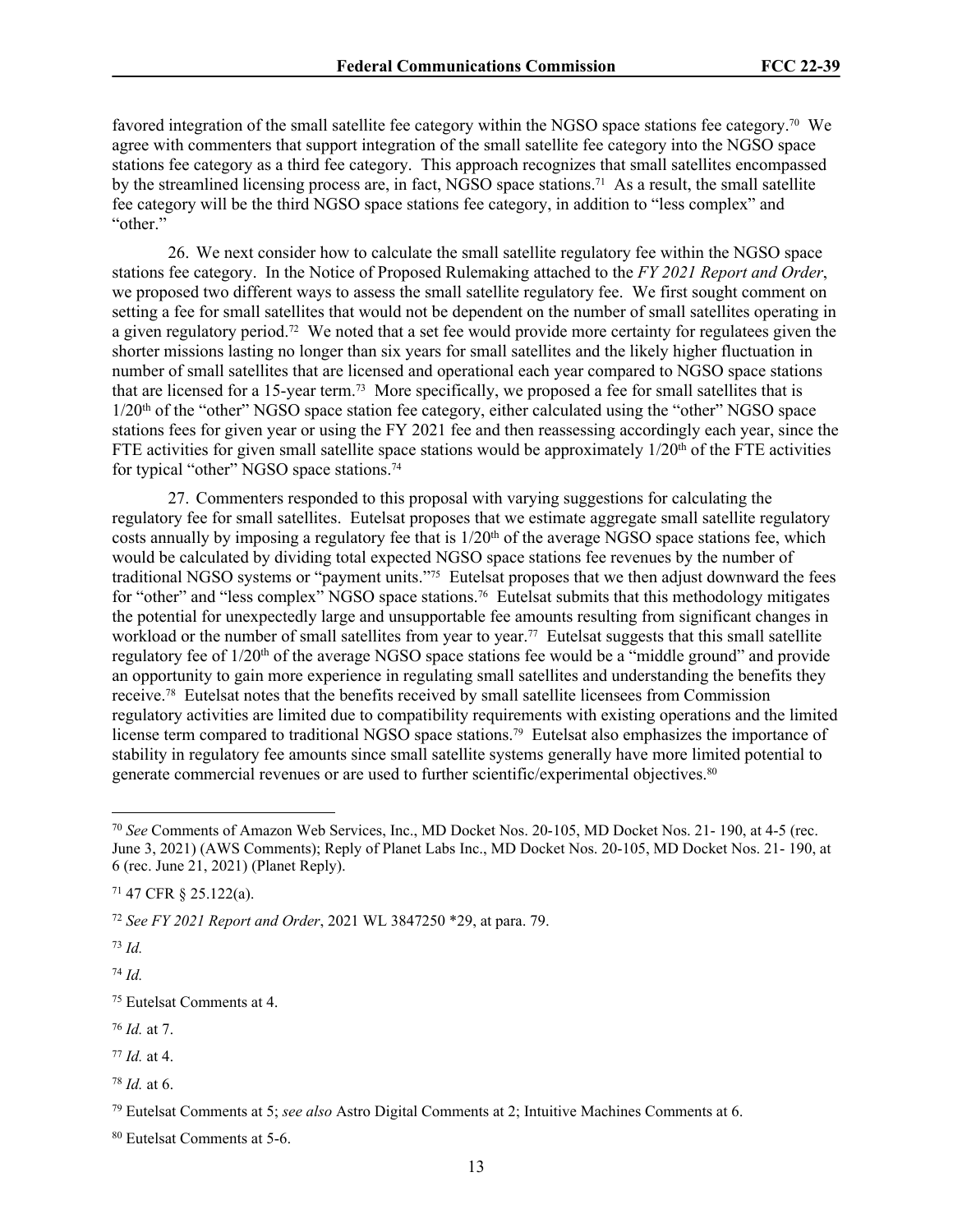28. Alternatively, Astro Digital proposes a fixed regulatory fee for small satellites that is  $1/20<sup>th</sup>$  of the FY 2021 fee for "other" NGSO space stations and will vary minimally from year to year.81 Astro Digital posits that a fixed fee helps to ensure predictability for operators.<sup>82</sup> Astro Digital believes that such a fee reflects the appropriate regulatory burden to the Commission and the benefits received by small satellite operators.83 Astro Digital also submits that this fee further accounts for reduced regulatory burden due to the operators typically being involved in likely less contentious licensing proceedings.<sup>84</sup>

29. As another alternative, Intuitive Machines proposes a fee that is  $1/20<sup>th</sup>$  of the "less complex" NGSO space stations regulatory fee to more closely approximate the benefits and burdens associated with regulating small satellites.<sup>85</sup> Intuitive Machines suggests this fee in consideration of the Commission's estimate that FTE activities for small satellites would be approximately 1/20<sup>th</sup> of the FTE activities for the category of "other" NGSO space stations, which is similar to the Commission's findings in the *FY 2018 Report and Order*. <sup>86</sup> Intuitive Machines argues that when the Commission proposed a fee in the *FY 2018 Report and Order* that was 1/20<sup>th</sup> of the then NGSO space stations regulatory fee of \$135,350, which was later lowered to \$122,775, the resulting regulatory fee calculated to approximately \$6,139 – virtually identical to \$6,135 or  $1/20<sup>th</sup>$  of the FY 2021 "less complex" NGSO space stations fee category today.<sup>87</sup> Intuitive Machines claims that this fee assessment is not only consistent with the Commission's prior proposal to account for FTE activities but also accounts for the reduced benefits received by small spacecraft operators.<sup>88</sup>

30. In the Notice of Proposed Rulemaking attached to the *FY 2021 Report and Order*, we also sought comment on whether to allocate a percentage of the allocation for space station fees for small satellites, which would cause the amount to fluctuate each year depending on the number of payors in the small satellite category.<sup>89</sup> We noted that there would likely be few small satellite operators paying fees initially and that the percentage could be reassessed as the number of operational small satellites and FTE activities involving those small satellites increases.<sup>90</sup> We also sought comment on the earlier proposals of AWS and Planet Labs to allocate 5% of the total NGSO space station fee requirement to the small satellite fee category.<sup>91</sup> The remaining 95% would be divided between the "less complex" and "other" NGSO space stations.<sup>92</sup> However, we expressed concern about redistributing solely a percentage of the "less complex" NGSO space stations fee to systems authorized under the streamlined small satellite process,93 given that there are important differences between small satellites and "less complex" and

<sup>84</sup> *Id.* at 2-3 (citing *FY 2021 Report and Order*, 2021 WL 3847250 \*19, \*28-\*29, paras. 52, 76, 78; *FY 2021 NPRM*, 36 FCC Rcd at 8584-85, paras. 10-11).

<sup>85</sup> Intuitive Machines Comments at 5-6.

<sup>86</sup> *Id.* at 6 (citing *FY 2021 Report and Order*, 2021 WL 3847250 \*29, para. 79).

<sup>87</sup> *Id.* (citing *FY 2021 Report and Order*, 2021 WL 3847250 \*29, para. 79; *FY 2018 Report and Order*, 33 FCC Rcd 3103, para. 32).

<sup>88</sup> *Id.* at 6-7.

<sup>89</sup> *FY 2021 Report and Order*, 2021 WL 3847250 \*30, para. 80.

<sup>90</sup> *Id*.; *Small Satellite Report and Order*, 34 FCC Rcd 13118-19, para. 105 (explaining that the new fee category for small satellites would apply to licensed and operational small satellite systems).

<sup>91</sup> AWS Comments at 1, 4-5; Planet Reply at 6.

<sup>92</sup> AWS Comments at 1, 4-5; Planet Reply at 6*.*

<sup>93</sup> *FY 2021 Report and Order*, 2021 WL 3847250 \*30, para. 80.

<sup>81</sup> Astro Digital Comments at 2-3.

<sup>82</sup> *Id.* at 3.

<sup>83</sup> *Id.*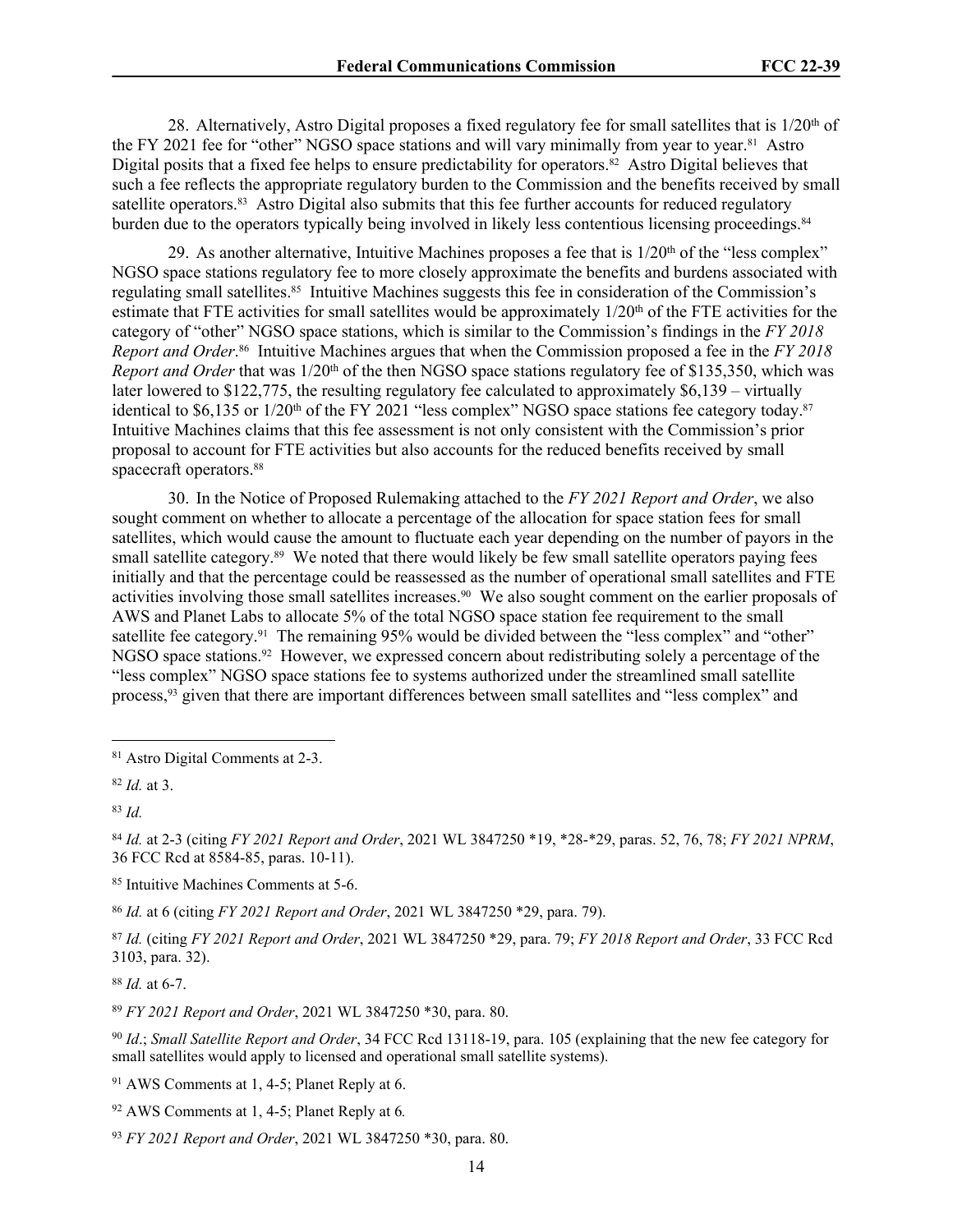"other" NGSO space station systems that we believe necessitate different regulatory fees.<sup>94</sup>

31. Based on the record, and the fact that small satellites are NGSO space stations, we adopt a methodology for calculating the regulatory fee rate for small satellites based on  $1/20^{th}$  (5%) of the average of the "less complex" NGSO space station regulatory fee rate and the "other" NGSO space station fee rate for the current fiscal year. In determining the average of the NGSO space station regulatory fee rate for the current year, we will add together the fee rates of one "less complex" and one "other" NGSO space station units, before taking into account small satellite fees in the NGSO fee category, and divide that value by two. This averaging methodology accommodates fluctuations in the number of NGSO space stations fee payors and will result in a relatively and appropriately low regulatory fee for small satellites. We also find that adopting this averaging methodology rather than taking a percentage of either the "less" complex" or "other" NGSO space station fee rate provides a middle ground and an opportunity to gain more experience in regulating small satellites,<sup>95</sup> while also recognizing that small satellites are part of a separate fee category and not within either the "less complex" or "other" NGSO space stations fee categories.

32. We agree with commenters responding to the Notice of Proposed Rulemaking attached to the *FY 2021 Report and Order* that a fair, administrable, and sustainable approach for assessing regulatory fees for small satellites is through calculating a fee that is not solely dependent on the number of small satellites operating in a given regulatory period.<sup>96</sup> In addition, we find that a small satellite fee based on  $1/20<sup>th</sup>$  (5%) of the average of the NGSO space stations regulatory fee rate from the current fiscal year will fairly reflect the anticipated FTE time for regulating small satellites.<sup>97</sup> Our methodology results in a predictable small satellite regulatory fee structure (since the average of the "less complex" and "other" NGSO space station fees is unlikely to fluctuate significantly each year), takes into account the differences in small satellite licensing processes, accounts for regulatory differences among NGSO space stations, and aims to reduce the risk of non payors by increasing certainty as to the anticipated approximate small satellite regulatory fees.

33. Our methodology also takes into account the amount of work that FTEs are performing and our expectation that our FTEs will spend approximately twenty times more time on regulating one nonsmall NGSO space station system compared to the time spent for regulating one small satellite license. With each small satellite application, the total FTE work amount in a given year increases. We anticipate that FTEs will spend time regulating small satellites by performing International Telecommunication Union (ITU) coordination; conducting outreach to other administrations; working on rulemakings, adjudications, and licensing; handling various filings submitted by small satellite operators; handling enforcement issues; and accounting for the potentially variable number of earth stations with which small satellites may communicate, including updating ITU materials when operators add earth stations to their networks after initial licensing. Small satellite regulatees, in turn, benefit from this regulatory work. This fee methodology simultaneously accounts for the characteristics of small satellites and the relatively few work hours anticipated to be spent by International Bureau FTEs in regulating them compared to FTE time spent on non-small satellite NGSO space stations, since small satellites have streamlined processing, often limited operational capabilities, spectrum compatibility requirements, and can only be licensed for a period of up to six years.<sup>98</sup>

34. Our regulatory fee methodology for small satellites also should reduce artificial incentives for structuring license applications primarily for the purpose of avoiding NGSO regulatory fees. Given the unique regulatory framework and optional application process, as well as the fact that most regulatory

<sup>94</sup> *Id.*

<sup>95</sup> Eutelsat Comments at 6.

<sup>96</sup> *See* Astro Digital Comments at 3; Eutelsat Comments at 8-9; Intuitive Machines Comments at 5.

<sup>97</sup> *See FY 2021 Report and Order*, 2021 WL 3847250 \*29, para. 79.

<sup>98</sup> *See* Eutelsat Comments at 5; Astro Digital Comments at 2; Intuitive Machines Comments at 6.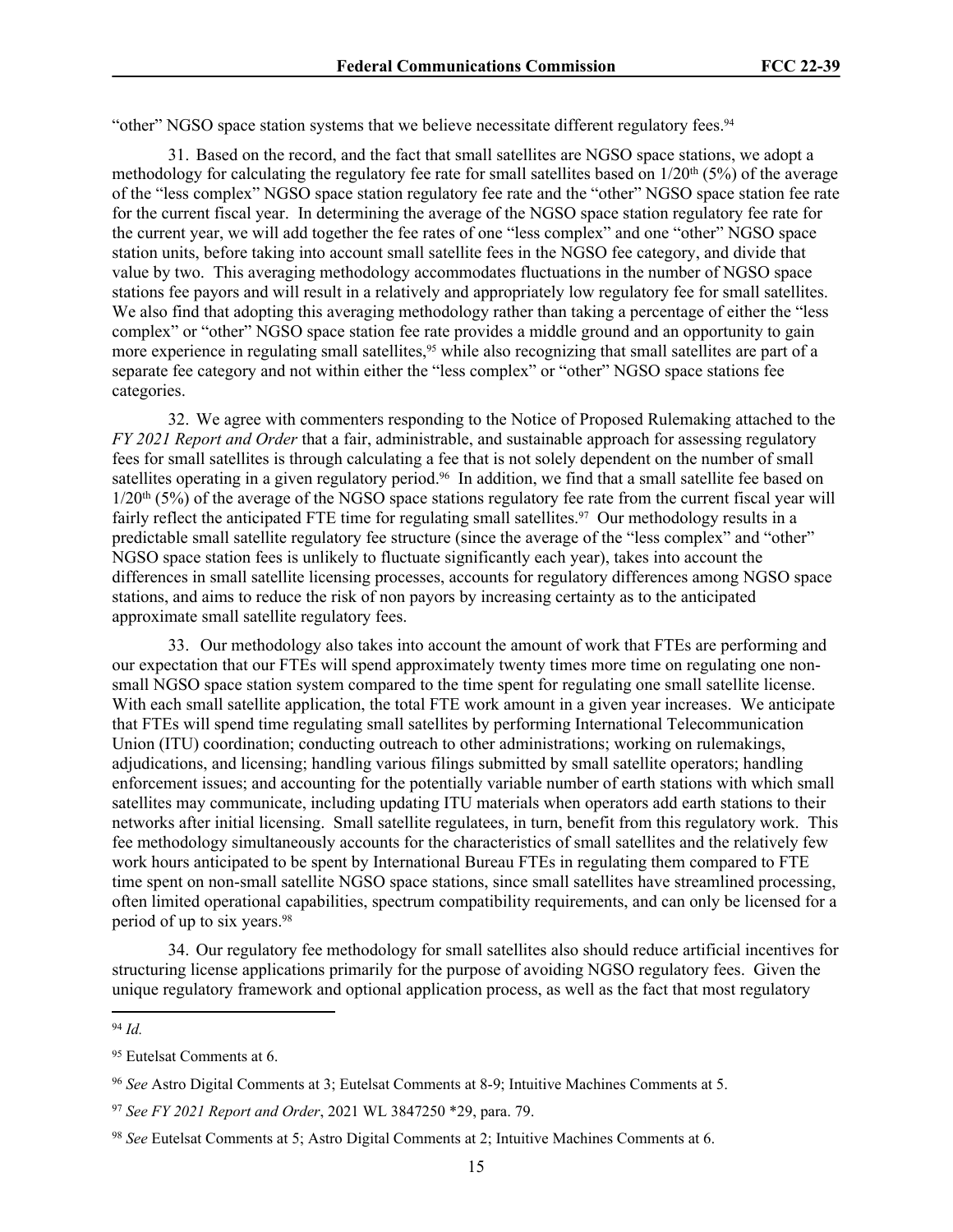activities benefit all NGSO space stations in some proportion and our FTE activities are not tracked based on each NGSO subcategory, calculating the small satellite fee rate on a per license basis and in relation to FTE activities involving a non-small NGSO space station on average will ensure that NGSO space stations fee payors are assessed fair and reasonable shares of the total NGSO space stations regulatory fees.

35. As the small satellite fee is calculated, the fees generated from this small satellite fee category will be deducted from the fee amount to be collected from the total NGSO space stations fees, and then the remainder of the NGSO space stations fees will be allocated on an 80/20 basis between "other" and "less complex" NSGO space stations respectively. This approach is consistent with our statutory obligation to apportion cost of regulating NGSO space stations in a fair and administrable manner among the NGSO space station fee payors. In adopting the small satellite fee category, the Commission recognized that small satellites are NGSO space stations.<sup>99</sup> Taking out the small satellite fees from the total NGSO fees, rather than from one of the NGSO space station subcategories, recognizes that any small satellite fee contribution to the total fees collected from NGSO space stations should reduce the fees collected from both the "less complex" and "other" NGSO space stations in the same manner to keep the cost apportionment between those subcategories at a fair and reasonable level. As we indicated in the *FY 2021 Report and Order*, FY 2022 will be the first year we assess regulatory fees for small satellites, and we anticipate that we will continue to review regulatory fees for small satellites on an ongoing basis as we gain more experience with these licensees.<sup>100</sup>

36. *Assessment of Fees on a Per-License Basis.* In the Notice of Proposed Rulemaking attached to the *FY 2021 Report and Order*, we sought comment on whether we should assess regulatory fees per system or differently than other NGSO fee categories, given that a single entity may have multiple licenses for the same system, in accordance with the structure of the small satellite process.<sup>101</sup> We sought to account for the fact that one system may have multiple associated small satellite licenses.<sup>102</sup> In response, both Eutelsat and Intuitive Machines propose that we should assess regulatory fees for small satellites per small satellite system rather than per small satellite license.103 Intuitive Machines contends that licensing on a per-system basis would provide small spacecraft operators greater flexibility in licensing missions and would benefit non-Earth orbiting systems that may be deployed incrementally over timeframes that may not be consistent with the orbital lifetime contemplated for small spacecraft.<sup>104</sup> Eutelsat favors a per-system basis because small satellite systems may be associated with multiple licenses, therefore having multiple call signs, in part because of the design of the small satellite licensing process.<sup>105</sup> Eutelsat also suggests that adopting fees on a per-system basis would avoid discouraging applicants from applying for multiple licenses because of potential regulatory fees and argues that such a

<sup>99</sup> The definition of small satellite for the purpose of Commission licensing is broader than the NGSO subcategories adopted for regulatory fees purposes. Systems qualifying as "small satellites" as defined in the *Small Satellite Report and Order* are subject to different bond and milestone requirements, distinct application processing requirements, and different application fees, among other things. *See Small Satellite Report and Order*, 34 FCC Rcd at 13083-84, 13107-18, paras. 17-19, 80-103.

<sup>100</sup> *FY 2021 Report and Order*, 2021 WL 3847250 \*30, para. 81; *see also* Intuitive Machines Comments at 6 ("The Commission can always revisit its regulatory fees as it gains more experience with regulating small spacecraft."); Palo Comments at 5 ("We…support the Commission's proposal to routinely reassess of the effectiveness of whatever methodology is chosen.").

<sup>101</sup> *FY 2021 Report and Order*, 2021 WL 3847250 \*31, para. 82; *see also id.* at \*31, para. 79 ("First, we seek comment on setting a fee *for each small satellite license or market access grant*...") (emphasis added).

<sup>102</sup> *Id.*

<sup>103</sup> Eutelsat Comments at 7-8; Intuitive Machines Comments at 7.

<sup>104</sup> Intuitive Machines Comments at 7.

<sup>105</sup> Eutelsat Comments at 7-8.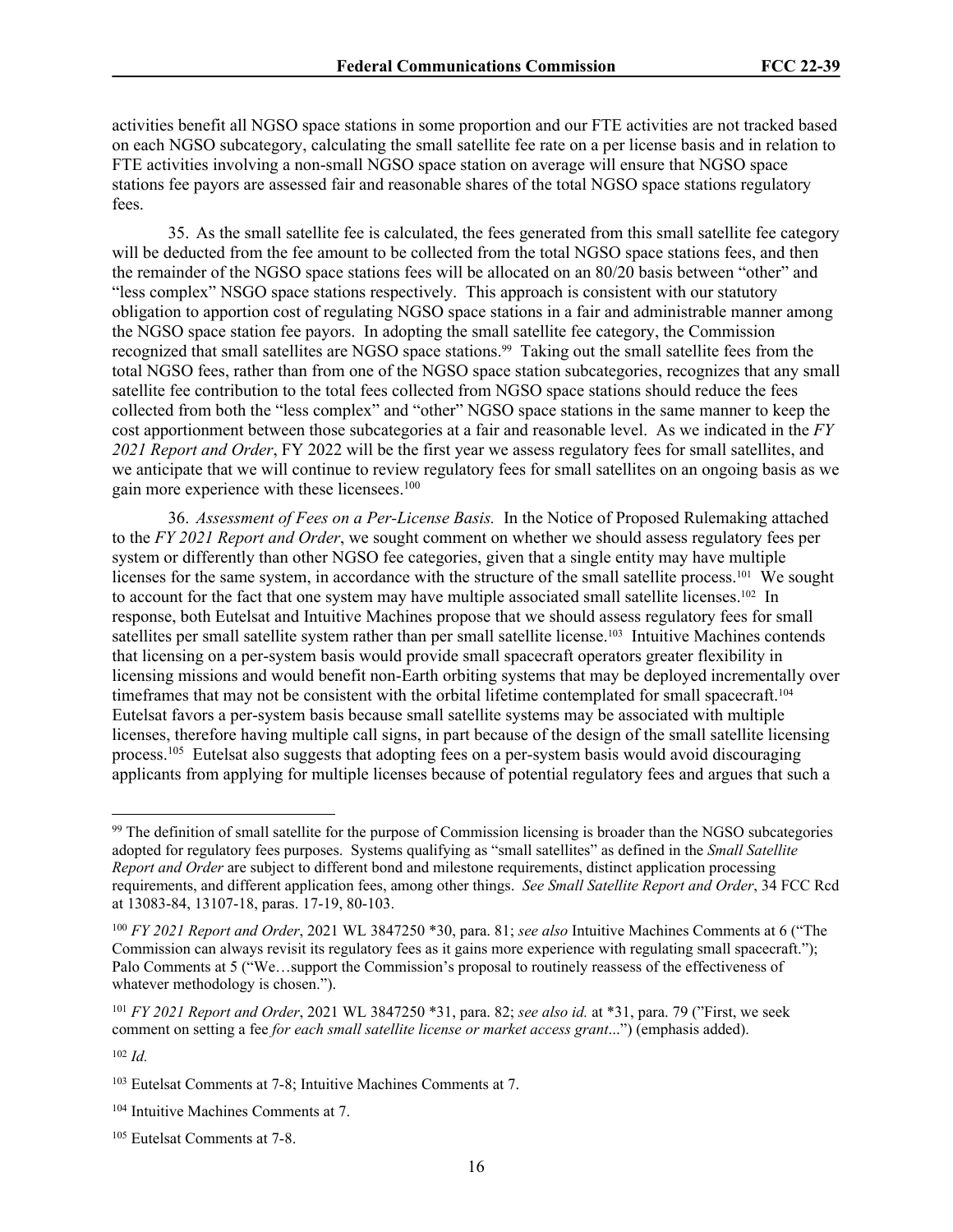policy would account for the diverse implementation options for small satellite systems.<sup>106</sup>

37. We decline to adopt a per-system fee and instead adopt the small satellite regulatory fee on a per-license basis.107 We anticipate that adopting the fee on a per-license basis will accurately reflect the increased oversight and regulation required by International Bureau FTEs for these systems, including ongoing regulatory activities, when an operator has multiple small satellite licenses. We have experienced firsthand a correlation between the time spent by FTEs in regulating small satellites and the number of licenses for a small satellite system when issuing multiple licenses to a small satellite operator.108 We also anticipate that a per-license fee basis will be more efficient and administrable because it avoids potential complications and additional FTE time spent in determining whether various sets of small satellites are part of the same "system." Applying this fee on a per-license basis also is consistent with the Commission's statutory obligation to recover its costs while taking into account differences between the small satellite regulatory framework compared to other space stations, as discussed in more detail below, and acknowledges that there may be some advantages and additional benefits for small satellite operators to have more than one license given the shorter license term. Finally, we note that each small satellite license is assigned its own call sign in the application process, and so a small satellite call sign is effectively a proxy for license file number. As a result, in order to simplify our invoicing processing, we plan to invoice small satellite regulatory fees per call sign.

38. We anticipate that adopting a fee for small satellites on a per-license basis rather than a persystem basis used for traditional NGSO space stations will account for key differences in the regulation of small satellites. First, when a small satellite operator has multiple licenses, the number of licenses correlates with the amount of work that the Commission must perform.109 This per-license fee basis will account for the anticipated additional burden in regulating more complicated multi-launch small satellite systems. In contrast, the Commission has observed that when traditional NGSO space stations operators hold multiple licenses for a single NGSO system, the regulatory burden does not increase with the grant of each additional license.110 Traditional NGSO systems are substantially more complicated to regulate from the outset, which could include processing rounds and related disputes and greater involvement in international coordination, such that additional authorizations create at most a nominal, if any, adjustment

<sup>109</sup> *See Small Satellite Report and Order*, 34 FCC Rcd at 13085, para. 22 ("If multiple licenses are sought by the same entity, or an entity and affiliated entities, the Commission will have the opportunity to review each application to see if the proposed operations continue to meet the qualifications for streamlined processing, including, as described below, not materially constraining other operations in the requested frequency band.").

<sup>106</sup> *Id.* at 8 (citing *FY 2021 Report and Order*, 2021 WL 3847250 \*31, para. 82).

<sup>&</sup>lt;sup>107</sup> For purposes of the discussion regarding small satellites, we use the term "per license" to mean either a license or grant of U.S. market access.

<sup>108</sup> *See Capella Space Corp.*, IBFS File No. SAT-LOA-20210824-00109; Call Sign S3100 (granted Dec. 15, 2021) (granting authority to construct, deploy, and operate two NGSO satellites as part of the Capella SAR Constellation); *Capella Space Corp.*, IBFS File No. SAT-LOA-20210119-00012; Call Sign S3080 (granted May 4, 2021) (granting authority to construct, deploy, and operate two NGSO satellites as part of the Capella SAR Constellation); *Capella Space Corp.*, IBFS File No. SAT-LOA-20200914-00108; Call Sign S3073 (granted Nov. 14, 2020) (granting authority to construct, deploy, and operate three NGSO satellites as part of the Capella SAR Constellation).

<sup>110</sup> *See, e.g.*, *DG Consents Sub, Inc.*, IBFS File No. SAT-MOD-20120427-00079; Call Sign S2348 (granted Oct. 10, 2012) (granting authority to operate the WorldView-4); *DG Consents Sub, Inc.*, IBFS File No. SAT-MOD-20120710-00111; Call Sign S2129 (granted Jan. 24, 2013) (granting authority to operate the WorldView-3); *DG Consents Sub., Inc.*, IBFS File No. SAT-MOD-20070730-00107; Call Sign S2129 (granted Oct. 4, 2007) (granting authority to operate the WorldView-2); *DG Consents Sub, Inc.*, IBFS File No. SAT-MOD-20040728-00151 Call Sign S2129 (granted Sept. 30, 2005) (granting authority to operate the WorldView-1). Maxar License Inc. was formerly known as DG Consents Sub, Inc. *See* Letter from Henry Gola, Counsel to Maxar License Inc., to Marlene Dortch, Secretary, FCC (dated Jan. 6, 2021).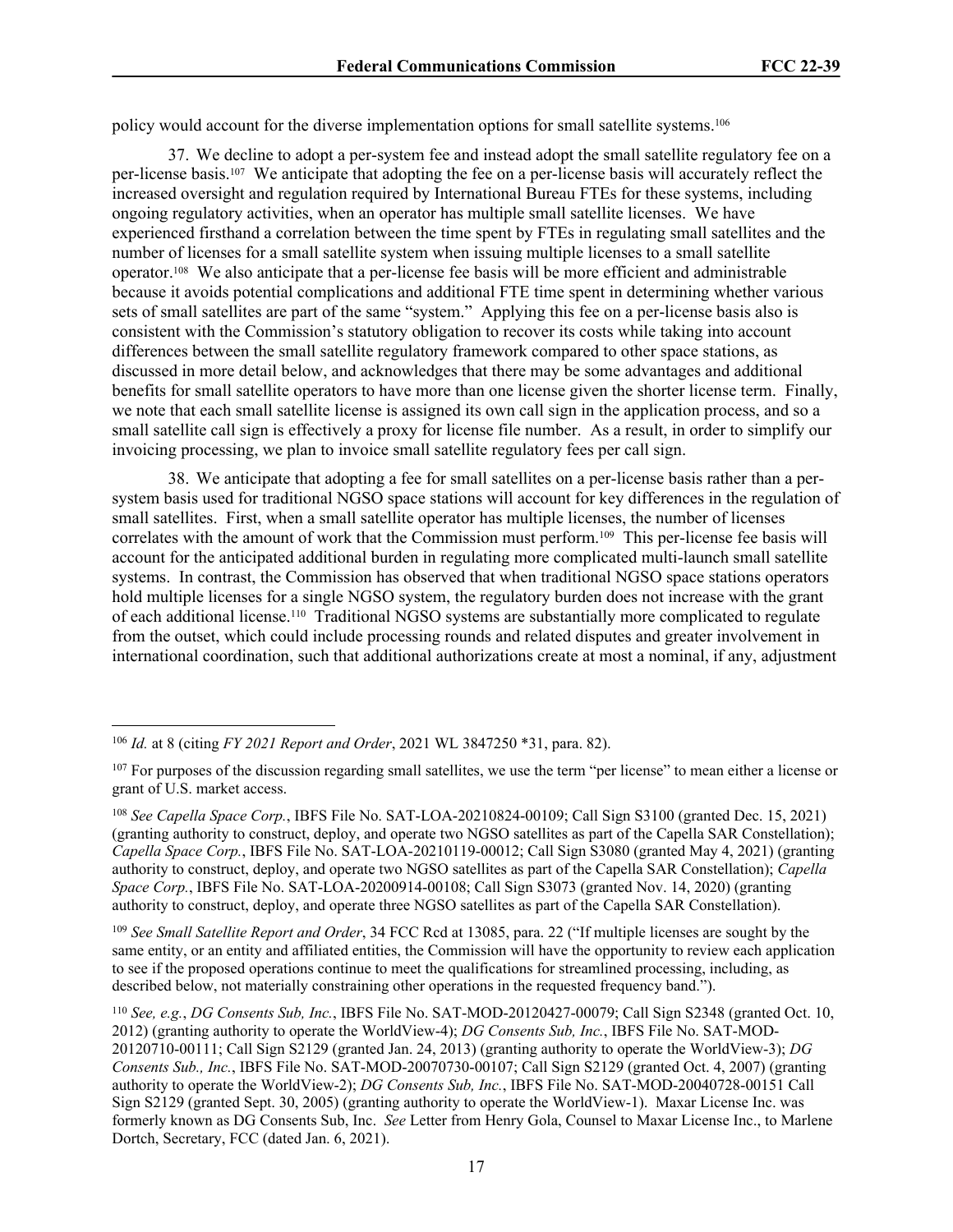to the burden to regulate.<sup>111</sup>

39. Second, we expect that there are greater incentives and benefits of obtaining multiple licenses for the same system for small satellites compared to traditional NGSO space stations. For example, small satellite licenses are short term, lasting up to six years,<sup>112</sup> while other NGSO space station licenses are valid for 15 years.113 As another example, a single small satellite license can only authorize up to 10 satellites;114 however, under an NGSO licensing framework, there is no limit on the number of satellites that can be authorized under a single license. The small satellite licensing process is an optional streamlined process, carefully crafted to streamline regulatory work per application. Unlike other NGSO space station constellations, small satellite "systems" involving larger numbers of satellites cannot be authorized under a single license. The license term is also relatively short so with each additional small satellite license, operators of small satellite systems receive distinct benefits. For these reasons, we conclude that assessing the regulatory fee on a per-license basis is consistent with section 9 of the Communications Act and such assessments can be expected to reflect more accurately the FTE time spent on regulating these fee payors and the regulatory benefits provided to them.

40. Our actions here are under section 9(d) of the Communications Act and must be submitted to Congress at least 90 days before they become effective.115 We direct the Office of the Managing Director to issue the notice immediately upon release of the item.

41. *Non-U.S. Licensed Small Satellite Operators*. We deny the request from RBC Signals to exempt from regulatory fees non-U.S. licensed small satellite operators "whose only connection with the U.S. market is communicating with U.S. data link/[telemetry, tracking and command] TT&C earth stations."116 RBC Signals argues that the Commission's analysis in the *FY 2020 Report and Order* supports such an exemption.<sup>117</sup> RBC Signals contends that, given their limited communications capabilities, small satellites typically utilize the same earth stations and low data-rate links for TT&C and data transfer.118 RBC Signals adds that the data transferred using these links are minimal as compared to gateway/feeder link backhaul for large communications and similar satellites.119 As a result, RBC Signals believes that small satellites communicating with U.S. earth stations only for data link and TT&C operations meet the factors that the Commission previously found were not present when denying creation of fee exemptions for certain non-U.S. licensed satellite systems: facilitation of safe operation of satellites and avoidance of significant data exchange traffic.<sup>120</sup> RBC Signals contends that the costs of non-U.S. licensed small satellites supported by U.S. data link/TT&C earth stations should be recovered in the regulation of the U.S. earth stations, which also primarily receive the corresponding regulatory benefits.<sup>121</sup> RBC Signals posits that small satellite "data link/TT&C" communications involve a narrow range of spectrum bands used for much more limited purposes and that it makes little difference whether

<sup>118</sup> *Id.* at 5.

<sup>119</sup> *Id.*

<sup>120</sup> *Id.* at 4-5.

<sup>121</sup> *Id.* at 5-6.

<sup>111</sup> *See FY 2021* NPRM, 36 FCC Rcd at 8585-86, 8588, paras. 12, 17.

<sup>112</sup> 47 CFR § 25.121(a)(3).

<sup>113</sup> 47 CFR § 25.121(a)(1).

<sup>114</sup> 47 CFR § 25.122(b).

<sup>115</sup> 47 U.S.C. §§ 159a(b)(2), 159(d).

<sup>116</sup> RBC Signals Comments at 1-8.

<sup>117</sup> *Id.* at 4 (*citing Assessment and Collection of Regulatory Fees for Fiscal Year FY 2020,* Report and Order and Further Notice of Proposed Rulemaking, 36 FCC Rcd 1731, 1749, para. 45 (2020) *(FY 2020 Report and Order)*.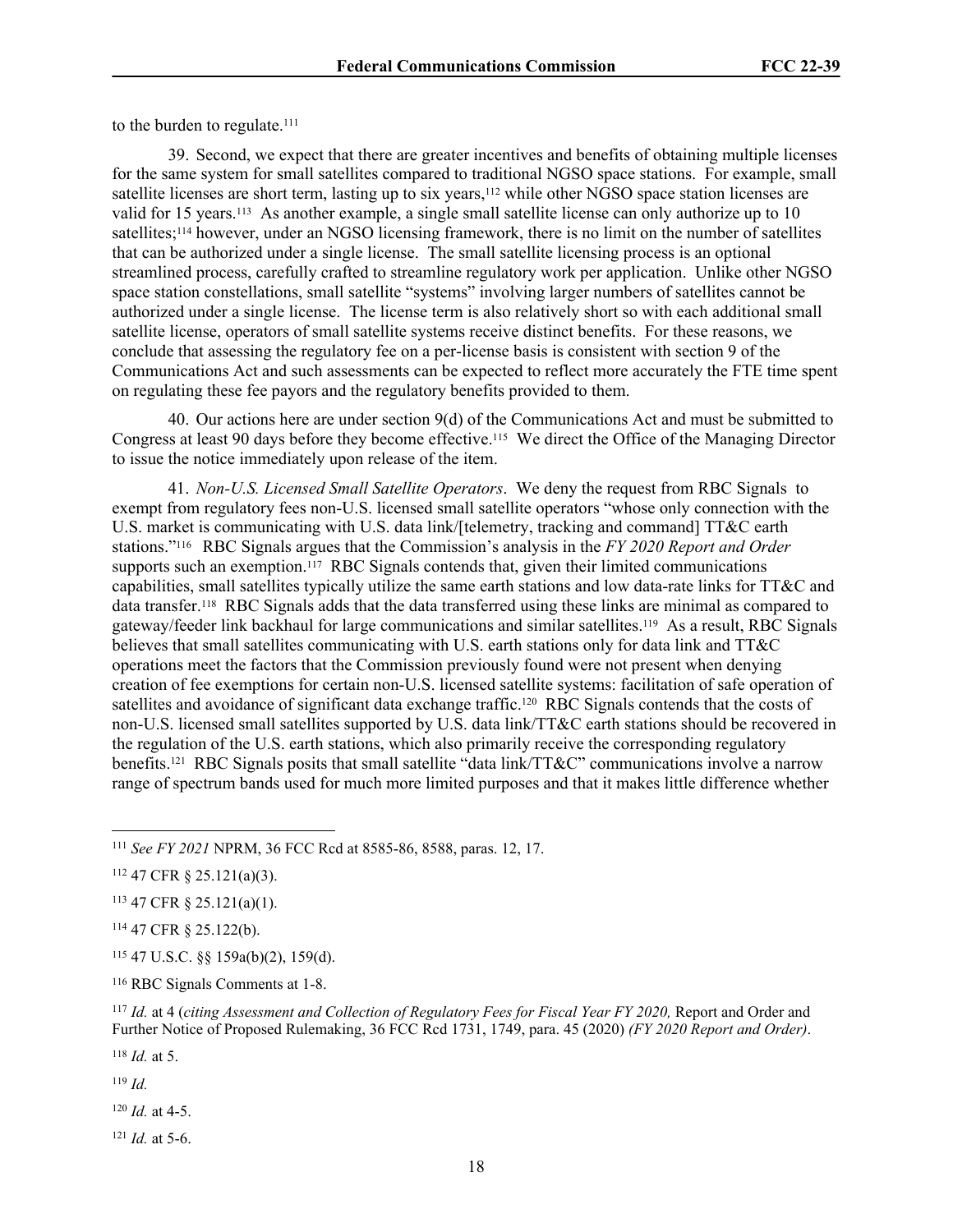a small satellite's supporting data link/TT&C earth station is located within or outside U.S. territory.<sup>122</sup>

42. For the following reasons, we disagree with RBC Signals' proposal that the Commission should exempt non-U.S. licensed small satellite operators whose only connection with the U.S. market is communicating with U.S. data link earth stations. RBC does not provide any meaningful distinction between data link stations and the gateway/feeder link stations previously addressed in the *FY 2020 Report and Order*. In that Report and Order, the Commission found that space station operators benefit from our regulatory actions regardless of the direction of the data flow or whether services are provided ultimately to end users in the United States.<sup>123</sup> The Commission also found that non-U.S. licensed satellites accessing U.S. gateway/feeder link earth stations and non-U.S. licensed NGSO systems that downlink traffic to U.S. licensed earth stations, solely for immediate transit outside the United States, are involved in significant data exchange traffic in the United States and are not exempt from regulatory fees.124 With respect to small satellites, we note the Commission's earlier conclusion that services including TT&C and non-domestic data link to, or data link from, earth stations in the United States are meaningfully gaining access to the U.S. market and are subject to regulatory fees.125 We also note that the Commission has made clear that operators that communicate with TT&C earth stations in the United States will not pay regulatory fees, but only where the relevant earth station license clearly limits the non-U.S. licensed space station's access to TT&C communications.<sup>126</sup> RBC Signals' request to exempt a space station communicating with a data link earth station exceeds that limit that the Commission has previously determined.

#### **2. Regulatory Fee Rates for Space Stations**

43. We seek comment on the proposed regulatory fees for space stations as provided in Appendix B. In 2021, the Commission adopted new NGSO space stations regulatory fee subcategories: "less complex" and "other," both under the broader category of "Space Stations (Non-Geostationary Orbit)."<sup>127</sup> In the *FY 2021 Report and Order*, the Commission subsequently adopted the proposal from the *FY 2021 NPRM*<sup>128</sup> to allocate 20% of NGSO space station regulatory fees to "less complex" NGSO space stations and 80% of NGSO regulatory fees to "other" NGSO space stations.129 As discussed above, in this proceeding, we determine a fee methodology for small satellites, and integrate the small satellite fee category into the NGSO space stations fee category. Accordingly, in Appendix B, we have included the proposed fees for NGSO space stations calculated by assessing the fees that small satellites will pay in FY 2022, reducing that amount from the overall NGSO space stations fee category, and allocating the remaining NGSO space station fees 20/80 using the two new fee subcategories: "less complex" NGSO space stations and all other NGSO space stations identified as "other" NGSO space stations."<sup>130</sup>

44. Below is a table illustrating the proposed NGSO fee rates for FY 2022. These proposed

130 Appendix B.

<sup>122</sup> RBC Signals Comments at 6.

<sup>123</sup> *FY 2020 Report and Order*, 36 FCC Rcd at 1749, para. 44.

<sup>124</sup> *See id.* at paras. 44-45.

<sup>125</sup> *See id.*; *see also FY 2021 NPRM*, 36 FCC at 8585, para. 12, n. 41.

<sup>126</sup> *FY 2020 NPRM*, 35 FCC Rcd at 4990, para. 30.

<sup>127</sup> *FY 2021 NPRM*, 36 FCC Rcd at 8595, para. 35.

 $128$  *Id.* 

<sup>129</sup> *See FY 2021 Report and Order*, 2021 WL 3847250 \*21-\*25, paras. 58-66. The Commission concluded that NGSO space stations planning to communicate with 20 or fewer U.S. authorized earth stations that are primarily used for Earth Exploration Satellite Service (EESS) and/or Automatic Identification System (AIS) are significantly less complex to regulate than other types of NGSO space stations. *See FY 2021 NPRM*, 36 FCC Rcd at 8583-84, para. 7.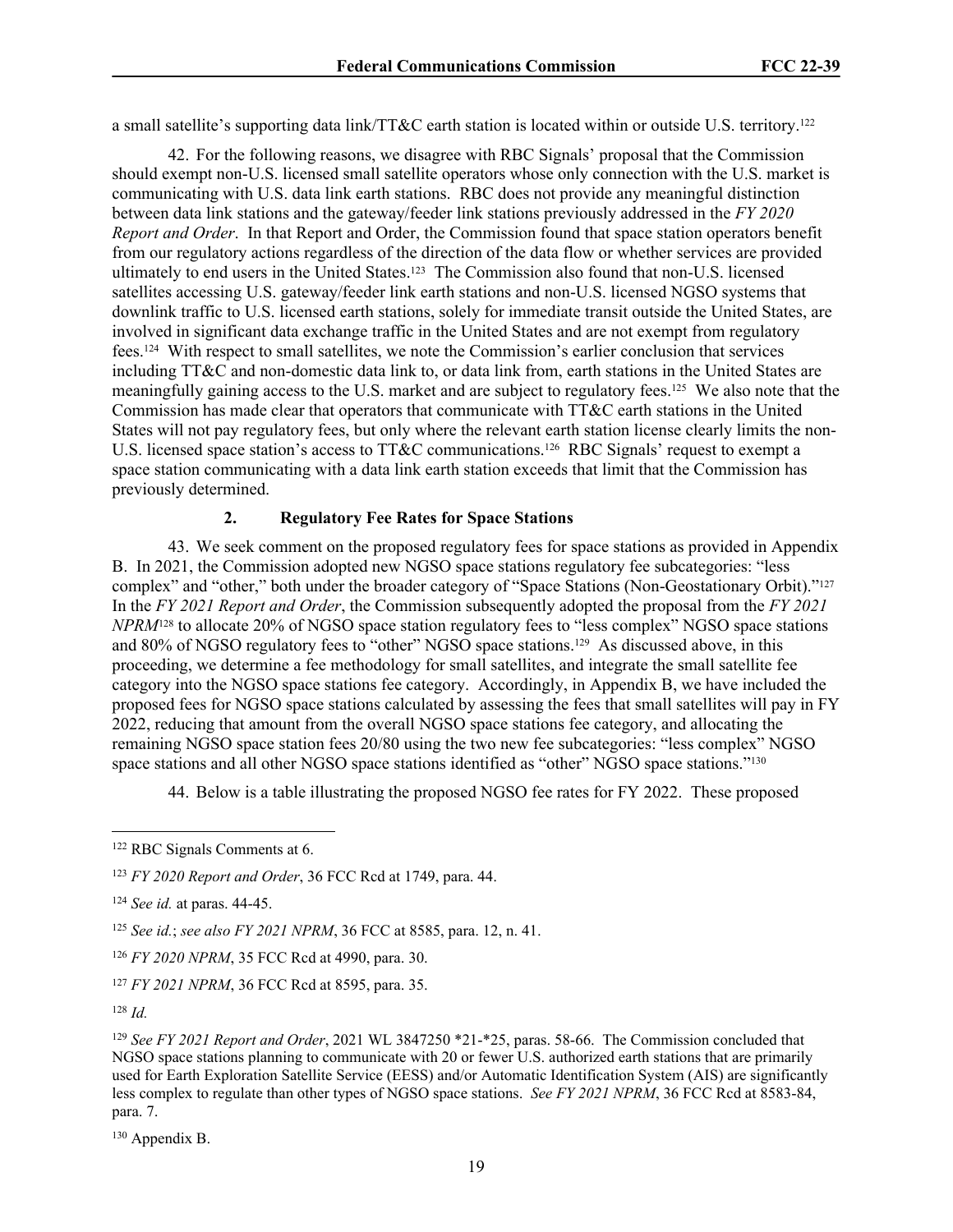regulatory fees are also listed in Appendices B and C. We seek comment on these proposed regulatory fees. Commenters proposing alternative should explain the basis for their proposals.

| <b>Proposed NGSO -</b>     | <b>Proposed NGSO – Other</b> | <b>Proposed NGSO-</b>                 |
|----------------------------|------------------------------|---------------------------------------|
| <b>Small Satellite Fee</b> | <b>Space Station Fee</b>     | <b>Less Complex Space Station Fee</b> |
| (per license)              | (per system)                 | (per system)                          |
| \$12,145                   | \$338,020                    | \$140,840                             |

45. *Spacecraft Performing On-Orbit Servicing and Rendezvous and Proximity Operations.* Two commenters propose the creation of additional fee categories, citing similarities between the characteristics of small satellites and those other satellite services commenters contend should have a separate fee. Spaceflight proposes that the Commission create a separate fee category for spacecraft performing on-orbit services (OOS), which would include deployment, rendezvous and proximity services.131 Spaceflight posits that OOS spacecraft share characteristics of small satellites and "less complex" NGSO systems thereby justifying the creation of a new and lower fee category.132 Spaceflight also distinguishes between OOS spacecraft and traditional NGSO satellites in that OOS spacecraft have limited duration and scope of use as well as a limited number of earth stations; require a smaller investment in OOS technology; require less ongoing regulation owing to the shorter duration of OOS spacecraft; will likely be licensed on a shared use basis. Spaceflight also notes that OOS spacecraft are licensed on a non-interference basis without the need for processing round procedures or post-processing round disputes over matters such as interference protection and spectrum priority.<sup>133</sup> In addition, Astroscale proposes that the Commission create a new fee category for rendezvous and proximity operations (RPO). Astroscale submits that a Commission proceeding to create service rules and a corresponding fee category for RPO services would provide much needed permanency and clarity to support this nascent infrastructure.<sup>134</sup> In allocating this fee, Astroscale argues that the Commission should consider the similarities that RPO services share with small satellites, such as one-way data communication, and with "less complex" NGSO systems, such as the less-intensive use of ground stations.<sup>135</sup>

46. At this time, we tentatively conclude that it would be premature to adopt new fee categories for OOS and RPO operations. To date, there have been a limited number of such operations and these have been treated on a case-by-case basis.<sup>136</sup> Except for GSO servicing missions, we expect that most OOS and RPO operations will be NGSO, but we tentatively conclude that it is too early to identify exactly where operations such as those in low-Earth orbit (LEO) might fit into the regulatory fee structure in the

<sup>133</sup> *Id.* at 2-6.

<sup>134</sup> Astroscale Comments at 2.

<sup>135</sup> *See id.* at 2.

<sup>136</sup> To date, the International Bureau, Satellite Division has authorized two spacecraft for communications while conducting these types of operations with GSO satellites. *Space Logistics, LLC,* IBFS File No. SAT-LOA-20170224-00021; Call Sign S2990 (granted June 20, 2019) (MEV-1); *Space Logistics, LLC,* IBFS File No. SAT-LOA-20191210-00144; Call Sign S3059 (granted March 25, 2020) (MEV-2); *see also* Caleb Henry, FCC begins approval of Orbital ATK satellite-servicing mission for Intelsat-901 (Dec. 12, 2017), https://spacenews.com/fccbegins-approval-of-orbital-atk-satellite-servicing-mission-for-intelsat-901/. The Satellite Division also authorized on an STA basis several U.S. earth stations to communicate with the non-U.S-licensed Astroscale NGSO spacecraft for TT&C during a mission involving RPO. *See, e.g.,* IBFS File Nos. SES-STA-20200113-00043, SES-STA-20200811-00859, SES-STA-20200117-00055.

<sup>131</sup> Spaceflight Comments at 2, 7.

<sup>132</sup> *Id.* at 3, 5-6.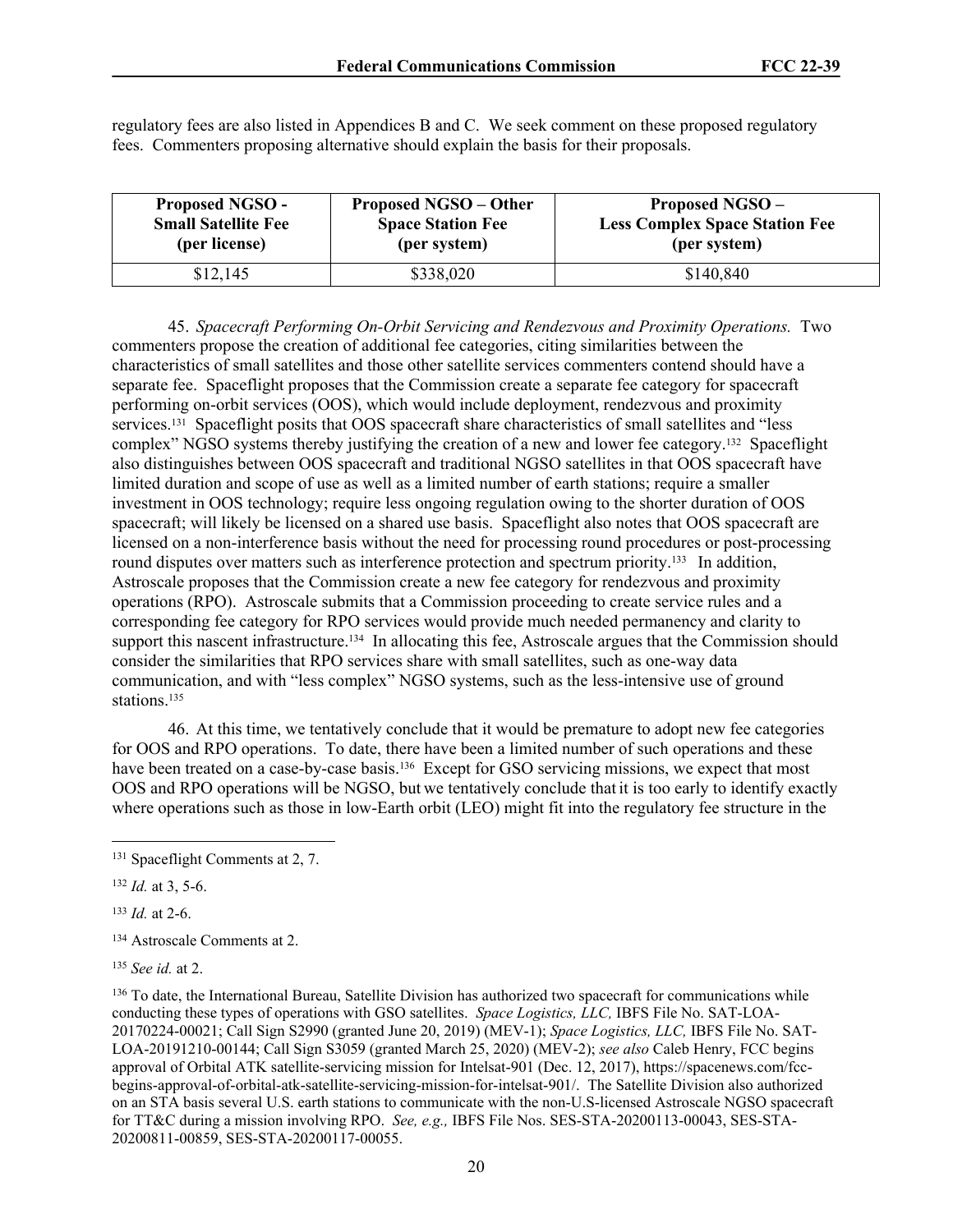future. Thus, at this time, we do not have a record sufficient to propose to establish a fee category(ies) and appropriate methodology for assessing such a fee category(ies).137 We propose that, until we gain more experience in regulating such systems, we continue to regulate these systems as we have and consider OOS and RPO spacecraft licensing on a mission-by-mission basis. We seek comment on these tentative conclusions. Commenters that nonetheless favor a new fee category or categories should fully explain the basis for their positions, including how the Commission might identify exactly where these operations might fit into the regulatory fee structure

47. However, although we do not adopt a new regulatory and corresponding fee category for OOS and RPO spacecraft at this time, we further seek comment on whether and how to assess fees for these types of spacecraft, and other types of satellites servicing other satellites, which operate near to the GSO arc.<sup>138</sup> Specifically, we seek comment on whether a satellite servicing other satellites that operates above the GSO arc should be treated as a GSO space station for regulatory fee purposes. We also seek comment on what factors should be considered in determining whether the servicing spacecraft should be assessed regulatory fees separately. For example, what percentage of time are the satellites co-located with a GSO satellite?

#### **C. Full-Service Television Broadcaster Fees**

48. In the *FY 2020 Report and Order*, <sup>139</sup> we completed the transition to a population-based full-service broadcast television regulatory fee.<sup>140</sup> We do not reopen that decision relating to these regulatory fees being based on population at this time. For FY 2022, we propose to continue to assess fees for full-power broadcast television stations based on the population covered by a full-service broadcast television station's contour and seek comment on our mechanism, described below, for how we will calculate the regulatory fee based on the previously decided population-based methodology.<sup>141</sup> As described in Appendix G, we propose adopting a factor of .88 of one cent (\$.008803) per person served for FY 2022 full-service broadcast television station fees. The population data for broadcasters' service areas are extracted from the TVStudy database, based on a station's projected noise-limited service contour.142 The population data for each licensee and the population-based fee (population multiplied by

142 47 CFR § 73.622(e).

<sup>&</sup>lt;sup>137</sup> A review of the licensing and regulatory fee history of small satellites provides an example in which adopting a fair, sustainable, and administrable fee system is possible after a set of operations are established and well defined. The first rules for the small satellite licensing process took effect on August 19, 2020, and we are now in the position to assess regulatory fees on such systems for FY 2021. *See* Federal Communications Commission, Streamlining Licensing Procedures for Small Satellites, 85 Fed. Reg. 43711 (July 20, 2020).

<sup>138</sup> The GSO arc lies on the plane of the Earth's equator at an altitude of approximately 35,786 kilometers. *See Mitigation of Orbital Debris*, Second Report and Order, 19 FCC Rcd 11567, para. 1, n.4 (2004).

<sup>139</sup> *FY 2020 Report and Order*, 36 FCC Rcd at 1738, para 19.

<sup>&</sup>lt;sup>140</sup> Previously, from approximately 1995 through 2018, regulatory fees for full-power television stations were based on the Nielsen Designated Market Area (DMA) groupings 1-10, 11-25, 26-50, 51-100, and remaining markets (DMAs 101-210).

<sup>&</sup>lt;sup>141</sup> In the *FY 2018 NPRM*, we sought comment on whether using the actual population covered by the station's contours instead of Designated Market Areas (DMAs) would more accurately reflect the market served by a fullpower broadcast television station for purposes of assessing regulatory fees. *See FY 2018 NPRM*, 33 FCC Rcd at 5102, para. 28. In the *FY 2018 Report and Order*, the Commission adopted a new methodology for assessing regulatory fees for full-service broadcast stations. The Commission determined that it would fully transition to assessing regulatory fees for full-service television broadcast stations based on the population covered by the station's contour by FY 2020 and, in the interim, for FY 2019, adopted a blended fee based partly on the historical DMA methodology and partly on the new population-based methodology. *FY 2018 Report and Order*, 33 FCC Rcd at 8501-502, para. 14.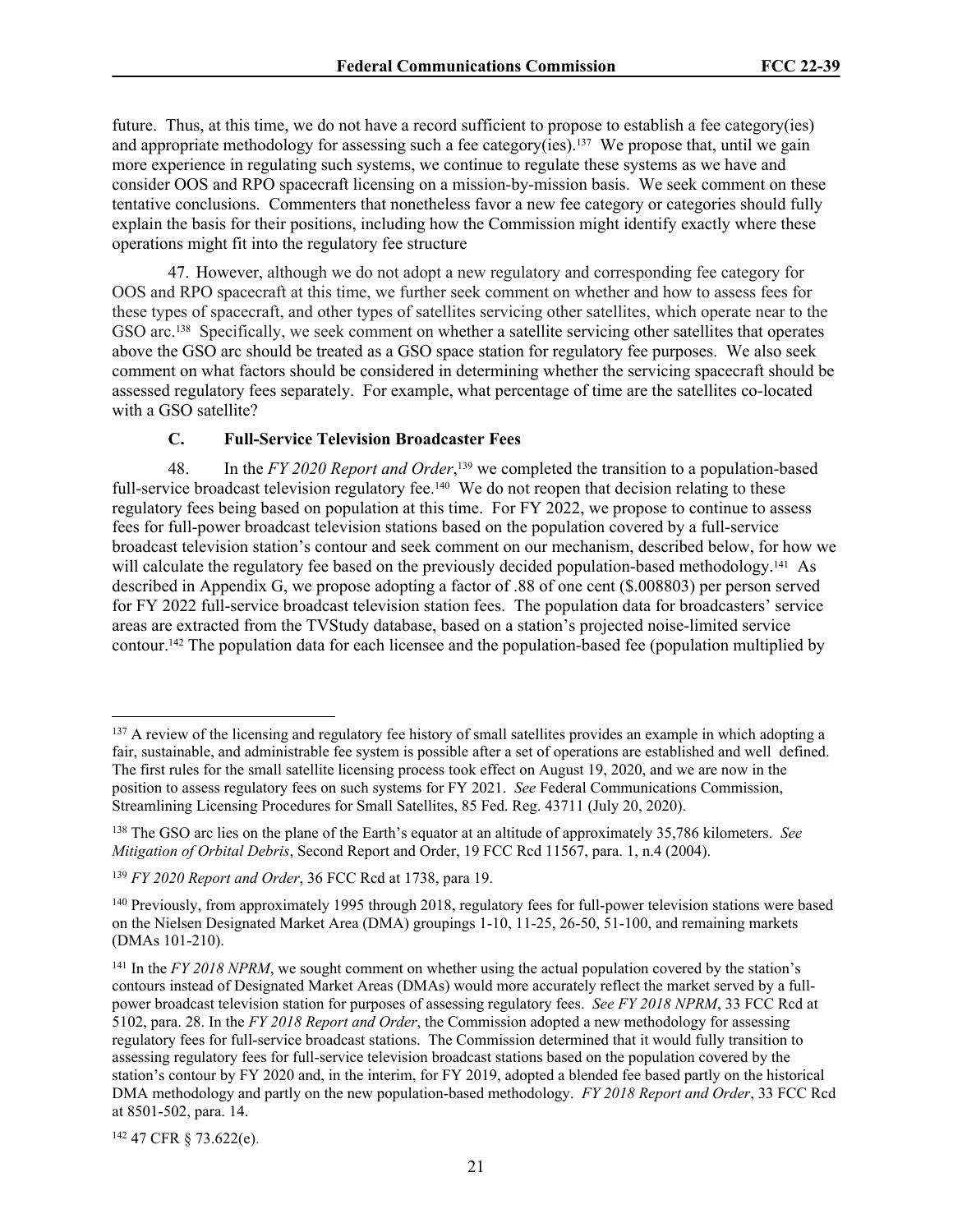\$.008803 for each full-service broadcast television station),<sup>143</sup> including each satellite station is listed in Appendix G. We seek comment on these proposed fees. Any commenters suggesting different ways to measure population-based fees for full-service television broadcasters should indicate the proposed fees and the underlying calculation and basis for the fees.

#### **D. De Minimis Threshold**

49. We seek comment on how to calculate the costs of collection of regulatory fees in establishing the annual de minimis threshold of \$1,000.<sup>144</sup> Section 9(e)(2) of the Communications Act permits the Commission to exempt a party from paying regulatory fees if "in the judgment of the Commission, the cost of collecting a regulatory fee established under this section from a party would exceed the amount collected from such party. . . . "<sup>145</sup> NAB proposes that we increase the de minimis threshold, above \$1,000, in order to assist small broadcasters.<sup>146</sup> We remind commenters that the text of section  $9(e)(2)$  of the Communications Act does not include language suggesting that such considerations be used in determining the cost of collecting a regulatory fee for purposes of setting the de minimis threshold.<sup>147</sup>

50. In the *FY 2019 Report and Order*, the Commission concluded that section 9(e)(2) of the Communications Act codifies our authority to adopt a de minimis exemption.148 At that time, the Commission analyzed the average cost of collecting delinquent debt and estimated that the Commission's cost of collecting the debt would exceed \$1,000.149 The Commission determined that its administrative debt collection process involves many steps, including data compilation, preparation and validation; invoicing; debt transfer for third party collection; responding to debtor questions and disputes; and processing payments.<sup>150</sup> Accordingly, the Commission retained the de minimis threshold for annual regulatory fee payors at \$1,000.

51. We seek comment on NAB's proposal to increase the de minimis threshold. Commenters should discuss how we should calculate the costs of collection of regulatory fees and whether the cost of collecting a regulatory fee begins after the regulatory fees are due and once delinquencies occur. Alternatively, should the cost of collection begin when the Commission collects data on a payor's regulatory fee status, generally prior to the regulatory fee due date? Commenters advocating a higher annual de minimis threshold should discuss which steps in the debt collection process should be included in "the cost of collecting a regulatory fee." For example, should the Commission also consider the costs associated with reviewing and resolving waiver requests and installment payment requests? Commenters suggesting an increase should indicate what the threshold should be increased to and the factual and

<sup>145</sup> 47 U.S.C. § 159(e)(2).

<sup>148</sup> *FY 2019 Report and Order*, 34 FCC Rcd at 8206-8207, para. 47.

<sup>150</sup> *FY 2019 Report and Order*, 34 FCC Rcd at 8206-8207, para. 47.

<sup>&</sup>lt;sup>143</sup> For those VHF stations whose power had to be increased to obtain a clearer signal, the Commission in FY 2022 will continue to use a population count based on that station's lower VHF power level rather than at the increased power level.

<sup>144</sup> NAB Comments at 14-15.

<sup>146</sup> *See* NAB Comments at 14-15. While NAB does not suggest what the de minimis threshold should be increased to, NAB refers to a public interest standard in its comments. *Id.* No commenters supported or opposed NAB's proposal.

<sup>147</sup> 47 U.S.C. § 159(e)(2). *See also* note 36 above explaining the larger legal considerations applicable to fee determinations.

<sup>149</sup> *Id.* at 8206-8207, paras. 46-48; *FY 2019 NPRM,*.34 FCC Rcd at 3282-84, paras. 26-30. The Commission increased the de minimis threshold to \$1,000 in 2017, observing that the cost of collection had increased since FY 2014, when the Commission last visited the de minimis threshold, and that the prior estimate did not include the Commission's overhead costs. *FY 2017 Report and Order*, 32 FCC Rcd at 7073, para. 40.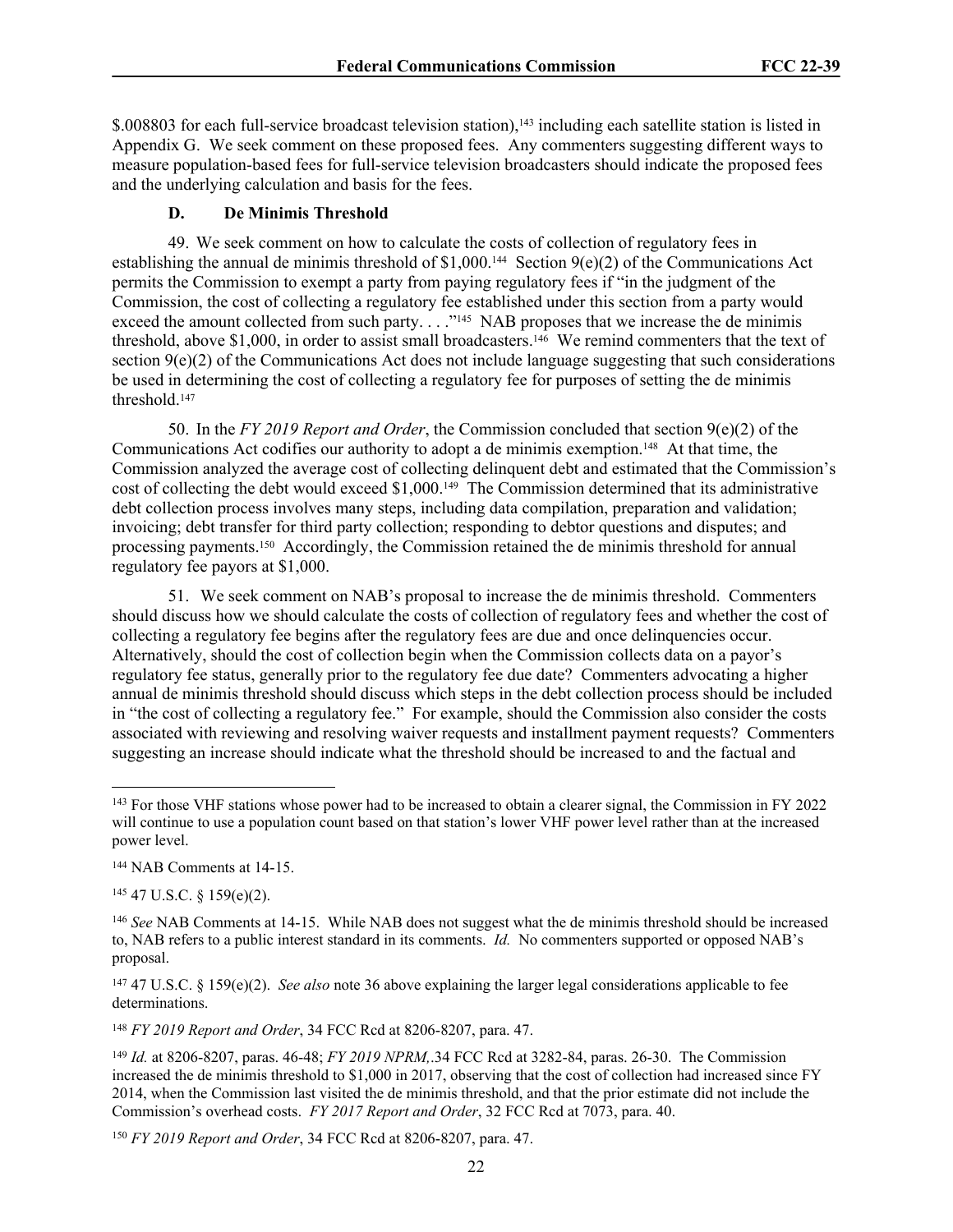statutory basis for such an increase. Commenters should also explain if the proposed definition of costs of collection is consistent with other uses of the term in the U.S. Code with respect to collection of federal fees.

# **E. Indirect Full Time Equivalents**

52. As discussed above, the Commission has previously reclassified certain direct FTEs as indirect for regulatory purposes due to the nature of their work assignments.<sup>151</sup> We seek comment on whether such reclassifications, on balance, produce a more accurate regulatory fee assessment. If reclassification is appropriate in certain circumstances, should we consider different calculation methods when reclassified FTEs work on issues that clearly do not benefit certain classes of licensees? If so, how should we adjust our calculation method? In addition, how frequently should the Commission revisit such reclassifications to ensure that the FTEs accurately reflect the work of the relevant Bureau? Are the current reclassifications still appropriate? To what extent does reclassification undermine the Commission's rationale for retaining its current direct/indirect methodology?

#### **F. New Regulatory Fee Categories**

53. In the *Notice of Proposed Rulemaking* appended to the *FY 2021 Report and Order*, we sought comment on "whether we should adopt new regulatory fee categories and on ways to improve our regulatory fee process regarding any and all categories of service."152 We invite additional comment in order to help inform our consideration of these issues.

# **G. Digital Equity and Inclusion**

54. Finally, the Commission, as part of its continuing effort to advance digital equity for all,<sup>153</sup> including people of color, persons with disabilities, persons who live in rural or tribal areas, and others who are or have been historically underserved, marginalized, or adversely affected by persistent poverty or inequality, invites comment on any equity-related considerations154 and benefits (if any) that may be associated with the proposals and issues discussed herein. Specifically, we seek comment on how our proposals may promote or inhibit advances in diversity, equity, inclusion, and accessibility, as well the scope of the Commission's relevant legal authority. We note that diversity and equity considerations, however, do not allow the Commission to shift fees from one party of fee payors to another nor to raise fees for any purpose other than as an offsetting collection in the amount of our annual S&E appropriation.

# **IV. PROCEDURAL MATTERS**

55. Included below are procedural items as well as our current payment and collection methods. We include these payments and collection procedures here as a useful way of reminding regulatory fee payers and the public about these aspects of the annual regulatory fee collection process.

56. *Credit Card Transaction Levels*. In accordance with *Treasury Financial Manual*, Volume I,

<sup>151</sup> *Supra*, para. 8.

<sup>152</sup> *FY 2021 Report and Order*, 2021 WL 3847250, \*27-28, paras. 73-74

<sup>153</sup> Section 1 of the Communications Act provides that the FCC "regulat[es] interstate and foreign commerce in communication by wire and radio so as to make [such service] available, so far as possible, to all the people of the United States, without discrimination on the basis of race, color, religion, national origin, or sex." 47 U.S.C. § 151.

<sup>&</sup>lt;sup>154</sup> The term "equity" is used here consistent with Executive Order 13985 as the consistent and systematic fair, just, and impartial treatment of all individuals, including individuals who belong to underserved communities that have been denied such treatment, such as Black, Latino, and Indigenous and Native American persons, Asian Americans and Pacific Islanders and other persons of color; members of religious minorities; lesbian, gay, bisexual, transgender, and queer (LGBTQ+) persons; persons with disabilities; persons who live in rural areas; and persons otherwise adversely affected by persistent poverty or inequality. *See* Exec. Order No. 13985, 86 Fed. Reg. 7009, Executive Order on Advancing Racial Equity and Support for Underserved Communities Through the Federal Government (January 20, 2021).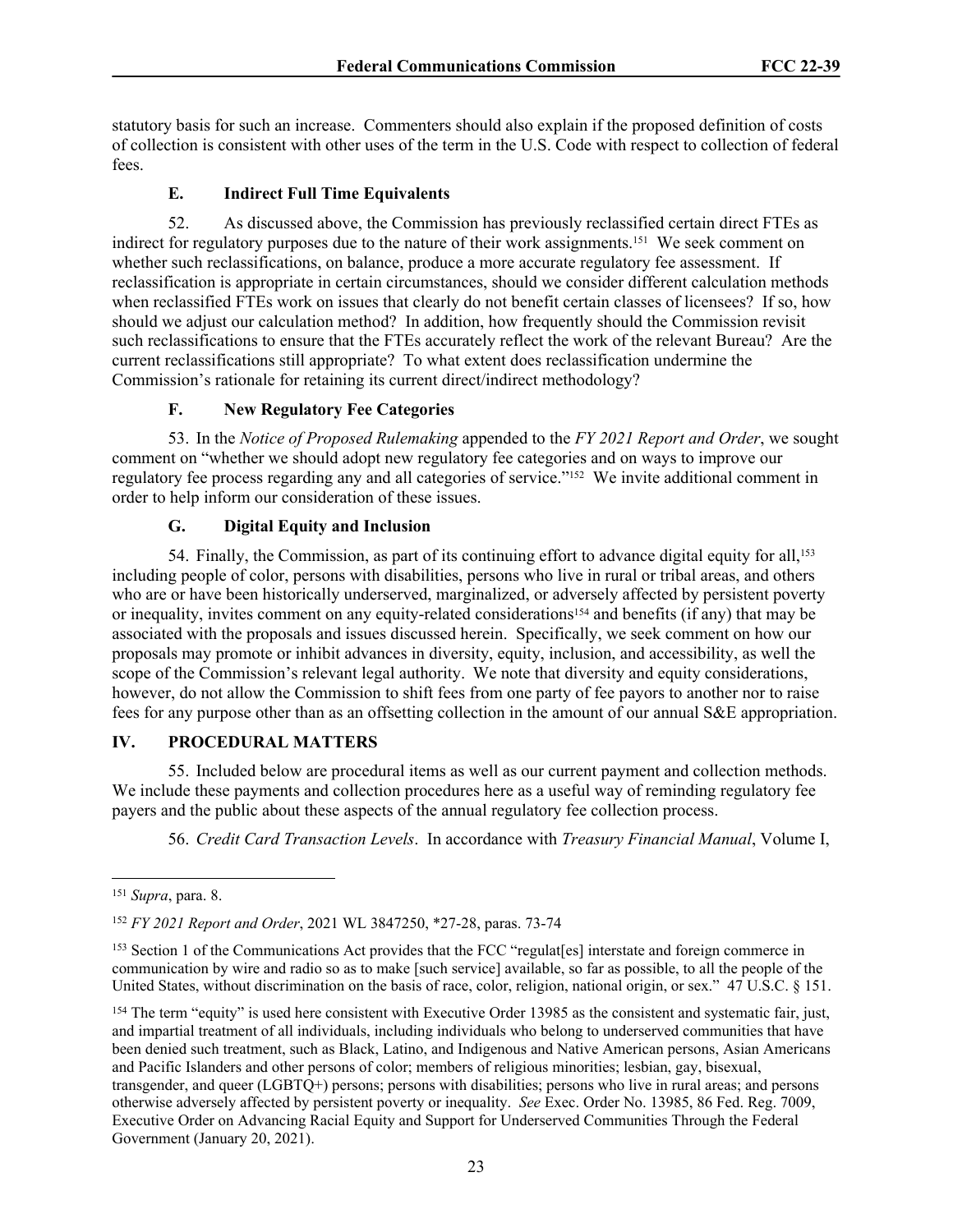Part 5, Chapter 7000, Section 7045—*Limitations on Card Collection Transactions,* the highest amount that can be charged on a credit card for transactions with federal agencies is \$24,999.99.<sup>155</sup> Transactions greater than \$24,999.99 will be rejected. This limit applies to single payments or bundled payments of more than one bill. Multiple transactions to a single agency in one day may be aggregated and treated as a single transaction subject to the \$24,999.99 limit. Customers who wish to pay an amount greater than \$24,999.99 should consider available electronic alternatives such as Visa or MasterCard debit cards, Automates Clearing House (ACH) debits from a bank account, and wire transfers. Each of these payment options is available after filing regulatory fee information in Fee Filer. Further details will be provided regarding payment methods and procedures at the time of FY 2022 regulatory fee collection in Fact Sheets, [https://www.fcc.gov/regfees.](https://www.fcc.gov/regfees)

57. *Payment Methods*. During the fee season for collecting regulatory fees, regulatees can pay their fees by credit card through Pay.gov,<sup>156</sup> ACH, debit card,<sup>157</sup> or by wire transfer. Additional payment instructions are posted on the Commission's website at [http://transition.fcc.gov/fees/regfees.html.](http://transition.fcc.gov/fees/regfees.html) The receiving bank for all wire payments is the U.S. Treasury, New York, NY (TREAS NYC). Any other form of payment (e.g., checks, cashier's checks, or money orders) will be rejected. For payments by wire, an FCC Form 159-E should still be transmitted via fax so that the Commission can associate the wire payment with the correct regulatory fee information. The fax should be sent to the Commission at (202) 418-2843 at least one hour before initiating the wire transfer (but on the same business day) so as not to delay crediting their account. Regulatees should discuss arrangements (including bank closing schedules) with their bankers several days before they plan to make the wire transfer to allow sufficient time for the transfer to be initiated and completed before the deadline. Complete instructions for making wire payments are posted at [http://transition.fcc.gov/fees/wiretran.html.](http://transition.fcc.gov/fees/wiretran.html)

58. *Standard Fee Calculations and Payment Dates*. The Commission will accept fee payments made in advance of the window for the payment of regulatory fees. The responsibility for payment of fees by service category is as follows:

- *Media Services*: Regulatory fees must be paid for initial construction permits that were granted on or before October 1, 2021 for AM/FM radio stations, VHF/UHF broadcast television stations, and satellite television stations. Regulatory fees must be paid for all broadcast facility licenses granted on or before October 1, 2021.
- *Wireline (Common Carrier) Services*: Regulatory fees must be paid for authorizations that were granted on or before October 1, 2021. In instances where a permit or license is transferred or assigned after October 1, 2021, responsibility for payment rests with the holder of the permit or license as of the fee due date. Audio bridging service providers are included in this category.<sup>158</sup> For Responsible Organizations (RespOrgs) that manage Toll Free Numbers (TFN), regulatory fees should be paid on all working, assigned, and reserved toll free numbers as well as toll free

<sup>155</sup> *See* Bureau of the Fiscal Service, Treasury Financial Manual,<https://tfm.fiscal.treasury.gov/v1/p5/c700.html> (Treasury Financial Manual). Customers who owe an amount on a bill, debt, or other obligation due to the federal government are prohibited from splitting the total amount due into multiple payments. Splitting an amount owed into several payment transactions violates the credit card network and Fiscal Service rules. An amount owed that exceeds the Fiscal Service maximum dollar amount, \$24,999.99, may not be split into two or more payment transactions in the same day by using one or multiple cards. Also, an amount owed that exceeds the Fiscal Service maximum dollar amount may not be split into two or more transactions over multiple days by using one or more cards.

<sup>156</sup> *Treasury Financial Manual*, Volume I, Part 5, Chapter 7000, Section 7045—*Limitations on Card Collection Transactions See also* Treasury Financial Manual, Section 7045.

<sup>157</sup> *Id*.

<sup>158</sup> Audio bridging services are toll teleconferencing services.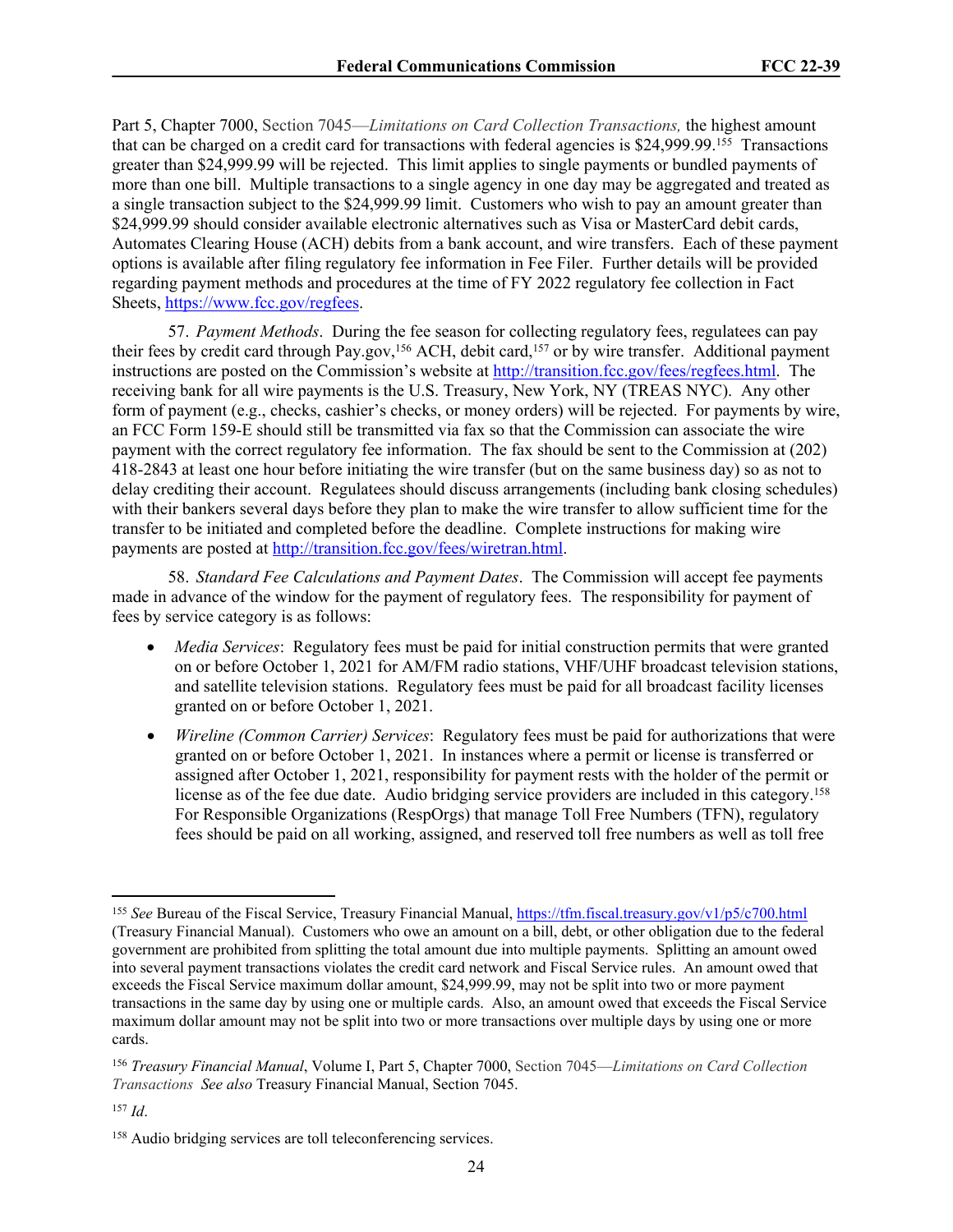numbers in any other status as defined in section 52.103 of the Commission's rules.<sup>159</sup> The unit count should be based on toll free numbers managed by RespOrgs on or about December 31, 2021.

- *Wireless Services*: Commercial Mobile Radio Service (CMRS) cellular, mobile, and messaging services (fees based on number of subscribers or telephone number count): Regulatory fees must be paid for authorizations that were granted on or before October 1, 2021. The number of subscribers, units, or telephone numbers on December 31, 2021 will be used as the basis from which to calculate the fee payment. In instances where a permit or license is transferred or assigned after October 1, 2021, responsibility for payment rests with the holder of the permit or license as of the fee due date.
- *Wireless Services, Multi-year fees*: The first seven regulatory fee categories in our Schedule of Regulatory Fees pay "small multi-year wireless regulatory fees."160 Entities pay these regulatory fees in advance for the entire amount period covered by the five-year or ten-year terms of their initial licenses, and pay regulatory fees again only when the license is renewed, or a new license is obtained. We include these fee categories in our rulemaking to publicize our estimates of the number of "small multi-year wireless" licenses that will be renewed or newly obtained in FY 2022.
- *Multichannel Video Programming Distributor (MVPD) Services (cable television operators, Cable Television Relay Service (CARS) licensees, DBS, and IPTV)*: Regulatory fees must be paid for the number of basic cable television subscribers as of December 31, 2021.<sup>161</sup> Regulatory fees also must be paid for CARS licenses that were granted on or before October 1, 2021. In instances where a permit or license is transferred or assigned after October 1, 2021, responsibility for payment rests with the holder of the permit or license as of the fee due date. For providers of DBS service and IPTV-based MVPDs, regulatory fees should be paid based on a subscriber count on or about December 31, 2021. In instances where a permit or license is transferred or assigned after October 1, 2021, responsibility for payment rests with the holder of the permit or license as of the fee due date.
- *International Services*: Regulatory fees must be paid for earth stations that were licensed (or authorized) on or before October 1, 2021. Regulatory fees must also be paid for Geostationary orbit space stations (GSO) and non-geostationary orbit satellite systems (NGSO), and the two NGSO subcategories "Other" and "Less Complex," that were licensed and operational on or before October 1, 2021. Licensees of small satellites that were licensed and operational on or before October 1, 2021 must also pay regulatory fees. In instances where a permit or license is transferred or assigned after October 1, 2021, responsibility for payment rests with the holder of the permit or license as of the fee due date.
- *International Services* (*Submarine Cable Systems, Terrestrial and Satellite Services*): Regulatory fees for submarine cable systems are to be paid on a per cable landing license basis based on lit circuit capacity as of December 31, 2021. Regulatory fees for terrestrial and satellite IBCs are to be paid based on active (used or leased) international bearer circuits as of

<sup>159</sup> 47 CFR § 52.103.

<sup>160</sup> These multiyear licenses are for PLMRS (exclusive), PLMRS (shared), Microwave, Marine (ship), Aviation (aircraft), Marine (coast), and Aviation (ground).

<sup>&</sup>lt;sup>161</sup> Cable television system operators should compute their number of basic subscribers as follows: Number of single family dwellings + number of individual households in multiple dwelling unit (apartments, condominiums, mobile home parks, etc.) paying at the basic subscriber rate + bulk rate customers + courtesy and free service. Note: Bulk-Rate Customers = Total annual bulk-rate charge divided by basic annual subscription rate for individual households. Operators may base their count on "a typical day in the last full week" of December 2021, rather than on a count as of December 31, 2021.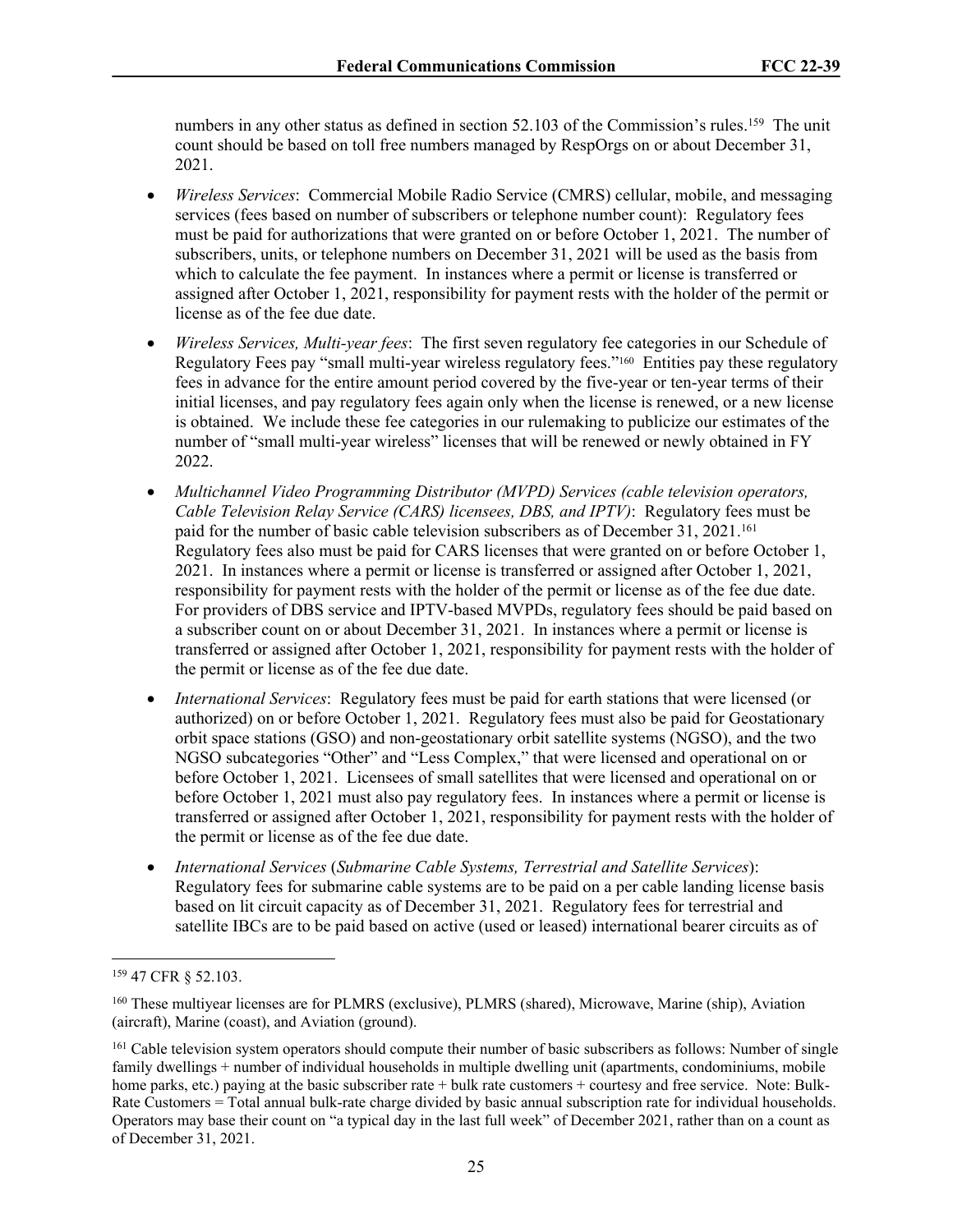December 31, 2021, in any terrestrial or satellite transmission facility for the provision of service to an end user or resale carrier. When calculating the number of such active circuits, entities must include circuits used by themselves or their affiliates. For these purposes, "active circuits" include backup and redundant circuits as of December 31, 2021. Whether circuits are used specifically for voice or data is not relevant for purposes of determining that they are active circuits.<sup>162</sup> In instances where a permit or license is transferred or assigned after October 1, 2021, responsibility for payment rests with the holder of the permit or license as of the fee due date.

59. *CMRS and Mobile Services Assessments.* The Commission will compile data from the Numbering Resource Utilization Forecast (NRUF) report that is based on "assigned" telephone number (subscriber) counts that have been adjusted for porting to net Type 0 ports ("in" and "out").<sup>163</sup> We have included non-geographic numbers in the calculation of the number of subscribers for each CMRS provider in Appendix B and the CMRS regulatory fee factor proposed in Appendix C. CMRS provider regulatory fees will be calculated and should be paid based on the inclusion of non-geographic numbers. CMRS providers can adjust the total number of subscribers, if needed. This information of telephone numbers (subscriber count) will be posted on the Commission's electronic filing and payment system (Fee Filer) along with the carrier's Operating Company Numbers (OCNs)

60. A carrier wishing to revise its telephone number (subscriber) count can do so by accessing Fee Filer and follow the prompts to revise their telephone number counts. Any revisions to the telephone number counts should be accompanied by an explanation or supporting documentation.<sup>164</sup> The Commission will then review the revised count and supporting documentation and either approve or disapprove the submission in Fee Filer. If the submission is disapproved, the Commission will contact the provider to afford the provider an opportunity to discuss its revised subscriber count and/or provide additional supporting documentation. If we receive no response from the provider, or we do not reverse our initial disapproval of the provider's revised count submission, the fee payment must be based on the number of subscribers listed initially in Fee Filer. Once the timeframe for revision has passed, the telephone number counts are final and are the basis upon which CMRS regulatory fees are to be paid. Providers can view their final telephone counts online in Fee Filer. A final CMRS assessment letter will not be mailed out.

61. Because some carriers do not file the NRUF report, they may not see their telephone number counts in Fee Filer. In these instances, the carriers should compute their fee payment using the standard methodology that is currently in place for CMRS Wireless services (i.e., compute their telephone number counts as of December 31, 2021), and submit their fee payment accordingly. Whether a carrier reviews its telephone number counts in Fee Filer or not, the Commission reserves the right to audit the number of telephone numbers for which regulatory fees are paid. In the event that the Commission determines that the number of telephone numbers that are paid is inaccurate, the Commission will bill the carrier for the difference between what was paid and what should have been paid.

62. *Regulatory Flexibility Act.* As required by the Regulatory Flexibility Act of 1980 (RFA)<sup>165</sup>

<sup>162</sup> We encourage terrestrial and satellite service providers to seek guidance from the International Bureau's Telecommunications and Analysis Division to verify their particular IBC reporting processes to ensure that their calculation methods comply with our rules.

<sup>&</sup>lt;sup>163</sup> See Assessment and Collection of Regulatory Fees for Fiscal Year 2005, Report and Order and Order on Reconsideration, 20 FCC Rcd 12259, 12264, paras. 38-44 (2005) (*FY 2005 Report and Order*).

<sup>164</sup> In the supporting documentation, the provider will need to state a reason for the change, such as a purchase or sale of a subsidiary, the date of the transaction, and any other pertinent information that will help to justify a reason for the change.

<sup>165</sup> *See* 5 U.S.C. § 603. The RFA, *see* 5 U.S.C. §§ 601-612, has been amended by the Small Business Regulatory Enforcement Fairness Act of 1996 (SBREFA), Pub. L. No. 104-121, Title II, 110 Stat. 847 (1996). The SBREFA was enacted as Title II of the Contract with America Advancement Act of 1996 (CWAAA).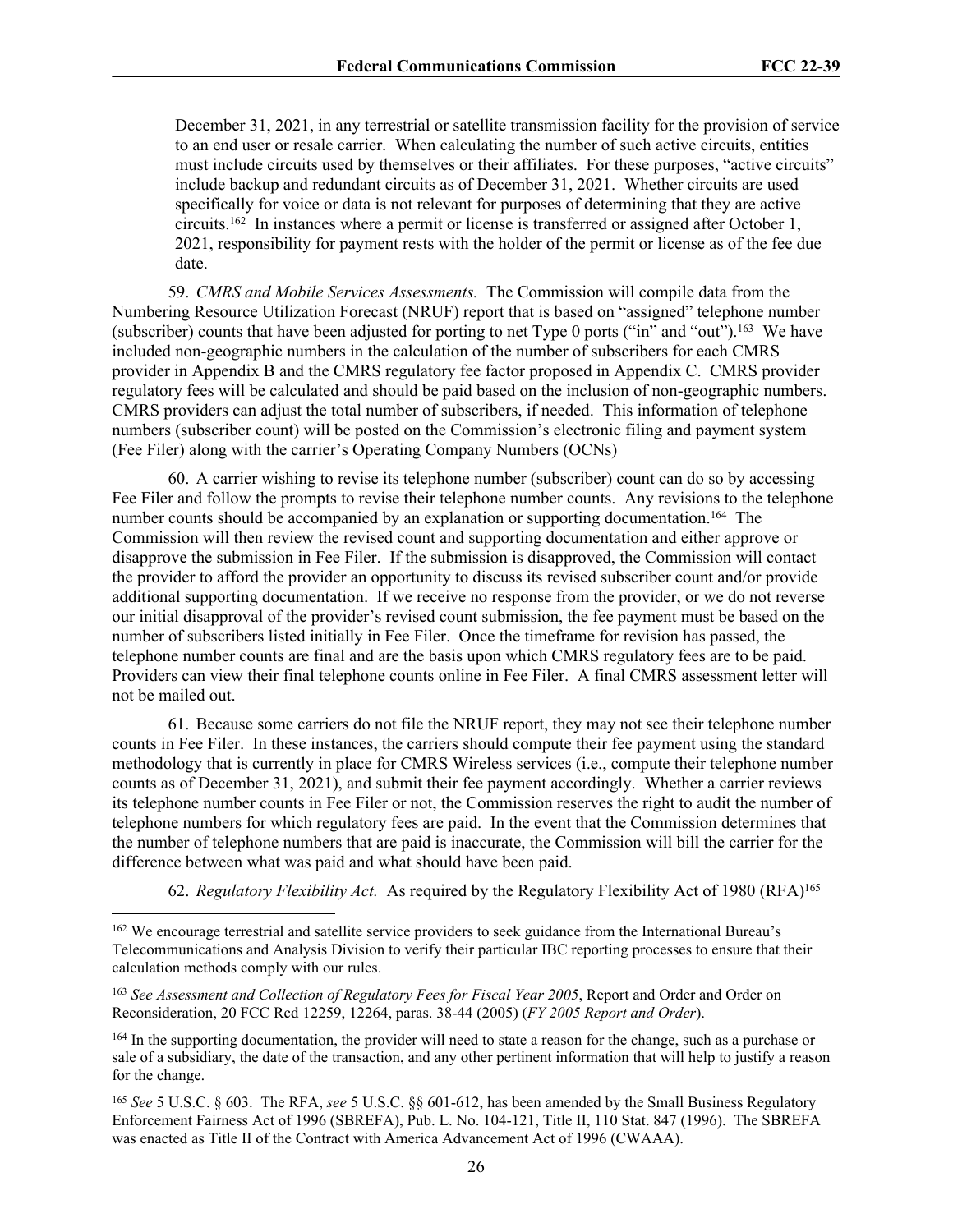the Commission has prepared a Final Regulatory Flexibility Analysis (FRFA). The FRFA is contained in Appendix J. The Commission has also prepared an Initial Regulatory Flexibility Analysis (IRFA) in Appendix I relating to the Notice of Proposed Rulemaking. Comments to the IRFA must be identified as responses to the IRFA and filed by the deadlines for comments on the Notice of Proposed Rulemaking. The Commission will send a copy of the Notice of Proposed Rulemaking, including the FRFA and IRFA, to the Chief Counsel for Advocacy of the Small Business Administration.

63. *Paperwork Reduction Analysis*. This document does not contain any modifications or proposed modifications subject to the Paperwork Reduction Act of 1995 (PRA), Public Law 104-13.

64. *Congressional Review Act.* The Commission will send a copy of this Report and Order and Notice of Proposed Rulemaking, including the IRFA and FRFA, to the Congress and the Government Accountability Office pursuant to the Congressional Review Act, 5 U.S.C. § 801(a)(1)(A).

65. *Comment Filing Procedures.* Pursuant to sections 1.415 and 1.419 of the Commission's rules, 47 CFR §§ 1.415, 1.419, interested parties may file comments and reply comments on or before the dates indicated on the first page of this document. Comments may be filed using the Commission's Electronic Comment Filing System (ECFS). *See Electronic Filing of Documents in Rulemaking Proceedings*, 63 FR 24121 (1998).

66. Effective March 19, 2020, and until further notice, the Commission no longer accepts any hand or messenger delivered filings. This is a temporary measure taken to help protect the health and safety of individuals, and to mitigate the transmission of COVID-19.<sup>166</sup> In the event that the Commission announces the lifting of COVID-19 restrictions, a filing window will be opened at the Commission's office located at 9050 Junction Drive, Annapolis, MD 20701.<sup>167</sup>

67. Pursuant to section 1.49 of the Commission's rules, 47 CFR § 1.49, parties to this proceeding must file any documents in this proceeding using the Commission's Electronic Comment Filing System (ECFS):<http://apps.fcc.gov/ecfs/>.

68. *Materials in Accessible Formats*. To request materials in accessible formats for people with disabilities (Braille, large print, electronic files, audio format), send an e-mail to [fcc504@fcc.gov](mailto:fcc504@fcc.gov) or call the Consumer and Governmental Affairs Bureau at 202-418-0530 (voice).

69. *Availability of Documents.* Comments, reply comments, and *ex parte* submissions will be available via ECFS. Documents will be available electronically in ASCII, Microsoft Word, and/or Adobe Acrobat. When the FCC Headquarters reopens to the public, these documents will also be available for public inspection during regular business hours in the FCC Reference Center, Federal Communications Commission, 45 L Street NE, Washington, D.C. 20554.

70. *Ex Parte Information.* The proceeding initiated by this Notice of Proposed Rulemaking, in which we seek comment on proposals as described above,<sup>168</sup> shall be treated as a "permit-but-disclose" proceeding in accordance with the Commission's ex parte rules.169 Persons making ex parte presentations must file a copy of any written presentation or a memorandum summarizing any oral presentation within two business days after the presentation (unless a different deadline applicable to the Sunshine period applies). Persons making oral ex parte presentations are reminded that memoranda summarizing the presentation must (1) list all persons attending or otherwise participating in the meeting at which the ex parte presentation was made, and (2) summarize all data presented and arguments made during the

<sup>166</sup> *See FCC Announces Closure of FCC Headquarters Open Window and Change in Hand-Delivery Policy*, Public Notice, 35 FCC Rcd 2788 (OMD 2020), [https://www.fcc.gov/document/fcc-closes-headquarters-open-window-and](https://www.fcc.gov/document/fcc-closes-headquarters-open-window-and-changes-hand-delivery-policy.)[changes-hand-delivery-policy.](https://www.fcc.gov/document/fcc-closes-headquarters-open-window-and-changes-hand-delivery-policy.) 

<sup>167</sup> *See Amendment of the Commission's Rules of Practice and Procedure*, Order, 35 FCC Rcd 5450 (OMD 2020).

<sup>168</sup> *See supra* para. 1.

<sup>169</sup> 47 CFR §§ 1.1200 *et seq.*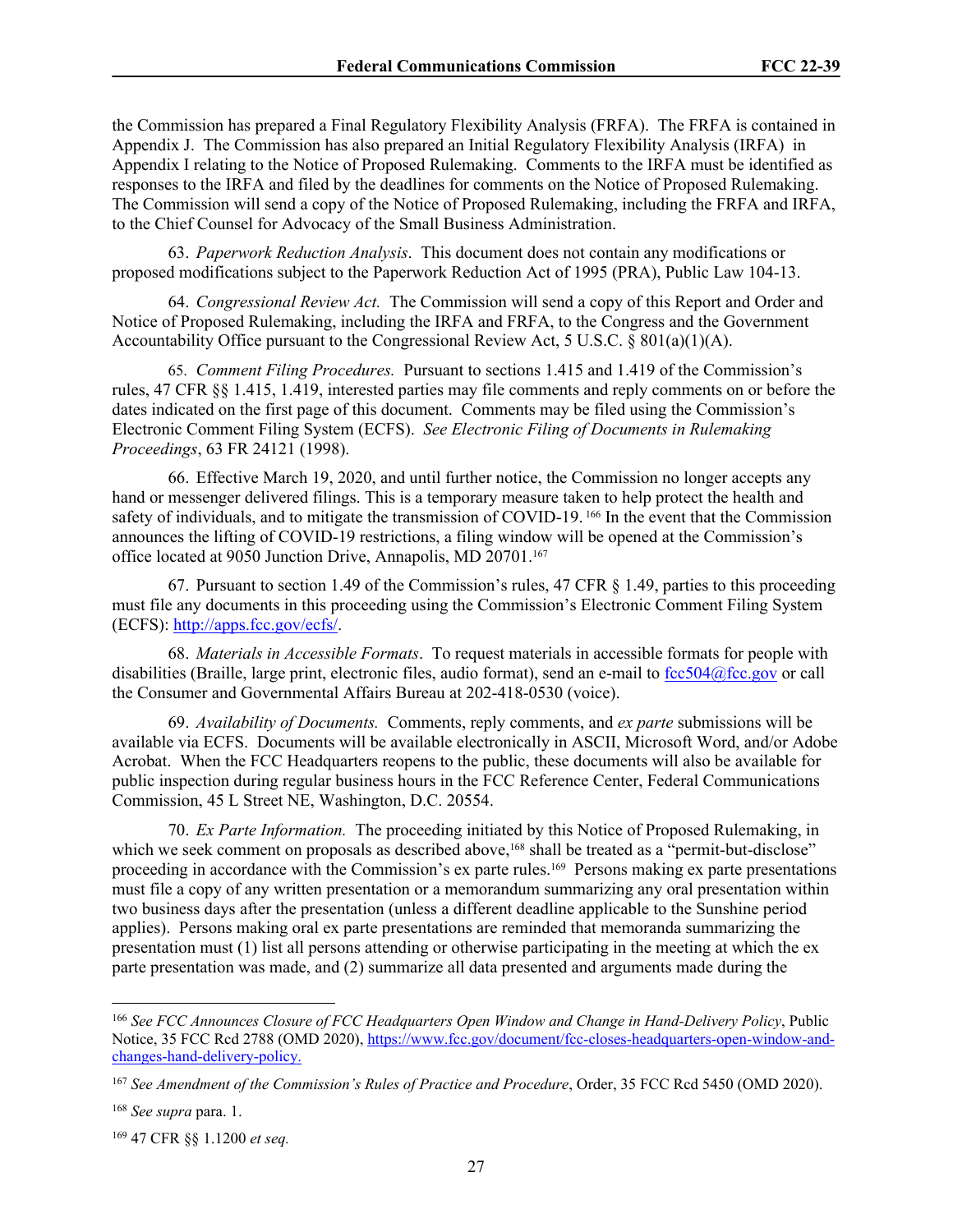presentation. If the presentation consisted in whole or in part of the presentation of data or arguments already reflected in the presenter's written comments, memoranda, or other filings in the proceeding, the presenter may provide citations to such data or arguments in his or her prior comments, memoranda, or other filings (specifying the relevant page and/or paragraph numbers where such data or arguments can be found) in lieu of summarizing them in the memorandum. Documents shown or given to Commission staff during ex parte meetings are deemed to be written ex parte presentations and must be filed consistent with section 1.1206(b) of the Commission's rules. In proceedings governed by section 1.49(f) of the Commission's rules or for which the Commission has made available a method of electronic filing, written ex parte presentations and memoranda summarizing oral ex parte presentations, and all attachments thereto, must be filed through the electronic comment filing system available for that proceeding, and must be filed in their native format (e.g., .doc, .xml, .ppt, searchable .pdf). Participants in this proceeding should familiarize themselves with the Commission's ex parte rules.

# **V. ORDERING CLAUSES**

71. Accordingly, IT IS ORDERED that, pursuant to sections 47 U.S.C. §§ 4(i), 4(j), 9, 9A, and 303(r) of the Communications Act of 1934, as amended, 47 U.S.C. §§ 154(i), 154(j), 159, 159A, and 303(r), this Report and Order and Notice of Proposed Rulemaking IS HEREBY ADOPTED.

72. IT IS FURTHER ORDERED that the Report and Order at paragraphs 21-42 adopting the small satellite fee methodology SHALL BE EFFECTIVE on September 1, 2022.

73. IT IS FURTHER ORDERED that the Commission SHALL SEND a copy of this Report and Order and Notice of Proposed Rulemaking, including the Final Regulatory Flexibility Analysis and the Initial Regulatory Flexibility Analysis, in a report to be sent to the Congress and the Government Accountability Office pursuant to the Congressional Review Act, 5 U.S.C. §  $801(a)(1)(A)$ .

74. IT IS FURTHER ORDERED that the Commission's Consumer and Governmental Affairs Bureau, Reference Information Center, SHALL SEND a copy of this Report and Order and Notice of Proposed Rulemaking, including the Final Regulatory Flexibility Analysis and the Initial Regulatory Flexibility Analysis, to the Chief Counsel for Advocacy of the Small Business Administration.

#### FEDERAL COMMUNICATIONS COMMISSION

Marlene H. Dortch Secretary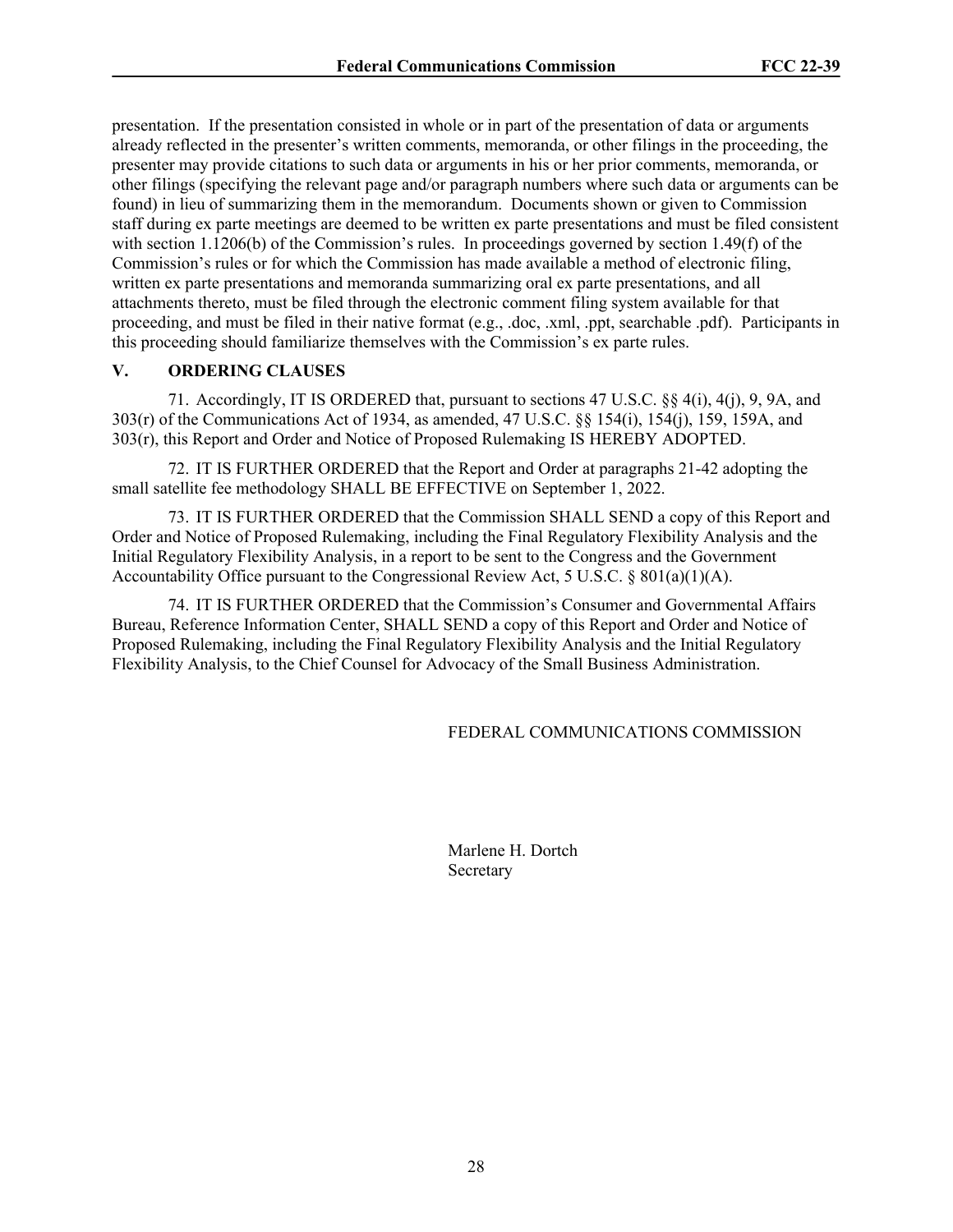# **APPENDIX A**

# Comments to the *FY 2021 Report and Order and NPRM* MD Docket No. 21-190

| Commenter                                          | <b>Abbreviated Commenter</b><br><b>Name</b> | <b>Date Filed</b> |
|----------------------------------------------------|---------------------------------------------|-------------------|
| ACT—The App Association,                           | <b>ACT Joint Commenters</b>                 | 10/21/21          |
| American Lighting Association (ALA),               |                                             |                   |
| American Public Gas Association                    |                                             |                   |
| (APGA), Association of Equipment                   |                                             |                   |
| Manufacturers (AEM), Association of                |                                             |                   |
| Home Appliance Manufacturers                       |                                             |                   |
| (AHAM), Bluetooth SIG, Consumer                    |                                             |                   |
| Technology Association (CTA),                      |                                             |                   |
| Information Technology industry                    |                                             |                   |
| Council (ITI), National Electrical                 |                                             |                   |
| Manufacturers Association (NEMA),                  |                                             |                   |
| North American Association of Food                 |                                             |                   |
| Equipment Manufacturers (NAFEM),                   |                                             |                   |
| Outdoor Power Equipment Institute                  |                                             |                   |
| (OPEI), Plumbing Manufacturers                     |                                             |                   |
| International (PMI), Power Tool                    |                                             |                   |
| Institute (PTI), Telecommunications                |                                             |                   |
| Industry Association (TIA), and Wi-                |                                             |                   |
| <b>SUN Alliance</b>                                |                                             |                   |
| Alliance of Automotive Innovation                  | Auto Innovators                             | 10/21/21          |
| <b>Association of Home Appliance</b>               | <b>AHAM</b>                                 | 10/21/21          |
| Manufacturers                                      |                                             |                   |
| Astro Digital US, Inc.                             | <b>Astro Digital</b>                        | 10/21/21          |
| Astroscale US                                      | Astroscale                                  | 10/21/21          |
| Computer and Communications                        | <b>CCIA</b> Joint Commenters                | 10/21/21          |
| Industry Association, Digital Media                |                                             |                   |
| Association, INCOMPAS, and Internet<br>Association |                                             |                   |
| <b>Consumer Technology Association</b>             | <b>CTA</b>                                  | 10/21/21          |
| <b>DECT</b> Forum                                  | <b>DECT</b> Forum                           | 10/21/21          |
| Engine                                             | Engine                                      | 10/21/21          |
| <b>Eutelsat Communications SA</b>                  | Eutelsat                                    | 10/21/21          |
| Hearing Industries Association                     | <b>HIA</b>                                  | 10/21/21          |
| <b>Information Technology Industry</b>             | ITI                                         | 10/21/21          |
| Council                                            |                                             |                   |
| Intuitive Machines, LLC                            | <b>Intuitive Machines</b>                   | 10/21/21          |
| Low Power Radio Association                        | <b>LPRA</b>                                 | 10/22/21          |
| Motor and Equipment Manufacturers                  | <b>MEMA</b>                                 | 10/21/21          |
| Association                                        |                                             |                   |
| National Association of Broadcasters               | <b>NAB</b>                                  | 10/21/21          |
| <b>National Electrical Manufacturers</b>           | <b>NEMA</b>                                 | 10/21/21          |
| Association                                        |                                             |                   |
| NCTA-The Internet & Television                     | <b>NCTA</b>                                 | 10/21/21          |
| Association                                        |                                             |                   |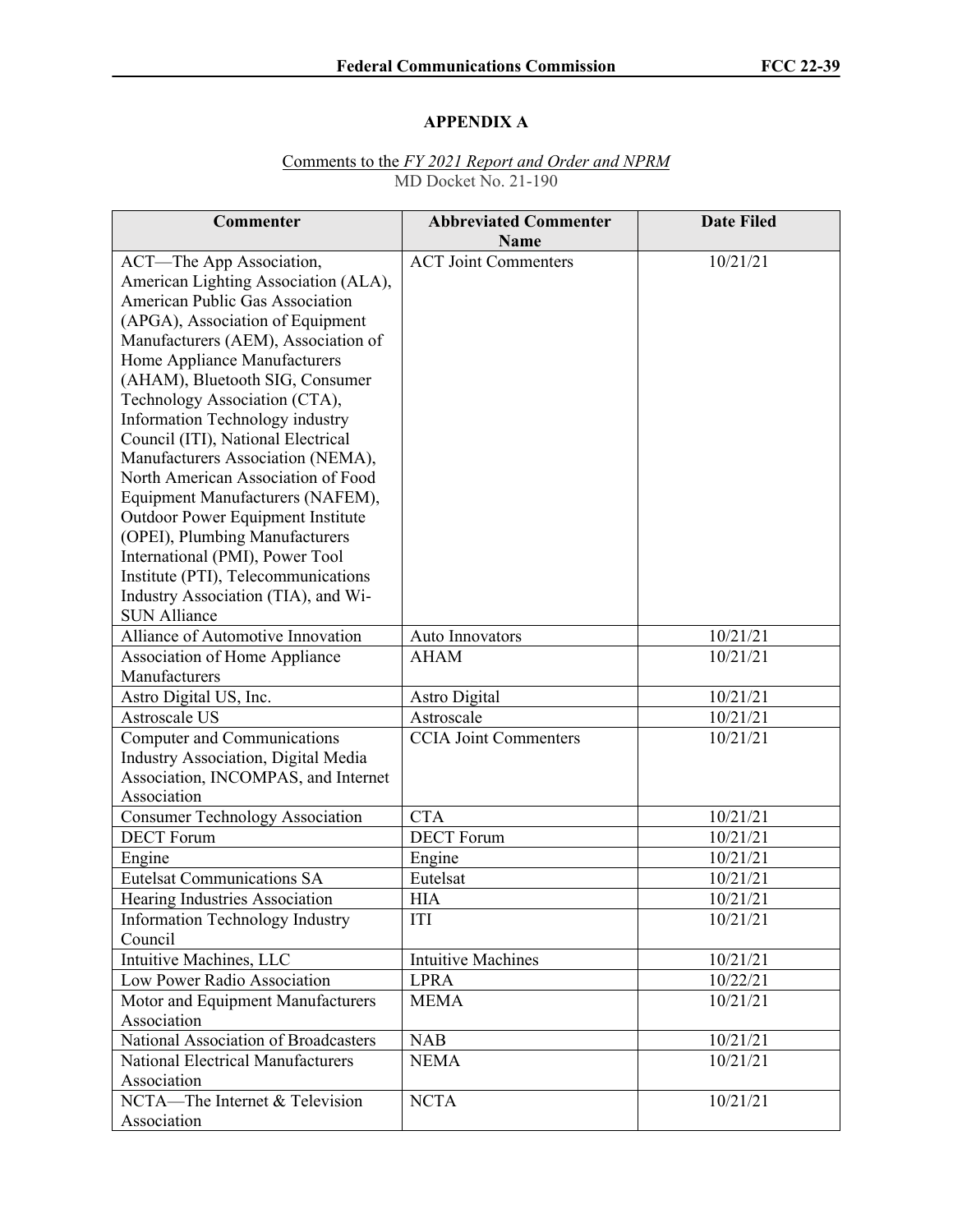| New America's Open Technology<br>Institute, Public Knowledge, the<br>Benton Institute for Broadband &<br>Society, Access Humboldt, Center for<br>Rural Strategies, Tribal Digital Village,<br>the Institute for Local Self Reliance,<br>and the Schools, Health, Libraries $\&$ | <b>Public Interest Spectrum</b><br>Commenters | 10/21/21 |
|---------------------------------------------------------------------------------------------------------------------------------------------------------------------------------------------------------------------------------------------------------------------------------|-----------------------------------------------|----------|
| <b>Broadband Coalition</b>                                                                                                                                                                                                                                                      |                                               |          |
| Dr. Scott Palo                                                                                                                                                                                                                                                                  | Palo                                          | 10/21/21 |
| RBC Signals, LLC                                                                                                                                                                                                                                                                | <b>RBC</b> Signals                            | 10/21/21 |
| Spaceflight, Inc.                                                                                                                                                                                                                                                               | Spaceflight                                   | 10/21/21 |
| TechFreedom                                                                                                                                                                                                                                                                     | TechFreedom                                   | 10/21/21 |
| Telesat Canada, Kepler                                                                                                                                                                                                                                                          | <b>Satellite Coalition</b>                    | 10/21/21 |
| Communications Inc., WorldVu                                                                                                                                                                                                                                                    |                                               |          |
| Satellites Limited (d/b/a OneWeb),                                                                                                                                                                                                                                              |                                               |          |
| O3b Limited, and SES Americom, Inc.                                                                                                                                                                                                                                             |                                               |          |
| US Telecom-The Broadband                                                                                                                                                                                                                                                        | USTelecom ex parte                            | 10/21/21 |
| Association                                                                                                                                                                                                                                                                     |                                               |          |
| Wi-Fi Alliance®                                                                                                                                                                                                                                                                 | Wi-Fi Alliance                                | 10/21/21 |
| Wireless Internet Service Providers                                                                                                                                                                                                                                             | <b>WISPA</b>                                  | 10/21/21 |
| Association                                                                                                                                                                                                                                                                     |                                               |          |

#### Reply Comments to *FY 2021 Report and Order and NPRM* MD Docket No. 21-190

| Commenter                              | <b>Abbreviated Commenter</b><br><b>Name</b> | <b>Date Filed</b> |
|----------------------------------------|---------------------------------------------|-------------------|
| <b>ABC Television Affiliates</b>       | <b>Television Affiliates</b>                | 11/5/21           |
| Association, CBS Television Network    | Associations                                |                   |
| Affiliates Association, FBC Television |                                             |                   |
| Affiliates Association, and NBC        |                                             |                   |
| <b>Television Affiliates</b>           |                                             |                   |
| Alabama Broadcasters Association,      | <b>State Broadcasters</b>                   | 11/5/21           |
| Alaska Broadcasters Association,       | Associations                                |                   |
| Arizona Broadcasters Association,      |                                             |                   |
| Arkansas Broadcasters Association,     |                                             |                   |
| California Broadcasters Association,   |                                             |                   |
| Colorado Broadcasters Association,     |                                             |                   |
| Connecticut Broadcasters Association,  |                                             |                   |
| Florida Association of Broadcasters,   |                                             |                   |
| Georgia Association of Broadcasters,   |                                             |                   |
| Hawaii Association of Broadcasters,    |                                             |                   |
| Idaho State Broadcasters Association,  |                                             |                   |
| Illinois Broadcasters Association,     |                                             |                   |
| Indiana Broadcasters Association,      |                                             |                   |
| Iowa Broadcasters Association,         |                                             |                   |
| Kansas Association of Broadcasters,    |                                             |                   |
| Kentucky Broadcasters Association,     |                                             |                   |
| Louisiana Association of Broadcasters, |                                             |                   |
| Maine Association of Broadcasters,     |                                             |                   |
| MD/DC/DE Broadcasters Association,     |                                             |                   |
| <b>Massachusetts Broadcasters</b>      |                                             |                   |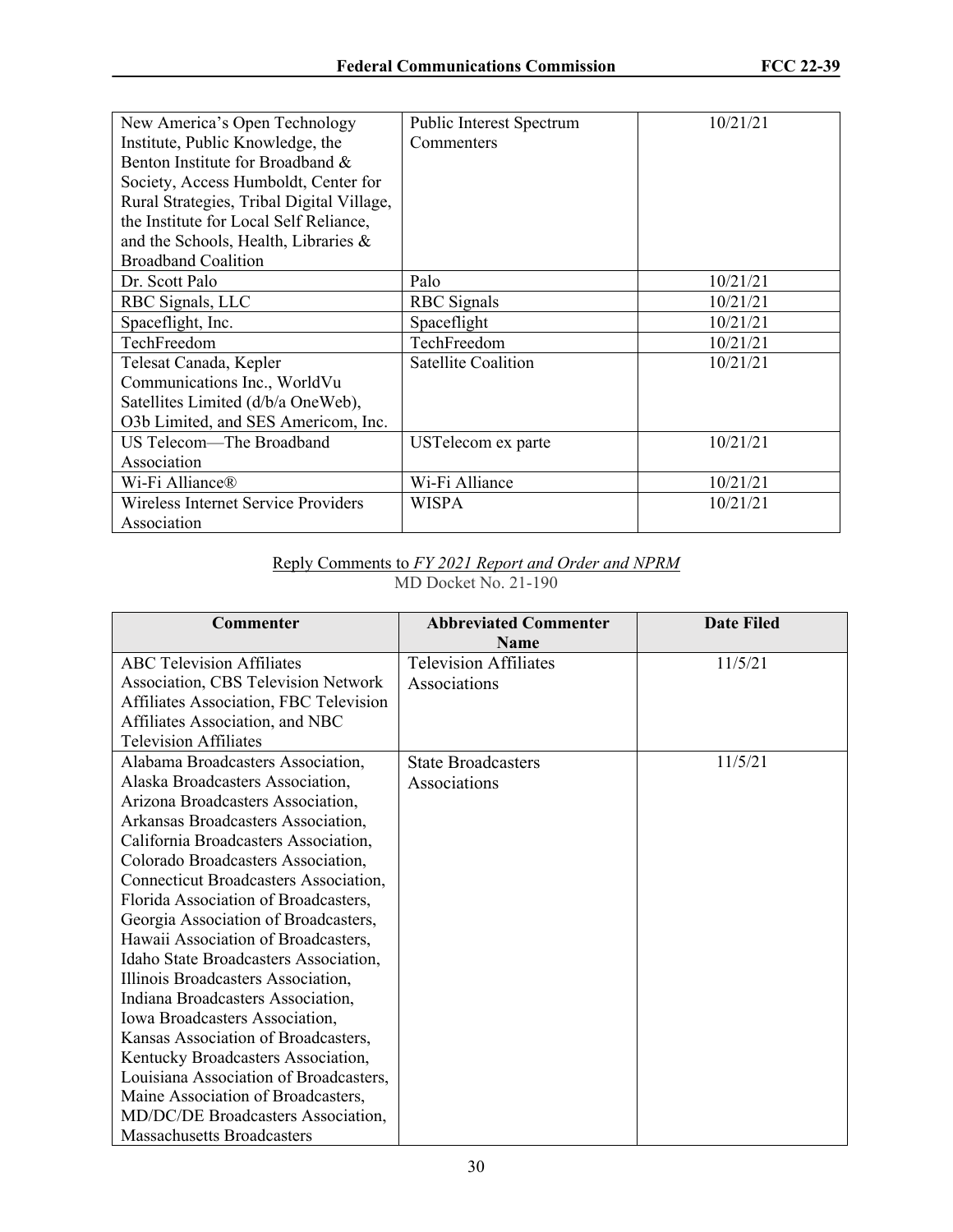| Association, Michigan Association of      |                            |         |
|-------------------------------------------|----------------------------|---------|
| Broadcasters, Minnesota Broadcasters      |                            |         |
| Association, Mississippi Association      |                            |         |
| of Broadcasters, Missouri Broadcasters    |                            |         |
| Association, Montana Broadcasters         |                            |         |
| Association, Nebraska Broadcasters        |                            |         |
| Association, Nevada Broadcasters          |                            |         |
|                                           |                            |         |
| Association, New Hampshire                |                            |         |
| Association of Broadcasters, New          |                            |         |
| Jersey Broadcasters Association, New      |                            |         |
| Mexico Broadcasters Association, The      |                            |         |
| New York State Broadcasters               |                            |         |
| Association, Inc., North Carolina         |                            |         |
| Association of Broadcasters, North        |                            |         |
| Dakota Broadcasters Association,          |                            |         |
| Ohio Association of                       |                            |         |
| Broadcasters, Oklahoma Association        |                            |         |
| of Broadcasters, Oregon Association       |                            |         |
| of Broadcasters, Pennsylvania             |                            |         |
| Association of Broadcasters, Radio        |                            |         |
| <b>Broadcasters Association of Puerto</b> |                            |         |
| Rico, Rhode Island Broadcasters           |                            |         |
| Association, South Carolina               |                            |         |
| Broadcasters Association, South           |                            |         |
| Dakota Broadcasters Association,          |                            |         |
| Tennessee Association of                  |                            |         |
| Broadcasters, Texas Association of        |                            |         |
| Broadcasters, Utah Broadcasters           |                            |         |
| Association, Vermont Association of       |                            |         |
| Broadcasters, Virginia Association of     |                            |         |
| Broadcasters, Washington State            |                            |         |
| Association of Broadcasters, West         |                            |         |
| Virginia Broadcasters Association,        |                            |         |
| Wisconsin Broadcasters Association,       |                            |         |
| and Wyoming Association of                |                            |         |
| <b>Broadcasters</b>                       |                            |         |
| <b>Consumer Technology Association</b>    | <b>CTA</b>                 | 11/5/21 |
| CTIA-The Wireless Association®            | <b>CTIA</b>                | 11/5/21 |
| <b>Entertainment Software Association</b> | <b>ESA</b>                 | 11/5/21 |
| Itron, Inc.                               | Itron                      | 11/5/21 |
| John Jaworski                             | Jaworski                   | 11/5/21 |
| Mobile & Wireless Forum                   | <b>MWF</b>                 | 11/5/21 |
| National Association of Broadcasters      | <b>NAB</b>                 | 11/5/21 |
| NCTA—The Internet & Television            | <b>NCTA</b>                | 11/5/21 |
| Association                               |                            |         |
| R Street Institute                        | R Street                   | 11/4/21 |
| Dr. Scott Palo                            | Palo                       | 11/5/21 |
| Telesat Canada, Kepler                    | <b>Satellite Coalition</b> | 11/5/21 |
| Communications Inc., WorldVu              |                            |         |
| Satellites Limited (d/b/a OneWeb),        |                            |         |
| O3b Limited, and SES Americom, Inc.       |                            |         |
| Utilities Technology Council              | <b>UTC</b>                 | 11/5/21 |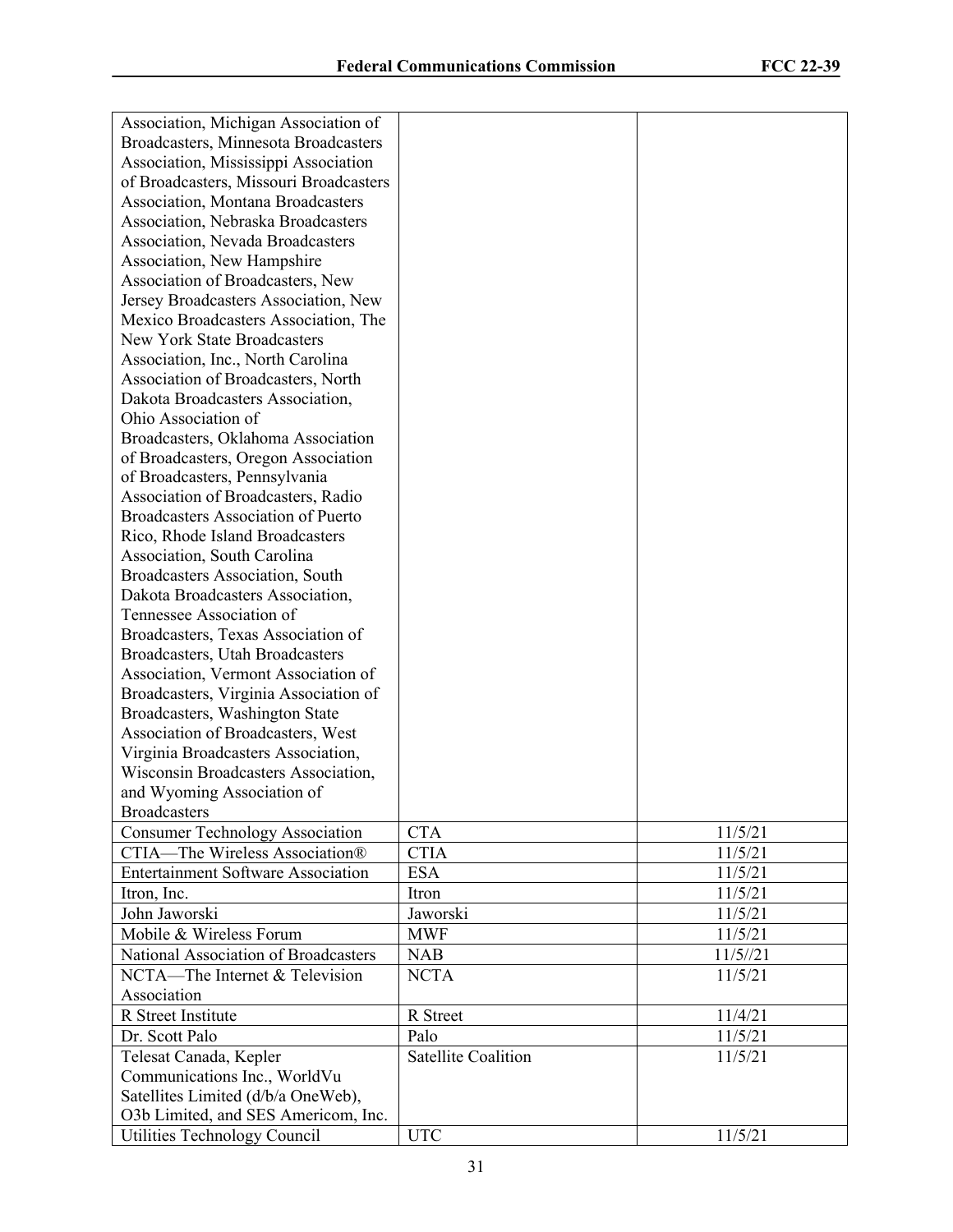| Wi-Fi Alliance®                     | Wi-Fi Alliance | 11/5/21 |
|-------------------------------------|----------------|---------|
| Wireless Internet Service Providers | <b>WISPA</b>   | 11/5/21 |
| Association                         |                |         |

#### Ex Parte Comments to *FY 2021 Report and Order and NPRM* MD Docket No. 21-190

| <b>Commenter</b>                           | <b>Abbreviated Commenter</b><br><b>Name</b> | <b>Date Filed</b> |
|--------------------------------------------|---------------------------------------------|-------------------|
| NCTA—The Internet & Television             | <b>NCTA</b>                                 | 11/15/21          |
| Association                                |                                             |                   |
|                                            |                                             |                   |
| Thomas Lawler                              | Lawler                                      | 11/16/21          |
| ACT-The App Association,                   | <b>NEMA</b>                                 | 11/3/21           |
| American Lighting Association              |                                             |                   |
| (ALA), Association of Equipment            |                                             |                   |
| Manufacturers (AEM), Association of        |                                             |                   |
| Home Appliance Manufacturers               |                                             |                   |
| (AHAM), Bluetooth SIG, Consumer            |                                             |                   |
| Technology Association (CTA),              |                                             |                   |
| Information Technology industry            |                                             |                   |
| Council (ITI), National Electrical         |                                             |                   |
| Manufacturers Association (NEMA),          |                                             |                   |
| Telecommunications Industry                |                                             |                   |
| Association (TIA), and Wi-SUN              |                                             |                   |
| Alliance                                   |                                             |                   |
| Kepler, SES, Telesat                       | Kepler, SES, Telesat                        | 3/10/22           |
| National Association of Broadcasters       | <b>NAB</b>                                  | 3/3/22            |
| National Association of Broadcasters       | <b>NAB</b>                                  | 3/31/22           |
| National Rural Electric Cooperative        | <b>NRECA</b>                                | 12/27/21          |
| Association                                |                                             |                   |
| Open Technology Institute at New           | OTI, PK                                     | 12/6/21           |
| America (OTI) and Public Knowledge         |                                             |                   |
| (PK)                                       |                                             |                   |
| <b>Wireless Internet Service Providers</b> | <b>WISPA</b>                                | 12/3/21           |
| Association                                |                                             |                   |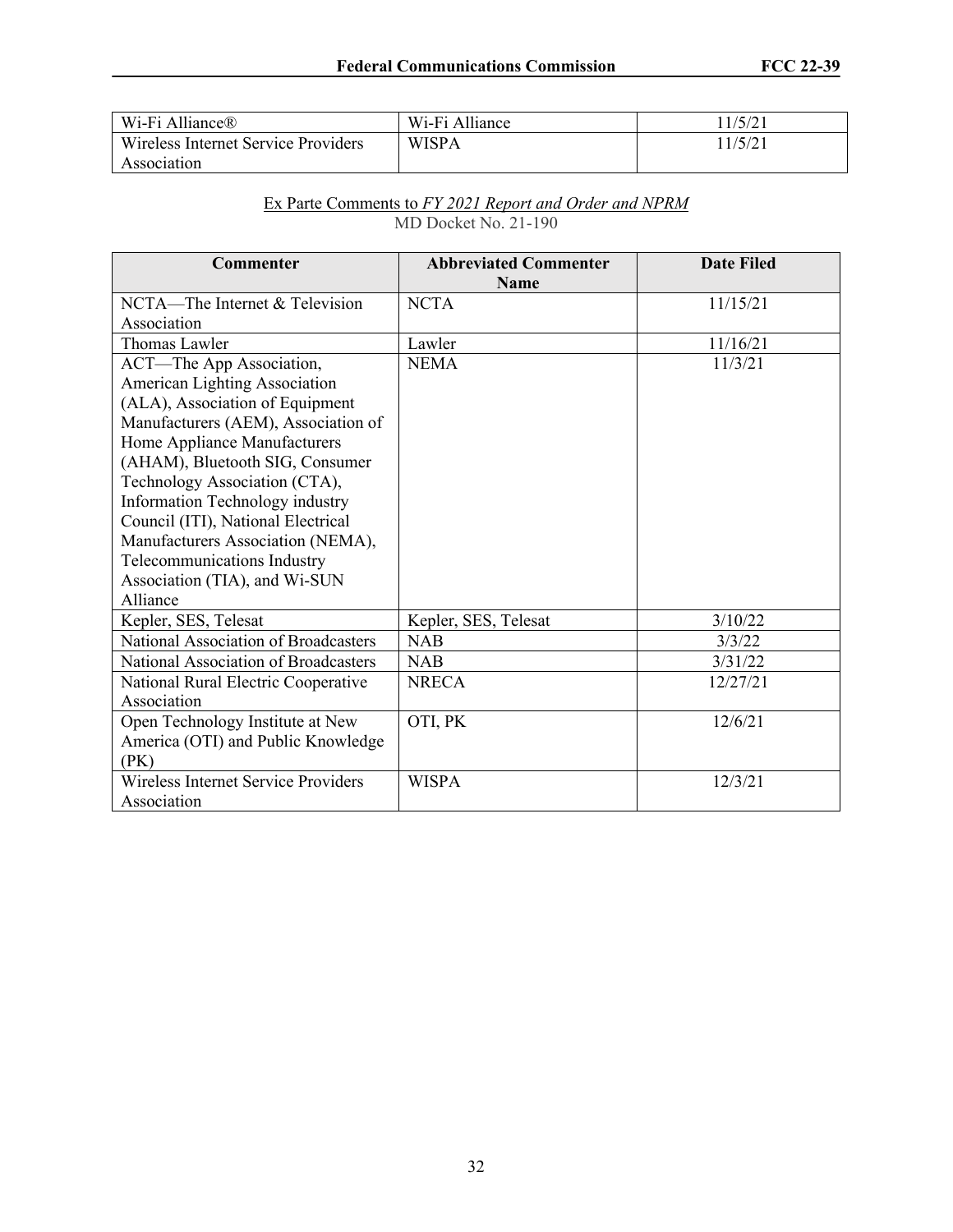# **Revenue Requirements and Pro-Rata Fees**

Regulatory fees for the categories shaded in gray are collected by the Commission in advance to cover the term of the license and are submitted at the time the application is filed.

| <b>Fee Category</b>                                         | FY 2022<br><b>Payment Units</b> | <b>Yrs</b>   | FY 2021<br>Revenue<br><b>Estimate</b> | <b>Pro-Rated</b><br>FY 2022<br>Revenue<br>Require-<br>ment | Computed<br>FY 2022<br><b>Regulatory</b><br>Fee | Rounded<br>FY 2022<br>Reg. Fee | <b>Expected</b><br>FY 2022<br>Revenue |
|-------------------------------------------------------------|---------------------------------|--------------|---------------------------------------|------------------------------------------------------------|-------------------------------------------------|--------------------------------|---------------------------------------|
| PLMRS (Exclusive Use)                                       | 750                             | 10           | 75,000                                | 187,500                                                    | 25.00                                           | 25                             | 187,500                               |
| PLMRS (Shared use)                                          | 12,500                          | 10           | 990,000                               | 1,250,000                                                  | 10.00                                           | 10                             | 1,250,000                             |
| Microwave                                                   | 18,000                          | 10           | 4,750,000                             | 4,500,000                                                  | 25.00                                           | 25                             | 4,500,000                             |
| Marine (Ship)                                               | 6,900                           | 10           | 922,500                               | 1,035,000                                                  | 15.00                                           | 15                             | 1,035,500                             |
| Aviation (Aircraft)                                         | 4,200                           | 10           | 390,000                               | 420,000                                                    | 10.00                                           | 10                             | 420,000                               |
| Marine (Coast)                                              | 210                             | 10           | 16,000                                | 84,000                                                     | 40.00                                           | 40                             | 84,000                                |
| Aviation (Ground)                                           | 350                             | 10           | 110,000                               | 70,000                                                     | 20.00                                           | 20                             | 70,000                                |
| AM Class $A1$                                               | 62                              | 1            | 290,745                               | 326,635                                                    | 5,268                                           | 5,270                          | 326,740                               |
| AM Class $B1$                                               | 1,430                           | $\mathbf{1}$ | 3,610,880                             | 4,052,570                                                  | 2,834                                           | 2,835                          | 4,054,050                             |
| AM Class C <sup>1</sup>                                     | 808                             | 1            | 1,291,125                             | 1,450,902                                                  | 1,796                                           | 1,795                          | 1,450,360                             |
| AM Class $D^1$                                              | 1,356                           | 1            | 4,267,835                             | 4,793,696                                                  | 3,535                                           | 3,535                          | 4,793,460                             |
| FM Classes A, B1 & C3 <sup>1</sup>                          | 3,045                           | 1            | 8,886,395                             | 10,109,721                                                 | 3,320                                           | 3,320                          | 10,109,400                            |
| FM Classes B, C, C0, C1 &<br>C2 <sup>1</sup>                | 3,118                           | 1            | 11,100,080                            | 12,379,377                                                 | 3,970                                           | 3,970                          | 12,378,460                            |
| AM Construction Permits <sup>2</sup>                        | 5                               | 1            | 3,660                                 | 3,450                                                      | 690                                             | 690                            | 3,450                                 |
| FM Construction Permits <sup>2</sup>                        | 16                              | $\mathbf{1}$ | 58,850                                | 19,360                                                     | 1,210                                           | 1,210                          | 19,360                                |
| Digital Television <sup>5</sup>                             | 3.283 billion                   | 1            | 25,416,380                            | 28,896,824                                                 | .00880277                                       | .008803                        | 28,897,591                            |
| (including Satellite TV)                                    | population                      |              |                                       |                                                            |                                                 |                                |                                       |
| Digital TV Construction<br>Permits <sup>2</sup>             | 4                               | $\mathbf{1}$ | 20,400                                | 20,840                                                     | 5,210                                           | 5,210                          | 20,840                                |
| LPTV/Class A/Translators<br>FM Trans/Boosters               | 5,466                           | $\mathbf{1}$ | 1,649,920                             | 1,855,851                                                  | 339.5                                           | 340                            | 1,858,440                             |
| <b>CARS</b> Stations                                        | 135                             | $\mathbf{1}$ | 233,250                               | 229,890                                                    | 1,702.9                                         | 1,705                          | 230,175                               |
| Cable TV Systems,<br>including IPTV & DBS                   | 65,000,000                      | 1            | 76,244,000                            | 76,369,621                                                 | 1.1484                                          | 1.15                           | 76,475,000                            |
| Interstate<br>Telecommunication<br><b>Service Providers</b> | \$28,800,000,000                | 1            |                                       | 120,400,000 124,588,996                                    | 0.004326                                        |                                | 0.004330 124,704,000                  |
| <b>Toll Free Numbers</b>                                    | 34,700,000                      | 1            | 4,020,000                             | 4,280,934                                                  | 0.12337                                         | 0.12                           | 4,164,000                             |
| <b>CMRS Mobile Services</b><br>(Cellular/Public Mobile)     | 509,000,000                     | 1            | 75,600,000                            | 72,687,506                                                 | 0.1436                                          | 0.14                           | 71,260,000                            |
| <b>CMRS Messaging Services</b>                              | 1,500,000                       | 1            | 136,000                               | 120,000                                                    | 0.0800                                          | 0.080                          | 120,000                               |
| BRS/3                                                       | 1,225                           | 1            | 756,250                               | 716,625                                                    | 585                                             | 585                            | 716,625                               |
| <b>LMDS</b>                                                 | 350                             | 1            | 206,910                               | 204,750                                                    | 585                                             | 585                            | 204,750                               |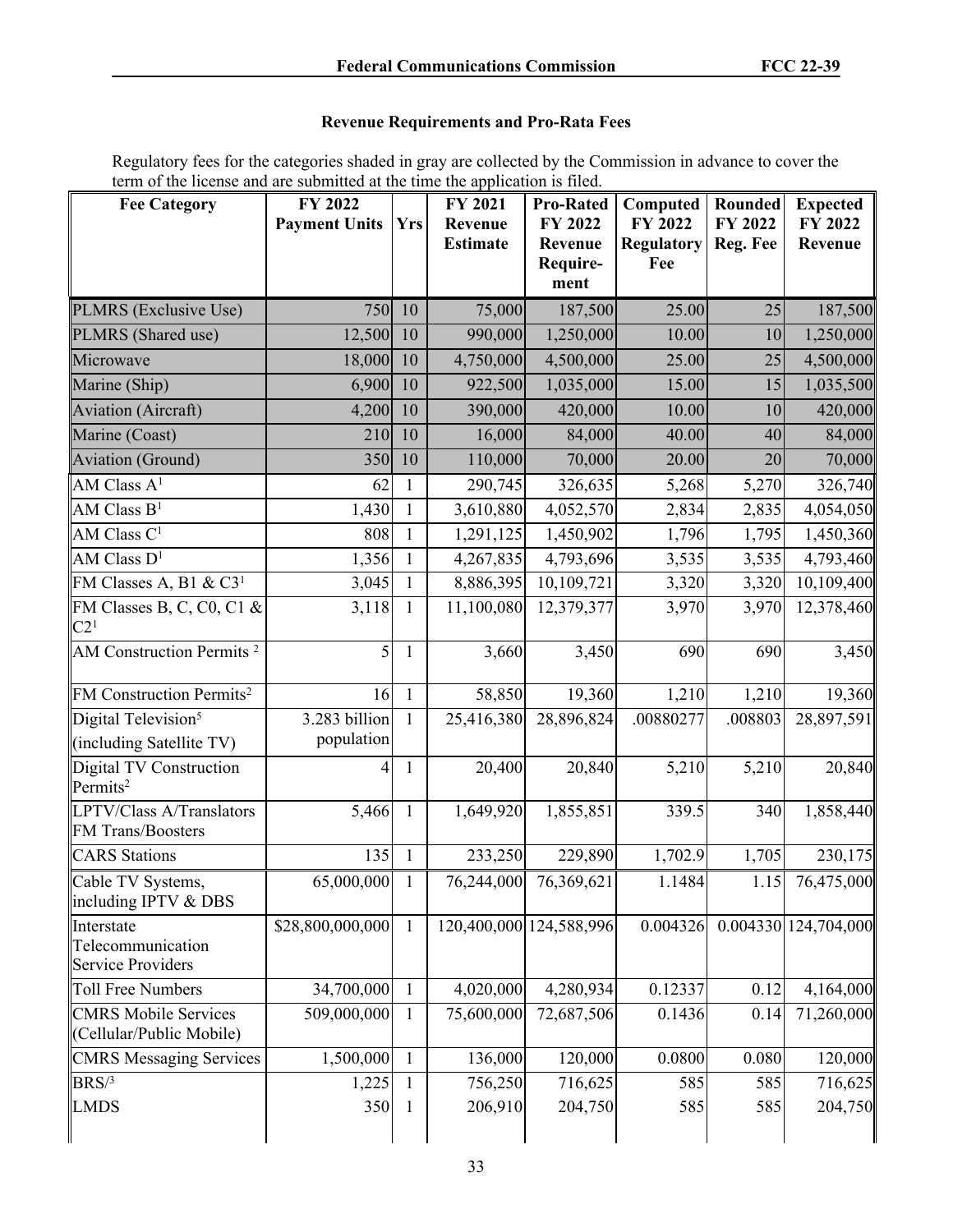| <b>Fee Category</b>                                                                                                               | FY 2022<br><b>Payment Units</b> | <b>Yrs</b>   | FY 2021<br>Revenue<br><b>Estimate</b> | <b>Pro-Rated</b><br>FY 2022<br>Revenue<br>Require-<br>ment | Computed<br>FY 2022<br><b>Regulatory</b><br>Fee | <b>Rounded</b><br>FY 2022<br>Reg. Fee | <b>Expected</b><br>FY 2022<br>Revenue |
|-----------------------------------------------------------------------------------------------------------------------------------|---------------------------------|--------------|---------------------------------------|------------------------------------------------------------|-------------------------------------------------|---------------------------------------|---------------------------------------|
| Per Gbps circuit Int'l<br><b>Bearer Circuits</b><br>Terrestrial (Common &<br>Non-Common) & Satellite<br>(Common & Non-<br>Common) | 12,000                          | 1            | 468,700                               | 464,319                                                    | 38.69                                           | 39                                    | 468,000                               |
| Submarine Cable Providers<br>(See chart at bottom of<br>Appendix $C$ <sup>4</sup>                                                 | 64.438                          | $\mathbf{1}$ | 8,839,554                             | 8,822,058                                                  | 136,909                                         | 136,910                               | 8,822,138                             |
| <b>Earth Stations</b>                                                                                                             | 2,900                           | $\mathbf{1}$ | 1,785,000                             | 1,787,717                                                  | 616.5                                           | 615                                   | 1,783,500                             |
| Space Stations<br>(Geostationary)                                                                                                 | 141                             | $\mathbf{1}$ | 17,177,685                            | 17, 143, 881                                               | 121,588                                         | 121,590                               | 17,144,190                            |
| Space Stations (Non-<br>Geostationary, Other)                                                                                     | 10                              | $\mathbf{1}$ | 3,435,550                             | 3,380,200                                                  | 338,020                                         | 338,020                               | 3,380,200                             |
| Space Stations (Non-<br>Geostationary, Less<br>Complex)                                                                           | 6                               | $\mathbf{1}$ | 858,865                               | 845,050                                                    | 140,842                                         | 140,840                               | 845,040                               |
| Space Stations (Non-<br>Geostationary, Small<br>Satellite)                                                                        | 5                               | 1            | $\boldsymbol{0}$                      | 60,720                                                     | 12,144                                          | 12,145                                | 60,725                                |
| ****** Total Estimated<br><b>Revenue to be Collected</b>                                                                          |                                 |              |                                       | 373,920,077 383,225,896                                    |                                                 |                                       | 381,836,994                           |
| ****** Total Revenue<br>Requirement                                                                                               |                                 |              |                                       | 374,000,000 381,950,000                                    |                                                 |                                       | 381,950,000                           |
| <b>Difference</b>                                                                                                                 |                                 |              | (79, 923)                             | 1,275,896                                                  |                                                 |                                       | (113,006)                             |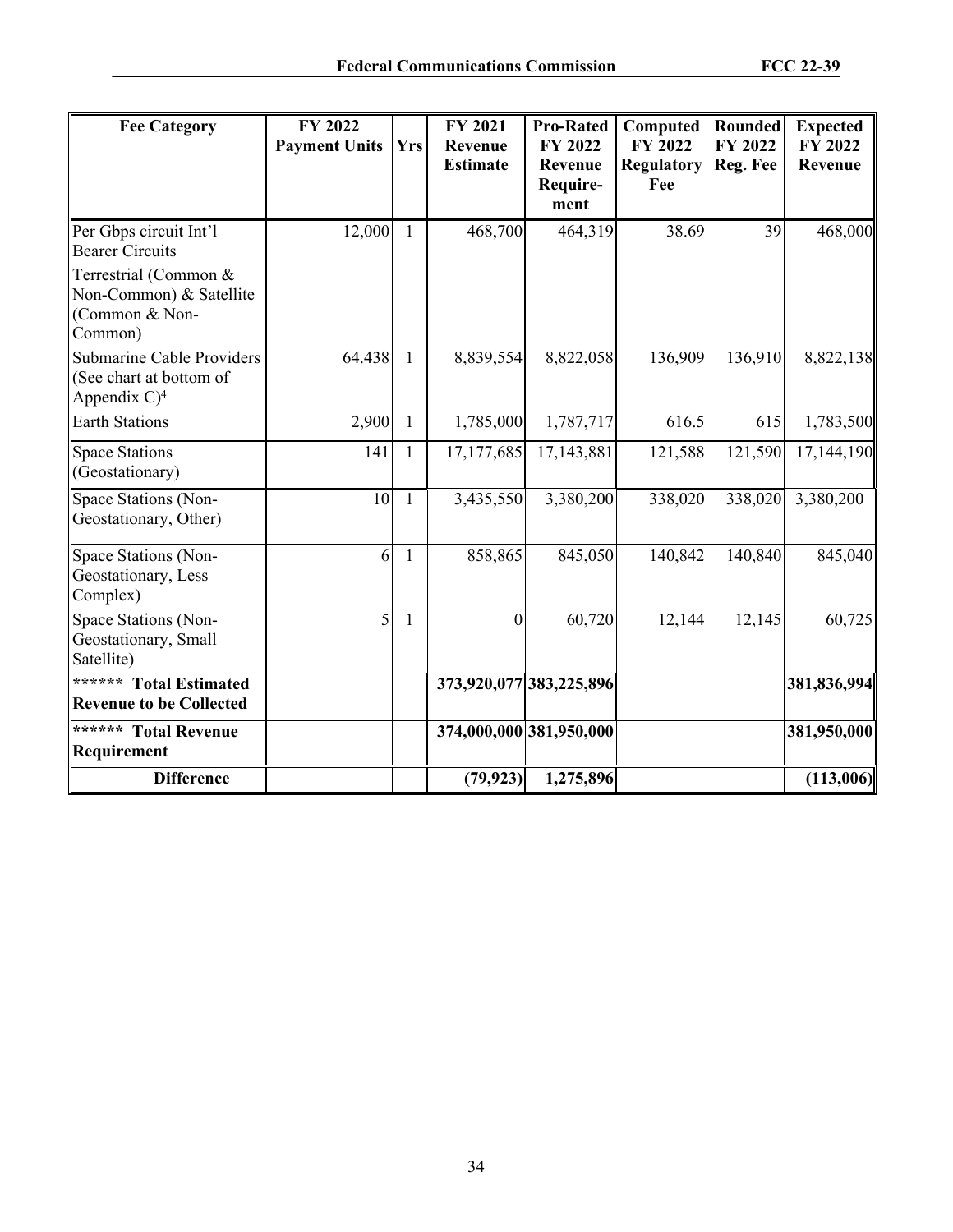# Notes on Appendix B

<sup>1</sup> The fee amounts listed in the column entitled "Rounded New FY 2022 Regulatory Fee" constitute a weighted average broadcast regulatory fee by class of service. The actual FY 2022 regulatory fees for AM/FM radio station are listed on a grid located at the end of Appendix C.

2 The AM and FM Construction Permit revenues and the Digital (VHF/UHF) Construction Permit revenues were adjusted, respectively, to set the regulatory fee to an amount no higher than the lowest licensed fee for that class of service. Reductions in the Digital (VHF/UHF) Construction Permit revenues, and in the AM and FM Construction Permit revenues, were offset by increases in the revenue totals for Digital television stations by market size, and in the AM and FM radio stations by class size and population served, respectively.

3 The MDS/MMDS category was renamed Broadband Radio Service (BRS). *See Amendment of Parts 1, 21, 73, 74 and 101 of the Commission's Rules to Facilitate the Provision of Fixed and Mobile Broadband Access, Educational and Other Advanced Services in the 2150-2162 and 2500-2690 MHz Bands*, Report & Order and Further Notice of Proposed Rulemaking, 19 FCC Rcd 14165, 14169, para. 6 (2004).

<sup>4</sup> The chart at the end of Appendix C lists the submarine cable bearer circuit regulatory fees (common and non-common carrier basis) that resulted from the adoption of the *Assessment and Collection of Regulatory Fees for Fiscal Year 2008,* Report and Order and Further Notice of Proposed Rulemaking, 24 FCC Rcd 6388 (2008) and *Assessment and Collection of Regulatory Fees for Fiscal Year 2008*, Second Report and Order, 24 FCC Rcd 4208 (2009). The Submarine Cable fee in Appendix B is a weighted average of the various fee payers in the chart at the end of Appendix C.

<sup>5</sup>The actual digital television regulatory fees to be paid by call sign are identified in Appendix G.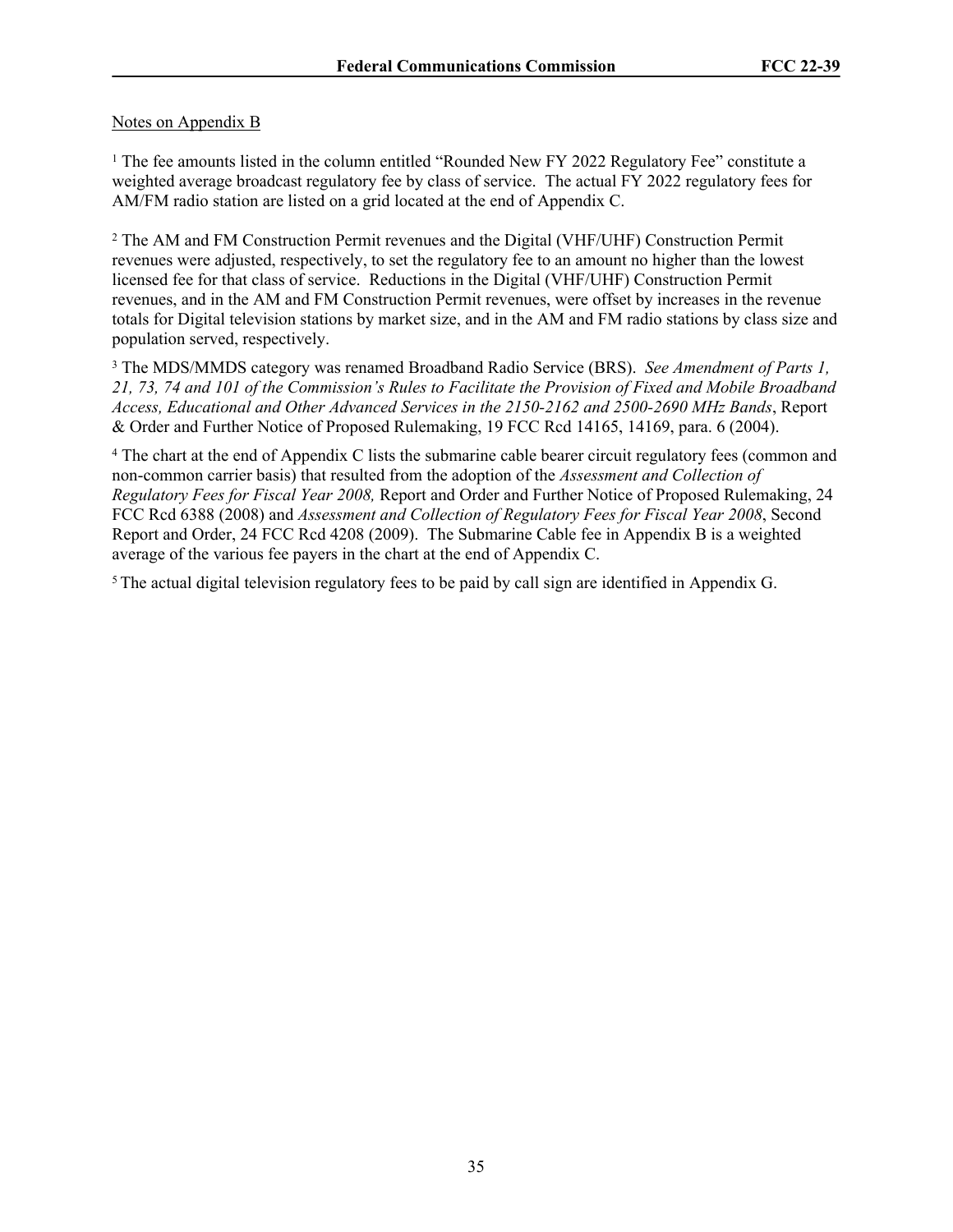# **APPENDIX C**

# **FY 2022 Schedule of Regulatory Fees**

Regulatory fees for the categories shaded in gray are collected by the Commission in advance to cover the term of the license and are submitted at the time the application is filed.

| <b>Fee Category</b>                                                                                                              | Annual<br><b>Regulatory Fee</b><br>$(U.S.$ Ss)                           |
|----------------------------------------------------------------------------------------------------------------------------------|--------------------------------------------------------------------------|
| PLMRS (per license) (Exclusive Use) (47 CFR part 90)                                                                             | 25                                                                       |
| Microwave (per license) (47 CFR part 101)                                                                                        | 25                                                                       |
| Marine (Ship) (per station) (47 CFR part 80)                                                                                     | 15                                                                       |
| Marine (Coast) (per license) (47 CFR part 80)                                                                                    | 40                                                                       |
| Rural Radio (47 CFR part 22) (previously listed under the Land Mobile<br>category)                                               | 10                                                                       |
| PLMRS (Shared Use) (per license) (47 CFR part 90)                                                                                | 10                                                                       |
| Aviation (Aircraft) (per station) (47 CFR part 87)                                                                               | 10                                                                       |
| Aviation (Ground) (per license) (47 CFR part 87)                                                                                 | 20                                                                       |
| CMRS Mobile/Cellular Services (per unit) (47 CFR parts 20, 22, 24, 27,<br>80 and 90) (Includes Non-Geographic telephone numbers) | .14                                                                      |
| CMRS Messaging Services (per unit) (47 CFR parts 20, 22, 24 and 90)                                                              | .08                                                                      |
| Broadband Radio Service (formerly MMDS/MDS) (per license) (47 CFR<br>part 27)                                                    | 585                                                                      |
| Local Multipoint Distribution Service (per call sign) (47 CFR, part 101)                                                         | 585                                                                      |
| <b>AM Radio Construction Permits</b>                                                                                             | 690                                                                      |
| FM Radio Construction Permits                                                                                                    | 1,210                                                                    |
| AM and FM Broadcast Radio Station Fees                                                                                           | See Table Below                                                          |
| Digital TV (47 CFR part 73) VHF and UHF Commercial Fee Factor                                                                    | \$.008803                                                                |
|                                                                                                                                  | See Appendix G<br>for fee amounts<br>due, also<br>available at           |
|                                                                                                                                  | https://www.fcc.<br>gov/licensing-<br>databases/fees/re<br>gulatory-fees |
| <b>Digital TV Construction Permits</b>                                                                                           | 5,210                                                                    |
| Low Power TV, Class A TV, TV/FM Translators & FM Boosters (47 CFR                                                                | 340                                                                      |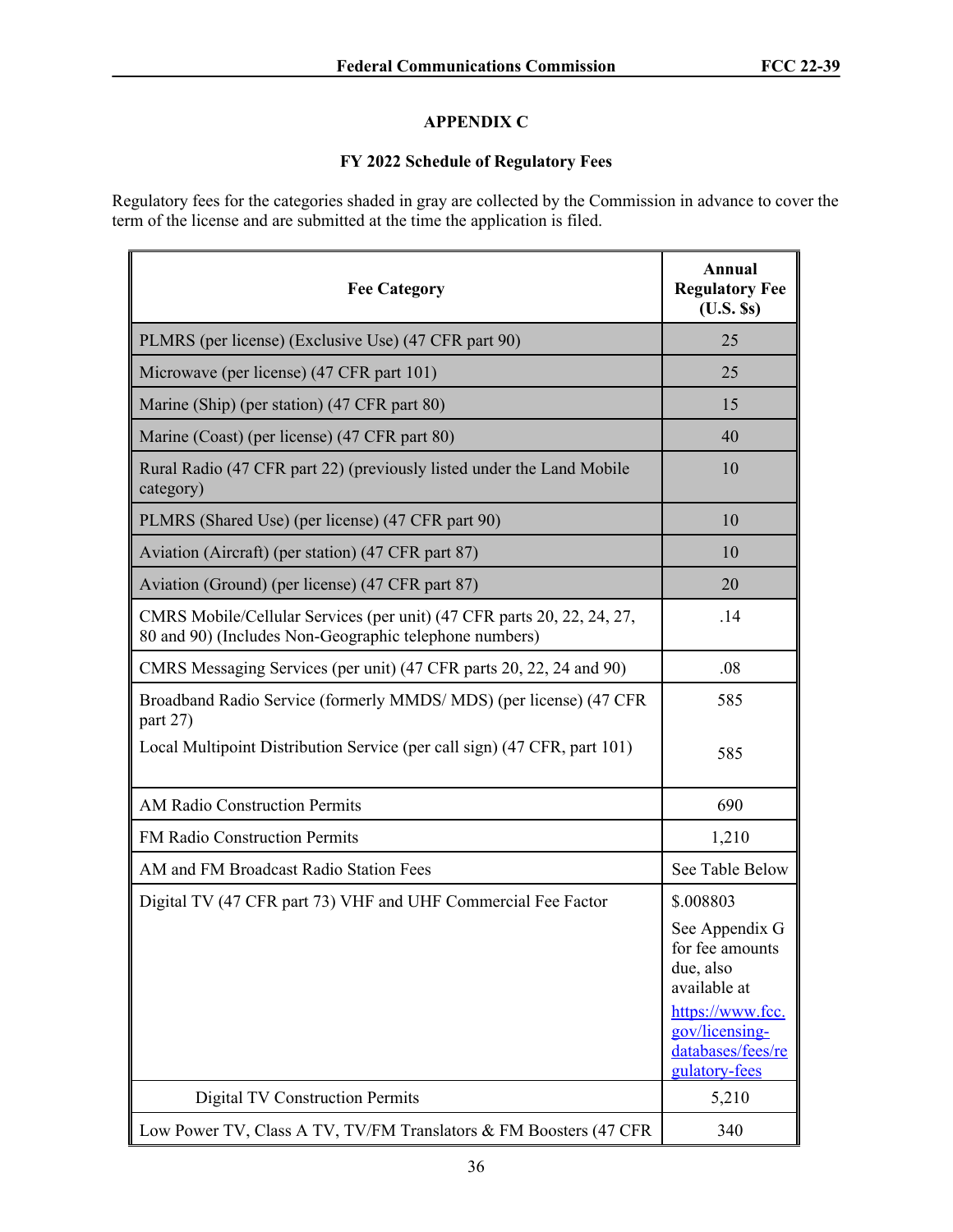| <b>Fee Category</b>                                                                                                                                           | Annual<br><b>Regulatory Fee</b><br>$(U.S.$ Ss) |
|---------------------------------------------------------------------------------------------------------------------------------------------------------------|------------------------------------------------|
| part 74)                                                                                                                                                      |                                                |
| CARS (47 CFR part 78)                                                                                                                                         | 1,705                                          |
| Cable Television Systems (per subscriber) (47 CFR part 76), Including<br><b>IPTV</b>                                                                          | 1.15                                           |
| Interstate Telecommunication Service Providers (per revenue dollar)                                                                                           | .00433                                         |
| Toll Free (per toll free subscriber) (47 CFR section 52.101 (f) of the rules)                                                                                 | .12                                            |
| Earth Stations (47 CFR part 25)                                                                                                                               | 615                                            |
| Space Stations (per operational station in geostationary orbit) (47 CFR)<br>part 25) also includes DBS Service (per operational station) (47 CFR part<br>100) | 121,590                                        |
| Space Stations (per operational system in non-geostationary orbit) (47<br>CFR part 25) (Other)                                                                | 338,020                                        |
| Space Stations (per operational system in non-geostationary orbit) (47<br>CFR part 25) (Less Complex)                                                         | 140,840                                        |
| Space Stations (per license/call sign in non-geostationary orbit) (47 CFR)<br>part 25) (Small Satellite)                                                      | 12,145                                         |
| International Bearer Circuits - Terrestrial/Satellites (per Gbps circuit)                                                                                     | \$39                                           |
| Submarine Cable Landing Licenses Fee (per cable system)                                                                                                       | See Table Below                                |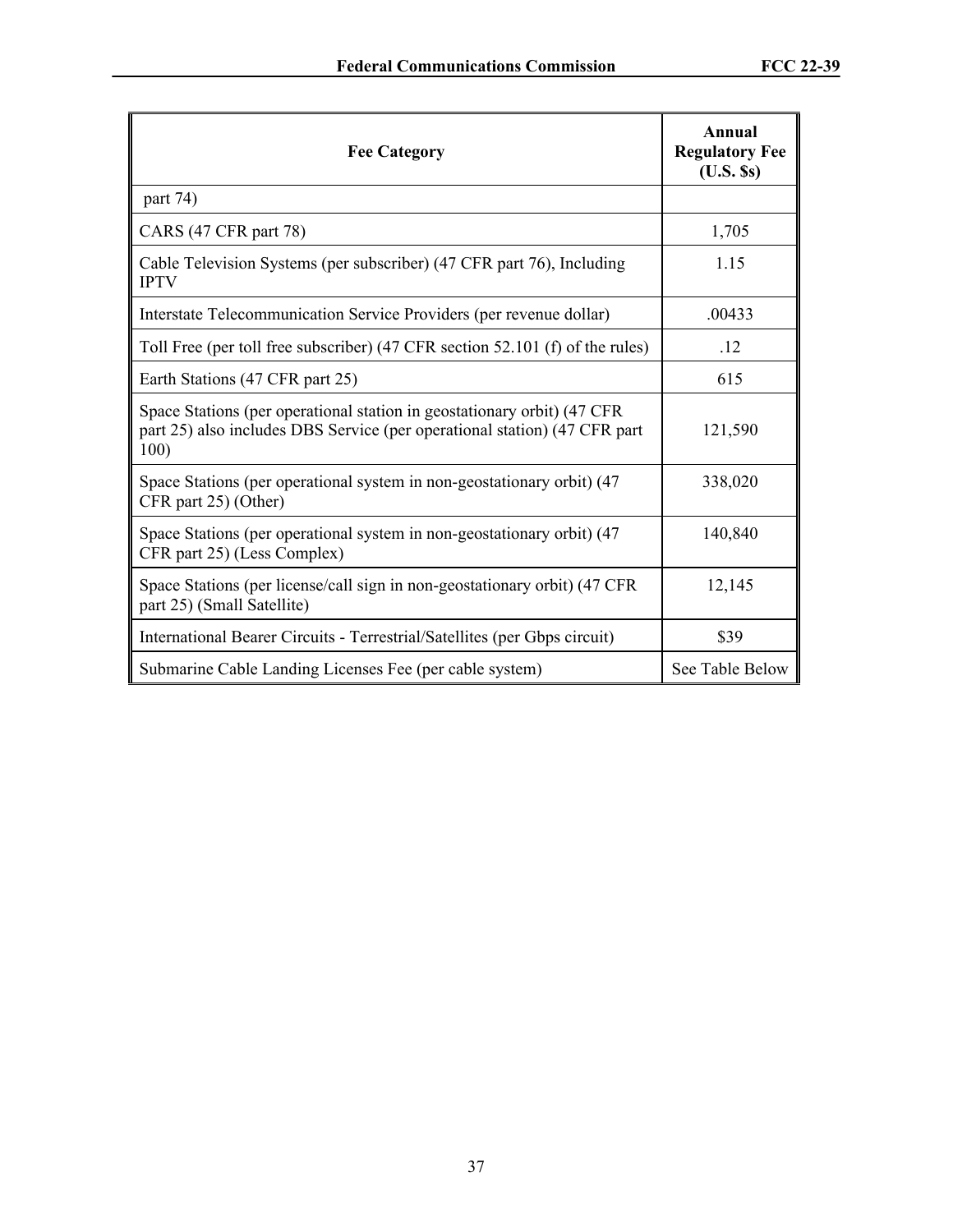|                             | <b>FY 2022 RADIO STATION REGULATORY FEES</b> |                      |                      |                      |                                 |                                                 |
|-----------------------------|----------------------------------------------|----------------------|----------------------|----------------------|---------------------------------|-------------------------------------------------|
| Population<br><b>Served</b> | <b>AM Class</b><br>$\mathbf{A}$              | AM<br><b>Class B</b> | AM<br><b>Class C</b> | AM<br><b>Class D</b> | <b>FM Classes</b><br>A, B1 & C3 | <b>FM Classes</b><br><b>B, C, C0, C1</b><br>&C2 |
| $\leq$ =25,000              | \$1,105                                      | \$795                | \$690                | \$760                | \$1,210                         | \$1,380                                         |
| $25,001 - 75,000$           | \$1,660                                      | \$1,195              | \$1,035              | \$1,140              | \$1,815                         | \$2,070                                         |
| $ 75,001 - 150,000$         | \$2,485                                      | \$1,790              | \$1,555              | \$1,710              | \$2,725                         | \$3,105                                         |
| $150,001 - 500,000$         | \$3,735                                      | \$2,685              | \$2,330              | \$2,570              | \$4,090                         | \$4,665                                         |
| $500,001 -$<br>1,200,000    | \$5,590                                      | \$4,025              | \$3,490              | \$3,845              | \$6,125                         | \$6,985                                         |
| $1,200,001-$<br>3,000,000   | \$8,400                                      | \$6,040              | \$5,245              | \$5,775              | \$9,195                         | \$10,490                                        |
| $ 3,000,001 -$<br>6,000,000 | \$12,585                                     | \$9,055              | \$7,860              | \$8,655              | \$13,780                        | \$15,720                                        |
| >6,000,000                  | \$18,885                                     | \$13,585             | \$11,790             | \$12,990             | \$20,680                        | \$23,585                                        |

# **FY 2022 International Bearer Circuits - Submarine Cable Systems**

| <b>Submarine Cable Systems</b><br>(capacity as of December 31, 2021) | <b>Fee Ratio</b> | <b>FY 2021 Regulatory Fees</b> |
|----------------------------------------------------------------------|------------------|--------------------------------|
| Less than 50 Gbps                                                    | .0625 Units      | \$8,560                        |
| 50 Gbps or greater, but less than 250<br>Gbps                        | $.125$ Units     | \$17,115                       |
| 250 Gbps or greater, but less than<br>$1,500$ Gbps                   | .25 Units        | \$34,230                       |
| 1,500 Gbps or greater, but less than<br>3,500 Gbps                   | .5 Units         | \$68,455                       |
| 3,500 Gbps or greater, but less than<br>$6,500$ Gbps                 | $1.0$ Unit       | \$136,910                      |
| 6,500 Gbps or greater                                                | 2.0 Units        | \$273,820                      |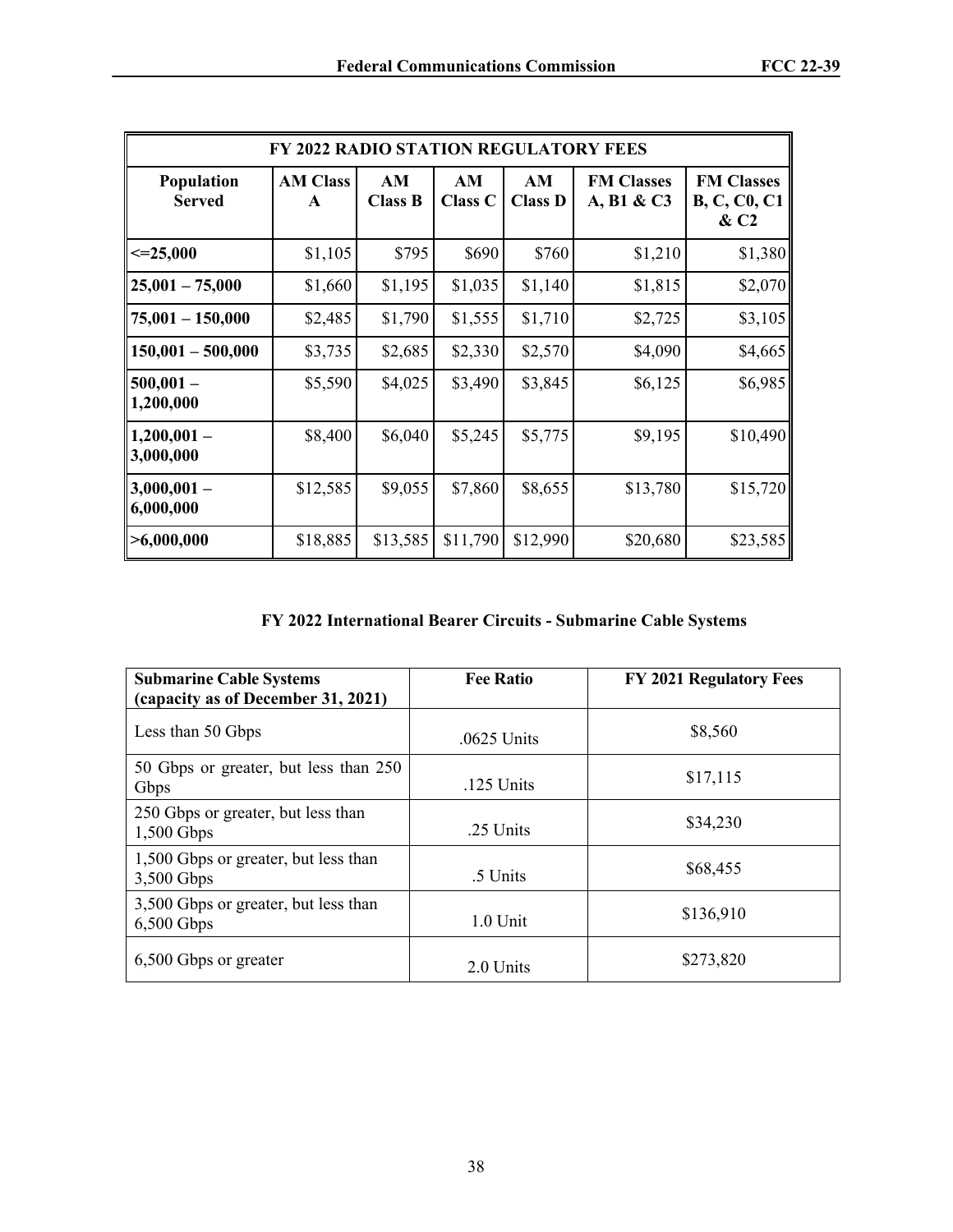### **APPENDIX D**

#### **Sources of Payment Unit Estimates for FY 2022**

In order to calculate individual service fees for FY 2022, we adjusted FY 2021 payment units for each service to more accurately reflect expected FY 2022 payment liabilities. We obtained our updated estimates through a variety of means and sources. For example, we used Commission licensee data bases, actual prior year payment records and industry and trade association projections, where available. The databases we consulted include our Universal Licensing System (ULS), International Bureau Filing System (IBFS), Consolidated Database System (CDBS), Licensing and Management System (LMS) and Cable Operations and Licensing System (COALS), as well as reports generated within the Commission such as the Wireless Telecommunications Bureau's *Numbering Resource Utilization Forecast*. Regulatory fee payment units are not all the same for all fee categories. For most fee categories, the term "units" reflect licenses or permits that have been issued, but for other fee categories, the term "units" reflect quantities such as subscribers, population counts, circuit counts, telephone numbers, and revenues.

We sought verification for these estimates from multiple sources and, in all cases, we compared FY 2022 estimates with actual FY 2021 payment units to ensure that our revised estimates were reasonable. Where appropriate, we adjusted and/or rounded our final estimates to take into consideration the fact that certain variables that impact on the number of payment units cannot yet be estimated with sufficient accuracy. These include an unknown number of waivers and/or exemptions that may occur in FY 2022 and the fact that, in many services, the number of actual licensees or station operators fluctuates from time to time due to economic, technical, or other reasons. When we note, for example, that our estimated FY 2022 payment units are based on FY 2021 actual payment units, it does not necessarily mean that our FY 2022 projection is exactly the same number as in FY 2021. We have either rounded the FY 2022 number or adjusted it slightly to account for these variables.

| <b>FEE CATEGORY</b>                                                                                                  | <b>SOURCES OF PAYMENT UNIT ESTIMATES</b>                                                                                                                                                                                                                                                                                                         |
|----------------------------------------------------------------------------------------------------------------------|--------------------------------------------------------------------------------------------------------------------------------------------------------------------------------------------------------------------------------------------------------------------------------------------------------------------------------------------------|
| Land Mobile (All),<br>Microwave, Marine (Ship &<br>Coast), Aviation (Aircraft &<br>Ground), Domestic Public<br>Fixed | Based on Wireless Telecommunications Bureau (WTB)<br>projections of new applications and renewals taking into<br>consideration existing Commission licensee data bases.<br>Aviation (Aircraft) and Marine (Ship) estimates have been<br>adjusted to take into consideration the licensing of portions<br>of these services on a voluntary basis. |
| <b>CMRS Cellular/Mobile</b><br><b>Services</b>                                                                       | Based on WTB projection reports, and FY 2021 payment<br>data.                                                                                                                                                                                                                                                                                    |
| <b>CMRS Messaging Services</b>                                                                                       | Based on WTB reports, and FY 2021 payment data.                                                                                                                                                                                                                                                                                                  |
| <b>AM/FM Radio Stations</b>                                                                                          | Based on CDBS data, adjusted for exemptions, and actual<br>FY 2021 payment units.                                                                                                                                                                                                                                                                |
| <b>Digital TV Stations</b><br>(Combined VHF/UHF units)                                                               | Based on LMS data, fee rate adjusted for exemptions, and<br>population figures are calculated based on individual station<br>parameters.                                                                                                                                                                                                         |
| <b>AM/FM/TV Construction</b><br>Permits                                                                              | Based on CDBS data, adjusted for exemptions, and actual<br>FY 2021 payment units.                                                                                                                                                                                                                                                                |
| LPTV, Translators and<br>Boosters, Class A Television                                                                | Based on LMS data, adjusted for exemptions, and actual FY<br>2021 payment units.                                                                                                                                                                                                                                                                 |
| <b>BRS</b> (formerly                                                                                                 | Based on WTB reports and actual FY 2021 payment units.                                                                                                                                                                                                                                                                                           |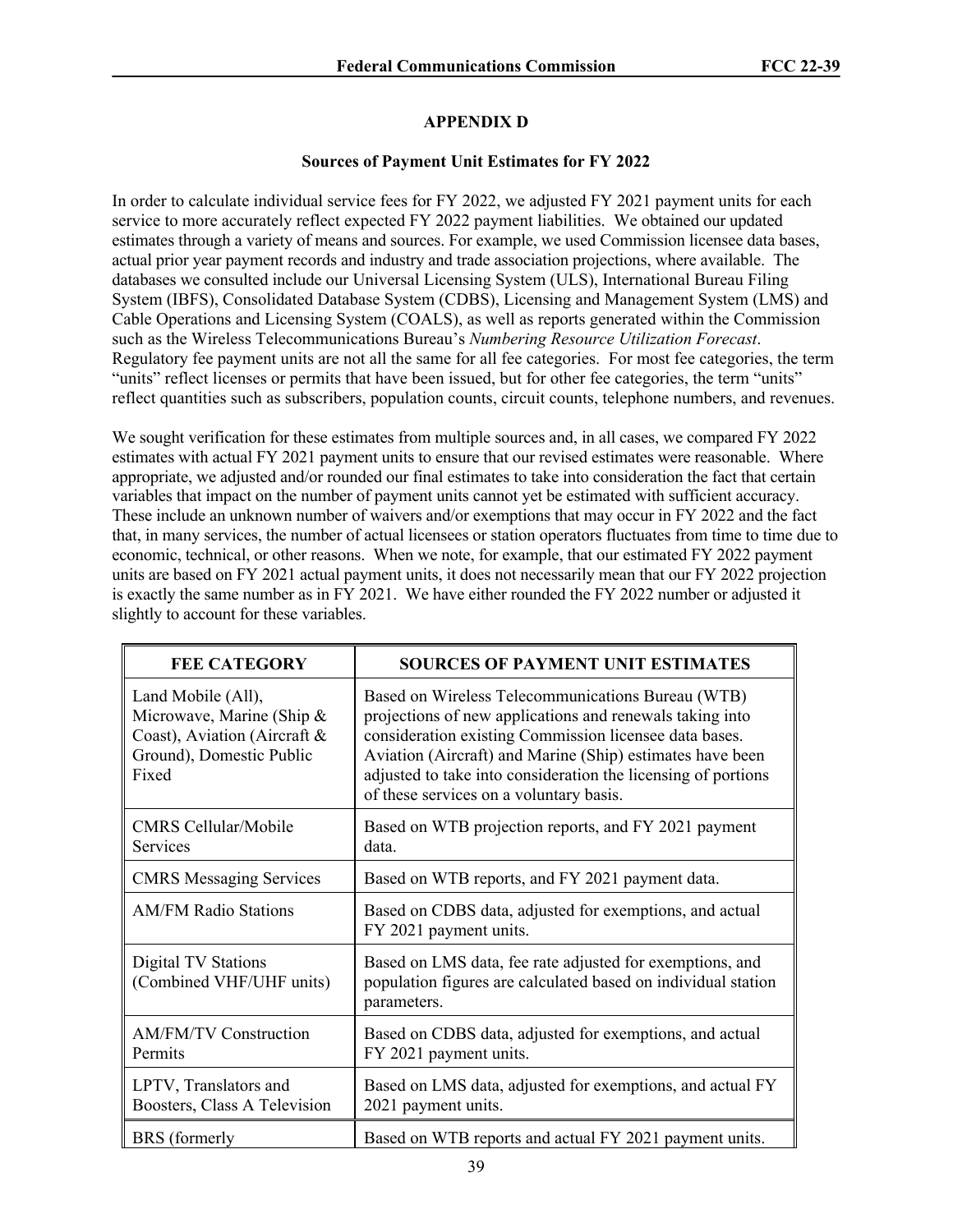| MDS/MMDS)LMDS                                                         | Based on WTB reports and actual FY 2021 payment units.                                                                                                      |
|-----------------------------------------------------------------------|-------------------------------------------------------------------------------------------------------------------------------------------------------------|
| Cable Television Relay<br>Service (CARS) Stations                     | Based on data from Media Bureau's COALS database and<br>actual FY 2021 payment units.                                                                       |
| Cable Television System<br>Subscribers, Including IPTV<br>Subscribers | Based on publicly available data sources for estimated<br>subscriber counts, trend information from past payment data,<br>and actual FY 2021 payment units. |
| Interstate Telecommunication<br>Service Providers                     | Based on FCC Form 499-A worksheets due in April 2022,<br>and any data assistance provided by the Wireline<br>Competition Bureau.                            |
| <b>Earth Stations</b>                                                 | Based on International Bureau licensing data and actual FY<br>2021 payment units.                                                                           |
| Space Stations (GSOs $\&$<br>NGSO <sub>s</sub> )                      | Based on International Bureau data reports and actual FY<br>2021 payment units.                                                                             |
| <b>International Bearer Circuits</b>                                  | Based on assistance provided by the International Bureau,<br>any data submissions by licensees, adjusted as necessary, and<br>actual FY 2021 payment units. |
| Submarine Cable Licenses                                              | Based on International Bureau license information, and<br>actual FY 2021 payment units.                                                                     |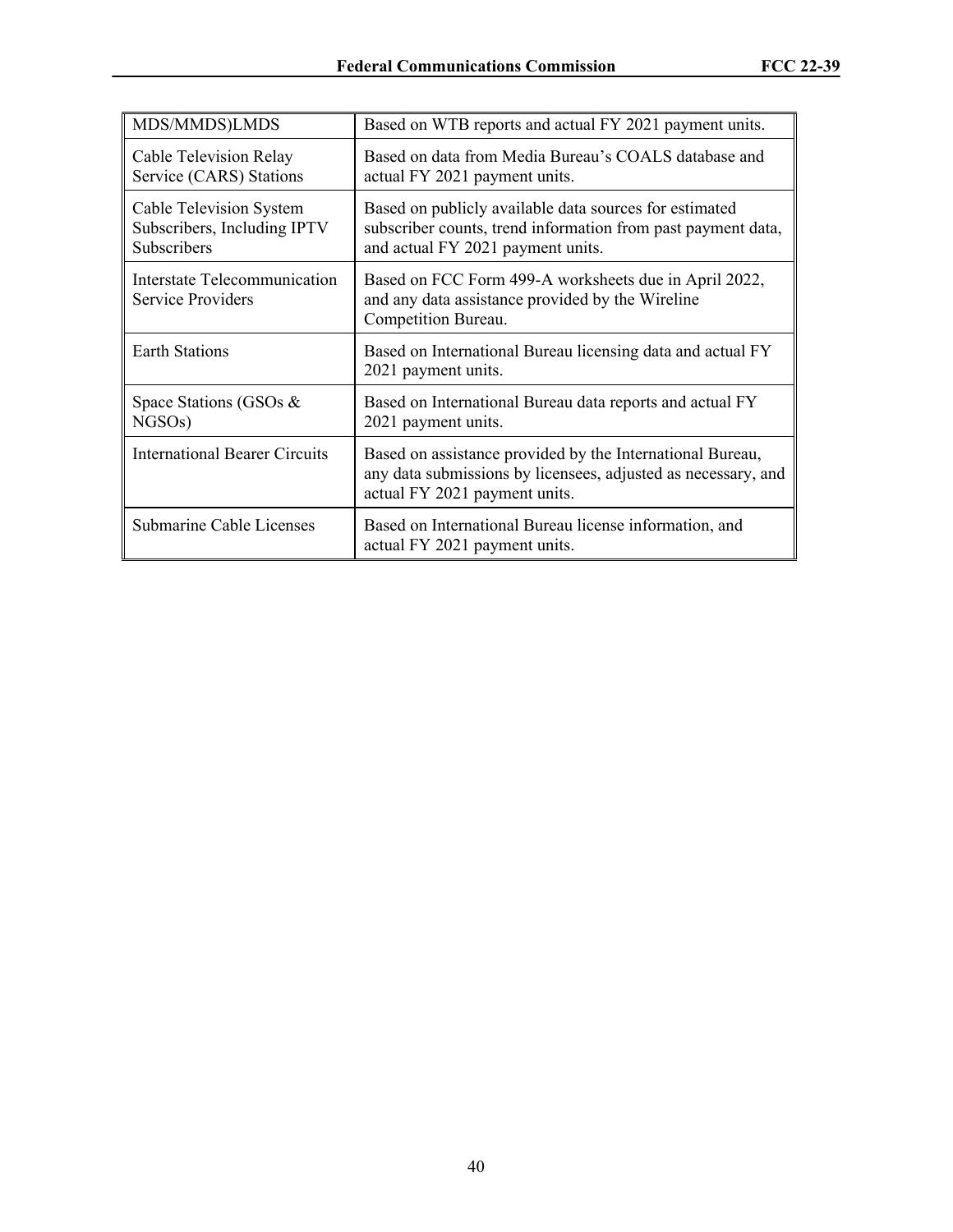#### **APPENDIX E**

#### **Factors, Measurements, and Calculations that Determine Station Signal Contours and Associated Population Coverages**

#### **AM Stations**

For stations with nondirectional daytime antennas, the theoretical radiation was used at all azimuths. For stations with directional daytime antennas, specific information on each day tower, including field ratio, phase, spacing, and orientation was retrieved, as well as the theoretical pattern root-mean-square of the radiation in all directions in the horizontal plane (RMS) figure (milliVolt per meter (mV/m)  $\omega$  1 km) for the antenna system. The standard, or augmented standard if pertinent, horizontal plane radiation pattern was calculated using techniques and methods specified in sections 73.150 and 73.152 of the Commission's rules. Radiation values were calculated for each of 360 radials around the transmitter site. Next, estimated soil conductivity data was retrieved from a database representing the information in FCC Figure R3. Using the calculated horizontal radiation values, and the retrieved soil conductivity data, the distance to the principal community  $(5 \text{ mV/m})$  contour was predicted for each of the 360 radials. The resulting distance to principal community contours were used to form a geographical polygon. Population counting was accomplished by determining which 2010 block centroids were contained in the polygon. (A block centroid is the center point of a small area containing population as computed by the U.S. Census Bureau.) The sum of the population figures for all enclosed blocks represents the total population for the predicted principal community coverage area.

#### **FM Stations**

The greater of the horizontal or vertical effective radiated power (ERP) (kW) and respective height above average terrain (HAAT) (m) combination was used. Where the antenna height above mean sea level (HAMSL) was available, it was used in lieu of the average HAAT figure to calculate specific HAAT figures for each of 360 radials under study. Any available directional pattern information was applied as well, to produce a radial-specific ERP figure. The HAAT and ERP figures were used in conjunction with the Field Strength (50-50) propagation curves specified in 47 CFR § 73.313 of the Commission's rules to predict the distance to the principal community (70 dBu (decibel above 1 microVolt per meter) or 3.17 mV/m) contour for each of the 360 radials. The resulting distance to principal community contours were used to form a geographical polygon. Population counting was accomplished by determining which 2010 block centroids were contained in the polygon. The sum of the population figures for all enclosed blocks represents the total population for the predicted principal community coverage area.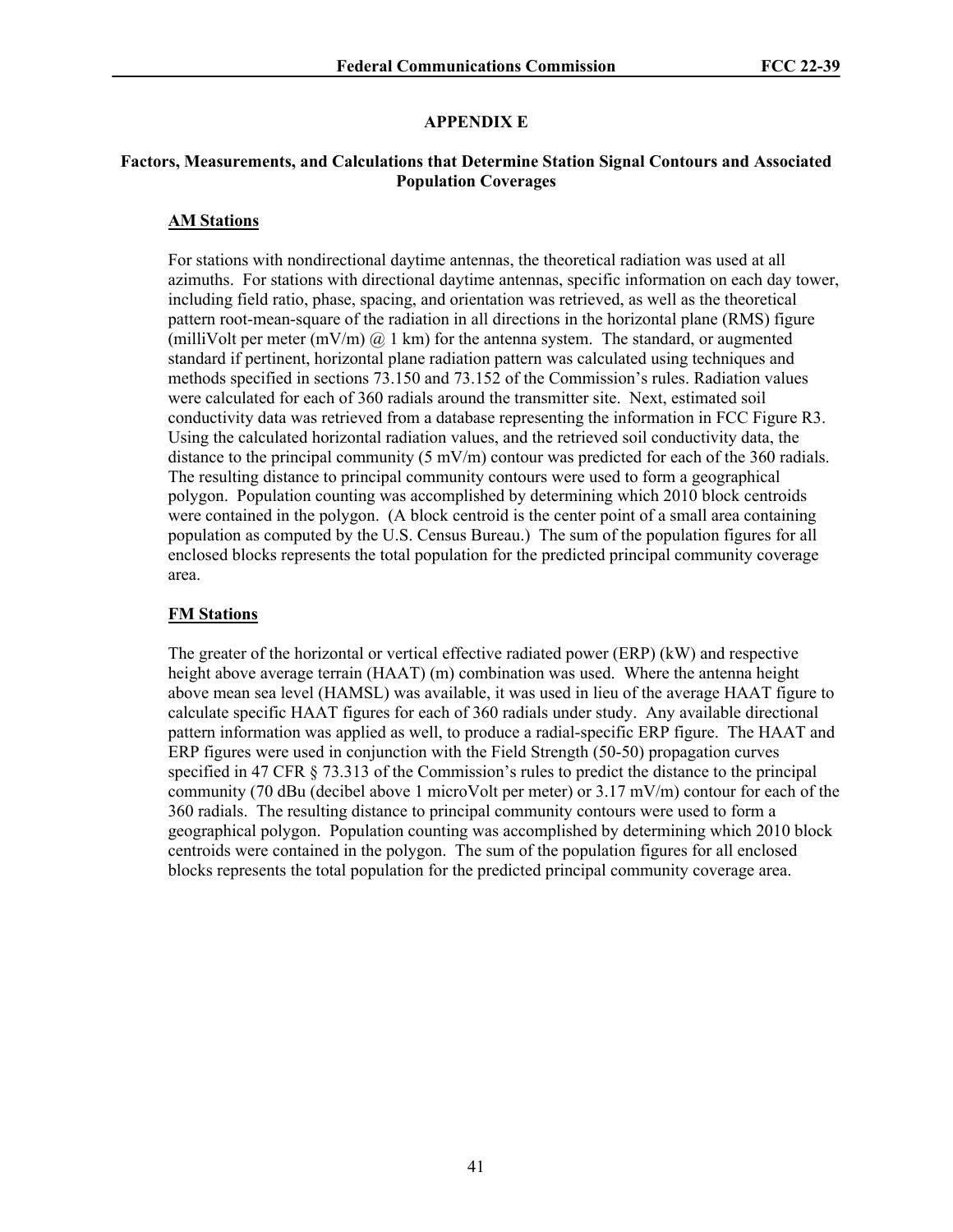## **APPENDIX F**

## **Satellite Charts for FY 2022 Regulatory Fees**

### **U.S.-Licensed Space Stations**

| <b>LICENSEE</b>                            | <b>CALL</b><br><b>SIGN</b> | <b>SATELLITE NAME</b> | <b>TYPE</b> |
|--------------------------------------------|----------------------------|-----------------------|-------------|
| <b>DIRECTV Enterprises, LLC</b>            | S2922                      | SKY-B1                | GSO         |
| <b>DIRECTV</b> Enterprises, LLC            | S2640                      | <b>DIRECTV T11</b>    | GSO         |
| <b>DIRECTV Enterprises, LLC</b>            | S2711                      | <b>DIRECTV RB-1</b>   | GSO         |
| <b>DIRECTV Enterprises, LLC</b>            | S2632                      | <b>DIRECTV T8</b>     | GSO         |
| <b>DIRECTV Enterprises, LLC</b>            | S2669                      | <b>DIRECTV T9S</b>    | GSO         |
| <b>DIRECTV Enterprises, LLC</b>            | S2641                      | <b>DIRECTV T10</b>    | GSO         |
| <b>DIRECTV</b> Enterprises, LLC            | S2797                      | <b>DIRECTV T12</b>    | GSO         |
| <b>DIRECTV Enterprises, LLC</b>            | S2930                      | <b>DIRECTV T15</b>    | GSO         |
| <b>DIRECTV Enterprises, LLC</b>            | S2673                      | <b>DIRECTV T5</b>     | GSO         |
| <b>DIRECTV Enterprises, LLC</b>            | S2133                      | <b>SPACEWAY 2</b>     | GSO         |
| <b>DIRECTV Enterprises, LLC</b>            | S3039                      | <b>DIRECTV T16</b>    | GSO         |
| DISH Operating L.L.C.                      | S2931                      | <b>ECHOSTAR 18</b>    | <b>GSO</b>  |
| DISH Operating L.L.C.                      | S2738                      | <b>ECHOSTAR 11</b>    | GSO         |
| DISH Operating L.L.C.                      | S2694                      | <b>ECHOSTAR 10</b>    | GSO         |
| DISH Operating L.L.C.                      | S2740                      | <b>ECHOSTAR 7</b>     | GSO         |
| DISH Operating L.L.C.                      | S2790                      | <b>ECHOSTAR 14</b>    | GSO         |
| EchoStar Satellite Operating Corporation   | S2811                      | <b>ECHOSTAR 15</b>    | GSO         |
| EchoStar Satellite Operating Corporation   | S2844                      | <b>ECHOSTAR 16</b>    | GSO         |
| EchoStar Satellite Services L.L.C.         | S2179                      | <b>ECHOSTAR 9</b>     | GSO         |
| <b>ES 172 LLC</b>                          | S2610                      | EUTELSAT 174A         | GSO         |
| ES 172 LLC                                 | S3021                      | EUTELSAT 172B         | GSO         |
| Horizon-3 Satellite LLC                    | S2947                      | HORIZONS-3e           | GSO         |
| Hughes Network Systems, LLC                | S2663                      | <b>SPACEWAY 3</b>     | GSO         |
| Hughes Network Systems, LLC                | S2834                      | <b>ECHOSTAR 19</b>    | GSO         |
| Hughes Network Systems, LLC                | S2753                      | <b>ECHOSTAR XVII</b>  | GSO         |
| Intelsat License LLC/ViaSat, Inc.          | S2160                      | <b>GALAXY 28</b>      | GSO         |
| Intelsat License LLC, Debtor-in-Possession | S2414                      | INTELSAT 10-02        | GSO         |
| Intelsat License LLC, Debtor-in-Possession | S2972                      | <b>INTELSAT 37e</b>   | <b>GSO</b>  |
| Intelsat License LLC, Debtor-in-Possession | S2854                      | NSS-7                 | GSO         |
| Intelsat License LLC, Debtor-in-Possession | S2409                      | <b>INELSAT 905</b>    | GSO         |
| Intelsat License LLC, Debtor-in-Possession | S2405                      | <b>INTELSAT 901</b>   | GSO         |
| Intelsat License LLC, Debtor-in-Possession | S2408                      | <b>INTELSAT 904</b>   | GSO         |
| Intelsat License LLC, Debtor-in-Possession | S2804                      | <b>INTELSAT 25</b>    | GSO         |
| Intelsat License LLC, Debtor-in-Possession | S2959                      | <b>INTELSAT 35e</b>   | GSO         |
| Intelsat License LLC, Debtor-in-Possession | S2237                      | <b>INTELSAT 11</b>    | GSO         |
| Intelsat License LLC, Debtor-in-Possession | S2785                      | <b>INTELSAT 14</b>    | GSO         |
| Intelsat License LLC, Debtor-in-Possession | S2380                      | <b>INTELSAT 9</b>     | GSO         |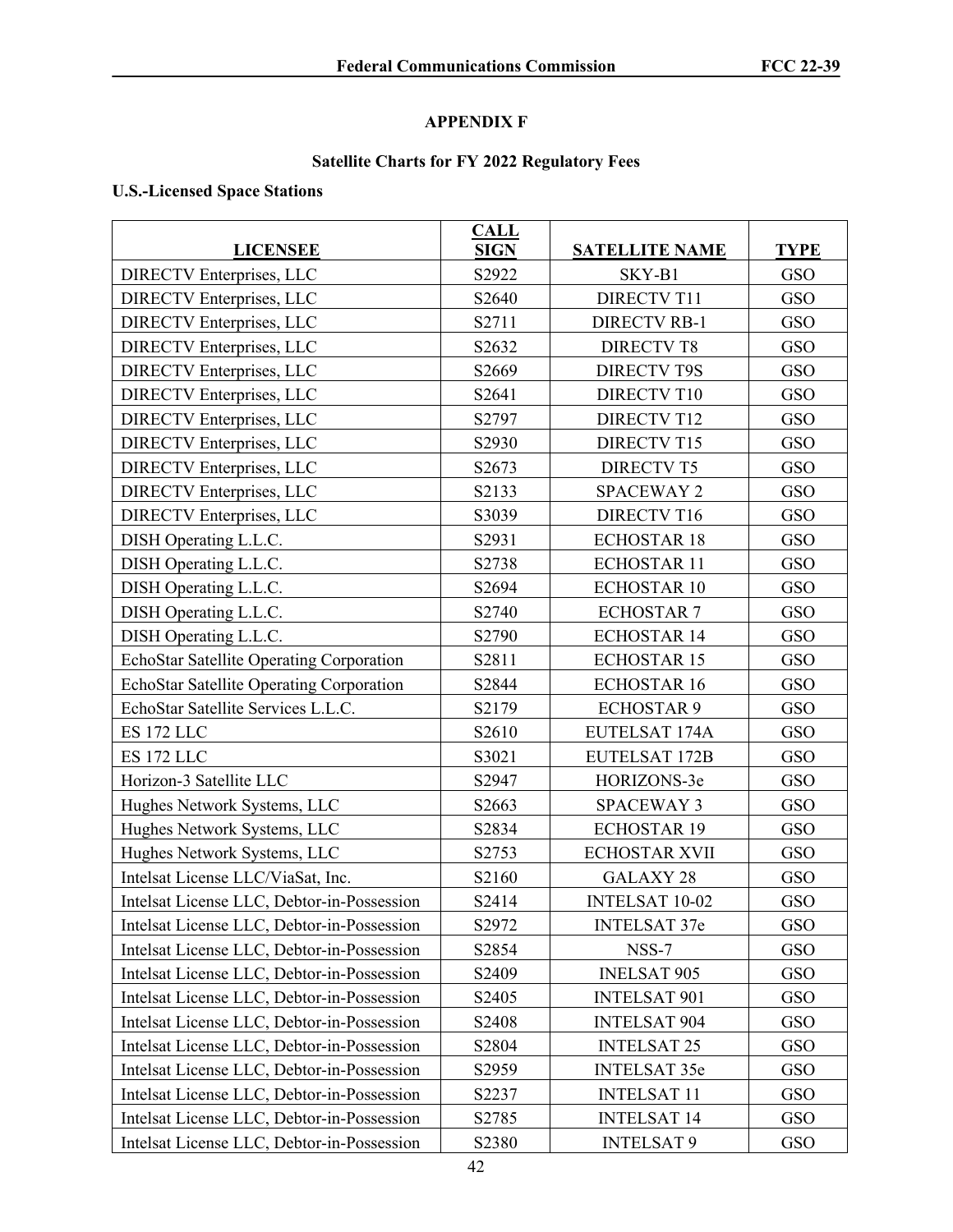| Intelsat License LLC, Debtor-in-Possession | S2831  | <b>INTELSAT 23</b>    | GSO        |
|--------------------------------------------|--------|-----------------------|------------|
| Intelsat License LLC, Debtor-in-Possession | S2915  | <b>INTELSAT 34</b>    | GSO        |
| Intelsat License LLC, Debtor-in-Possession | S2863  | <b>INTELSAT 21</b>    | GSO        |
| Intelsat License LLC, Debtor-in-Possession | S2750  | <b>INTELSAT 16</b>    | GSO        |
| Intelsat License LLC, Debtor-in-Possession | S2715  | <b>GALAXY 17</b>      | GSO        |
| Intelsat License LLC, Debtor-in-Possession | S2154  | GALAXY 25             | GSO        |
| Intelsat License LLC, Debtor-in-Possession | S2253  | <b>GALAXY 11</b>      | GSO        |
| Intelsat License LLC, Debtor-in-Possession | S2381  | <b>GALAXY 3C</b>      | GSO        |
| Intelsat License LLC, Debtor-in-Possession | S2887  | <b>INTELSAT 30</b>    | GSO        |
| Intelsat License LLC, Debtor-in-Possession | S2924  | <b>INTELSAT 31</b>    | GSO        |
| Intelsat License LLC, Debtor-in-Possession | S2647  | GALAXY 19             | GSO        |
| Intelsat License LLC, Debtor-in-Possession | S2687  | GALAXY 16             | GSO        |
| Intelsat License LLC, Debtor-in-Possession | S2733  | <b>GALAXY 18</b>      | GSO        |
| Intelsat License LLC, Debtor-in-Possession | S2385  | <b>GALAXY 14</b>      | GSO        |
| Intelsat License LLC, Debtor-in-Possession | S2386  | <b>GALAXY 13</b>      | GSO        |
| Intelsat License LLC, Debtor-in-Possession | S2422  | <b>GALAXY 12</b>      | GSO        |
| Intelsat License LLC, Debtor-in-Possession | S2387  | <b>GALAXY 15</b>      | GSO        |
| Intelsat License LLC, Debtor-in-Possession | S2704  | <b>INTELSAT 5</b>     | GSO        |
| Intelsat License LLC, Debtor-in-Possession | S2817  | <b>INTELSAT 18</b>    | GSO        |
| Intelsat License LLC, Debtor-in-Possession | S2960  | <b>JCSAT-RA</b>       | GSO        |
| Intelsat License LLC, Debtor-in-Possession | S2850  | <b>INTELSAT 19</b>    | GSO        |
| Intelsat License LLC, Debtor-in-Possession | S2368  | <b>INTELSAT 1R</b>    | GSO        |
| Intelsat License LLC, Debtor-in-Possession | S2988  | TELKOM-2              | GSO        |
| Intelsat License LLC, Debtor-in-Possession | S2789  | <b>INTELSAT 15</b>    | <b>GSO</b> |
| Intelsat License LLC, Debtor-in-Possession | S2423  | <b>HORIZONS 2</b>     | GSO        |
| Intelsat License LLC, Debtor-in-Possession | S2846  | <b>INTELSAT 22</b>    | GSO        |
| Intelsat License LLC, Debtor-in-Possession | S2847  | <b>INTELSAT 20</b>    | GSO        |
| Intelsat License LLC, Debtor-in-Possession | S2948  | <b>INTELSAT 36</b>    | GSO        |
| Intelsat License LLC, Debtor-in-Possession | S2814  | <b>INTELSAT 17</b>    | <b>GSO</b> |
| Intelsat License LLC, Debtor-in-Possession | S2410  | <b>INTELSAT 906</b>   | GSO        |
| Intelsat License LLC, Debtor-in-Possession | S2406  | <b>INTELSAT 902</b>   | GSO        |
| Intelsat License LLC, Debtor-in-Possession | S2939  | <b>INTELSAT 33e</b>   | GSO        |
| Intelsat License LLC, Debtor-in-Possession | S2382  | <b>INTELSAT 10</b>    | GSO        |
| Intelsat License LLC, Debtor-in-Possession | S2751  | <b>NEW DAWN</b>       | GSO        |
| Intelsat License LLC, Debtor-in-Possession | S3023  | <b>INTELSAT 39</b>    | GSO        |
| Leidos, Inc.                               | S2371  | LM-RPS2               | GSO        |
| Ligado Networks Subsidiary, LLC            | S2358  | SKYTERRA-1            | GSO        |
| Ligado Networks Subsidiary, LLC            | AMSC-1 | MSAT-2                | GSO        |
| Novavision Group, Inc.                     | S2861  | <b>DIRECTV KU-79W</b> | GSO        |
| Satellite CD Radio LLC                     | S2812  | $FM-6$                | GSO        |
| SES Americom, Inc.                         | S2415  | <b>NSS-10</b>         | <b>GSO</b> |
| SES Americom, Inc.                         | S2162  | AMC-3                 | GSO        |
| SES Americom, Inc.                         | S2347  | $AMC-6$               | GSO        |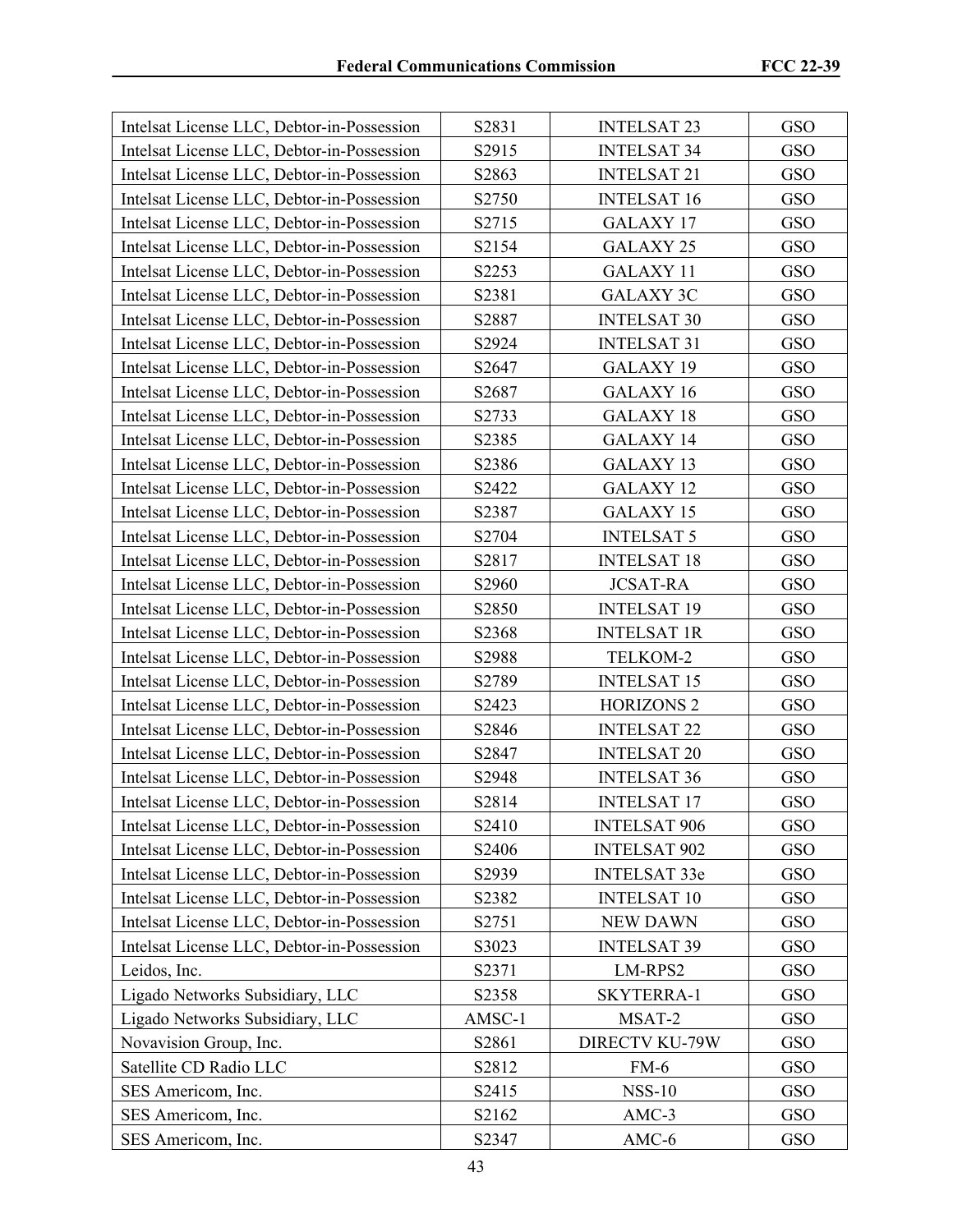| SES Americom, Inc.                  | S2826 | SES-2              | GSO        |
|-------------------------------------|-------|--------------------|------------|
| SES Americom, Inc.                  | S2807 | SES-1              | GSO        |
| SES Americom, Inc.                  | S2892 | SES-3              | <b>GSO</b> |
| SES Americom, Inc.                  | S2180 | $AMC-15$           | GSO        |
| SES Americom, Inc.                  | S2445 | $AMC-1$            | <b>GSO</b> |
| SES Americom, Inc.                  | S2135 | $AMC-4$            | <b>GSO</b> |
| SES Americom, Inc.                  | S2713 | $AMC-18$           | <b>GSO</b> |
| SES Americom, Inc.                  | S2433 | $AMC-11$           | <b>GSO</b> |
| SES Americom, Inc./Alascom, Inc.    | S2379 | $AMC-8$            | GSO        |
| Sirius XM Radio Inc.                | S2710 | $FM-5$             | <b>GSO</b> |
| Sirius XM Radio Inc.                | S3033 | $XM-7$             | <b>GSO</b> |
| Sirius XM Radio Inc.                | S3034 | $XM-8$             | <b>GSO</b> |
| <b>Skynet Satellite Corporation</b> | S2933 | <b>TELSTAR 12V</b> | <b>GSO</b> |
| <b>Skynet Satellite Corporation</b> | S2357 | <b>TELSTAR 11N</b> | GSO        |
| ViaSat, Inc.                        | S2747 | VIASAT-1           | GSO        |
| XM Radio LLC                        | S2617 | $XM-3$             | GSO        |
| XM Radio LLC                        | S2616 | $XM-4$             | <b>GSO</b> |

## **Non-U.S.-Licensed Space Stations – Market Access Through Petition for Declaratory Ruling**

|                                                     |                  | <b>SATELLITE</b>         | <b>SATELLITE</b> |
|-----------------------------------------------------|------------------|--------------------------|------------------|
| <b>LICENSEE</b>                                     | <b>CALL SIGN</b> | <b>COMMON NAME</b>       | <b>TYPE</b>      |
| ABS Global Ltd.                                     | S2987            | ABS-3A                   | GSO              |
| <b>DBSD Services Ltd</b>                            | S2651            | DBSD G1                  | GSO              |
| Empresa Argentina de Soluciones Satelitales<br>S.A. | S2956            | ARSAT-2                  | GSO              |
| European Telecommunications Satellite               |                  |                          |                  |
| Organization                                        | S3031            | EUTELSAT 133 WEST A      | GSO              |
| Eutelsat S. A.                                      | S3056            | <b>EUTELSAT 8 WEST B</b> | GSO              |
| Gamma Acquisition L.L.C.                            | S2633            | TerreStar 1              | GSO              |
| Hispamar Satélites, S.A.                            | S2793            | <b>AMAZONAS-2</b>        | GSO              |
| Hispamar Satélites, S.A.                            | S2886            | AMAZONAS-3               | GSO              |
| Hispasat, S.A.                                      | S2969            | HISPASAT 30W-6           | GSO              |
| Inmarsat PLC                                        | S2932            | Inmarsat-4 F3            | GSO              |
| Inmarsat PLC                                        | S2949            | Inmarsat-3 F5            | GSO              |
| <b>Intelsat License LLC</b>                         | S3058            | HISPASAT 143W-1          | GSO              |
| New Skies Satellites B.V.                           | S2756            | NSS-9                    | GSO              |
| New Skies Satellites B.V.                           | S2870            | SES-6                    | GSO              |
| New Skies Satellites B.V.                           | S3048            | NSS-6                    | GSO              |
| New Skies Satellites B.V.                           | S2828            | SES-4                    | GSO              |
| New Skies Satellites B.V.                           | S2950            | <b>SES-10</b>            | GSO              |
| Satelites Mexicanos, S.A. de C.V.                   | S2695            | EUTELSAT 113 WEST A      | GSO              |
| Satelites Mexicanos, S.A. de C.V.                   | S2926            | EUTELSAT 117 WEST B      | GSO              |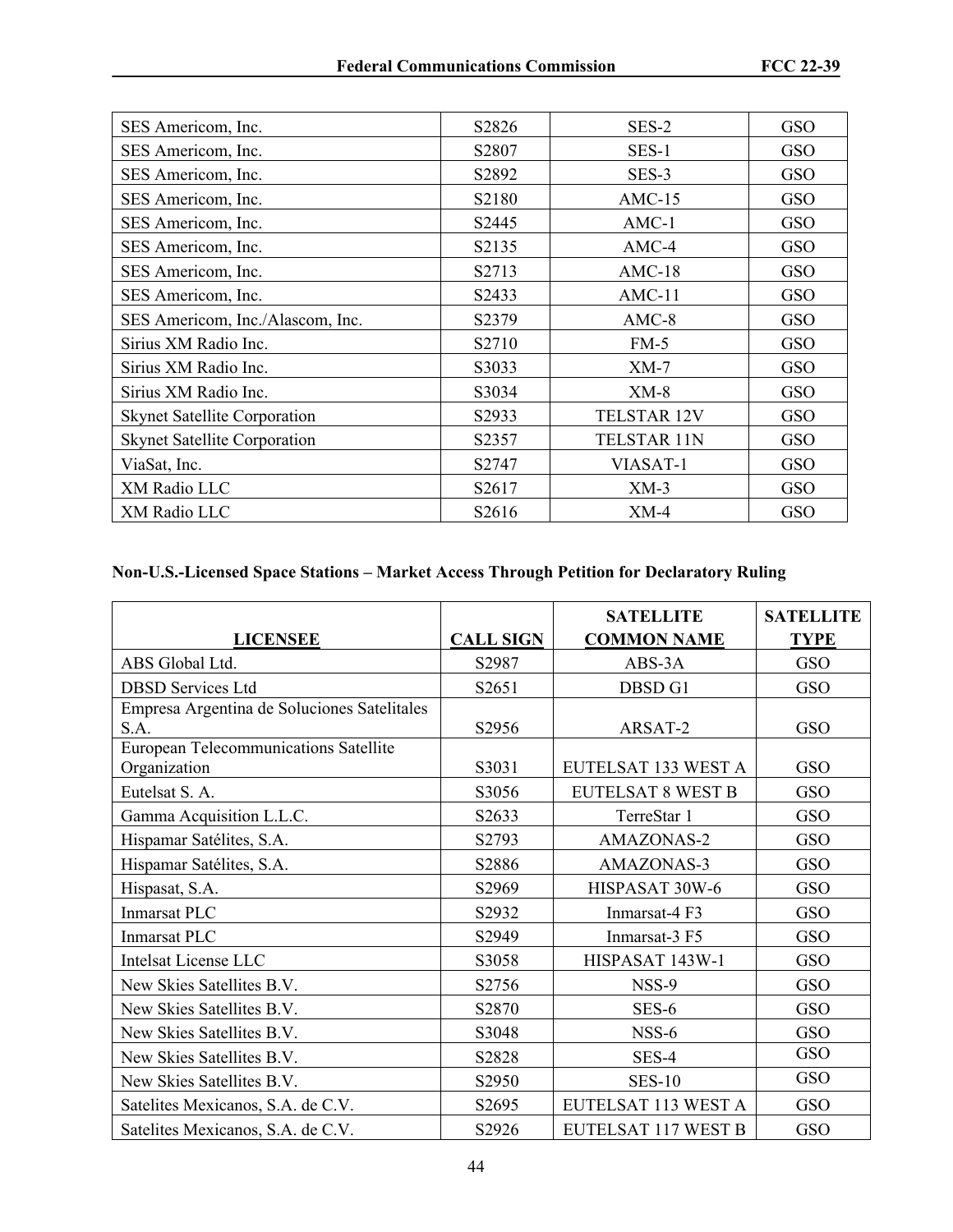| Satelites Mexicanos, S.A. de C.V.            | S2938              | EUTELSAT 115 WEST B     | GSO |
|----------------------------------------------|--------------------|-------------------------|-----|
| Satelites Mexicanos, S.A. de C.V.            | S <sub>2</sub> 873 | EUTELSAT 117 WEST A     | GSO |
| SES Satellites (Gibraltar) Ltd.              | S <sub>2676</sub>  | AMC <sub>21</sub>       | GSO |
| SES Americom, Inc.                           | S3037              | $NSS-11$                | GSO |
| SES Americom, Inc.                           | S2964              | <b>SES-11</b>           | GSO |
| SES DTH do Brasil Ltda                       | S2974              | <b>SES-14</b>           | GSO |
| SES Satellites (Gibraltar) Ltd.              | S2951              | <b>SES-15</b>           | GSO |
| Embratel Tysat Telecommunicacoes S.A.        | S2677              | <b>STAR ONE C1</b>      | GSO |
| Embratel Tysat Telecommunicacoes S.A.        | S <sub>2678</sub>  | <b>STAR ONE C2</b>      | GSO |
| Embratel Tysat Telecommunicacoes S.A.        | S2845              | <b>STAR ONE C3</b>      | GSO |
| Telesat Brasil Capacidade de Satelites Ltda. | S2821              | <b>ESTRELA DO SUL 2</b> | GSO |
| Telesat Canada                               | S <sub>2674</sub>  | <b>ANIK F1R</b>         | GSO |
| Telesat Canada                               | S2703              | <b>ANIK F3</b>          | GSO |
| Telesat Canada                               | S2646/S2472        | <b>ANIK F2</b>          | GSO |
| Telesat International Ltd.                   | S2955              | TELSTAR 19 VANTAGE      | GSO |
| Viasat, Inc.                                 | S2902              | VIASAT-2                | GSO |

### **Non-U.S.-Licensed Space Stations - Market Access Through Earth Station Licenses**

| <b>ITU Name (if available)</b> | <b>Common Name</b>       | <b>Call Sign</b> | GSO/NGSO |
|--------------------------------|--------------------------|------------------|----------|
| <b>APSTAR VI</b>               | <b>APSTAR6</b>           | M292090          | GSO      |
| <b>AUSSAT B 152E</b>           | <b>OPTUS D2</b>          | M221170          | GSO      |
| CAN-BSS3 and CAN-BSS           | <b>ECHOSTAR 23</b>       | SM1987/SM2975    | GSO      |
| Ciel Satellite Group           | Ciel-2                   | E050029          | GSO      |
| Eutelsat 65 West A             | Eutelsat 65 West A       | E160081          | GSO      |
| <b>INMARSAT 3F3</b>            | <b>INMARSAT 3F3</b>      | E000284          | GSO      |
| <b>INMARSAT 4F1</b>            | <b>INMARSAT 4F1</b>      | KA25             | GSO      |
| <b>INMARSAT 5F2</b>            | <b>INMARSAT 5F2</b>      | E120072          | GSO      |
| <b>INMARSAT 5F3</b>            | <b>INMARSAT 5F3</b>      | E150028          | GSO      |
| JCSAT-2B                       | JCSAT-2B                 | M174163          | GSO      |
| NIMIQ 5                        | NIMIQ 5                  | E080107          | GSO      |
| QUETZSAT-1(MEX)                | QUETZSAT-1               | NUS1101          | GSO      |
| Superbird C <sub>2</sub>       | Superbird C <sub>2</sub> | M334100          | GSO      |
| WILDBLUE-1                     | WILDBLUE-1               | E040213          | GSO      |
| Yamal 300K                     | Yamal 300K               | M174162          | GSO      |

### **Non-Geostationary Space Stations (NGSO)**

*U.S.-Licensed NGSO Systems*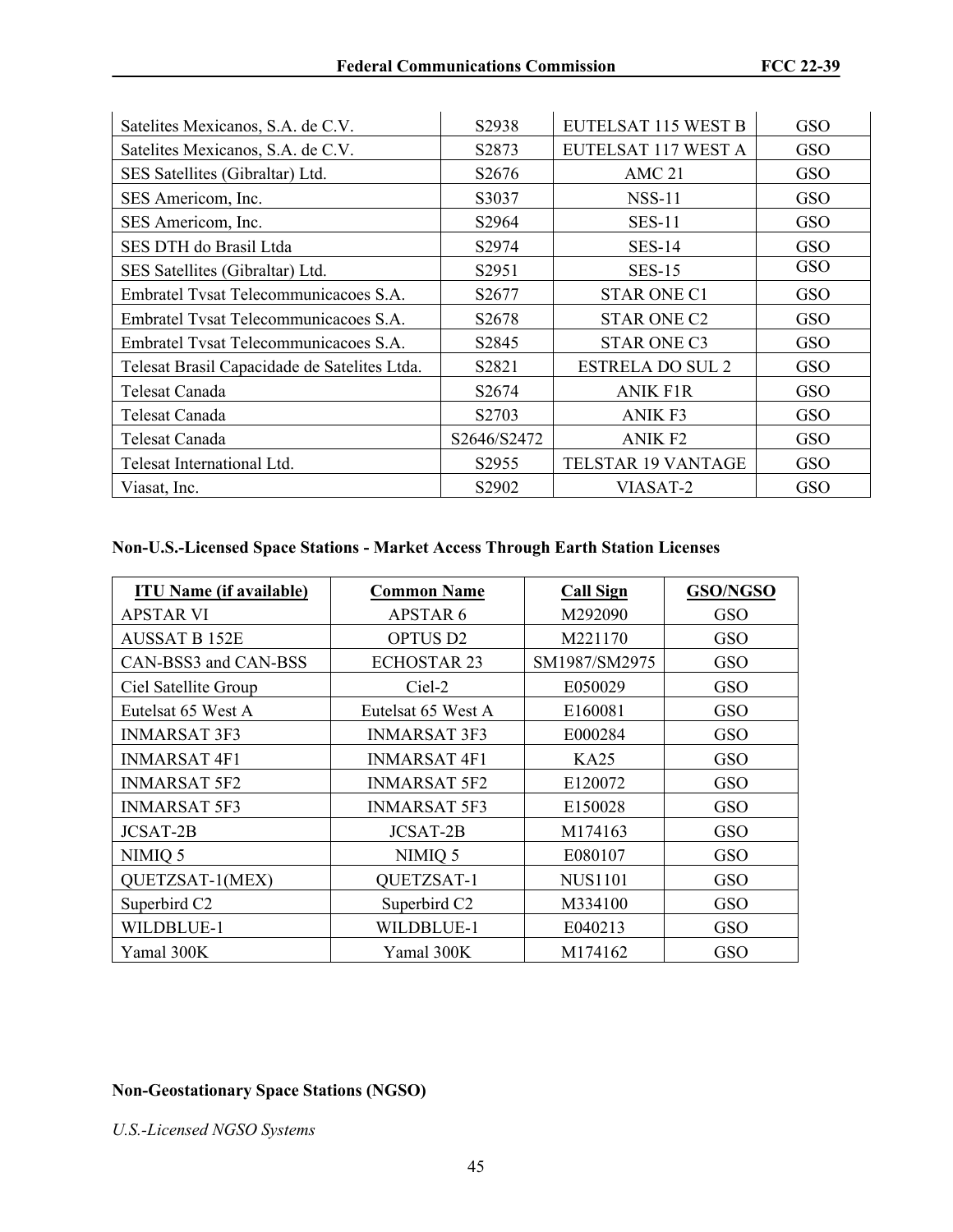| <b>ITU Name (if available)</b> | <b>Common Name</b> | <b>Call Sign</b>               | <b>NGSO</b>  |
|--------------------------------|--------------------|--------------------------------|--------------|
| <b>ORBCOMM License Corp</b>    | <b>ORBCOMM</b>     | S <sub>2</sub> 10 <sub>3</sub> | Other        |
| Iridium Constellation LLC      | <b>IRIDIUM</b>     | S2110                          | Other        |
| Space Exploration Holdings,    |                    |                                | Other        |
| <b>LLC</b>                     | SPACEX Ku/Ka-Band  | S2983/S3018                    |              |
| Swarm Technologies             | <b>SWARM</b>       | S3041                          | Other        |
| <b>Planet Labs</b>             | Flock/Skysats      | S2912                          | Less Complex |
|                                | WorldView 1,2 & 3, |                                | Less Complex |
| Maxar License                  | GeoEye-1           | S2129/S2348                    |              |
| <b>BlackSky Global</b>         | Global             | S3032                          | Less Complex |
| Astro Digital U.S., Inc.       | <b>LANDMAPPER</b>  | S3014                          | Less Complex |
| Hawkeye 360                    | <b>HE360</b>       | S3042                          | Less Complex |
|                                |                    |                                |              |

*Non-U.S.-Licensed NGSO Systems – Market Access Through Petition for Declaratory Ruling*

| <b>ITU Name (if available)</b> | <b>Common Name</b> | <b>Call Sign</b>  | <b>NGSO</b> |
|--------------------------------|--------------------|-------------------|-------------|
| Telesat Canada                 | TELESAT Ku/Ka-Band | S <sub>2976</sub> | Other       |
| Kepler Communications, Inc.    | <b>KEPLER</b>      | S2981             | Other       |
| WorldVu Satellites Ltd.        | <b>ONEWEB</b>      | S <sub>2963</sub> | Other       |
| Myriota Pty. Ltd               | <b>MYRIOTA</b>     | S3047             | Other       |
| O3b Ltd.                       | O3b                | S2935             | Other       |

*NGSO Systems that Are Partly U.S.-Licensed and Partly Non-U.S.-Licensed with Market Access Through Petition for Declaratory Ruling*

| <b>ITU Name (if available)</b> | <b>Common Name</b>       | <b>Call Sign</b>   | <b>NGSO</b>  |
|--------------------------------|--------------------------|--------------------|--------------|
| Globalstar License LLC         | <b>GLOBALSTAR</b>        | S <sub>2</sub> 115 | Other        |
| Spire Global                   | <b>LEMUR &amp; MINAS</b> | S2946/S3045        | Less Complex |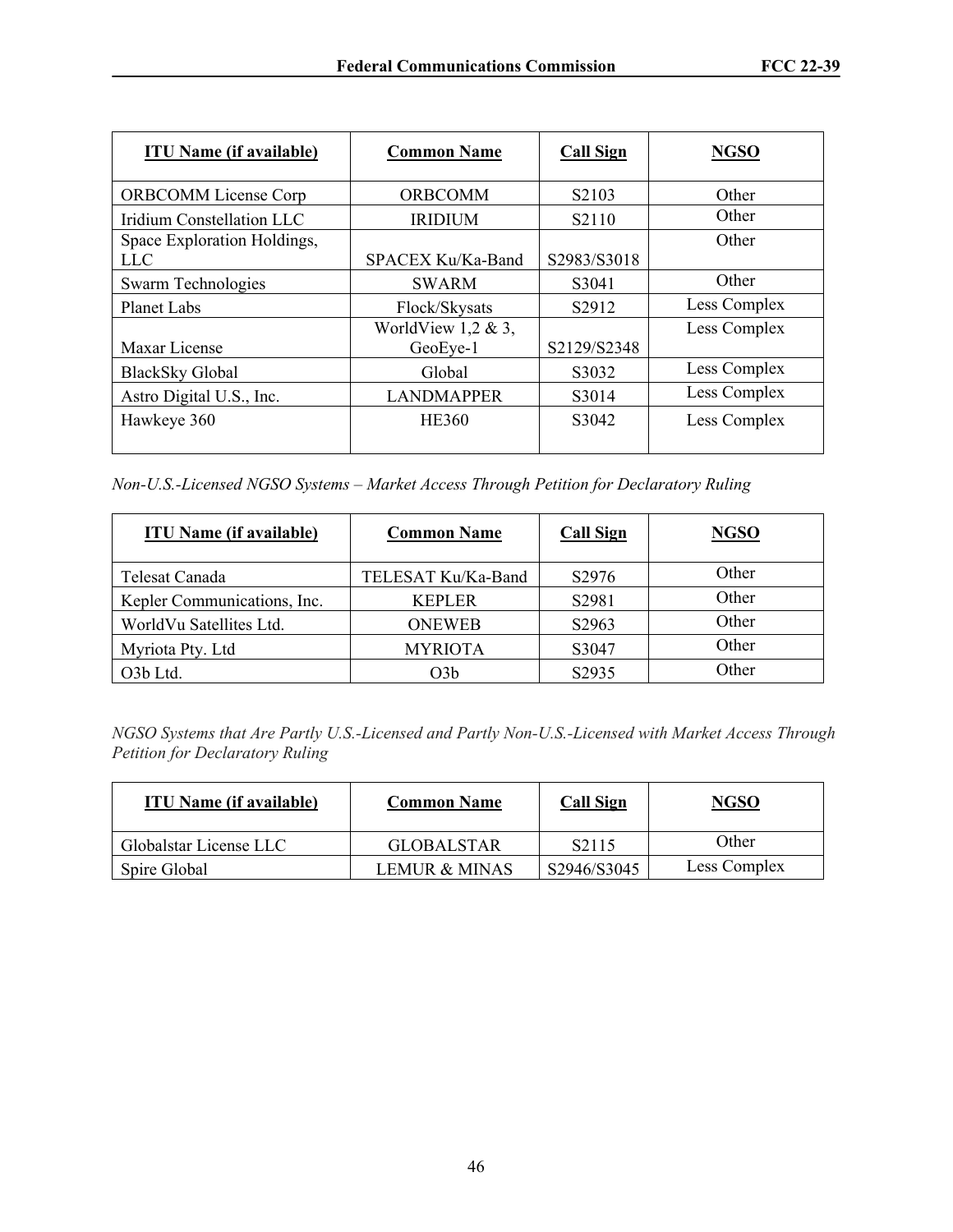| <b>ITU Name (if available)</b> | <b>Common Name</b>    | <b>Call Sign</b> | <b>NGSO</b>            |
|--------------------------------|-----------------------|------------------|------------------------|
|                                | Capella-2, Capella-3, |                  | <b>Small Satellite</b> |
| Capella Space Corp.            | Capella-4             | S3073            |                        |
| Capella Space Corp.            | Capella-5, Capella-6  | S3080            | <b>Small Satellite</b> |
| Loft Orbital Solutions Inc.    | YAM-2                 | S3052            | <b>Small Satellite</b> |
| Loft Orbital Solutions Inc.    | YAM-3                 | S3072            | <b>Small Satellite</b> |
| R <sub>2</sub> Space, Inc.     | $XR-1$                | S3067            | <b>Small Satellite</b> |

*NGSO Systems Licensed Under the Streamlined Small Satellite Rules*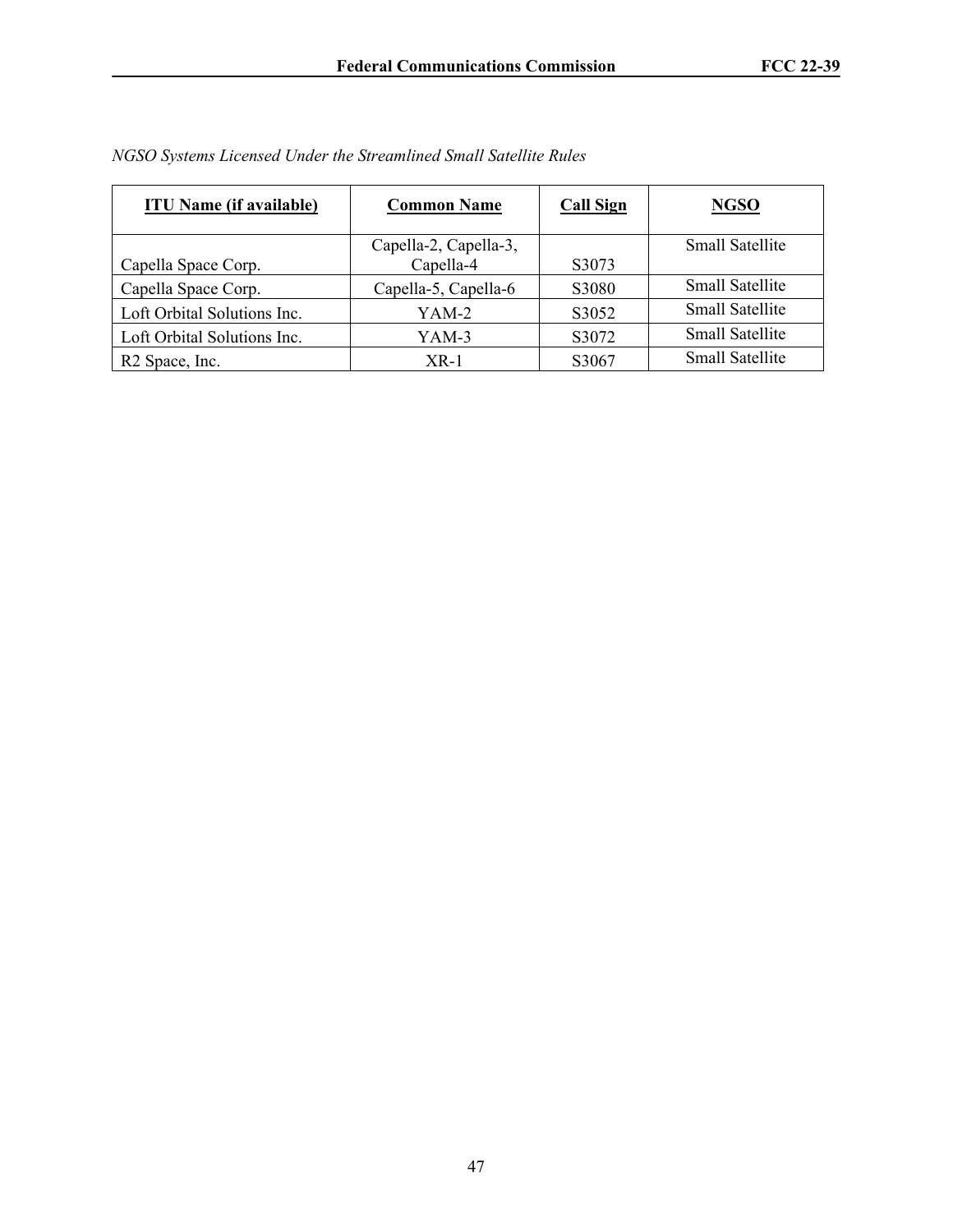# **APPENDIX G**

# **FY 2022 Full-Service Broadcast Television Stations by Call Sign**

|              |                  | <b>Service Area</b> | <b>Terrain Limited</b> | <b>Terrain Limited</b> |                   |
|--------------|------------------|---------------------|------------------------|------------------------|-------------------|
| Facility Id. | <b>Call Sign</b> | <b>Population</b>   | Population             |                        | <b>Fee Amount</b> |
| 3246         | KAAH-TV          | 955,391             | 879,906                | \$                     | 7,746             |
| 18285        | KAAL             | 589,502             | 568,169                | \$                     | 5,002             |
| 11912        | <b>KAAS-TV</b>   | 220,262             | 219,922                | \$                     | 1,936             |
| 56528        | <b>KABB</b>      | 2,474,296           | 2,456,689              | \$                     | 21,626            |
| 282          | KABC-TV          | 17,540,791          | 16,957,292             | \$                     | 149,275           |
| 1236         | <b>KACV-TV</b>   | 372,627             | 372,330                | \$                     | 3,278             |
| 33261        | <b>KADN-TV</b>   | 877,965             | 877,965                | \$                     | 7,729             |
| 8263         | KAEF-TV          | 138,085             | 122,808                | \$                     | 1,081             |
| 2728         | <b>KAET</b>      | 4,217,217           | 4,184,386              | \$                     | 36,835            |
| 2767         | <b>KAFT</b>      | 1,204,376           | 1,122,928              | \$                     | 9,885             |
| 62442        | KAID             | 711,035             | 702,721                | \$                     | 6,186             |
| 4145         | <b>KAII-TV</b>   | 188,810             | 165,396                | \$                     | 1,456             |
| 67494        | KAIL             | 1,947,635           | 1,914,765              | \$                     | 16,856            |
| 13988        | KAIT             | 861,149             | 845,812                | \$                     | 7,446             |
| 40517        | KAJB             | 383,886             | 383,195                | \$                     | 3,373             |
| 65522        | <b>KAKE</b>      | 803,937             | 799,254                | \$                     | 7,036             |
| 804          | <b>KAKM</b>      | 380,240             | 379,105                | \$                     | 3,337             |
| 148          | KAKW-DT          | 2,615,956           | 2,531,813              | \$                     | 22,288            |
| 51598        | <b>KALB-TV</b>   | 943,307             | 942,043                | \$                     | 8,293             |
| 51241        | KALO             | 954,557             | 910,409                | \$                     | 8,014             |
| 40820        | <b>KAMC</b>      | 391,526             | 391,502                | \$                     | 3,446             |
| 8523         | <b>KAMR-TV</b>   | 366,476             | 366,335                | \$                     | 3,225             |
| 65301        | KAMU-TV          | 346,892             | 342,455                | \$                     | 3,015             |
| 2506         | <b>KAPP</b>      | 319,797             | 283,944                | \$                     | 2,500             |
| 3658         | <b>KARD</b>      | 703,234             | 700,887                | \$                     | 6,170             |
| 23079        | KARE             | 3,924,944           | 3,907,483              | \$                     | 34,398            |
| 33440        | <b>KARK-TV</b>   | 1,212,038           | 1,196,196              | \$                     | 10,530            |
| 37005        | KARZ-TV          | 1,113,486           | 1,095,224              | \$                     | 9,641             |
| 32311        | KASA-TV          | 1,161,837           | 1,119,457              | \$                     | 9,855             |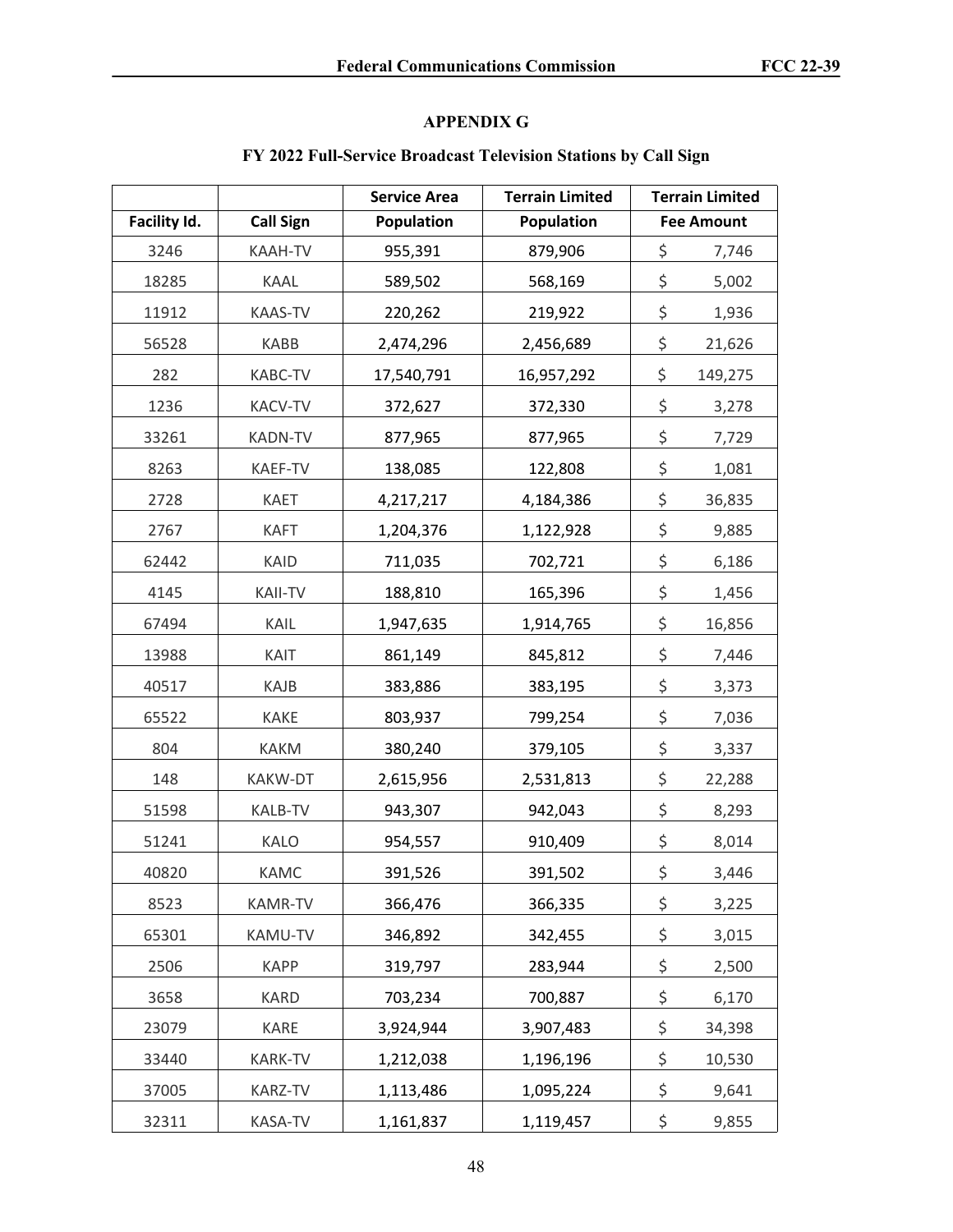|              |                  | <b>Service Area</b> | <b>Terrain Limited</b> | <b>Terrain Limited</b> |
|--------------|------------------|---------------------|------------------------|------------------------|
| Facility Id. | <b>Call Sign</b> | <b>Population</b>   | <b>Population</b>      | <b>Fee Amount</b>      |
| 41212        | <b>KASN</b>      | 1,175,627           | 1,159,721              | \$<br>10,209           |
| 7143         | <b>KASW</b>      | 4,174,437           | 4,160,497              | \$<br>36,625           |
| 55049        | KASY-TV          | 1,145,133           | 1,100,391              | \$<br>9,687            |
| 33471        | <b>KATC</b>      | 1,348,897           | 1,348,897              | \$<br>11,874           |
| 13813        | <b>KATN</b>      | 97,466              | 97,128                 | \$<br>855              |
| 21649        | <b>KATU</b>      | 3,030,547           | 2,881,993              | \$<br>25,370           |
| 33543        | <b>KATV</b>      | 1,257,777           | 1,234,933              | \$<br>10,871           |
| 50182        | KAUT-TV          | 1,637,333           | 1,636,330              | \$<br>14,405           |
| 21488        | KAUU             | 381,413             | 380,355                | \$<br>3,348            |
| 6864         | KAUZ-TV          | 381,671             | 379,435                | \$<br>3,340            |
| 73101        | KAVU-TV          | 319,618             | 319,484                | \$<br>2,812            |
| 49579        | <b>KAWB</b>      | 186,919             | 186,845                | \$<br>1,645            |
| 49578        | <b>KAWE</b>      | 136,033             | 133,937                | \$<br>1,179            |
| 58684        | KAYU-TV          | 809,464             | 750,766                | \$<br>6,609            |
| 29234        | KAZA-TV          | 14,973,535          | 13,810,130             | \$<br>121,571          |
| 17433        | <b>KAZD</b>      | 6,776,778           | 6,774,172              | \$<br>59,633           |
| 1151         | <b>KAZQ</b>      | 1,097,010           | 1,084,327              | \$<br>9,545            |
| 35811        | KAZT-TV          | 436,925             | 359,273                | \$<br>3,163            |
| 4148         | <b>KBAK-TV</b>   | 1,510,400           | 1,263,910              | \$<br>11,126           |
| 16940        | <b>KBCA</b>      | 479,260             | 479,219                | \$<br>4,219            |
| 53586        | KBCB             | 1,256,193           | 1,223,883              | \$<br>10,774           |
| 69619        | <b>KBCW</b>      | 8,227,562           | 7,375,199              | \$<br>64,924           |
| 22685        | <b>KBDI-TV</b>   | 4,042,177           | 3,683,394              | \$<br>32,425           |
| 56384        | KBEH             | 17,736,497          | 17,695,306             | \$<br>155,772          |
| 65395        | KBFD-DT          | 953,207             | 834,341                | \$<br>7,345            |
| 169030       | KBGS-TV          | 159,269             | 156,802                | \$<br>1,380            |
| 61068        | KBHE-TV          | 140,860             | 133,082                | \$<br>1,172            |
| 48556        | KBIM-TV          | 205,701             | 205,647                | \$<br>1,810            |
| 29108        | KBIN-TV          | 912,921             | 911,725                | \$<br>8,026            |
| 33658        | KBJR-TV          | 275,585             | 271,298                | \$<br>2,388            |
| 83306        | <b>KBLN-TV</b>   | 297,384             | 134,927                | \$<br>1,188            |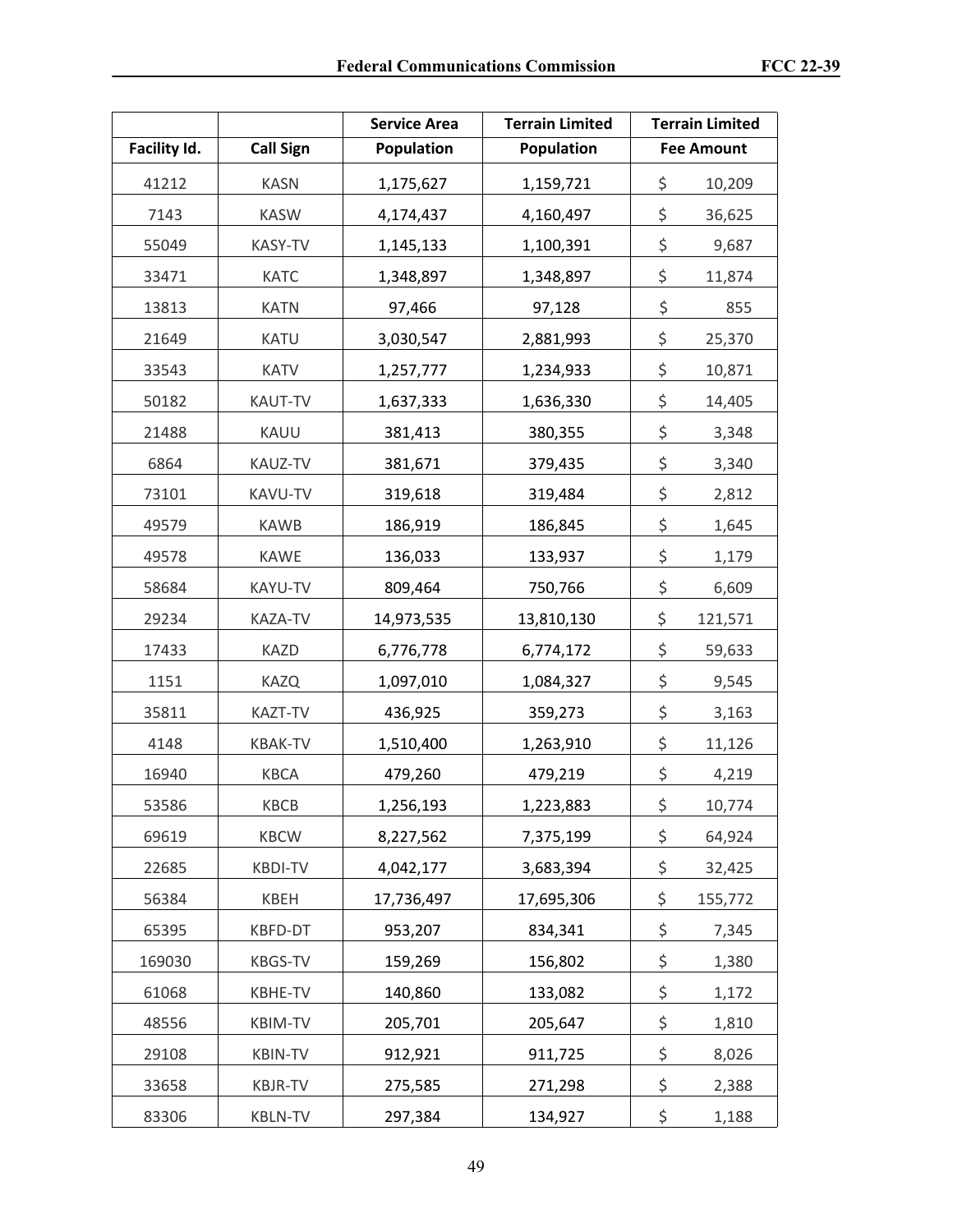|              |                  | <b>Service Area</b> | <b>Terrain Limited</b> | <b>Terrain Limited</b> |
|--------------|------------------|---------------------|------------------------|------------------------|
| Facility Id. | <b>Call Sign</b> | <b>Population</b>   | <b>Population</b>      | <b>Fee Amount</b>      |
| 63768        | <b>KBLR</b>      | 1,964,979           | 1,915,861              | \$<br>16,865           |
| 53324        | <b>KBME-TV</b>   | 123,571             | 123,485                | \$<br>1,087            |
| 10150        | <b>KBMT</b>      | 743,009             | 742,369                | \$<br>6,535            |
| 22121        | <b>KBMY</b>      | 119,993             | 119,908                | \$<br>1,056            |
| 49760        | <b>KBOI-TV</b>   | 715,191             | 708,374                | \$<br>6,236            |
| 55370        | <b>KBRR</b>      | 149,869             | 149,868                | \$<br>1,319            |
| 66414        | KBSD-DT          | 155,012             | 154,891                | \$<br>1,364            |
| 66415        | KBSH-DT          | 102,781             | 100,433                | \$<br>884              |
| 19593        | <b>KBSI</b>      | 756,501             | 754,722                | \$<br>6,644            |
| 66416        | <b>KBSL-DT</b>   | 49,814              | 48,483                 | \$<br>427              |
| 4939         | <b>KBSV</b>      | 1,352,166           | 1,262,708              | \$<br>11,116           |
| 62469        | <b>KBTC-TV</b>   | 3,697,981           | 3,621,965              | \$<br>31,884           |
| 61214        | <b>KBTV-TV</b>   | 734,008             | 734,008                | \$<br>6,461            |
| 6669         | <b>KBTX-TV</b>   | 4,404,648           | 4,401,048              | \$<br>38,742           |
| 35909        | <b>KBVO</b>      | 1,498,015           | 1,312,360              | \$<br>11,553           |
| 58618        | <b>KBVU</b>      | 135,249             | 120,827                | \$<br>1,064            |
| 6823         | KBYU-TV          | 2,389,548           | 2,209,060              | \$<br>19,446           |
| 33756        | <b>KBZK</b>      | 123,523             | 109,131                | \$<br>961              |
| 21422        | <b>KCAL-TV</b>   | 17,499,483          | 16,889,157             | \$<br>148,675          |
| 11265        | <b>KCAU-TV</b>   | 714,315             | 706,224                | \$<br>6,217            |
| 14867        | KCBA             | 3,088,394           | 2,369,803              | \$<br>20,861           |
| 27507        | <b>KCBD</b>      | 414,804             | 414,091                | \$<br>3,645            |
| 9628         | KCBS-TV          | 17,853,152          | 16,656,778             | \$<br>146,630          |
| 49750        | <b>KCBY-TV</b>   | 89,156              | 73,211                 | \$<br>644              |
| 33710        | <b>KCCI</b>      | 1,109,952           | 1,102,514              | \$<br>9,705            |
| 9640         | <b>KCCW-TV</b>   | 284,280             | 276,935                | \$<br>2,438            |
| 63158        | KCDO-TV          | 2,798,103           | 2,650,225              | \$<br>23,330           |
| 62424        | <b>KCDT</b>      | 698,389             | 657,101                | \$<br>5,784            |
| 83913        | KCEB             | 417,491             | 417,156                | \$<br>3,672            |
| 57219        | KCEC             | 3,831,192           | 3,613,287              | \$<br>31,808           |
| 10245        | <b>KCEN-TV</b>   | 1,795,767           | 1,757,018              | \$<br>15,467           |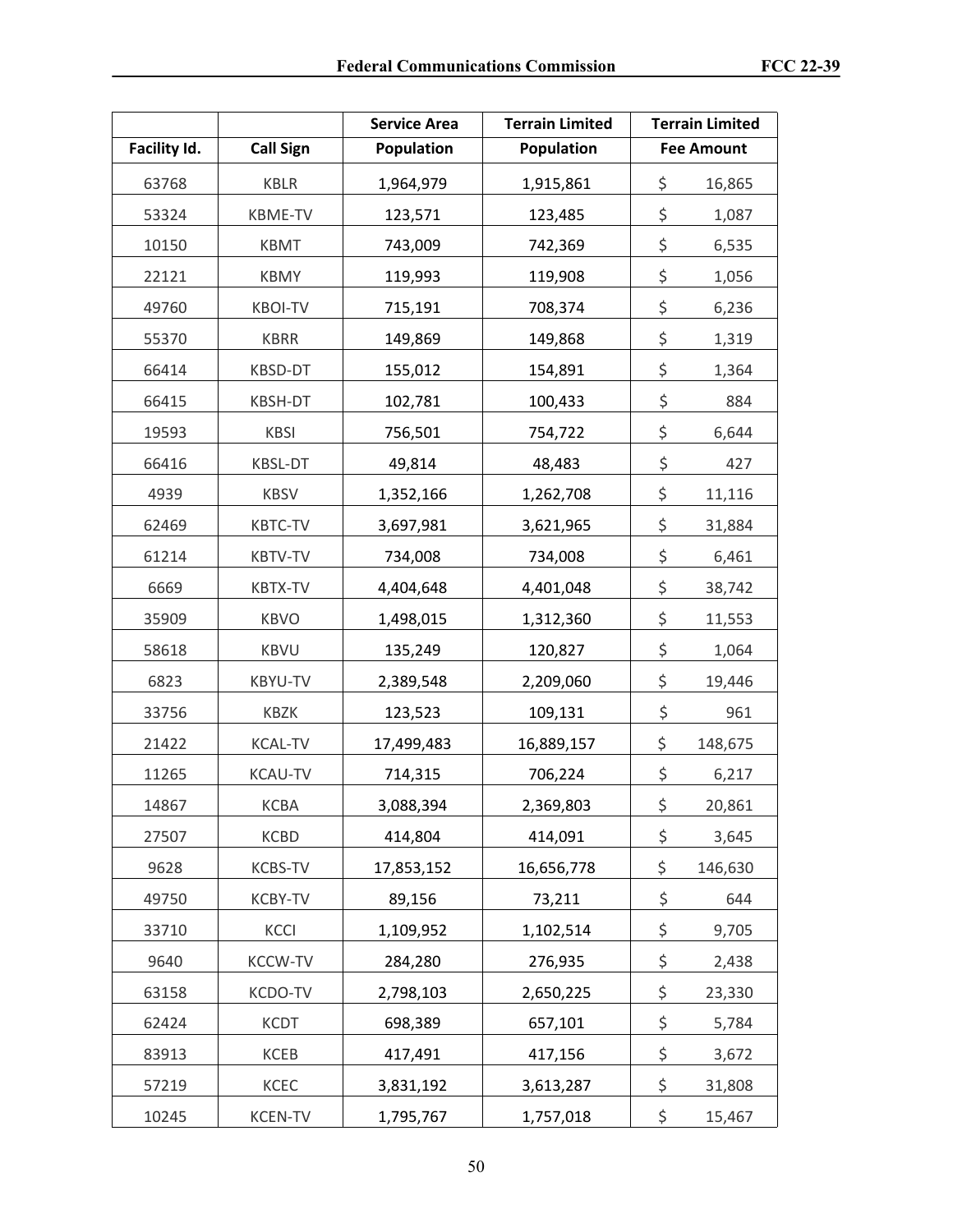|              |                  | <b>Service Area</b> | <b>Terrain Limited</b> | <b>Terrain Limited</b> |
|--------------|------------------|---------------------|------------------------|------------------------|
| Facility Id. | <b>Call Sign</b> | Population          | Population             | <b>Fee Amount</b>      |
| 13058        | <b>KCET</b>      | 16,875,019          | 15,402,588             | \$<br>135,589          |
| 18079        | <b>KCFW-TV</b>   | 177,697             | 140,192                | \$<br>1,234            |
| 132606       | KCGE-DT          | 123,930             | 123,930                | \$<br>1,091            |
| 60793        | <b>KCHF</b>      | 1,118,671           | 1,085,205              | \$<br>9,553            |
| 33722        | <b>KCIT</b>      | 382,477             | 381,818                | \$<br>3,361            |
| 62468        | <b>KCKA</b>      | 953,680             | 804,362                | \$<br>7,081            |
| 41969        | <b>KCLO-TV</b>   | 138,413             | 132,157                | \$<br>1,163            |
| 47903        | <b>KCNC-TV</b>   | 3,794,400           | 3,541,089              | \$<br>31,172           |
| 71586        | <b>KCNS</b>      | 8,270,858           | 7,381,656              | \$<br>64,981           |
| 33742        | <b>KCOP-TV</b>   | 17,386,133          | 16,647,708             | \$<br>146,550          |
| 19117        | <b>KCOS</b>      | 1,014,396           | 1,014,205              | \$<br>8,928            |
| 63165        | <b>KCOY-TV</b>   | 664,655             | 459,468                | \$<br>4,045            |
| 33894        | <b>KCPQ</b>      | 4,439,875           | 4,312,133              | \$<br>37,960           |
| 53843        | <b>KCPT</b>      | 2,507,879           | 2,506,224              | \$<br>22,062           |
| 33875        | <b>KCRA-TV</b>   | 10,612,483          | 6,500,774              | \$<br>57,226           |
| 9719         | <b>KCRG-TV</b>   | 1,136,762           | 1,107,130              | \$<br>9,746            |
| 60728        | KCSD-TV          | 273,553             | 273,447                | \$<br>2,407            |
| 59494        | <b>KCSG</b>      | 174,814             | 164,765                | \$<br>1,450            |
| 33749        | <b>KCTS-TV</b>   | 4,177,824           | 4,115,603              | \$<br>36,230           |
| 41230        | <b>KCTV</b>      | 2,547,456           | 2,545,645              | \$<br>22,409           |
| 58605        | <b>KCVU</b>      | 684,900             | 674,585                | \$<br>5,938            |
| 10036        | <b>KCWC-DT</b>   | 44,216              | 39,439                 | \$<br>347              |
| 64444        | <b>KCWE</b>      | 2,459,924           | 2,458,302              | \$<br>21,640           |
| 51502        | <b>KCWI-TV</b>   | 1,043,811           | 1,042,642              | \$<br>9,178            |
| 42008        | <b>KCWO-TV</b>   | 50,707              | 50,685                 | \$<br>446              |
| 166511       | <b>KCWV</b>      | 207,398             | 207,370                | \$<br>1,825            |
| 24316        | <b>KCWX</b>      | 3,961,268           | 3,954,787              | \$<br>34,814           |
| 68713        | <b>KCWY-DT</b>   | 80,904              | 80,479                 | \$<br>708              |
| 22201        | <b>KDAF</b>      | 6,648,507           | 6,645,226              | \$<br>58,498           |
| 33764        | KDBC-TV          | 1,015,564           | 1,015,162              | \$<br>8,936            |
| 79258        | KDCK             | 43,088              | 43,067                 | \$<br>379              |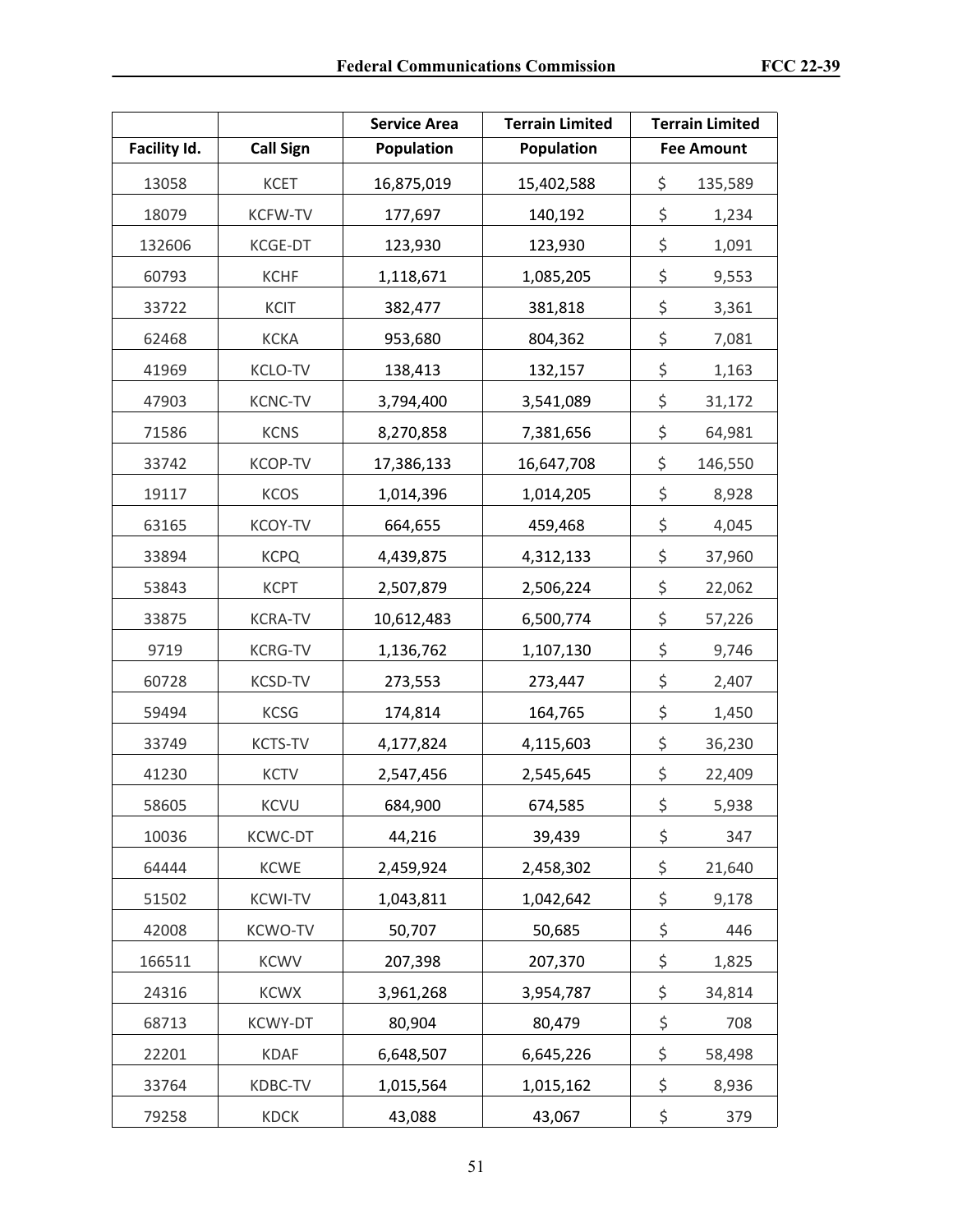|              |                  | <b>Service Area</b> | <b>Terrain Limited</b> | <b>Terrain Limited</b> |
|--------------|------------------|---------------------|------------------------|------------------------|
| Facility Id. | <b>Call Sign</b> | Population          | <b>Population</b>      | <b>Fee Amount</b>      |
| 166332       | KDCU-DT          | 753,204             | 753,190                | \$<br>6,630            |
| 38375        | <b>KDEN-TV</b>   | 3,376,799           | 3,351,182              | \$<br>29,500           |
| 17037        | <b>KDFI</b>      | 6,684,439           | 6,682,487              | \$<br>58,826           |
| 33770        | <b>KDFW</b>      | 6,659,312           | 6,657,023              | \$<br>58,602           |
| 29102        | <b>KDIN-TV</b>   | 1,088,376           | 1,083,845              | \$<br>9,541            |
| 25454        | <b>KDKA-TV</b>   | 3,611,796           | 3,450,690              | \$<br>30,376           |
| 60740        | <b>KDKF</b>      | 71,413              | 64,567                 | \$<br>568              |
| 4691         | KDLH             | 263,422             | 260,394                | \$<br>2,292            |
| 41975        | KDLO-TV          | 208,354             | 208,118                | \$<br>1,832            |
| 55379        | KDLT-TV          | 639,284             | 628,281                | \$<br>5,531            |
| 55375        | KDLV-TV          | 96,873              | 96,620                 | \$<br>851              |
| 25221        | <b>KDMD</b>      | 375,328             | 373,408                | \$<br>3,287            |
| 78915        | <b>KDMI</b>      | 1,141,990           | 1,140,939              | \$<br>10,044           |
| 56524        | KDNL-TV          | 2,987,219           | 2,982,311              | \$<br>26,253           |
| 24518        | KDOC-TV          | 17,503,793          | 16,701,233             | \$<br>147,021          |
| 1005         | <b>KDOR-TV</b>   | 1,112,060           | 1,108,556              | \$<br>9,759            |
| 60736        | <b>KDRV</b>      | 519,706             | 440,002                | \$<br>3,873            |
| 61064        | KDSD-TV          | 64,314              | 59,635                 | \$<br>525              |
| 53329        | <b>KDSE</b>      | 42,896              | 41,432                 | \$<br>365              |
| 56527        | KDSM-TV          | 1,096,220           | 1,095,478              | \$<br>9,643            |
| 49326        | <b>KDTN</b>      | 6,602,327           | 6,600,186              | \$<br>58,101           |
| 83491        | <b>KDTP</b>      | 26,564              | 24,469                 | \$<br>215              |
| 33778        | KDTV-DT          | 7,959,349           | 7,129,638              | \$<br>62,762           |
| 67910        | KDTX-TV          | 6,680,738           | 6,679,424              | \$<br>58,799           |
| 126          | <b>KDVR</b>      | 3,644,912           | 3,521,884              | \$<br>31,003           |
| 18084        | <b>KECI-TV</b>   | 211,745             | 193,803                | \$<br>1,706            |
| 51208        | <b>KECY-TV</b>   | 399,372             | 394,379                | \$<br>3,472            |
| 58408        | <b>KEDT</b>      | 513,683             | 513,683                | \$<br>4,522            |
| 55435        | KEET             | 177,313             | 159,960                | \$<br>1,408            |
| 37103        | KEKE             | 97,959              | 94,560                 | \$<br>832              |
| 41983        | KELO-TV          | 705,364             | 646,126                | \$<br>5,688            |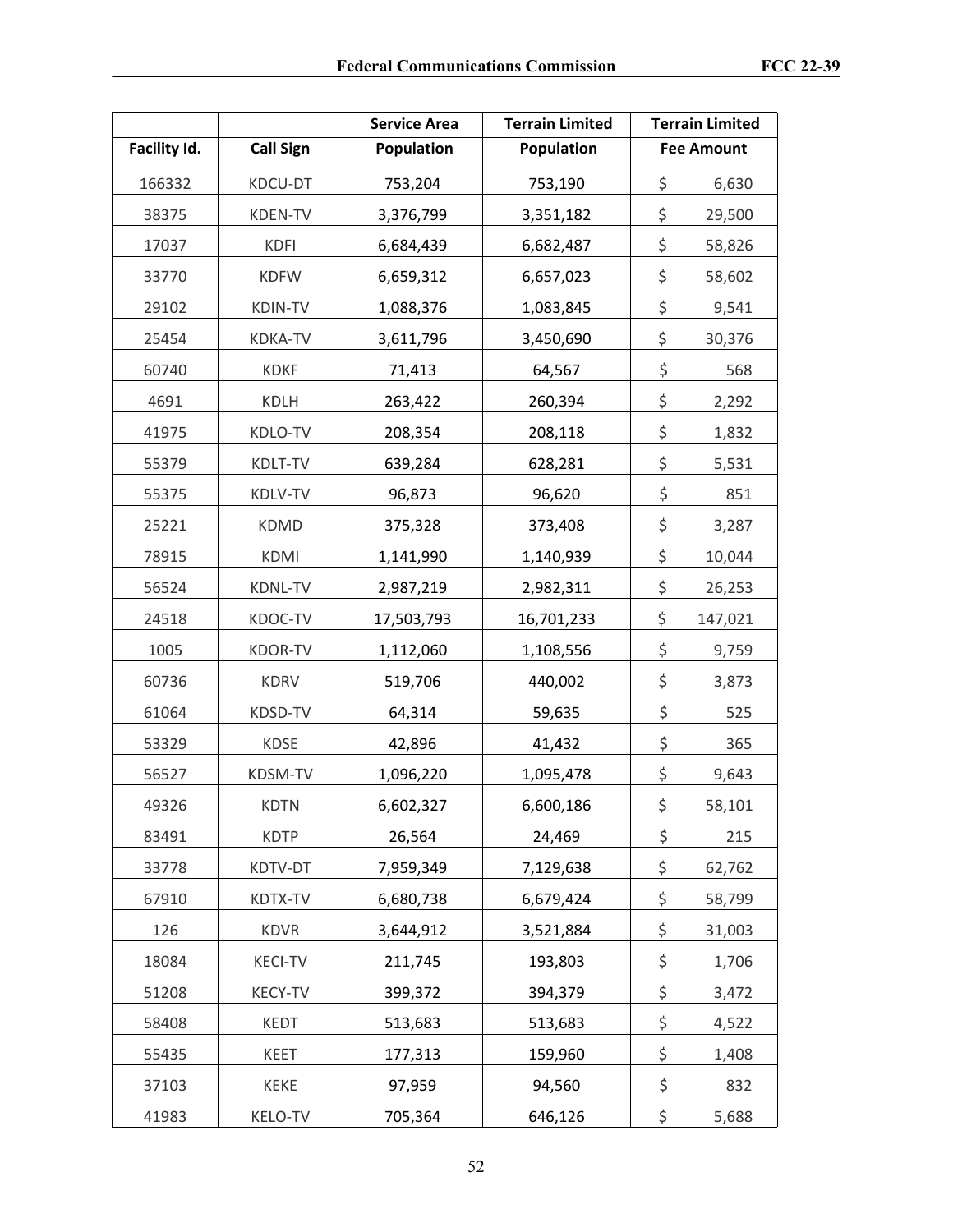|              |                  | <b>Service Area</b> | <b>Terrain Limited</b> | <b>Terrain Limited</b> |
|--------------|------------------|---------------------|------------------------|------------------------|
| Facility Id. | <b>Call Sign</b> | Population          | <b>Population</b>      | <b>Fee Amount</b>      |
| 34440        | <b>KEMO-TV</b>   | 8,270,858           | 7,381,656              | \$<br>64,981           |
| 2777         | KEMV             | 619,889             | 559,135                | \$<br>4,922            |
| 26304        | <b>KENS</b>      | 2,544,094           | 2,529,382              | \$<br>22,266           |
| 63845        | KENV-DT          | 47,220              | 40,677                 | \$<br>358              |
| 18338        | <b>KENW</b>      | 87,017              | 87,017                 | \$<br>766              |
| 50591        | KEPB-TV          | 576,964             | 523,655                | \$<br>4,610            |
| 56029        | <b>KEPR-TV</b>   | 453,259             | 433,260                | \$<br>3,814            |
| 49324        | <b>KERA-TV</b>   | 6,681,083           | 6,677,852              | \$<br>58,785           |
| 40878        | <b>KERO-TV</b>   | 1,285,357           | 1,164,979              | \$<br>10,255           |
| 61067        | KESD-TV          | 166,018             | 159,195                | \$<br>1,401            |
| 25577        | KESQ-TV          | 1,334,172           | 572,057                | \$<br>5,036            |
| 50205        | <b>KETA-TV</b>   | 1,702,441           | 1,688,227              | \$<br>14,861           |
| 62182        | <b>KETC</b>      | 2,913,924           | 2,911,313              | \$<br>25,628           |
| 37101        | <b>KETD</b>      | 3,323,570           | 3,285,231              | \$<br>28,920           |
| 2768         | <b>KETG</b>      | 426,883             | 409,511                | \$<br>3,605            |
| 12895        | KETH-TV          | 6,088,821           | 6,088,677              | \$<br>53,599           |
| 55643        | <b>KETK-TV</b>   | 1,031,567           | 1,030,122              | \$<br>9,068            |
| 2770         | <b>KETS</b>      | 1,185,111           | 1,166,796              | \$<br>10,271           |
| 53903        | <b>KETV</b>      | 1,355,714           | 1,350,740              | \$<br>11,891           |
| 92872        | KETZ             | 526,890             | 523,877                | \$<br>4,612            |
| 68853        | KEYC-TV          | 544,900             | 531,079                | \$<br>4,675            |
| 33691        | KEYE-TV          | 2,732,257           | 2,652,529              | \$<br>23,350           |
| 60637        | KEYT-TV          | 1,419,564           | 1,239,577              | \$<br>10,912           |
| 83715        | KEYU             | 339,348             | 339,302                | \$<br>2,987            |
| 34406        | KEZI             | 1,113,171           | 1,065,880              | \$<br>9,383            |
| 34412        | KFBB-TV          | 93,519              | 91,964                 | \$<br>810              |
| 125          | <b>KFCT</b>      | 795,114             | 788,747                | \$<br>6,943            |
| 51466        | <b>KFDA-TV</b>   | 385,064             | 383,977                | \$<br>3,380            |
| 22589        | <b>KFDM</b>      | 732,665             | 732,588                | \$<br>6,449            |
| 65370        | <b>KFDX-TV</b>   | 381,703             | 381,318                | \$<br>3,357            |
| 49264        | <b>KFFV</b>      | 4,020,926           | 3,987,153              | \$<br>35,099           |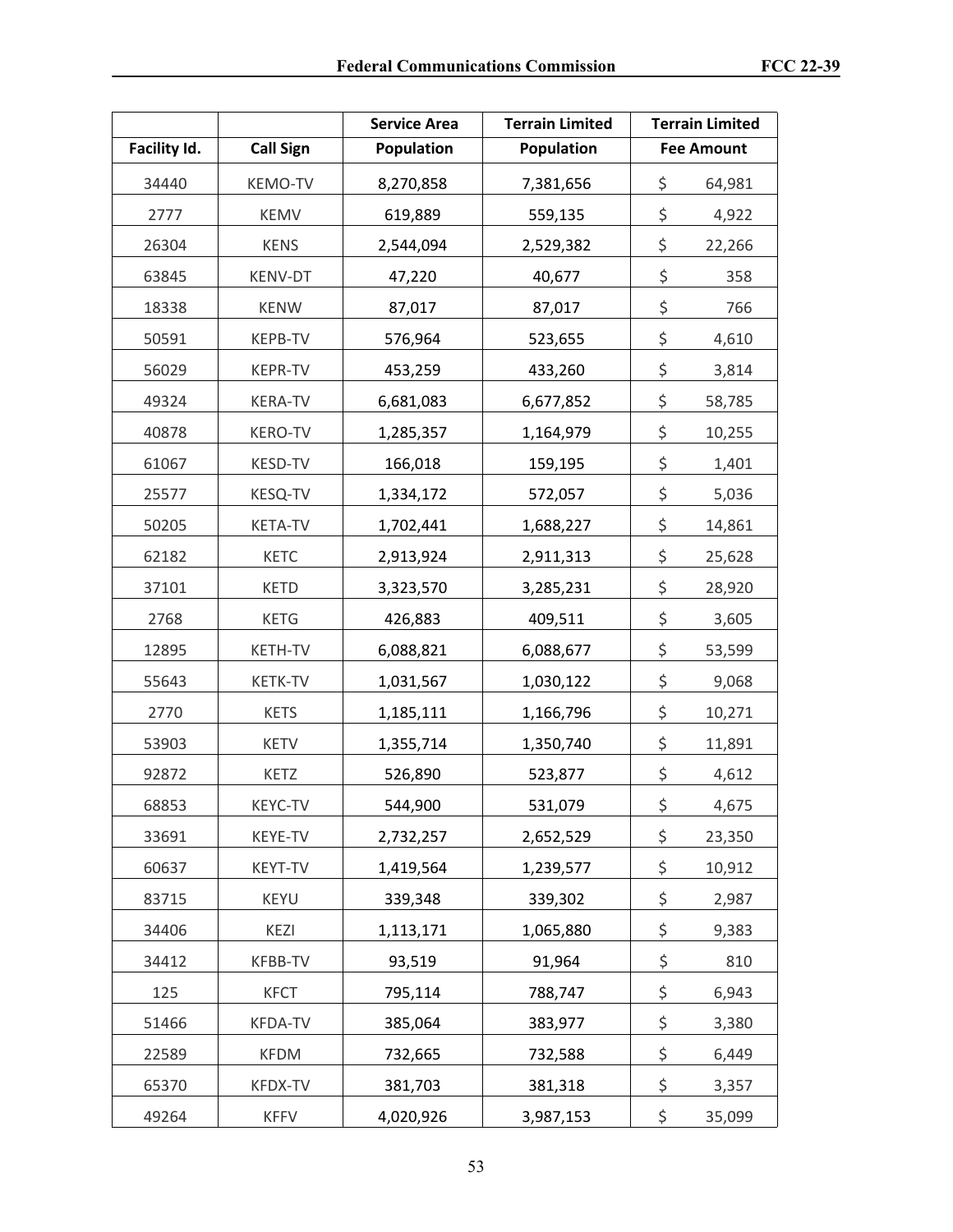|              |                  | <b>Service Area</b> | <b>Terrain Limited</b> | <b>Terrain Limited</b> |
|--------------|------------------|---------------------|------------------------|------------------------|
| Facility Id. | <b>Call Sign</b> | Population          | <b>Population</b>      | <b>Fee Amount</b>      |
| 12729        | KFFX-TV          | 409,952             | 403,692                | \$<br>3,554            |
| 83992        | <b>KFJX</b>      | 515,708             | 505,647                | \$<br>4,451            |
| 42122        | <b>KFMB-TV</b>   | 3,947,735           | 3,699,981              | \$<br>32,571           |
| 53321        | <b>KFME</b>      | 393,045             | 392,472                | \$<br>3,455            |
| 74256        | <b>KFNB</b>      | 80,382              | 79,842                 | \$<br>703              |
| 21613        | <b>KFNE</b>      | 54,988              | 54,420                 | \$<br>479              |
| 21612        | <b>KFNR</b>      | 10,988              | 10,965                 | \$<br>97               |
| 66222        | <b>KFOR-TV</b>   | 1,616,459           | 1,615,614              | \$<br>14,222           |
| 33716        | <b>KFOX-TV</b>   | 1,023,999           | 1,018,549              | \$<br>8,966            |
| 41517        | KFPH-DT          | 347,579             | 282,838                | \$<br>2,490            |
| 81509        | KFPX-TV          | 963,969             | 963,846                | \$<br>8,485            |
| 31597        | <b>KFQX</b>      | 186,473             | 163,637                | \$<br>1,440            |
| 59013        | KFRE-TV          | 1,721,275           | 1,705,484              | \$<br>15,013           |
| 51429        | KFSF-DT          | 7,348,828           | 6,528,430              | \$<br>57,470           |
| 66469        | <b>KFSM-TV</b>   | 906,728             | 884,919                | \$<br>7,790            |
| 8620         | <b>KFSN-TV</b>   | 1,836,607           | 1,819,585              | \$<br>16,018           |
| 29560        | <b>KFTA-TV</b>   | 818,859             | 809,173                | \$<br>7,123            |
| 83714        | <b>KFTC</b>      | 61,990              | 61,953                 | \$<br>545              |
| 60537        | KFTH-DT          | 6,080,688           | 6,080,373              | \$<br>53,526           |
| 60549        | <b>KFTR-DT</b>   | 17,560,679          | 16,305,726             | \$<br>143,539          |
| 61335        | <b>KFTS</b>      | 74,936              | 65,126                 | \$<br>573              |
| 81441        | KFTU-DT          | 113,876             | 109,731                | \$<br>966              |
| 34439        | KFTV-DT          | 1,794,984           | 1,779,917              | \$<br>15,669           |
| 664          | <b>KFVE</b>      | 82,902              | 73,553                 | \$<br>647              |
| 592          | <b>KFVS-TV</b>   | 895,871             | 873,777                | \$<br>7,692            |
| 29015        | <b>KFWD</b>      | 6,666,428           | 6,660,565              | \$<br>58,633           |
| 35336        | <b>KFXA</b>      | 875,538             | 874,070                | \$<br>7,694            |
| 17625        | KFXB-TV          | 373,280             | 368,466                | \$<br>3,244            |
| 70917        | KFXK-TV          | 934,043             | 931,791                | \$<br>8,203            |
| 84453        | KFXL-TV          | 862,531             | 854,678                | \$<br>7,524            |
| 56079        | <b>KFXV</b>      | 1,225,732           | 1,225,732              | \$<br>10,790           |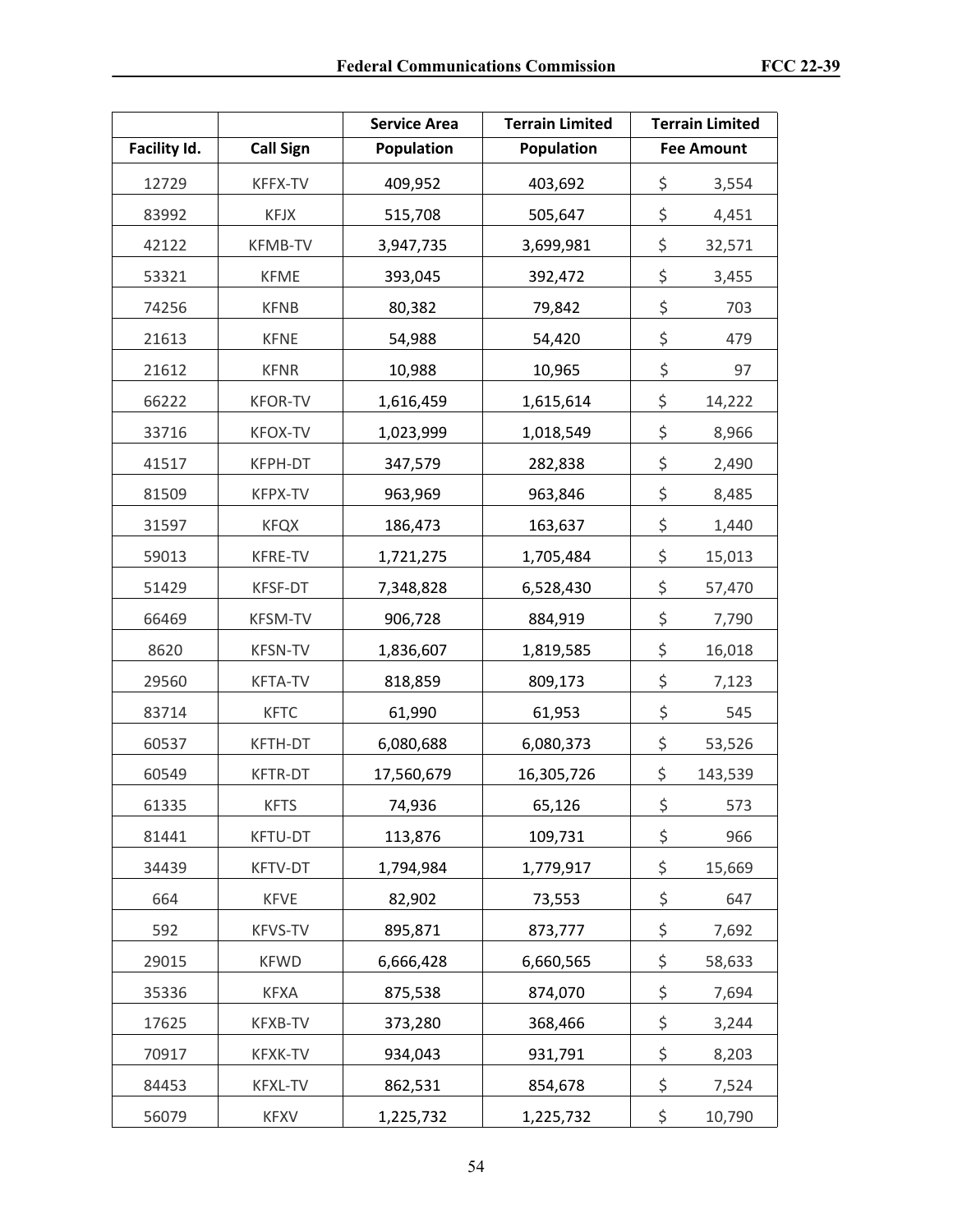|              |                  | <b>Service Area</b> | <b>Terrain Limited</b> | <b>Terrain Limited</b> |
|--------------|------------------|---------------------|------------------------|------------------------|
| Facility Id. | <b>Call Sign</b> | Population          | <b>Population</b>      | <b>Fee Amount</b>      |
| 41427        | <b>KFYR-TV</b>   | 130,881             | 128,301                | \$<br>1,129            |
| 25685        | <b>KGAN</b>      | 1,083,213           | 1,057,597              | \$<br>9,310            |
| 34457        | KGBT-TV          | 1,239,001           | 1,238,870              | \$<br>10,906           |
| 7841         | <b>KGCW</b>      | 949,575             | 945,476                | \$<br>8,323            |
| 24485        | KGEB             | 1,186,225           | 1,150,201              | \$<br>10,125           |
| 34459        | KGET-TV          | 917,927             | 874,332                | \$<br>7,697            |
| 53320        | <b>KGFE</b>      | 114,564             | 114,564                | \$<br>1,009            |
| 7894         | <b>KGIN</b>      | 230,535             | 228,338                | \$<br>2,010            |
| 83945        | KGLA-DT          | 1,645,641           | 1,645,641              | \$<br>14,487           |
| 34445        | <b>KGMB</b>      | 953,398             | 851,088                | \$<br>7,492            |
| 58608        | KGMC             | 1,936,675           | 1,914,168              | \$<br>16,850           |
| 36914        | KGMD-TV          | 94,323              | 93,879                 | \$<br>826              |
| 36920        | <b>KGMV</b>      | 193,564             | 162,230                | \$<br>1,428            |
| 10061        | <b>KGNS-TV</b>   | 267,236             | 259,548                | \$<br>2,285            |
| 34470        | KGO-TV           | 8,637,074           | 7,929,294              | \$<br>69,802           |
| 56034        | <b>KGPE</b>      | 1,699,131           | 1,682,082              | \$<br>14,807           |
| 81694        | KGPX-TV          | 685,626             | 624,955                | \$<br>5,501            |
| 25511        | <b>KGTF</b>      | 161,885             | 160,568                | \$<br>1,413            |
| 40876        | <b>KGTV</b>      | 3,960,667           | 3,682,219              | \$<br>32,415           |
| 36918        | <b>KGUN-TV</b>   | 1,398,527           | 1,212,484              | \$<br>10,673           |
| 34874        | KGW              | 3,026,617           | 2,878,510              | \$<br>25,340           |
| 63177        | <b>KGWC-TV</b>   | 80,475              | 80,009                 | \$<br>704              |
| 63162        | KGWL-TV          | 38,125              | 38,028                 | \$<br>335              |
| 63166        | <b>KGWN-TV</b>   | 469,467             | 440,388                | \$<br>3,877            |
| 63170        | <b>KGWR-TV</b>   | 51,315              | 50,957                 | \$<br>449              |
| 4146         | KHAW-TV          | 95,204              | 94,851                 | \$<br>835              |
| 60353        | <b>KHBS</b>      | 631,770             | 608,052                | \$<br>5,353            |
| 27300        | KHCE-TV          | 2,353,883           | 2,348,391              | \$<br>20,673           |
| 26431        | <b>KHET</b>      | 959,060             | 944,568                | \$<br>8,315            |
| 21160        | <b>KHGI-TV</b>   | 233,973             | 229,173                | \$<br>2,017            |
| 36917        | KHII-TV          | 953,895             | 851,585                | \$<br>7,497            |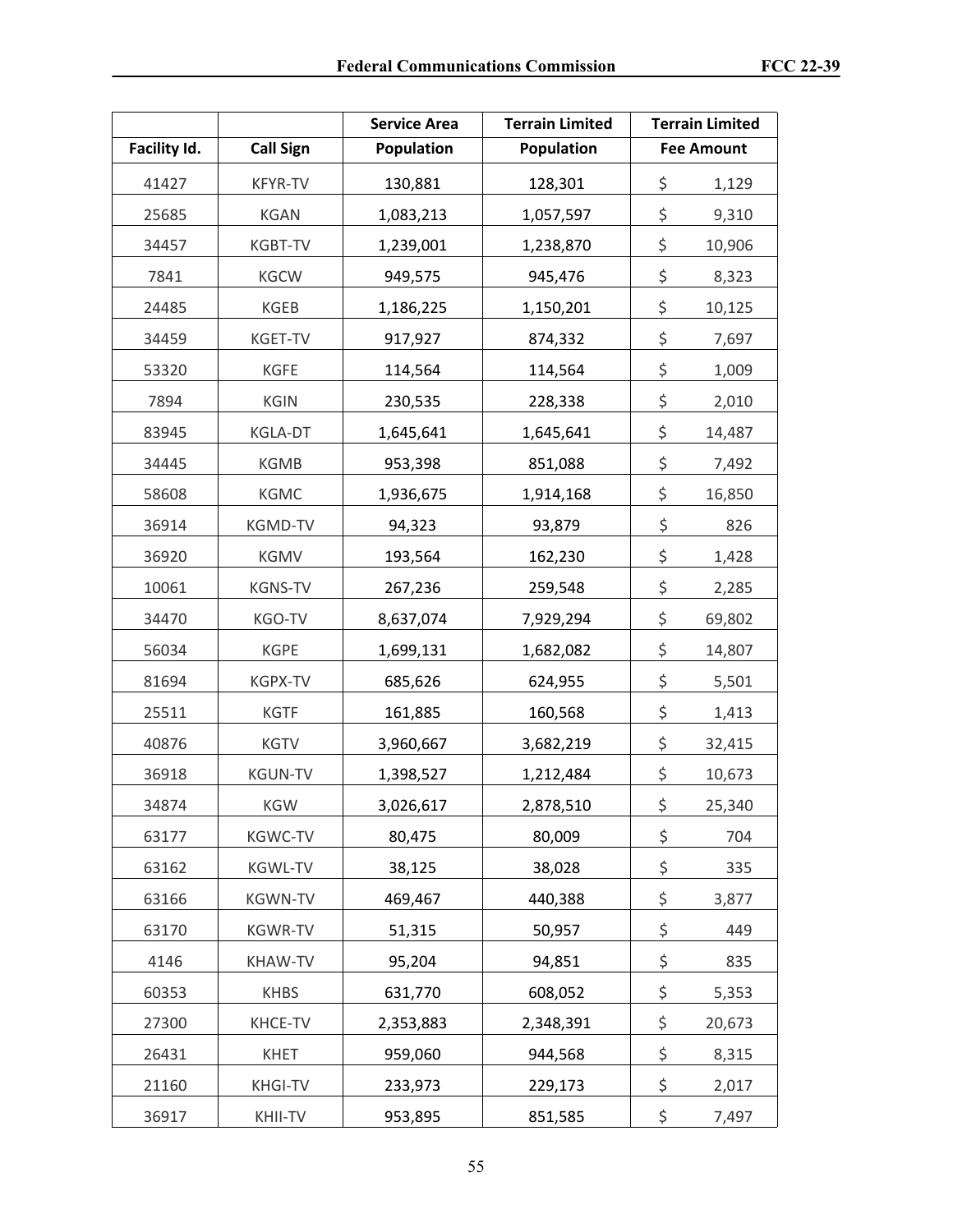|              |                  | <b>Service Area</b> | <b>Terrain Limited</b> | <b>Terrain Limited</b> |
|--------------|------------------|---------------------|------------------------|------------------------|
| Facility Id. | <b>Call Sign</b> | Population          | <b>Population</b>      | <b>Fee Amount</b>      |
| 29085        | <b>KHIN</b>      | 1,041,244           | 1,039,383              | \$<br>9,150            |
| 17688        | <b>KHME</b>      | 181,345             | 179,706                | \$<br>1,582            |
| 47670        | <b>KHMT</b>      | 175,601             | 170,957                | \$<br>1,505            |
| 47987        | KHNE-TV          | 203,931             | 202,944                | \$<br>1,787            |
| 34867        | <b>KHNL</b>      | 953,398             | 851,088                | \$<br>7,492            |
| 60354        | KHOG-TV          | 765,360             | 702,984                | \$<br>6,188            |
| 4144         | <b>KHON-TV</b>   | 953,207             | 886,431                | \$<br>7,803            |
| 34529        | KHOU             | 6,083,336           | 6,081,785              | \$<br>53,538           |
| 4690         | KHQA-TV          | 318,469             | 316,134                | \$<br>2,783            |
| 34537        | KHQ-TV           | 822,371             | 774,821                | \$<br>6,821            |
| 30601        | <b>KHRR</b>      | 1,227,847           | 1,166,890              | \$<br>10,272           |
| 34348        | KHSD-TV          | 188,735             | 185,202                | \$<br>1,630            |
| 24508        | <b>KHSL-TV</b>   | 625,904             | 608,850                | \$<br>5,360            |
| 69677        | <b>KHSV</b>      | 2,059,794           | 2,020,045              | \$<br>17,782           |
| 64544        | <b>KHVO</b>      | 94,226              | 93,657                 | \$<br>824              |
| 23394        | KIAH             | 6,099,694           | 6,099,297              | \$<br>53,692           |
| 34564        | KICU-TV          | 8,233,041           | 7,174,316              | \$<br>63,156           |
| 56028        | KIDK             | 305,509             | 302,535                | \$<br>2,663            |
| 58560        | <b>KIDY</b>      | 116,614             | 116,596                | \$<br>1,026            |
| 53382        | KIEM-TV          | 174,390             | 160,801                | \$<br>1,416            |
| 66258        | KIFI-TV          | 324,422             | 320,118                | \$<br>2,818            |
| 16950        | <b>KIFR</b>      | 2,180,045           | 2,160,460              | \$<br>19,019           |
| 10188        | KIII             | 569,864             | 566,796                | \$<br>4,990            |
| 29095        | KIIN             | 1,365,215           | 1,335,707              | \$<br>11,758           |
| 34527        | KIKU             | 953,896             | 850,963                | \$<br>7,491            |
| 63865        | KILM             | 17,256,205          | 15,804,489             | \$<br>139,127          |
| 56033        | KIMA-TV          | 308,604             | 260,593                | \$<br>2,294            |
| 66402        | KIMT             | 654,083             | 643,384                | \$<br>5,664            |
| 67089        | <b>KINC</b>      | 2,002,066           | 1,920,903              | \$<br>16,910           |
| 34847        | KING-TV          | 4,074,288           | 4,036,926              | \$<br>35,537           |
| 51708        | KINT-TV          | 1,015,582           | 1,015,274              | \$<br>8,937            |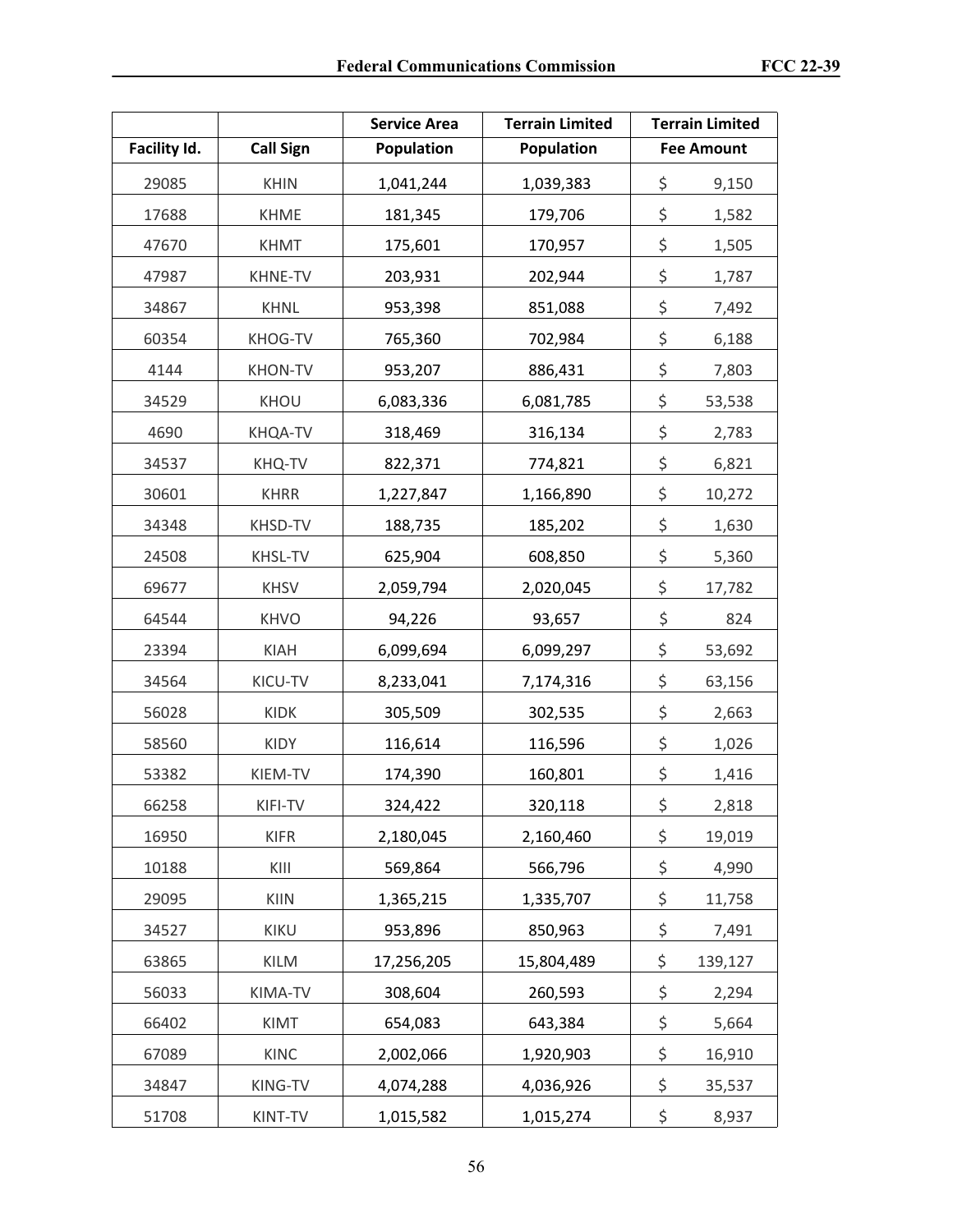|              |                  | <b>Service Area</b> | <b>Terrain Limited</b> | <b>Terrain Limited</b> |
|--------------|------------------|---------------------|------------------------|------------------------|
| Facility Id. | <b>Call Sign</b> | Population          | <b>Population</b>      | <b>Fee Amount</b>      |
| 26249        | KION-TV          | 2,400,317           | 855,808                | \$<br>7,534            |
| 62427        | <b>KIPT</b>      | 171,405             | 170,455                | \$<br>1,501            |
| 66781        | KIRO-TV          | 4,058,101           | 4,030,968              | \$<br>35,485           |
| 62430        | KISU-TV          | 311,827             | 307,651                | \$<br>2,708            |
| 12896        | KITU-TV          | 712,362             | 712,362                | \$<br>6,271            |
| 64548        | <b>KITV</b>      | 953,207             | 839,906                | \$<br>7,394            |
| 59255        | KIVI-TV          | 710,819             | 702,619                | \$<br>6,185            |
| 47285        | KIXE-TV          | 467,518             | 428,118                | \$<br>3,769            |
| 13792        | KJJC-TV          | 82,749              | 81,865                 | \$<br>721              |
| 14000        | <b>KJLA</b>      | 17,929,100          | 16,794,896             | \$<br>147,845          |
| 20015        | KJNP-TV          | 98,403              | 98,097                 | \$<br>864              |
| 53315        | <b>KJRE</b>      | 16,187              | 16,170                 | \$<br>142              |
| 59439        | KJRH-TV          | 1,416,108           | 1,397,311              | \$<br>12,301           |
| 55364        | <b>KJRR</b>      | 45,515              | 44,098                 | \$<br>388              |
| 7675         | <b>KJTL</b>      | 379,594             | 379,263                | \$<br>3,339            |
| 55031        | KJTV-TV          | 406,283             | 406,260                | \$<br>3,576            |
| 13814        | <b>KJUD</b>      | 31,229              | 30,106                 | \$<br>265              |
| 36607        | KJZZ-TV          | 2,388,965           | 2,209,183              | \$<br>19,447           |
| 83180        | <b>KKAI</b>      | 953,400             | 919,742                | \$<br>8,096            |
| 58267        | <b>KKAP</b>      | 957,786             | 923,172                | \$<br>8,127            |
| 24766        | <b>KKCO</b>      | 206,018             | 172,628                | \$<br>1,520            |
| 35097        | <b>KKJB</b>      | 629,939             | 624,784                | \$<br>5,500            |
| 22644        | <b>KKPX-TV</b>   | 7,588,288           | 6,758,490              | \$<br>59,495           |
| 35037        | <b>KKTV</b>      | 2,892,126           | 2,478,864              | \$<br>21,821           |
| 35042        | <b>KLAS-TV</b>   | 2,094,297           | 1,940,030              | \$<br>17,078           |
| 52907        | KLAX-TV          | 367,212             | 366,839                | \$<br>3,229            |
| 3660         | KLBK-TV          | 387,783             | 387,743                | \$<br>3,413            |
| 65523        | <b>KLBY</b>      | 31,102              | 31,096                 | \$<br>274              |
| 38430        | <b>KLCS</b>      | 16,875,019          | 15,402,588             | \$<br>135,589          |
| 77719        | KLCW-TV          | 381,889             | 381,816                | \$<br>3,361            |
| 51479        | KLDO-TV          | 250,832             | 250,832                | \$<br>2,208            |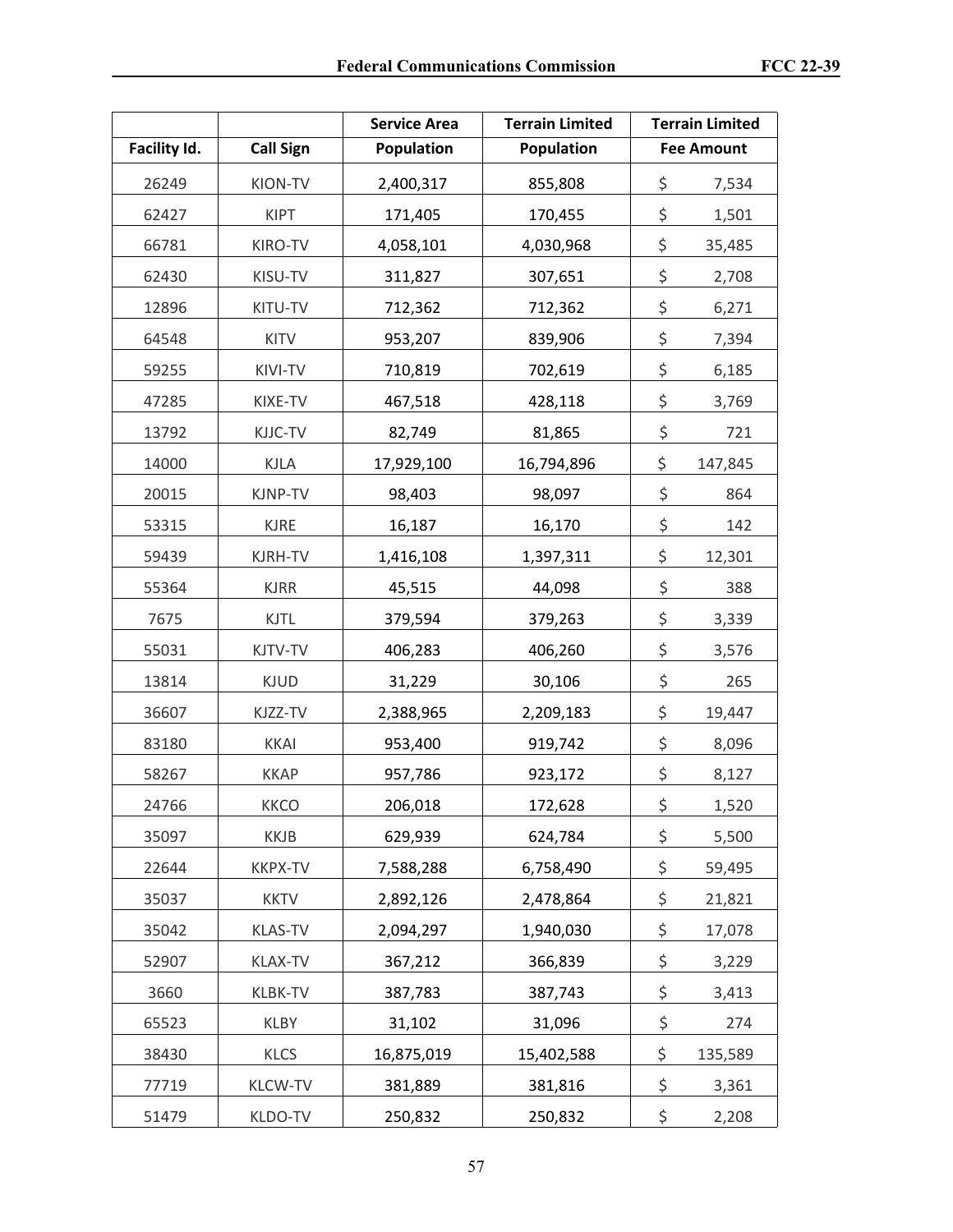|              |                  | <b>Service Area</b> | <b>Terrain Limited</b> | <b>Terrain Limited</b> |
|--------------|------------------|---------------------|------------------------|------------------------|
| Facility Id. | <b>Call Sign</b> | Population          | <b>Population</b>      | <b>Fee Amount</b>      |
| 37105        | KLEI             | 175,045             | 138,087                | \$<br>1,216            |
| 56032        | KLEW-TV          | 164,908             | 148,256                | \$<br>1,305            |
| 35059        | KLFY-TV          | 1,355,890           | 1,355,409              | \$<br>11,932           |
| 54011        | <b>KLJB</b>      | 1,027,104           | 1,012,309              | \$<br>8,911            |
| 11264        | <b>KLKN</b>      | 1,161,979           | 1,122,111              | \$<br>9,878            |
| 52593        | <b>KLML</b>      | 270,089             | 218,544                | \$<br>1,924            |
| 47975        | <b>KLNE-TV</b>   | 123,324             | 123,246                | \$<br>1,085            |
| 38590        | <b>KLPA-TV</b>   | 414,699             | 414,447                | \$<br>3,648            |
| 38588        | <b>KLPB-TV</b>   | 749,053             | 749,053                | \$<br>6,594            |
| 749          | <b>KLRN</b>      | 2,374,472           | 2,353,440              | \$<br>20,717           |
| 11951        | <b>KLRT-TV</b>   | 1,171,678           | 1,152,541              | \$<br>10,146           |
| 8564         | <b>KLRU</b>      | 2,614,658           | 2,575,518              | \$<br>22,672           |
| 8322         | <b>KLSR-TV</b>   | 564,415             | 508,157                | \$<br>4,473            |
| 31114        | <b>KLST</b>      | 199,067             | 169,551                | \$<br>1,493            |
| 24436        | KLTJ             | 6,034,131           | 6,033,867              | \$<br>53,116           |
| 38587        | <b>KLTL-TV</b>   | 423,574             | 423,574                | \$<br>3,729            |
| 38589        | <b>KLTM-TV</b>   | 694,280             | 688,915                | \$<br>6,065            |
| 38591        | <b>KLTS-TV</b>   | 947,141             | 944,257                | \$<br>8,312            |
| 68540        | <b>KLTV</b>      | 1,069,690           | 1,051,361              | \$<br>9,255            |
| 12913        | <b>KLUJ-TV</b>   | 1,195,751           | 1,195,751              | \$<br>10,526           |
| 57220        | KLUZ-TV          | 1,079,718           | 1,019,302              | \$<br>8,973            |
| 11683        | <b>KLVX</b>      | 2,044,150           | 1,936,083              | \$<br>17,043           |
| 82476        | <b>KLWB</b>      | 1,065,748           | 1,065,748              | \$<br>9,382            |
| 40250        | <b>KLWY</b>      | 541,043             | 538,231                | \$<br>4,738            |
| 64551        | KMAU             | 213,060             | 188,953                | \$<br>1,663            |
| 51499        | KMAX-TV          | 10,767,605          | 7,132,240              | \$<br>62,785           |
| 65686        | KMBC-TV          | 2,506,035           | 2,504,622              | \$<br>22,048           |
| 35183        | KMCB             | 69,357              | 66,203                 | \$<br>583              |
| 41237        | KMCC             | 2,064,592           | 2,010,262              | \$<br>17,696           |
| 42636        | <b>KMCI-TV</b>   | 2,429,392           | 2,428,626              | \$<br>21,379           |
| 38584        | KMCT-TV          | 267,004             | 266,880                | \$<br>2,349            |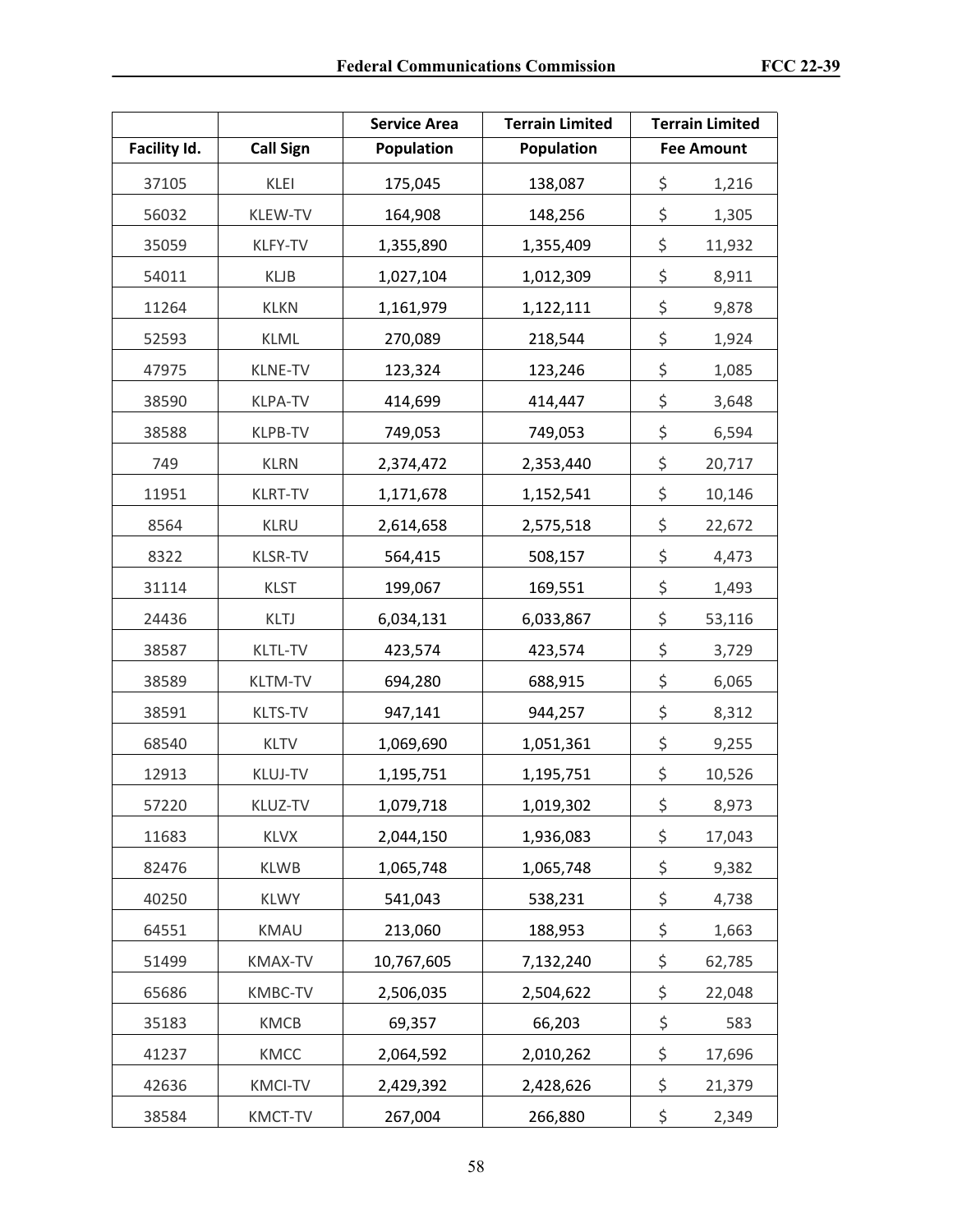|              |                  | <b>Service Area</b> | <b>Terrain Limited</b> | <b>Terrain Limited</b> |
|--------------|------------------|---------------------|------------------------|------------------------|
| Facility Id. | <b>Call Sign</b> | Population          | Population             | <b>Fee Amount</b>      |
| 22127        | <b>KMCY</b>      | 71,797              | 71,793                 | \$<br>632              |
| 162016       | <b>KMDE</b>      | 35,409              | 35,401                 | \$<br>312              |
| 26428        | <b>KMEB</b>      | 221,810             | 203,470                | \$<br>1,791            |
| 39665        | <b>KMEG</b>      | 708,748             | 704,130                | \$<br>6,198            |
| 35123        | KMEX-DT          | 17,628,354          | 16,318,720             | \$<br>143,654          |
| 40875        | KMGH-TV          | 3,815,224           | 3,574,344              | \$<br>31,465           |
| 35131        | <b>KMID</b>      | 383,449             | 383,439                | \$<br>3,375            |
| 16749        | KMIR-TV          | 2,760,914           | 730,764                | \$<br>6,433            |
| 63164        | KMIZ             | 532,025             | 530,008                | \$<br>4,666            |
| 53541        | <b>KMLM-DT</b>   | 293,290             | 293,290                | \$<br>2,582            |
| 52046        | KMLU             | 711,951             | 708,107                | \$<br>6,233            |
| 47981        | KMNE-TV          | 47,232              | 44,189                 | \$<br>389              |
| 24753        | KMOH-TV          | 199,885             | 184,283                | \$<br>1,622            |
| 4326         | KMOS-TV          | 804,745             | 803,129                | \$<br>7,070            |
| 41425        | <b>KMOT</b>      | 81,517              | 79,504                 | \$<br>700              |
| 70034        | <b>KMOV</b>      | 3,035,077           | 3,029,405              | \$<br>26,668           |
| 51488        | KMPH-TV          | 1,725,397           | 1,697,871              | \$<br>14,946           |
| 73701        | <b>KMPX</b>      | 6,678,829           | 6,674,706              | \$<br>58,757           |
| 44052        | <b>KMSB</b>      | 1,321,614           | 1,039,442              | \$<br>9,150            |
| 68883        | KMSP-TV          | 3,832,040           | 3,805,141              | \$<br>33,497           |
| 12525        | KMSS-TV          | 1,068,120           | 1,066,388              | \$<br>9,387            |
| 43095        | KMTP-TV          | 5,252,062           | 4,457,617              | \$<br>39,240           |
| 35189        | <b>KMTR</b>      | 589,948             | 520,666                | \$<br>4,583            |
| 35190        | KMTV-TV          | 1,346,549           | 1,344,796              | \$<br>11,838           |
| 77063        | <b>KMTW</b>      | 761,521             | 761,516                | \$<br>6,704            |
| 35200        | <b>KMVT</b>      | 184,647             | 176,351                | \$<br>1,552            |
| 32958        | KMVU-DT          | 308,150             | 231,506                | \$<br>2,038            |
| 86534        | KMYA-DT          | 200,764             | 200,719                | \$<br>1,767            |
| 51518        | <b>KMYS</b>      | 2,273,888           | 2,267,913              | \$<br>19,964           |
| 54420        | KMYT-TV          | 1,314,197           | 1,302,378              | \$<br>11,465           |
| 35822        | <b>KMYU</b>      | 133,563             | 130,198                | \$<br>1,146            |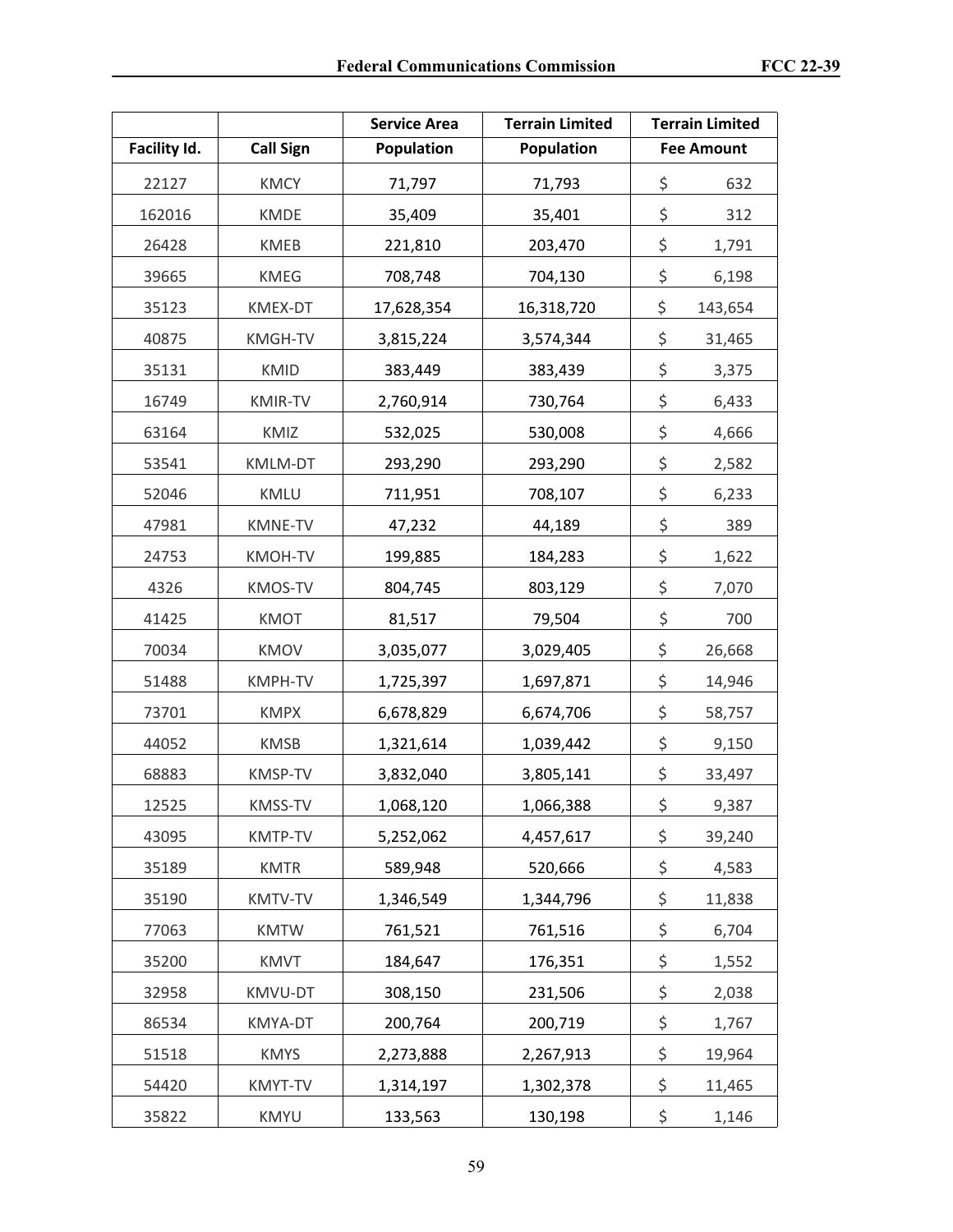|              |                  | <b>Service Area</b> | <b>Terrain Limited</b> | <b>Terrain Limited</b> |
|--------------|------------------|---------------------|------------------------|------------------------|
| Facility Id. | <b>Call Sign</b> | Population          | <b>Population</b>      | <b>Fee Amount</b>      |
| 993          | <b>KNAT-TV</b>   | 1,157,630           | 1,124,619              | \$<br>9,900            |
| 24749        | <b>KNAZ-TV</b>   | 332,321             | 227,658                | \$<br>2,004            |
| 47906        | <b>KNBC</b>      | 17,859,647          | 16,555,232             | \$<br>145,736          |
| 81464        | <b>KNBN</b>      | 145,493             | 136,995                | \$<br>1,206            |
| 9754         | <b>KNCT</b>      | 1,751,838           | 1,726,148              | \$<br>15,195           |
| 82611        | <b>KNDB</b>      | 118,154             | 118,122                | \$<br>1,040            |
| 82615        | <b>KNDM</b>      | 72,216              | 72,209                 | \$<br>636              |
| 12395        | <b>KNDO</b>      | 314,875             | 270,892                | \$<br>2,385            |
| 12427        | <b>KNDU</b>      | 475,612             | 462,556                | \$<br>4,072            |
| 17683        | <b>KNEP</b>      | 101,389             | 95,890                 | \$<br>844              |
| 48003        | <b>KNHL</b>      | 277,777             | 277,308                | \$<br>2,441            |
| 125710       | KNIC-DT          | 2,398,296           | 2,383,294              | \$<br>20,980           |
| 59363        | <b>KNIN-TV</b>   | 708,289             | 703,838                | \$<br>6,196            |
| 48525        | KNLC             | 2,981,508           | 2,978,979              | \$<br>26,224           |
| 48521        | KNLJ             | 655,000             | 642,705                | \$<br>5,658            |
| 84215        | <b>KNMD-TV</b>   | 1,135,642           | 1,108,358              | \$<br>9,757            |
| 55528        | KNME-TV          | 1,148,741           | 1,105,095              | \$<br>9,728            |
| 47707        | <b>KNMT</b>      | 2,887,142           | 2,794,995              | \$<br>24,604           |
| 48975        | <b>KNOE-TV</b>   | 733,097             | 729,703                | \$<br>6,424            |
| 49273        | <b>KNOP-TV</b>   | 87,904              | 85,423                 | \$<br>752              |
| 10228        | <b>KNPB</b>      | 604,614             | 462,732                | \$<br>4,073            |
| 55362        | <b>KNRR</b>      | 25,957              | 25,931                 | \$<br>228              |
| 35277        | <b>KNSD</b>      | 3,861,660           | 3,618,321              | \$<br>31,852           |
| 19191        | <b>KNSN-TV</b>   | 611,981             | 459,485                | \$<br>4,045            |
| 23302        | <b>KNSO</b>      | 1,824,786           | 1,803,796              | \$<br>15,879           |
| 35280        | <b>KNTV</b>      | 8,525,818           | 8,027,505              | \$<br>70,666           |
| 144          | <b>KNVA</b>      | 2,550,225           | 2,529,184              | \$<br>22,264           |
| 33745        | <b>KNVN</b>      | 495,902             | 470,252                | \$<br>4,140            |
| 69692        | <b>KNVO</b>      | 1,247,014           | 1,247,014              | \$<br>10,977           |
| 29557        | <b>KNWA-TV</b>   | 822,906             | 804,682                | \$<br>7,084            |
| 59440        | KNXV-TV          | 4,183,943           | 4,173,022              | \$<br>36,735           |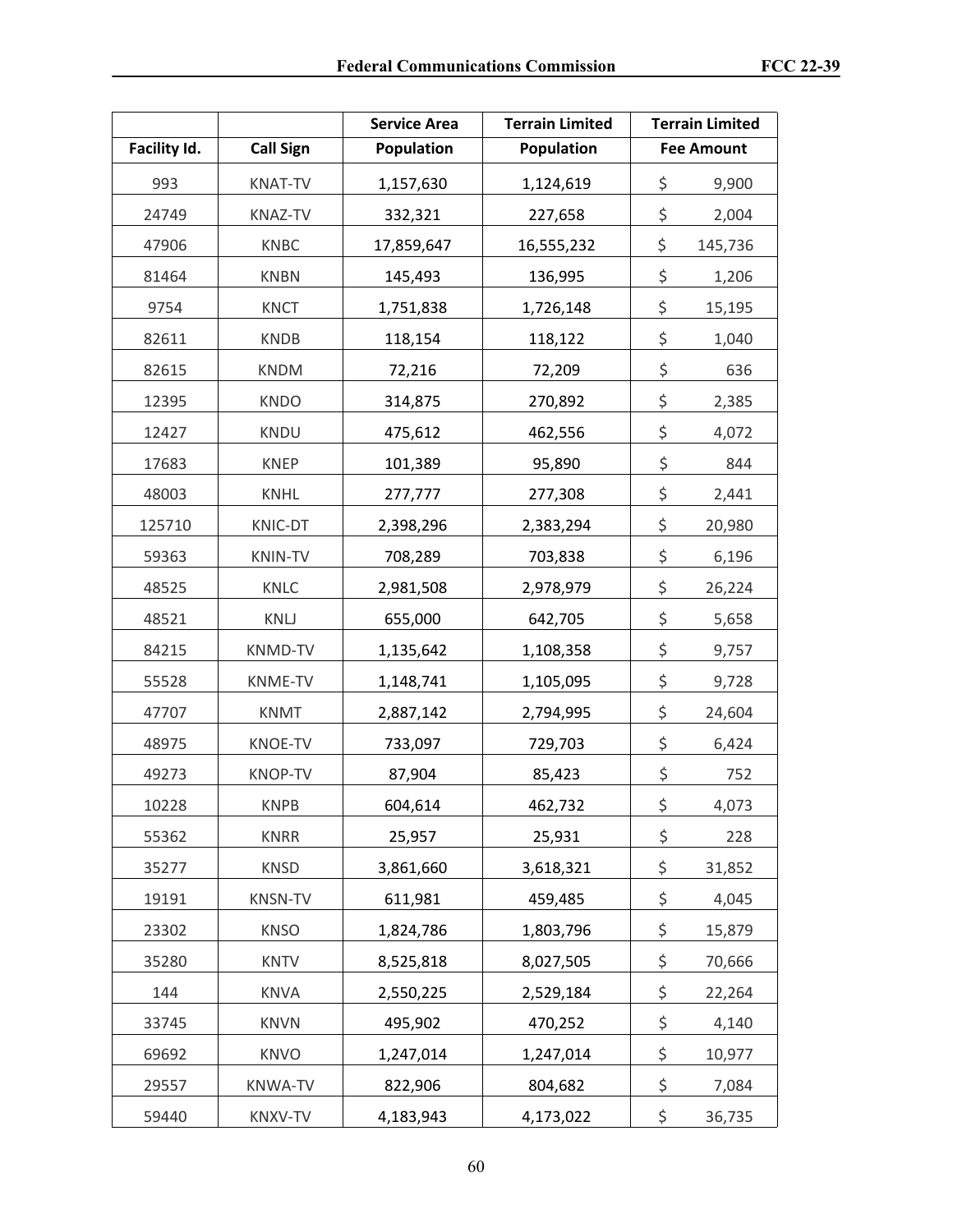|              |                  | <b>Service Area</b> | <b>Terrain Limited</b> | <b>Terrain Limited</b> |
|--------------|------------------|---------------------|------------------------|------------------------|
| Facility Id. | <b>Call Sign</b> | Population          | <b>Population</b>      | <b>Fee Amount</b>      |
| 59014        | KOAA-TV          | 1,608,528           | 1,203,731              | \$<br>10,596           |
| 50588        | KOAB-TV          | 207,070             | 203,371                | \$<br>1,790            |
| 50590        | KOAC-TV          | 1,957,282           | 1,543,401              | \$<br>13,587           |
| 58552        | KOAM-TV          | 595,307             | 584,921                | \$<br>5,149            |
| 53928        | KOAT-TV          | 1,132,372           | 1,105,116              | \$<br>9,728            |
| 35313        | KOB              | 1,152,841           | 1,113,162              | \$<br>9,799            |
| 35321        | <b>KOBF</b>      | 201,911             | 166,177                | \$<br>1,463            |
| 8260         | <b>KOBI</b>      | 562,463             | 519,063                | \$<br>4,569            |
| 62272        | <b>KOBR</b>      | 211,709             | 211,551                | \$<br>1,862            |
| 50170        | KOCB             | 1,629,783           | 1,629,152              | \$<br>14,341           |
| 4328         | KOCE-TV          | 17,446,133          | 16,461,581             | \$<br>144,911          |
| 84225        | <b>KOCM</b>      | 1,434,325           | 1,433,605              | \$<br>12,620           |
| 12508        | KOCO-TV          | 1,716,569           | 1,708,085              | \$<br>15,036           |
| 83181        | KOCW             | 83,807              | 83,789                 | \$<br>738              |
| 18283        | KODE-TV          | 740,156             | 731,512                | \$<br>6,440            |
| 66195        | KOED-TV          | 1,497,297           | 1,459,833              | \$<br>12,851           |
| 50198        | <b>KOET</b>      | 658,606             | 637,640                | \$<br>5,613            |
| 51189        | KOFY-TV          | 5,252,062           | 4,457,617              | \$<br>39,240           |
| 34859        | <b>KOGG</b>      | 190,829             | 161,310                | \$<br>1,420            |
| 166534       | <b>KOHD</b>      | 201,310             | 197,662                | \$<br>1,740            |
| 35380        | KOIN             | 3,028,482           | 2,881,460              | \$<br>25,365           |
| 35388        | <b>KOKH-TV</b>   | 1,627,116           | 1,625,246              | \$<br>14,307           |
| 11910        | <b>KOKI-TV</b>   | 1,366,220           | 1,352,227              | \$<br>11,904           |
| 48663        | KOLD-TV          | 1,216,228           | 887,754                | \$<br>7,815            |
| 7890         | <b>KOLN</b>      | 1,225,400           | 1,190,178              | \$<br>10,477           |
| 63331        | KOLO-TV          | 959,178             | 826,985                | \$<br>7,280            |
| 28496        | <b>KOLR</b>      | 1,076,144           | 1,038,613              | \$<br>9,143            |
| 21656        | KOMO-TV          | 4,132,260           | 4,087,435              | \$<br>35,982           |
| 65583        | KOMU-TV          | 551,658             | 542,544                | \$<br>4,776            |
| 35396        | <b>KONG</b>      | 4,006,008           | 3,985,271              | \$<br>35,082           |
| 60675        | <b>KOOD</b>      | 113,416             | 113,285                | \$<br>997              |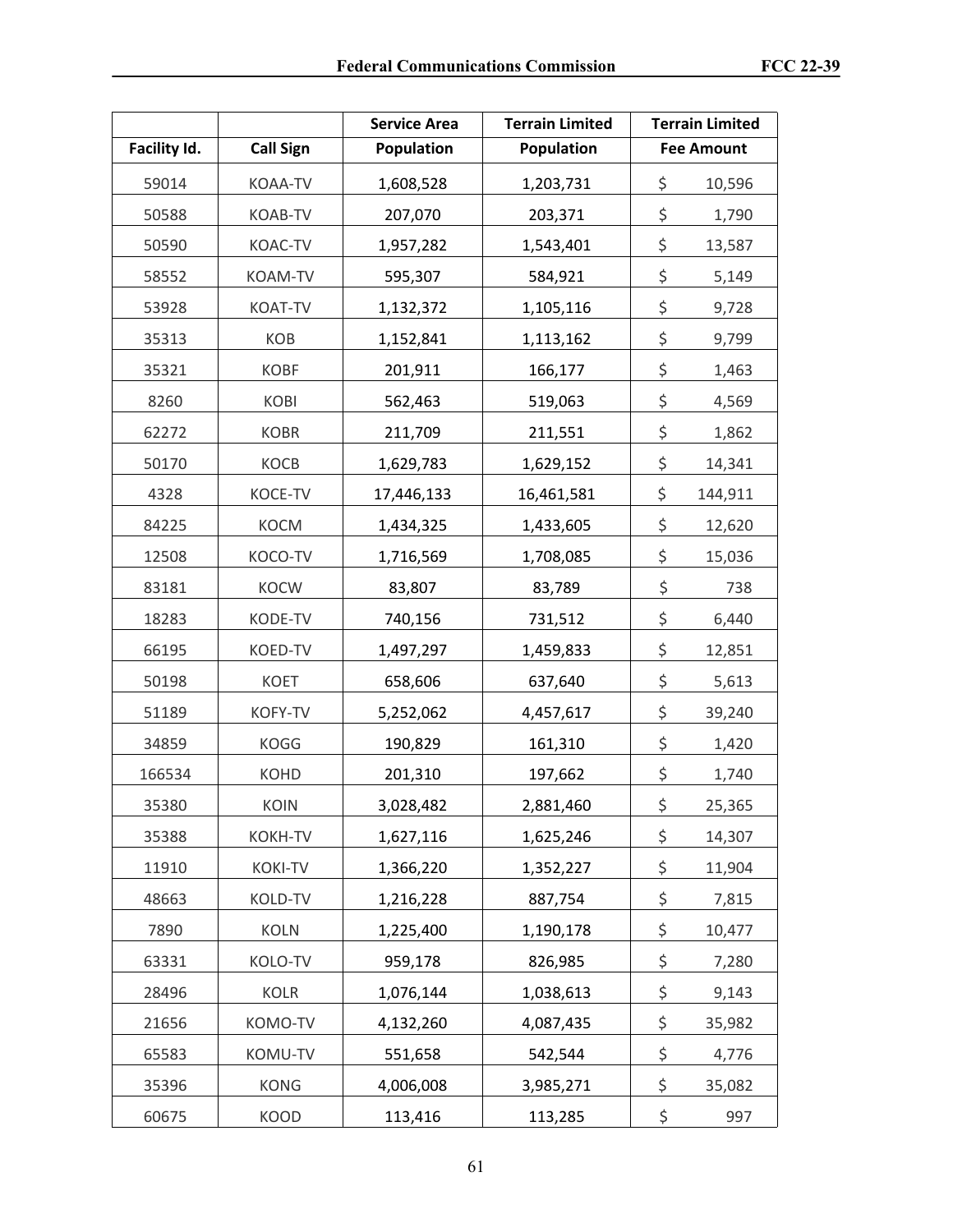|              |                  | <b>Service Area</b> | <b>Terrain Limited</b> | <b>Terrain Limited</b> |
|--------------|------------------|---------------------|------------------------|------------------------|
| Facility Id. | <b>Call Sign</b> | Population          | <b>Population</b>      | <b>Fee Amount</b>      |
| 50589        | KOPB-TV          | 3,059,231           | 2,875,815              | \$<br>25,316           |
| 2566         | KOPX-TV          | 1,501,110           | 1,500,883              | \$<br>13,212           |
| 64877        | <b>KORO</b>      | 560,983             | 560,983                | \$<br>4,938            |
| 6865         | KOSA-TV          | 340,978             | 338,070                | \$<br>2,976            |
| 34347        | KOTA-TV          | 174,876             | 152,861                | \$<br>1,346            |
| 8284         | KOTI             | 298,175             | 97,132                 | \$<br>855              |
| 35434        | KOTV-DT          | 1,417,753           | 1,403,838              | \$<br>12,358           |
| 56550        | <b>KOVR</b>      | 10,784,477          | 7,162,989              | \$<br>63,056           |
| 51101        | KOZJ             | 429,982             | 427,991                | \$<br>3,768            |
| 51102        | <b>KOZK</b>      | 839,841             | 834,308                | \$<br>7,344            |
| 3659         | KOZL-TV          | 992,495             | 963,281                | \$<br>8,480            |
| 35455        | <b>KPAX-TV</b>   | 206,895             | 193,201                | \$<br>1,701            |
| 67868        | <b>KPAZ-TV</b>   | 4,190,080           | 4,176,323              | \$<br>36,764           |
| 6124         | <b>KPBS</b>      | 3,584,237           | 3,463,189              | \$<br>30,486           |
| 50044        | KPBT-TV          | 340,080             | 340,080                | \$<br>2,994            |
| 77452        | KPCB-DT          | 30,861              | 30,835                 | \$<br>271              |
| 35460        | <b>KPDX</b>      | 2,970,703           | 2,848,423              | \$<br>25,075           |
| 12524        | KPEJ-TV          | 368,212             | 368,208                | \$<br>3,241            |
| 41223        | <b>KPHO-TV</b>   | 4,195,073           | 4,175,139              | \$<br>36,754           |
| 61551        | <b>KPIC</b>      | 156,687             | 105,807                | \$<br>931              |
| 86205        | <b>KPIF</b>      | 265,080             | 258,174                | \$<br>2,273            |
| 25452        | <b>KPIX-TV</b>   | 8,226,463           | 7,360,625              | \$<br>64,796           |
| 58912        | <b>KPJK</b>      | 7,884,411           | 6,955,179              | \$<br>61,226           |
| 166510       | KPJR-TV          | 3,402,088           | 3,372,831              | \$<br>29,691           |
| 13994        | <b>KPLC</b>      | 1,406,085           | 1,403,853              | \$<br>12,358           |
| 41964        | KPLO-TV          | 55,827              | 52,765                 | \$<br>464              |
| 35417        | KPLR-TV          | 2,991,598           | 2,988,106              | \$<br>26,304           |
| 12144        | <b>KPMR</b>      | 1,731,370           | 1,473,251              | \$<br>12,969           |
| 47973        | KPNE-TV          | 92,675              | 89,021                 | \$<br>784              |
| 35486        | <b>KPNX</b>      | 4,180,982           | 4,176,442              | \$<br>36,765           |
| 77512        | <b>KPNZ</b>      | 2,394,311           | 2,208,707              | \$<br>19,443           |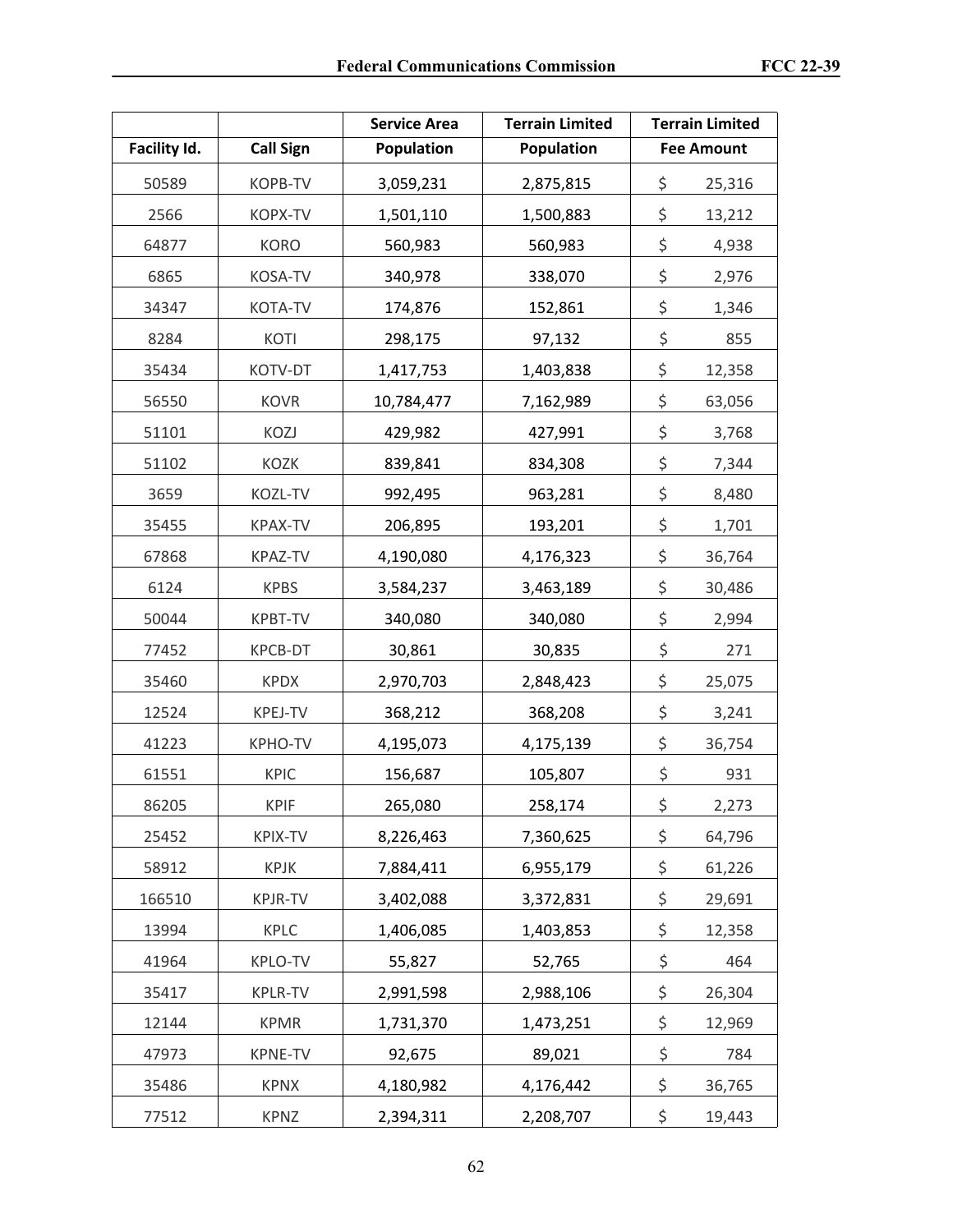|              |                  | <b>Service Area</b> | <b>Terrain Limited</b> | <b>Terrain Limited</b> |
|--------------|------------------|---------------------|------------------------|------------------------|
| Facility Id. | <b>Call Sign</b> | Population          | Population             | <b>Fee Amount</b>      |
| 73998        | <b>KPOB-TV</b>   | 144,525             | 143,656                | \$<br>1,265            |
| 26655        | KPPX-TV          | 4,186,998           | 4,171,450              | \$<br>36,721           |
| 53117        | <b>KPRC-TV</b>   | 6,099,422           | 6,099,076              | \$<br>53,690           |
| 48660        | <b>KPRY-TV</b>   | 42,521              | 42,426                 | \$<br>373              |
| 61071        | KPSD-TV          | 19,886              | 18,799                 | \$<br>165              |
| 53544        | KPTB-DT          | 322,780             | 320,646                | \$<br>2,823            |
| 81445        | KPTF-DT          | 84,512              | 84,512                 | \$<br>744              |
| 77451        | <b>KPTH</b>      | 660,556             | 655,373                | \$<br>5,769            |
| 51491        | <b>KPTM</b>      | 1,414,998           | 1,414,014              | \$<br>12,448           |
| 33345        | <b>KPTS</b>      | 832,000             | 827,866                | \$<br>7,288            |
| 50633        | <b>KPTV</b>      | 2,998,460           | 2,847,263              | \$<br>25,064           |
| 82575        | <b>KPTW</b>      | 80,374              | 80,012                 | \$<br>704              |
| 1270         | <b>KPVI-DT</b>   | 271,379             | 264,204                | \$<br>2,326            |
| 58835        | KPXB-TV          | 6,062,458           | 6,062,238              | \$<br>53,366           |
| 68695        | <b>KPXC-TV</b>   | 3,362,518           | 3,341,951              | \$<br>29,419           |
| 68834        | KPXD-TV          | 6,555,157           | 6,553,373              | \$<br>57,689           |
| 33337        | KPXE-TV          | 2,437,178           | 2,436,024              | \$<br>21,444           |
| 5801         | <b>KPXG-TV</b>   | 3,026,219           | 2,882,598              | \$<br>25,376           |
| 81507        | <b>KPXJ</b>      | 1,138,632           | 1,135,626              | \$<br>9,997            |
| 61173        | <b>KPXL-TV</b>   | 2,257,007           | 2,243,520              | \$<br>19,750           |
| 35907        | KPXM-TV          | 3,507,312           | 3,506,503              | \$<br>30,868           |
| 58978        | <b>KPXN-TV</b>   | 17,256,205          | 15,804,489             | \$<br>139,127          |
| 77483        | KPXO-TV          | 953,329             | 913,341                | \$<br>8,040            |
| 21156        | KPXR-TV          | 828,915             | 821,250                | \$<br>7,229            |
| 10242        | <b>KQCA</b>      | 10,077,891          | 6,276,197              | \$<br>55,249           |
| 41430        | <b>KQCD-TV</b>   | 35,623              | 33,415                 | \$<br>294              |
| 18287        | <b>KQCK</b>      | 3,220,160           | 3,162,711              | \$<br>27,841           |
| 78322        | <b>KQCW-DT</b>   | 1,128,198           | 1,123,324              | \$<br>9,889            |
| 35525        | <b>KQDS-TV</b>   | 304,935             | 301,439                | \$<br>2,654            |
| 35500        | KQED             | 8,195,398           | 7,283,828              | \$<br>64,120           |
| 35663        | <b>KQEH</b>      | 8,195,398           | 7,283,828              | \$<br>64,120           |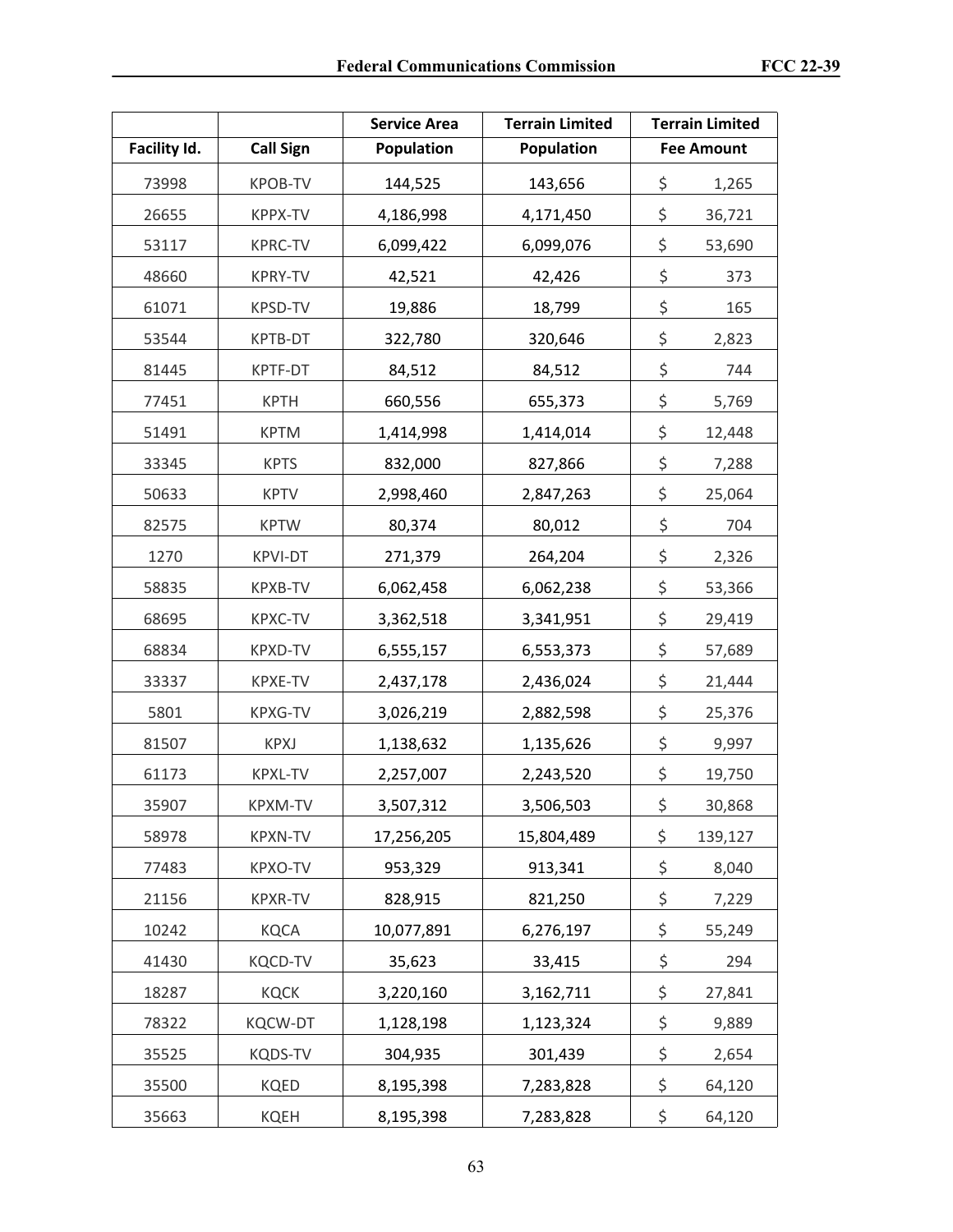|              |                  | <b>Service Area</b> | <b>Terrain Limited</b> | <b>Terrain Limited</b> |
|--------------|------------------|---------------------|------------------------|------------------------|
| Facility Id. | <b>Call Sign</b> | Population          | <b>Population</b>      | <b>Fee Amount</b>      |
| 8214         | <b>KQET</b>      | 2,981,040           | 2,076,157              | \$<br>18,276           |
| 5471         | <b>KQIN</b>      | 596,371             | 596,277                | \$<br>5,249            |
| 17686        | <b>KQME</b>      | 188,783             | 184,719                | \$<br>1,626            |
| 61063        | KQSD-TV          | 32,526              | 31,328                 | \$<br>276              |
| 8378         | KQSL             | 196,316             | 139,439                | \$<br>1,227            |
| 20427        | <b>KQTV</b>      | 1,494,987           | 1,401,160              | \$<br>12,334           |
| 78921        | <b>KQUP</b>      | 697,016             | 551,824                | \$<br>4,858            |
| 306          | <b>KRBC-TV</b>   | 229,395             | 229,277                | \$<br>2,018            |
| 166319       | <b>KRBK</b>      | 983,888             | 966,187                | \$<br>8,505            |
| 22161        | <b>KRCA</b>      | 17,540,791          | 16,957,292             | \$<br>149,275          |
| 57945        | <b>KRCB</b>      | 8,783,441           | 8,503,802              | \$<br>74,859           |
| 41110        | <b>KRCG</b>      | 684,989             | 662,418                | \$<br>5,831            |
| 8291         | <b>KRCR-TV</b>   | 423,000             | 402,594                | \$<br>3,544            |
| 10192        | <b>KRCW-TV</b>   | 2,966,912           | 2,842,523              | \$<br>25,023           |
| 49134        | <b>KRDK-TV</b>   | 349,941             | 349,929                | \$<br>3,080            |
| 52579        | <b>KRDO-TV</b>   | 2,622,603           | 2,272,383              | \$<br>20,004           |
| 70578        | <b>KREG-TV</b>   | 149,306             | 95,141                 | \$<br>838              |
| 34868        | <b>KREM</b>      | 817,619             | 752,113                | \$<br>6,621            |
| 51493        | <b>KREN-TV</b>   | 810,039             | 681,212                | \$<br>5,997            |
| 70596        | <b>KREX-TV</b>   | 145,700             | 145,606                | \$<br>1,282            |
| 70579        | KREY-TV          | 74,963              | 65,700                 | \$<br>578              |
| 48589        | KREZ-TV          | 148,079             | 105,121                | \$<br>925              |
| 43328        | <b>KRGV-TV</b>   | 1,247,057           | 1,247,029              | \$<br>10,978           |
| 82698        | KRII             | 133,840             | 132,912                | \$<br>1,170            |
| 29114        | <b>KRIN</b>      | 949,313             | 923,735                | \$<br>8,132            |
| 25559        | <b>KRIS-TV</b>   | 565,052             | 563,805                | \$<br>4,963            |
| 22204        | <b>KRIV</b>      | 6,078,936           | 6,078,846              | \$<br>53,512           |
| 14040        | <b>KRMA-TV</b>   | 3,722,512           | 3,564,949              | \$<br>31,382           |
| 14042        | <b>KRMJ</b>      | 174,094             | 159,511                | \$<br>1,404            |
| 20476        | <b>KRMT</b>      | 2,956,144           | 2,864,236              | \$<br>25,214           |
| 84224        | <b>KRMU</b>      | 85,274              | 72,499                 | \$<br>638              |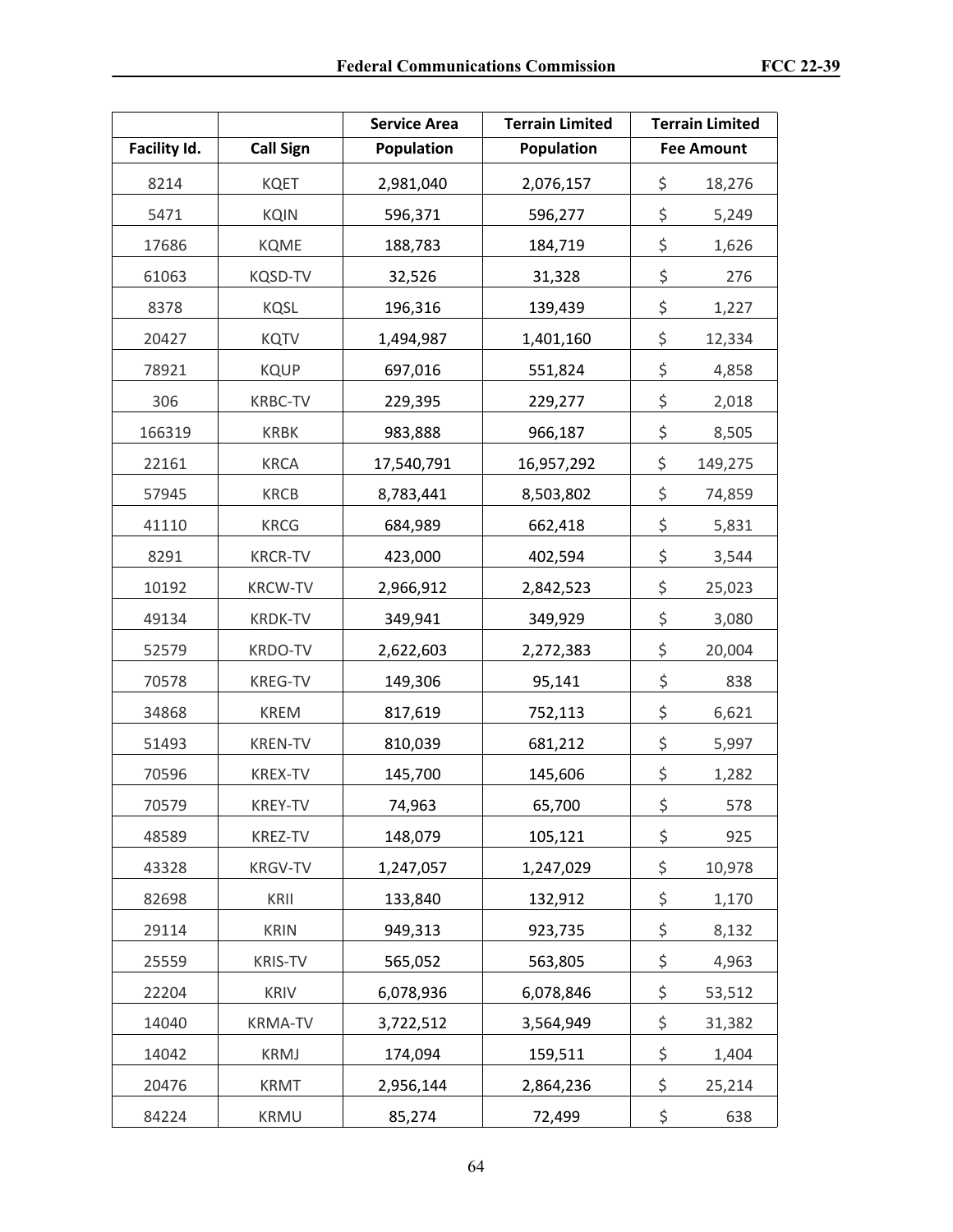|              |                  | <b>Service Area</b> | <b>Terrain Limited</b> | <b>Terrain Limited</b> |
|--------------|------------------|---------------------|------------------------|------------------------|
| Facility Id. | <b>Call Sign</b> | Population          | <b>Population</b>      | <b>Fee Amount</b>      |
| 20373        | <b>KRMZ</b>      | 36,293              | 33,620                 | \$<br>296              |
| 47971        | <b>KRNE-TV</b>   | 47,473              | 38,273                 | \$<br>337              |
| 60307        | <b>KRNV-DT</b>   | 955,490             | 792,543                | \$<br>6,977            |
| 65526        | <b>KRON-TV</b>   | 8,573,167           | 8,028,256              | \$<br>70,673           |
| 53539        | KRPV-DT          | 65,943              | 65,943                 | \$<br>580              |
| 48575        | <b>KRQE</b>      | 1,135,461           | 1,105,093              | \$<br>9,728            |
| 57431        | <b>KRSU-TV</b>   | 1,000,289           | 998,310                | \$<br>8,788            |
| 82613        | <b>KRTN-TV</b>   | 84,231              | 68,550                 | \$<br>603              |
| 35567        | <b>KRTV</b>      | 92,645              | 90,849                 | \$<br>800              |
| 84157        | <b>KRWB-TV</b>   | 111,538             | 110,979                | \$<br>977              |
| 35585        | <b>KRWF</b>      | 85,596              | 85,596                 | \$<br>754              |
| 55516        | <b>KRWG-TV</b>   | 894,492             | 661,703                | \$<br>5,825            |
| 48360        | <b>KRXI-TV</b>   | 725,391             | 548,865                | \$<br>4,832            |
| 307          | <b>KSAN-TV</b>   | 135,063             | 135,051                | \$<br>1,189            |
| 11911        | <b>KSAS-TV</b>   | 752,513             | 752,504                | \$<br>6,624            |
| 53118        | <b>KSAT-TV</b>   | 2,539,658           | 2,502,246              | \$<br>22,027           |
| 35584        | <b>KSAX</b>      | 365,209             | 365,209                | \$<br>3,215            |
| 35587        | <b>KSAZ-TV</b>   | 4,203,126           | 4,178,448              | \$<br>36,783           |
| 38214        | <b>KSBI</b>      | 1,577,231           | 1,575,865              | \$<br>13,872           |
| 19653        | <b>KSBW</b>      | 5,083,461           | 4,429,165              | \$<br>38,990           |
| 19654        | KSBY             | 535,029             | 495,562                | \$<br>4,362            |
| 82910        | <b>KSCC</b>      | 517,740             | 517,740                | \$<br>4,558            |
| 10202        | <b>KSCE</b>      | 1,015,148           | 1,010,581              | \$<br>8,896            |
| 35608        | <b>KSCI</b>      | 17,446,133          | 16,461,581             | \$<br>144,911          |
| 72348        | <b>KSCW-DT</b>   | 915,691             | 910,511                | \$<br>8,015            |
| 46981        | <b>KSDK</b>      | 2,986,776           | 2,979,047              | \$<br>26,225           |
| 35594        | <b>KSEE</b>      | 1,761,193           | 1,746,282              | \$<br>15,373           |
| 48658        | KSFY-TV          | 670,536             | 607,844                | \$<br>5,351            |
| 17680        | <b>KSGW-TV</b>   | 62,178              | 57,629                 | \$<br>507              |
| 59444        | <b>KSHB-TV</b>   | 2,432,205           | 2,431,273              | \$<br>21,402           |
| 73706        | <b>KSHV-TV</b>   | 943,947             | 942,978                | \$<br>8,301            |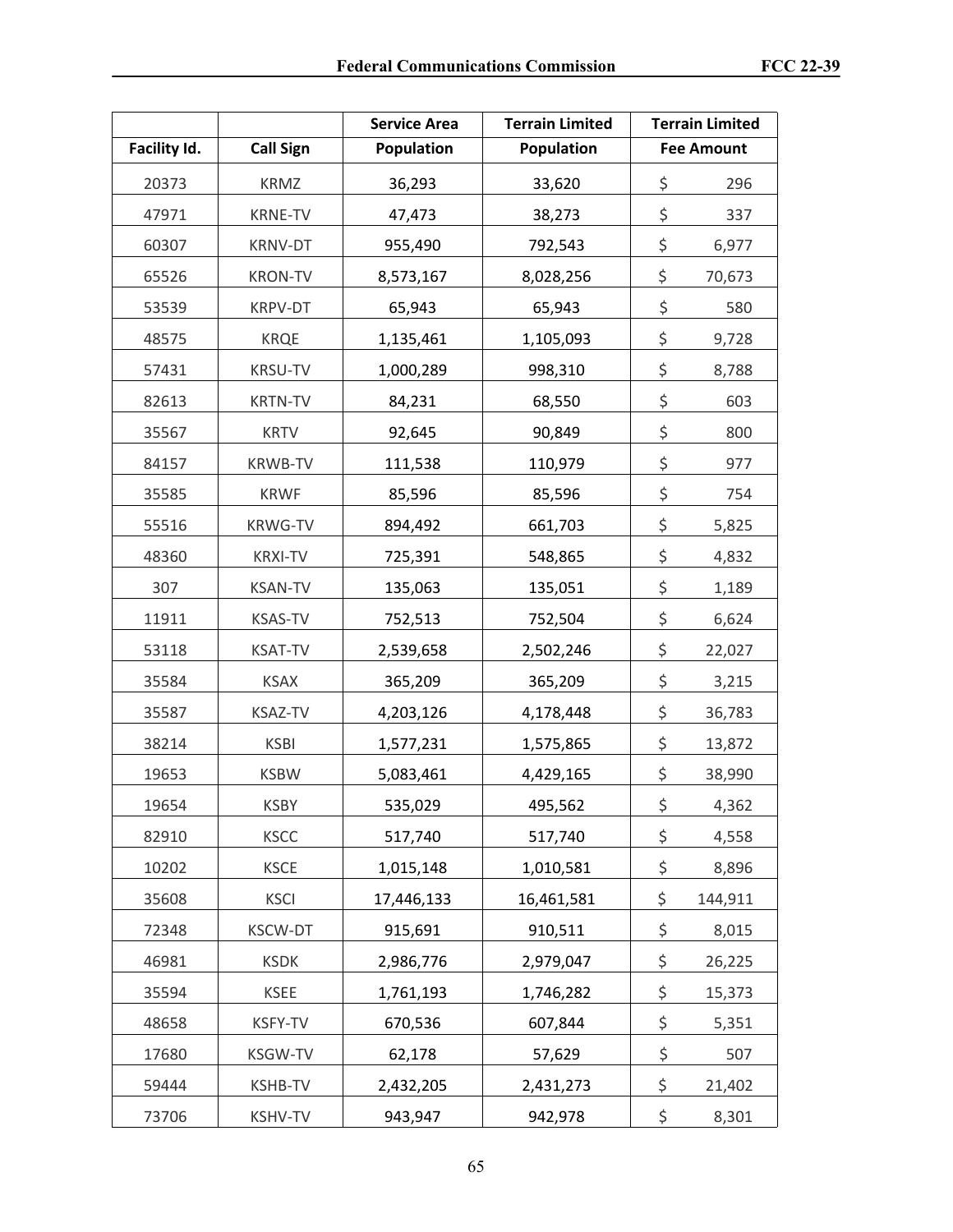|              |                  | <b>Service Area</b> | <b>Terrain Limited</b> | <b>Terrain Limited</b> |
|--------------|------------------|---------------------|------------------------|------------------------|
| Facility Id. | <b>Call Sign</b> | <b>Population</b>   | <b>Population</b>      | <b>Fee Amount</b>      |
| 29096        | <b>KSIN-TV</b>   | 340,143             | 338,811                | \$<br>2,983            |
| 34846        | <b>KSIX-TV</b>   | 74,884              | 74,884                 | \$<br>659              |
| 35606        | <b>KSKN</b>      | 731,818             | 643,590                | \$<br>5,666            |
| 70482        | <b>KSLA</b>      | 1,017,556           | 1,016,667              | \$<br>8,950            |
| 6359         | <b>KSL-TV</b>    | 2,390,742           | 2,206,920              | \$<br>19,428           |
| 71558        | <b>KSMN</b>      | 320,813             | 320,808                | \$<br>2,824            |
| 33336        | <b>KSMO-TV</b>   | 2,401,201           | 2,398,686              | \$<br>21,116           |
| 28510        | <b>KSMQ-TV</b>   | 524,391             | 507,983                | \$<br>4,472            |
| 35611        | <b>KSMS-TV</b>   | 1,589,263           | 882,948                | \$<br>7,773            |
| 21161        | <b>KSNB-TV</b>   | 658,560             | 656,650                | \$<br>5,780            |
| 72359        | <b>KSNC</b>      | 174,135             | 173,744                | \$<br>1,529            |
| 67766        | <b>KSNF</b>      | 621,919             | 617,868                | \$<br>5,439            |
| 72361        | <b>KSNG</b>      | 145,058             | 144,822                | \$<br>1,275            |
| 72362        | <b>KSNK</b>      | 48,715              | 45,414                 | \$<br>400              |
| 67335        | <b>KSNT</b>      | 622,818             | 594,604                | \$<br>5,234            |
| 10179        | <b>KSNV</b>      | 1,967,781           | 1,919,296              | \$<br>16,896           |
| 72358        | <b>KSNW</b>      | 791,403             | 791,127                | \$<br>6,964            |
| 61956        | KSPS-TV          | 819,101             | 769,852                | \$<br>6,777            |
| 52953        | <b>KSPX-TV</b>   | 7,078,228           | 5,275,946              | \$<br>46,444           |
| 166546       | <b>KSQA</b>      | 382,328             | 374,290                | \$<br>3,295            |
| 53313        | <b>KSRE</b>      | 75,181              | 75,181                 | \$<br>662              |
| 35843        | <b>KSTC-TV</b>   | 3,843,788           | 3,835,674              | \$<br>33,765           |
| 63182        | <b>KSTF</b>      | 51,317              | 51,122                 | \$<br>450              |
| 28010        | <b>KSTP-TV</b>   | 3,788,898           | 3,782,053              | \$<br>33,293           |
| 60534        | KSTR-DT          | 6,632,577           | 6,629,296              | \$<br>58,358           |
| 64987        | <b>KSTS</b>      | 8,363,473           | 7,264,852              | \$<br>63,952           |
| 22215        | <b>KSTU</b>      | 2,384,996           | 2,201,716              | \$<br>19,382           |
| 23428        | <b>KSTW</b>      | 4,265,956           | 4,186,266              | \$<br>36,852           |
| 5243         | <b>KSVI</b>      | 175,390             | 173,667                | \$<br>1,529            |
| 58827        | <b>KSWB-TV</b>   | 3,677,190           | 3,488,655              | \$<br>30,711           |
| 60683        | <b>KSWK</b>      | 79,012              | 78,784                 | \$<br>694              |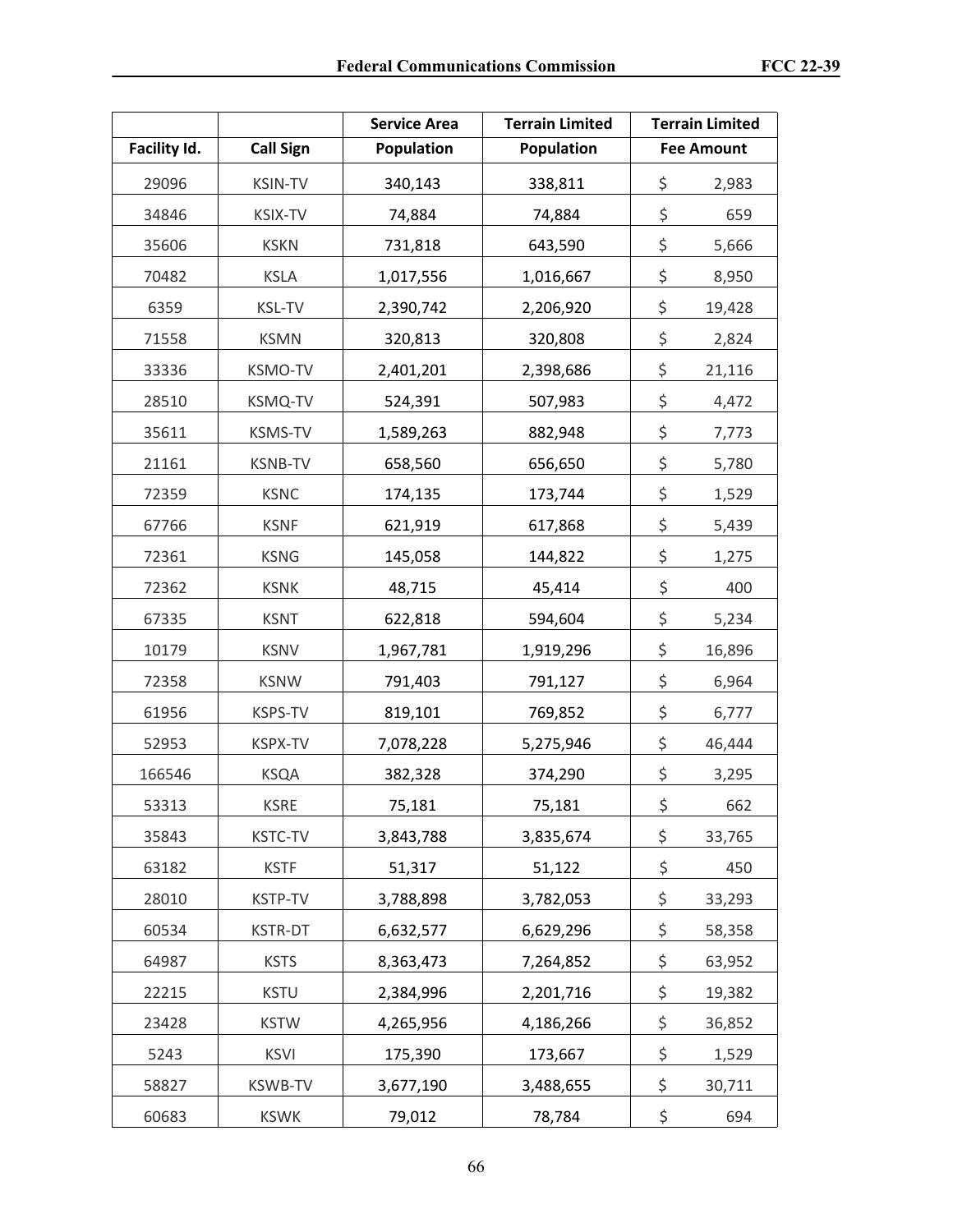|              |                  | <b>Service Area</b> | <b>Terrain Limited</b> | <b>Terrain Limited</b> |
|--------------|------------------|---------------------|------------------------|------------------------|
| Facility Id. | <b>Call Sign</b> | Population          | <b>Population</b>      | <b>Fee Amount</b>      |
| 35645        | <b>KSWO-TV</b>   | 483,132             | 458,057                | \$<br>4,032            |
| 61350        | <b>KSYS</b>      | 519,209             | 443,204                | \$<br>3,902            |
| 59988        | KTAB-TV          | 274,707             | 274,536                | \$<br>2,417            |
| 999          | <b>KTAJ-TV</b>   | 2,343,843           | 2,343,227              | \$<br>20,627           |
| 35648        | <b>KTAL-TV</b>   | 1,094,332           | 1,092,958              | \$<br>9,621            |
| 12930        | <b>KTAS</b>      | 471,882             | 464,149                | \$<br>4,086            |
| 81458        | <b>KTAZ</b>      | 4,182,503           | 4,160,481              | \$<br>36,625           |
| 35649        | <b>KTBC</b>      | 3,242,215           | 2,956,614              | \$<br>26,027           |
| 67884        | <b>KTBN-TV</b>   | 17,795,677          | 16,510,302             | \$<br>145,340          |
| 67999        | KTBO-TV          | 1,585,283           | 1,583,664              | \$<br>13,941           |
| 35652        | KTBS-TV          | 1,163,228           | 1,159,665              | \$<br>10,209           |
| 28324        | <b>KTBU</b>      | 6,035,927           | 6,035,725              | \$<br>53,132           |
| 67950        | KTBW-TV          | 4,202,104           | 4,108,031              | \$<br>36,163           |
| 35655        | <b>KTBY</b>      | 348,080             | 346,562                | \$<br>3,051            |
| 68594        | <b>KTCA-TV</b>   | 3,693,877           | 3,684,081              | \$<br>32,431           |
| 68597        | <b>KTCI-TV</b>   | 3,606,606           | 3,597,183              | \$<br>31,666           |
| 35187        | <b>KTCW</b>      | 103,341             | 89,207                 | \$<br>785              |
| 36916        | <b>KTDO</b>      | 1,015,336           | 1,010,771              | \$<br>8,898            |
| 2769         | <b>KTEJ</b>      | 419,750             | 417,368                | \$<br>3,674            |
| 83707        | KTEL-TV          | 52,878              | 52,875                 | \$<br>465              |
| 35666        | <b>KTEN</b>      | 602,788             | 599,778                | \$<br>5,280            |
| 24514        | KTFD-TV          | 3,210,669           | 3,172,543              | \$<br>27,928           |
| 35512        | KTFF-DT          | 2,225,169           | 2,203,398              | \$<br>19,397           |
| 20871        | KTFK-DT          | 6,969,307           | 5,211,719              | \$<br>45,879           |
| 68753        | <b>KTFN</b>      | 1,017,335           | 1,013,157              | \$<br>8,919            |
| 35084        | KTFQ-TV          | 1,151,433           | 1,117,061              | \$<br>9,833            |
| 29232        | <b>KTGM</b>      | 159,358             | 159,091                | \$<br>1,400            |
| 2787         | <b>KTHV</b>      | 1,275,053           | 1,246,348              | \$<br>10,972           |
| 29100        | <b>KTIN</b>      | 281,096             | 279,385                | \$<br>2,459            |
| 66170        | KTIV             | 751,089             | 746,274                | \$<br>6,569            |
| 49397        | <b>KTKA-TV</b>   | 759,369             | 746,370                | \$<br>6,570            |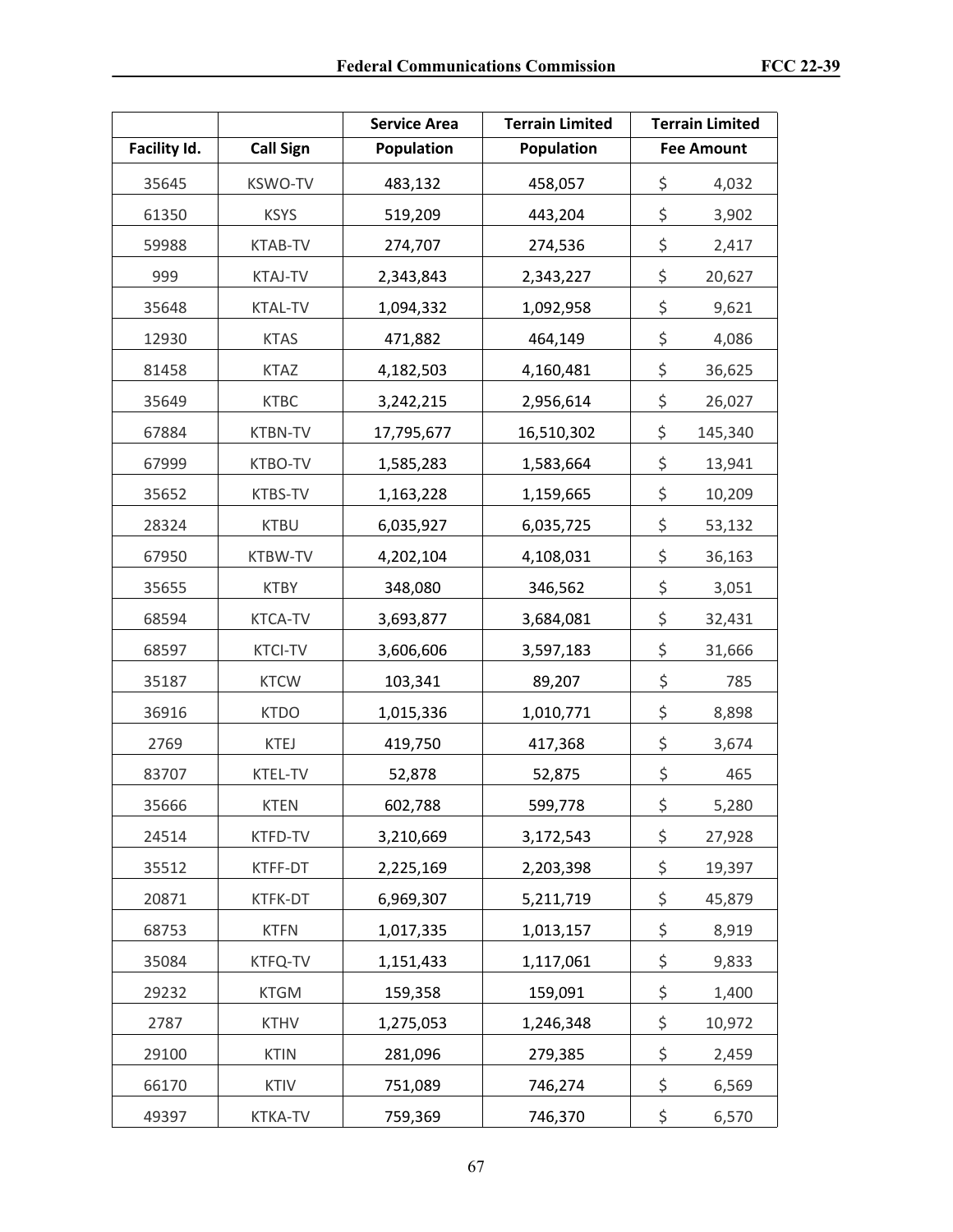|              |                  | <b>Service Area</b> | <b>Terrain Limited</b> | <b>Terrain Limited</b> |
|--------------|------------------|---------------------|------------------------|------------------------|
| Facility Id. | <b>Call Sign</b> | <b>Population</b>   | <b>Population</b>      | <b>Fee Amount</b>      |
| 35670        | <b>KTLA</b>      | 18,156,910          | 16,870,262             | \$<br>148,509          |
| 62354        | <b>KTLM</b>      | 1,044,526           | 1,044,509              | \$<br>9,195            |
| 49153        | <b>KTLN-TV</b>   | 5,381,955           | 4,740,894              | \$<br>41,734           |
| 64984        | <b>KTMD</b>      | 6,095,741           | 6,095,606              | \$<br>53,660           |
| 14675        | <b>KTMF</b>      | 187,251             | 168,526                | \$<br>1,484            |
| 10177        | <b>KTMW</b>      | 2,261,671           | 2,144,791              | \$<br>18,881           |
| 21533        | KTNC-TV          | 8,270,858           | 7,381,656              | \$<br>64,981           |
| 47996        | KTNE-TV          | 100,341             | 95,324                 | \$<br>839              |
| 60519        | <b>KTNL-TV</b>   | 8,642               | 8,642                  | \$<br>76               |
| 74100        | <b>KTNV-TV</b>   | 2,094,506           | 1,936,752              | \$<br>17,049           |
| 71023        | <b>KTNW</b>      | 450,926             | 432,398                | \$<br>3,806            |
| 8651         | KTOO-TV          | 31,269              | 31,176                 | \$<br>274              |
| 7078         | KTPX-TV          | 1,066,196           | 1,063,754              | \$<br>9,364            |
| 68541        | <b>KTRE</b>      | 441,879             | 421,406                | \$<br>3,710            |
| 35675        | <b>KTRK-TV</b>   | 6,114,259           | 6,112,870              | \$<br>53,812           |
| 28230        | KTRV-TV          | 714,833             | 707,557                | \$<br>6,229            |
| 69170        | <b>KTSC</b>      | 3,124,536           | 2,949,795              | \$<br>25,967           |
| 61066        | KTSD-TV          | 83,645              | 82,828                 | \$<br>729              |
| 37511        | <b>KTSF</b>      | 7,959,349           | 7,129,638              | \$<br>62,762           |
| 67760        | KTSM-TV          | 1,015,348           | 1,011,264              | \$<br>8,902            |
| 35678        | <b>KTTC</b>      | 815,213             | 731,919                | \$<br>6,443            |
| 28501        | <b>KTTM</b>      | 76,133              | 73,664                 | \$<br>648              |
| 11908        | <b>KTTU</b>      | 1,324,801           | 1,060,613              | \$<br>9,337            |
| 22208        | <b>KTTV</b>      | 17,380,551          | 16,693,085             | \$<br>146,949          |
| 28521        | <b>KTTW</b>      | 329,633             | 326,405                | \$<br>2,873            |
| 65355        | KTTZ-TV          | 380,240             | 380,225                | \$<br>3,347            |
| 35685        | <b>KTUL</b>      | 1,416,959           | 1,388,183              | \$<br>12,220           |
| 10173        | KTUU-TV          | 380,240             | 379,047                | \$<br>3,337            |
| 77480        | KTUZ-TV          | 1,668,531           | 1,666,026              | \$<br>14,666           |
| 49632        | <b>KTVA</b>      | 342,517             | 342,300                | \$<br>3,013            |
| 34858        | <b>KTVB</b>      | 714,865             | 707,882                | \$<br>6,231            |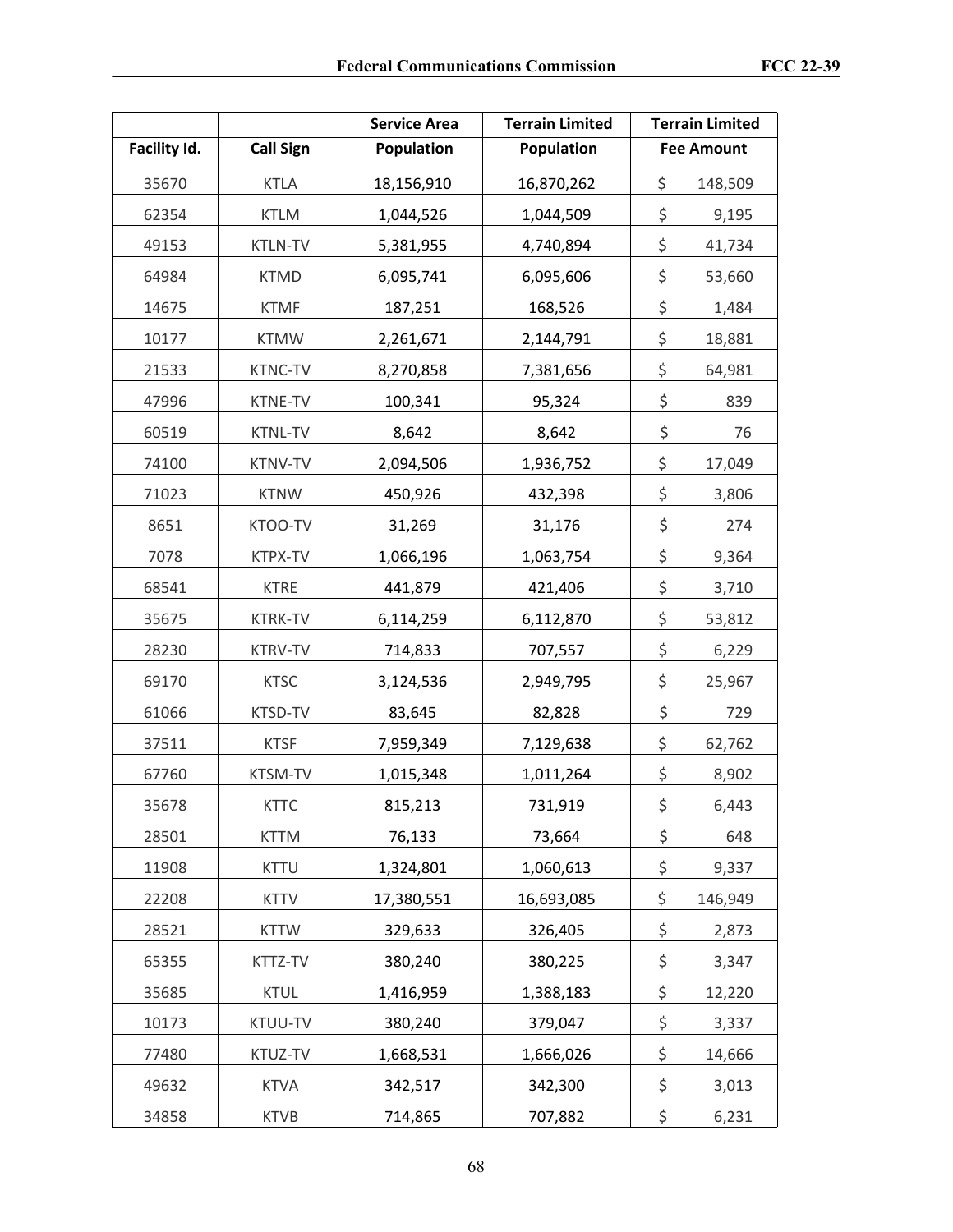|              |                  | <b>Service Area</b> | <b>Terrain Limited</b> | <b>Terrain Limited</b> |        |
|--------------|------------------|---------------------|------------------------|------------------------|--------|
| Facility Id. | <b>Call Sign</b> | <b>Population</b>   | <b>Population</b>      | <b>Fee Amount</b>      |        |
| 31437        | <b>KTVC</b>      | 137,239             | 100,204                | \$                     | 882    |
| 68581        | <b>KTVD</b>      | 3,800,970           | 3,547,607              | \$                     | 31,230 |
| 35692        | <b>KTVE</b>      | 641,139             | 640,201                | \$                     | 5,636  |
| 49621        | <b>KTVF</b>      | 98,068              | 97,929                 | \$                     | 862    |
| 5290         | KTVH-DT          | 228,832             | 184,264                | \$                     | 1,622  |
| 35693        | <b>KTVI</b>      | 2,995,764           | 2,991,513              | \$                     | 26,334 |
| 40993        | <b>KTVK</b>      | 4,184,825           | 4,173,028              | \$                     | 36,735 |
| 22570        | <b>KTVL</b>      | 419,849             | 369,469                | \$                     | 3,252  |
| 18066        | <b>KTVM-TV</b>   | 260,105             | 217,694                | \$                     | 1,916  |
| 59139        | <b>KTVN</b>      | 955,490             | 800,420                | \$                     | 7,046  |
| 21251        | <b>KTVO</b>      | 227,128             | 226,616                | \$                     | 1,995  |
| 35694        | <b>KTVQ</b>      | 179,797             | 173,271                | \$                     | 1,525  |
| 50592        | <b>KTVR</b>      | 147,808             | 54,480                 | \$                     | 480    |
| 23422        | <b>KTVT</b>      | 6,912,366           | 6,908,715              | \$                     | 60,817 |
| 35703        | <b>KTVU</b>      | 8,297,634           | 7,406,751              | \$                     | 65,202 |
| 35705        | KTVW-DT          | 4,174,310           | 4,160,877              | \$                     | 36,628 |
| 68889        | <b>KTVX</b>      | 2,389,392           | 2,200,520              | \$                     | 19,371 |
| 55907        | <b>KTVZ</b>      | 201,828             | 198,558                | \$                     | 1,748  |
| 18286        | KTWO-TV          | 80,426              | 79,905                 | \$                     | 703    |
| 70938        | <b>KTWU</b>      | 1,703,798           | 1,562,305              | \$                     | 13,753 |
| 51517        | <b>KTXA</b>      | 6,915,461           | 6,911,822              | \$                     | 60,845 |
| 42359        | KTXD-TV          | 6,706,651           | 6,704,781              | \$                     | 59,022 |
| 51569        | <b>KTXH</b>      | 6,092,710           | 6,092,525              | \$                     | 53,632 |
| 10205        | <b>KTXL</b>      | 8,306,449           | 5,896,320              | \$                     | 51,905 |
| 308          | KTXS-TV          | 247,603             | 246,760                | \$                     | 2,172  |
| 69315        | KUAC-TV          | 98,717              | 98,189                 | \$                     | 864    |
| 51233        | <b>KUAM-TV</b>   | 159,358             | 159,358                | \$                     | 1,403  |
| 2722         | <b>KUAS-TV</b>   | 994,802             | 977,391                | \$                     | 8,604  |
| 2731         | <b>KUAT-TV</b>   | 1,485,024           | 1,253,342              | \$                     | 11,033 |
| 60520        | <b>KUBD</b>      | 14,817              | 13,363                 | \$                     | 118    |
| 70492        | KUBE-TV          | 6,090,970           | 6,090,817              | \$                     | 53,617 |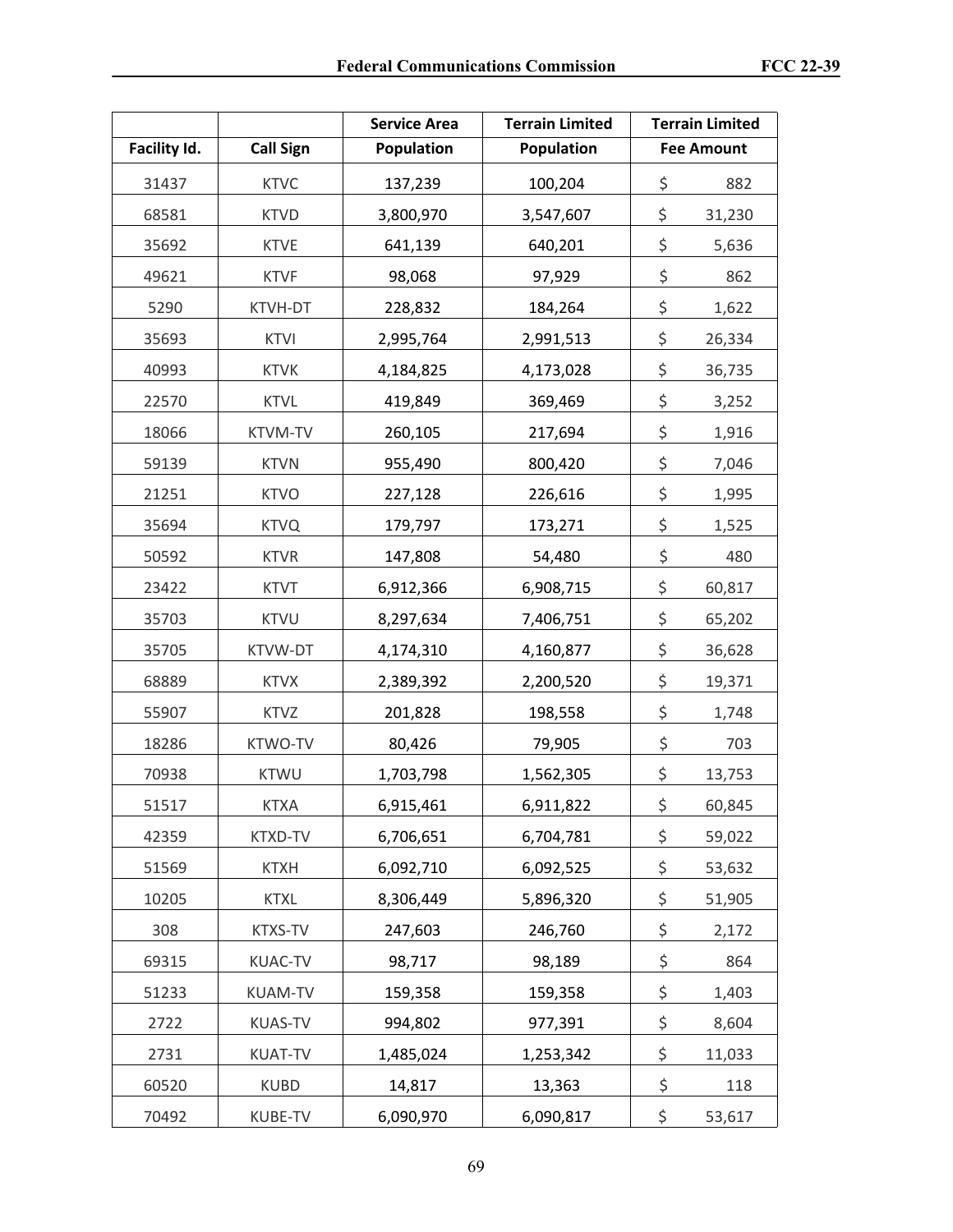|              |                  | <b>Service Area</b> | <b>Terrain Limited</b> | <b>Terrain Limited</b> |        |
|--------------|------------------|---------------------|------------------------|------------------------|--------|
| Facility Id. | <b>Call Sign</b> | Population          | Population             | <b>Fee Amount</b>      |        |
| 1136         | <b>KUCW</b>      | 2,388,889           | 2,199,787              | \$                     | 19,365 |
| 69396        | <b>KUED</b>      | 2,388,995           | 2,203,093              | \$                     | 19,394 |
| 69582        | <b>KUEN</b>      | 2,364,481           | 2,184,483              | \$                     | 19,230 |
| 82576        | <b>KUES</b>      | 30,925              | 25,978                 | \$                     | 229    |
| 82585        | <b>KUEW</b>      | 132,168             | 120,411                | \$                     | 1,060  |
| 66611        | <b>KUFM-TV</b>   | 187,680             | 166,697                | \$                     | 1,467  |
| 169028       | KUGF-TV          | 86,622              | 85,986                 | \$                     | 757    |
| 68717        | <b>KUHM-TV</b>   | 154,836             | 145,241                | \$                     | 1,279  |
| 69269        | <b>KUHT</b>      | 6,080,222           | 6,078,866              | \$                     | 53,512 |
| 62382        | KUID-TV          | 432,855             | 284,023                | \$                     | 2,500  |
| 169027       | <b>KUKL-TV</b>   | 124,505             | 115,844                | \$                     | 1,020  |
| 35724        | <b>KULR-TV</b>   | 177,242             | 170,142                | \$                     | 1,498  |
| 41429        | KUMV-TV          | 41,607              | 41,224                 | \$                     | 363    |
| 81447        | <b>KUNP</b>      | 130,559             | 43,472                 | \$                     | 383    |
| 4624         | <b>KUNS-TV</b>   | 4,027,849           | 4,015,626              | \$                     | 35,350 |
| 86532        | <b>KUOK</b>      | 28,974              | 28,945                 | \$                     | 255    |
| 66589        | <b>KUON-TV</b>   | 1,375,257           | 1,360,005              | \$                     | 11,972 |
| 86263        | <b>KUPB</b>      | 318,914             | 318,914                | \$                     | 2,807  |
| 65535        | <b>KUPK</b>      | 149,642             | 148,180                | \$                     | 1,304  |
| 27431        | <b>KUPT</b>      | 87,602              | 87,602                 | \$                     | 771    |
| 89714        | <b>KUPU</b>      | 956,178             | 948,005                | \$                     | 8,345  |
| 57884        | <b>KUPX-TV</b>   | 2,374,672           | 2,191,229              | \$                     | 19,289 |
| 23074        | <b>KUSA</b>      | 3,802,407           | 3,560,546              | \$                     | 31,343 |
| 61072        | KUSD-TV          | 460,480             | 460,277                | \$                     | 4,052  |
| 10238        | <b>KUSI-TV</b>   | 3,572,818           | 3,435,670              | \$                     | 30,244 |
| 43567        | <b>KUSM-TV</b>   | 122,678             | 109,830                | \$                     | 967    |
| 69694        | <b>KUTF</b>      | 1,210,774           | 1,031,870              | \$                     | 9,084  |
| 81451        | KUTH-DT          | 2,219,788           | 2,027,174              | \$                     | 17,845 |
| 68886        | <b>KUTP</b>      | 4,191,015           | 4,176,014              | \$                     | 36,761 |
| 35823        | <b>KUTV</b>      | 2,388,625           | 2,199,731              | \$                     | 19,364 |
| 63927        | KUVE-DT          | 1,294,971           | 964,396                | \$                     | 8,490  |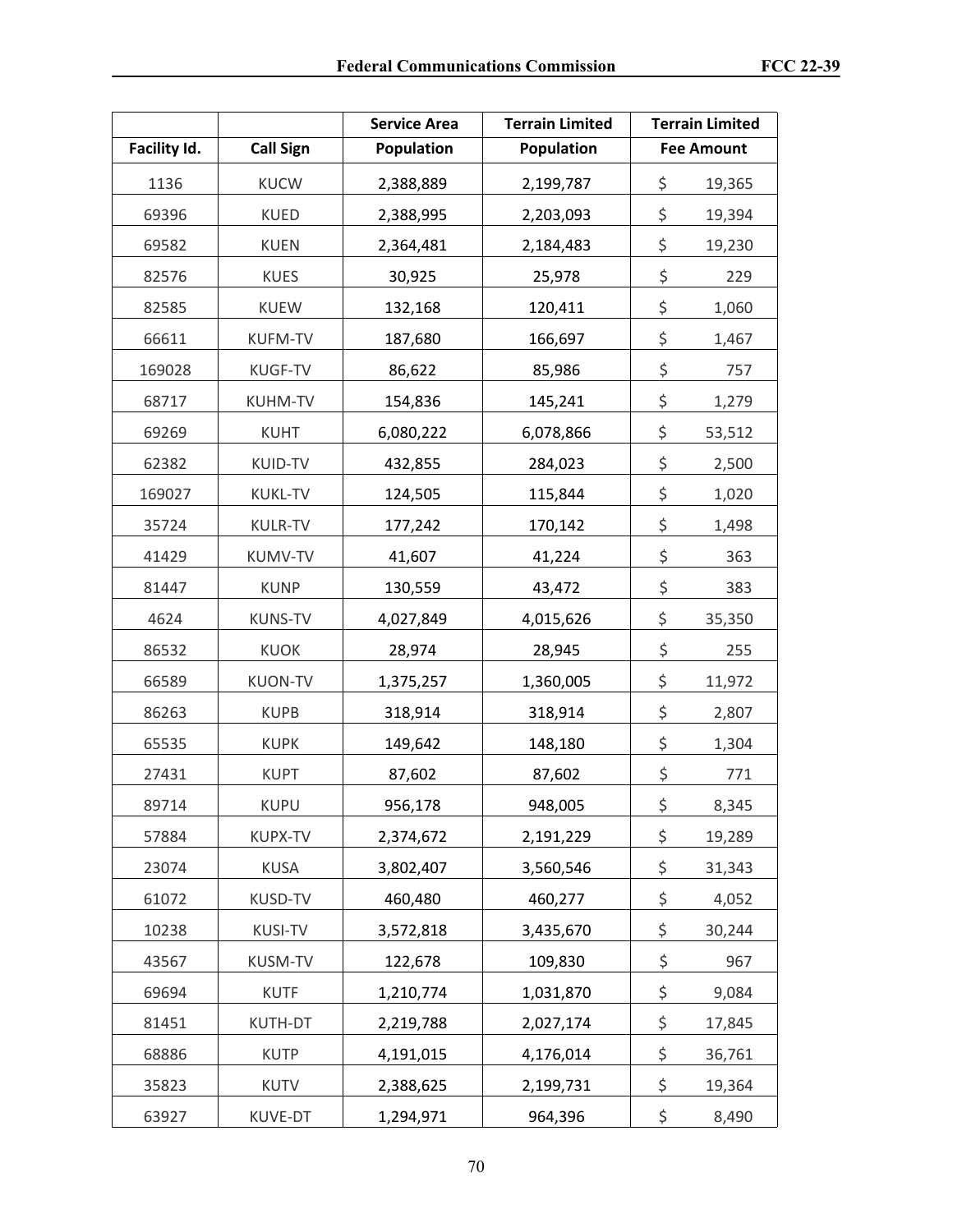|              |                  | <b>Service Area</b> | <b>Terrain Limited</b> | <b>Terrain Limited</b> |         |
|--------------|------------------|---------------------|------------------------|------------------------|---------|
| Facility Id. | <b>Call Sign</b> | <b>Population</b>   | <b>Population</b>      | <b>Fee Amount</b>      |         |
| 7700         | <b>KUVI-DT</b>   | 1,204,490           | 1,009,943              | \$                     | 8,891   |
| 35841        | <b>KUVN-DT</b>   | 6,680,126           | 6,678,157              | \$                     | 58,788  |
| 58609        | <b>KUVS-DT</b>   | 4,043,413           | 4,005,657              | \$                     | 35,262  |
| 49766        | <b>KVAL-TV</b>   | 1,016,673           | 866,173                | \$                     | 7,625   |
| 32621        | <b>KVAW</b>      | 76,153              | 76,153                 | \$                     | 670     |
| 58795        | <b>KVCR-DT</b>   | 18,215,524          | 17,467,140             | \$                     | 153,763 |
| 35846        | <b>KVCT</b>      | 288,221             | 287,446                | \$                     | 2,530   |
| 10195        | <b>KVCW</b>      | 1,967,550           | 1,918,809              | \$                     | 16,891  |
| 64969        | <b>KVDA</b>      | 2,566,563           | 2,548,720              | \$                     | 22,436  |
| 19783        | <b>KVEA</b>      | 17,538,249          | 16,335,335             | \$                     | 143,800 |
| 12523        | KVEO-TV          | 1,244,504           | 1,244,504              | \$                     | 10,955  |
| 2495         | <b>KVEW</b>      | 476,720             | 464,347                | \$                     | 4,088   |
| 35852        | <b>KVHP</b>      | 747,917             | 747,837                | \$                     | 6,583   |
| 49832        | <b>KVIA-TV</b>   | 1,015,350           | 1,011,266              | \$                     | 8,902   |
| 35855        | <b>KVIE</b>      | 10,759,440          | 7,467,369              | \$                     | 65,735  |
| 40450        | <b>KVIH-TV</b>   | 91,912              | 91,564                 | \$                     | 806     |
| 40446        | <b>KVII-TV</b>   | 379,042             | 378,218                | \$                     | 3,329   |
| 61961        | <b>KVLY-TV</b>   | 350,732             | 350,449                | \$                     | 3,085   |
| 16729        | <b>KVMD</b>      | 15,274,297          | 14,512,400             | \$                     | 127,753 |
| 83825        | KVME-TV          | 26,711              | 22,802                 | \$                     | 201     |
| 25735        | <b>KVOA</b>      | 1,317,956           | 1,030,404              | \$                     | 9,071   |
| 35862        | KVOS-TV          | 2,202,674           | 2,131,652              | \$                     | 18,765  |
| 69733        | <b>KVPT</b>      | 1,744,349           | 1,719,318              | \$                     | 15,135  |
| 55372        | <b>KVRR</b>      | 356,645             | 356,645                | \$                     | 3,140   |
| 166331       | <b>KVSN-DT</b>   | 2,706,244           | 2,283,409              | \$                     | 20,101  |
| 608          | KVTH-DT          | 303,755             | 299,230                | \$                     | 2,634   |
| 2784         | KVTJ-DT          | 1,466,426           | 1,465,802              | \$                     | 12,903  |
| 607          | <b>KVTN-DT</b>   | 936,328             | 925,884                | \$                     | 8,151   |
| 35867        | <b>KVUE</b>      | 2,661,290           | 2,611,314              | \$                     | 22,987  |
| 78910        | KVUI             | 257,964             | 251,872                | \$                     | 2,217   |
| 35870        | KVVU-TV          | 2,045,255           | 1,935,583              | \$                     | 17,039  |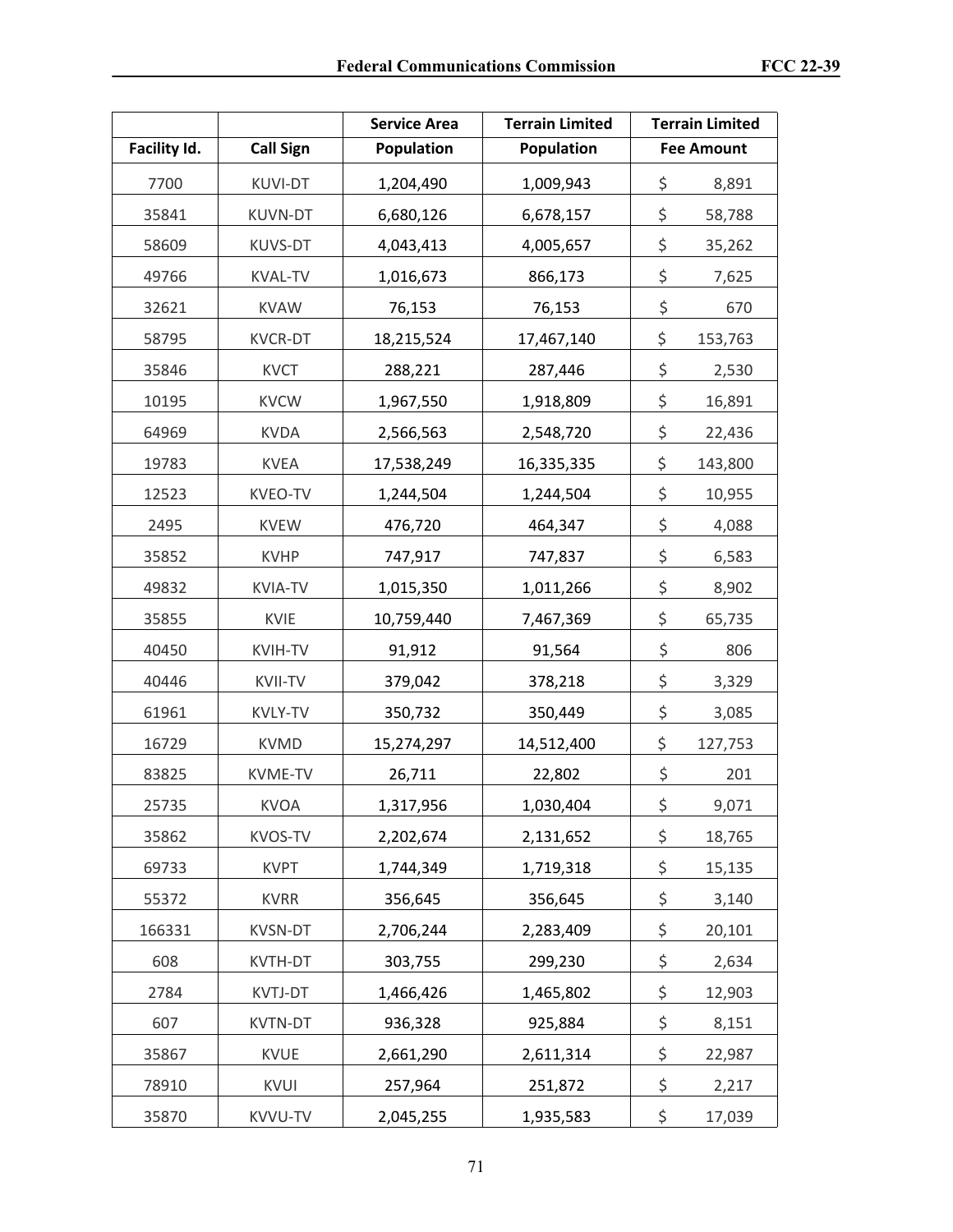|              |                  | <b>Service Area</b> | <b>Terrain Limited</b> | <b>Terrain Limited</b> |         |
|--------------|------------------|---------------------|------------------------|------------------------|---------|
| Facility Id. | <b>Call Sign</b> | Population          | <b>Population</b>      | <b>Fee Amount</b>      |         |
| 36170        | <b>KVYE</b>      | 396,495             | 392,498                | \$                     | 3,455   |
| 35095        | <b>KWBA-TV</b>   | 1,129,524           | 1,073,029              | \$                     | 9,446   |
| 78314        | <b>KWBM</b>      | 657,822             | 639,560                | \$                     | 5,630   |
| 27425        | <b>KWBN</b>      | 953,207             | 840,455                | \$                     | 7,399   |
| 76268        | <b>KWBQ</b>      | 1,149,598           | 1,107,211              | \$                     | 9,747   |
| 66413        | <b>KWCH-DT</b>   | 883,647             | 881,674                | \$                     | 7,761   |
| 71549        | <b>KWCM-TV</b>   | 252,284             | 244,033                | \$                     | 2,148   |
| 35419        | <b>KWDK</b>      | 4,194,152           | 4,117,852              | \$                     | 36,249  |
| 42007        | <b>KWES-TV</b>   | 424,862             | 423,544                | \$                     | 3,728   |
| 50194        | <b>KWET</b>      | 127,976             | 112,750                | \$                     | 993     |
| 35881        | KWEX-DT          | 2,376,463           | 2,370,469              | \$                     | 20,867  |
| 35883        | <b>KWGN-TV</b>   | 3,706,455           | 3,513,537              | \$                     | 30,930  |
| 37099        | <b>KWHB</b>      | 979,393             | 978,719                | \$                     | 8,616   |
| 36846        | <b>KWHE</b>      | 952,966             | 834,341                | \$                     | 7,345   |
| 26231        | KWHY-TV          | 17,736,497          | 17,695,306             | \$                     | 155,772 |
| 35096        | <b>KWKB</b>      | 1,121,676           | 1,111,629              | \$                     | 9,786   |
| 162115       | <b>KWKS</b>      | 39,708              | 39,323                 | \$                     | 346     |
| 12522        | <b>KWKT-TV</b>   | 1,299,675           | 1,298,478              | \$                     | 11,431  |
| 21162        | <b>KWNB-TV</b>   | 91,093              | 89,332                 | \$                     | 786     |
| 67347        | <b>KWOG</b>      | 512,412             | 505,049                | \$                     | 4,446   |
| 56852        | KWPX-TV          | 4,220,008           | 4,148,577              | \$                     | 36,520  |
| 6885         | <b>KWQC-TV</b>   | 1,063,507           | 1,054,618              | \$                     | 9,284   |
| 29121        | <b>KWSD</b>      | 280,675             | 280,672                | \$                     | 2,471   |
| 53318        | KWSE             | 54,471              | 53,400                 | \$                     | 470     |
| 71024        | KWSU-TV          | 725,554             | 468,295                | \$                     | 4,122   |
| 25382        | KWTV-DT          | 1,628,106           | 1,627,198              | \$                     | 14,324  |
| 35903        | KWTX-TV          | 2,071,023           | 1,972,365              | \$                     | 17,363  |
| 593          | <b>KWWL</b>      | 1,089,498           | 1,078,458              | \$                     | 9,494   |
| 84410        | <b>KWWT</b>      | 293,291             | 293,291                | \$                     | 2,582   |
| 14674        | <b>KWYB</b>      | 86,495              | 69,598                 | \$                     | 613     |
| 10032        | KWYP-DT          | 128,874             | 126,992                | \$                     | 1,118   |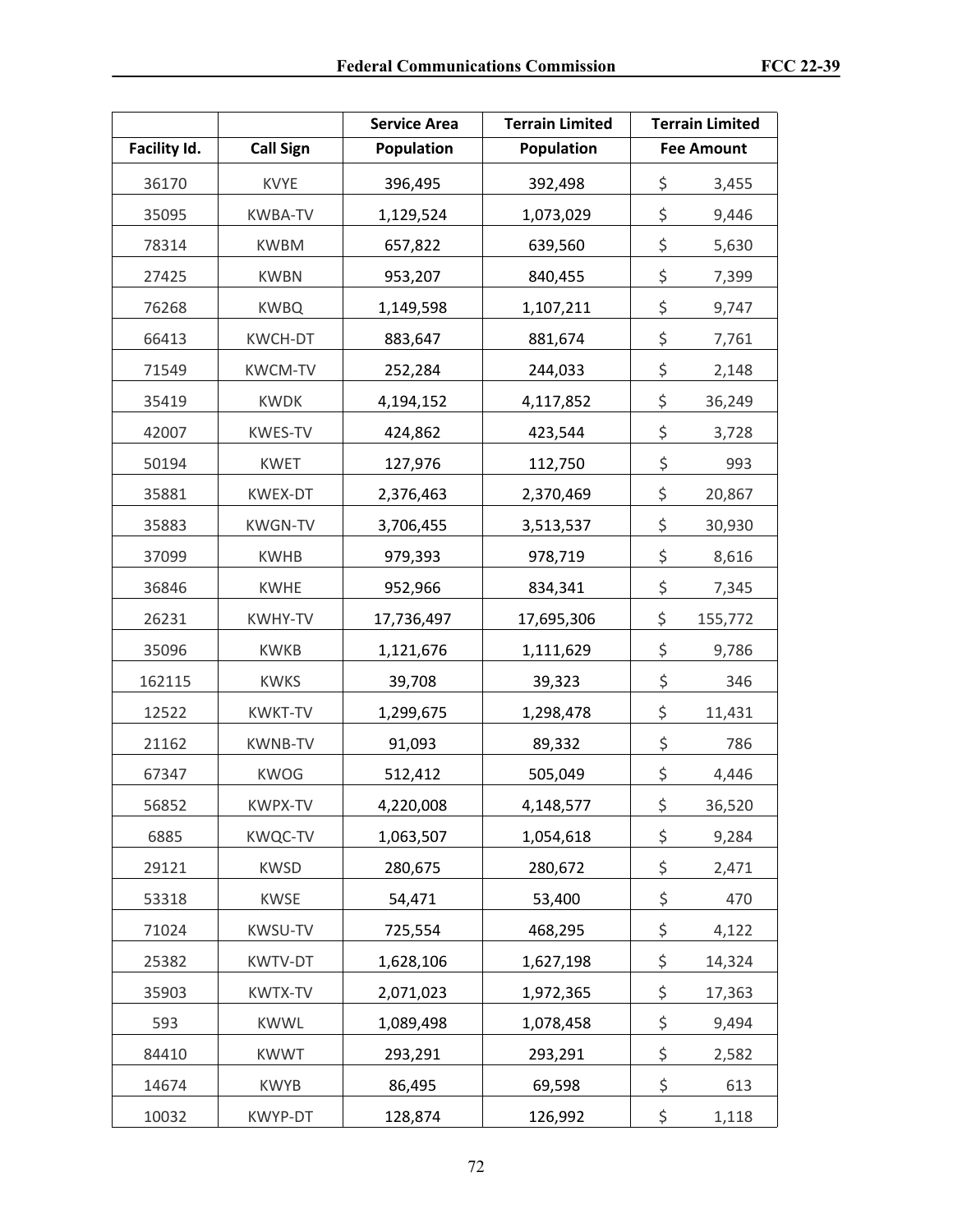|              |                  | <b>Service Area</b> | <b>Terrain Limited</b> | <b>Terrain Limited</b> |
|--------------|------------------|---------------------|------------------------|------------------------|
| Facility Id. | <b>Call Sign</b> | Population          | Population             | <b>Fee Amount</b>      |
| 35920        | <b>KXAN-TV</b>   | 2,678,666           | 2,624,648              | \$<br>23,105           |
| 49330        | <b>KXAS-TV</b>   | 6,774,295           | 6,771,827              | \$<br>59,612           |
| 24287        | <b>KXGN-TV</b>   | 14,217              | 13,883                 | \$<br>122              |
| 35954        | KXII             | 2,323,974           | 2,264,951              | \$<br>19,938           |
| 55083        | <b>KXLA</b>      | 17,929,100          | 16,794,896             | \$<br>147,845          |
| 35959        | <b>KXLF-TV</b>   | 258,100             | 217,808                | \$<br>1,917            |
| 53847        | <b>KXLN-DT</b>   | 6,085,891           | 6,085,712              | \$<br>53,573           |
| 35906        | <b>KXLT-TV</b>   | 348,025             | 347,296                | \$<br>3,057            |
| 61978        | <b>KXLY-TV</b>   | 772,116             | 740,960                | \$<br>6,523            |
| 55684        | <b>KXMA-TV</b>   | 32,005              | 31,909                 | \$<br>281              |
| 55686        | <b>KXMB-TV</b>   | 142,755             | 138,506                | \$<br>1,219            |
| 55685        | <b>KXMC-TV</b>   | 97,569              | 89,483                 | \$<br>788              |
| 55683        | <b>KXMD-TV</b>   | 37,962              | 37,917                 | \$<br>334              |
| 47995        | <b>KXNE-TV</b>   | 305,839             | 304,682                | \$<br>2,682            |
| 81593        | <b>KXNW</b>      | 602,168             | 597,747                | \$<br>5,262            |
| 35991        | <b>KXRM-TV</b>   | 1,843,363           | 1,500,689              | \$<br>13,211           |
| 1255         | <b>KXTF</b>      | 140,746             | 140,312                | \$<br>1,235            |
| 25048        | <b>KXTV</b>      | 10,759,864          | 7,477,140              | \$<br>65,821           |
| 35994        | <b>KXTX-TV</b>   | 6,721,578           | 6,718,616              | \$<br>59,144           |
| 62293        | <b>KXVA</b>      | 185,478             | 185,276                | \$<br>1,631            |
| 23277        | <b>KXVO</b>      | 1,404,703           | 1,403,380              | \$<br>12,354           |
| 9781         | <b>KXXV</b>      | 1,771,620           | 1,748,287              | \$<br>15,390           |
| 31870        | KYAZ             | 6,038,257           | 6,038,071              | \$<br>53,153           |
| 29086        | <b>KYIN</b>      | 581,748             | 574,691                | \$<br>5,059            |
| 60384        | KYLE-TV          | 323,330             | 323,225                | \$<br>2,845            |
| 33639        | KYMA-DT          | 396,278             | 391,619                | \$<br>3,447            |
| 47974        | KYNE-TV          | 980,094             | 979,887                | \$<br>8,626            |
| 53820        | KYOU-TV          | 651,334             | 640,935                | \$<br>5,642            |
| 36003        | <b>KYTV</b>      | 1,095,904           | 1,083,524              | \$<br>9,538            |
| 55644        | <b>KYTX</b>      | 927,327             | 925,550                | \$<br>8,148            |
| 13815        | <b>KYUR</b>      | 379,943             | 379,027                | \$<br>3,337            |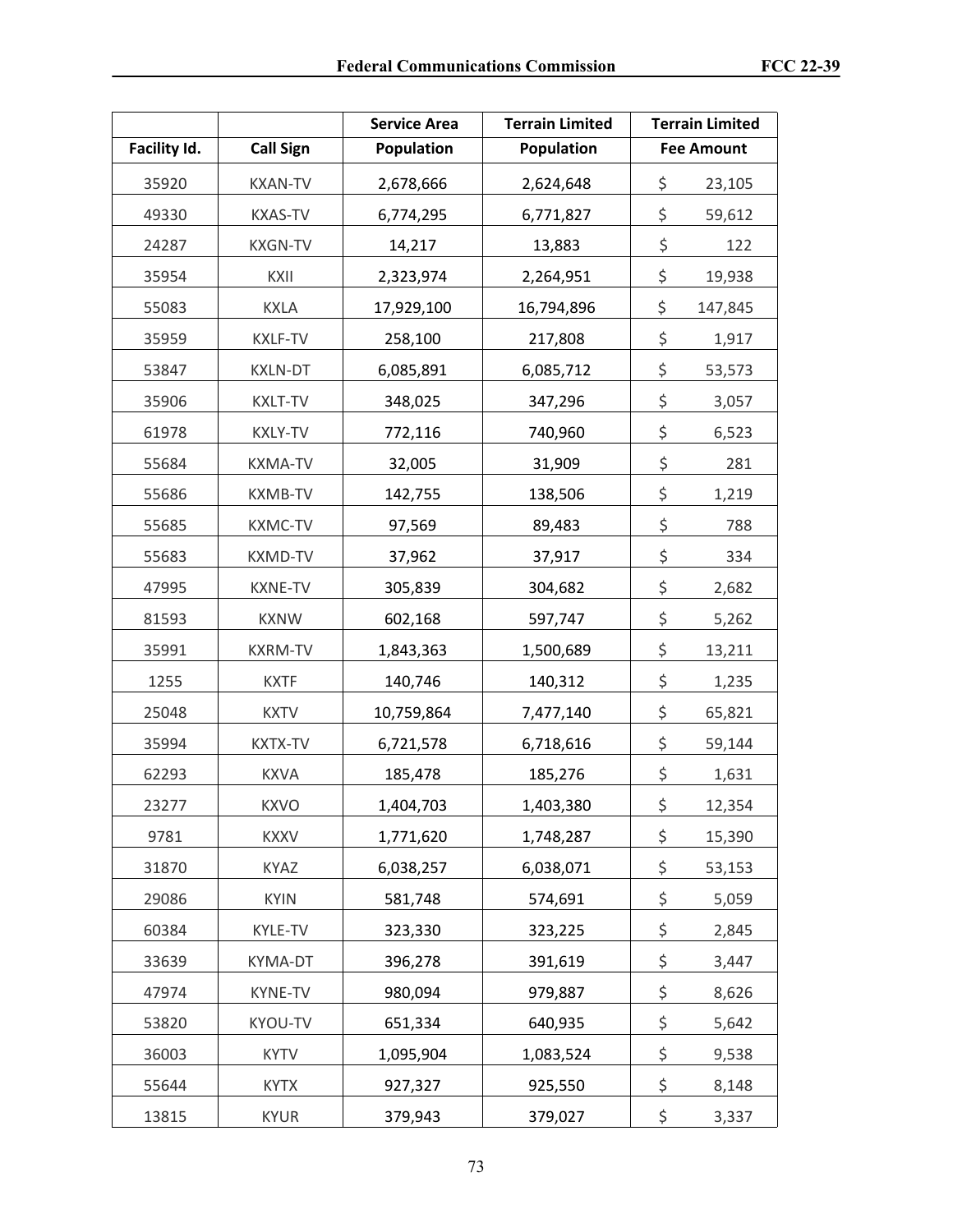|              |                  | <b>Service Area</b> | <b>Terrain Limited</b> | <b>Terrain Limited</b> |
|--------------|------------------|---------------------|------------------------|------------------------|
| Facility Id. | <b>Call Sign</b> | Population          | <b>Population</b>      | <b>Fee Amount</b>      |
| 5237         | <b>KYUS-TV</b>   | 12,496              | 12,356                 | \$<br>109              |
| 33752        | <b>KYVE</b>      | 301,951             | 259,559                | \$<br>2,285            |
| 55762        | KYVV-TV          | 67,201              | 67,201                 | \$<br>592              |
| 25453        | KYW-TV           | 11,212,189          | 11,008,413             | \$<br>96,907           |
| 69531        | KZJL             | 6,037,458           | 6,037,272              | \$<br>53,146           |
| 69571        | <b>KZJO</b>      | 4,147,016           | 4,097,776              | \$<br>36,073           |
| 61062        | KZSD-TV          | 41,207              | 35,825                 | \$<br>315              |
| 33079        | <b>KZTV</b>      | 567,635             | 564,464                | \$<br>4,969            |
| 57292        | WAAY-TV          | 1,498,006           | 1,428,197              | \$<br>12,572           |
| 1328         | WABC-TV          | 20,948,273          | 20,560,001             | \$<br>180,990          |
| 4190         | WABE-TV          | 5,308,575           | 5,291,523              | \$<br>46,581           |
| 43203        | WABG-TV          | 393,020             | 392,348                | \$<br>3,454            |
| 17005        | <b>WABI-TV</b>   | 530,773             | 510,729                | \$<br>4,496            |
| 16820        | <b>WABM</b>      | 1,772,367           | 1,742,240              | \$<br>15,337           |
| 23917        | WABW-TV          | 1,097,560           | 1,096,376              | \$<br>9,651            |
| 19199        | <b>WACH</b>      | 1,403,222           | 1,400,385              | \$<br>12,328           |
| 189358       | <b>WACP</b>      | 9,415,263           | 9,301,049              | \$<br>81,877           |
| 23930        | WACS-TV          | 786,536             | 783,207                | \$<br>6,895            |
| 60018        | <b>WACX</b>      | 4,292,829           | 4,288,149              | \$<br>37,749           |
| 361          | WACY-TV          | 946,580             | 946,071                | \$<br>8,328            |
| 455          | WADL             | 4,610,065           | 4,606,521              | \$<br>40,551           |
| 589          | <b>WAFB</b>      | 1,857,882           | 1,857,418              | \$<br>16,351           |
| 591          | <b>WAFF</b>      | 1,527,517           | 1,456,436              | \$<br>12,821           |
| 70689        | WAGA-TV          | 6,000,355           | 5,923,191              | \$<br>52,142           |
| 48305        | WAGM-TV          | 64,721              | 63,331                 | \$<br>558              |
| 37809        | WAGV             | 1,313,257           | 1,159,076              | \$<br>10,203           |
| 706          | <b>WAIQ</b>      | 611,733             | 609,794                | \$<br>5,368            |
| 701          | <b>WAKA</b>      | 799,637             | 793,645                | \$<br>6,986            |
| 4143         | WALA-TV          | 1,320,419           | 1,318,127              | \$<br>11,603           |
| 70713        | WALB             | 773,899             | 772,467                | \$<br>6,800            |
| 60536        | WAMI-DT          | 5,449,193           | 5,449,193              | \$<br>47,969           |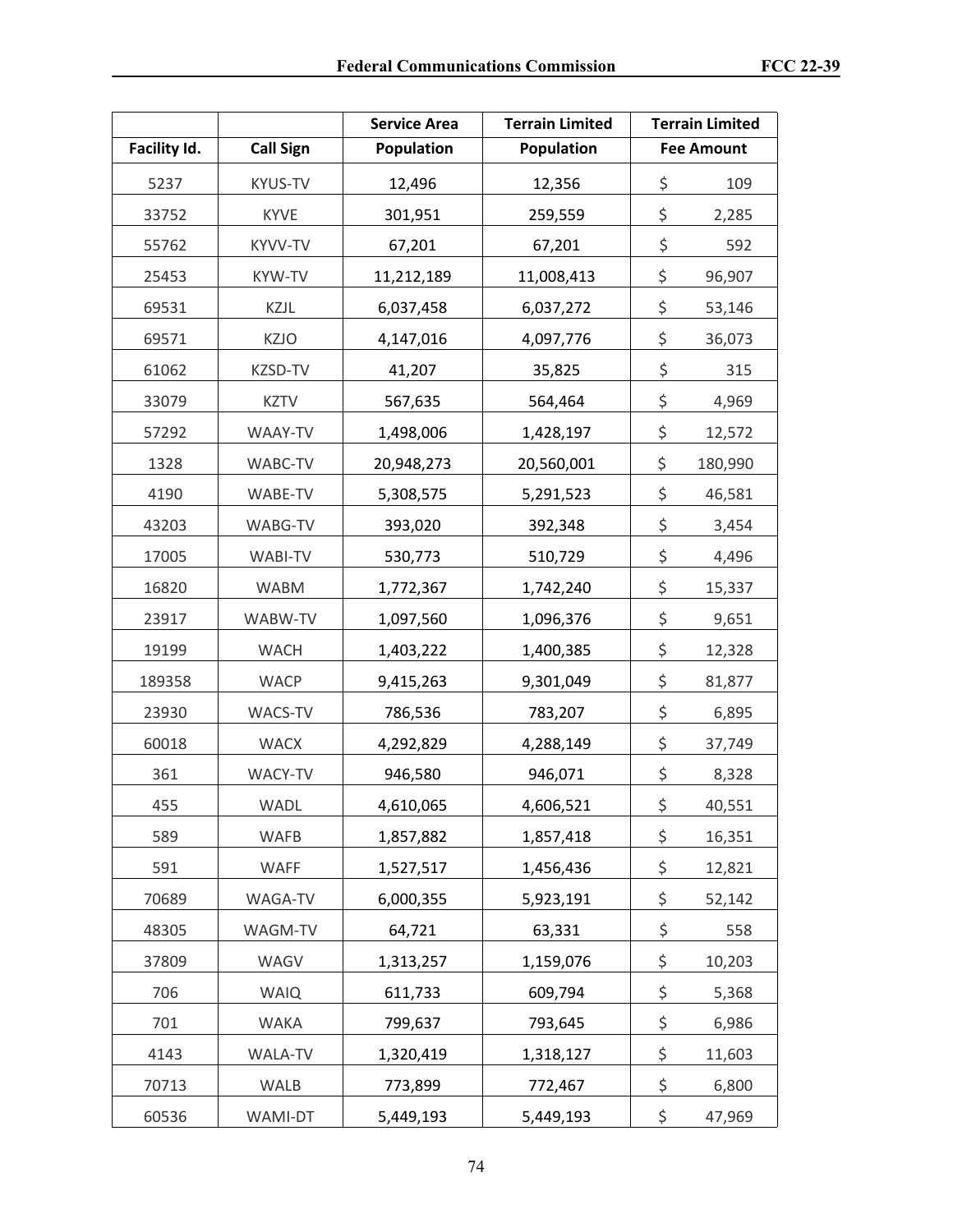|              |                  | <b>Service Area</b> | <b>Terrain Limited</b> | <b>Terrain Limited</b> |
|--------------|------------------|---------------------|------------------------|------------------------|
| Facility Id. | <b>Call Sign</b> | Population          | Population             | <b>Fee Amount</b>      |
| 70852        | <b>WAND</b>      | 1,388,118           | 1,386,074              | \$<br>12,202           |
| 39270        | WANE-TV          | 1,146,442           | 1,146,442              | \$<br>10,092           |
| 52280        | <b>WAOE</b>      | 2,963,253           | 2,907,224              | \$<br>25,592           |
| 64546        | <b>WAOW</b>      | 636,957             | 629,068                | \$<br>5,538            |
| 52073        | WAPA-TV          | 3,764,742           | 2,794,738              | \$<br>24,602           |
| 49712        | <b>WAPT</b>      | 793,621             | 791,620                | \$<br>6,969            |
| 67792        | <b>WAQP</b>      | 2,135,670           | 2,131,399              | \$<br>18,763           |
| 13206        | WATC-DT          | 5,732,204           | 5,705,819              | \$<br>50,228           |
| 71082        | WATE-TV          | 1,874,433           | 1,638,059              | \$<br>14,420           |
| 22819        | <b>WATL</b>      | 5,882,837           | 5,819,099              | \$<br>51,226           |
| 20287        | WATM-TV          | 893,989             | 749,183                | \$<br>6,595            |
| 11907        | WATN-TV          | 1,787,595           | 1,784,560              | \$<br>15,709           |
| 13989        | <b>WAVE</b>      | 1,891,797           | 1,880,563              | \$<br>16,555           |
| 71127        | WAVY-TV          | 2,080,708           | 2,080,691              | \$<br>18,316           |
| 54938        | WAWD             | 579,079             | 579,023                | \$<br>5,097            |
| 65247        | WAWV-TV          | 705,790             | 700,361                | \$<br>6,165            |
| 12793        | WAXN-TV          | 2,677,951           | 2,669,224              | \$<br>23,497           |
| 65696        | WBAL-TV          | 9,743,335           | 9,344,875              | \$<br>82,263           |
| 74417        | WBAY-TV          | 1,225,928           | 1,225,335              | \$<br>10,787           |
| 71085        | WBBH-TV          | 2,017,267           | 2,017,267              | \$<br>17,758           |
| 65204        | WBBJ-TV          | 662,148             | 658,839                | \$<br>5,800            |
| 9617         | WBBM-TV          | 9,914,233           | 9,907,806              | \$<br>87,218           |
| 9088         | WBBZ-TV          | 1,269,256           | 1,260,686              | \$<br>11,098           |
| 70138        | <b>WBDT</b>      | 3,831,757           | 3,819,550              | \$<br>33,623           |
| 51349        | WBEC-TV          | 5,421,355           | 5,421,355              | \$<br>47,724           |
| 10758        | <b>WBFF</b>      | 8,523,983           | 8,381,042              | \$<br>73,778           |
| 12497        | WBFS-TV          | 5,349,613           | 5,349,613              | \$<br>47,093           |
| 6568         | WBGU-TV          | 1,343,816           | 1,343,816              | \$<br>11,830           |
| 81594        | WBIF             | 309,707             | 309,707                | \$<br>2,726            |
| 84802        | WBIH             | 718,439             | 706,994                | \$<br>6,224            |
| 717          | <b>WBIQ</b>      | 1,563,080           | 1,532,266              | \$<br>13,489           |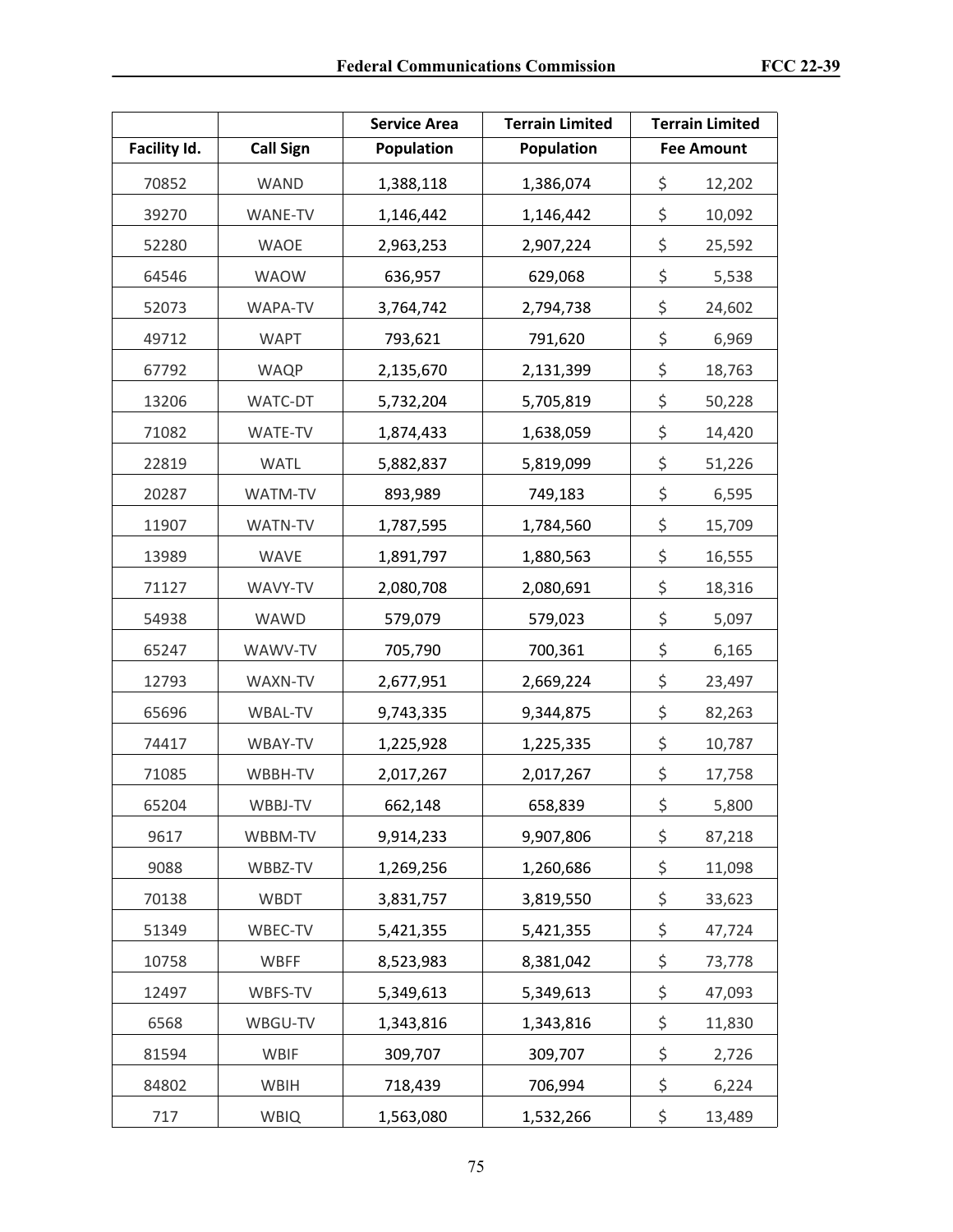|              |                  | <b>Service Area</b> | <b>Terrain Limited</b> | <b>Terrain Limited</b> |
|--------------|------------------|---------------------|------------------------|------------------------|
| Facility Id. | <b>Call Sign</b> | Population          | <b>Population</b>      | <b>Fee Amount</b>      |
| 46984        | WBIR-TV          | 1,978,347           | 1,701,857              | \$<br>14,981           |
| 67048        | WBKB-TV          | 136,823             | 130,625                | \$<br>1,150            |
| 34167        | <b>WBKI</b>      | 2,104,090           | 2,085,393              | \$<br>18,358           |
| 4692         | <b>WBKO</b>      | 963,413             | 862,651                | \$<br>7,594            |
| 76001        | <b>WBKP</b>      | 55,655              | 55,305                 | \$<br>487              |
| 68427        | WBMM             | 562,284             | 562,123                | \$<br>4,948            |
| 73692        | <b>WBNA</b>      | 1,699,683           | 1,666,248              | \$<br>14,668           |
| 23337        | WBNG-TV          | 1,435,634           | 1,051,932              | \$<br>9,260            |
| 71217        | WBNS-TV          | 2,847,721           | 2,784,795              | \$<br>24,515           |
| 72958        | WBNX-TV          | 3,639,256           | 3,630,531              | \$<br>31,960           |
| 71218        | WBOC-TV          | 813,888             | 813,888                | \$<br>7,165            |
| 71220        | WBOY-TV          | 711,302             | 621,367                | \$<br>5,470            |
| 60850        | WBPH-TV          | 10,613,847          | 9,474,797              | \$<br>83,407           |
| 7692         | WBPX-TV          | 6,833,712           | 6,761,949              | \$<br>59,525           |
| 5981         | WBRA-TV          | 1,726,408           | 1,677,204              | \$<br>14,764           |
| 71221        | <b>WBRC</b>      | 1,884,007           | 1,849,135              | \$<br>16,278           |
| 71225        | WBRE-TV          | 2,879,196           | 2,244,735              | \$<br>19,760           |
| 38616        | WBRZ-TV          | 2,223,336           | 2,222,309              | \$<br>19,563           |
| 82627        | <b>WBSF</b>      | 1,836,543           | 1,832,446              | \$<br>16,131           |
| 30826        | <b>WBTV</b>      | 4,433,795           | 4,296,893              | \$<br>37,826           |
| 66407        | <b>WBTW</b>      | 1,975,457           | 1,959,172              | \$<br>17,247           |
| 16363        | WBUI             | 981,884             | 981,868                | \$<br>8,643            |
| 59281        | <b>WBUP</b>      | 126,472             | 112,603                | \$<br>991              |
| 60830        | WBUY-TV          | 1,569,254           | 1,567,815              | \$<br>13,801           |
| 72971        | WBXX-TV          | 2,142,759           | 1,984,544              | \$<br>17,470           |
| 25456        | WBZ-TV           | 7,960,556           | 7,730,847              | \$<br>68,055           |
| 63153        | <b>WCAU</b>      | 11,269,831          | 11,098,540             | \$<br>97,700           |
| 363          | <b>WCAV</b>      | 1,032,270           | 874,886                | \$<br>7,702            |
| 46728        | WCAX-TV          | 784,748             | 665,685                | \$<br>5,860            |
| 39659        | <b>WCBB</b>      | 964,079             | 910,222                | \$<br>8,013            |
| 10587        | WCBD-TV          | 1,149,489           | 1,149,489              | \$<br>10,119           |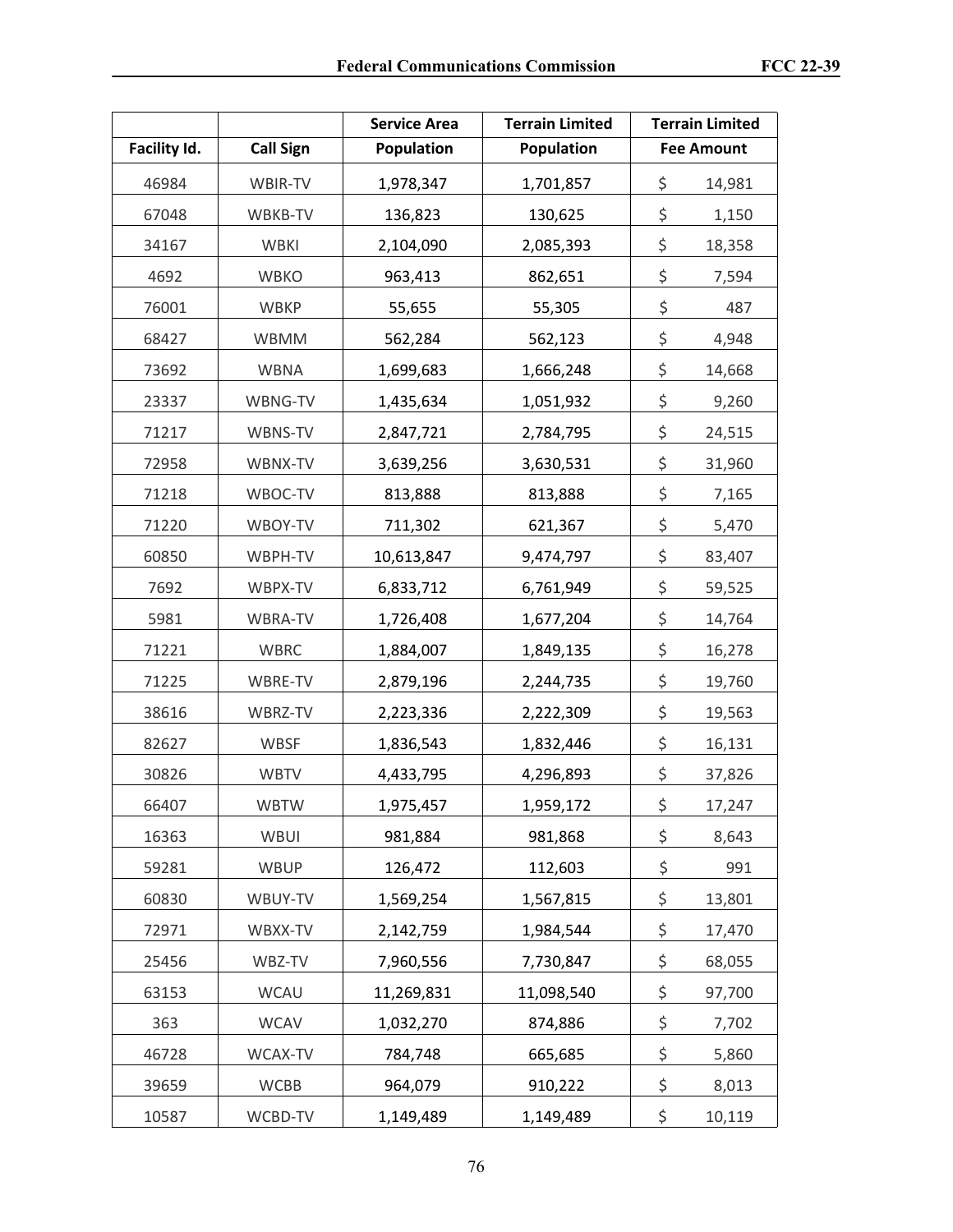|              |                  | <b>Service Area</b> | <b>Terrain Limited</b> | <b>Terrain Limited</b> |
|--------------|------------------|---------------------|------------------------|------------------------|
| Facility Id. | <b>Call Sign</b> | Population          | <b>Population</b>      | <b>Fee Amount</b>      |
| 12477        | WCBI-TV          | 680,511             | 678,424                | \$<br>5,972            |
| 9610         | WCBS-TV          | 22,087,789          | 21,511,236             | \$<br>189,363          |
| 49157        | <b>WCCB</b>      | 3,642,232           | 3,574,928              | \$<br>31,470           |
| 9629         | WCCO-TV          | 3,837,442           | 3,829,714              | \$<br>33,713           |
| 14050        | WCCT-TV          | 5,818,471           | 5,307,612              | \$<br>46,723           |
| 69544        | <b>WCCU</b>      | 694,550             | 693,317                | \$<br>6,103            |
| 3001         | WCCV-TV          | 3,391,703           | 2,062,994              | \$<br>18,161           |
| 23937        | WCES-TV          | 1,098,868           | 1,097,706              | \$<br>9,663            |
| 65666        | <b>WCET</b>      | 3,123,290           | 3,110,519              | \$<br>27,382           |
| 46755        | WCFE-TV          | 459,417             | 419,756                | \$<br>3,695            |
| 71280        | WCHS-TV          | 1,352,824           | 1,274,766              | \$<br>11,222           |
| 42124        | <b>WCIA</b>      | 834,084             | 833,547                | \$<br>7,338            |
| 711          | <b>WCIQ</b>      | 3,186,320           | 3,016,907              | \$<br>26,558           |
| 71428        | WCIU-TV          | 10,052,136          | 10,049,244             | \$<br>88,463           |
| 9015         | <b>WCIV</b>      | 1,152,800           | 1,152,800              | \$<br>10,148           |
| 42116        | <b>WCIX</b>      | 554,002             | 549,911                | \$<br>4,841            |
| 16993        | WCJB-TV          | 977,492             | 977,492                | \$<br>8,605            |
| 11125        | <b>WCLF</b>      | 4,097,389           | 4,096,624              | \$<br>36,063           |
| 68007        | WCLJ-TV          | 2,305,723           | 2,303,534              | \$<br>20,278           |
| 50781        | WCMH-TV          | 2,756,260           | 2,712,989              | \$<br>23,882           |
| 9917         | WCML             | 233,439             | 224,255                | \$<br>1,974            |
| 9908         | WCMU-TV          | 707,702             | 699,551                | \$<br>6,158            |
| 9922         | <b>WCMV</b>      | 425,499             | 411,288                | \$<br>3,621            |
| 9913         | <b>WCMW</b>      | 106,975             | 104,859                | \$<br>923              |
| 32326        | WCNC-TV          | 3,883,049           | 3,809,706              | \$<br>33,537           |
| 53734        | WCNY-TV          | 1,342,821           | 1,279,429              | \$<br>11,263           |
| 73642        | WCOV-TV          | 889,102             | 884,417                | \$<br>7,786            |
| 40618        | <b>WCPB</b>      | 560,426             | 560,426                | \$<br>4,933            |
| 59438        | WCPO-TV          | 3,330,885           | 3,313,654              | \$<br>29,170           |
| 10981        | WCPX-TV          | 9,753,235           | 9,751,916              | \$<br>85,846           |
| 71297        | WCSC-TV          | 1,028,018           | 1,028,018              | \$<br>9,050            |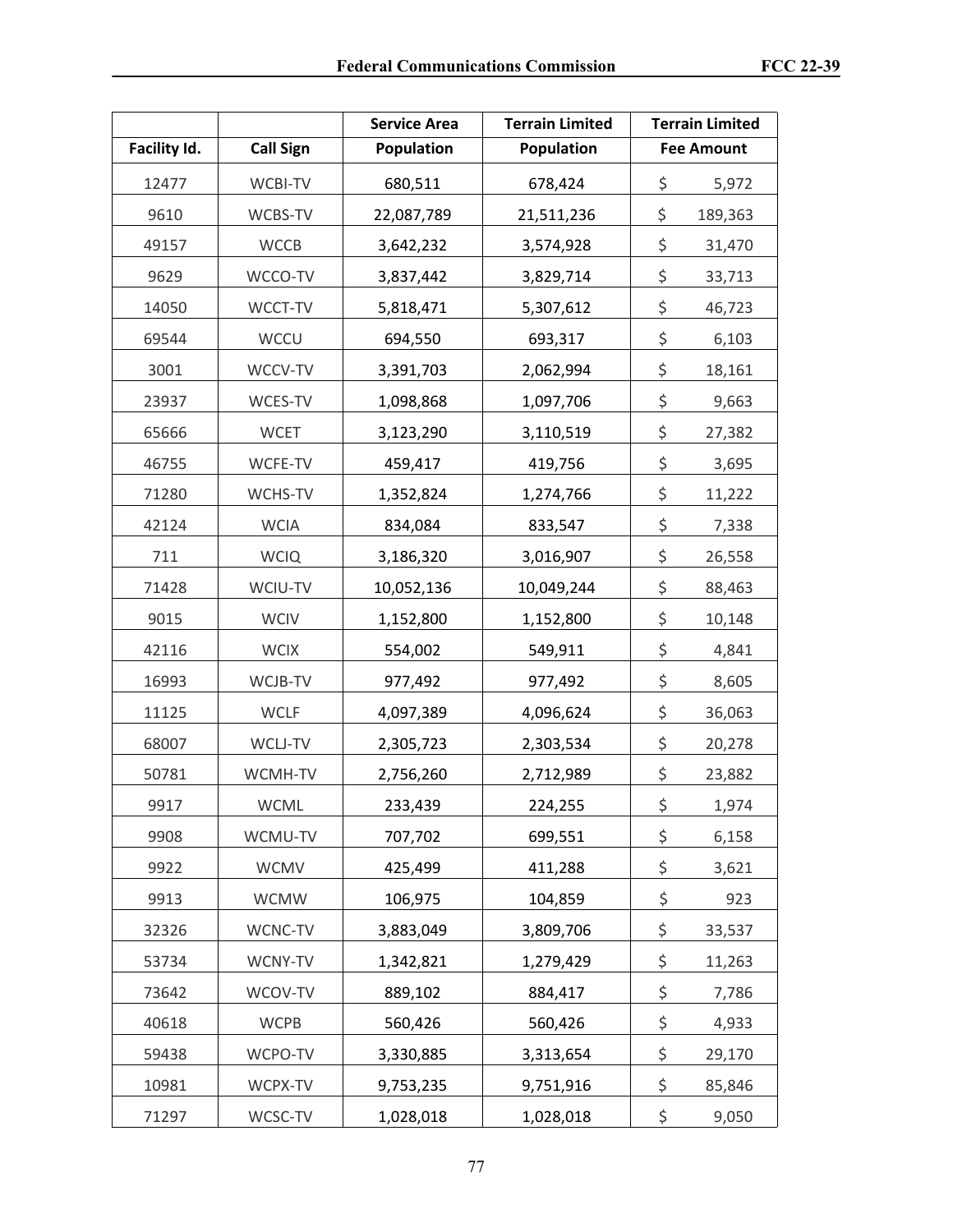|              |                  | <b>Service Area</b> | <b>Terrain Limited</b> | <b>Terrain Limited</b> |
|--------------|------------------|---------------------|------------------------|------------------------|
| Facility Id. | <b>Call Sign</b> | Population          | Population             | <b>Fee Amount</b>      |
| 39664        | <b>WCSH</b>      | 1,755,325           | 1,548,824              | \$<br>13,634           |
| 69479        | <b>WCTE</b>      | 612,760             | 541,314                | \$<br>4,765            |
| 18334        | WCTI-TV          | 1,688,065           | 1,685,638              | \$<br>14,839           |
| 31590        | <b>WCTV</b>      | 1,065,524           | 1,065,464              | \$<br>9,379            |
| 33081        | <b>WCTX</b>      | 7,844,936           | 7,332,431              | \$<br>64,547           |
| 65684        | WCVB-TV          | 7,780,868           | 7,618,496              | \$<br>67,066           |
| 9987         | WCVE-TV          | 1,721,004           | 1,712,249              | \$<br>15,073           |
| 83304        | WCVI-TV          | 50,601              | 50,495                 | \$<br>445              |
| 34204        | WCVN-TV          | 2,129,816           | 2,120,349              | \$<br>18,665           |
| 9989         | <b>WCVW</b>      | 1,505,484           | 1,505,330              | \$<br>13,251           |
| 73042        | <b>WCWF</b>      | 1,077,314           | 1,077,194              | \$<br>9,483            |
| 35385        | <b>WCWG</b>      | 3,630,551           | 3,299,114              | \$<br>29,042           |
| 29712        | WCWJ             | 1,661,270           | 1,661,132              | \$<br>14,623           |
| 73264        | <b>WCWN</b>      | 1,909,223           | 1,621,751              | \$<br>14,276           |
| 2455         | WCYB-TV          | 2,363,002           | 2,057,404              | \$<br>18,111           |
| 11291        | WDAF-TV          | 2,539,581           | 2,537,411              | \$<br>22,337           |
| 21250        | WDAM-TV          | 512,594             | 500,343                | \$<br>4,405            |
| 22129        | WDAY-TV          | 339,239             | 338,856                | \$<br>2,983            |
| 22124        | WDAZ-TV          | 151,720             | 151,659                | \$<br>1,335            |
| 71325        | <b>WDBB</b>      | 1,792,728           | 1,762,643              | \$<br>15,517           |
| 71326        | <b>WDBD</b>      | 940,665             | 939,489                | \$<br>8,270            |
| 71329        | <b>WDBJ</b>      | 1,626,017           | 1,435,762              | \$<br>12,639           |
| 51567        | <b>WDCA</b>      | 8,101,358           | 8,049,329              | \$<br>70,858           |
| 16530        | WDCQ-TV          | 1,269,199           | 1,269,199              | \$<br>11,173           |
| 30576        | <b>WDCW</b>      | 8,155,998           | 8,114,847              | \$<br>71,435           |
| 54385        | WDEF-TV          | 1,730,762           | 1,530,403              | \$<br>13,472           |
| 32851        | WDFX-TV          | 271,499             | 270,942                | \$<br>2,385            |
| 43846        | <b>WDHN</b>      | 452,377             | 451,978                | \$<br>3,979            |
| 71338        | WDIO-DT          | 341,506             | 327,469                | \$<br>2,883            |
| 714          | <b>WDIQ</b>      | 663,062             | 620,124                | \$<br>5,459            |
| 53114        | WDIV-TV          | 5,450,318           | 5,450,174              | \$<br>47,978           |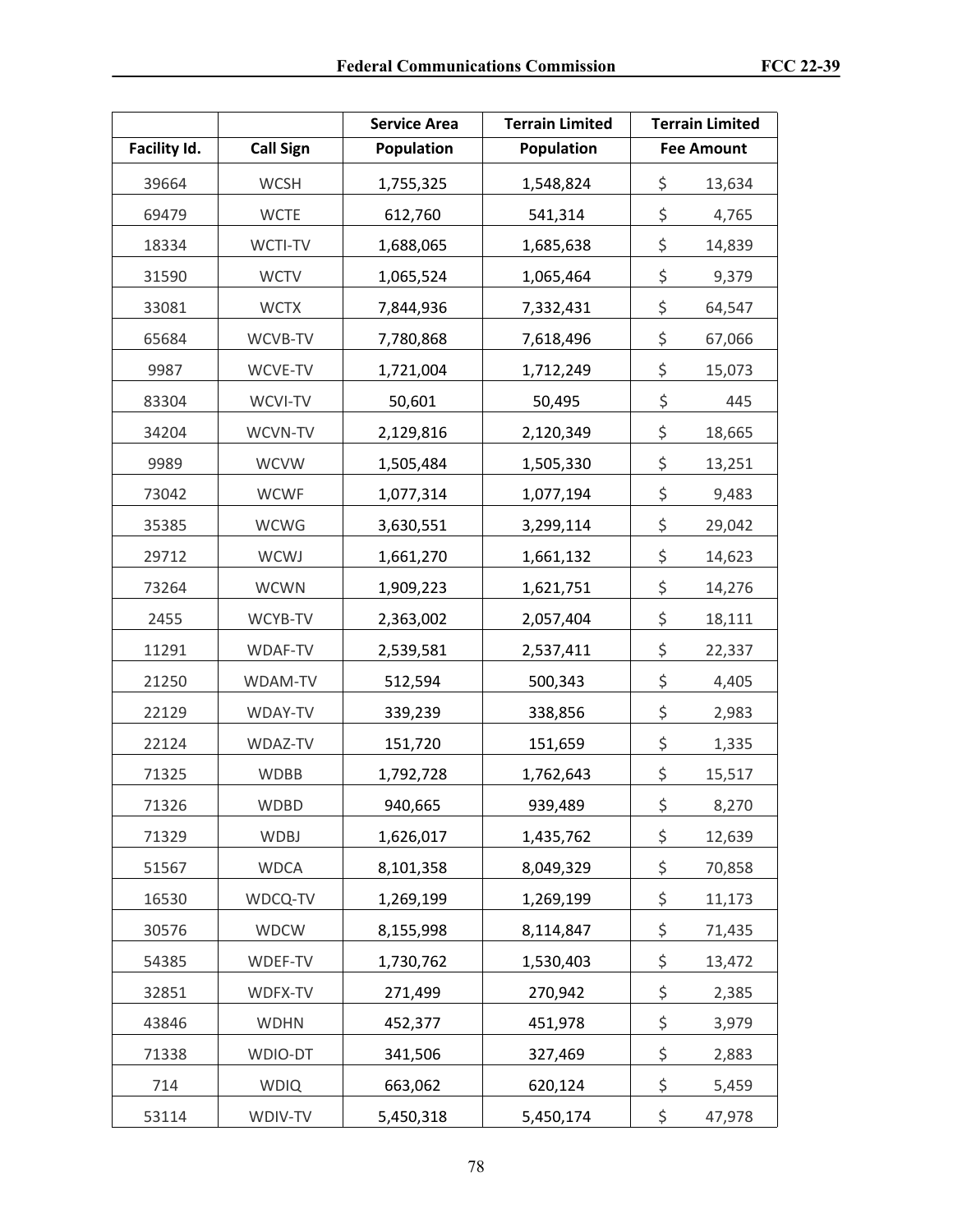|              |                  | <b>Service Area</b> | <b>Terrain Limited</b> | <b>Terrain Limited</b> |
|--------------|------------------|---------------------|------------------------|------------------------|
| Facility Id. | <b>Call Sign</b> | Population          | Population             | <b>Fee Amount</b>      |
| 71427        | WDJT-TV          | 3,267,652           | 3,256,507              | \$<br>28,667           |
| 39561        | <b>WDKA</b>      | 658,699             | 658,277                | \$<br>5,795            |
| 64017        | WDKY-TV          | 1,204,817           | 1,173,579              | \$<br>10,331           |
| 67893        | WDLI-TV          | 4,147,298           | 4,114,920              | \$<br>36,224           |
| 72335        | <b>WDPB</b>      | 596,888             | 596,888                | \$<br>5,254            |
| 83740        | WDPM-DT          | 1,365,977           | 1,364,744              | \$<br>12,014           |
| 1283         | WDPN-TV          | 11,594,463          | 11,467,616             | \$<br>100,949          |
| 6476         | WDPX-TV          | 6,833,712           | 6,761,949              | \$<br>59,525           |
| 28476        | <b>WDRB</b>      | 2,054,813           | 2,037,086              | \$<br>17,932           |
| 12171        | WDSC-TV          | 3,389,559           | 3,389,559              | \$<br>29,838           |
| 17726        | <b>WDSE</b>      | 330,994             | 316,643                | \$<br>2,787            |
| 71353        | WDSI-TV          | 1,100,302           | 1,042,191              | \$<br>9,174            |
| 71357        | WDSU             | 1,649,083           | 1,649,083              | \$<br>14,517           |
| 7908         | <b>WDTI</b>      | 2,092,242           | 2,091,941              | \$<br>18,415           |
| 65690        | <b>WDTN</b>      | 3,831,757           | 3,819,550              | \$<br>33,623           |
| 70592        | <b>WDTV</b>      | 962,532             | 850,394                | \$<br>7,486            |
| 25045        | WDVM-TV          | 3,074,837           | 2,646,508              | \$<br>23,297           |
| 4110         | <b>WDWL</b>      | 2,638,361           | 1,977,410              | \$<br>17,407           |
| 49421        | <b>WEAO</b>      | 3,960,217           | 3,945,408              | \$<br>34,731           |
| 71363        | <b>WEAR-TV</b>   | 1,520,973           | 1,520,386              | \$<br>13,384           |
| 7893         | WEAU             | 1,006,393           | 971,050                | \$<br>8,548            |
| 61003        | WEBA-TV          | 641,354             | 632,282                | \$<br>5,566            |
| 19561        | <b>WECN</b>      | 2,886,669           | 2,157,288              | \$<br>18,991           |
| 48666        | WECT             | 1,156,807           | 1,156,807              | \$<br>10,183           |
| 13602        | WEDH             | 5,328,800           | 4,724,167              | \$<br>41,587           |
| 13607        | WEDN             | 3,451,170           | 2,643,344              | \$<br>23,269           |
| 69338        | WEDQ             | 5,379,887           | 5,365,612              | \$<br>47,233           |
| 21808        | WEDU             | 5,379,887           | 5,365,612              | \$<br>47,233           |
| 13594        | WEDW             | 5,996,408           | 5,544,708              | \$<br>48,810           |
| 13595        | WEDY             | 5,328,800           | 4,724,167              | \$<br>41,587           |
| 24801        | WEEK-TV          | 752,596             | 752,539                | \$<br>6,625            |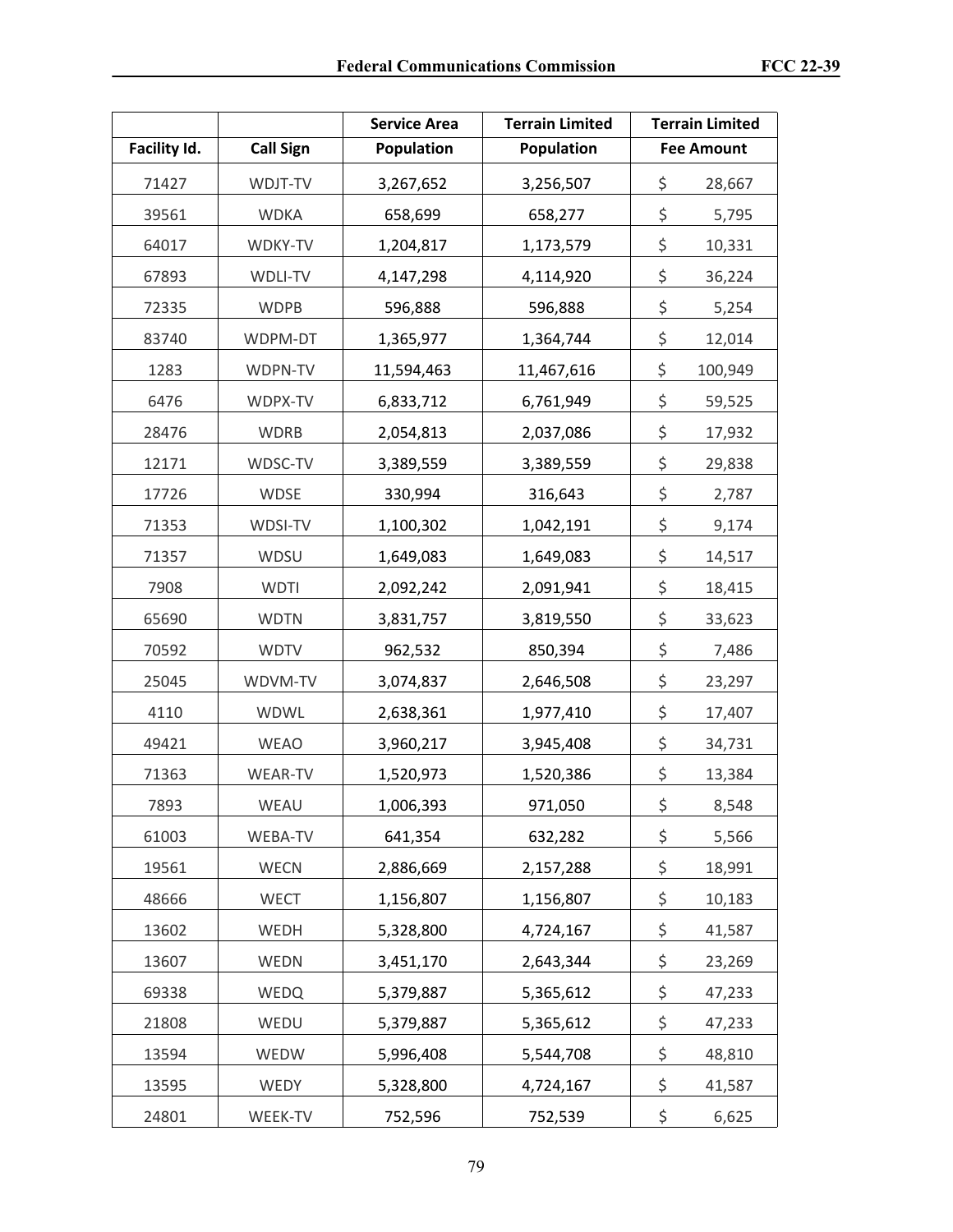|              |                  | <b>Service Area</b> | <b>Terrain Limited</b> | <b>Terrain Limited</b> |
|--------------|------------------|---------------------|------------------------|------------------------|
| Facility Id. | <b>Call Sign</b> | Population          | Population             | <b>Fee Amount</b>      |
| 6744         | <b>WEFS</b>      | 3,380,743           | 3,380,743              | \$<br>29,761           |
| 24215        | <b>WEHT</b>      | 857,558             | 844,070                | \$<br>7,430            |
| 721          | <b>WEIQ</b>      | 1,055,632           | 1,055,193              | \$<br>9,289            |
| 18301        | WEIU-TV          | 458,480             | 458,416                | \$<br>4,035            |
| 69271        | WEKW-TV          | 1,263,049           | 773,108                | \$<br>6,806            |
| 60825        | WELF-TV          | 1,477,691           | 1,387,044              | \$<br>12,210           |
| 26602        | WELU             | 2,248,146           | 1,678,682              | \$<br>14,777           |
| 40761        | <b>WEMT</b>      | 1,726,085           | 1,186,706              | \$<br>10,447           |
| 69237        | WENH-TV          | 4,500,498           | 4,328,222              | \$<br>38,101           |
| 71508        | WENY-TV          | 656,240             | 517,754                | \$<br>4,558            |
| 83946        | <b>WEPH</b>      | 604,105             | 602,833                | \$<br>5,307            |
| 81508        | WEPX-TV          | 950,012             | 950,012                | \$<br>8,363            |
| 25738        | WESH             | 4,063,973           | 4,053,252              | \$<br>35,681           |
| 65670        | WETA-TV          | 8,315,499           | 8,258,807              | \$<br>72,702           |
| 69944        | <b>WETK</b>      | 670,087             | 558,842                | \$<br>4,919            |
| 60653        | WETM-TV          | 870,206             | 770,731                | \$<br>6,785            |
| 18252        | WETP-TV          | 2,167,383           | 1,888,574              | \$<br>16,625           |
| 2709         | WEUX             | 380,569             | 373,680                | \$<br>3,290            |
| 72041        | WEVV-TV          | 752,417             | 751,094                | \$<br>6,612            |
| 59441        | WEWS-TV          | 4,112,984           | 4,078,299              | \$<br>35,901           |
| 72052        | WEYI-TV          | 3,715,686           | 3,652,991              | \$<br>32,157           |
| 72054        | <b>WFAA</b>      | 6,917,502           | 6,907,616              | \$<br>60,808           |
| 81669        | <b>WFBD</b>      | 817,914             | 817,389                | \$<br>7,195            |
| 69532        | WFDC-DT          | 8,155,998           | 8,114,847              | \$<br>71,435           |
| 10132        | WFFF-TV          | 633,649             | 552,182                | \$<br>4,861            |
| 25040        | WFFT-TV          | 1,095,429           | 1,095,411              | \$<br>9,643            |
| 11123        | WFGC             | 3,018,351           | 3,018,351              | \$<br>26,571           |
| 6554         | WFGX             | 1,493,866           | 1,493,319              | \$<br>13,146           |
| 13991        | WFIE             | 743,079             | 740,909                | \$<br>6,522            |
| 715          | <b>WFIQ</b>      | 546,563             | 544,258                | \$<br>4,791            |
| 64592        | WFLA-TV          | 5,583,544           | 5,576,649              | \$<br>49,091           |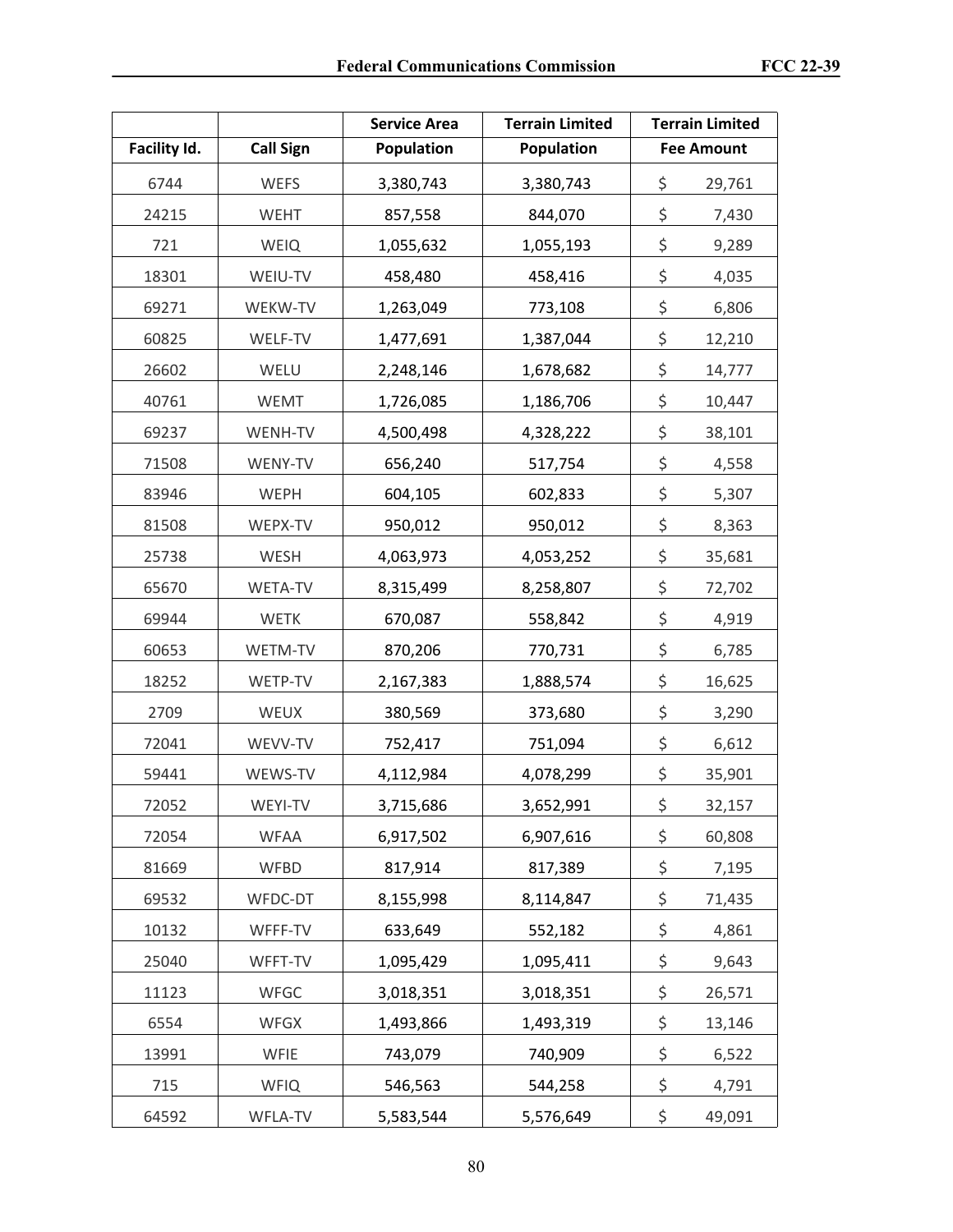|              |                  | <b>Service Area</b> | <b>Terrain Limited</b> | <b>Terrain Limited</b> |
|--------------|------------------|---------------------|------------------------|------------------------|
| Facility Id. | <b>Call Sign</b> | Population          | Population             | <b>Fee Amount</b>      |
| 22211        | WFLD             | 9,957,301           | 9,954,828              | \$<br>87,632           |
| 72060        | WFLI-TV          | 1,294,209           | 1,189,897              | \$<br>10,475           |
| 39736        | <b>WFLX</b>      | 5,740,086           | 5,740,086              | \$<br>50,530           |
| 72062        | WFMJ-TV          | 4,328,477           | 3,822,691              | \$<br>33,651           |
| 72064        | WFMY-TV          | 4,772,783           | 4,746,167              | \$<br>41,781           |
| 39884        | WFMZ-TV          | 10,613,847          | 9,474,797              | \$<br>83,407           |
| 83943        | <b>WFNA</b>      | 1,391,519           | 1,390,447              | \$<br>12,240           |
| 47902        | WFOR-TV          | 5,398,266           | 5,398,266              | \$<br>47,521           |
| 11909        | WFOX-TV          | 1,603,324           | 1,603,324              | \$<br>14,114           |
| 40626        | <b>WFPT</b>      | 5,829,153           | 5,442,279              | \$<br>47,908           |
| 21245        | WFPX-TV          | 2,637,949           | 2,634,141              | \$<br>23,188           |
| 25396        | WFQX-TV          | 537,340             | 534,314                | \$<br>4,704            |
| 9635         | WFRV-TV          | 1,263,353           | 1,256,376              | \$<br>11,060           |
| 53115        | <b>WFSB</b>      | 4,752,788           | 4,370,519              | \$<br>38,474           |
| 6093         | <b>WFSG</b>      | 364,961             | 364,796                | \$<br>3,211            |
| 21801        | WFSU-TV          | 576,105             | 576,093                | \$<br>5,071            |
| 11913        | <b>WFTC</b>      | 3,787,177           | 3,770,207              | \$<br>33,189           |
| 64588        | WFTS-TV          | 5,236,379           | 5,236,287              | \$<br>46,095           |
| 16788        | WFTT-TV          | 4,523,828           | 4,521,879              | \$<br>39,806           |
| 72076        | <b>WFTV</b>      | 3,882,888           | 3,882,888              | \$<br>34,181           |
| 70649        | WFTX-TV          | 1,758,172           | 1,758,172              | \$<br>15,477           |
| 60553        | WFTY-DT          | 5,678,755           | 5,560,460              | \$<br>48,949           |
| 25395        | <b>WFUP</b>      | 234,863             | 234,436                | \$<br>2,064            |
| 60555        | WFUT-DT          | 20,362,721          | 19,974,644             | \$<br>175,837          |
| 22108        | <b>WFWA</b>      | 1,035,114           | 1,034,862              | \$<br>9,110            |
| 9054         | <b>WFXB</b>      | 1,393,865           | 1,393,510              | \$<br>12,267           |
| 3228         | <b>WFXG</b>      | 1,070,032           | 1,057,760              | \$<br>9,311            |
| 70815        | <b>WFXL</b>      | 793,637             | 785,106                | \$<br>6,911            |
| 19707        | <b>WFXP</b>      | 583,315             | 562,500                | \$<br>4,952            |
| 24813        | <b>WFXR</b>      | 1,426,061           | 1,286,450              | \$<br>11,325           |
| 6463         | <b>WFXT</b>      | 7,494,070           | 7,400,830              | \$<br>65,150           |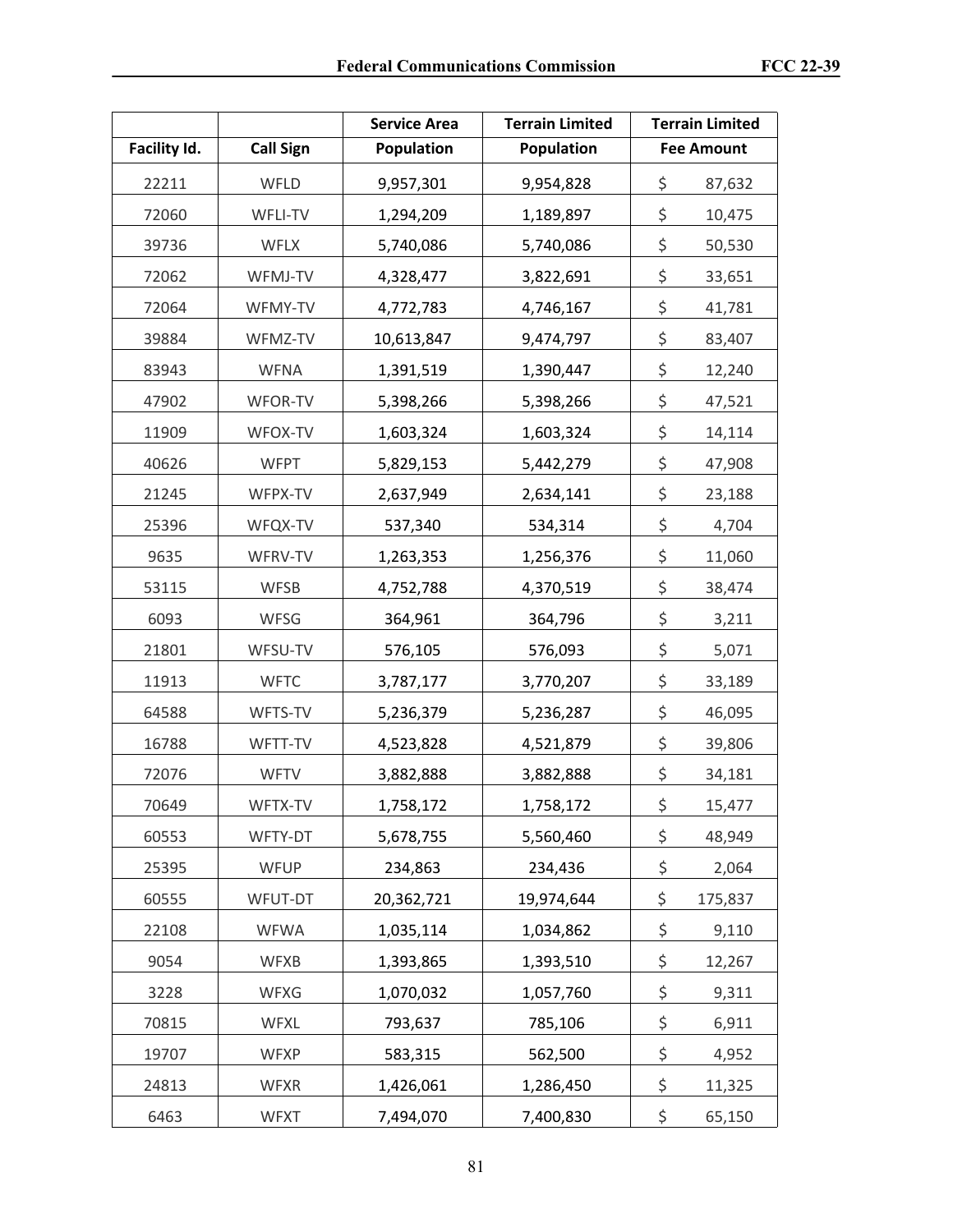|              |                  | <b>Service Area</b> | <b>Terrain Limited</b> | <b>Terrain Limited</b> |
|--------------|------------------|---------------------|------------------------|------------------------|
| Facility Id. | <b>Call Sign</b> | Population          | <b>Population</b>      | <b>Fee Amount</b>      |
| 22245        | WFXU             | 218,273             | 218,273                | \$<br>1,921            |
| 43424        | <b>WFXV</b>      | 702,682             | 612,494                | \$<br>5,392            |
| 25236        | <b>WFXW</b>      | 274,078             | 270,967                | \$<br>2,385            |
| 41397        | <b>WFYI</b>      | 2,389,627           | 2,388,970              | \$<br>21,030           |
| 53930        | WGAL             | 6,287,688           | 5,610,833              | \$<br>49,392           |
| 2708         | WGBA-TV          | 1,170,375           | 1,170,127              | \$<br>10,301           |
| 24314        | <b>WGBC</b>      | 249,415             | 249,235                | \$<br>2,194            |
| 72099        | WGBH-TV          | 7,711,842           | 7,601,732              | \$<br>66,918           |
| 12498        | WGBO-DT          | 9,828,737           | 9,826,530              | \$<br>86,503           |
| 11113        | WGBP-TV          | 1,820,589           | 1,812,232              | \$<br>15,953           |
| 72098        | WGBX-TV          | 7,803,280           | 7,636,641              | \$<br>67,225           |
| 72096        | WGBY-TV          | 4,470,009           | 3,739,675              | \$<br>32,920           |
| 72120        | WGCL-TV          | 6,027,276           | 5,961,471              | \$<br>52,479           |
| 62388        | WGCU             | 1,510,671           | 1,510,671              | \$<br>13,298           |
| 54275        | WGEM-TV          | 361,598             | 356,682                | \$<br>3,140            |
| 27387        | WGEN-TV          | 43,037              | 43,037                 | \$<br>379              |
| 7727         | WGFL             | 877,163             | 877,163                | \$<br>7,722            |
| 25682        | WGGB-TV          | 3,443,386           | 3,053,436              | \$<br>26,879           |
| 11027        | WGGN-TV          | 4,002,841           | 3,981,382              | \$<br>35,048           |
| 9064         | WGGS-TV          | 2,759,326           | 2,705,067              | \$<br>23,813           |
| 72106        | WGHP             | 4,174,964           | 4,123,106              | \$<br>36,296           |
| 710          | <b>WGIQ</b>      | 363,849             | 363,806                | \$<br>3,203            |
| 12520        | WGMB-TV          | 1,742,708           | 1,742,659              | \$<br>15,341           |
| 25683        | WGME-TV          | 1,495,724           | 1,325,465              | \$<br>11,668           |
| 24618        | <b>WGNM</b>      | 742,458             | 741,502                | \$<br>6,527            |
| 72119        | <b>WGNO</b>      | 1,641,765           | 1,641,765              | \$<br>14,452           |
| 9762         | <b>WGNT</b>      | 2,128,079           | 2,127,891              | \$<br>18,732           |
| 72115        | WGN-TV           | 9,942,959           | 9,941,552              | \$<br>87,515           |
| 40619        | <b>WGPT</b>      | 578,294             | 344,300                | \$<br>3,031            |
| 65074        | WGPX-TV          | 2,765,350           | 2,754,743              | \$<br>24,250           |
| 64547        | WGRZ             | 1,878,725           | 1,812,309              | \$<br>15,954           |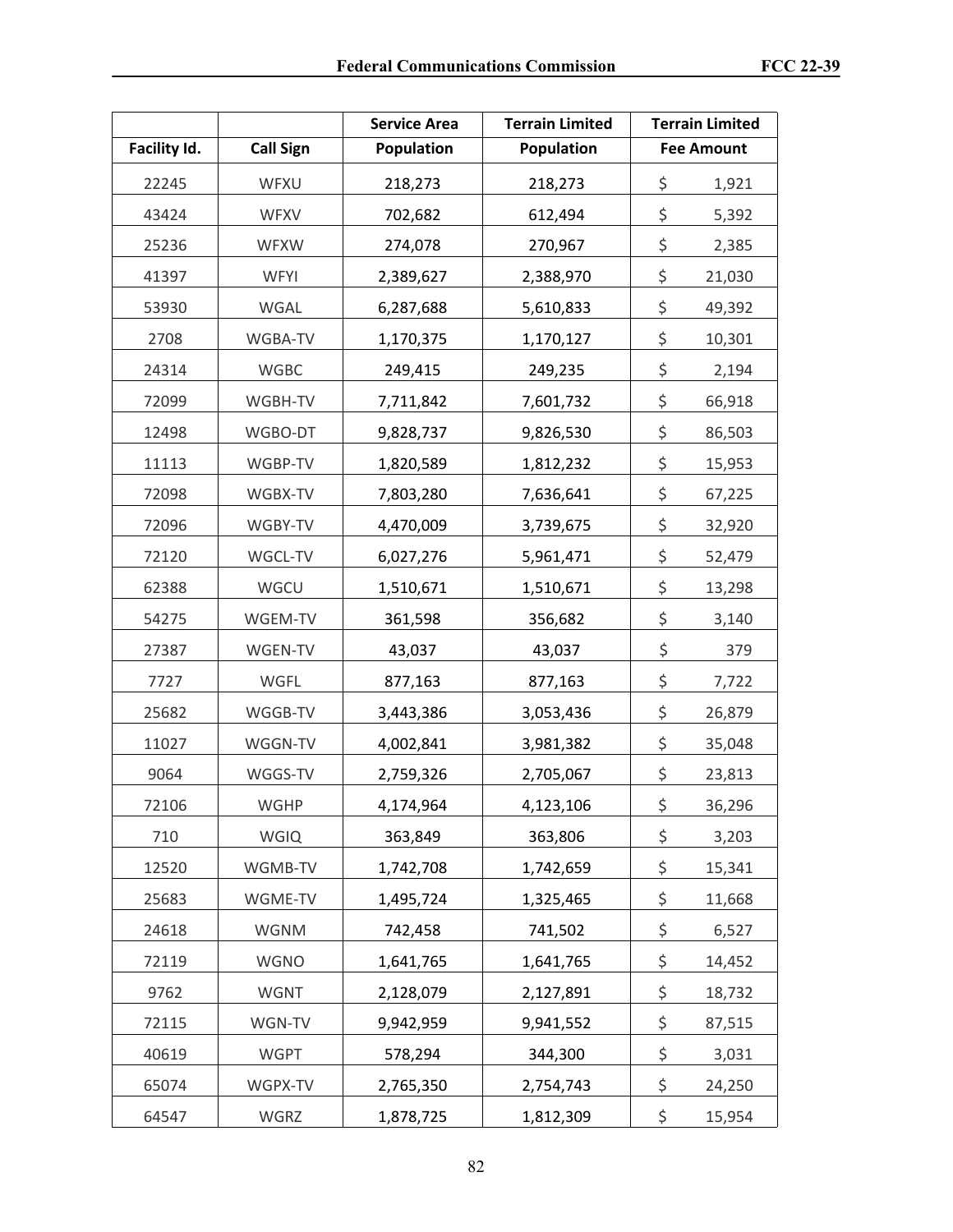|              |                  | <b>Service Area</b> | <b>Terrain Limited</b> | <b>Terrain Limited</b> |
|--------------|------------------|---------------------|------------------------|------------------------|
| Facility Id. | <b>Call Sign</b> | Population          | Population             | <b>Fee Amount</b>      |
| 63329        | <b>WGTA</b>      | 1,061,654           | 1,030,538              | \$<br>9,072            |
| 66285        | WGTE-TV          | 2,210,496           | 2,208,927              | \$<br>19,445           |
| 59279        | <b>WGTQ</b>      | 95,618              | 92,019                 | \$<br>810              |
| 59280        | WGTU             | 358,543             | 353,477                | \$<br>3,112            |
| 23948        | <b>WGTV</b>      | 5,989,342           | 5,917,966              | \$<br>52,096           |
| 7623         | WGTW-TV          | 807,797             | 807,797                | \$<br>7,111            |
| 24783        | WGVK             | 2,439,225           | 2,437,526              | \$<br>21,458           |
| 24784        | WGVU-TV          | 1,825,744           | 1,784,264              | \$<br>15,707           |
| 21536        | WGWG             | 986,963             | 986,963                | \$<br>8,688            |
| 56642        | WGWW             | 1,677,166           | 1,647,976              | \$<br>14,507           |
| 58262        | WGXA             | 779,955             | 779,087                | \$<br>6,858            |
| 73371        | WHAM-TV          | 1,381,564           | 1,334,653              | \$<br>11,749           |
| 32327        | WHAS-TV          | 1,955,983           | 1,925,901              | \$<br>16,954           |
| 6096         | WHA-TV           | 1,635,777           | 1,628,950              | \$<br>14,340           |
| 13950        | WHBF-TV          | 1,712,339           | 1,704,072              | \$<br>15,001           |
| 12521        | WHBQ-TV          | 1,736,335           | 1,708,345              | \$<br>15,039           |
| 10894        | <b>WHBR</b>      | 1,302,764           | 1,302,041              | \$<br>11,462           |
| 65128        | <b>WHDF</b>      | 1,553,469           | 1,502,852              | \$<br>13,230           |
| 72145        | <b>WHDH</b>      | 7,441,208           | 7,343,735              | \$<br>64,647           |
| 83929        | WHDT             | 5,768,239           | 5,768,239              | \$<br>50,778           |
| 70041        | WHEC-TV          | 1,322,243           | 1,279,606              | \$<br>11,264           |
| 67971        | WHFT-TV          | 5,417,409           | 5,417,409              | \$<br>47,689           |
| 41458        | WHIO-TV          | 3,877,520           | 3,868,597              | \$<br>34,055           |
| 713          | <b>WHIQ</b>      | 1,278,174           | 1,225,940              | \$<br>10,792           |
| 61216        | WHIZ-TV          | 911,245             | 840,696                | \$<br>7,401            |
| 65919        | WHKY-TV          | 3,358,493           | 3,294,261              | \$<br>28,999           |
| 18780        | WHLA-TV          | 554,446             | 515,561                | \$<br>4,538            |
| 48668        | <b>WHLT</b>      | 484,432             | 483,532                | \$<br>4,257            |
| 24582        | WHLV-TV          | 3,906,201           | 3,906,201              | \$<br>34,386           |
| 37102        | WHMB-TV          | 2,959,585           | 2,889,145              | \$<br>25,433           |
| 61004        | <b>WHMC</b>      | 774,921             | 774,921                | \$<br>6,822            |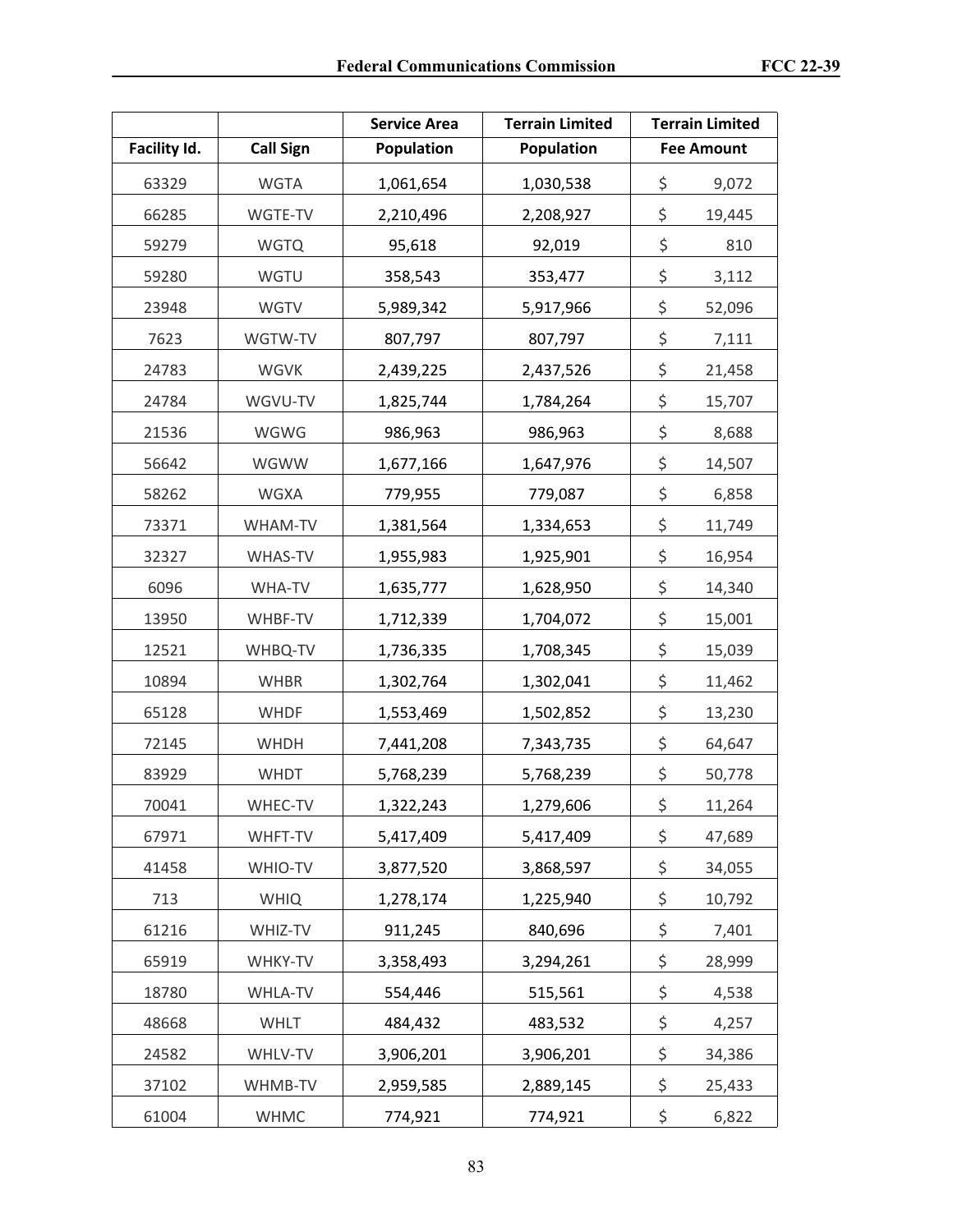|              |                  | <b>Service Area</b> | <b>Terrain Limited</b> | <b>Terrain Limited</b> |
|--------------|------------------|---------------------|------------------------|------------------------|
| Facility Id. | <b>Call Sign</b> | Population          | Population             | <b>Fee Amount</b>      |
| 36117        | WHME-TV          | 1,455,358           | 1,455,110              | \$<br>12,809           |
| 37106        | <b>WHNO</b>      | 1,499,653           | 1,499,653              | \$<br>13,201           |
| 72300        | <b>WHNS</b>      | 2,549,610           | 2,270,868              | \$<br>19,990           |
| 48693        | WHNT-TV          | 1,569,885           | 1,487,578              | \$<br>13,095           |
| 66221        | WHO-DT           | 1,120,480           | 1,099,818              | \$<br>9,682            |
| 6866         | <b>WHOI</b>      | 736,125             | 736,047                | \$<br>6,479            |
| 72313        | WHP-TV           | 4,030,693           | 3,538,096              | \$<br>31,146           |
| 51980        | WHPX-TV          | 5,579,464           | 5,114,336              | \$<br>45,021           |
| 73036        | WHRM-TV          | 535,778             | 532,820                | \$<br>4,690            |
| 25932        | <b>WHRO-TV</b>   | 2,169,238           | 2,169,237              | \$<br>19,096           |
| 68058        | WHSG-TV          | 5,870,314           | 5,808,605              | \$<br>51,133           |
| 4688         | WHSV-TV          | 845,013             | 711,912                | \$<br>6,267            |
| 9990         | <b>WHTJ</b>      | 807,960             | 690,381                | \$<br>6,077            |
| 72326        | WHTM-TV          | 2,829,585           | 2,367,000              | \$<br>20,837           |
| 11117        | <b>WHTN</b>      | 1,914,755           | 1,905,733              | \$<br>16,776           |
| 27772        | WHUT-TV          | 7,649,763           | 7,617,337              | \$<br>67,055           |
| 18793        | WHWC-TV          | 1,123,941           | 1,091,281              | \$<br>9,607            |
| 72338        | WHYY-TV          | 10,448,829          | 10,049,700             | \$<br>88,468           |
| 5360         | <b>WIAT</b>      | 1,837,072           | 1,802,810              | \$<br>15,870           |
| 63160        | WIBW-TV          | 1,234,347           | 1,181,009              | \$<br>10,396           |
| 25684        | <b>WICD</b>      | 1,238,332           | 1,237,046              | \$<br>10,890           |
| 25686        | <b>WICS</b>      | 1,149,358           | 1,147,264              | \$<br>10,099           |
| 24970        | WICU-TV          | 740,115             | 683,435                | \$<br>6,016            |
| 62210        | WICZ-TV          | 1,249,974           | 965,416                | \$<br>8,499            |
| 18410        | <b>WIDP</b>      | 2,559,306           | 1,899,768              | \$<br>16,724           |
| 26025        | <b>WIFS</b>      | 1,583,693           | 1,578,870              | \$<br>13,899           |
| 720          | <b>WIIQ</b>      | 353,241             | 347,685                | \$<br>3,061            |
| 68939        | WILL-TV          | 1,178,545           | 1,158,147              | \$<br>10,195           |
| 6863         | WILX-TV          | 3,378,644           | 3,218,221              | \$<br>28,330           |
| 22093        | WINK-TV          | 1,851,105           | 1,851,105              | \$<br>16,295           |
| 67787        | <b>WINM</b>      | 1,001,485           | 971,031                | \$<br>8,548            |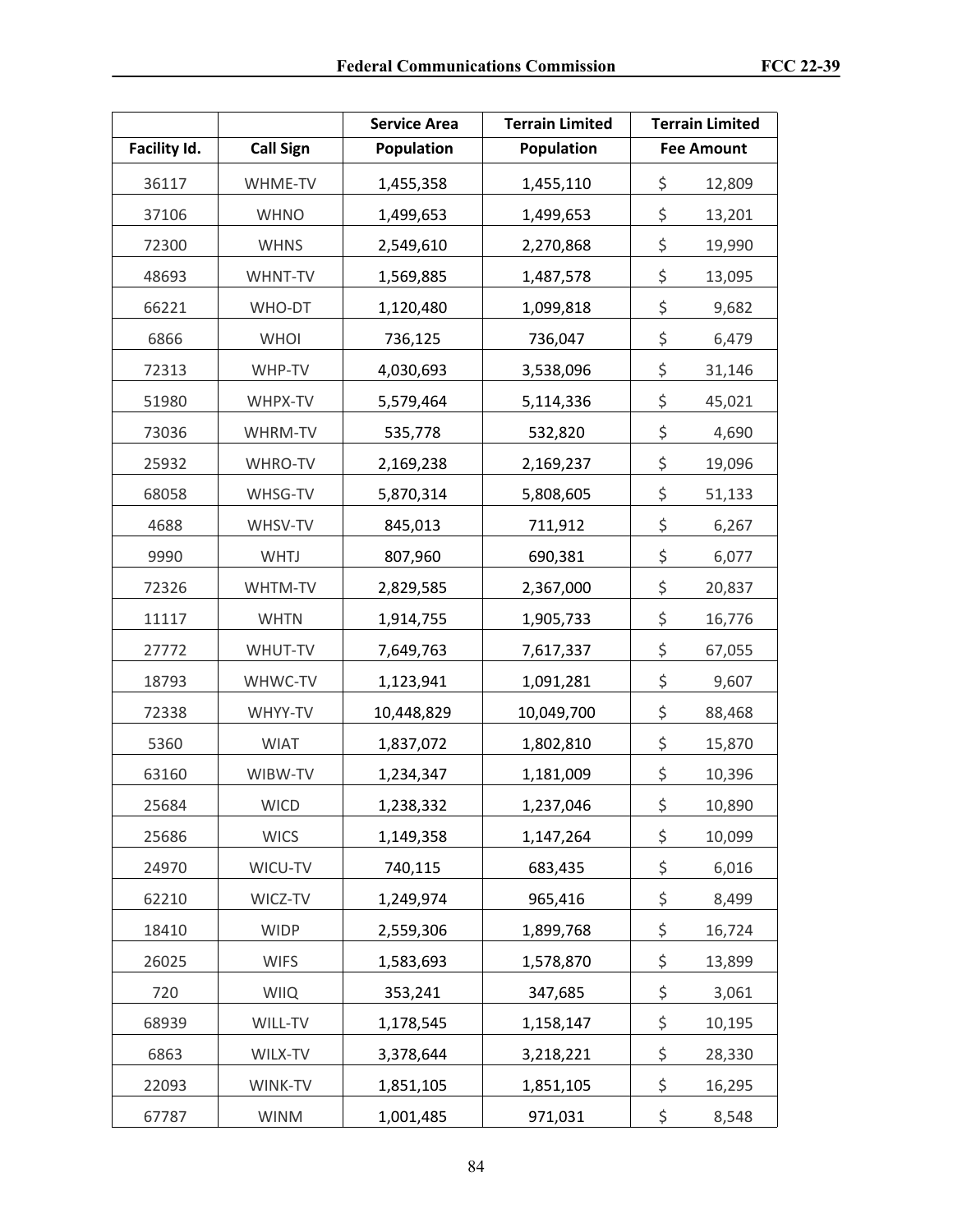|              |                  | <b>Service Area</b> | <b>Terrain Limited</b> |               | <b>Terrain Limited</b> |
|--------------|------------------|---------------------|------------------------|---------------|------------------------|
| Facility Id. | <b>Call Sign</b> | Population          | Population             |               | <b>Fee Amount</b>      |
| 41314        | WINP-TV          | 2,935,057           | 2,883,944              | \$            | 25,387                 |
| 3646         | <b>WIPB</b>      | 1,965,353           | 1,965,174              | \$            | 17,299                 |
| 48408        | <b>WIPL</b>      | 850,656             | 799,165                | \$            | 7,035                  |
| 53863        | WIPM-TV          | 2,196,157           | 1,554,017              | \$            | 2,543                  |
| 53859        | WIPR-TV          | 3,596,802           | 2,811,148              | \$            | 24,747                 |
| 10253        | WIPX-TV          | 2,305,723           | 2,303,534              | \$            | 20,278                 |
| 39887        | <b>WIRS</b>      | 1,091,825           | 757,978                | \$            | 5,281                  |
| 71336        | WIRT-DT          | 127,001             | 126,300                | \$            | 1,112                  |
| 13990        | <b>WIS</b>       | 2,644,715           | 2,600,887              | \$            | 22,896                 |
| 65143        | WISC-TV          | 1,734,112           | 1,697,537              | \$            | 14,943                 |
| 13960        | WISE-TV          | 1,070,155           | 1,070,155              | \$            | 9,421                  |
| 39269        | WISH-TV          | 2,912,963           | 2,855,253              | \$            | 25,135                 |
| 65680        | WISN-TV          | 3,003,636           | 2,997,695              | \$            | 26,389                 |
| 73083        | WITF-TV          | 2,412,561           | 2,191,501              | \$            | 19,292                 |
| 73107        | <b>WITI</b>      | 3,111,641           | 3,102,097              | \$            | 27,308                 |
| 594          | WITN-TV          | 1,861,458           | 1,836,905              | \$            | 16,170                 |
| 61005        | <b>WITV</b>      | 871,783             | 871,783                | \$            | 7,674                  |
| 7780         | WIVB-TV          | 1,900,503           | 1,820,106              | \$            | 16,022                 |
| 11260        | <b>WIVT</b>      | 855,138             | 613,934                | \$            | 5,404                  |
| 60571        | <b>WIWN</b>      | 3,338,845           | 3,323,941              | \$            | 29,261                 |
| 62207        | <b>WIYC</b>      | 639,641             | 637,499                | $\frac{1}{2}$ | 5,612                  |
| 73120        | WJAC-TV          | 2,219,529           | 1,897,986              | \$            | 16,708                 |
| 10259        | WJAL             | 8,750,706           | 8,446,074              | \$            | 74,351                 |
| 50780        | <b>WJAR</b>      | 7,108,180           | 6,976,099              | \$            | 61,411                 |
| 35576        | WJAX-TV          | 1,630,782           | 1,630,782              | \$            | 14,356                 |
| 27140        | <b>WJBF</b>      | 1,601,088           | 1,588,444              | \$            | 13,983                 |
| 73123        | <b>WJBK</b>      | 5,748,623           | 5,711,224              | \$            | 50,276                 |
| 37174        | <b>WJCL</b>      | 938,086             | 938,086                | \$            | 8,258                  |
| 73130        | <b>WJCT</b>      | 1,618,817           | 1,617,292              | \$            | 14,237                 |
| 29719        | WJEB-TV          | 1,607,603           | 1,607,603              | \$            | 14,152                 |
| 65749        | WJET-TV          | 747,431             | 717,721                | \$            | 6,318                  |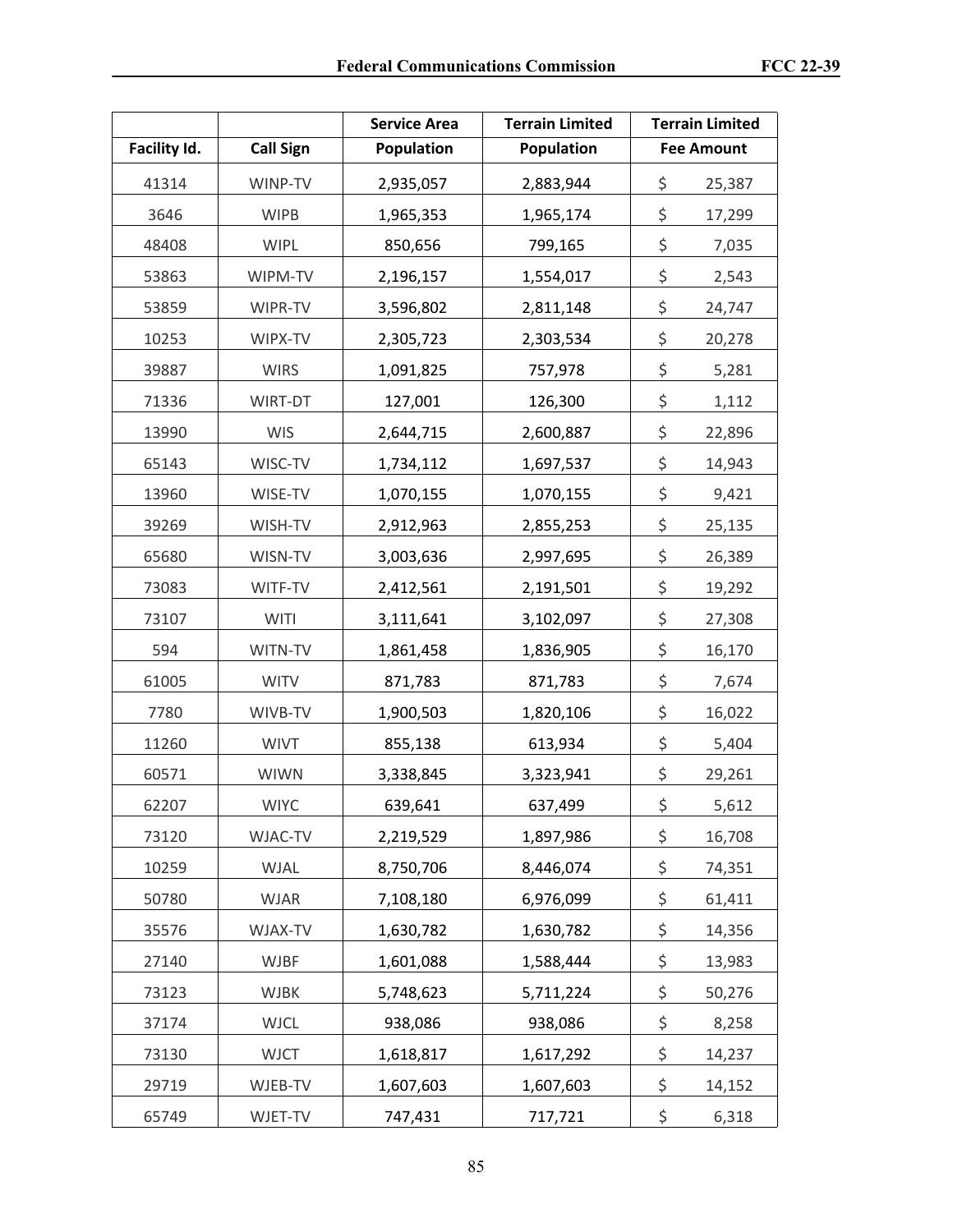|              |                  | <b>Service Area</b> | <b>Terrain Limited</b> | <b>Terrain Limited</b> |
|--------------|------------------|---------------------|------------------------|------------------------|
| Facility Id. | <b>Call Sign</b> | Population          | Population             | <b>Fee Amount</b>      |
| 7651         | <b>WJFB</b>      | 2,310,517           | 2,302,217              | \$<br>20,266           |
| 49699        | WJFW-TV          | 277,530             | 268,295                | \$<br>2,362            |
| 73136        | WJHG-TV          | 864,121             | 859,823                | \$<br>7,569            |
| 57826        | WJHL-TV          | 2,034,663           | 1,462,129              | \$<br>12,871           |
| 68519        | <b>WJKT</b>      | 655,780             | 655,373                | \$<br>5,769            |
| 1051         | WJLA-TV          | 8,750,706           | 8,447,643              | \$<br>74,365           |
| 86537        | <b>WJLP</b>      | 21,384,863          | 21,119,366             | \$<br>185,914          |
| 9630         | WJMN-TV          | 160,991             | 154,424                | \$<br>1,359            |
| 61008        | WJPM-TV          | 623,939             | 623,787                | \$<br>5,491            |
| 58340        | <b>WJPX</b>      | 3,254,481           | 2,500,195              | \$<br>22,009           |
| 21735        | WJRT-TV          | 2,788,684           | 2,543,446              | \$<br>22,390           |
| 23918        | WJSP-TV          | 4,225,860           | 4,188,428              | \$<br>36,871           |
| 41210        | <b>WJTC</b>      | 1,381,529           | 1,379,283              | \$<br>12,142           |
| 48667        | <b>WJTV</b>      | 987,206             | 980,717                | \$<br>8,633            |
| 73150        | <b>WJW</b>       | 3,977,148           | 3,905,325              | \$<br>34,379           |
| 61007        | WJWJ-TV          | 1,034,555           | 1,034,555              | \$<br>9,107            |
| 58342        | WJWN-TV          | 2,063,156           | 1,461,497              | \$<br>5,281            |
| 53116        | <b>WJXT</b>      | 1,622,616           | 1,622,616              | \$<br>14,284           |
| 11893        | <b>WJXX</b>      | 1,618,191           | 1,617,272              | \$<br>14,237           |
| 32334        | <b>WJYS</b>      | 9,667,341           | 9,667,317              | \$<br>85,101           |
| 25455        | WJZ-TV           | 9,743,335           | 9,350,346              | \$<br>82,311           |
| 73152        | <b>WJZY</b>      | 4,432,745           | 4,301,117              | \$<br>37,863           |
| 64983        | WKAQ-TV          | 3,697,088           | 2,731,588              | \$<br>2,969            |
| 6104         | WKAR-TV          | 1,693,373           | 1,689,830              | \$<br>14,876           |
| 34171        | <b>WKAS</b>      | 542,308             | 512,994                | \$<br>4,516            |
| 51570        | WKBD-TV          | 5,065,617           | 5,065,350              | \$<br>44,590           |
| 73153        | WKBN-TV          | 4,898,622           | 4,535,576              | \$<br>39,927           |
| 13929        | WKBS-TV          | 1,082,894           | 937,847                | \$<br>8,256            |
| 74424        | WKBT-DT          | 866,325             | 824,795                | \$<br>7,261            |
| 54176        | WKBW-TV          | 2,247,191           | 2,161,366              | \$<br>19,027           |
| 53465        | <b>WKCF</b>      | 4,241,181           | 4,240,354              | \$<br>37,328           |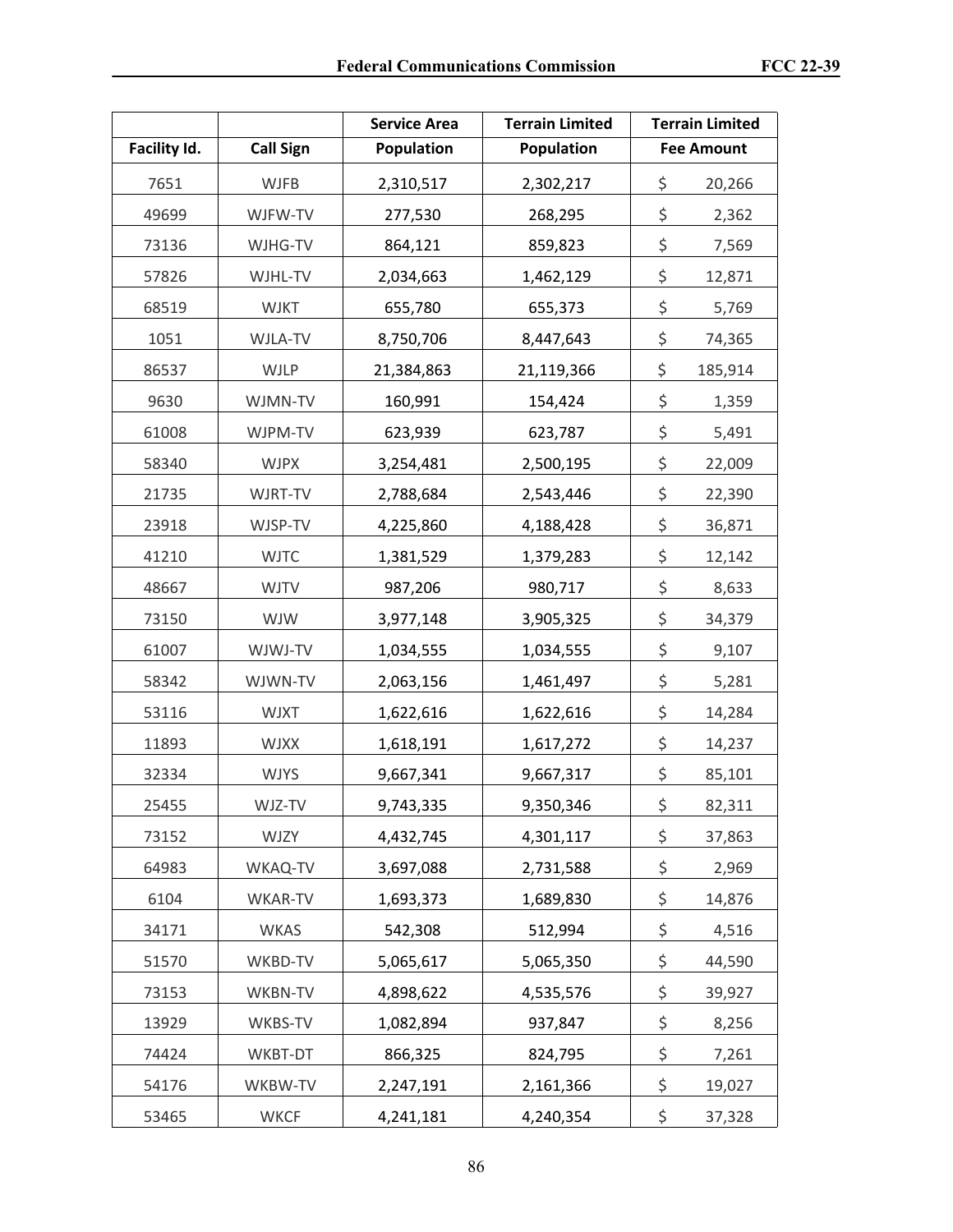|              |                  | <b>Service Area</b> | <b>Terrain Limited</b> | <b>Terrain Limited</b> |
|--------------|------------------|---------------------|------------------------|------------------------|
| Facility Id. | <b>Call Sign</b> | Population          | Population             | <b>Fee Amount</b>      |
| 73155        | <b>WKEF</b>      | 3,730,595           | 3,716,127              | \$<br>32,713           |
| 34177        | WKGB-TV          | 413,268             | 411,587                | \$<br>3,623            |
| 34196        | <b>WKHA</b>      | 511,281             | 400,721                | \$<br>3,528            |
| 34207        | WKLE             | 856,237             | 846,630                | \$<br>7,453            |
| 34212        | WKMA-TV          | 524,617             | 524,035                | \$<br>4,613            |
| 71293        | WKMG-TV          | 3,817,673           | 3,817,673              | \$<br>33,607           |
| 34195        | WKMJ-TV          | 1,477,906           | 1,470,645              | \$<br>12,946           |
| 34202        | <b>WKMR</b>      | 463,316             | 428,462                | \$<br>3,772            |
| 34174        | WKMU             | 344,430             | 344,050                | \$<br>3,029            |
| 42061        | <b>WKNO</b>      | 1,645,867           | 1,642,092              | \$<br>14,455           |
| 83931        | WKNX-TV          | 1,684,178           | 1,459,493              | \$<br>12,848           |
| 34205        | <b>WKOH</b>      | 584,645             | 579,258                | \$<br>5,099            |
| 67869        | WKOI-TV          | 3,831,757           | 3,819,550              | \$<br>33,623           |
| 34211        | <b>WKON</b>      | 1,080,274           | 1,072,320              | \$<br>9,440            |
| 18267        | WKOP-TV          | 1,555,654           | 1,382,098              | \$<br>12,167           |
| 64545        | <b>WKOW</b>      | 1,918,224           | 1,899,746              | \$<br>16,723           |
| 21432        | WKPC-TV          | 1,525,919           | 1,517,701              | \$<br>13,360           |
| 65758        | <b>WKPD</b>      | 283,454             | 282,250                | \$<br>2,485            |
| 34200        | WKPI-TV          | 606,666             | 481,220                | \$<br>4,236            |
| 27504        | WKPT-TV          | 1,131,213           | 887,806                | \$<br>7,815            |
| 58341        | WKPV             | 1,132,932           | 731,199                | \$<br>5,213            |
| 11289        | WKRC-TV          | 3,281,914           | 3,229,223              | \$<br>28,427           |
| 73187        | WKRG-TV          | 1,526,600           | 1,526,075              | \$<br>13,434           |
| 73188        | WKRN-TV          | 2,409,767           | 2,388,588              | \$<br>21,027           |
| 34222        | WKSO-TV          | 658,441             | 642,090                | \$<br>5,652            |
| 40902        | <b>WKTC</b>      | 1,387,229           | 1,386,779              | \$<br>12,208           |
| 60654        | <b>WKTV</b>      | 1,573,503           | 1,342,387              | \$<br>11,817           |
| 73195        | <b>WKYC</b>      | 4,180,327           | 4,124,135              | \$<br>36,305           |
| 24914        | WKYT-TV          | 1,174,615           | 1,156,978              | \$<br>10,185           |
| 71861        | WKYU-TV          | 411,448             | 409,310                | \$<br>3,603            |
| 34181        | WKZT-TV          | 1,044,532           | 1,020,878              | \$<br>8,987            |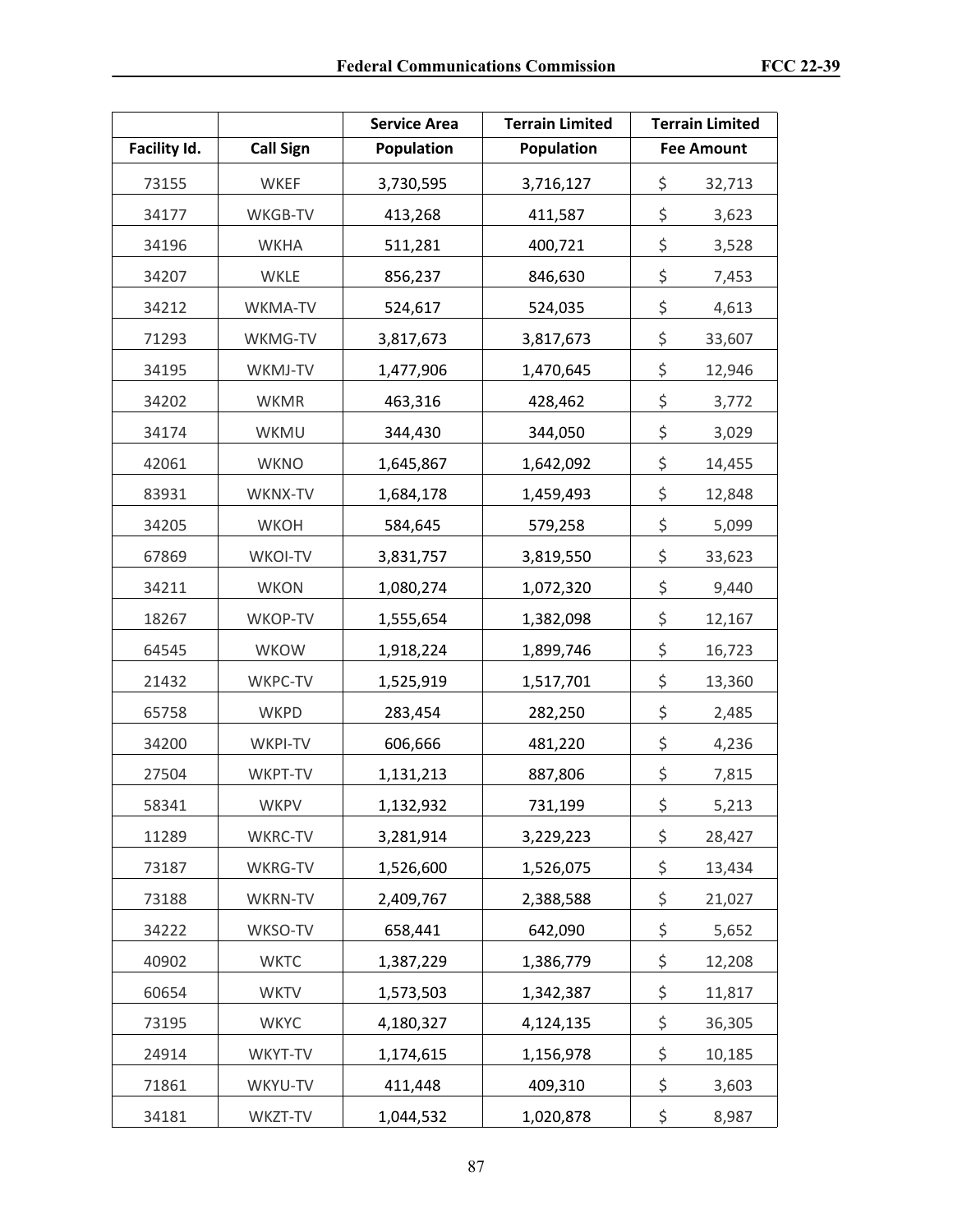|              |                  | <b>Service Area</b> | <b>Terrain Limited</b> | <b>Terrain Limited</b> |
|--------------|------------------|---------------------|------------------------|------------------------|
| Facility Id. | <b>Call Sign</b> | Population          | Population             | <b>Fee Amount</b>      |
| 18819        | WLAE-TV          | 1,397,967           | 1,397,967              | \$<br>12,306           |
| 36533        | <b>WLAJ</b>      | 4,100,475           | 4,063,963              | \$<br>35,775           |
| 2710         | <b>WLAX</b>      | 469,017             | 447,381                | \$<br>3,938            |
| 68542        | <b>WLBT</b>      | 948,671             | 947,857                | \$<br>8,344            |
| 39644        | WLBZ             | 373,129             | 364,346                | \$<br>3,207            |
| 69328        | WLED-TV          | 332,718             | 174,998                | \$<br>1,541            |
| 63046        | WLEF-TV          | 200,517             | 199,188                | \$<br>1,753            |
| 73203        | WLEX-TV          | 969,481             | 964,735                | \$<br>8,493            |
| 37806        | <b>WLFB</b>      | 798,916             | 688,519                | \$<br>6,061            |
| 37808        | <b>WLFG</b>      | 1,614,321           | 1,282,063              | \$<br>11,286           |
| 73204        | WLFI-TV          | 2,243,009           | 2,221,313              | \$<br>19,554           |
| 73205        | WLFL             | 3,747,583           | 3,743,960              | \$<br>32,958           |
| 19777        | <b>WLII-DT</b>   | 2,801,102           | 2,153,564              | \$<br>18,958           |
| 37503        | <b>WLIO</b>      | 1,067,232           | 1,050,170              | \$<br>9,245            |
| 38336        | <b>WLIW</b>      | 20,027,920          | 19,717,729             | \$<br>173,575          |
| 27696        | WLJC-TV          | 1,401,072           | 1,281,256              | \$<br>11,279           |
| 71645        | WLJT-DT          | 385,493             | 385,380                | \$<br>3,393            |
| 53939        | <b>WLKY</b>      | 1,927,997           | 1,919,810              | \$<br>16,900           |
| 11033        | <b>WLLA</b>      | 2,081,693           | 2,081,436              | \$<br>18,323           |
| 17076        | <b>WLMB</b>      | 2,754,484           | 2,747,490              | \$<br>24,186           |
| 68518        | <b>WLMT</b>      | 1,736,552           | 1,733,496              | \$<br>15,260           |
| 22591        | WLNE-TV          | 6,429,522           | 6,381,825              | \$<br>56,179           |
| 74420        | WLNS-TV          | 4,100,475           | 4,063,963              | \$<br>35,775           |
| 73206        | WLNY-TV          | 7,501,199           | 7,415,578              | \$<br>65,279           |
| 84253        | <b>WLOO</b>      | 913,960             | 912,674                | \$<br>8,034            |
| 56537        | <b>WLOS</b>      | 3,086,751           | 2,544,360              | \$<br>22,398           |
| 37732        | WLOV-TV          | 609,526             | 607,780                | \$<br>5,350            |
| 13995        | <b>WLOX</b>      | 1,182,149           | 1,170,659              | \$<br>10,305           |
| 38586        | WLPB-TV          | 1,219,624           | 1,219,407              | \$<br>10,734           |
| 73189        | WLPX-TV          | 1,066,912           | 1,022,543              | \$<br>9,001            |
| 66358        | <b>WLRN-TV</b>   | 5,447,399           | 5,447,399              | \$<br>47,953           |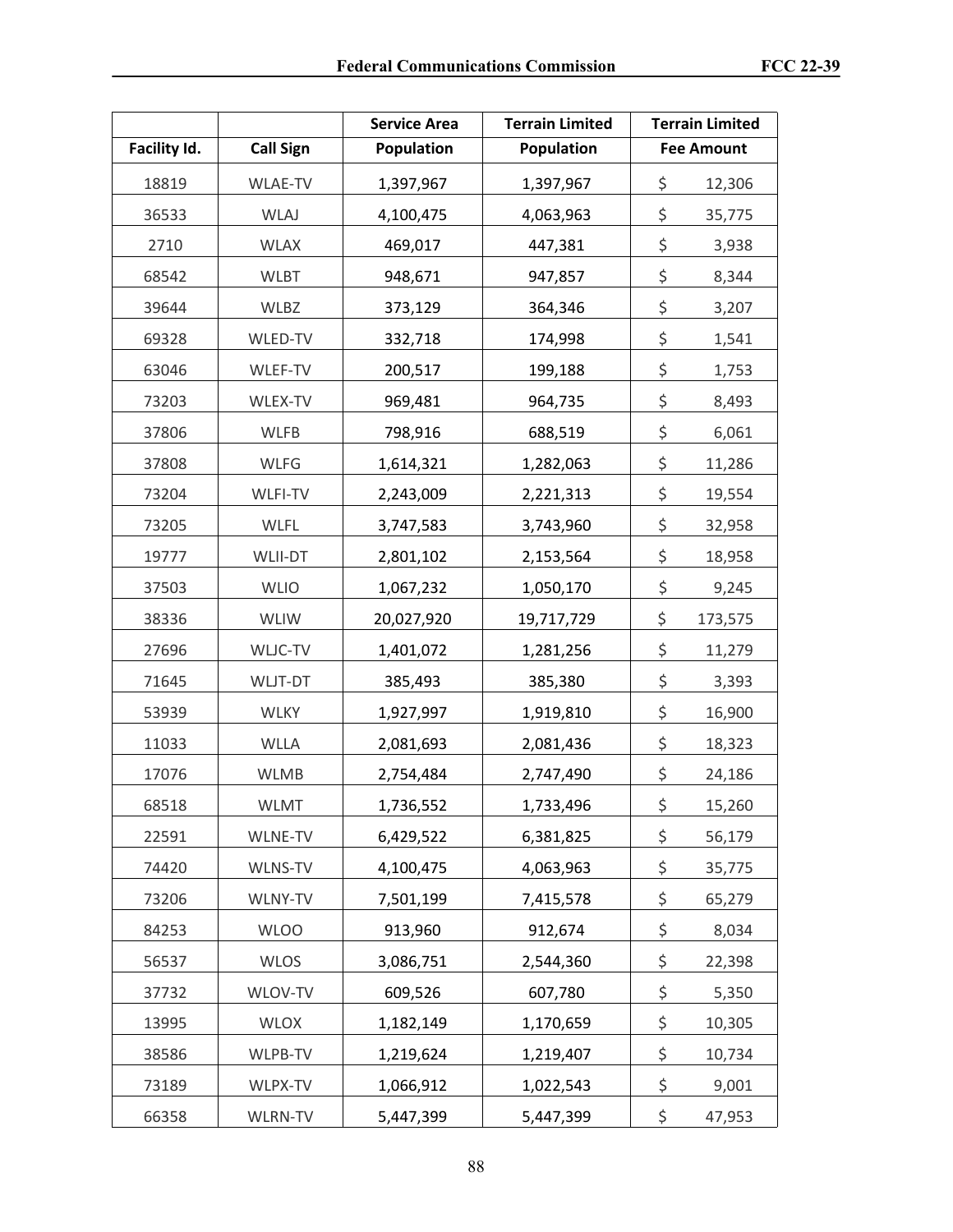|              |                  | <b>Service Area</b> | <b>Terrain Limited</b> | <b>Terrain Limited</b> |
|--------------|------------------|---------------------|------------------------|------------------------|
| Facility Id. | <b>Call Sign</b> | Population          | Population             | <b>Fee Amount</b>      |
| 73226        | WLS-TV           | 10,174,464          | 10,170,757             | \$<br>89,533           |
| 73230        | WLTV-DT          | 5,427,398           | 5,427,398              | \$<br>47,777           |
| 37176        | <b>WLTX</b>      | 1,580,677           | 1,578,645              | \$<br>13,897           |
| 37179        | <b>WLTZ</b>      | 689,521             | 685,358                | \$<br>6,033            |
| 21259        | WLUC-TV          | 92,246              | 85,393                 | \$<br>752              |
| 4150         | WLUK-TV          | 1,251,563           | 1,247,414              | \$<br>10,981           |
| 73238        | <b>WLVI</b>      | 7,441,208           | 7,343,735              | \$<br>64,647           |
| 36989        | WLVT-TV          | 10,613,847          | 9,474,797              | \$<br>83,407           |
| 3978         | <b>WLWC</b>      | 3,281,532           | 3,150,875              | \$<br>27,737           |
| 46979        | <b>WLWT</b>      | 3,367,381           | 3,355,009              | \$<br>29,534           |
| 54452        | <b>WLXI</b>      | 4,184,851           | 4,166,318              | \$<br>36,676           |
| 55350        | <b>WLYH</b>      | 2,829,585           | 2,367,000              | \$<br>20,837           |
| 43192        | WMAB-TV          | 405,483             | 399,560                | \$<br>3,517            |
| 43170        | WMAE-TV          | 686,076             | 653,173                | \$<br>5,750            |
| 43197        | WMAH-TV          | 1,257,393           | 1,256,995              | \$<br>11,065           |
| 43176        | WMAO-TV          | 369,696             | 369,343                | \$<br>3,251            |
| 47905        | WMAQ-TV          | 9,914,395           | 9,913,272              | \$<br>87,267           |
| 59442        | WMAR-TV          | 9,198,495           | 9,072,076              | \$<br>79,861           |
| 43184        | WMAU-TV          | 642,328             | 636,504                | \$<br>5,603            |
| 43193        | WMAV-TV          | 1,008,339           | 1,008,208              | \$<br>8,875            |
| 43169        | WMAW-TV          | 726,173             | 715,450                | \$<br>6,298            |
| 46991        | WMAZ-TV          | 1,185,678           | 1,136,616              | \$<br>10,006           |
| 66398        | WMBB             | 935,027             | 914,607                | \$<br>8,051            |
| 43952        | WMBC-TV          | 18,706,132          | 18,458,331             | \$<br>162,489          |
| 42121        | WMBD-TV          | 742,729             | 742,660                | \$<br>6,538            |
| 83969        | WMBF-TV          | 445,363             | 445,363                | \$<br>3,921            |
| 60829        | WMCF-TV          | 612,942             | 609,635                | \$<br>5,367            |
| 9739         | WMCN-TV          | 10,448,829          | 10,049,700             | \$<br>88,468           |
| 19184        | WMC-TV           | 2,047,403           | 2,043,125              | \$<br>17,986           |
| 189357       | <b>WMDE</b>      | 6,384,827           | 6,257,910              | \$<br>55,088           |
| 73255        | <b>WMDN</b>      | 278,227             | 278,018                | \$<br>2,447            |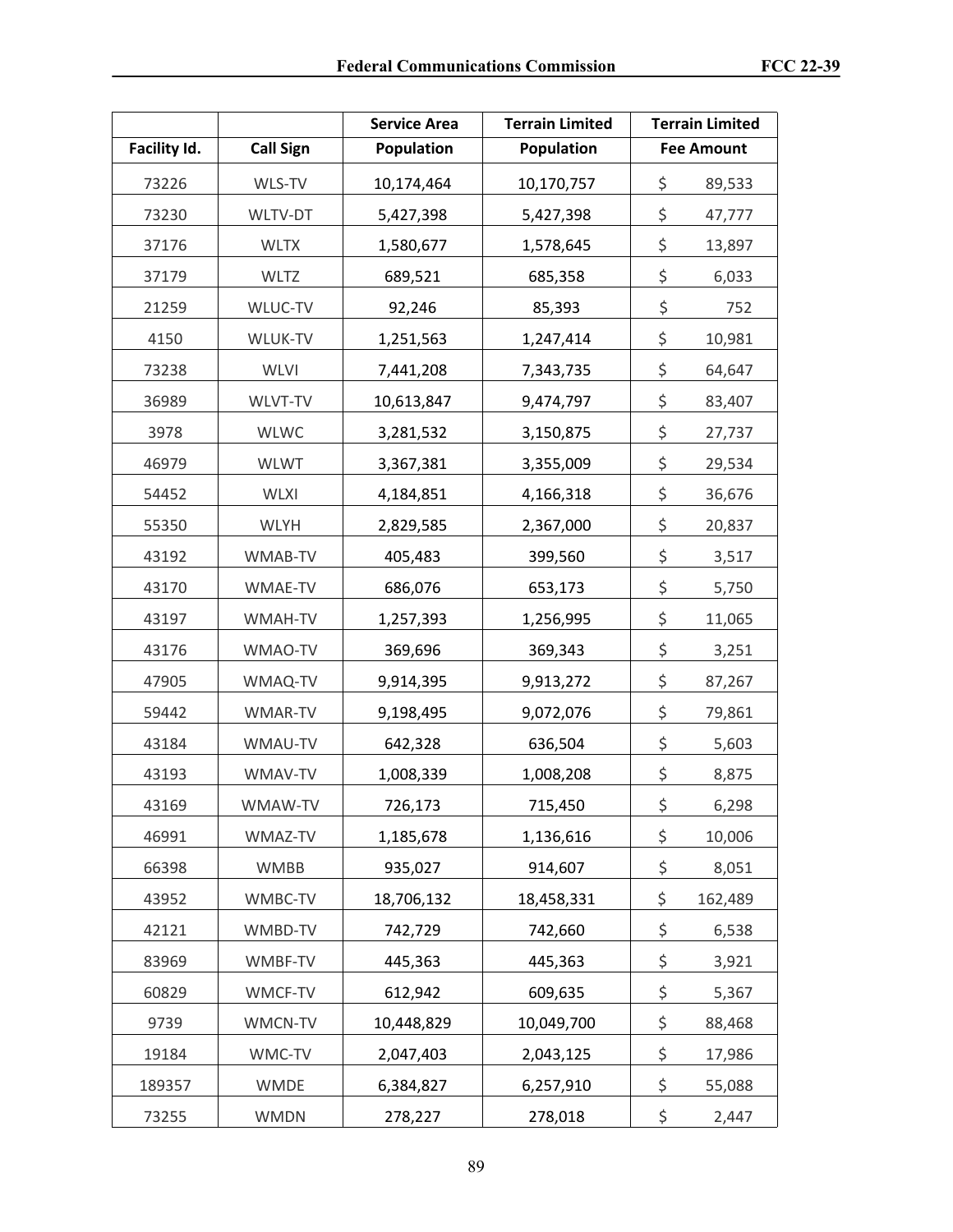|              |                  | <b>Service Area</b> | <b>Terrain Limited</b> | <b>Terrain Limited</b> |
|--------------|------------------|---------------------|------------------------|------------------------|
| Facility Id. | <b>Call Sign</b> | <b>Population</b>   | <b>Population</b>      | <b>Fee Amount</b>      |
| 16455        | <b>WMDT</b>      | 731,868             | 731,868                | \$<br>6,443            |
| 39656        | WMEA-TV          | 902,755             | 853,857                | \$<br>7,517            |
| 39648        | WMEB-TV          | 511,761             | 494,574                | \$<br>4,354            |
| 70537        | <b>WMEC</b>      | 218,027             | 217,839                | \$<br>1,918            |
| 39649        | WMED-TV          | 30,488              | 29,577                 | \$<br>260              |
| 39662        | WMEM-TV          | 71,700              | 69,981                 | \$<br>616              |
| 41893        | WMFD-TV          | 1,561,367           | 1,324,244              | \$<br>11,657           |
| 41436        | <b>WMFP</b>      | 5,792,048           | 5,564,295              | \$<br>48,982           |
| 61111        | WMGM-TV          | 807,797             | 807,797                | \$<br>7,111            |
| 43847        | WMGT-TV          | 601,894             | 601,309                | \$<br>5,293            |
| 73263        | <b>WMHT</b>      | 1,719,949           | 1,550,977              | \$<br>13,653           |
| 68545        | WMLW-TV          | 1,843,933           | 1,843,663              | \$<br>16,230           |
| 53819        | WMOR-TV          | 5,394,541           | 5,394,541              | \$<br>47,488           |
| 81503        | <b>WMOW</b>      | 121,150             | 105,957                | \$<br>933              |
| 65944        | <b>WMPB</b>      | 7,279,563           | 7,190,696              | \$<br>63,300           |
| 43168        | WMPN-TV          | 856,237             | 854,089                | \$<br>7,519            |
| 65942        | <b>WMPT</b>      | 8,637,742           | 8,584,398              | \$<br>75,568           |
| 60827        | WMPV-TV          | 1,423,052           | 1,422,411              | \$<br>12,521           |
| 10221        | WMSN-TV          | 1,947,942           | 1,927,158              | \$<br>16,965           |
| 2174         | <b>WMTJ</b>      | 3,143,148           | 2,365,308              | \$<br>20,822           |
| 6870         | <b>WMTV</b>      | 1,548,616           | 1,545,459              | \$<br>13,605           |
| 73288        | <b>WMTW</b>      | 1,940,292           | 1,658,816              | \$<br>14,603           |
| 23935        | WMUM-TV          | 925,814             | 920,835                | \$<br>8,106            |
| 73292        | WMUR-TV          | 5,242,334           | 5,057,770              | \$<br>44,524           |
| 42663        | <b>WMVS</b>      | 3,172,534           | 3,112,231              | \$<br>27,397           |
| 42665        | <b>WMVT</b>      | 3,172,534           | 3,112,231              | \$<br>27,397           |
| 81946        | WMWC-TV          | 946,858             | 916,989                | \$<br>8,072            |
| 56548        | WMYA-TV          | 1,650,798           | 1,571,594              | \$<br>13,835           |
| 74211        | <b>WMYD</b>      | 5,750,989           | 5,750,873              | \$<br>50,625           |
| 20624        | WMYT-TV          | 4,432,745           | 4,301,117              | \$<br>37,863           |
| 25544        | <b>WMYV</b>      | 3,901,915           | 3,875,210              | \$<br>34,113           |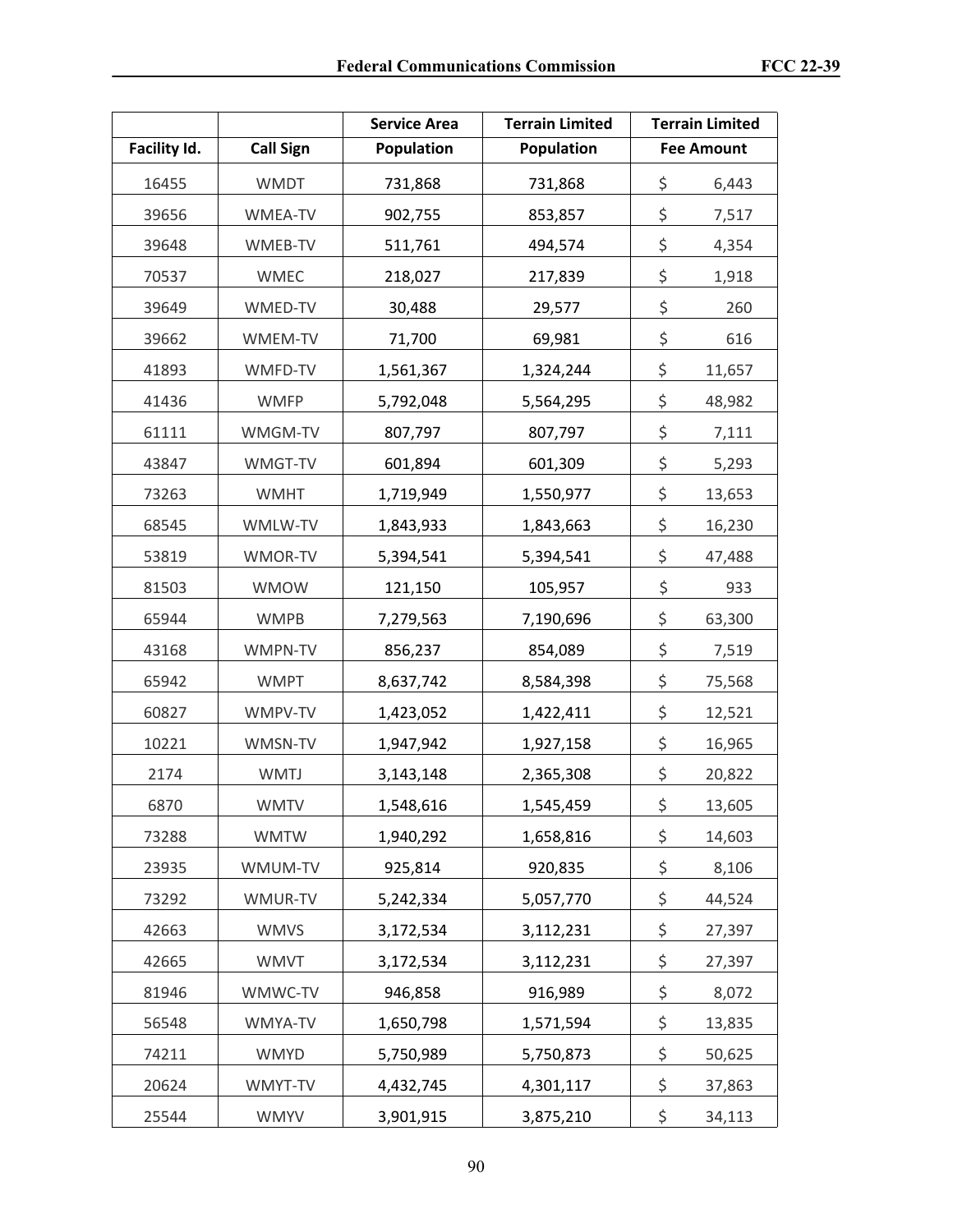|              |                  | <b>Service Area</b> | <b>Terrain Limited</b> | <b>Terrain Limited</b> |
|--------------|------------------|---------------------|------------------------|------------------------|
| Facility Id. | <b>Call Sign</b> | <b>Population</b>   | <b>Population</b>      | <b>Fee Amount</b>      |
| 73310        | <b>WNAB</b>      | 2,176,984           | 2,166,809              | \$<br>19,074           |
| 73311        | WNAC-TV          | 7,310,183           | 6,959,064              | \$<br>61,261           |
| 47535        | <b>WNBC</b>      | 21,952,082          | 21,399,204             | \$<br>188,377          |
| 83965        | WNBW-DT          | 1,400,631           | 1,396,012              | \$<br>12,289           |
| 72307        | <b>WNCF</b>      | 667,683             | 665,950                | \$<br>5,862            |
| 50782        | <b>WNCN</b>      | 3,795,494           | 3,783,131              | \$<br>33,303           |
| 57838        | WNCT-TV          | 1,935,414           | 1,887,929              | \$<br>16,619           |
| 41674        | WNDU-TV          | 1,863,764           | 1,835,398              | \$<br>16,157           |
| 28462        | WNDY-TV          | 2,912,963           | 2,855,253              | \$<br>25,135           |
| 71928        | WNED-TV          | 1,387,961           | 1,370,480              | \$<br>12,064           |
| 60931        | WNEH             | 1,261,482           | 1,255,218              | \$<br>11,050           |
| 41221        | WNEM-TV          | 1,475,094           | 1,471,908              | \$<br>12,957           |
| 49439        | <b>WNEO</b>      | 3,353,869           | 3,271,369              | \$<br>28,798           |
| 73318        | WNEP-TV          | 3,429,213           | 2,838,000              | \$<br>24,983           |
| 18795        | <b>WNET</b>      | 21,113,760          | 20,615,190             | \$<br>181,476          |
| 51864        | WNEU             | 7,135,190           | 7,067,520              | \$<br>62,215           |
| 23942        | WNGH-TV          | 5,744,856           | 5,595,366              | \$<br>49,256           |
| 67802        | <b>WNIN</b>      | 908,275             | 891,946                | \$<br>7,852            |
| 41671        | <b>WNIT</b>      | 1,305,447           | 1,305,447              | \$<br>11,492           |
| 48457        | <b>WNJB</b>      | 20,787,272          | 20,036,393             | \$<br>176,380          |
| 48477        | <b>WNJN</b>      | 20,787,272          | 20,036,393             | \$<br>176,380          |
| 48481        | <b>WNJS</b>      | 7,383,483           | 7,343,269              | \$<br>64,643           |
| 48465        | <b>WNJT</b>      | 7,383,483           | 7,343,269              | \$<br>64,643           |
| 73333        | WNJU             | 21,952,082          | 21,399,204             | \$<br>188,377          |
| 73336        | WNJX-TV          | 1,628,732           | 1,170,083              | \$<br>2,688            |
| 61217        | <b>WNKY</b>      | 379,002             | 377,357                | \$<br>3,322            |
| 71905        | WNLO             | 1,900,503           | 1,820,106              | \$<br>16,022           |
| 4318         | WNMU             | 181,736             | 179,662                | \$<br>1,582            |
| 73344        | <b>WNNE</b>      | 792,551             | 676,539                | \$<br>5,956            |
| 54280        | WNOL-TV          | 1,632,389           | 1,632,389              | \$<br>14,370           |
| 71676        | WNPB-TV          | 2,130,047           | 1,941,707              | \$<br>17,093           |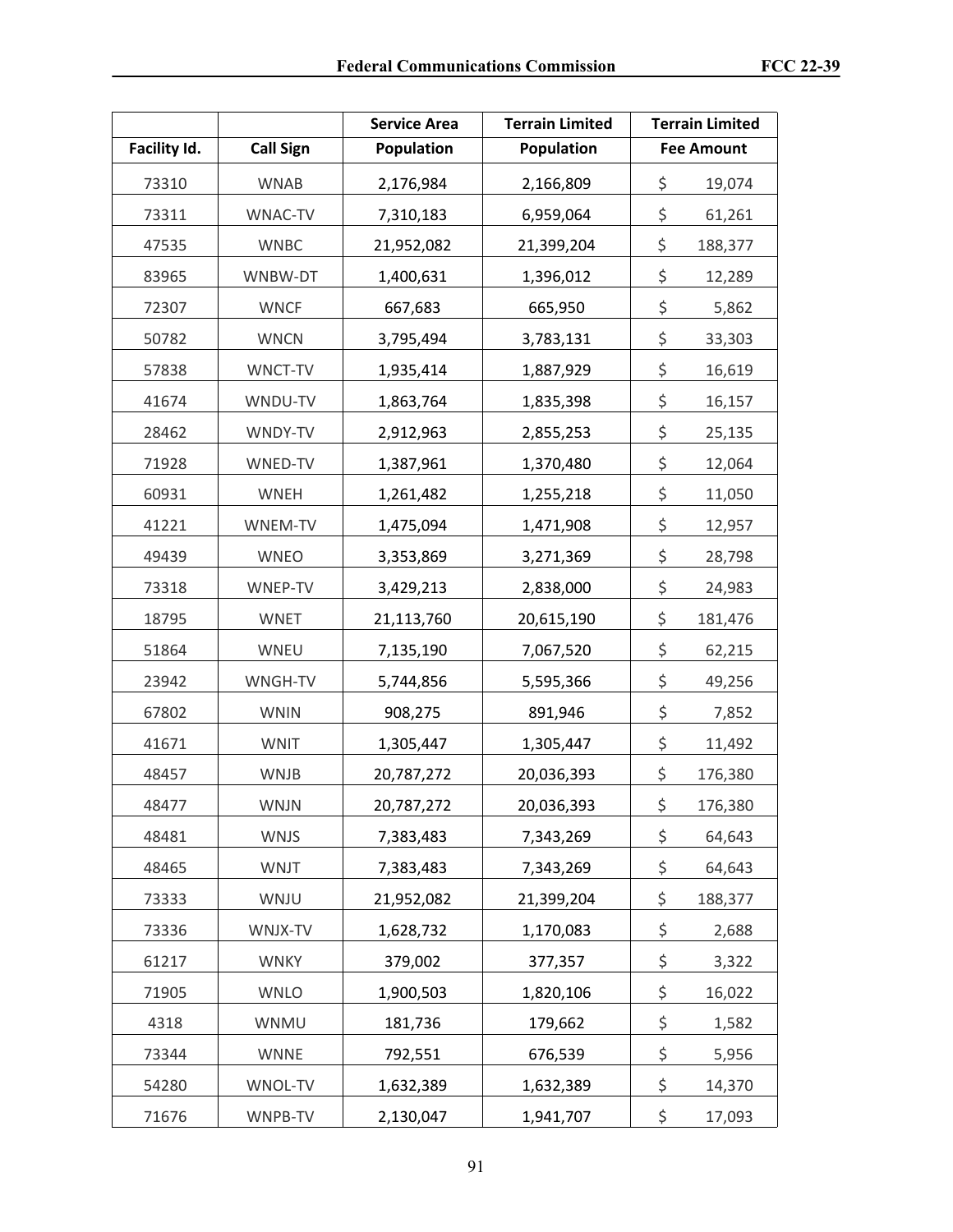|              |                  | <b>Service Area</b> | <b>Terrain Limited</b> | <b>Terrain Limited</b> |
|--------------|------------------|---------------------|------------------------|------------------------|
| Facility Id. | <b>Call Sign</b> | Population          | <b>Population</b>      | <b>Fee Amount</b>      |
| 62137        | WNPI-DT          | 167,931             | 161,748                | \$<br>1,424            |
| 41398        | <b>WNPT</b>      | 2,266,543           | 2,235,316              | \$<br>19,677           |
| 28468        | WNPX-TV          | 2,084,890           | 2,071,017              | \$<br>18,231           |
| 61009        | WNSC-TV          | 2,431,154           | 2,425,044              | \$<br>21,348           |
| 61010        | <b>WNTV</b>      | 2,419,841           | 2,211,019              | \$<br>19,464           |
| 16539        | WNTZ-TV          | 344,704             | 343,849                | \$<br>3,027            |
| 7933         | WNUV             | 9,098,694           | 8,906,508              | \$<br>78,404           |
| 9999         | <b>WNVC</b>      | 807,960             | 690,381                | \$<br>6,077            |
| 10019        | <b>WNVT</b>      | 1,721,004           | 1,712,249              | \$<br>15,073           |
| 73354        | WNWO-TV          | 2,872,428           | 2,872,250              | \$<br>25,284           |
| 136751       | <b>WNYA</b>      | 1,923,118           | 1,651,777              | \$<br>14,541           |
| 30303        | <b>WNYB</b>      | 1,785,269           | 1,756,096              | \$<br>15,459           |
| 6048         | WNYE-TV          | 19,414,613          | 19,180,858             | \$<br>168,849          |
| 34329        | <b>WNYI</b>      | 1,627,542           | 1,338,811              | \$<br>11,786           |
| 67784        | WNYO-TV          | 1,430,491           | 1,409,756              | \$<br>12,410           |
| 73363        | <b>WNYT</b>      | 1,679,494           | 1,516,775              | \$<br>13,352           |
| 22206        | <b>WNYW</b>      | 20,075,874          | 19,753,060             | \$<br>173,886          |
| 69618        | WOAI-TV          | 2,525,811           | 2,513,887              | \$<br>22,130           |
| 66804        | WOAY-TV          | 581,486             | 443,210                | \$<br>3,902            |
| 41225        | <b>WOFL</b>      | 4,048,104           | 4,043,672              | \$<br>35,596           |
| 70651        | <b>WOGX</b>      | 1,112,408           | 1,112,408              | \$<br>9,793            |
| 8661         | WOI-DT           | 1,173,757           | 1,170,432              | \$<br>10,303           |
| 39746        | <b>WOIO</b>      | 3,821,233           | 3,745,335              | \$<br>32,970           |
| 71725        | WOLE-DT          | 1,784,094           | 1,312,984              | \$<br>8,332            |
| 73375        | WOLF-TV          | 2,990,646           | 2,522,858              | \$<br>22,209           |
| 60963        | WOLO-TV          | 2,635,715           | 2,594,980              | \$<br>22,844           |
| 36838        | WOOD-TV          | 2,507,053           | 2,501,084              | \$<br>22,017           |
| 67602        | WOPX-TV          | 3,877,863           | 3,877,805              | \$<br>34,136           |
| 64865        | WORA-TV          | 3,594,115           | 2,762,755              | \$<br>24,321           |
| 73901        | WORO-DT          | 3,243,301           | 2,511,742              | \$<br>22,111           |
| 60357        | <b>WOST</b>      | 1,193,381           | 853,762                | \$<br>7,516            |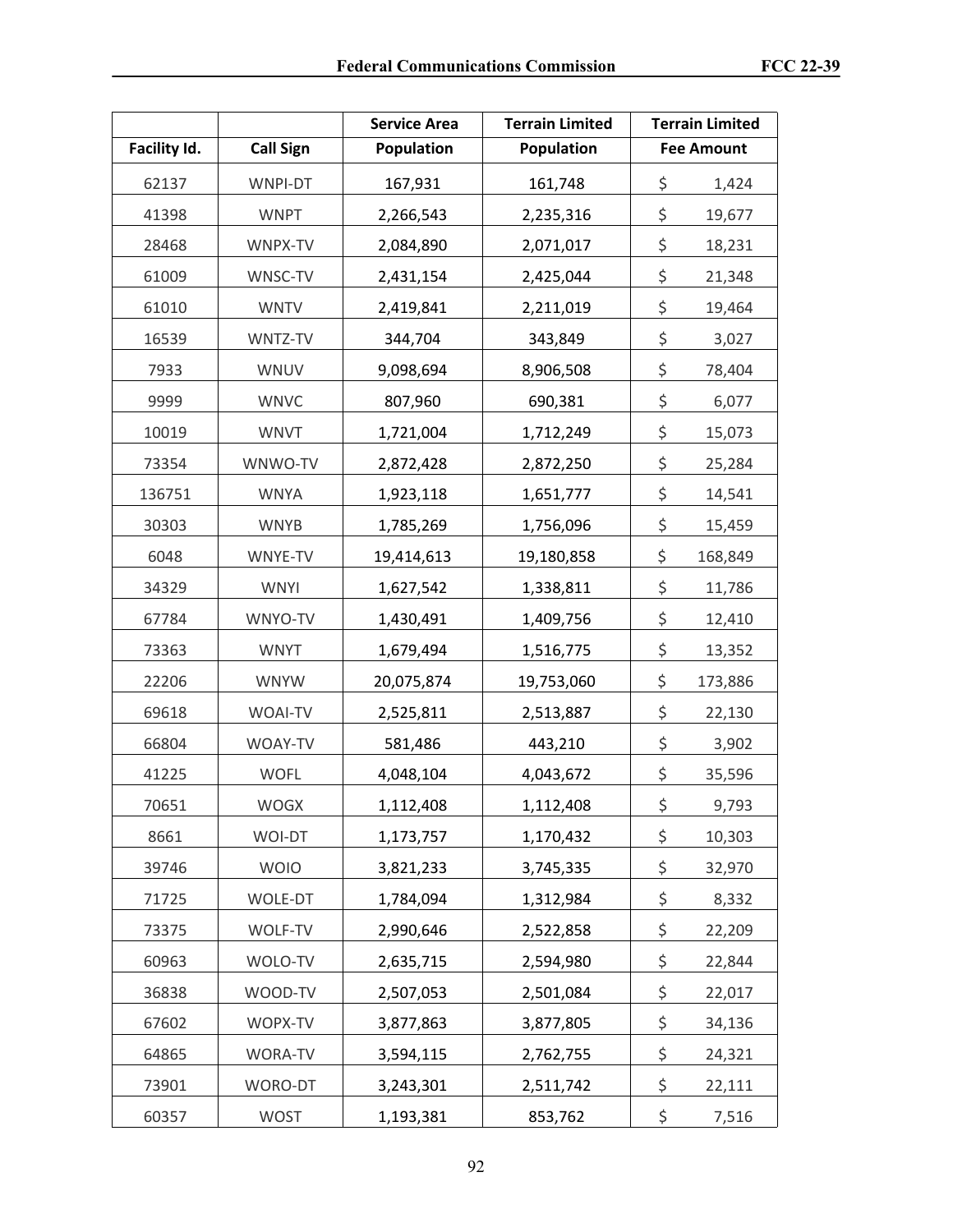|              |                  | <b>Service Area</b> | <b>Terrain Limited</b> | <b>Terrain Limited</b> |
|--------------|------------------|---------------------|------------------------|------------------------|
| Facility Id. | <b>Call Sign</b> | Population          | <b>Population</b>      | <b>Fee Amount</b>      |
| 66185        | WOSU-TV          | 2,843,651           | 2,776,901              | \$<br>24,445           |
| 131          | WOTF-TV          | 3,451,383           | 3,451,383              | \$<br>30,383           |
| 10212        | <b>WOTV</b>      | 2,368,797           | 2,368,397              | \$<br>20,849           |
| 50147        | WOUB-TV          | 756,762             | 734,988                | \$<br>6,470            |
| 50141        | WOUC-TV          | 1,713,515           | 1,649,853              | \$<br>14,524           |
| 23342        | WOWK-TV          | 1,159,175           | 1,083,663              | \$<br>9,539            |
| 65528        | <b>WOWT</b>      | 1,380,979           | 1,377,287              | \$<br>12,124           |
| 31570        | <b>WPAN</b>      | 1,254,821           | 1,254,636              | \$<br>11,045           |
| 51988        | <b>WPBF</b>      | 3,190,307           | 3,186,405              | \$<br>28,050           |
| 21253        | WPBN-TV          | 442,005             | 430,953                | \$<br>3,794            |
| 62136        | WPBS-TV          | 338,448             | 301,692                | \$<br>2,656            |
| 13456        | <b>WPBT</b>      | 5,416,604           | 5,416,604              | \$<br>47,682           |
| 13924        | WPCB-TV          | 2,934,614           | 2,800,516              | \$<br>24,653           |
| 64033        | WPCH-TV          | 5,948,778           | 5,874,163              | \$<br>51,710           |
| 4354         | <b>WPCT</b>      | 195,270             | 194,869                | \$<br>1,715            |
| 69880        | <b>WPCW</b>      | 3,393,365           | 3,188,441              | \$<br>28,068           |
| 17012        | WPDE-TV          | 1,772,233           | 1,769,553              | \$<br>15,577           |
| 52527        | <b>WPEC</b>      | 5,764,571           | 5,764,571              | \$<br>50,746           |
| 84088        | <b>WPFO</b>      | 1,329,690           | 1,209,873              | \$<br>10,651           |
| 54728        | WPGA-TV          | 559,495             | 559,025                | \$<br>4,921            |
| 60820        | WPGD-TV          | 2,355,629           | 2,343,715              | \$<br>20,632           |
| 73875        | WPGH-TV          | 3,236,098           | 3,121,767              | \$<br>27,481           |
| 2942         | <b>WPGX</b>      | 425,098             | 422,872                | \$<br>3,723            |
| 73879        | WPHL-TV          | 10,421,216          | 10,246,856             | \$<br>90,203           |
| 73881        | <b>WPIX</b>      | 20,638,932          | 20,213,158             | \$<br>177,936          |
| 53113        | WPLG             | 5,587,129           | 5,587,129              | \$<br>49,183           |
| 11906        | WPMI-TV          | 1,468,001           | 1,467,594              | \$<br>12,919           |
| 10213        | <b>WPMT</b>      | 2,412,561           | 2,191,501              | \$<br>19,292           |
| 18798        | WPNE-TV          | 1,161,295           | 1,160,631              | \$<br>10,217           |
| 73907        | <b>WPNT</b>      | 3,172,170           | 3,064,423              | \$<br>26,976           |
| 28480        | <b>WPPT</b>      | 10,613,847          | 9,474,797              | \$<br>83,407           |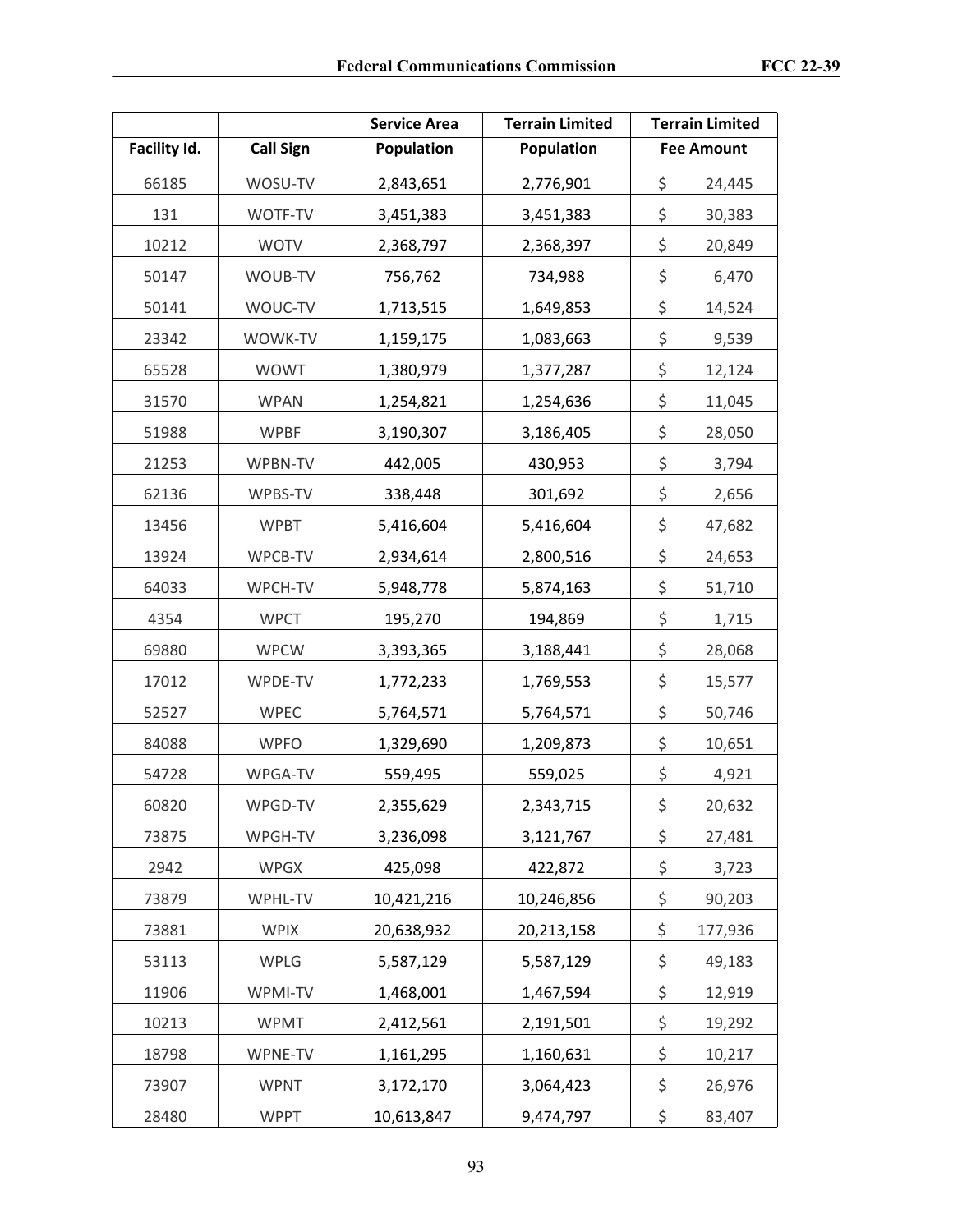|              |                  | <b>Service Area</b> | <b>Terrain Limited</b> | <b>Terrain Limited</b> |
|--------------|------------------|---------------------|------------------------|------------------------|
| Facility Id. | <b>Call Sign</b> | Population          | Population             | <b>Fee Amount</b>      |
| 51984        | WPPX-TV          | 8,206,117           | 7,995,941              | \$<br>70,388           |
| 47404        | WPRI-TV          | 7,254,721           | 6,990,606              | \$<br>61,538           |
| 51991        | WPSD-TV          | 883,814             | 879,213                | \$<br>7,740            |
| 12499        | <b>WPSG</b>      | 10,798,264          | 10,529,460             | \$<br>92,691           |
| 66219        | WPSU-TV          | 1,055,133           | 868,013                | \$<br>7,641            |
| 73905        | <b>WPTA</b>      | 1,099,180           | 1,099,180              | \$<br>9,676            |
| 25067        | <b>WPTD</b>      | 3,423,417           | 3,411,727              | \$<br>30,033           |
| 25065        | <b>WPTO</b>      | 2,961,254           | 2,951,883              | \$<br>25,985           |
| 59443        | WPTV-TV          | 5,840,102           | 5,840,102              | \$<br>51,410           |
| 57476        | <b>WPTZ</b>      | 792,551             | 676,539                | \$<br>5,956            |
| 8616         | WPVI-TV          | 11,491,587          | 11,302,701             | \$<br>99,498           |
| 48772        | WPWR-TV          | 9,957,301           | 9,954,828              | \$<br>87,632           |
| 51969        | WPXA-TV          | 6,587,205           | 6,458,510              | \$<br>56,854           |
| 71236        | WPXC-TV          | 1,561,014           | 1,561,014              | \$<br>13,742           |
| 5800         | WPXD-TV          | 5,249,447           | 5,249,447              | \$<br>46,211           |
| 37104        | WPXE-TV          | 3,067,071           | 3,057,388              | \$<br>26,914           |
| 48406        | WPXG-TV          | 2,577,848           | 2,512,150              | \$<br>22,114           |
| 73312        | WPXH-TV          | 1,471,601           | 1,451,634              | \$<br>12,779           |
| 73910        | <b>WPXI</b>      | 3,300,896           | 3,197,864              | \$<br>28,151           |
| 2325         | WPXJ-TV          | 2,357,870           | 2,289,706              | \$<br>20,156           |
| 52628        | WPXK-TV          | 1,801,997           | 1,577,806              | \$<br>13,889           |
| 21729        | WPXL-TV          | 1,639,180           | 1,639,180              | \$<br>14,430           |
| 48608        | WPXM-TV          | 5,153,621           | 5,153,621              | \$<br>45,367           |
| 73356        | WPXN-TV          | 20,878,066          | 20,454,468             | \$<br>180,061          |
| 27290        | WPXP-TV          | 5,565,072           | 5,565,072              | \$<br>48,989           |
| 50063        | WPXQ-TV          | 3,281,532           | 3,150,875              | \$<br>27,737           |
| 70251        | WPXR-TV          | 1,375,640           | 1,200,331              | \$<br>10,567           |
| 40861        | <b>WPXS</b>      | 2,339,305           | 2,251,498              | \$<br>19,820           |
| 53065        | <b>WPXT</b>      | 1,002,128           | 952,535                | \$<br>8,385            |
| 37971        | WPXU-TV          | 700,488             | 700,488                | \$<br>6,166            |
| 67077        | WPXV-TV          | 1,919,794           | 1,919,794              | \$<br>16,900           |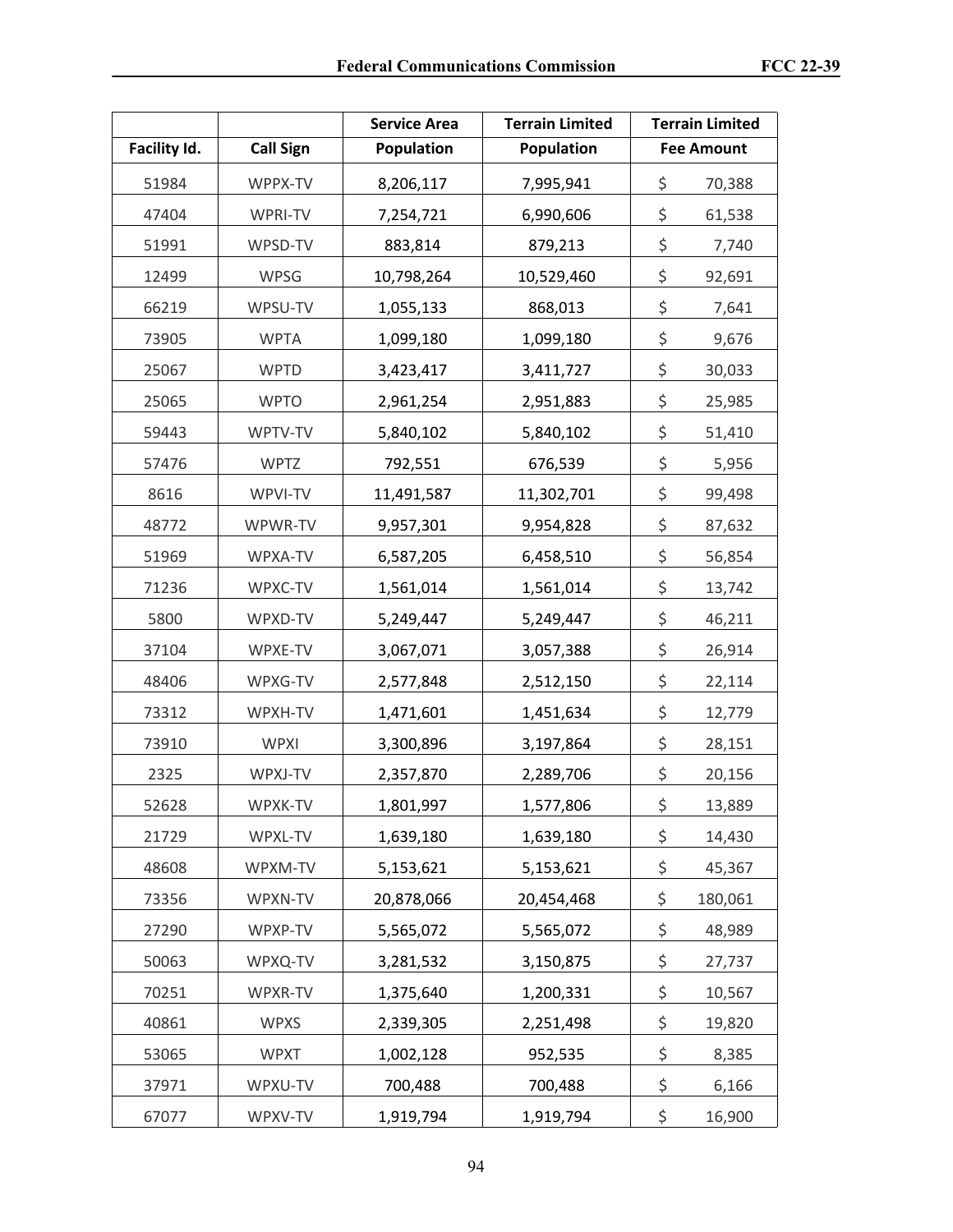|              |                  | <b>Service Area</b> | <b>Terrain Limited</b> | <b>Terrain Limited</b> |
|--------------|------------------|---------------------|------------------------|------------------------|
| Facility Id. | <b>Call Sign</b> | Population          | Population             | <b>Fee Amount</b>      |
| 74091        | WPXW-TV          | 8,075,268           | 8,024,342              | \$<br>70,638           |
| 21726        | WPXX-TV          | 1,562,675           | 1,560,834              | \$<br>13,740           |
| 73319        | WQAD-TV          | 1,101,012           | 1,089,523              | \$<br>9,591            |
| 65130        | <b>WQCW</b>      | 1,307,345           | 1,236,020              | \$<br>10,881           |
| 71561        | <b>WQEC</b>      | 183,969             | 183,690                | \$<br>1,617            |
| 41315        | WQED             | 3,529,305           | 3,426,684              | \$<br>30,165           |
| 3255         | <b>WQHA</b>      | 3,229,803           | 1,875,347              | \$<br>16,509           |
| 60556        | WQHS-DT          | 3,996,567           | 3,952,672              | \$<br>34,795           |
| 53716        | <b>WQLN</b>      | 602,232             | 577,633                | \$<br>5,085            |
| 52075        | <b>WQMY</b>      | 410,269             | 254,586                | \$<br>2,241            |
| 64550        | WQOW             | 369,066             | 358,576                | \$<br>3,157            |
| 5468         | WQPT-TV          | 941,381             | 933,107                | \$<br>8,214            |
| 64690        | WQPX-TV          | 1,644,283           | 1,212,587              | \$<br>10,674           |
| 52408        | WQRF-TV          | 1,375,774           | 1,354,979              | \$<br>11,928           |
| 2175         | <b>WQTO</b>      | 2,864,201           | 1,598,365              | \$<br>6,468            |
| 8688         | <b>WRAL-TV</b>   | 3,852,675           | 3,848,801              | \$<br>33,881           |
| 10133        | WRAY-TV          | 4,184,851           | 4,166,318              | \$<br>36,676           |
| 64611        | WRAZ             | 3,800,594           | 3,797,515              | \$<br>33,430           |
| 136749       | WRBJ-TV          | 1,030,831           | 1,028,010              | \$<br>9,050            |
| 3359         | WRBL             | 1,493,140           | 1,461,459              | \$<br>12,865           |
| 57221        | WRBU             | 2,933,497           | 2,929,776              | \$<br>25,791           |
| 54940        | <b>WRBW</b>      | 4,080,267           | 4,077,341              | \$<br>35,893           |
| 59137        | WRCB             | 1,587,742           | 1,363,582              | \$<br>12,004           |
| 47904        | WRC-TV           | 8,188,601           | 8,146,696              | \$<br>71,715           |
| 54963        | <b>WRDC</b>      | 3,972,477           | 3,966,864              | \$<br>34,920           |
| 55454        | <b>WRDQ</b>      | 3,930,315           | 3,930,315              | \$<br>34,599           |
| 73937        | WRDW-TV          | 1,564,584           | 1,533,682              | \$<br>13,501           |
| 66174        | WREG-TV          | 1,642,307           | 1,638,585              | \$<br>14,424           |
| 61011        | WRET-TV          | 2,419,841           | 2,211,019              | \$<br>19,464           |
| 73940        | WREX             | 2,303,027           | 2,047,951              | \$<br>18,028           |
| 54443        | <b>WRFB</b>      | 2,674,527           | 1,975,375              | \$<br>2,969            |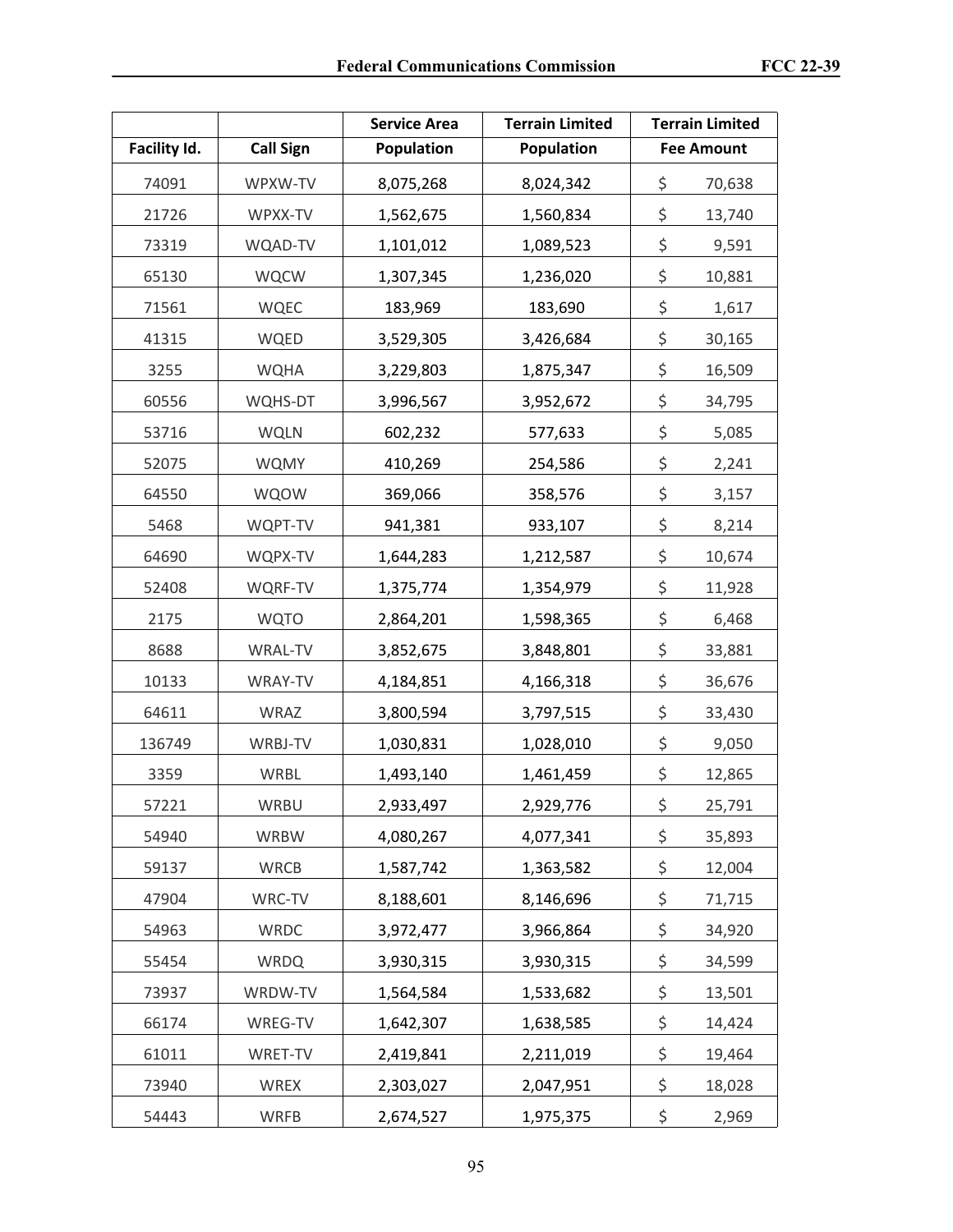|              |                  | <b>Service Area</b> | <b>Terrain Limited</b> | <b>Terrain Limited</b> |
|--------------|------------------|---------------------|------------------------|------------------------|
| Facility Id. | <b>Call Sign</b> | Population          | <b>Population</b>      | <b>Fee Amount</b>      |
| 73942        | <b>WRGB</b>      | 1,757,575           | 1,645,483              | \$<br>14,485           |
| 411          | WRGT-TV          | 3,451,036           | 3,416,078              | \$<br>30,072           |
| 74416        | WRIC-TV          | 2,059,152           | 1,996,075              | \$<br>17,571           |
| 61012        | WRJA-TV          | 1,204,291           | 1,201,900              | \$<br>10,580           |
| 412          | WRLH-TV          | 2,017,508           | 1,959,111              | \$<br>17,246           |
| 61013        | WRLK-TV          | 1,229,094           | 1,228,616              | \$<br>10,816           |
| 43870        | <b>WRLM</b>      | 3,960,217           | 3,945,408              | \$<br>34,731           |
| 74156        | WRNN-TV          | 19,853,836          | 19,615,370             | \$<br>172,674          |
| 73964        | WROC-TV          | 1,203,412           | 1,185,203              | \$<br>10,433           |
| 159007       | <b>WRPT</b>      | 110,009             | 109,937                | \$<br>968              |
| 20590        | WRPX-TV          | 2,637,949           | 2,634,141              | \$<br>23,188           |
| 62009        | WRSP-TV          | 1,156,134           | 1,154,040              | \$<br>10,159           |
| 40877        | <b>WRTV</b>      | 2,919,683           | 2,895,164              | \$<br>25,486           |
| 15320        | <b>WRUA</b>      | 2,905,193           | 2,121,362              | \$<br>18,674           |
| 71580        | WRXY-TV          | 1,784,000           | 1,784,000              | \$<br>15,705           |
| 48662        | WSAV-TV          | 1,000,315           | 1,000,309              | \$<br>8,806            |
| 6867         | WSAW-TV          | 652,442             | 646,386                | \$<br>5,690            |
| 36912        | WSAZ-TV          | 1,239,187           | 1,168,954              | \$<br>10,290           |
| 56092        | WSBE-TV          | 7,535,710           | 7,266,304              | \$<br>63,965           |
| 73982        | WSBK-TV          | 7,290,901           | 7,225,463              | \$<br>63,606           |
| 72053        | WSBS-TV          | 42,952              | 42,952                 | \$<br>378              |
| 73983        | WSBT-TV          | 1,763,215           | 1,752,698              | \$<br>15,429           |
| 23960        | WSB-TV           | 5,897,425           | 5,828,269              | \$<br>51,306           |
| 69446        | <b>WSCG</b>      | 867,516             | 867,490                | \$<br>7,637            |
| 64971        | <b>WSCV</b>      | 5,465,435           | 5,465,435              | \$<br>48,112           |
| 70536        | <b>WSEC</b>      | 538,090             | 536,891                | \$<br>4,726            |
| 49711        | WSEE-TV          | 613,176             | 595,476                | \$<br>5,242            |
| 21258        | <b>WSES</b>      | 1,829,499           | 1,796,561              | \$<br>15,815           |
| 73988        | WSET-TV          | 1,575,886           | 1,340,273              | \$<br>11,798           |
| 13993        | <b>WSFA</b>      | 1,166,744           | 1,132,826              | \$<br>9,972            |
| 11118        | WSFJ-TV          | 1,675,987           | 1,667,150              | \$<br>14,676           |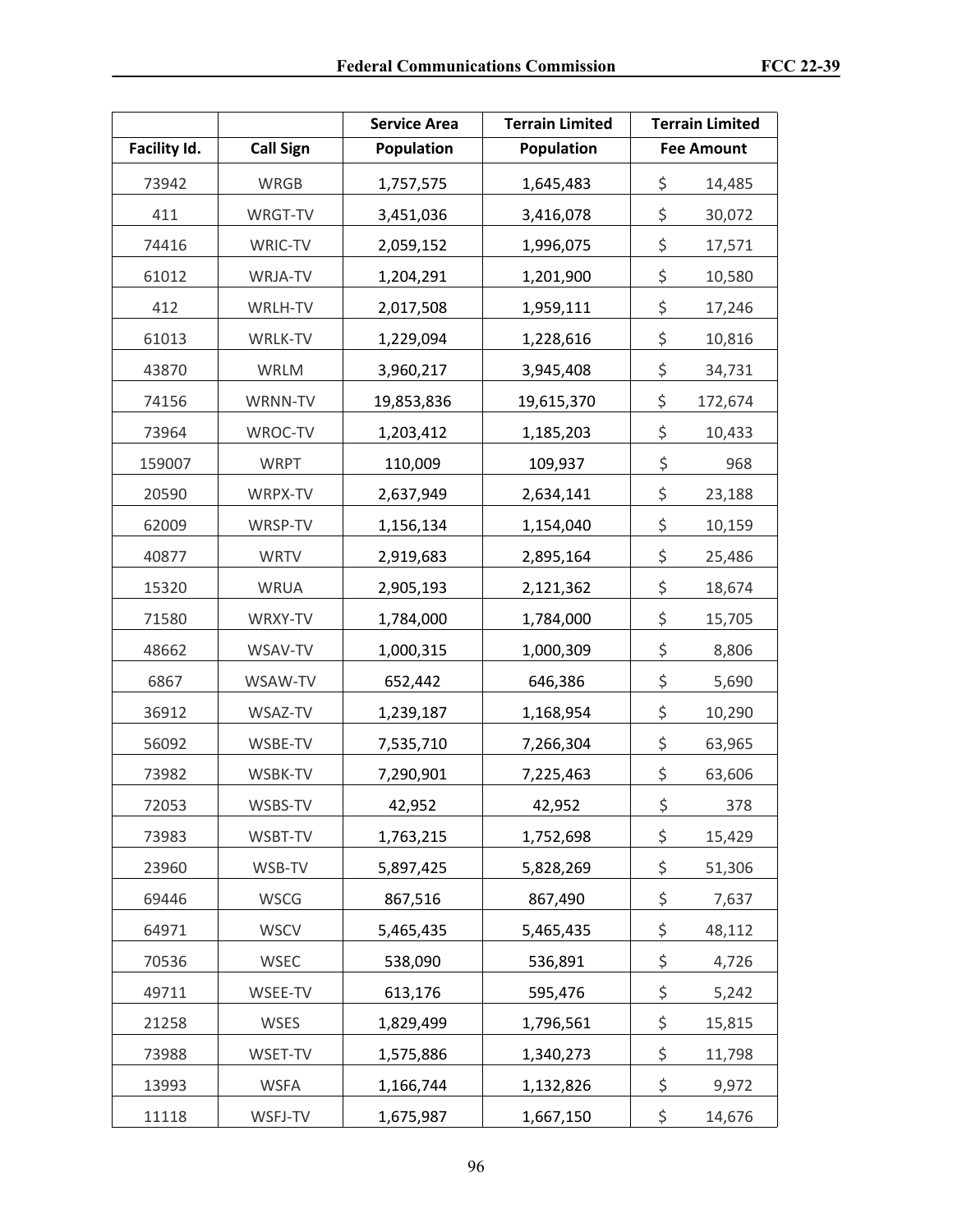|              |                  | <b>Terrain Limited</b><br><b>Service Area</b> |                 |    | <b>Terrain Limited</b> |
|--------------|------------------|-----------------------------------------------|-----------------|----|------------------------|
| Facility Id. | <b>Call Sign</b> | Population<br>Population                      |                 |    | <b>Fee Amount</b>      |
| 10203        | WSFL-TV          | 5,344,129                                     | 5,344,129       | \$ | 47,044                 |
| 72871        | WSFX-TV          | 970,833                                       | 970,833         |    | 8,546                  |
| 73999        | WSIL-TV          | 672,560                                       | 669,176         | \$ | 5,891                  |
| 4297         | WSIU-TV          | 1,019,939                                     | 937,070         | \$ | 8,249                  |
| 74007        | WSJV             | 1,651,178                                     | 1,644,683       | \$ | 14,478                 |
| 78908        | <b>WSKA</b>      | 546,588                                       | 431,354         | \$ | 3,797                  |
| 74034        | WSKG-TV          | 892,402                                       | 633,163         | \$ | 5,574                  |
| 76324        | WSKY-TV          | 1,934,585                                     | 1,934,519       | \$ | 17,030                 |
| 57840        | WSLS-TV          | 1,447,286                                     | 1,277,753       | \$ | 11,248                 |
| 21737        | <b>WSMH</b>      | 2,339,224                                     | 2,327,660       | \$ | 20,490                 |
| 41232        | WSMV-TV          | 2,447,769                                     | 2,404,766       | \$ | 21,169                 |
| 70119        | WSNS-TV          | 9,914,395                                     | 9,913,272       | \$ | 87,267                 |
| 74070        | WSOC-TV          | 3,706,808                                     | 3,638,832       | \$ | 32,033                 |
| 66391        | WSPA-TV          | 3,388,945                                     | 3,227,025       |    | 28,408                 |
| 64352        | WSPX-TV          | 1,298,295                                     | 1,174,763       |    | 10,341                 |
| 17611        | <b>WSRE</b>      | 1,354,495                                     | 1,353,634       |    | 11,916                 |
| 63867        | WSST-TV          | 331,907                                       | 331,601         |    | 2,919                  |
| 60341        | WSTE-DT          | 3,723,967                                     | 3,033,272       | \$ | 26,702                 |
| 21252        | WSTM-TV          | 1,455,586                                     | 1,379,393       | \$ | 12,143                 |
| 11204        | WSTR-TV          | 3,297,280                                     | 3,286,795       | \$ | 28,934                 |
| 19776        | WSUR-DT          | 3,714,790                                     | 3,015,529       | \$ | 8,332                  |
| 2370         | <b>WSVI</b>      | 50,601                                        | 50,601          | \$ | 445                    |
| 63840        | <b>WSVN</b>      | 5,588,748                                     | 5,588,748       | \$ | 49,198                 |
| 73374        | <b>WSWB</b>      | 1,530,002                                     | 1,102,316       | \$ | 9,704                  |
| 28155        | <b>WSWG</b>      | 381,004                                       | 380,910         | \$ | 3,353                  |
| 71680        | WSWP-TV          | 902,592                                       | 694,697         | \$ | 6,115                  |
| 74094        | WSYM-TV          | 1,498,905<br>1,498,671                        |                 | \$ | 13,193                 |
| 73113        | WSYR-TV          | 1,329,977                                     | 1,243,098       | \$ | 10,943                 |
| 40758        | <b>WSYT</b>      | 1,970,721                                     | 1,739,071       | \$ | 15,309                 |
| 56549        | <b>WSYX</b>      | 2,635,937                                     | 2,592,420       | \$ | 22,821                 |
| 65681        | WTAE-TV          | 2,995,755                                     | \$<br>2,860,979 |    | 25,185                 |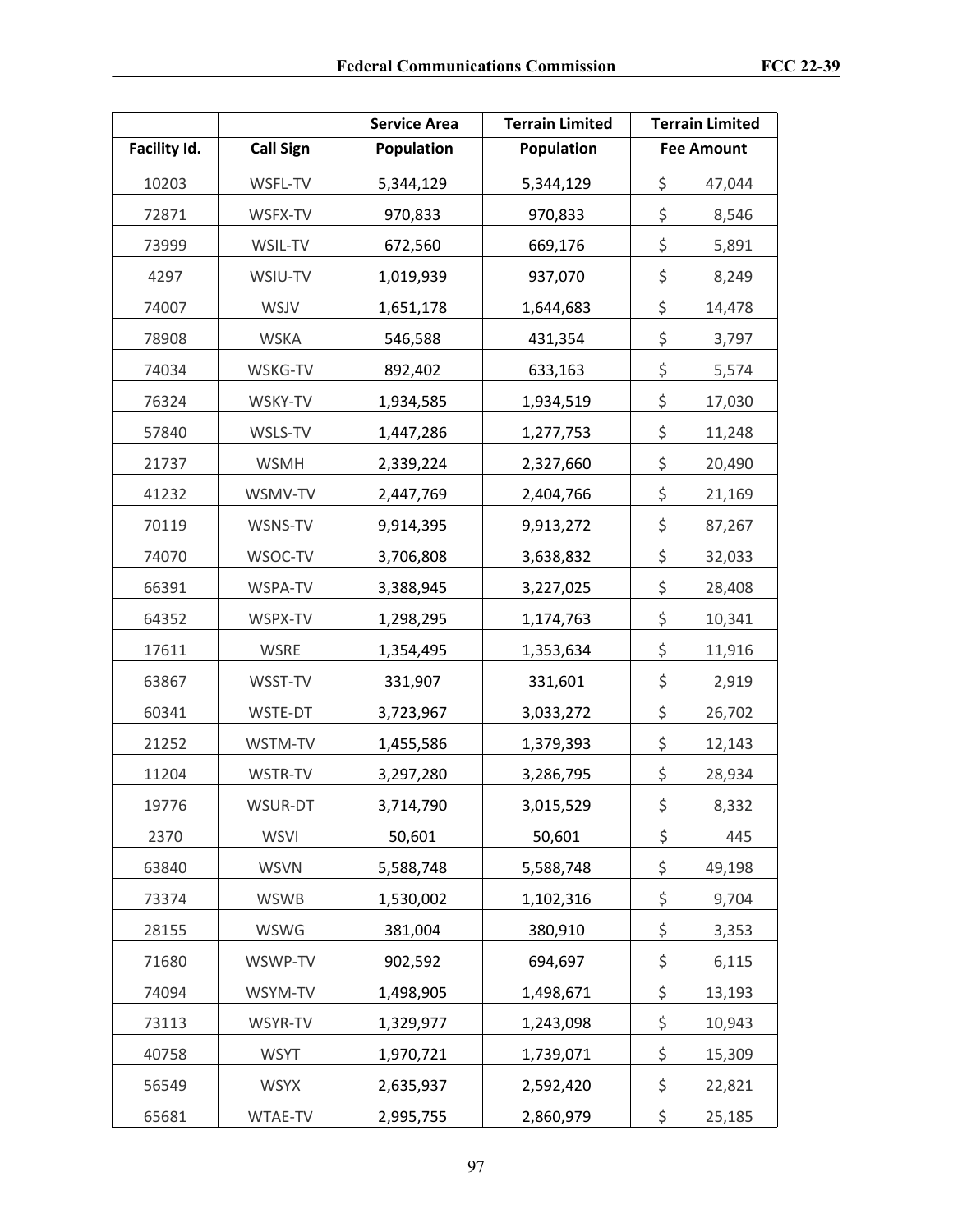|              |                  | <b>Terrain Limited</b><br><b>Service Area</b> |               |    | <b>Terrain Limited</b> |
|--------------|------------------|-----------------------------------------------|---------------|----|------------------------|
| Facility Id. | <b>Call Sign</b> | Population<br><b>Population</b>               |               |    | <b>Fee Amount</b>      |
| 23341        | WTAJ-TV          | 1,187,718                                     | 948,598       | \$ | 8,351                  |
| 4685         | WTAP-TV          | 512,358                                       | 494,914       | \$ | 4,357                  |
| 416          | WTAT-TV          | 1,111,476                                     | 1,111,476     | \$ | 9,784                  |
| 67993        | WTBY-TV          | 15,858,470                                    | 15,766,438    | \$ | 138,792                |
| 29715        | WTCE-TV          | 2,620,599                                     | 2,620,599     | \$ | 23,069                 |
| 65667        | <b>WTCI</b>      | 1,216,209                                     | 1,104,698     | \$ | 9,725                  |
| 67786        | <b>WTCT</b>      | 608,457                                       | 607,620       | \$ | 5,349                  |
| 28954        | <b>WTCV</b>      | 3,254,481                                     | 2,500,195     | \$ | 22,009                 |
| 74422        | <b>WTEN</b>      | 1,902,431                                     | 1,613,747     | \$ | 14,206                 |
| 9881         | <b>WTGL</b>      | 3,707,507                                     | 3,707,507     | \$ | 32,637                 |
| 27245        | <b>WTGS</b>      | 966,519                                       | 966,357       | \$ | 8,507                  |
| 70655        | WTHI-TV          | 928,934                                       | 886,846       | \$ | 7,807                  |
| 70162        | <b>WTHR</b>      | 2,949,339                                     | 2,901,633     | \$ | 25,543                 |
| 147          | WTIC-TV          | 5,318,753                                     | 4,707,697     | \$ | 41,442                 |
| 26681        | WTIN-TV          | 3,714,547                                     | 2,898,224     | \$ | 2,688                  |
| 66536        | WTIU             | 1,570,257                                     | 1,569,135     |    | 13,813                 |
| 1002         | WTJP-TV          | 1,947,743                                     | 1,907,300     |    | 16,790                 |
| 4593         | <b>WTJR</b>      | 334,527                                       | 334,221       | \$ | 2,942                  |
| 70287        | WTJX-TV          | 135,017                                       | 121,498       | \$ | 1,070                  |
| 47401        | <b>WTKR</b>      | 2,149,376                                     | 2,149,375     | \$ | 18,921                 |
| 82735        | <b>WTLF</b>      | 349,696                                       | 349,691       | \$ | 3,078                  |
| 23486        | <b>WTLH</b>      | 1,065,127                                     | 1,065,105     | \$ | 9,376                  |
| 67781        | WTLJ             | 1,622,365                                     | 1,621,227     | \$ | 14,272                 |
| 65046        | <b>WTLV</b>      | 1,757,600                                     | 1,739,021     | \$ | 15,309                 |
| 1222         | <b>WTLW</b>      | 1,646,714                                     | 1,644,206     | \$ | 14,474                 |
| 74098        | WTMJ-TV          | 3,096,406                                     | 3,085,983     | \$ | 27,166                 |
| 74109        | <b>WTNH</b>      | 7,845,782                                     | 7,332,431     |    | 64,547                 |
| 19200        | <b>WTNZ</b>      | 1,699,427                                     | 1,513,754     | \$ | 13,326                 |
| 590          | WTOC-TV          | 993,098                                       | \$<br>992,658 |    | 8,738                  |
| 74112        | <b>WTOG</b>      | 5,268,364                                     | 5,267,177     | \$ | 46,367                 |
| 4686         | WTOK-TV          | 417,919                                       | \$<br>412,276 |    | 3,629                  |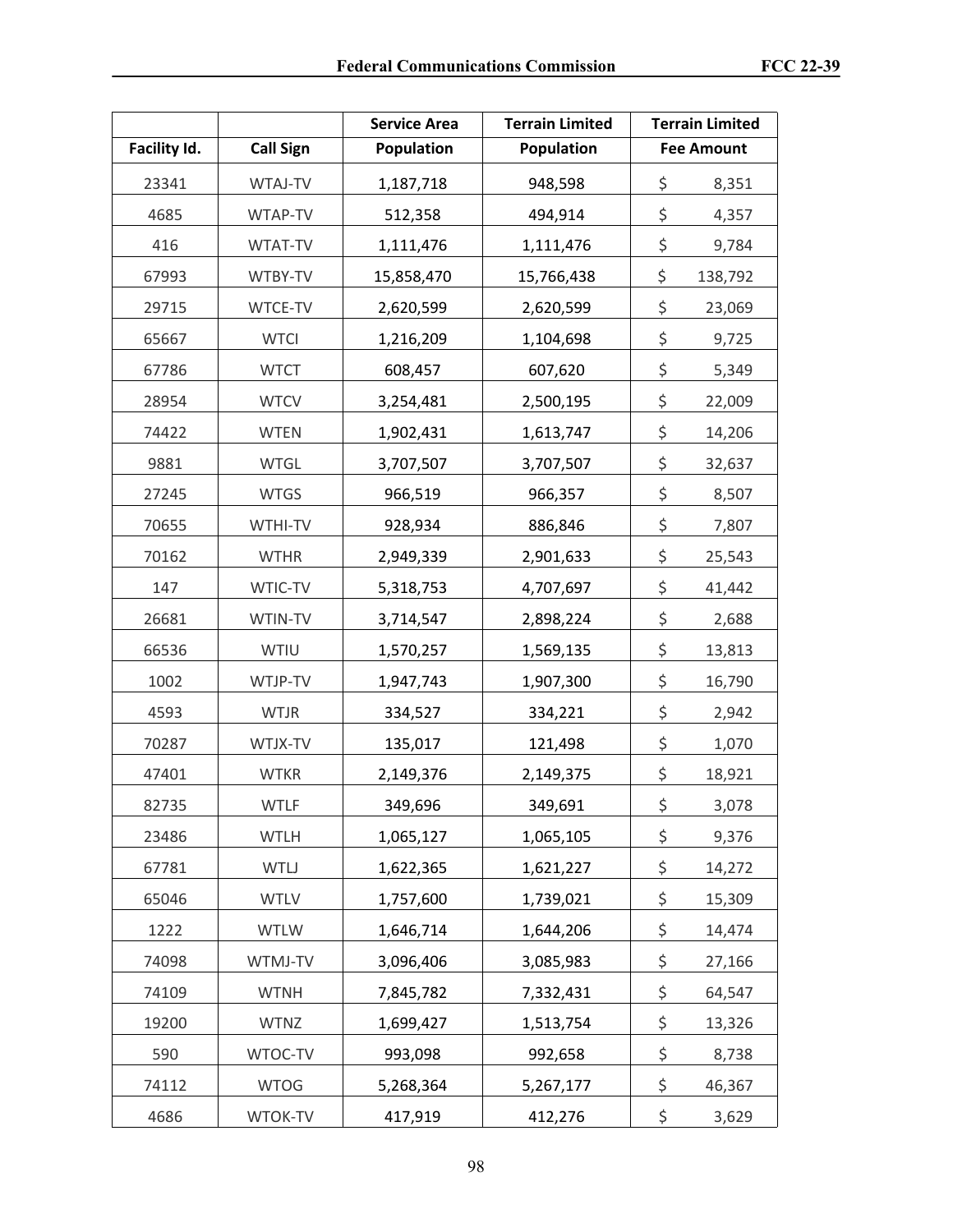|              |                  | <b>Terrain Limited</b><br><b>Service Area</b> |                 |    | <b>Terrain Limited</b> |
|--------------|------------------|-----------------------------------------------|-----------------|----|------------------------|
| Facility Id. | <b>Call Sign</b> | Population<br>Population                      |                 |    | <b>Fee Amount</b>      |
| 13992        | <b>WTOL</b>      | 4,184,020                                     | 4,174,198       | \$ | 36,745                 |
| 21254        | WTOM-TV          | 120,369                                       | 117,121         | \$ | 1,031                  |
| 74122        | WTOV-TV          | 3,892,886                                     | 3,619,899       | \$ | 31,866                 |
| 82574        | WTPC-TV          | 2,049,246                                     | 2,042,851       | \$ | 17,983                 |
| 86496        | WTPX-TV          | 255,972                                       | 255,791         | \$ | 2,252                  |
| 6869         | WTRF-TV          | 2,941,511                                     | 2,565,375       | \$ | 22,583                 |
| 67798        | <b>WTSF</b>      | 922,441                                       | 851,465         | \$ | 7,495                  |
| 11290        | <b>WTSP</b>      | 5,506,869                                     | 5,489,954       | \$ | 48,328                 |
| 4108         | <b>WTTA</b>      | 5,583,544                                     | 5,576,649       | \$ | 49,091                 |
| 74137        | <b>WTTE</b>      | 2,690,341                                     | 2,650,354       | \$ | 23,331                 |
| 22207        | <b>WTTG</b>      | 8,101,358                                     | 8,049,329       | \$ | 70,858                 |
| 56526        | <b>WTTK</b>      | 2,844,384                                     | 2,825,807       | \$ | 24,876                 |
| 74138        | <b>WTTO</b>      | 1,877,570                                     | 1,844,214       | \$ | 16,235                 |
| 56523        | <b>WTTV</b>      | 2,522,077                                     | 2,518,133       |    | 22,167                 |
| 10802        | <b>WTTW</b>      | 9,729,982                                     | 9,729,634       |    | 85,650                 |
| 74148        | <b>WTVA</b>      | 823,492                                       | 810,123         |    | 7,132                  |
| 22590        | <b>WTVC</b>      | 1,579,628                                     | 1,366,976       |    | 12,033                 |
| 8617         | <b>WTVD</b>      | 3,790,354                                     | 3,775,757       | \$ | 33,238                 |
| 55305        | <b>WTVE</b>      | 5,156,905                                     | 5,152,997       | \$ | 45,362                 |
| 36504        | <b>WTVF</b>      | 2,384,622                                     | 2,367,601       | \$ | 20,842                 |
| 74150        | <b>WTVG</b>      | 4,405,350                                     | 4,397,113       | \$ | 38,708                 |
| 74151        | <b>WTVH</b>      | 1,390,502                                     | 1,327,319       | \$ | 11,684                 |
| 10645        | <b>WTVI</b>      | 2,856,703                                     | 2,829,960       | \$ | 24,912                 |
| 63154        | <b>WTVJ</b>      | 5,458,451                                     | 5,458,451       | \$ | 48,051                 |
| 595          | <b>WTVM</b>      | 1,498,667                                     | 1,405,957       | \$ | 12,377                 |
| 72945        | <b>WTVO</b>      | 1,409,708                                     | 1,398,825       | \$ | 12,314                 |
| 28311        | <b>WTVP</b>      | 678,884                                       | 678,539         | \$ | 5,973                  |
| 51597        | WTVQ-DT          | 989,786                                       | 983,552         | \$ | 8,658                  |
| 57832        | WTVR-TV          | 1,816,197                                     | \$<br>1,809,035 |    | 15,925                 |
| 16817        | <b>WTVS</b>      | 5,511,091                                     | 5,510,837       | \$ | 48,512                 |
| 68569        | <b>WTVT</b>      | 5,473,148                                     | \$<br>5,460,179 |    | 48,066                 |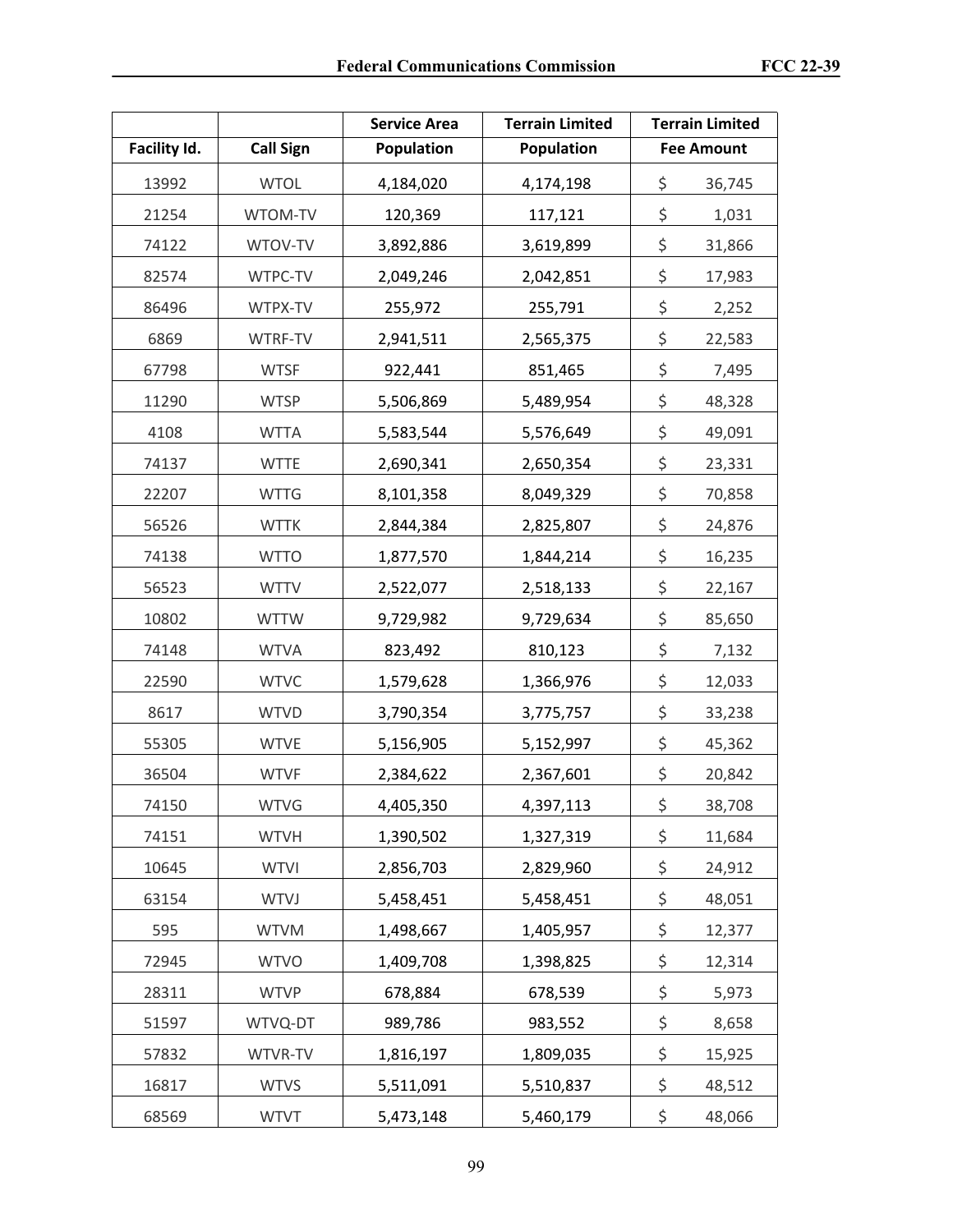|              |                  | <b>Terrain Limited</b><br><b>Service Area</b> |                 |    | <b>Terrain Limited</b> |
|--------------|------------------|-----------------------------------------------|-----------------|----|------------------------|
| Facility Id. | <b>Call Sign</b> | Population<br>Population                      |                 |    | <b>Fee Amount</b>      |
| 3661         | <b>WTVW</b>      | 839,003                                       | 834,187         | \$ | 7,343                  |
| 35575        | <b>WTVX</b>      | 3,157,609                                     | 3,157,609       | \$ | 27,796                 |
| 4152         | <b>WTVY</b>      | 974,532                                       | 971,173         | \$ | 8,549                  |
| 40759        | WTVZ-TV          | 2,156,534                                     | 2,156,346       | \$ | 18,982                 |
| 66908        | WTWC-TV          | 1,061,101                                     | 1,061,079       | \$ | 9,341                  |
| 20426        | <b>WTWO</b>      | 737,341                                       | 731,294         | \$ | 6,438                  |
| 81692        | <b>WTWV</b>      | 1,527,511                                     | 1,526,625       | \$ | 13,439                 |
| 51568        | WTXF-TV          | 10,784,256                                    | 10,492,549      | \$ | 92,366                 |
| 41065        | WTXL-TV          | 1,054,514                                     | 1,054,322       | \$ | 9,281                  |
| 8532         | <b>WUAB</b>      | 3,821,233                                     | 3,745,335       | \$ | 32,970                 |
| 12855        | WUCF-TV          | 3,707,507                                     | 3,707,507       | \$ | 32,637                 |
| 36395        | <b>WUCW</b>      | 3,664,480                                     | 3,657,236       | \$ | 32,195                 |
| 69440        | <b>WUFT</b>      | 1,372,142                                     | 1,372,142       | \$ | 12,079                 |
| 413          | <b>WUHF</b>      | 1,152,580                                     | 1,147,972       | \$ | 10,106                 |
| 8156         | WUJA             | 2,638,361                                     | 1,977,410       |    | 17,407                 |
| 69080        | WUNC-TV          | 4,184,851                                     | 4,166,318       |    | 36,676                 |
| 69292        | WUND-TV          | 1,504,532                                     | 1,504,532       |    | 13,244                 |
| 69114        | WUNE-TV          | 3,146,865                                     | 2,625,942       | \$ | 23,116                 |
| 69300        | WUNF-TV          | 2,625,583                                     | 2,331,723       | \$ | 20,526                 |
| 69124        | WUNG-TV          | 3,605,143                                     | 3,588,220       | \$ | 31,587                 |
| 60551        | WUNI             | 7,209,571                                     | 7,084,349       | \$ | 62,364                 |
| 69332        | WUNJ-TV          | 1,116,458                                     | 1,116,458       | \$ | 9,828                  |
| 69149        | WUNK-TV          | 1,991,039                                     | 1,985,696       | \$ | 17,480                 |
| 69360        | WUNL-TV          | 3,055,263                                     | 2,834,274       | \$ | 24,950                 |
| 69444        | WUNM-TV          | 1,357,346                                     | 1,357,346       | \$ | 11,949                 |
| 69397        | WUNP-TV          | 1,402,186                                     | 1,393,524       | \$ | 12,267                 |
| 69416        | WUNU             | 1,202,495                                     | 1,201,481       |    | 10,577                 |
| 83822        | <b>WUNW</b>      | 1,109,237                                     | 570,072         | \$ | 5,018                  |
| 6900         | <b>WUPA</b>      | 5,966,454                                     | \$<br>5,888,379 |    | 51,835                 |
| 13938        | <b>WUPL</b>      | 1,721,320                                     | 1,721,320       | \$ | 15,153                 |
| 10897        | <b>WUPV</b>      | 1,933,664                                     | \$<br>1,914,643 |    | 16,855                 |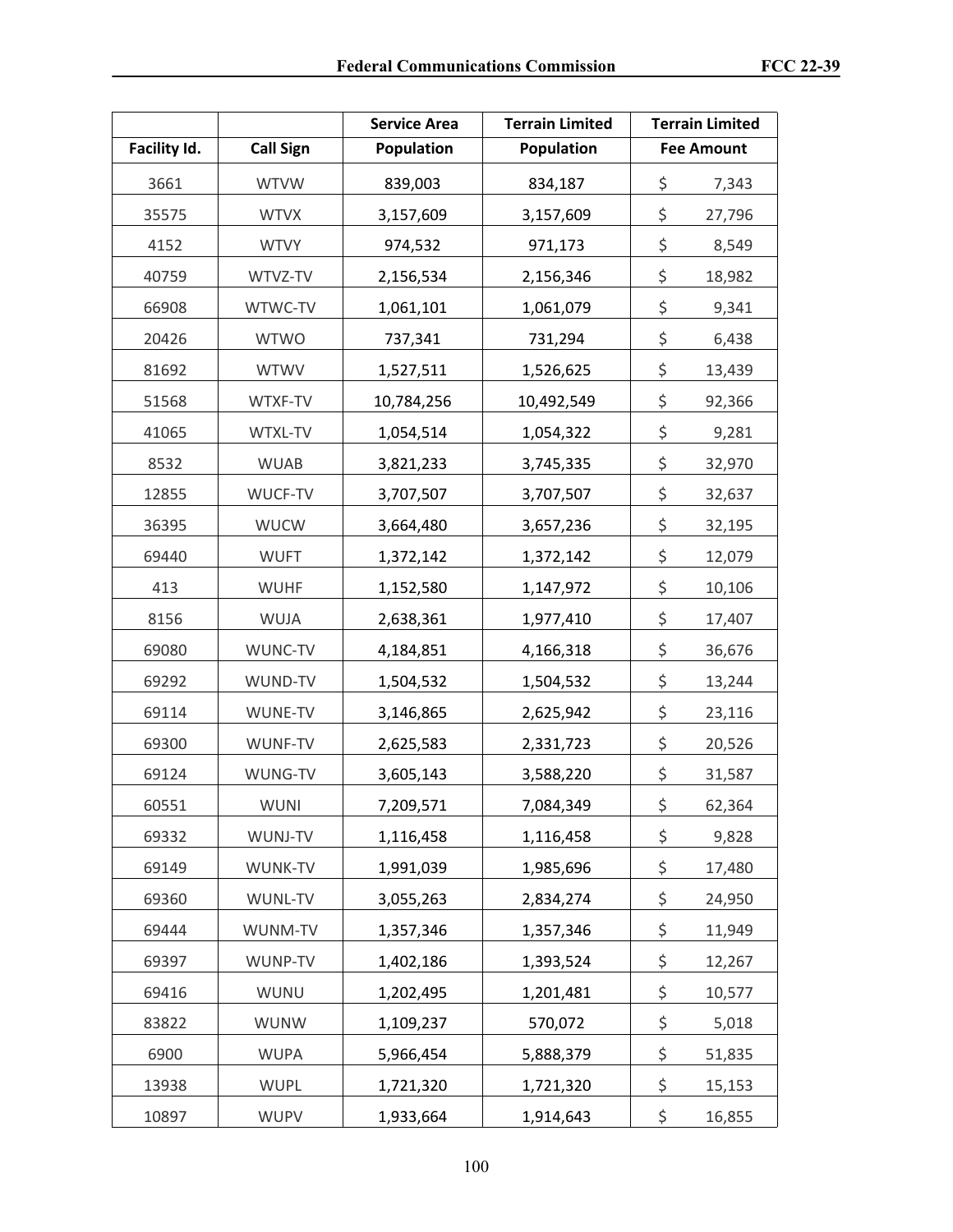|              |                  | <b>Terrain Limited</b><br><b>Service Area</b> |                 |    | <b>Terrain Limited</b> |
|--------------|------------------|-----------------------------------------------|-----------------|----|------------------------|
| Facility Id. | <b>Call Sign</b> | Population<br><b>Population</b>               |                 |    | <b>Fee Amount</b>      |
| 19190        | <b>WUPW</b>      | 2,100,914                                     | 2,099,572       | \$ | 18,483                 |
| 23128        | WUPX-TV          | 1,102,435                                     | 1,089,118       | \$ | 9,588                  |
| 65593        | <b>WUSA</b>      | 8,750,706                                     | 8,446,074       | \$ | 74,351                 |
| 4301         | WUSI-TV          | 339,507                                       | 339,507         | \$ | 2,989                  |
| 60552        | <b>WUTB</b>      | 8,523,983                                     | 8,381,042       | \$ | 73,778                 |
| 30577        | WUTF-TV          | 7,918,927                                     | 7,709,189       | \$ | 67,864                 |
| 57837        | <b>WUTR</b>      | 526,114                                       | 481,957         | \$ | 4,243                  |
| 415          | <b>WUTV</b>      | 1,589,376                                     | 1,557,474       | \$ | 13,710                 |
| 16517        | WUVC-DT          | 3,768,817                                     | 3,748,841       | \$ | 33,001                 |
| 48813        | WUVG-DT          | 6,029,495                                     | 5,965,975       | \$ | 52,518                 |
| 3072         | <b>WUVN</b>      | 1,233,568                                     | 1,157,140       | \$ | 10,186                 |
| 60560        | WUVP-DT          | 10,421,216                                    | 10,246,856      | \$ | 90,203                 |
| 9971         | WUXP-TV          | 2,316,872                                     | 2,305,293       | \$ | 20,293                 |
| 417          | WVAH-TV          | 1,373,555                                     | 1,295,383       | \$ | 11,403                 |
| 23947        | WVAN-TV          | 1,026,862                                     | 1,025,950       | \$ | 9,031                  |
| 65387        | <b>WVBT</b>      | 1,885,169                                     | 1,885,169       |    | 16,595                 |
| 72342        | WVCY-TV          | 3,111,641                                     | 3,102,097       |    | 27,308                 |
| 60559        | WVEA-TV          | 4,553,004                                     | 4,552,113       | \$ | 40,072                 |
| 74167        | <b>WVEC</b>      | 2,098,679                                     | 2,092,868       | \$ | 18,424                 |
| 5802         | WVEN-TV          | 3,921,016                                     | 3,919,361       | \$ | 34,502                 |
| 61573        | <b>WVEO</b>      | 1,091,825                                     | 757,978         | \$ | 5,281                  |
| 69946        | <b>WVER</b>      | 888,756                                       | 758,441         | \$ | 6,677                  |
| 10976        | <b>WVFX</b>      | 731,193                                       | 609,763         | \$ | 5,368                  |
| 47929        | WVIA-TV          | 3,429,213                                     | 2,838,000       | \$ | 24,983                 |
| 3667         | WVII-TV          | 368,022                                       | 346,874         | \$ | 3,054                  |
| 70309        | WVIR-TV          | 1,945,637                                     | 1,908,395       | \$ | 16,800                 |
| 74170        | <b>WVIT</b>      | 5,846,093<br>5,357,639                        |                 | \$ | 47,163                 |
| 18753        | <b>WVIZ</b>      | 3,695,223                                     | 3,689,173       | \$ | 32,476                 |
| 70021        | WVLA-TV          | 1,897,179                                     | 1,897,007       | \$ | 16,699                 |
| 81750        | <b>WVLR</b>      | 1,412,728                                     | 1,300,554       | \$ | 11,449                 |
| 35908        | WVLT-TV          | 1,888,607                                     | \$<br>1,633,633 |    | 14,381                 |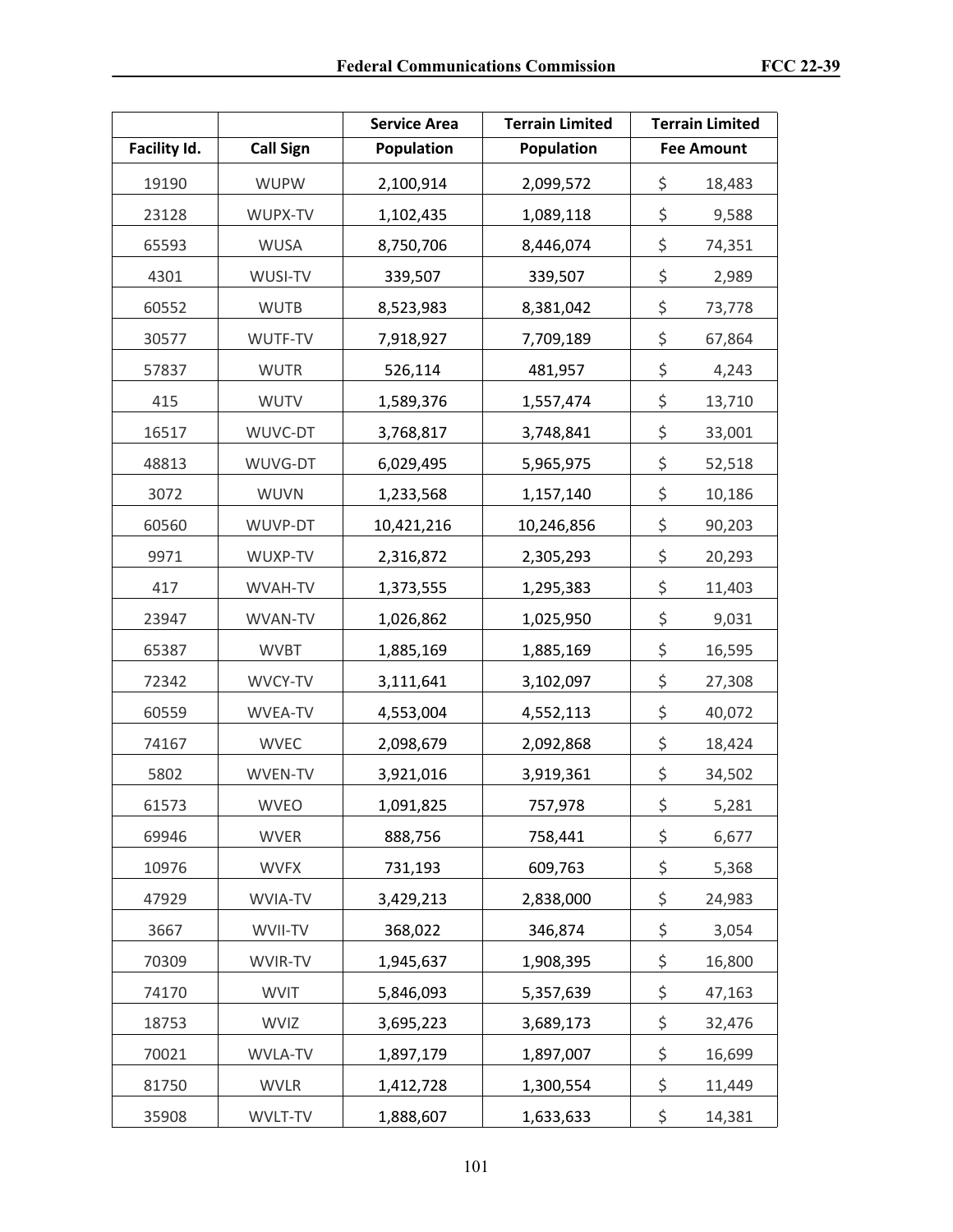|              |                  | <b>Terrain Limited</b><br><b>Service Area</b> |                       |    | <b>Terrain Limited</b> |
|--------------|------------------|-----------------------------------------------|-----------------------|----|------------------------|
| Facility Id. | <b>Call Sign</b> | Population<br><b>Population</b>               |                       |    | <b>Fee Amount</b>      |
| 74169        | WVNS-TV          | 916,451                                       | 588,963               | \$ | 5,185                  |
| 11259        | <b>WVNY</b>      | 742,579                                       | 659,270               | \$ | 5,804                  |
| 29000        | WVOZ-TV          | 1,132,932                                     | 731,199               | \$ | 5,281                  |
| 71657        | WVPB-TV          | 992,798                                       | 959,526               | \$ | 8,447                  |
| 60111        | <b>WVPT</b>      | 767,268                                       | 642,173               | \$ | 5,653                  |
| 70491        | WVPX-TV          | 4,147,298                                     | 4,114,920             | \$ | 36,224                 |
| 66378        | <b>WVPY</b>      | 756,696                                       | 632,649               | \$ | 5,569                  |
| 67190        | <b>WVSN</b>      | 2,948,832                                     | 2,137,333             | \$ | 18,815                 |
| 69943        | <b>WVTA</b>      | 888,756                                       | 758,441               | \$ | 6,677                  |
| 69940        | <b>WVTB</b>      | 455,880                                       | 257,445               | \$ | 2,266                  |
| 74173        | WVTM-TV          | 2,009,346                                     | 1,940,153             | \$ | 17,079                 |
| 74174        | <b>WVTV</b>      | 3,091,132                                     | 3,083,108             | \$ | 27,141                 |
| 77496        | <b>WVUA</b>      | 2,209,921                                     | 2,160,101             | \$ | 19,015                 |
| 4149         | WVUE-DT          | 1,658,125                                     | 1,658,125             | \$ | 14,596                 |
| 4329         | <b>WVUT</b>      | 273,293                                       | 273,215               | \$ | 2,405                  |
| 74176        | <b>WVVA</b>      | 1,037,632                                     | 722,666               | \$ | 6,362                  |
| 3113         | <b>WVXF</b>      | 85,191                                        | 78,556                | \$ | 692                    |
| 12033        | <b>WWAY</b>      | 1,208,625                                     | 1,208,625             |    | 10,640                 |
| 30833        | <b>WWBT</b>      | 1,924,502                                     | 1,892,842             | \$ | 16,663                 |
| 20295        | WWCP-TV          | 2,811,278                                     | 2,548,691             | \$ | 22,436                 |
| 24812        | <b>WWCW</b>      | 1,390,985                                     | 1,212,308             | \$ | 10,672                 |
| 23671        | <b>WWDP</b>      | 5,792,048                                     | 5,564,295             | \$ | 48,982                 |
| 21158        | <b>WWHO</b>      | 2,762,344                                     | 2,721,504             | \$ | 23,957                 |
| 14682        | WWJE-DT          | 7,209,571                                     | 7,084,349             | \$ | 62,364                 |
| 72123        | WWJ-TV           | 5,562,031                                     | 5,561,777             | \$ | 48,960                 |
| 166512       | <b>WWJX</b>      | 518,866                                       | 518,846               | \$ | 4,567                  |
| 6868         | <b>WWLP</b>      | 3,838,272                                     | 3,077,800             |    | 27,094                 |
| 74192        | WWL-TV           | 1,788,624                                     | \$<br>\$<br>1,788,624 |    | 15,745                 |
| 3133         | <b>WWMB</b>      | 1,547,974                                     | 1,544,778             | \$ | 13,599                 |
| 74195        | <b>WWMT</b>      | 2,538,485                                     | 2,531,309             | \$ | 22,283                 |
| 68851        | WWNY-TV          | 375,600                                       | \$<br>346,623         |    | 3,051                  |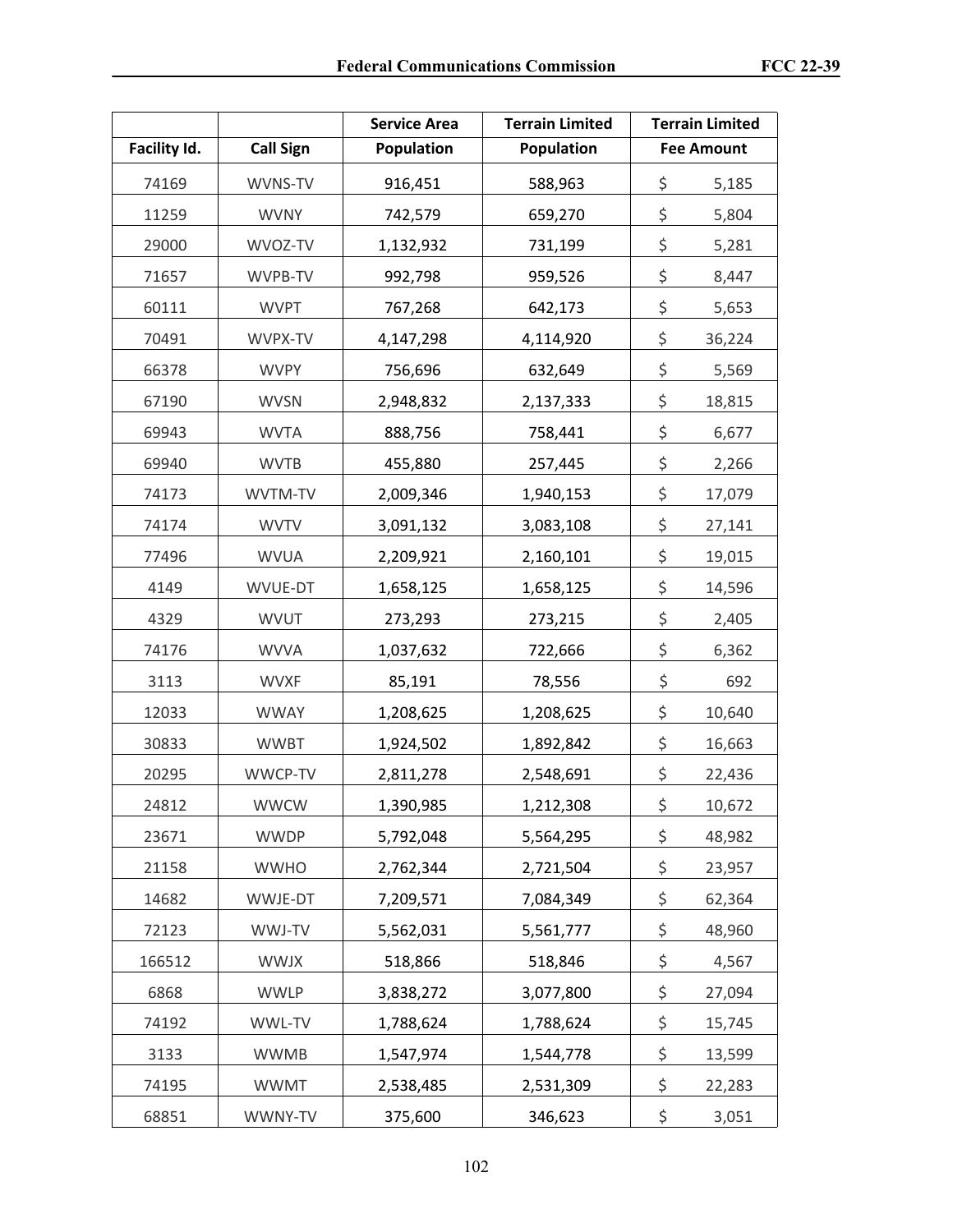|              |                  | <b>Terrain Limited</b><br><b>Service Area</b> |                 |    | <b>Terrain Limited</b> |
|--------------|------------------|-----------------------------------------------|-----------------|----|------------------------|
| Facility Id. | <b>Call Sign</b> | <b>Population</b><br>Population               |                 |    | <b>Fee Amount</b>      |
| 74197        | WWOR-TV          | 19,853,836                                    | 19,615,370      | \$ | 172,674                |
| 65943        | <b>WWPB</b>      | 3,197,858                                     | 2,775,966       | \$ | 24,437                 |
| 23264        | WWPX-TV          | 2,299,441                                     | 2,231,612       | \$ | 19,645                 |
| 68547        | WWRS-TV          | 2,324,155                                     | 2,321,066       | \$ | 20,432                 |
| 61251        | <b>WWSB</b>      | 3,340,133                                     | 3,340,133       | \$ | 29,403                 |
| 23142        | <b>WWSI</b>      | 11,269,831                                    | 11,098,540      | \$ | 97,700                 |
| 16747        | <b>WWTI</b>      | 196,531                                       | 190,097         | \$ | 1,673                  |
| 998          | WWTO-TV          | 5,613,737                                     | 5,613,737       | \$ | 49,418                 |
| 26994        | <b>WWTV</b>      | 1,034,174                                     | 1,022,322       | \$ | 9,000                  |
| 84214        | <b>WWTW</b>      | 1,527,511                                     | 1,526,625       | \$ | 13,439                 |
| 26993        | WWUP-TV          | 116,638                                       | 110,592         | \$ | 974                    |
| 23338        | WXBU             | 4,030,693                                     | 3,538,096       | \$ | 31,146                 |
| 61504        | <b>WXCW</b>      | 1,749,847                                     | 1,749,847       | \$ | 15,404                 |
| 61084        | WXEL-TV          | 5,416,604                                     | 5,416,604       |    | 47,682                 |
| 60539        | WXFT-DT          | 10,174,464                                    | 10,170,757      |    | 89,533                 |
| 23929        | WXGA-TV          | 608,494                                       | 606,849         |    | 5,342                  |
| 51163        | WXIA-TV          | 6,179,680                                     | 6,035,625       |    | 53,132                 |
| 53921        | WXII-TV          | 3,630,551                                     | 3,299,114       | \$ | 29,042                 |
| 146          | <b>WXIN</b>      | 2,836,532                                     | 2,814,815       |    | 24,779                 |
| 39738        | WXIX-TV          | 2,911,054                                     | 2,900,875       | \$ | 25,536                 |
| 414          | WXLV-TV          | 4,364,244                                     | 4,334,365       | \$ | 38,155                 |
| 68433        | WXMI             | 1,988,970                                     | 1,988,589       | \$ | 17,506                 |
| 64549        | <b>WXOW</b>      | 425,378                                       | 413,264         | \$ | 3,638                  |
| 6601         | WXPX-TV          | 4,594,588                                     | 4,592,639       | \$ | 40,429                 |
| 74215        | WXTV-DT          | 20,362,721                                    | 19,974,644      | \$ | 175,837                |
| 12472        | <b>WXTX</b>      | 699,095                                       | 694,837         | \$ | 6,117                  |
| 11970        | WXXA-TV          | 1,680,670<br>1,537,868                        |                 | \$ | 13,538                 |
| 57274        | WXXI-TV          | 1,184,860                                     | 1,168,696       | \$ | 10,288                 |
| 53517        | WXXV-TV          | 1,191,123                                     | 1,189,584       | \$ | 10,472                 |
| 10267        | WXYZ-TV          | 5,622,543                                     | 5,622,140       | \$ | 49,492                 |
| 12279        | <b>WYCC</b>      | 9,729,982                                     | \$<br>9,729,634 |    | 85,650                 |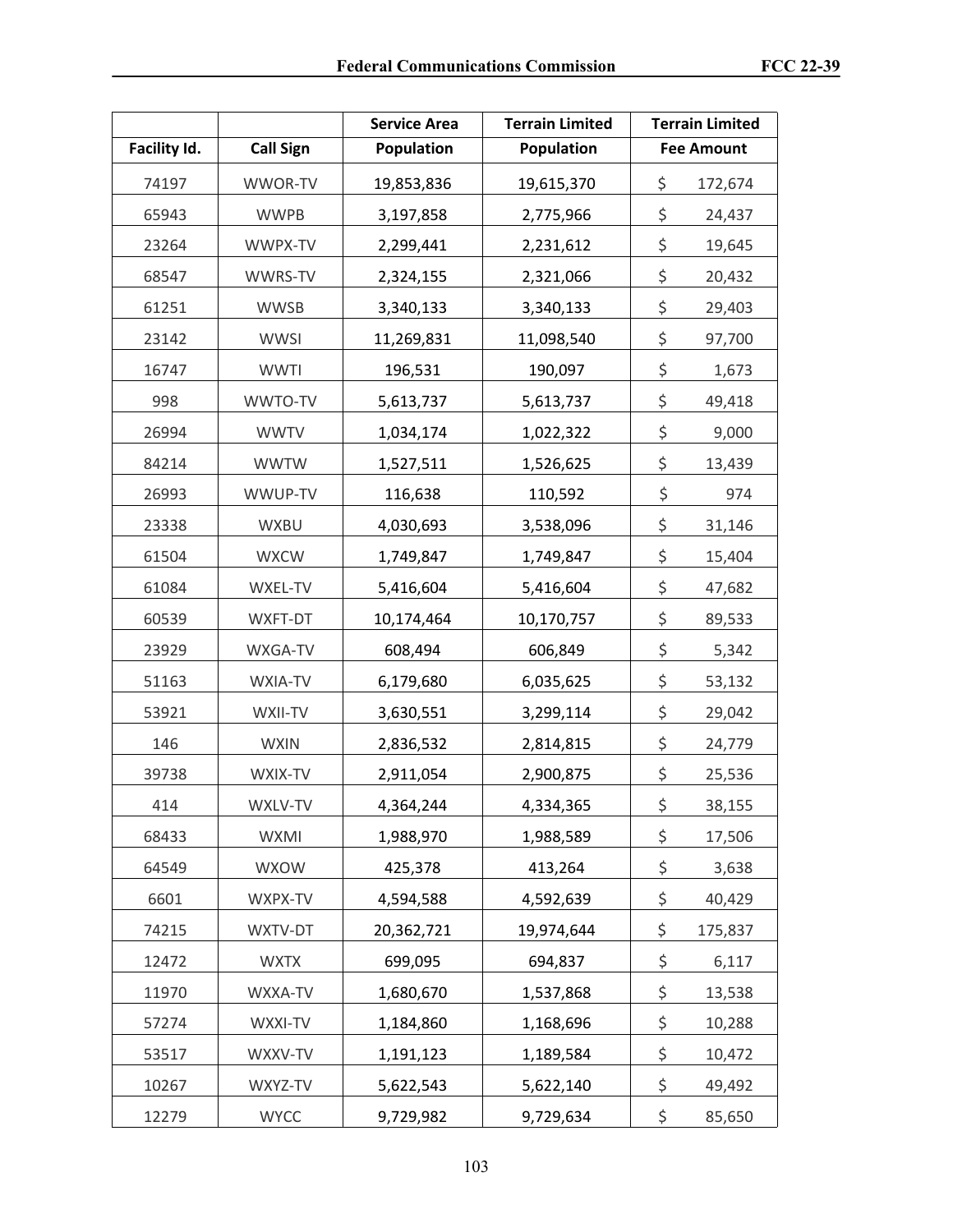|              |                  | <b>Service Area</b><br><b>Terrain Limited</b> |                 |    | <b>Terrain Limited</b> |
|--------------|------------------|-----------------------------------------------|-----------------|----|------------------------|
| Facility Id. | <b>Call Sign</b> | Population                                    | Population      |    | <b>Fee Amount</b>      |
| 77515        | <b>WYCI</b>      | 35,873                                        | 26,508          | \$ | 233                    |
| 70149        | <b>WYCW</b>      | 3,388,945                                     | 3,227,025       | \$ | 28,408                 |
| 62219        | <b>WYDC</b>      | 560,266                                       | 449,486         | \$ | 3,957                  |
| 18783        | <b>WYDN</b>      | 2,577,848                                     | 2,512,150       | \$ | 22,114                 |
| 35582        | <b>WYDO</b>      | 1,330,728                                     | 1,330,728       | \$ | 11,714                 |
| 25090        | WYES-TV          | 1,872,245                                     | 1,872,059       | \$ | 16,480                 |
| 53905        | <b>WYFF</b>      | 2,626,363                                     | 2,416,551       | \$ | 21,273                 |
| 49803        | <b>WYIN</b>      | 6,956,141                                     | 6,956,141       | \$ | 61,235                 |
| 24915        | WYMT-TV          | 1,180,276                                     | 863,881         | \$ | 7,605                  |
| 17010        | WYOU             | 2,879,196                                     | 2,226,883       | \$ | 19,603                 |
| 77789        | <b>WYOW</b>      | 91,839                                        | 91,311          | \$ | 804                    |
| 13933        | WYPX-TV          | 1,529,500                                     | 1,413,583       | \$ | 12,444                 |
| 4693         | <b>WYTV</b>      | 4,898,622                                     | 4,535,576       | \$ | 39,927                 |
| 5875         | WYZZ-TV          | 1,042,140                                     | 1,036,721       | \$ | 9,126                  |
| 15507        | <b>WZBJ</b>      | 1,626,017                                     | 1,435,762       | \$ | 12,639                 |
| 28119        | <b>WZDX</b>      | 1,596,771                                     | 1,514,654       | \$ | 13,333                 |
| 70493        | <b>WZME</b>      | 5,996,408                                     | 5,544,708       | \$ | 48,810                 |
| 81448        | <b>WZMQ</b>      | 73,423                                        | 72,945          | \$ | 642                    |
| 71871        | WZPX-TV          | 2,039,157                                     | 2,039,157       | \$ | 17,951                 |
| 136750       | <b>WZRB</b>      | 952,279                                       | 951,693         | \$ | 8,378                  |
| 418          | <b>WZTV</b>      | 2,312,658                                     | 2,301,187       | \$ | 20,257                 |
| 83270        | WZVI             | 76,992                                        | 75,863          | \$ | 668                    |
| 19183        | WZVN-TV          | 1,981,488                                     | \$<br>1,981,488 |    | 17,443                 |
| 49713        | <b>WZZM</b>      | 1,574,546                                     | \$<br>1,548,835 |    | 13,634                 |

<sup>1</sup> Call signs WIPM and WIPR are stations in Puerto Rico that are linked together with a total fee of \$27,290.

<sup>2</sup> Call signs WNJX and WAPA are stations in Puerto Rico that are linked together with a total fee of \$27,290.

<sup>3</sup> Call signs WKAQ and WORA are stations in Puerto Rico that are linked together with a total fee of \$27,290.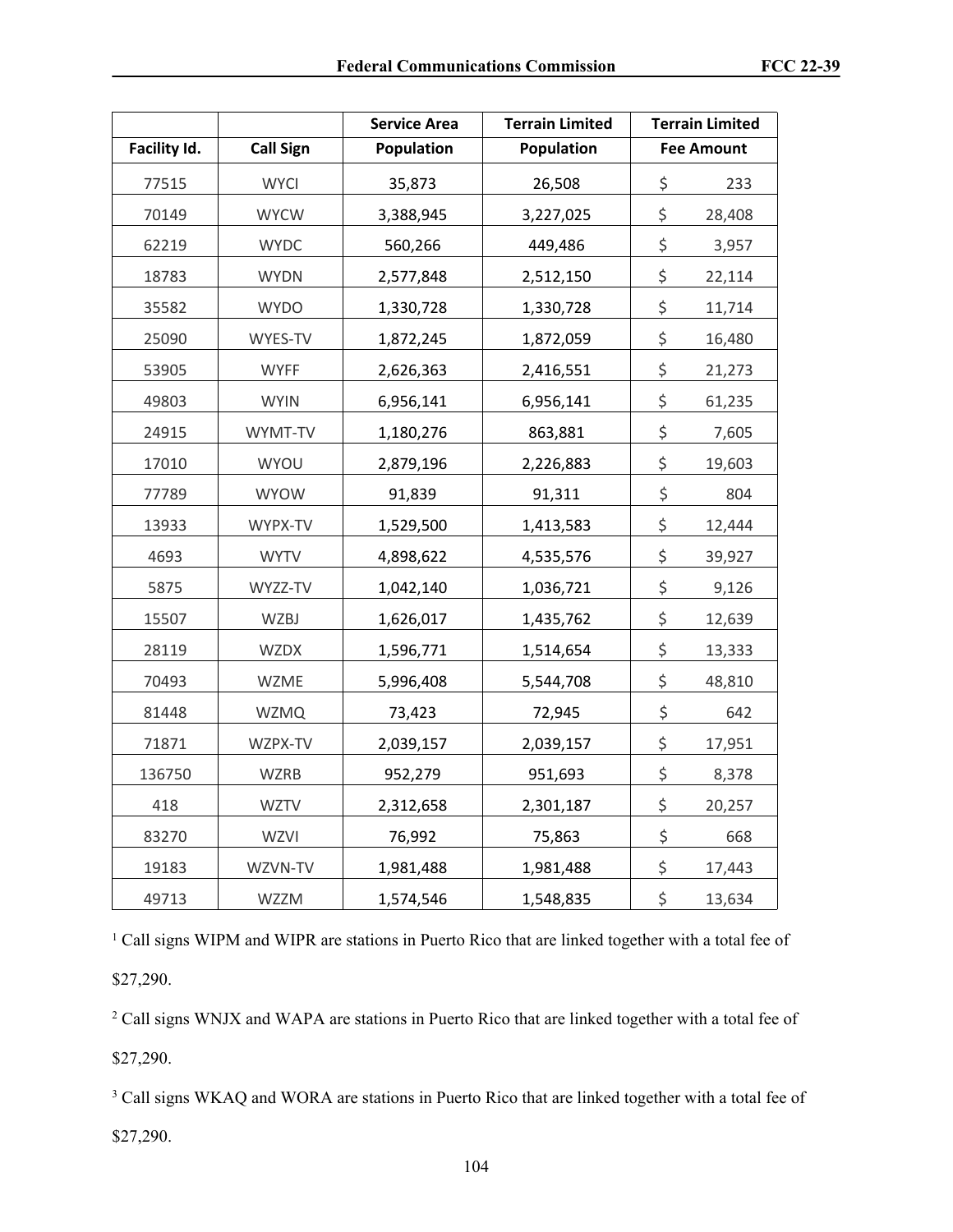4 Call signs WOLE and WLII are stations in Puerto Rico that are linked together with a total fee of \$27,290.

<sup>5</sup> Call signs WVEO and WTCV are stations in Puerto Rico that are linked together with a total fee of \$27,290.

6 Call signs WJPX and WJWN are stations in Puerto Rico that are linked together with a total fee of \$27,290.

7 Call signs WAPA and WTIN are stations in Puerto Rico that are linked together with a total fee of \$27,290.

<sup>8</sup> Call signs WSUR and WLII are stations in Puerto Rico that are linked together with a total fee of \$27,290.

<sup>9</sup> Call signs WVOZ and WTCV are stations in Puerto Rico that are linked together with a total fee of \$27,290.

<sup>10</sup> Call signs WJPX and WKPV are stations in Puerto Rico that are linked together with a total fee of \$27,290.

<sup>11</sup> Call signs WMTJ and WQTO are stations in Puerto Rico that are linked together with a total fee of \$27,290.

<sup>12</sup> Call signs WIRS and WJPX are stations in Puerto Rico that are linked together with a total fee of \$27,290.

<sup>13</sup> Call signs WRFB and WORA are stations in Puerto Rico that are linked together with a total fee of \$27,290.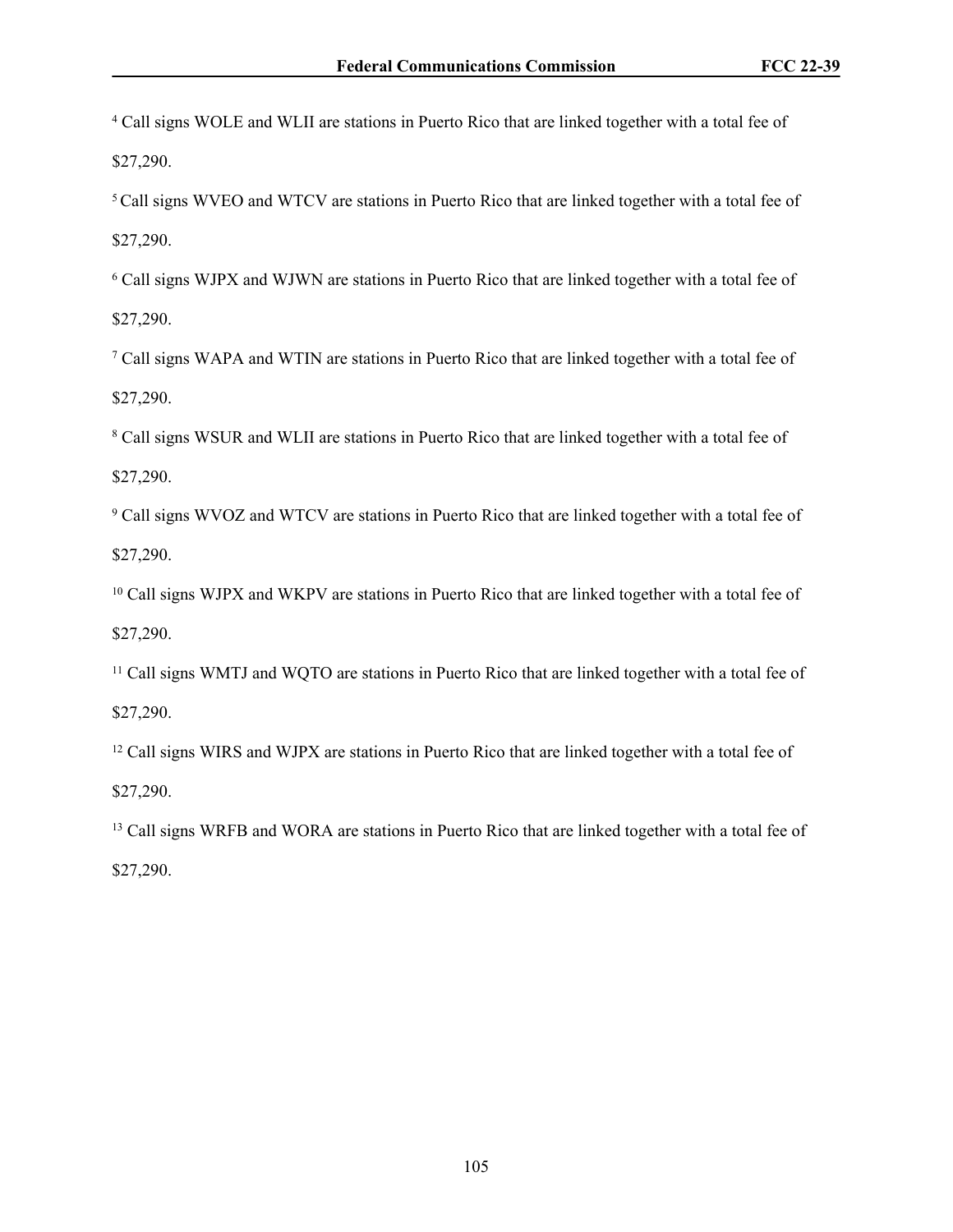## **APPENDIX H**

## **FY 2021 Schedule of Regulatory Fees**

Regulatory fees for the categories shaded in gray are collected by the Commission in advance to cover the term of the license and are submitted at the time the application is filed.

| <b>Fee Category</b>                                                                                                              | Annual<br><b>Regulatory</b><br>Fee<br>$(U.S.$ $s)$                                                                        |
|----------------------------------------------------------------------------------------------------------------------------------|---------------------------------------------------------------------------------------------------------------------------|
| PLMRS (per license) (Exclusive Use) (47 CFR part 90)                                                                             | 25                                                                                                                        |
| Microwave (per license) (47 CFR part 101)                                                                                        | 25                                                                                                                        |
| Marine (Ship) (per station) (47 CFR part 80)                                                                                     | 15                                                                                                                        |
| Marine (Coast) (per license) (47 CFR part 80)                                                                                    | 40                                                                                                                        |
| Rural Radio (47 CFR part 22) (previously listed under the Land Mobile<br>category)                                               | 10                                                                                                                        |
| PLMRS (Shared Use) (per license) (47 CFR part 90)                                                                                | 10                                                                                                                        |
| Aviation (Aircraft) (per station) (47 CFR part 87)                                                                               | 10                                                                                                                        |
| Aviation (Ground) (per license) (47 CFR part 87)                                                                                 | 20                                                                                                                        |
| CMRS Mobile/Cellular Services (per unit) (47 CFR parts 20, 22, 24, 27, 80<br>and 90) (Includes Non-Geographic telephone numbers) | .15                                                                                                                       |
| CMRS Messaging Services (per unit) (47 CFR parts 20, 22, 24 and 90)                                                              | .08                                                                                                                       |
| Broadband Radio Service (formerly MMDS/MDS) (per license) (47 CFR<br>part 27)                                                    | 605                                                                                                                       |
| Local Multipoint Distribution Service (per call sign) (47 CFR, part 101)                                                         | 605                                                                                                                       |
| <b>AM Radio Construction Permits</b>                                                                                             | 610                                                                                                                       |
| FM Radio Construction Permits                                                                                                    | 1,070                                                                                                                     |
| AM and FM Broadcast Radio Station Fees                                                                                           | See Table<br><b>Below</b>                                                                                                 |
| Digital TV (47 CFR part 73) VHF and UHF Commercial Fee Factor                                                                    | \$.007793                                                                                                                 |
|                                                                                                                                  | See Appendix<br>G for fee<br>amounts due,<br>also available<br>at<br>https://www.fc<br>c.gov/licensing<br>databases/fees/ |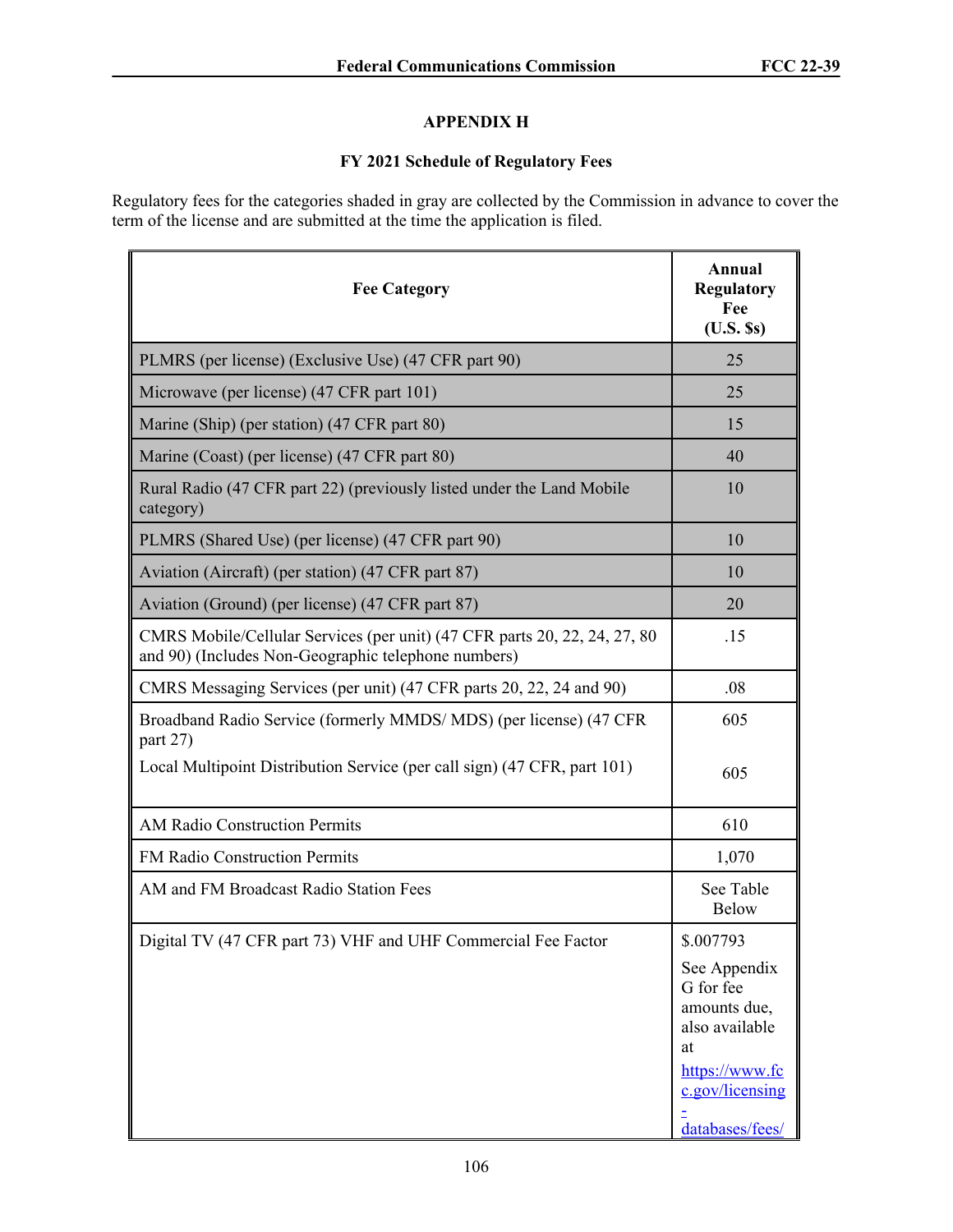| <b>Fee Category</b>                                                                                                                                       | Annual<br><b>Regulatory</b><br>Fee<br>$(U.S.$ Ss) |
|-----------------------------------------------------------------------------------------------------------------------------------------------------------|---------------------------------------------------|
|                                                                                                                                                           | regulatory-fees                                   |
| <b>Digital TV Construction Permits</b>                                                                                                                    | 5,100                                             |
| Low Power TV, Class A TV, TV/FM Translators & FM Boosters (47 CFR)<br>part 74)                                                                            | 320                                               |
| CARS (47 CFR part 78)                                                                                                                                     | 1,555                                             |
| Cable Television Systems (per subscriber) (47 CFR part 76), Including<br>IPTV (per subscriber) and Direct Broadcast Satellite (DBS) (per subscriber)      | .98                                               |
| Interstate Telecommunication Service Providers (per revenue dollar)                                                                                       | .00400                                            |
| Toll Free (per toll free subscriber) (47 CFR section 52.101 (f) of the rules)                                                                             | .12                                               |
| Earth Stations (47 CFR part 25)                                                                                                                           | 595                                               |
| Space Stations (per operational station in geostationary orbit) (47 CFR part<br>25) also includes DBS Service (per operational station) (47 CFR part 100) | 116,855                                           |
| Space Stations (per operational system in non-geostationary orbit) (47 CFR)<br>part 25) (Other)                                                           | 343,555                                           |
| Space Stations (per operational system in non-geostationary orbit) (47 CFR)<br>part 25) (Less Complex)                                                    | 122,695                                           |
| International Bearer Circuits - Terrestrial/Satellites (per Gbps circuit)                                                                                 | \$43                                              |
| Submarine Cable Landing Licenses Fee (per cable system)                                                                                                   | See Table<br><b>Below</b>                         |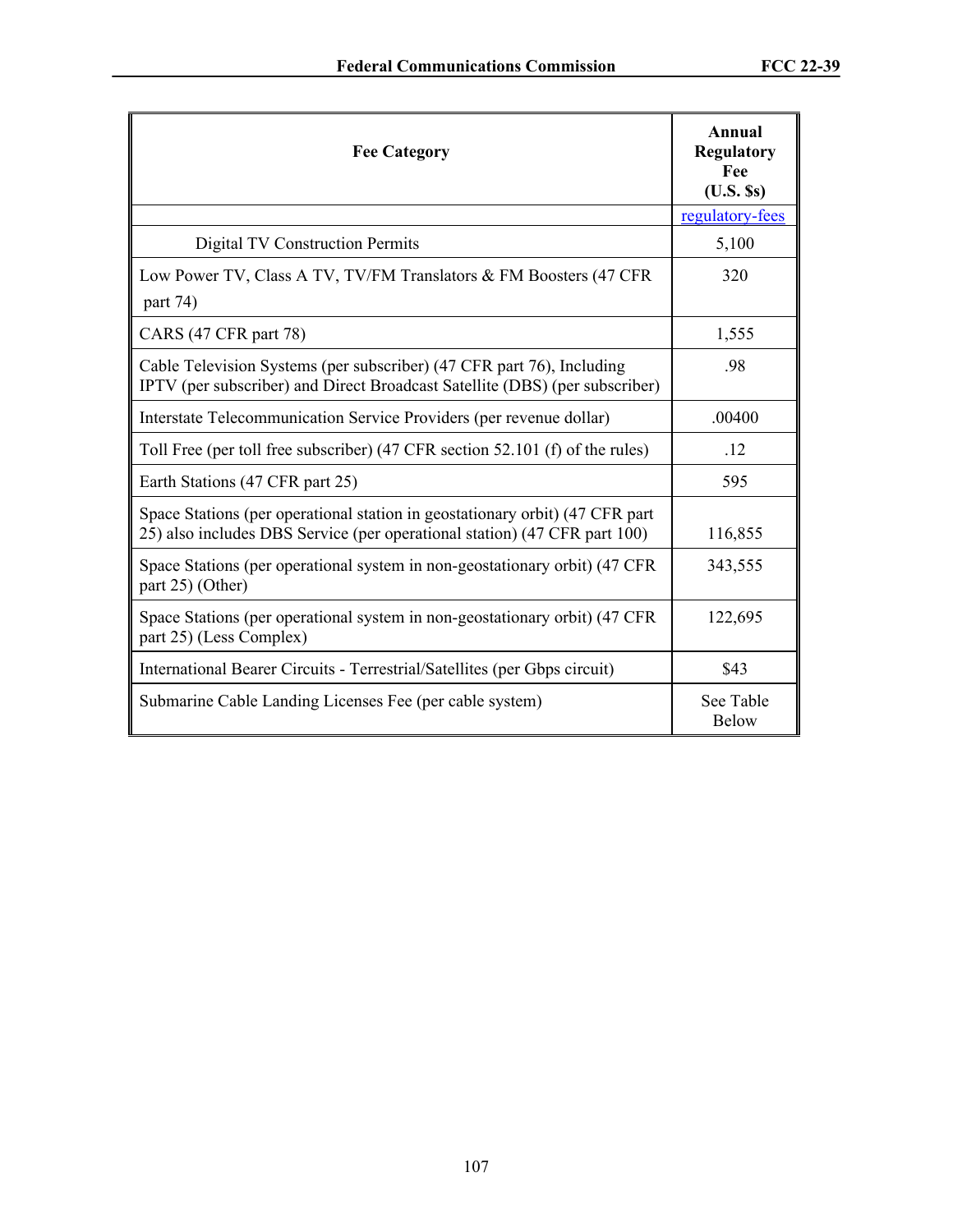| <b>FY 2021 RADIO STATION REGULATORY FEES</b> |                      |                      |                      |                      |                                 |                                                              |
|----------------------------------------------|----------------------|----------------------|----------------------|----------------------|---------------------------------|--------------------------------------------------------------|
| <b>Population</b><br><b>Served</b>           | <b>AM Class</b><br>A | AM<br><b>Class B</b> | AM<br><b>Class C</b> | AM<br><b>Class D</b> | <b>FM Classes</b><br>A, B1 & C3 | <b>FM Classes</b><br><b>B, C, C0, C1</b><br>& C <sub>2</sub> |
| $\leq 25,000$                                | \$975                | \$700                | \$610                | \$670                | \$1,070                         | \$1,220                                                      |
| $25,001 - 75,000$                            | \$1,465              | \$1,050              | \$915                | \$1,000              | \$1,605                         | \$1,830                                                      |
| $75,001 - 150,000$                           | \$2,195              | \$1,575              | \$1,375              | \$1,510              | \$2,410                         | \$2,745                                                      |
| $150,001 - 500,000$                          | \$3,295              | \$2,365              | \$2,060              | \$2,265              | \$3,615                         | \$4,125                                                      |
| $500,001 -$<br>1,200,000                     | \$4,935              | \$3,540              | \$3,085              | \$3,390              | \$5,415                         | \$6,175                                                      |
| $1,200,001-$<br>3,000,000                    | \$7,410              | \$5,320              | \$4,635              | \$5,090              | \$8,130                         | \$9,270                                                      |
| $3,000,001 -$<br>6,000,000                   | \$11,105             | \$7,975              | \$6,950              | \$7,630              | \$12,185                        | \$13,895                                                     |
| >6,000,000                                   | \$16,665             | \$11,965             | \$10,425             | \$11,450             | \$18,285                        | \$20,850                                                     |

**FY 2021 International Bearer Circuits - Submarine Cable Systems**

| <b>Submarine Cable Systems</b><br>(capacity as of December 31, 2020) | <b>Fee Ratio</b> | <b>FY 2021 Regulatory Fees</b> |
|----------------------------------------------------------------------|------------------|--------------------------------|
| Less than 50 Gbps                                                    | .0625 Units      | \$9,495                        |
| 50 Gbps or greater, but less than 250<br>Gbps                        | .125 Units       | \$18,990                       |
| 250 Gbps or greater, but less than<br>$1,500$ Gbps                   | .25 Units        | \$37,980                       |
| 1,500 Gbps or greater, but less than<br>3,500 Gbps                   | .5 Units         | \$75,955                       |
| 3,500 Gbps or greater, but less than<br>$6,500$ Gbps                 | $1.0$ Unit       | \$151,910                      |
| 6,500 Gbps or greater                                                | 2.0 Units        | \$303,820                      |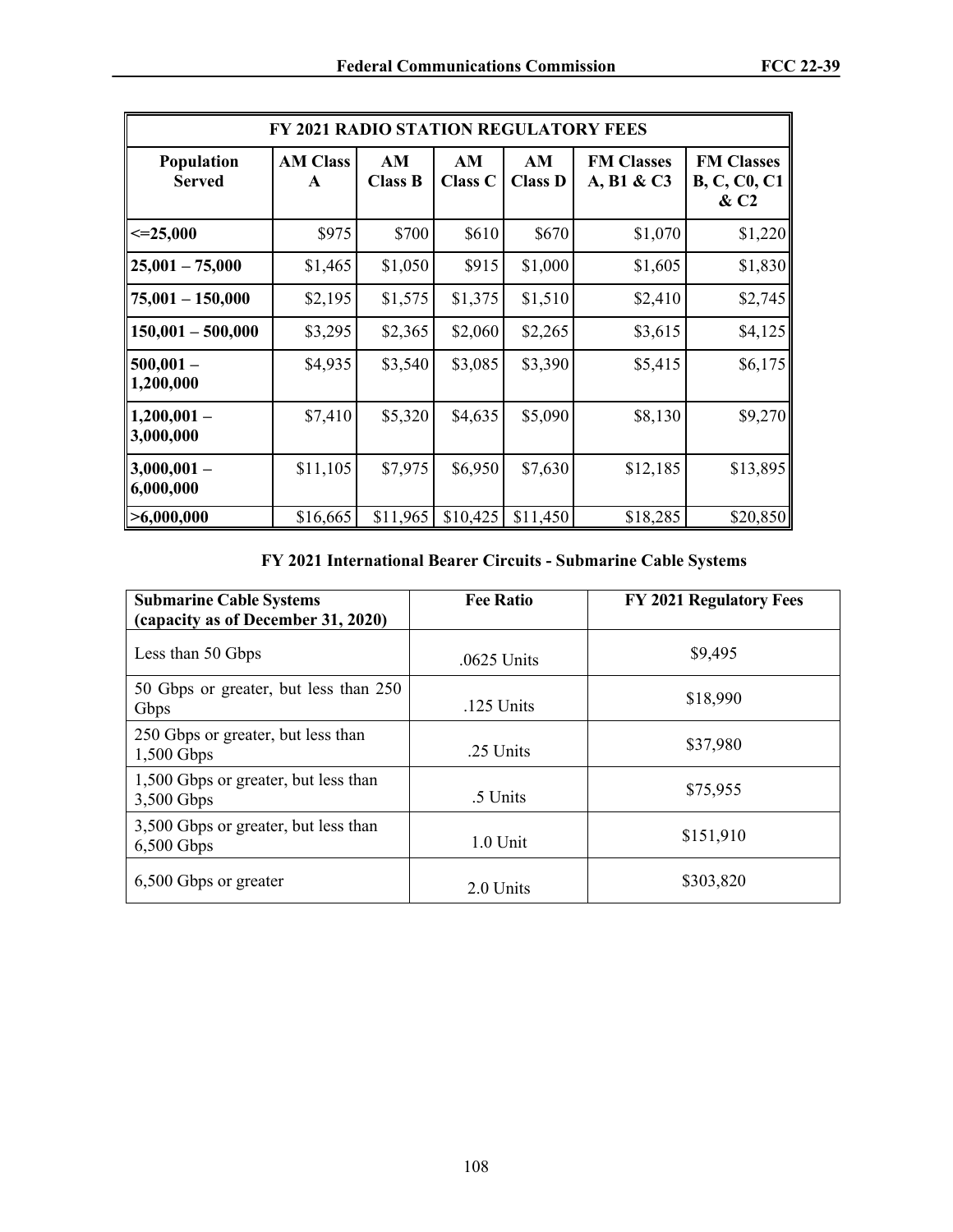## **APPENDIX I**

## **Initial Regulatory Flexibility Analysis**

1. As required by the Regulatory Flexibility Act of 1980, as amended (RFA)<sup>1</sup> the Commission prepared this Initial Regulatory Flexibility Analysis (IRFA) of the possible significant economic impact on small entities by the policies and rules proposed in the Notice of Proposed Rulemaking (NPRM). Written comments are requested on this IRFA. Comments must be identified as responses to the IRFA and must be filed by the deadline for comments on this NPRM. The Commission will send a copy of the NPRM, including the IRFA, to the Chief Counsel for Advocacy of the Small Business Administration (SBA).<sup>2</sup> In addition, the NPRM and IRFA (or summaries thereof) will be published in the Federal Register.<sup>3</sup>

## **A. Need for, and Objectives of, the Proposed Rules**

2. The Commission is required by Congress to assess regulatory fees each year in an amount that can reasonably be expected to equal the amount of its annual appropriation.<sup>4</sup> For fiscal year (FY) 2022, the Commission must recover \$381,950,000, as set forth in the FY 2022 Appropriations Act.<sup>5</sup> The objective of the NPRM is to propose the regulatory fees to be paid by the regulatory fee payors in the Commission's core bureaus (Media Bureau, Wireless Telecommunications Bureau, Wireline Competition Bureau, and International Bureau) by the end of the fiscal year for FY 2022 equal to the full amount of the annual appropriation, and to seek comment on the proposed fees. Accordingly, in the NPRM, we seek comment on the Commission's historic methodology for calculating regulatory fees as required by section 9 of the Communications Act of 1934, as amended (Communications Act),<sup>6</sup> and on the schedule of FY 2022 regulatory fees as set forth in Appendices B and C attached to the NPRM. We also seek comment on several other issues related to the collection of regulatory fees: (i) continuing to use our methodology for calculating television broadcaster regulatory fees based on population by station contour; (ii) the proposed regulatory fee rates for the categories of small satellite, "NGSO - less complex," and "NGSO – Other" space stations; (iii) calculating the costs of collection of regulatory fees in establishing the annual de minimis threshold; and (iv) how our proposals may promote or inhibit advances in diversity, equity, inclusion, and accessibility.

## **B. Legal Basis**

3. This action, including publication of proposed rules, is authorized under sections (4)(i) and (j), 159, 159A, and 303 $(r)$  of the Communications Act of 1934, as amended.<sup>7</sup>

## **C. Description and Estimate of the Number of Small Entities to Which the Proposed Rules Will Apply**

4. The RFA directs agencies to provide a description of, and where feasible, an estimate of the

 $25$  U.S.C.  $§$  603(a).

3 *Id.*

<sup>4</sup> *See* 47 U.S.C. § 159(a), (b).

7 47 U.S.C. §§ 154(i) and (j), 159, and 303(r).

<sup>&</sup>lt;sup>1</sup> 5 U.S.C. § 603. The RFA, 5 U.S.C. §§ 601-612 has been amended by the Small Business Regulatory Enforcement Fairness Act of 1996 (SBREFA), Pub. L. No. 104-121, Title II, 110 Stat. 847 (1996).

<sup>5</sup> *See* Consolidated Appropriations Act, 2022, Public Law No. 117-103 (FY 2022 Consolidated Appropriations Act); 47 U.S.C. § 159.

<sup>6</sup> *See* 47 U.S.C. § 159 (requiring the Commission to assess and collect regulatory fees to recover the costs of carrying out its activities in the total amounts provided for in Appropriations Acts).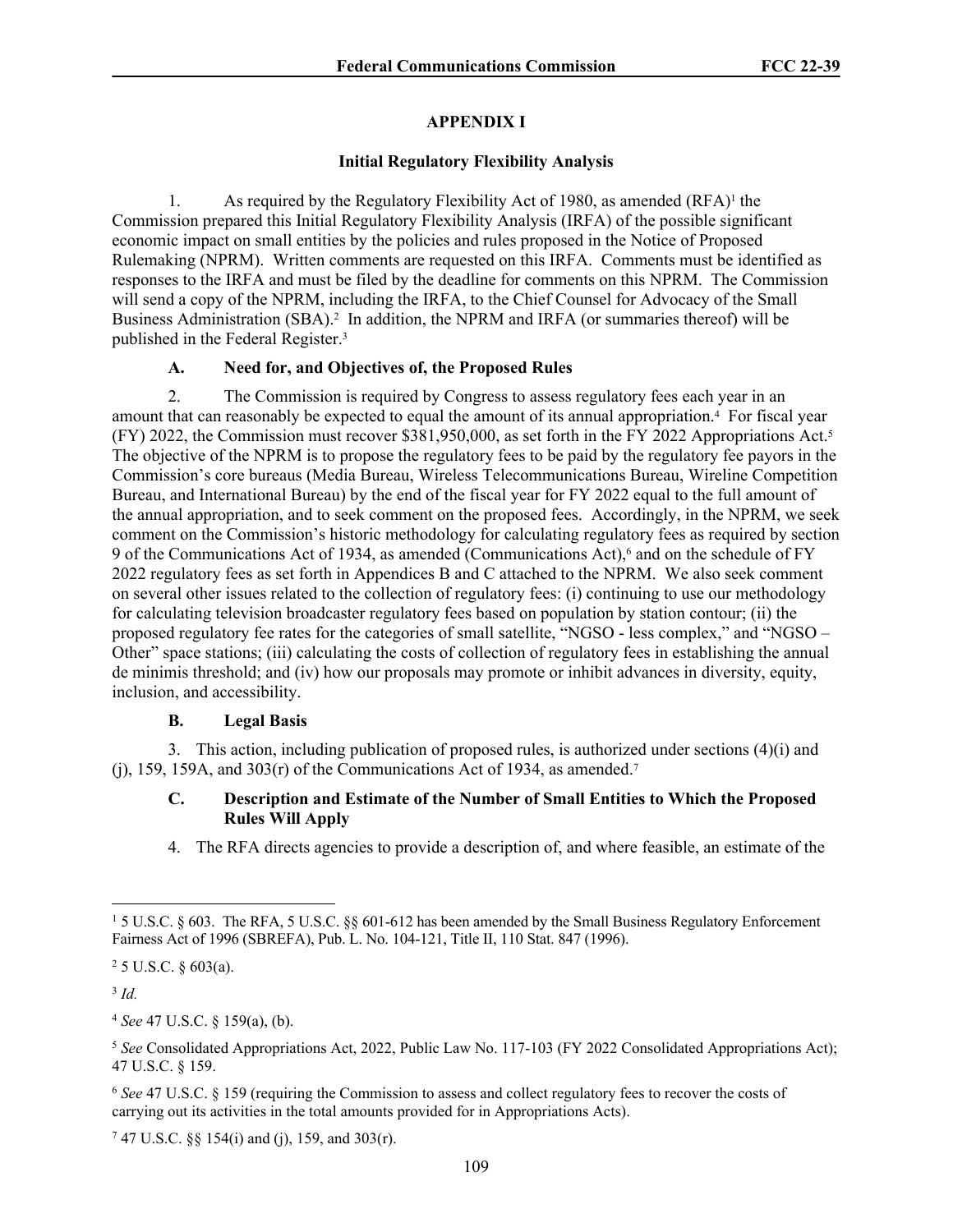number of small entities that may be affected by the proposed rules and policies, if adopted.<sup>8</sup> The RFA generally defines the term "small entity" as having the same meaning as the terms "small business," "small organization," and "small governmental jurisdiction."<sup>9</sup> In addition, the term "small business" has the same meaning as the term "small business concern" under the Small Business Act.10 A "small business concern<sup>"</sup> is one which: (1) is independently owned and operated; (2) is not dominant in its field of operation; and (3) satisfies any additional criteria established by the SBA.<sup>11</sup>

5. *Small Businesses, Small Organizations, Small Governmental Jurisdictions.* Our actions, over time, may affect small entities that are not easily categorized at present. We therefore describe here, at the outset, three broad groups of small entities that could be directly affected herein.<sup>12</sup> First, while there are industry specific size standards for small businesses that are used in the regulatory flexibility analysis, according to data from the Small Business Administration's (SBA) Office of Advocacy, in general a small business is an independent business having fewer than 500 employees.<sup>13</sup> These types of small businesses represent 99.9% of all businesses in the United States, which translates to 30.7 million businesses.<sup>14</sup>

6. Next, the type of small entity described as a "small organization" is generally "any not-forprofit enterprise which is independently owned and operated and is not dominant in its field."<sup>15</sup> The Internal Revenue Service (IRS) uses a revenue benchmark of \$50,000 or less to delineate its annual electronic filing requirements for small exempt organizations.16 Nationwide, for tax year 2018, there were approximately 571,709 small exempt organizations in the U.S. reporting revenues of \$50,000 or less according to the registration and tax data for exempt organizations available from the IRS.<sup>17</sup>

7. Finally, the small entity described as a "small governmental jurisdiction" is defined generally

 $95$  U.S.C.  $§$  601(6).

<sup>10</sup> 5 U.S.C. § 601(3) (incorporating by reference the definition of "small-business concern" in the Small Business Act, 15 U.S.C.  $\S 632$ ). Pursuant to 5 U.S.C.  $\S 601(3)$ , the statutory definition of a small business applies "unless an agency, after consultation with the Office of Advocacy of the Small Business Administration and after opportunity for public comment, establishes one or more definitions of such term which are appropriate to the activities of the agency and publishes such definition(s) in the Federal Register."

<sup>11</sup> 15 U.S.C. § 632.

<sup>12</sup> *See* 5 U.S.C. § 601(3)-(6).

<sup>13</sup> See SBA, Office of Advocacy, "What's New With Small Business?", [https://cdn.advocacy.sba.gov/wp](https://cdn.advocacy.sba.gov/wp-content/uploads/2019/09/23172859/Whats-New-With-Small-Business-2019.pdf)[content/uploads/2019/09/23172859/Whats-New-With-Small-Business-2019.pdf](https://cdn.advocacy.sba.gov/wp-content/uploads/2019/09/23172859/Whats-New-With-Small-Business-2019.pdf) (Sept 2019).

 $14$  *Id.* 

 $15$  5 U.S.C. § 601(4).

<sup>16</sup> The IRS benchmark is similar to the population of less than 50,000 benchmark in 5 U.S.C  $\S$  601(5) that is used to define a small governmental jurisdiction. Therefore, the IRS benchmark has been used to estimate the number small organizations in this small entity description. *See* Annual Electronic Filing Requirement for Small Exempt Organizations — Form 990-N (e-Postcard), "Who must file," [https://www.irs.gov/charities-non-profits/annual](https://www.irs.gov/charities-non-profits/annual-electronic-filing-requirement-for-small-exempt-organizations-form-990-n-e-postcard)[electronic-filing-requirement-for-small-exempt-organizations-form-990-n-e-postcard](https://www.irs.gov/charities-non-profits/annual-electronic-filing-requirement-for-small-exempt-organizations-form-990-n-e-postcard). The IRS data does not provide information on whether a small exempt organization is independently owned and operated or dominant in its field.

<sup>17</sup> *See* Exempt Organizations Business Master File Extract (EO BMF), "CSV Files by Region," [https://www.irs.gov/charities-non-profits/exempt-organizations-business-master-file-extract-eo-bmf.](https://www.irs.gov/charities-non-profits/exempt-organizations-business-master-file-extract-eo-bmf) The IRS Exempt Organization Business Master File (EO BMF) Extract provides information on all registered taxexempt/non-profit organizations. The data utilized for purposes of this description was extracted from the IRS EO BMF data for Region 1-Northeast Area (76,886), Region 2-Mid-Atlantic and Great Lakes Areas (221,121), and Region 3-Gulf Coast and Pacific Coast Areas (273,702) which includes the continental U.S., Alaska, and Hawaii. This data does not include information for Puerto Rico.

 $85$  U.S.C.  $§$  603(b)(3).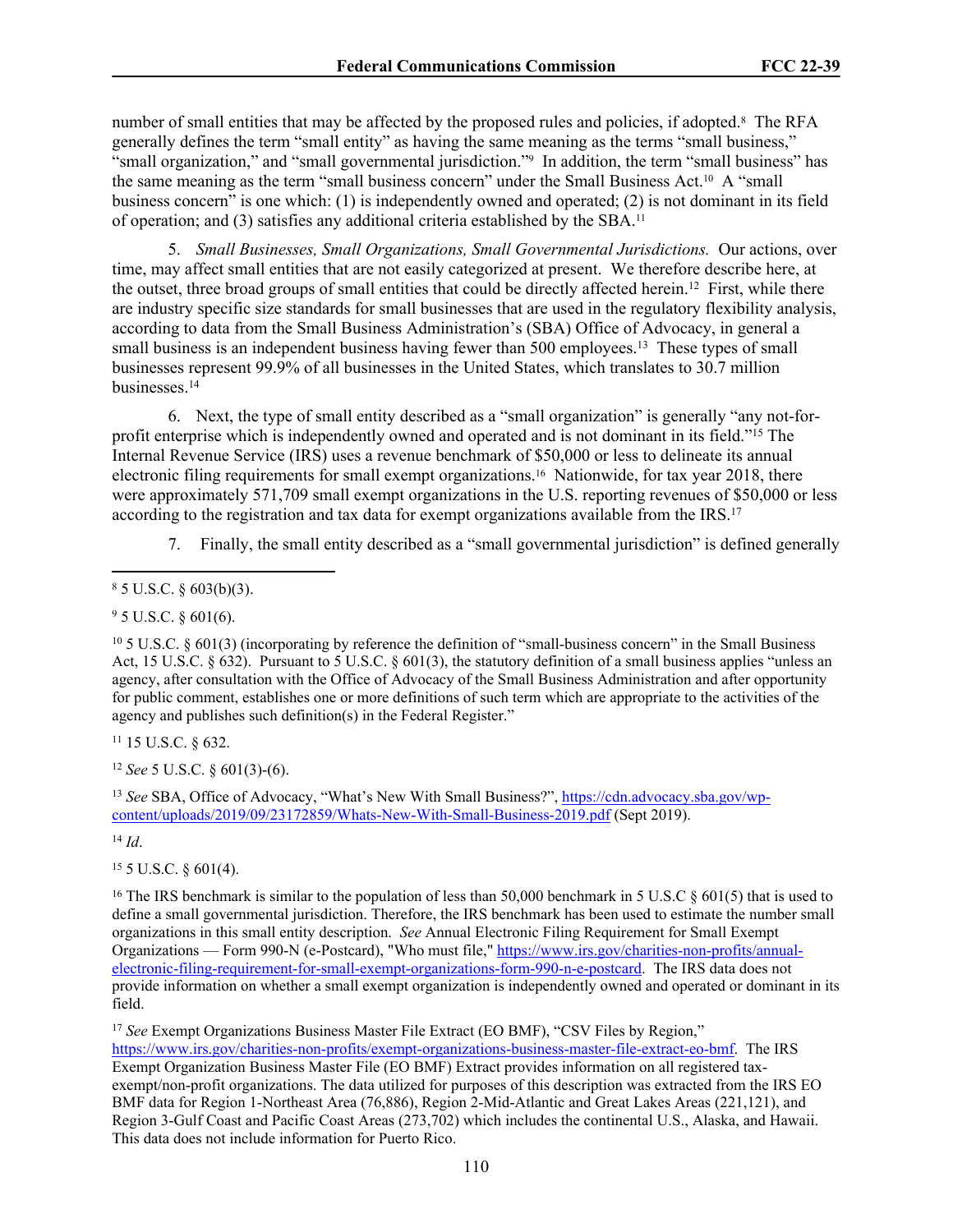as "governments of cities, counties, towns, townships, villages, school districts, or special districts, with a population of less than fifty thousand."<sup>18</sup> U.S. Census Bureau data from the 2017 Census of Governments<sup>19</sup> indicate that there were 90,075 local governmental jurisdictions consisting of general purpose governments and special purpose governments in the United States.<sup>20</sup> Of this number there were  $36,931$  general purpose governments (county<sup>21</sup>, municipal and town or township<sup>22</sup>) with populations of less than 50,000 and 12,040 special purpose governments - independent school districts<sup>23</sup> with enrollment populations of less than 5ll governmental jurisdictions."<sup>24</sup>

8. *Wired Telecommunications Carriers.* The U.S. Census Bureau defines this industry as establishments primarily engaged in operating and/or providing access to transmission facilities and infrastructure that they own and/or lease for the transmission of voice, data, text, sound, and video using wired communications networks.<sup>25</sup> Transmission facilities may be based on a single technology or a combination of technologies. Establishments in this industry use the wired telecommunications network facilities that they operate to provide a variety of services, such as wired telephony services, including VoIP services, wired (cable) audio and video programming distribution, and wired broadband internet services.26 By exception, establishments providing satellite television distribution services using facilities and infrastructure that they operate are included in this industry.27 Wired Telecommunications Carriers are also referred to as wireline carriers or fixed local service providers.<sup>28</sup>

<sup>20</sup> *See* U.S. Census Bureau, 2017 Census of Governments – Organization Table 2. Local Governments by Type and State: 2017 [CG1700ORG02], [https://www.census.gov/data/tables/2017/econ/gus/2017-governments.html.](https://www.census.gov/data/tables/2017/econ/gus/2017-governments.html) Local governmental jurisdictions are made up of general purpose governments (county, municipal and town or township) and special purpose governments (special districts and independent school districts). *See also* Table 2. CG1700ORG02 Table Notes Local Governments by Type and State\_2017.

<sup>21</sup> *See id.* at Table 5. County Governments by Population-Size Group and State: 2017 [CG1700ORG05], <https://www.census.gov/data/tables/2017/econ/gus/2017-governments.html>. There were 2,105 county governments with populations less than 50,000. This category does not include subcounty (municipal and township) governments.

<sup>22</sup> *See id. at* Table 6. Subcounty General-Purpose Governments by Population-Size Group and State: 2017 [CG1700ORG06], <https://www.census.gov/data/tables/2017/econ/gus/2017-governments.html>. There were 18,729 municipal and 16,097 town and township governments with populations less than 50,000.

<sup>23</sup> *See id.* at Table 10. Elementary and Secondary School Systems by Enrollment-Size Group and State: 2017 [CG1700ORG10], <https://www.census.gov/data/tables/2017/econ/gus/2017-governments.html>. There were 12,040 independent school districts with enrollment populations less than 50,000. *See also* Table 4. Special-Purpose Local Governments by State Census Years 1942 to 2017 [CG1700ORG04], CG1700ORG04 Table Notes Special Purpose Local Governments by State Census Years 1942 to 2017.

<sup>24</sup> This total is derived from the sum of the number of general purpose governments (county, municipal and town or township) with populations of less than 50,000 (36,931) and the number of special purpose governments independent school districts with enrollment populations of less than 50,000 (12,040), from the 2017 Census of Governments - Organizations Tables 5, 6, and 10.

<sup>26</sup> *Id.*

<sup>27</sup> *Id.*

<sup>28</sup> Fixed Local Service Providers include the following types of providers: Incumbent Local Exchange Carriers (ILECs), Competitive Access Providers (CAPs) and Competitive Local Exchange Carriers (CLECs), Cable/Coax

(continued….)

<sup>18</sup> 5 U.S.C. § 601(5).

<sup>19</sup> *See* 13 U.S.C. § 161. The Census of Governments survey is conducted every five (5) years compiling data for years ending with "2" and "7". *See also* Census of Governments, [https://www.census.gov/programs](https://www.census.gov/programs-surveys/cog/about.html)[surveys/cog/about.html.](https://www.census.gov/programs-surveys/cog/about.html)

<sup>25</sup> *See* U.S. Census Bureau, *2017 NAICS Definition, "517311 Wired Telecommunications Carriers,"* [https://www.census.gov/naics/?input=517311&year=2017&details=517311.](https://www.census.gov/naics/?input=517311&year=2017&details=517311)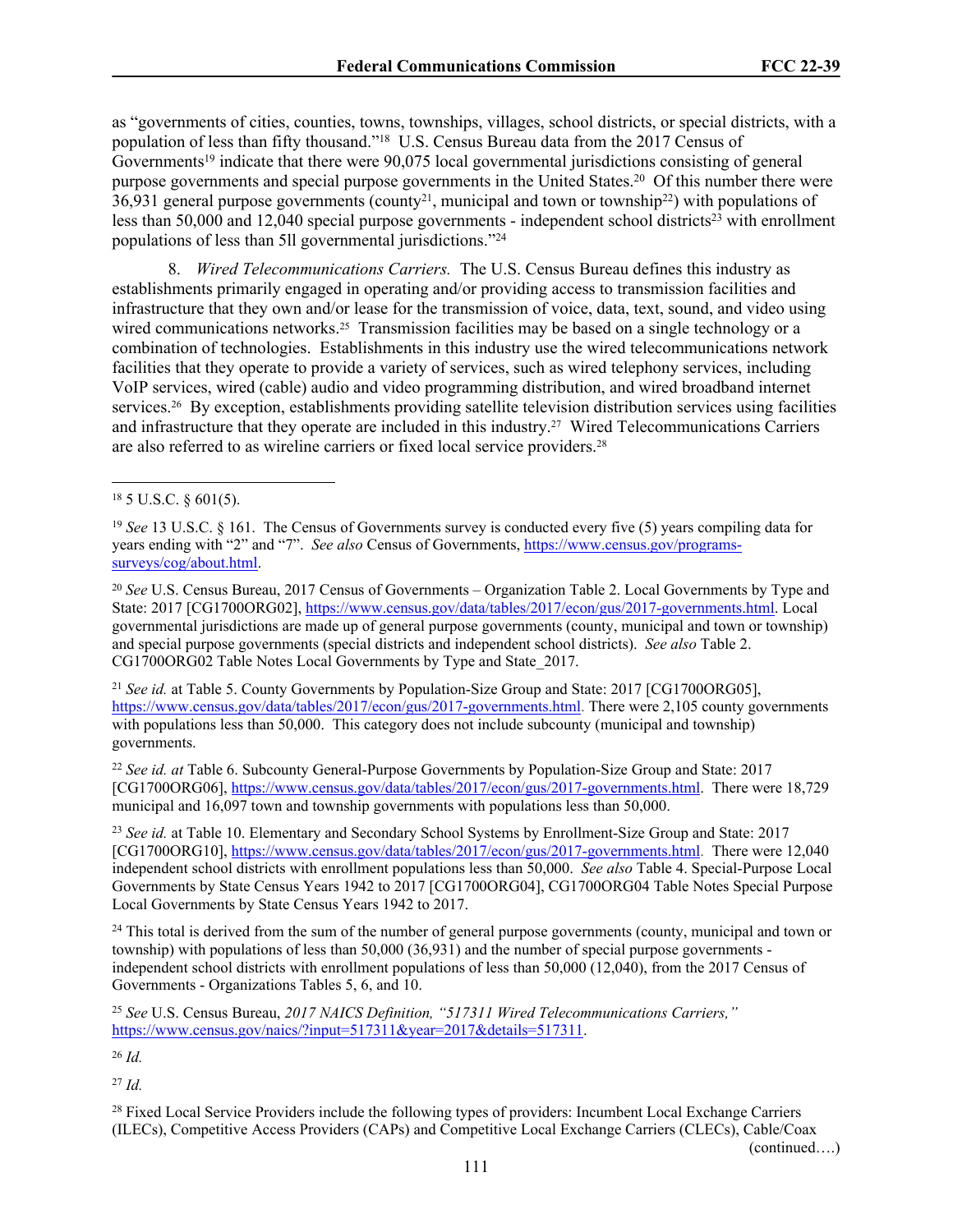9. The SBA small business size standard for Wired Telecommunications Carriers classifies firms having 1,500 or fewer employees as small.<sup>29</sup> U.S. Census Bureau data for 2017 show that there were 3,054 firms that operated in this industry for the entire year.<sup>30</sup> Of this number, 2,964 firms operated with fewer than 250 employees.<sup>31</sup> Additionally, based on Commission data in the 2021 Universal Service Monitoring Report, as of December 31, 2020, there were 5,183 providers that reported they were engaged in the provision of fixed local services.<sup>32</sup> Of these providers, the Commission estimates that  $4,737$ providers have 1,500 or fewer employees.<sup>33</sup> Consequently, using the SBA's small business size standard, most of these providers can be considered small entities.

10. *Local Exchange Carriers (LECs).* Neither the Commission nor the SBA has developed a size standard for small businesses specifically applicable to local exchange services. Providers of these services include both incumbent and competitive local exchange service providers. Wired Telecommunications Carriers<sup>34</sup> is the closest industry with a SBA small business size standard.<sup>35</sup> Wired Telecommunications Carriers are also referred to as wireline carriers or fixed local service providers.<sup>36</sup> The SBA small business size standard for Wired Telecommunications Carriers classifies firms having 1,500 or fewer employees as small.37 U.S. Census Bureau data for 2017 show that there were 3,054 firms that operated in this industry for the entire year.<sup>38</sup> Of this number, 2,964 firms operated with fewer than 250 employees.39 Additionally, based on Commission data in the 2021 Universal Service Monitoring Report, as of December 31, 2020, there were 5,183 providers that reported they were fixed local exchange service providers.<sup>40</sup> Of these providers, the Commission estimates that 4,737 providers have 1,500 or

<sup>29</sup> *See* 13 CFR § 121.201, NAICS Code 517311.

<sup>30</sup> *See* U.S. Census Bureau, *2017 Economic Census of the United States, Selected Sectors: Employment Size of Firms for the U.S.: 2017,* Table ID: EC1700SIZEEMPFIRM, NAICS Code 517311, [https://data.census.gov/cedsci/table?y=2017&n=517311&tid=ECNSIZE2017.EC1700SIZEEMPFIRM&hidePrevie](https://data.census.gov/cedsci/table?y=2017&n=517311&tid=ECNSIZE2017.EC1700SIZEEMPFIRM&hidePreview=false) [w=false.](https://data.census.gov/cedsci/table?y=2017&n=517311&tid=ECNSIZE2017.EC1700SIZEEMPFIRM&hidePreview=false)

<sup>31</sup> *Id.* The available U.S. Census Bureau data does not provide a more precise estimate of the number of firms that meet the SBA size standard.

<sup>32</sup> Federal-State Joint Board on Universal Service, Universal Service Monitoring Report at 26, Table 1.12 (2021), https://docs.fcc.gov/*pubId.lic*[/attachments/DOC-379181A1.pdf.](https://docs.fcc.gov/public/attachments/DOC-379181A1.pdf)

<sup>33</sup> *Id.*

<sup>34</sup> *See* U.S. Census Bureau, *2017 NAICS Definition, "517311 Wired Telecommunications Carriers,"* [https://www.census.gov/naics/?input=517311&year=2017&details=517311.](https://www.census.gov/naics/?input=517311&year=2017&details=517311)

<sup>35</sup> *See* 13 CFR § 121.201, NAICS Code 517311.

<sup>36</sup> Fixed Local Exchange Service Providers include the following types of providers: Incumbent Local Exchange Carriers (ILECs), Competitive Access Providers (CAPs) and Competitive Local Exchange Carriers (CLECs), Cable/Coax CLECs, Interconnected VOIP Providers, Non-Interconnected VOIP Providers, Shared-Tenant Service Providers, Audio Bridge Service Providers, Local Resellers, and Other Local Service Providers.

<sup>37</sup> *Id.*

<sup>38</sup> *See* U.S. Census Bureau, *2017 Economic Census of the United States, Selected Sectors: Employment Size of Firms for the U.S.: 2017, Table ID: EC1700SIZEEMPFIRM, NAICS Code 517311,* [https://data.census.gov/cedsci/table?y=2017&n=517311&tid=ECNSIZE2017.EC1700SIZEEMPFIRM&hidePrevie](https://data.census.gov/cedsci/table?y=2017&n=517311&tid=ECNSIZE2017.EC1700SIZEEMPFIRM&hidePreview=false) [w=false.](https://data.census.gov/cedsci/table?y=2017&n=517311&tid=ECNSIZE2017.EC1700SIZEEMPFIRM&hidePreview=false)

<sup>39</sup> *Id.* The available U.S. Census Bureau data does not provide a more precise estimate of the number of firms that meet the SBA size standard.

<sup>40</sup> Federal-State Joint Board on Universal Service, Universal Service Monitoring Report at 26, Table 1.12 (2021), https://docs.fcc.gov/*pubId.lic*[/attachments/DOC-379181A1.pdf.](https://docs.fcc.gov/public/attachments/DOC-379181A1.pdf)

CLECs, Interconnected VOIP Providers, Non-Interconnected VOIP Providers, Shared-Tenant Service Providers, Audio Bridge Service Providers, and Other Local Service Providers. Local Resellers fall into another U.S. Census Bureau industry group and therefore data for these providers is not included in this industry.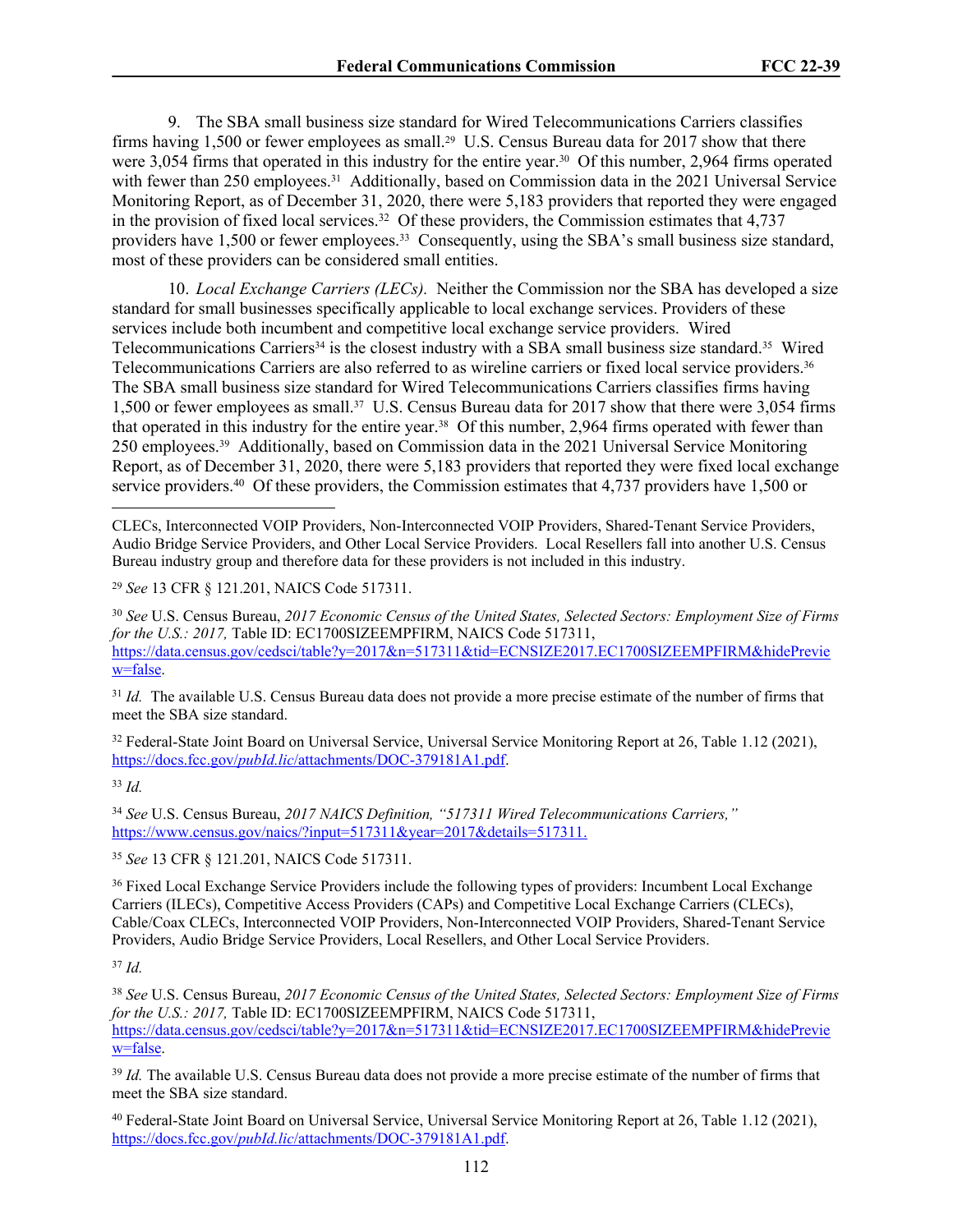fewer employees.41 Consequently, using the SBA's small business size standard, most of these providers can be considered small entities.

11. *Incumbent Local Exchange Carriers (Incumbent LECs).* Neither the Commission nor the SBA have developed a small business size standard specifically for incumbent local exchange carriers. Wired Telecommunications Carriers<sup>42</sup> is the closest industry with a SBA small business size standard.<sup>43</sup> The SBA small business size standard for Wired Telecommunications Carriers classifies firms having 1,500 or fewer employees as small.<sup>44</sup> U.S. Census Bureau data for 2017 show that there were 3,054 firms in this industry that operated for the entire year.<sup>45</sup> Of this number, 2,964 firms operated with fewer than 250 employees.46 Additionally, based on Commission data in the 2021 Universal Service Monitoring Report, as of December 31, 2020, there were 1,227 providers that reported they were incumbent local exchange service providers.<sup>47</sup> Of these providers, the Commission estimates that 929 providers have 1,500 or fewer employees.48 Consequently, using the SBA's small business size standard, the Commission estimates that the majority of incumbent local exchange carriers can be considered small entities.

12. *Competitive Local Exchange Carriers (LECs).* Neither the Commission nor the SBA has developed a size standard for small businesses specifically applicable to local exchange services. Providers of these services include several types of competitive local exchange service providers.<sup>49</sup> Wired Telecommunications Carriers<sup>50</sup> is the closest industry with a SBA small business size standard. The SBA small business size standard for Wired Telecommunications Carriers classifies firms having 1,500 or fewer employees as small.51 U.S. Census Bureau data for 2017 show that there were 3,054 firms that operated in this industry for the entire year.52 Of this number, 2,964 firms operated with fewer than

<sup>41</sup> *Id.*

<sup>44</sup> *Id.*

<sup>45</sup> *See* U.S. Census Bureau, *2017 Economic Census of the United States, Selected Sectors: Employment Size of Firms for the U.S.: 2017, Table ID: EC1700SIZEEMPFIRM, NAICS Code 517311,* [https://data.census.gov/cedsci/table?y=2017&n=517311&tid=ECNSIZE2017.EC1700SIZEEMPFIRM&hidePrevie](https://data.census.gov/cedsci/table?y=2017&n=517311&tid=ECNSIZE2017.EC1700SIZEEMPFIRM&hidePreview=false) [w=false.](https://data.census.gov/cedsci/table?y=2017&n=517311&tid=ECNSIZE2017.EC1700SIZEEMPFIRM&hidePreview=false)

<sup>46</sup> *Id.* The available U.S. Census Bureau data does not provide a more precise estimate of the number of firms that meet the SBA size standard.

<sup>47</sup> Federal-State Joint Board on Universal Service, Universal Service Monitoring Report at 26, Table 1.12 (2021), [https://docs.fcc.gov/public/attachments/DOC-379181A1.pdf.](https://docs.fcc.gov/public/attachments/DOC-379181A1.pdf)

<sup>48</sup> *Id.*

<sup>49</sup> Competitive Local Exchange Service Providers include the following types of providers: Competitive Access Providers (CAPs) and Competitive Local Exchange Carriers (CLECs), Cable/Coax CLECs, Interconnected VOIP Providers, Non-Interconnected VOIP Providers, Shared-Tenant Service Providers, Audio Bridge Service Providers, Local Resellers, and Other Local Service Providers.

<sup>50</sup> *See* U.S. Census Bureau, *2017 NAICS Definition, "517311 Wired Telecommunications Carriers,"* [https://www.census.gov/naics/?input=517311&year=2017&details=517311.](https://www.census.gov/naics/?input=517311&year=2017&details=517311)

<sup>42</sup> *See* U.S. Census Bureau, *2017 NAICS Definition, "517311 Wired Telecommunications Carriers,"* [https://www.census.gov/naics/?input=517311&year=2017&details=517311.](https://www.census.gov/naics/?input=517311&year=2017&details=517311)

<sup>43</sup> *See* 13 CFR § 121.201, NAICS Code 517311.

<sup>51</sup> *See* 13 CFR § 121.201, NAICS Code 517311.

<sup>52</sup> *See* U.S. Census Bureau, *2017 Economic Census of the United States, Selected Sectors: Employment Size of Firms for the U.S.: 2017,* Table ID: EC1700SIZEEMPFIRM, NAICS Code 517311, [https://data.census.gov/cedsci/table?y=2017&n=517311&tid=ECNSIZE2017.EC1700SIZEEMPFIRM&hidePrevie](https://data.census.gov/cedsci/table?y=2017&n=517311&tid=ECNSIZE2017.EC1700SIZEEMPFIRM&hidePreview=false) [w=false.](https://data.census.gov/cedsci/table?y=2017&n=517311&tid=ECNSIZE2017.EC1700SIZEEMPFIRM&hidePreview=false)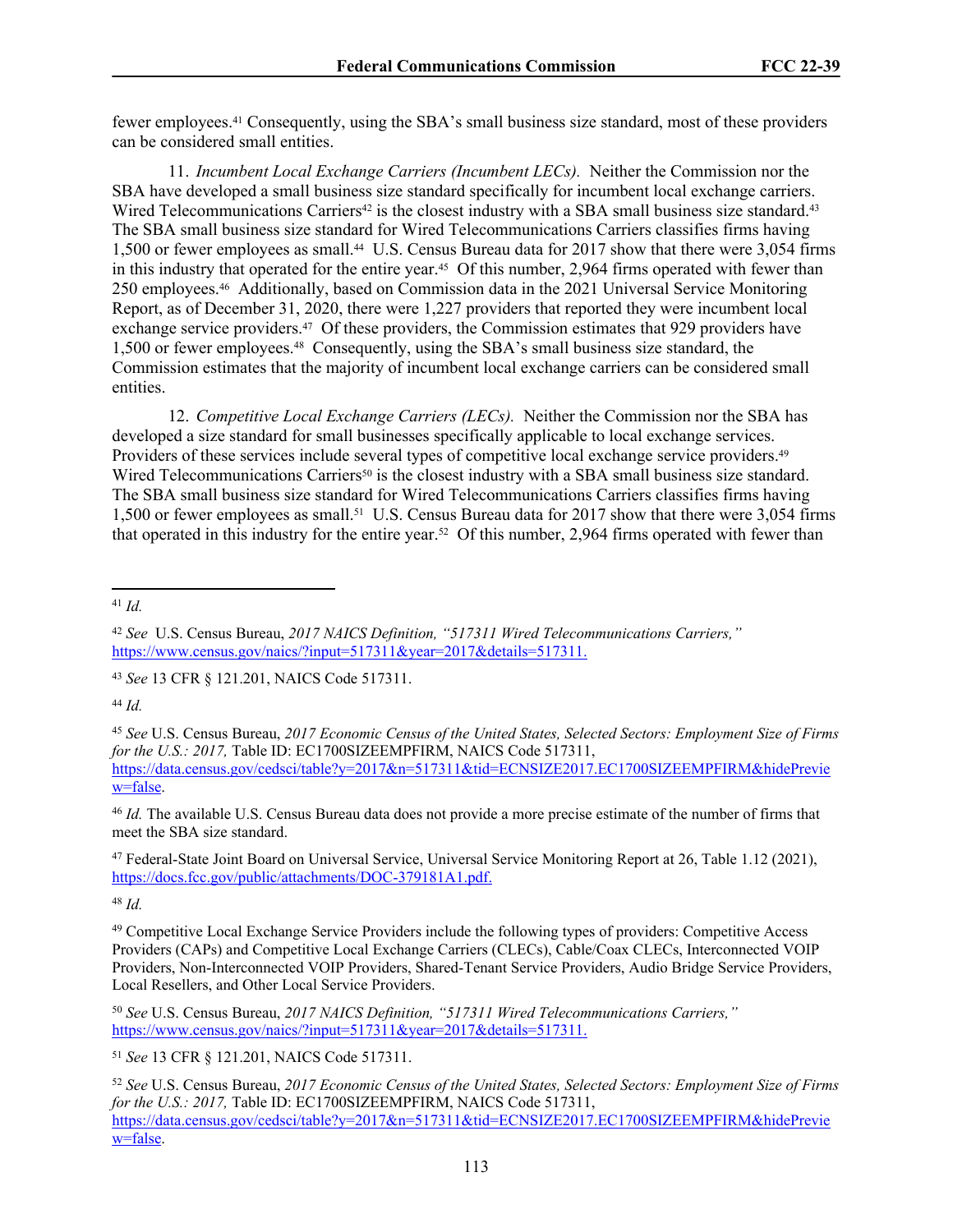250 employees.53 Additionally, based on Commission data in the 2021 Universal Service Monitoring Report, as of December 31, 2020, there were 3,956 providers that reported they were competitive local exchange service providers.<sup>54</sup> Of these providers, the Commission estimates that 3,808 providers have 1,500 or fewer employees.55 Consequently, using the SBA's small business size standard, most of these providers can be considered small entities.

13. *Interexchange Carriers (IXCs).* Neither the Commission nor the SBA have developed a small business size standard specifically for Interexchange Carriers. Wired Telecommunications Carriers<sup>56</sup> is the closest industry with a SBA small business size standard.<sup>57</sup> The SBA small business size standard for Wired Telecommunications Carriers classifies firms having 1,500 or fewer employees as small.<sup>58</sup> U.S. Census Bureau data for 2017 show that there were 3,054 firms that operated in this industry for the entire year.<sup>59</sup> Of this number, 2,964 firms operated with fewer than 250 employees.<sup>60</sup> Additionally, based on Commission data in the 2021 Universal Service Monitoring Report, as of December 31, 2020, there were 151 providers that reported they were engaged in the provision of interexchange services. Of these providers, the Commission estimates that 131 providers have 1,500 or fewer employees.<sup>61</sup> Consequently, using the SBA's small business size standard, the Commission estimates that the majority of providers in this industry can be considered small entities.

14. *Prepaid Calling Card Providers.* Neither the Commission nor the SBA has developed a small business size standard specifically for prepaid calling card providers. Telecommunications Resellers $62$  is the closest industry with a SBA small business size standard. The Telecommunications Resellers industry comprises establishments engaged in purchasing access and network capacity from owners and operators of telecommunications networks and reselling wired and wireless telecommunications services (except satellite) to businesses and households. Establishments in this industry resell telecommunications; they do not operate transmission facilities and infrastructure.<sup>63</sup> Mobile virtual network operators (MVNOs) are included in this industry.<sup>64</sup> The SBA small business size standard for Telecommunications Resellers classifies a business as small if it has 1,500 or fewer

<sup>55</sup> *Id.*

<sup>56</sup> *See* U.S. Census Bureau, *2017 NAICS Definition, "517311 Wired Telecommunications Carriers,"* [https://www.census.gov/naics/?input=517311&year=2017&details=517311.](https://www.census.gov/naics/?input=517311&year=2017&details=517311)

<sup>58</sup> *Id.*

<sup>59</sup> *See* U.S. Census Bureau, *2017 Economic Census of the United States, Selected Sectors: Employment Size of Firms for the U.S.: 2017,* Table ID: EC1700SIZEEMPFIRM, NAICS Code 517311, [https://data.census.gov/cedsci/table?y=2017&n=517311&tid=ECNSIZE2017.EC1700SIZEEMPFIRM&hidePrevie](https://data.census.gov/cedsci/table?y=2017&n=517311&tid=ECNSIZE2017.EC1700SIZEEMPFIRM&hidePreview=false) [w=false.](https://data.census.gov/cedsci/table?y=2017&n=517311&tid=ECNSIZE2017.EC1700SIZEEMPFIRM&hidePreview=false)

<sup>60</sup> *Id.* The available U.S. Census Bureau data does not provide a more precise estimate of the number of firms that meet the SBA size standard.

<sup>61</sup> Federal-State Joint Board on Universal Service, Universal Service Monitoring Report at 26, Table 1.12 (2021), [https://docs.fcc.gov/public/attachments/DOC-379181A1.pdf.](https://docs.fcc.gov/public/attachments/DOC-379181A1.pdf)

<sup>63</sup> *Id.*

<sup>53</sup> *Id.* The available U.S. Census Bureau data does not provide a more precise estimate of the number of firms that meet the SBA size standard.

<sup>54</sup> Federal-State Joint Board on Universal Service, Universal Service Monitoring Report at 26, Table 1.12 (2021), https://docs.fcc.gov/*pubId.lic*[/attachments/DOC-379181A1.pdf.](https://docs.fcc.gov/public/attachments/DOC-379181A1.pdf)

<sup>57</sup> *See* 13 CFR § 121.201, NAICS Code 517311.

<sup>62</sup> *See* U.S. Census Bureau, *2017 NAICS Definition*, "*517911 Telecommunications Resellers,*" [https://www.census.gov/naics/?input=517911&year=2017&details=517911.](https://www.census.gov/naics/?input=517911&year=2017&details=517911)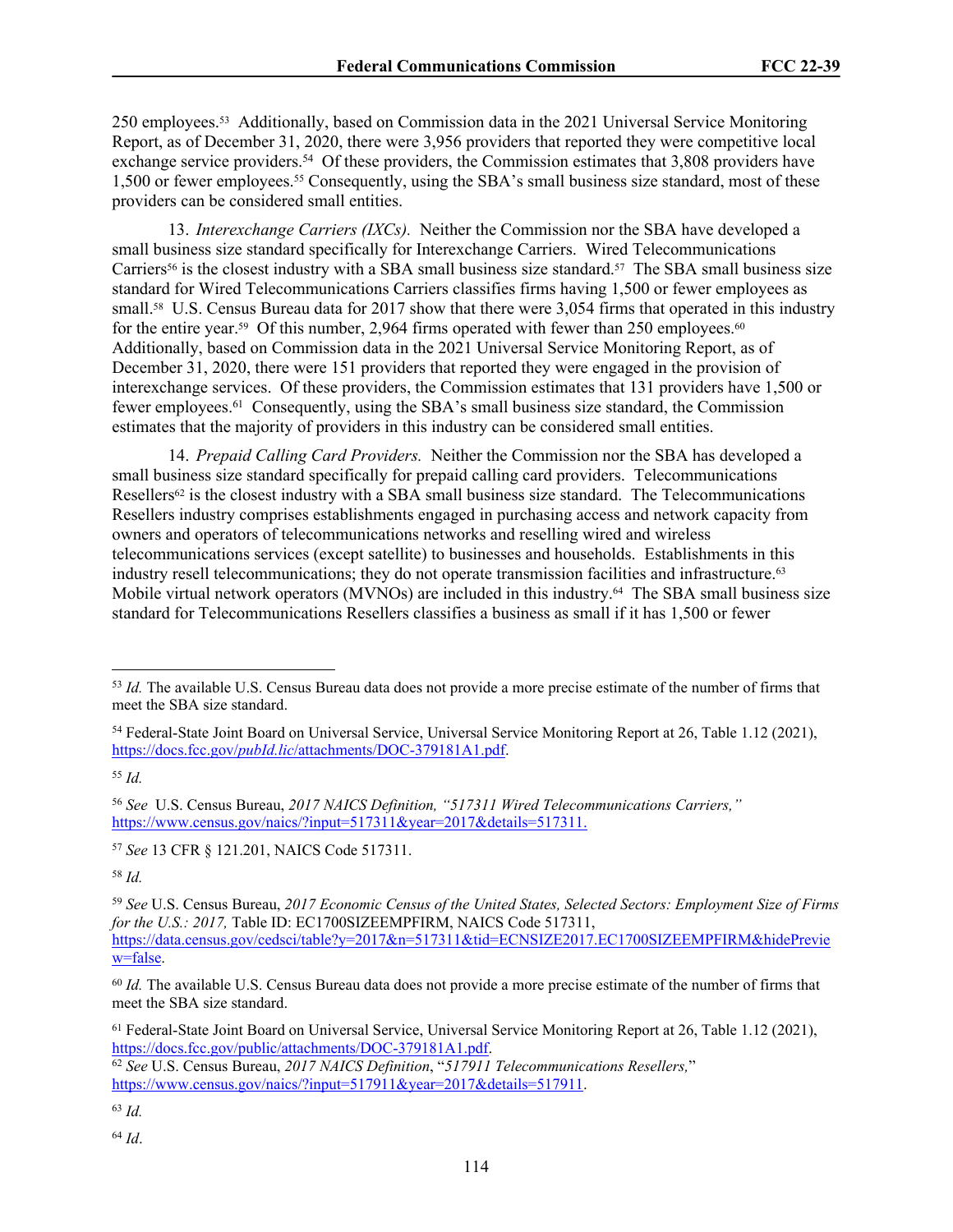employees.65 U.S. Census Bureau data for 2017 show that 1,386 firms in this industry provided resale services for the entire year.<sup>66</sup> Of that number, 1,375 firms operated with fewer than 250 employees.<sup>67</sup> Additionally, based on Commission data in the 2021 Universal Service Monitoring Report, as of December 31, 2020, there were 58 providers that reported they were engaged in the provision of payphone services.<sup>68</sup> Of these providers, the Commission estimates that 57 providers have 1,500 or fewer employees.69 Consequently, using the SBA's small business size standard, most of these providers can be considered small entities.

15. *Local Resellers*. Neither the Commission nor the SBA have developed a small business size standard specifically for Local Resellers. Telecommunications Resellers is the closest industry with a SBA small business size standard.<sup>70</sup> The Telecommunications Resellers industry comprises establishments engaged in purchasing access and network capacity from owners and operators of telecommunications networks and reselling wired and wireless telecommunications services (except satellite) to businesses and households.<sup>71</sup> Establishments in this industry resell telecommunications; they do not operate transmission facilities and infrastructure.72 Mobile virtual network operators (MVNOs) are included in this industry.73 The SBA small business size standard for Telecommunications Resellers classifies a business as small if it has 1,500 or fewer employees.74 U.S. Census Bureau data for 2017 show that 1,386 firms in this industry provided resale services for the entire year.75 Of that number, 1,375 firms operated with fewer than 250 employees.<sup>76</sup> Additionally, based on Commission data in the 2021 Universal Service Monitoring Report, as of December 31, 2020, there were 293 providers that reported they were engaged in the provision of local resale services.<sup>77</sup> Of these providers, the Commission estimates that 289 providers have 1,500 or fewer employees.78 Consequently, using the SBA's small

<sup>65</sup> *See* 13 CFR § 121.201, NAICS Code 517911.

<sup>67</sup> *Id.* The available U.S. Census Bureau data does not provide a more precise estimate of the number of firms that meet the SBA size standard.

<sup>68</sup> Federal-State Joint Board on Universal Service, Universal Service Monitoring Report at 26, Table 1.12 (2021),

https://docs.fcc.gov/*pubId.lic*[/attachments/DOC-379181A1.pdf.](https://docs.fcc.gov/public/attachments/DOC-379181A1.pdf)

<sup>69</sup> *Id.*

<sup>70</sup> *See* U.S. Census Bureau, *2017 NAICS Definition*, "*517911 Telecommunications Resellers,*" [https://www.census.gov/naics/?input=517911&year=2017&details=517911.](https://www.census.gov/naics/?input=517911&year=2017&details=517911)

<sup>71</sup> *Id.*

<sup>72</sup> *Id*.

<sup>73</sup> *Id*.

<sup>74</sup> *See* 13 CFR § 121.201, NAICS Code 517911.

<sup>75</sup> *See* U.S. Census Bureau, *2017 Economic Census of the United States*, *Selected Sectors: Employment Size of Firms for the U.S.: 2017, Table ID: EC1700SIZEEMPFIRM, NAICS Code 517911,* [https://data.census.gov/cedsci/table?y=2017&n=517911&tid=ECNSIZE2017.EC1700SIZEEMPFIRM&hidePrevie](https://data.census.gov/cedsci/table?y=2017&n=517911&tid=ECNSIZE2017.EC1700SIZEEMPFIRM&hidePreview=false) [w=false.](https://data.census.gov/cedsci/table?y=2017&n=517911&tid=ECNSIZE2017.EC1700SIZEEMPFIRM&hidePreview=false)

<sup>76</sup> *Id.* The available U.S. Census Bureau data does not provide a more precise estimate of the number of firms that meet the SBA size standard.

<sup>77</sup> Federal-State Joint Board on Universal Service, Universal Service Monitoring Report at 26, Table 1.12 (2021), https://docs.fcc.gov/*pubId.lic*[/attachments/DOC-379181A1.pdf.](https://docs.fcc.gov/public/attachments/DOC-379181A1.pdf)

<sup>66</sup> *See* U.S. Census Bureau, *2017 Economic Census of the United States*, *Selected Sectors: Employment Size of Firms for the U.S.: 2017, Table ID: EC1700SIZEEMPFIRM, NAICS Code 517911,* [https://data.census.gov/cedsci/table?y=2017&n=517911&tid=ECNSIZE2017.EC1700SIZEEMPFIRM&hidePrevie](https://data.census.gov/cedsci/table?y=2017&n=517911&tid=ECNSIZE2017.EC1700SIZEEMPFIRM&hidePreview=false) [w=false.](https://data.census.gov/cedsci/table?y=2017&n=517911&tid=ECNSIZE2017.EC1700SIZEEMPFIRM&hidePreview=false)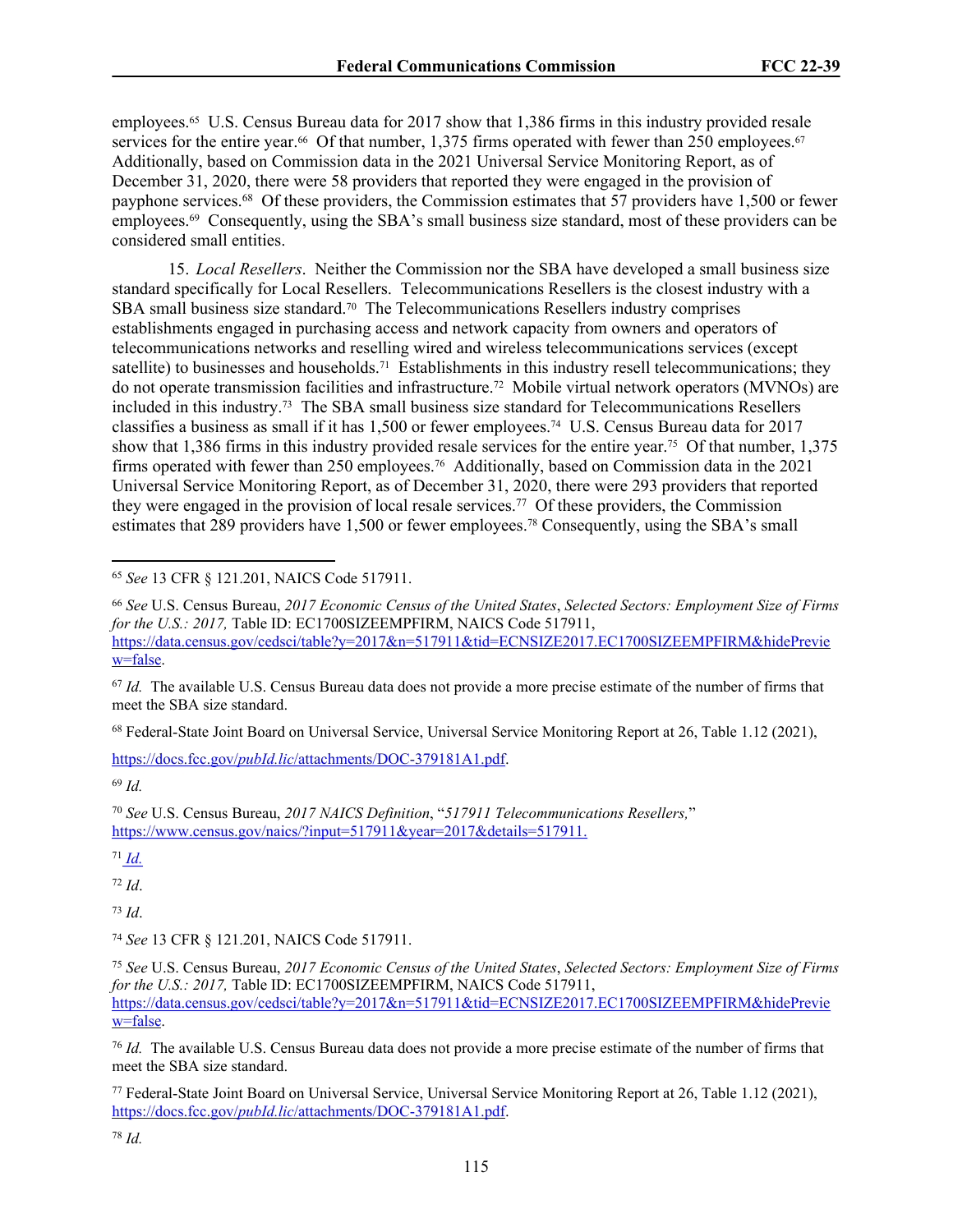business size standard, most of these providers can be considered small entities.

16. *Toll Resellers.* Neither the Commission nor the SBA have developed a small business size standard specifically for Toll Resellers. Telecommunications Resellers79 is the closest industry with a SBA small business size standard. The Telecommunications Resellers industry comprises establishments engaged in purchasing access and network capacity from owners and operators of telecommunications networks and reselling wired and wireless telecommunications services (except satellite) to businesses and households. Establishments in this industry resell telecommunications; they do not operate transmission facilities and infrastructure.80 Mobile virtual network operators (MVNOs) are included in this industry.81 The SBA small business size standard for Telecommunications Resellers classifies a business as small if it has 1,500 or fewer employees.<sup>82</sup> U.S. Census Bureau data for 2017 show that 1,386 firms in this industry provided resale services for the entire year.<sup>83</sup> Of that number, 1,375 firms operated with fewer than 250 employees.<sup>84</sup> Additionally, based on Commission data in the 2021 Universal Service Monitoring Report, as of December 31, 2020, there were 518 providers that reported they were engaged in the provision of toll services.<sup>85</sup> Of these providers, the Commission estimates that 495 providers have 1,500 or fewer employees.<sup>86</sup> Consequently, using the SBA's small business size standard, most of these providers can be considered small entities.

17. *Other Toll Carriers.* Neither the Commission nor the SBA has developed a definition for small businesses specifically applicable to Other Toll Carriers. This category includes toll carriers that do not fall within the categories of interexchange carriers, operator service providers, prepaid calling card providers, satellite service carriers, or toll resellers. Wired Telecommunications Carriers87 is the closest industry with a SBA small business size standard.<sup>88</sup> The SBA small business size standard for Wired Telecommunications Carriers classifies firms having 1,500 or fewer employees as small.89 U.S. Census Bureau data for 2017 show that there were 3,054 firms in this industry that operated for the entire year.<sup>90</sup>

<sup>80</sup> *Id.*

<sup>81</sup> *Id*.

<sup>82</sup> *See* 13 CFR § 121.201, NAICS Code 517911.

<sup>83</sup> *See* U.S. Census Bureau, *2017 Economic Census of the United States*, *Selected Sectors: Employment Size of Firms for the U.S.: 2017,* Table ID: EC1700SIZEEMPFIRM, NAICS Code 517911, [https://data.census.gov/cedsci/table?y=2017&n=517911&tid=ECNSIZE2017.EC1700SIZEEMPFIRM&hidePrevie](https://data.census.gov/cedsci/table?y=2017&n=517911&tid=ECNSIZE2017.EC1700SIZEEMPFIRM&hidePreview=false) [w=false.](https://data.census.gov/cedsci/table?y=2017&n=517911&tid=ECNSIZE2017.EC1700SIZEEMPFIRM&hidePreview=false)

<sup>84</sup> *Id.* The available U.S. Census Bureau data does not provide a more precise estimate of the number of firms that meet the SBA size standard.

<sup>85</sup> Federal-State Joint Board on Universal Service, Universal Service Monitoring Report at 26, Table 1.12 (2021), https://docs.fcc.gov/*pubId.lic*[/attachments/DOC-379181A1.pdf.](https://docs.fcc.gov/public/attachments/DOC-379181A1.pdf)

<sup>86</sup> *Id.*

<sup>88</sup> *See* 13 CFR § 121.201, NAICS Code 517311.

<sup>79</sup> *See* U.S. Census Bureau, *2017 NAICS Definition*, "*517911 Telecommunications Resellers,*" [https://www.census.gov/naics/?input=517911&year=2017&details=517911.](https://www.census.gov/naics/?input=517911&year=2017&details=517911)

<sup>87</sup> *See* U.S. Census Bureau, *2017 NAICS Definition, "517311 Wired Telecommunications Carriers,"* [https://www.census.gov/naics/?input=517311&year=2017&details=517311.](https://www.census.gov/naics/?input=517311&year=2017&details=517311)

<sup>90</sup> *See* U.S. Census Bureau, *2017 Economic Census of the United States, Selected Sectors: Employment Size of Firms for the U.S.: 2017,* Table ID: EC1700SIZEEMPFIRM, NAICS Code 517311, [https://data.census.gov/cedsci/table?y=2017&n=517311&tid=ECNSIZE2017.EC1700SIZEEMPFIRM&hidePrevie](https://data.census.gov/cedsci/table?y=2017&n=517311&tid=ECNSIZE2017.EC1700SIZEEMPFIRM&hidePreview=false) [w=false.](https://data.census.gov/cedsci/table?y=2017&n=517311&tid=ECNSIZE2017.EC1700SIZEEMPFIRM&hidePreview=false)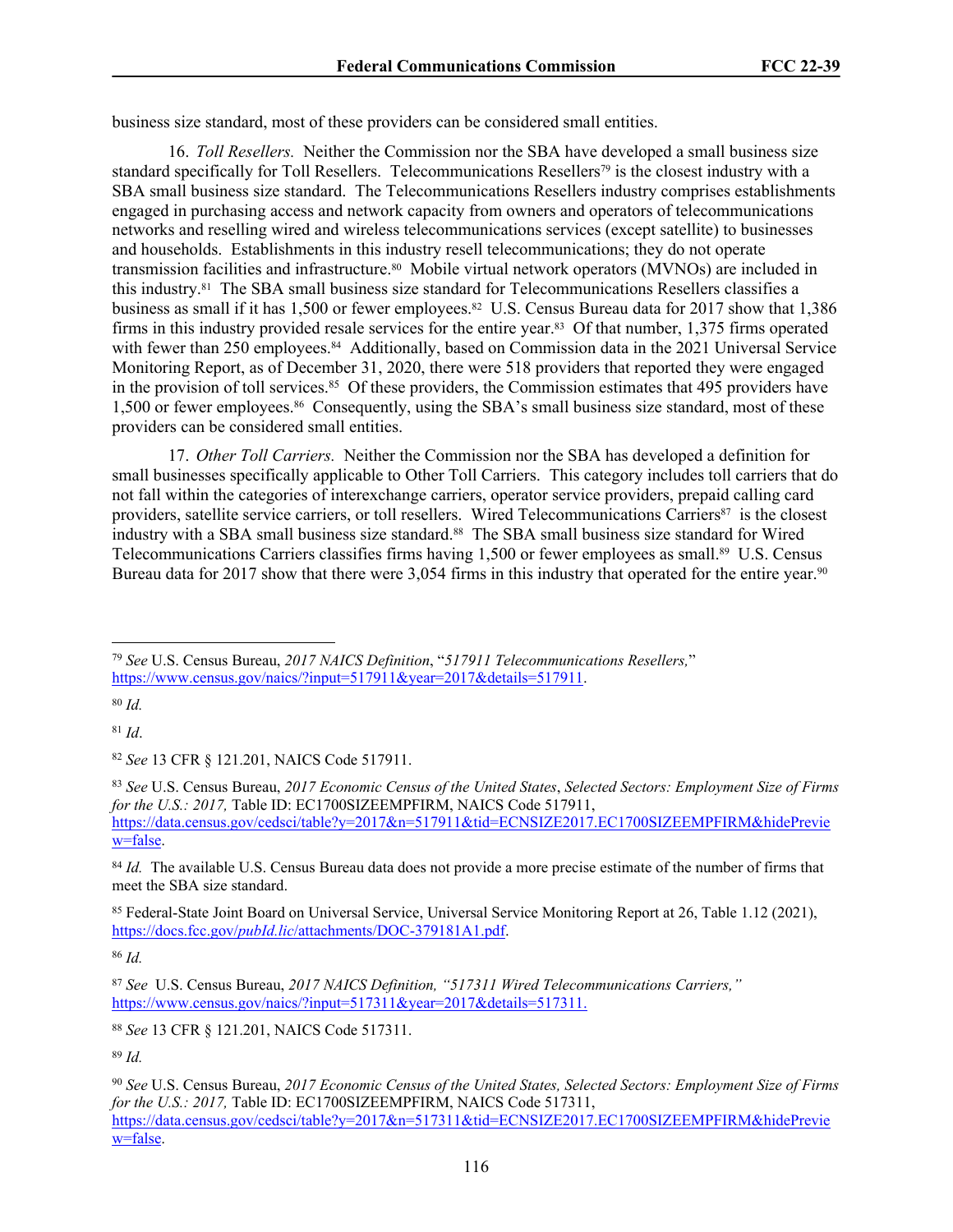Of this number, 2,964 firms operated with fewer than 250 employees.<sup>91</sup> Additionally, based on Commission data in the 2021 Universal Service Monitoring Report, as of December 31, 2020, there were 115 providers that reported they were engaged in the provision of other toll services.<sup>92</sup> Of these providers, the Commission estimates that 113 providers have 1,500 or fewer employees.<sup>93</sup> Consequently, using the SBA's small business size standard, most of these providers can be considered small entities.

18. *Wireless Telecommunications Carriers (except Satellite).* This industry comprises establishments engaged in operating and maintaining switching and transmission facilities to provide communications via the airwaves.<sup>94</sup> Establishments in this industry have spectrum licenses and provide services using that spectrum, such as cellular services, paging services, wireless internet access, and wireless video services.<sup>95</sup>The SBA size standard for this industry classifies a business as small if it has 1,500 or fewer employees.<sup>96</sup>U.S. Census Bureau data for 2017 show that there were 2,893 firms in this industry that operated for the entire year.<sup>97</sup> Of that number, 2,837 firms employed fewer than 250 employees.<sup>98</sup> Additionally, based on Commission data in the 2021 Universal Service Monitoring Report, as of December 31, 2020, there were 797 providers that reported they were engaged in the provision of wireless services.<sup>99</sup> Of these providers, the Commission estimates that 715 providers have 1,500 or fewer employees.100 Consequently, using the SBA's small business size standard, most of these providers can be considered small entities.

19. *Television Broadcasting.* This industry is comprised of "establishments primarily engaged in broadcasting images together with sound."101 These establishments operate television broadcast studios and facilities for the programming and transmission of programs to the public.102 These establishments also produce or transmit visual programming to affiliated broadcast television stations, which in turn broadcast the programs to the public on a predetermined schedule. Programming may originate in their own studio, from an affiliated network, or from external sources. The SBA small business size standard for this industry classifies businesses having \$41.5 million or less in annual receipts as small.<sup>103</sup> 2017 U.S.

<sup>94</sup> *See* U.S. Census Bureau, *2017 NAICS Definition, "517312 Wireless Telecommunications Carriers (except Satellite),"* [https://www.census.gov/naics/?input=517312&year=2017&details=517312.](https://www.census.gov/naics/?input=517312&year=2017&details=517312)

<sup>95</sup> *Id.*

<sup>96</sup> *See* 13 CFR § 121.201, NAICS Code 517312.

<sup>97</sup> *See* U.S. Census Bureau, *2017 Economic Census of the United States*, *Employment Size of Firms for the U.S.: 2017,* Table ID: EC1700SIZEEMPFIRM, NAICS Code 517312, [https://data.census.gov/cedsci/table?y=2017&n=517312&tid=ECNSIZE2017.EC1700SIZEEMPFIRM&hidePrevie](https://data.census.gov/cedsci/table?y=2017&n=517312&tid=ECNSIZE2017.EC1700SIZEEMPFIRM&hidePreview=false) [w=false.](https://data.census.gov/cedsci/table?y=2017&n=517312&tid=ECNSIZE2017.EC1700SIZEEMPFIRM&hidePreview=false)

<sup>98</sup> *Id*. The available U.S. Census Bureau data does not provide a more precise estimate of the number of firms that meet the SBA size standard.

<sup>99</sup> Federal-State Joint Board on Universal Service, Universal Service Monitoring Report at 26, Table 1.12 (2021), https://docs.fcc.gov/*pubId.lic*[/attachments/DOC-379181A1.pdf.](https://docs.fcc.gov/public/attachments/DOC-379181A1.pdf)

<sup>100</sup> *Id.*

<sup>91</sup> *Id.* The available U.S. Census Bureau data does not provide a more precise estimate of the number of firms that meet the SBA size standard.

<sup>92</sup> Federal-State Joint Board on Universal Service, Universal Service Monitoring Report at 26, Table 1.12 (2021), https://docs.fcc.gov/*pubId.lic*[/attachments/DOC-379181A1.pdf.](https://docs.fcc.gov/public/attachments/DOC-379181A1.pdf)

<sup>93</sup> *Id.*

<sup>101</sup> *See* U.S. Census Bureau, *2017 NAICS Definition, "515120 Television Broadcasting,*" [https://www.census.gov/naics/?input=515120&year=2017&details=515120.](https://www.census.gov/naics/?input=515120&year=2017&details=515120)

<sup>103</sup> *See* 13 CFR § 121.201, NAICS Code 515120.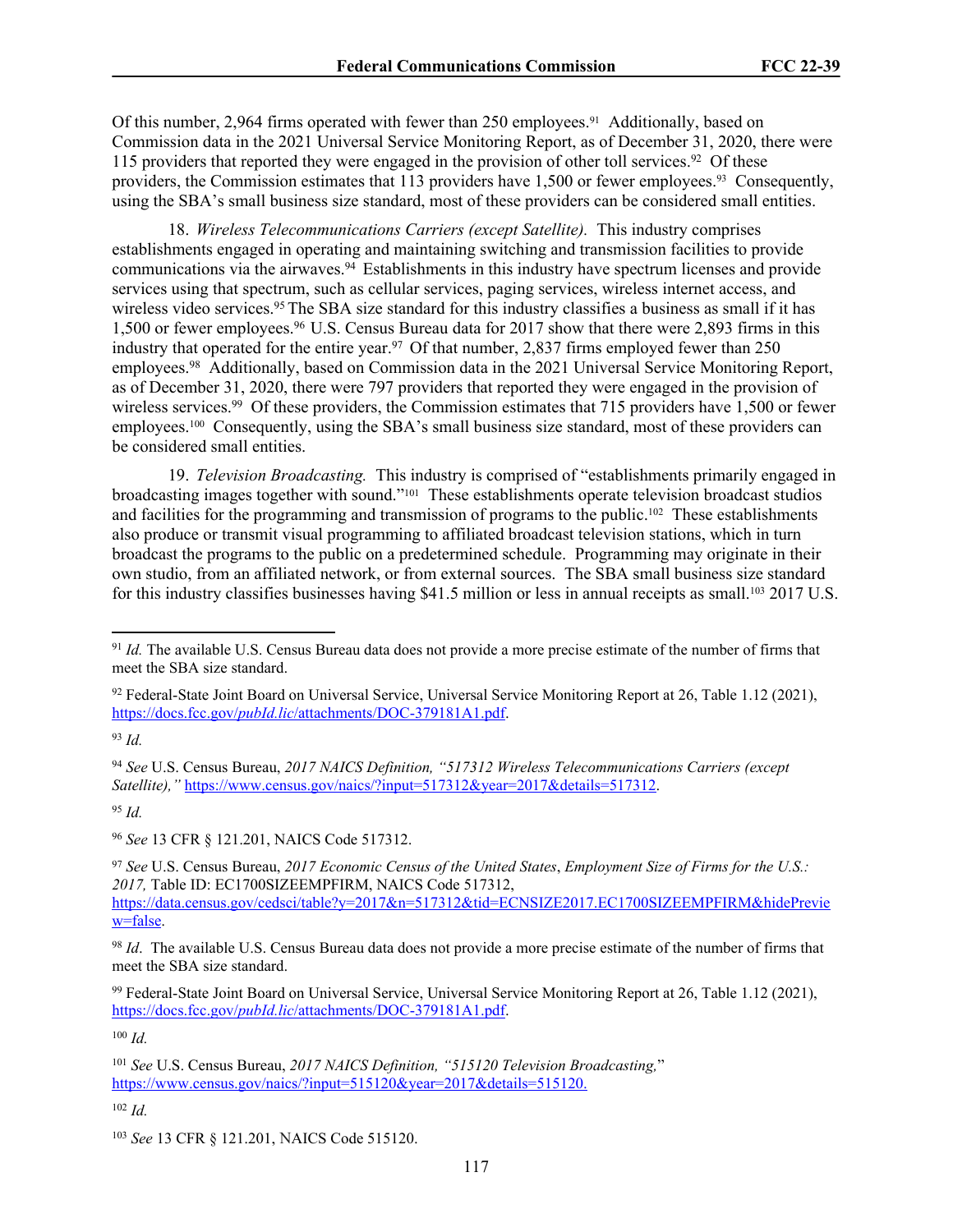Census Bureau data indicate that 744 firms in this industry operated for the entire year.104 Of that number, 657 firms had revenue of less than \$25,000,000.105 Based on this data we estimate that the majority of television broadcasters are small entities under the SBA small business size standard.

20. The Commission estimates that as of September 2021, there were 1,374 licensed commercial television stations, 384 licensed noncommercial educational (NCE) television stations, 2,276 low power television stations, including Class A stations (LPTV) and 3,106 TV translator stations.106 The Commission however does not compile, and otherwise does not have access to financial information for these television broadcast stations that would permit it to determine how many of these stations qualify as small entities under the SBA small business size standard. Nevertheless, given the SBA's large annual receipts threshold for this industry and the nature of television station licensees, we presume that all of these entities qualify as small entities under the above SBA small business size standard.

21. *Radio Stations.* This industry is comprised of "establishments primarily engaged in broadcasting aural programs by radio to the public."107 Programming may originate in their own studio, from an affiliated network, or from external sources.<sup>108</sup> The SBA small business size standard for this industry classifies firms having \$41.5 million or less in annual receipts as small.<sup>109</sup> U.S. Census Bureau data for 2017 show that 2,963 firms operated in this industry during that year.<sup>110</sup> Of this number, 1,879 firms operated with revenue of less than \$25 million per year.<sup>111</sup> Based on this data and the SBA's small business size standard, we estimate a majority of such entities are small entities.

22. The Commission estimates that as of September 2021, there were 4,519 licensed commercial AM radio stations, 6,682 licensed commercial FM radio stations and 4,211 licensed noncommercial (NCE) FM radio stations.<sup>112</sup> The Commission however does not compile, and otherwise does not have

<sup>107</sup> *See* U.S. Census Bureau, *2017 NAICS Definition, "515112 Radio Stations*," [https://www.census.gov/naics/?input=515112&year=2017&details=515112.](https://www.census.gov/naics/?input=515112&year=2017&details=515112)

<sup>108</sup> *Id.*

<sup>109</sup> *See* 13 CFR § 121.201, NAICS Code 515112.

<sup>104</sup> *See* U.S. Census Bureau, *2017 Economic Census of the United States*, *Selected Sectors: Sales, Value of Shipments, or Revenue Size of Firms for the U.S.: 2017, Table ID: EC1700SIZEREVFIRM, NAICS Code 515120,* https://data.census.gov/cedsci/table?y=2017&n=515120&tid=ECNSIZE2017.EC1700SIZEREVFIRM&hidePrevie w=false.

<sup>&</sup>lt;sup>105</sup> *Id*. The available U.S. Census Bureau data does not provide a more precise estimate of the number of firms that meet the SBA size standard. We also note that according to the U.S. Census Bureau glossary, the terms receipts and revenues are used interchangeably, *see* [https://www.census.gov/glossary/#term\\_ReceiptsRevenueServices](https://www.census.gov/glossary/#term_ReceiptsRevenueServices).

<sup>106</sup> Broadcast Station Totals as of September 30, 2021 Press Release (MB Oct. 4, 2021) (September 30, 2021 Broadcast Station Totals), [https://docs.fcc.gov/public/attachments/DOC-376230A1.pdf.](https://docs.fcc.gov/public/attachments/DOC-376230A1.pdf)

<sup>110</sup> *See* U.S. Census Bureau, *2017 Economic Census of the United States*, *Selected Sectors: Sales, Value of Shipments, or Revenue Size of Firms for the U.S.: 2017, Table ID: EC1700SIZEREVFIRM, NAICS Code 515112,* [https://data.census.gov/cedsci/table?y=2017&n=515112&tid=ECNSIZE2017.EC1700SIZEREVFIRM&hidePrevie](https://data.census.gov/cedsci/table?y=2017&n=515112&tid=ECNSIZE2017.EC1700SIZEREVFIRM&hidePreview=false) [w=false.](https://data.census.gov/cedsci/table?y=2017&n=515112&tid=ECNSIZE2017.EC1700SIZEREVFIRM&hidePreview=false) We note that the US Census Bureau withheld publication of the number of firms that operated for the entire year.

<sup>111</sup> *Id.* The available U.S. Census Bureau data does not provide a more precise estimate of the number of firms that meet the SBA size standard. We note that the U.S. Census Bureau withheld publication of the number of firms that operated with sales/value of shipments/revenue in the individual categories for less than \$100,000, and \$100,000 to \$249,999 to avoid disclosing data for individual companies (see Cell Notes for the sales/value of shipments/revenue in these categories). Therefore, the number of firms with revenue that meet the SBA size standard would be higher that noted herein. We also note that according to the U.S. Census Bureau glossary, the terms receipts and revenues are used interchangeably, *see* [https://www.census.gov/glossary/#term\\_ReceiptsRevenueServices](https://www.census.gov/glossary/#term_ReceiptsRevenueServices).

<sup>112</sup> Broadcast Station Totals as of September 30, 2021 Press Release (MB Oct. 4, 2021) (September 30, 2021 Broadcast Station Totals), [https://docs.fcc.gov/public/attachments/DOC-376230A1.pdf.](https://docs.fcc.gov/public/attachments/DOC-376230A1.pdf)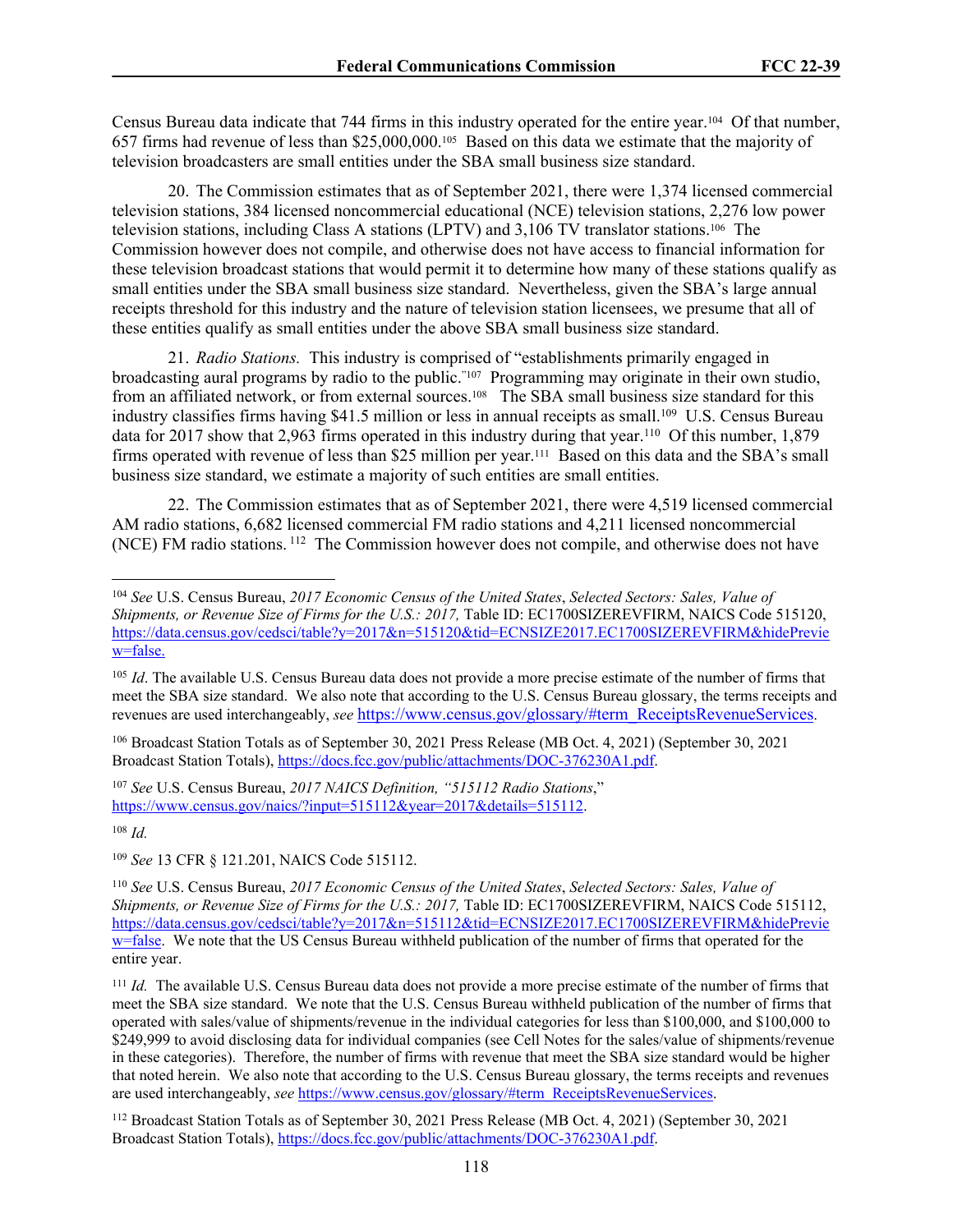access to financial information for these radio stations that would permit it to determine how many of these stations qualify as small entities under the SBA small business size standard. Nevertheless, given the SBA's large annual receipts threshold for this industry and the nature of radio station licensees, we presume that all of these entities qualify as small entities under the above SBA small business size standard.

23. *Cable Companies and Systems (Rate Regulation).* The Commission has developed its own small business size standard for the purpose of cable rate regulation. Under the Commission's rules, a "small cable company" is one serving 400,000 or fewer subscribers nationwide.<sup>113</sup> Based on available data, as of December 2020, there were approximately 45,308,192 basic cable video subscribers in the top Cable MSOs in the United States.114 Only five cable operators serving cable video subscribers in the top Cable MSOs had more than 400,000 subscribers.115 Accordingly, the Commission estimates that the majority of cable operators are small.

24. *Cable System Operators (Telecom Act Standard).* The Communications Act of 1934, as amended, contains a size standard for small cable system operators, which classifies "a cable operator that, directly or through an affiliate, serves in the aggregate fewer than one percent of all subscribers in the United States and is not affiliated with any entity or entities whose gross annual revenues in the aggregate exceed \$250,000,000," as small.<sup>116</sup> As of December 2020, there were approximately 45,308,192 basic cable video subscribers in the top Cable MSOs in the United States.117 Accordingly, an operator serving fewer than 453,082 subscribers shall be deemed a small operator if its annual revenues, when combined with the total annual revenues of all its affiliates, do not exceed \$250 million in the aggregate.<sup>118</sup> Based on available data, all but five of the cable operators in the Top Cable MSOs have less than 453,082 subscribers and can be considered small entities under this size standard.<sup>119</sup> We note however, that the Commission neither requests nor collects information on whether cable system operators are affiliated with entities whose gross annual revenues exceed \$250 million.120 Therefore, we are unable at this time to estimate with greater precision the number of cable system operators that would qualify as small cable operators under the definition in the Communications Act.

25. *Direct Broadcast Satellite (DBS) Service.* DBS service is a nationally distributed subscription service that delivers video and audio programming via satellite to a small parabolic "dish" antenna at the subscriber's location. DBS is included in the Wired Telecommunications Carriers industry which comprises establishments primarily engaged in operating and/or providing access to transmission facilities and infrastructure that they own and/or lease for the transmission of voice, data, text, sound, and

<sup>115</sup> *Id.*

<sup>116</sup> 47 U.S.C. § 543(m)(2); *see also* 47 CFR § 76.901(e).

<sup>118</sup> 47 CFR § 76.901(e).

<sup>&</sup>lt;sup>113</sup> 47 CFR  $\S$  76.901(e). The Commission determined that this size standard equates approximately to a size standard of \$100 million or less in annual revenues. *Implementation of Sections of the 1992 Cable Act: Rate Regulation,* Sixth Report and Order and Eleventh Order on Reconsideration, 10 FCC Rcd 7393, 7408 (1995).

<sup>114</sup> S&P Global Market Intelligence, *Top Cable MSOs 12/20Q,<https://platform.marketintelligence.spglobal.com/> (Dec. 2020)*.

<sup>117</sup> S&P Global Market Intelligence, *Top Cable MSOs 12/20Q,<https://platform.marketintelligence.spglobal.com/> (Dec. 2020)*.

<sup>119</sup> S&P Global Market Intelligence, *Top Cable MSOs 12/20Q,<https://platform.marketintelligence.spglobal.com> (Dec. 2020)*.

<sup>120</sup> The Commission does receive such information on a case-by-case basis if a cable operator appeals a local franchise authority's finding that the operator does not qualify as a small cable operator pursuant to  $\S$  76.901(e) of the Commission's rules. *See* 47 CFR § 76.910(b).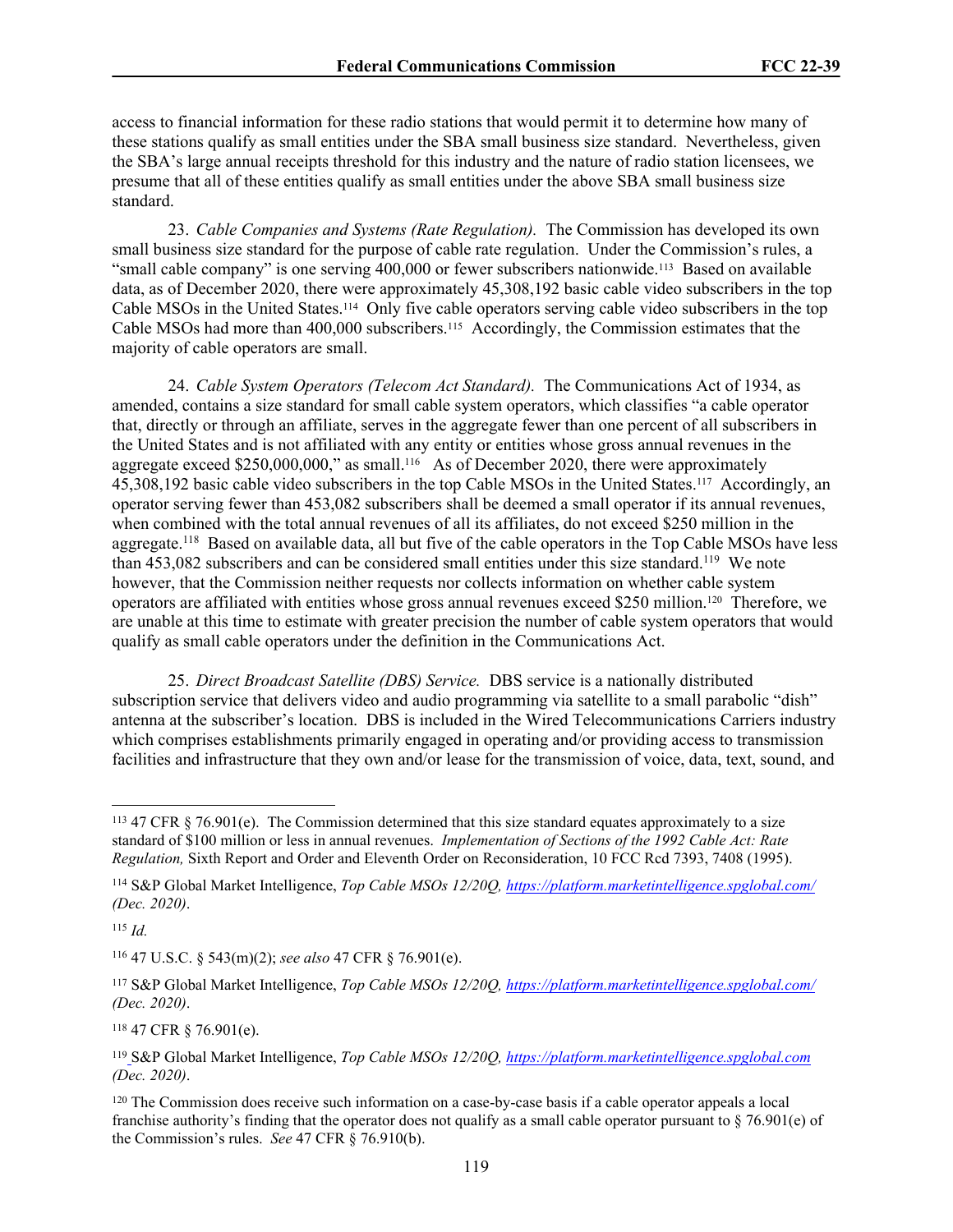video using wired telecommunications networks.<sup>121</sup> Transmission facilities may be based on a single technology or combination of technologies.122 Establishments in this industry use the wired telecommunications network facilities that they operate to provide a variety of services, such as wired telephony services, including VoIP services, wired (cable) audio and video programming distribution; and wired broadband internet services.<sup>123</sup> By exception, establishments providing satellite television distribution services using facilities and infrastructure that they operate are included in this industry.<sup>124</sup>

26. The SBA small business size standard for Wired Telecommunications Carriers classifies firms having 1,500 or fewer employees as small.<sup>125</sup> U.S. Census Bureau data for 2017 show that 3,054 firms operated in this industry for the entire year.<sup>126</sup> Of this number, 2,964 firms operated with fewer than 250 employees.127 Based on this data, the majority of firms in this industry can be considered small under the SBA small business size standard. According to Commission data however, only two entities provide DBS service - DIRECTV (owned by AT&T) and DISH Network, which require a great deal of capital for operation.128 DIRECTV and DISH Network both exceed the SBA size standard for classification as a small business. Therefore, we must conclude based on internally developed Commission data, in general DBS service is provided only by large firms.

27. *Satellite Telecommunications.* This industry comprises firms "primarily engaged in providing telecommunications services to other establishments in the telecommunications and broadcasting industries by forwarding and receiving communications signals via a system of satellites or reselling satellite telecommunications."129 Satellite telecommunications service providers include satellite and earth station operators. The SBA small business size standard for this industry classifies a business with \$35 million or less in annual receipts as small.<sup>130</sup> U.S. Census Bureau data for 2017 show that 275 firms in this industry operated for the entire year.131 Of this number, 242 firms had revenue of less than

<sup>122</sup> *Id.*

<sup>124</sup> *Id*.

<sup>125</sup> *See* 13 CFR § 121.201, NAICS Code 517311.

<sup>126</sup> *See* U.S. Census Bureau, *2017 Economic Census of the United States, Selected Sectors: Employment Size of Firms for the U.S.: 2017, Table ID: EC1700SIZEEMPFIRM, NAICS Code 517311,* [https://data.census.gov/cedsci/table?y=2017&n=517311&tid=ECNSIZE2017.EC1700SIZEEMPFIRM&hidePrevie](https://data.census.gov/cedsci/table?y=2017&n=517311&tid=ECNSIZE2017.EC1700SIZEEMPFIRM&hidePreview=false) [w=false.](https://data.census.gov/cedsci/table?y=2017&n=517311&tid=ECNSIZE2017.EC1700SIZEEMPFIRM&hidePreview=false)

<sup>127</sup> *Id.* The available U.S. Census Bureau data does not provide a more precise estimate of the number of firms that meet the SBA size standard.

<sup>128</sup> *See Annual Assessment of the Status of Competition in the Market for the Delivery of Video Programming, Eighteenth Report,* Table III.A.5*,* 32 FCC Rcd 568, 595 (Jan. 17, 2017).

<sup>129</sup> *See* U.S. Census Bureau, *2017 NAICS Definition, "517410 Satellite Telecommunications,"*  [https://www.census.gov/naics/?input=517410&year=2017&details=517410.](https://www.census.gov/naics/?input=621410&year=2017&details=621410)

<sup>130</sup> *See* 13 CFR § 121.201, NAICS Code 517410.

<sup>121</sup> *See* U.S. Census Bureau, *2017 NAICS Definition, "517311 Wired Telecommunications Carriers,"* [https://www.census.gov/naics/?input=517311&year=2017&details=517311.](https://www.census.gov/naics/?input=517311&year=2017&details=517311)

<sup>123</sup> *See id*. Included in this industry are: broadband Internet service providers (*e.g.*, cable, DSL); local telephone carriers (wired); cable television distribution services; long-distance telephone carriers (wired); closed-circuit television (CCTV) services; VoIP service providers, using own operated wired telecommunications infrastructure; direct-to-home satellite system (DTH) services; telecommunications carriers (wired); satellite television distribution systems; and multichannel multipoint distribution services (MMDS).

<sup>131</sup> *See* U.S. Census Bureau, *2017 Economic Census of the United States*, *Selected Sectors: Sales, Value of Shipments, or Revenue Size of Firms for the U.S.: 2017, Table ID: EC1700SIZEREVFIRM, NAICS Code 517410,* [https://data.census.gov/cedsci/table?y=2017&n=517410&tid=ECNSIZE2017.EC1700SIZEREVFIRM&hidePrevie](https://data.census.gov/cedsci/table?y=2017&n=517410&tid=ECNSIZE2017.EC1700SIZEREVFIRM&hidePreview=false) [w=false.](https://data.census.gov/cedsci/table?y=2017&n=517410&tid=ECNSIZE2017.EC1700SIZEREVFIRM&hidePreview=false)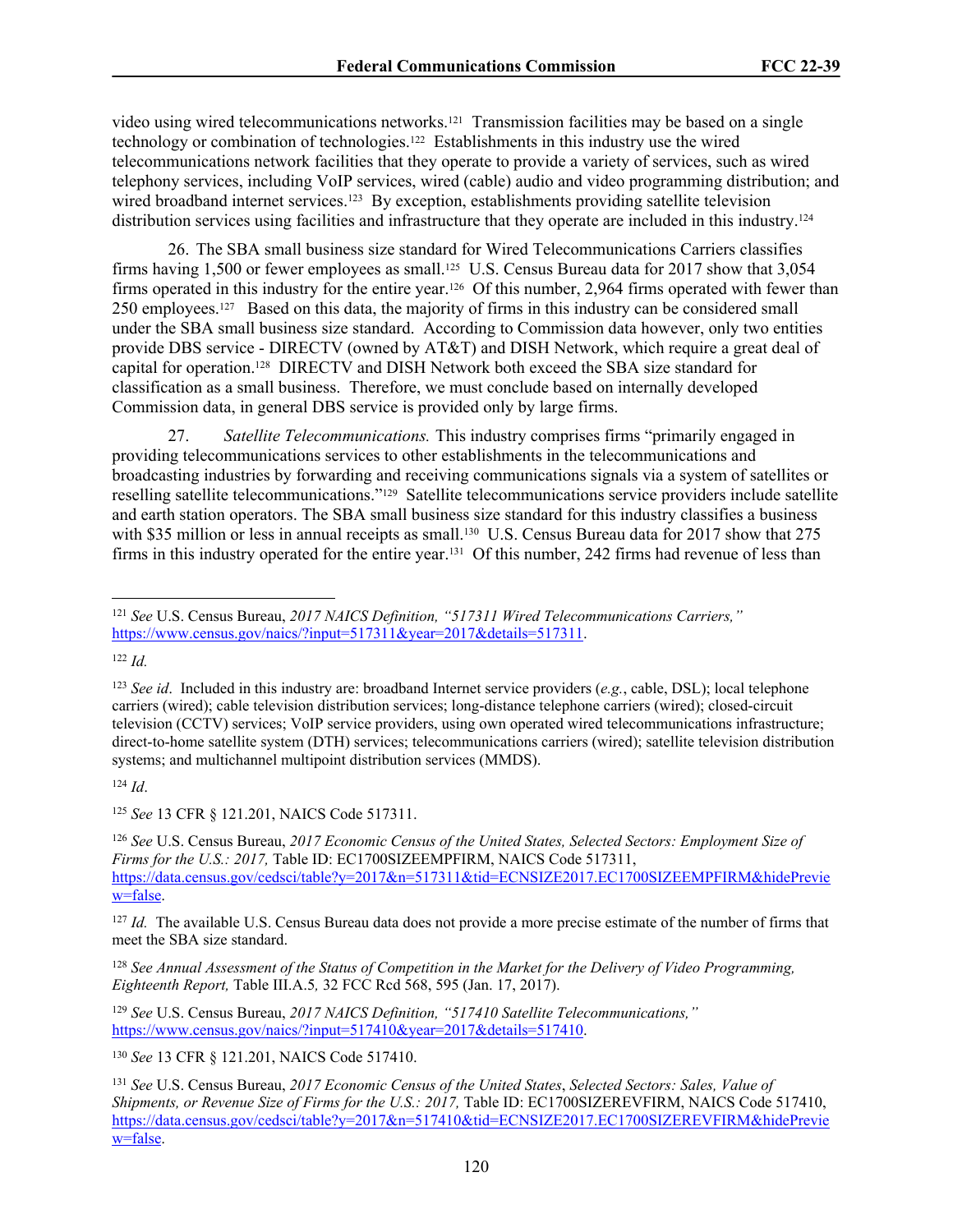\$25 million.<sup>132</sup> Additionally, based on Commission data in the 2021 Universal Service Monitoring Report, as of December 31, 2020, there were 71 providers that reported they were engaged in the provision of satellite telecommunications services.<sup>133</sup> Of these providers, the Commission estimates that approximately 48 providers have 1,500 or fewer employees.<sup>134</sup> Consequently using the SBA's small business size standard, a little more than of these providers can be considered small entities.

28. *All Other Telecommunications*. This industry is comprised of establishments primarily engaged in providing specialized telecommunications services, such as satellite tracking, communications telemetry, and radar station operation.135 This industry also includes establishments primarily engaged in providing satellite terminal stations and associated facilities connected with one or more terrestrial systems and capable of transmitting telecommunications to, and receiving telecommunications from, satellite systems.136 Providers of Internet services (e.g. dial-up ISPs) or voice over Internet protocol (VoIP) services, via client-supplied telecommunications connections are also included in this industry.<sup>137</sup> The SBA small business size standard for this industry classifies firms with annual receipts of \$35 million or less as small.138 U.S. Census Bureau data for 2017 show that there were 1,079 firms in this industry that operated for the entire year.139 Of those firms, 1,039 had revenue of less than \$25 million.140 Based on this data, the Commission estimates that the majority of "All Other Telecommunications" firms can be considered small.

29. *RespOrgs.*Responsible Organizations, or RespOrgs (also referred to as Toll-Free Number (TFN) providers), are entities chosen by toll free subscribers to manage and administer the appropriate records in the toll-free Service Management System for the toll-free subscriber.141 Based on information on the website of SOMOS, the entity that maintains a registry of Toll-Free Number providers (SMS/800 TFN Registry) for the more than 42 million Toll-Free numbers in North America, and the TSS Registry, a centralized registry for the use of Toll-Free Numbers in text messaging and multimedia services, there were approximately 446 registered RespOrgs/Toll-Free Number providers in July 2021.<sup>142</sup> RespOrgs are

<sup>133</sup> Federal-State Joint Board on Universal Service, Universal Service Monitoring Report at 26, Table 1.12 (2021), https://docs.fcc.gov/*pubId.lic*[/attachments/DOC-379181A1.pdf.](https://docs.fcc.gov/public/attachments/DOC-379181A1.pdf)

<sup>134</sup> *Id.*

<sup>135</sup> *See* U.S. Census Bureau, *2017 NAICS Definition*, "*517919 All Other Telecommunications,*" [https://www.census.gov/naics/?input=517919&year=2017&details=517919.](https://www.census.gov/naics/?input=517919&year=2017&details=517919)

<sup>136</sup> *Id.*

<sup>137</sup> *Id*.

<sup>138</sup> *See* 13 CFR § 121.201, NAICS Code 517919.

<sup>141</sup> *See* 47 CFR § 52.101(b).

<sup>&</sup>lt;sup>132</sup> *Id.* The available U.S. Census Bureau data does not provide a more precise estimate of the number of firms that meet the SBA size standard. We also note that according to the U.S. Census Bureau glossary, the terms receipts and revenues are used interchangeably, *see* [https://www.census.gov/glossary/#term\\_ReceiptsRevenueServices](https://www.census.gov/glossary/#term_ReceiptsRevenueServices).

<sup>139</sup> *See* U.S. Census Bureau, *2017 Economic Census of the United States*, *Selected Sectors: Sales, Value of Shipments, or Revenue Size of Firms for the U.S.: 2017, Table ID: EC1700SIZEREVFIRM, NAICS Code 517919,* [https://data.census.gov/cedsci/table?y=2017&n=517919&tid=ECNSIZE2017.EC1700SIZEREVFIRM&hidePrevie](https://data.census.gov/cedsci/table?y=2017&n=517919&tid=ECNSIZE2017.EC1700SIZEREVFIRM&hidePreview=false) [w=false.](https://data.census.gov/cedsci/table?y=2017&n=517919&tid=ECNSIZE2017.EC1700SIZEREVFIRM&hidePreview=false)

<sup>&</sup>lt;sup>140</sup> *Id.* The available U.S. Census Bureau data does not provide a more precise estimate of the number of firms that meet the SBA size standard. We also note that according to the U.S. Census Bureau glossary, the terms receipts and revenues are used interchangeably, *see* [https://www.census.gov/glossary/#term\\_ReceiptsRevenueServices](https://www.census.gov/glossary/#term_ReceiptsRevenueServices).

<sup>142</sup> *See* [www.somos.com](http://www.somos.com)*, "Find a Toll-Free Service Provider,"* [https://www.somos.com/find-toll-free](https://www.somos.com/find-toll-free-number?searchType=provider&alpha=true&certified=false&services=&serviceName=&keyword=&_page=1)[number?searchType=provider&alpha=true&certified=false&services=&serviceName=&keyword=&\\_page=1.](https://www.somos.com/find-toll-free-number?searchType=provider&alpha=true&certified=false&services=&serviceName=&keyword=&_page=1) SOMOS serves as the North American Numbering Plan Administrator (NANPA) for more than 800 million local and wireless telephone numbers and as the Reassigned Number Database Administrator. *See also* 2020 NANPA Annual Report at 97. [https://nationalnanpa.com/reports/2020\\_NANPA\\_Annual\\_Report.pdf.](https://nationalnanpa.com/reports/2020_NANPA_Annual_Report.pdf)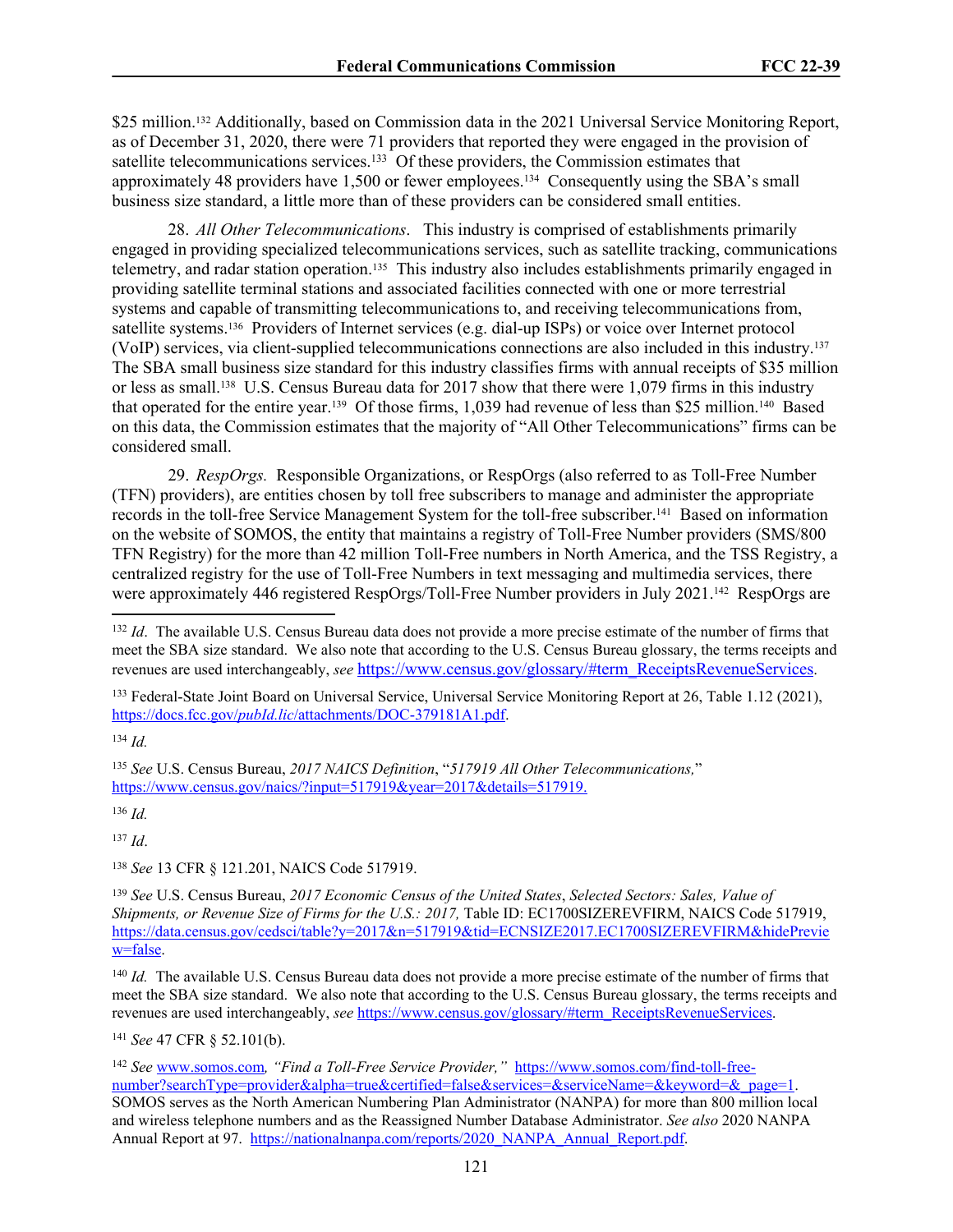often wireline carriers, however they can be include non-carrier entities. Accordingly, the description below for RespOrgs include both Carrier RespOrgs and Non-Carrier RespOrgs.

<span id="page-121-1"></span><span id="page-121-0"></span>30. Carrier RespOrgs. Neither the Commission nor the SBA have developed a small business size standard for Carrier RespOrgs. *Wired Telecommunications Carriers*, <sup>143</sup> and *Wireless Telecommunications Carriers (except Satellite)*144 are the closest industries with a SBA small business size applicable to Carrier RespOrgs.<sup>145</sup>

31. *Wired Telecommunications Carriers* are establishments primarily engaged in operating and/or providing access to transmission facilities and infrastructure that they own and/or lease for the transmission of voice, data, text, sound, and video using wired communications networks.<sup>146</sup> Transmission facilities may be based on a single technology or a combination of technologies. Establishments in this industry use the wired telecommunications network facilities that they operate to provide a variety of services, such as wired telephony services, including VoIP services, wired (cable) audio and video programming distribution, and wired broadband internet services. By exception, establishments providing satellite television distribution services using facilities and infrastructure that they operate are included in this industry.147 The SBA small business size standard for this industry classifies a business as small if it has 1,500 or fewer employees.148 U.S. Census Bureau data for 2017 show that there were 3,054 firms that operated for the entire year.<sup>149</sup> Of this number, 2,964 firms operated with fewer than 250 employees.<sup>150</sup> Based on that data, we conclude that the majority of Carrier RespOrgs that operated with wireline-based technology are small.

32. *Wireless Telecommunications Carriers (except Satellite)* engage in operating and maintaining switching and transmission facilities to provide communications via the airwaves. Establishments in this industry have spectrum licenses and provide services using that spectrum, such as cellular services, paging services, wireless internet access, and wireless video services.151 The SBA small business size standard for this industry classifies a business as small if it has 1,500 or fewer employees.152 For this industry, U.S. Census Bureau data for 2017 show that there were 2,893 firms that operated for the entire

<sup>146</sup> *See supra* note [143.](#page-121-0)

<sup>147</sup> *Id*.

<sup>148</sup> *See* 13 CFR § 121.201, NAICS Code 517311.

<sup>151</sup> *See supra* note [144.](#page-121-1)

<sup>143</sup> *See* U.S. Census Bureau, *2017 NAICS Definition, "517311 Wired Telecommunications Carriers,"* [https://www.census.gov/naics/?input=517311&year=2017&details=517311.](https://www.census.gov/naics/?input=517911&year=2017&details=517311)

<sup>144</sup> *See* U.S. Census Bureau, *2017 NAICS Definition, "517312 Wireless Telecommunications Carriers (except Satellite),"* [https://www.census.gov/naics/?input=517312&year=2017&details=517312.](https://www.census.gov/naics/?input=517312&year=2017&details=517312)

<sup>&</sup>lt;sup>145</sup> The industry descriptions selected for Carrier and Non-Carrier RespOrgs were selected because as a group they refer generically and comprehensively to all RespOrgs.

<sup>149</sup> *See* U.S. Census Bureau, *2017 Economic Census of the United States, Selected Sectors: Employment Size of Firms for the U.S.: 2017, Table ID: EC1700SIZEEMPFIRM, NAICS Code 517311,* [https://data.census.gov/cedsci/table?y=2017&n=517311&tid=ECNSIZE2017.EC1700SIZEEMPFIRM&hidePrevie](https://data.census.gov/cedsci/table?y=2017&n=517311&tid=ECNSIZE2017.EC1700SIZEEMPFIRM&hidePreview=false) [w=false.](https://data.census.gov/cedsci/table?y=2017&n=517311&tid=ECNSIZE2017.EC1700SIZEEMPFIRM&hidePreview=false)

<sup>&</sup>lt;sup>150</sup> *Id.* The available U.S. Census Bureau data does not provide a more precise estimate of the number of firms that meet the SBA size standard.

<sup>152</sup> *See* 13 CFR § 121.201, NAICS Code 517312.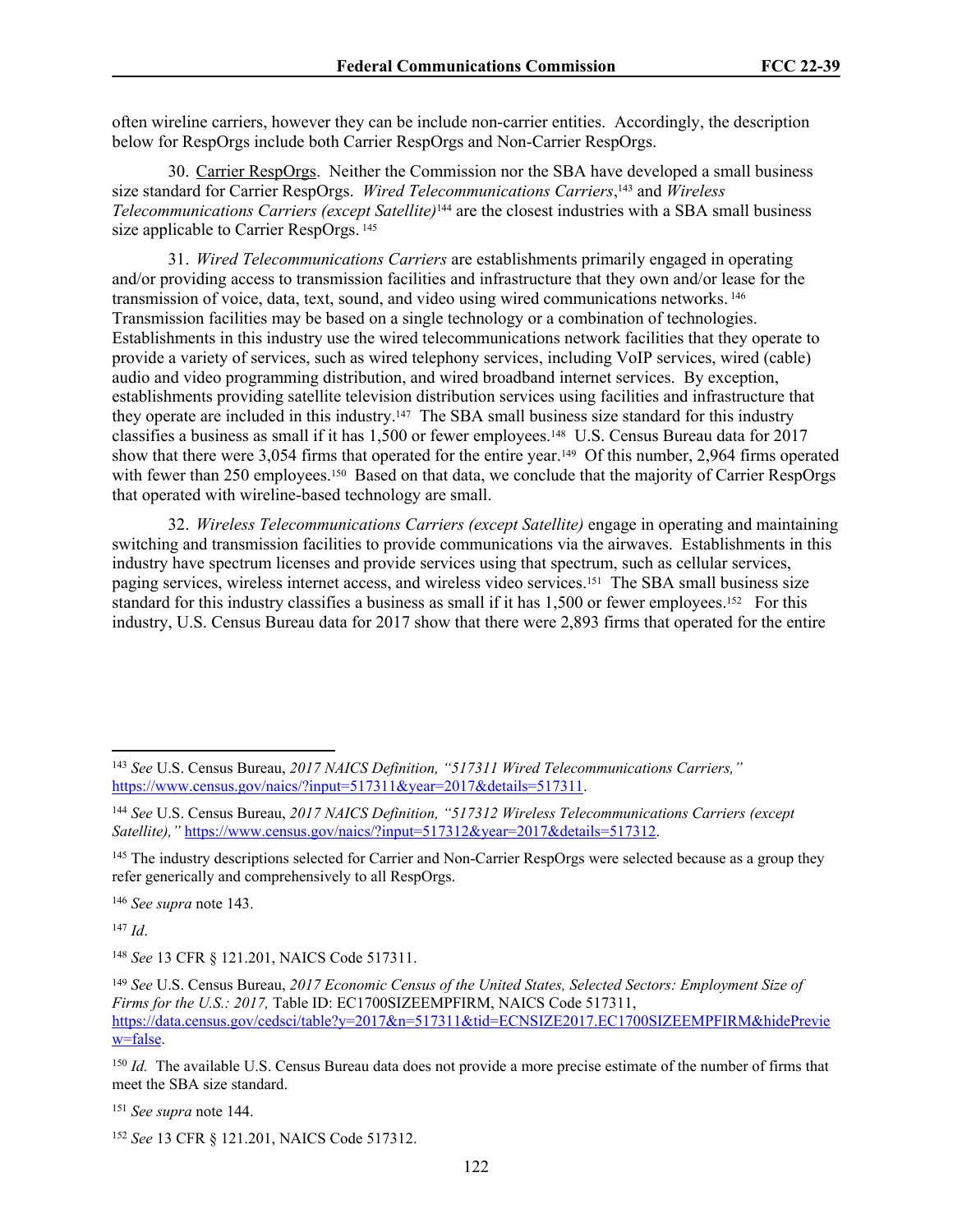year.153 Of this number, 2,837 firms employed fewer than 250 employees.154 Based on this data, we conclude that the majority of Carrier RespOrgs that operated with wireless-based technology are small.

<span id="page-122-1"></span><span id="page-122-0"></span>33. Non-Carrier RespOrgs. Neither the Commission, nor the SBA have developed a small business size standard Non-Carrier RespOrgs. *Other Services Related to Advertising*155 and *Other Management Consulting Services*" <sup>156</sup> are the closest industries with a SBA small business size applicable to Non-Carrier RespOrgs.<sup>157</sup>

34. The *Other Services Related to Advertising* industry contains establishments primarily engaged in providing advertising services (except advertising agency services, public relations agency services, media buying agency services, media representative services, display advertising services, direct mail advertising services, advertising material distribution services, and marketing consulting services).<sup>158</sup> The SBA small business size standard for this industry classifies a business as small that has annual receipts of \$16.5 million or less.159 U.S. Census Bureau data for 2017 show that 5,650 firms operated in this industry for the entire year.160 Of that number, 3,693 firms operated with revenue of less than \$10 million.<sup>161</sup> Based on this data, we conclude that a majority of non-carrier RespOrgs who provide TFNrelated management consulting services are small.

35. The *Other Management Consulting Services* industry contains establishments primarily engaged in providing management consulting services (except administrative and general management consulting; human resources consulting; marketing consulting; or process, physical distribution, and logistics consulting).<sup>162</sup> Establishments providing telecommunications or utilities management consulting services are included in this industry.<sup>163</sup> The SBA small business size standard for this industry classifies

<sup>155</sup> *See* U.S. Census Bureau, *2017 NAICS Definition*, *"541890 Other Services Related to Advertising,"*  [https://www.census.gov/naics/?input=541890&year=2017&details=541890.](https://www.census.gov/naics/?input=541890&year=2017&details=541890) <sup>156</sup> *See* U.S. Census Bureau, *2017 NAICS Definition, "541618 Other Management Consulting Services,"* [https://www.census.gov/naics/?input=541618&year=2017&details=541618.](https://www.census.gov/naics/?input=541618&year=2017&details=541618)

<sup>157</sup> The industry descriptions selected for Carrier and Non-Carrier RespOrgs were selected because as a group they refer generically and comprehensively to all RespOrgs.

<sup>158</sup> *See supra* note 149.

<sup>159</sup> *See* 13 CFR § 121.201, NAICS Code 541890.

<sup>153</sup> *See* U.S. Census Bureau, *2017 Economic Census of the United States*, *Selected Sectors: Employment Size of Firms for the U.S.: 2017,* Table ID: EC1700SIZEEMPFIRM, NAICS Code 517312, [https://data.census.gov/cedsci/table?y=2017&n=517312&tid=ECNSIZE2017.EC1700SIZEEMPFIRM&hidePrevie](https://data.census.gov/cedsci/table?y=2017&n=517312&tid=ECNSIZE2017.EC1700SIZEEMPFIRM&hidePreview=false) [w=false.](https://data.census.gov/cedsci/table?y=2017&n=517312&tid=ECNSIZE2017.EC1700SIZEEMPFIRM&hidePreview=false)

<sup>&</sup>lt;sup>154</sup> *Id.* The available U.S. Census Bureau data does not provide a more precise estimate of the number of firms that meet the SBA size standard.

<sup>160</sup> *See* U.S. Census Bureau, *2017 Economic Census of the United States*, *Selected Sectors: Sales, Value of Shipments, or Revenue Size of Firms for the U.S.: 2017, Table ID: EC1700SIZEREVFIRM, NAICS Code 541890,* [https://data.census.gov/cedsci/table?y=2017&n=541890&tid=ECNSIZE2017.EC1700SIZEREVFIRM&hidePrevie](https://data.census.gov/cedsci/table?y=2017&n=541890&tid=ECNSIZE2017.EC1700SIZEREVFIRM&hidePreview=false) [w=false.](https://data.census.gov/cedsci/table?y=2017&n=541890&tid=ECNSIZE2017.EC1700SIZEREVFIRM&hidePreview=false)

<sup>&</sup>lt;sup>161</sup> *Id.* The available U.S. Census Bureau data does not provide a more precise estimate of the number of firms that meet the SBA size standard. We note that the U.S. Census Bureau withheld publication of the number of firms that operated with sales/value of shipments/revenue in the individual categories for less than \$100,000, and \$100,000 to \$249,999, to avoid disclosing data for individual companies (see Cell Notes for the sales/value of shipments/revenue in these categories). Therefore, the number of firms with revenue that meet the SBA size standard would be higher than noted herein. We further note that according to the U.S. Census Bureau glossary, the terms receipts and revenues are used interchangeably, *see* [https://www.census.gov/glossary/#term\\_ReceiptsRevenueServices](https://www.census.gov/glossary/#term_ReceiptsRevenueServices).

<sup>162</sup> *See supra* note 150[156](#page-122-0)*.*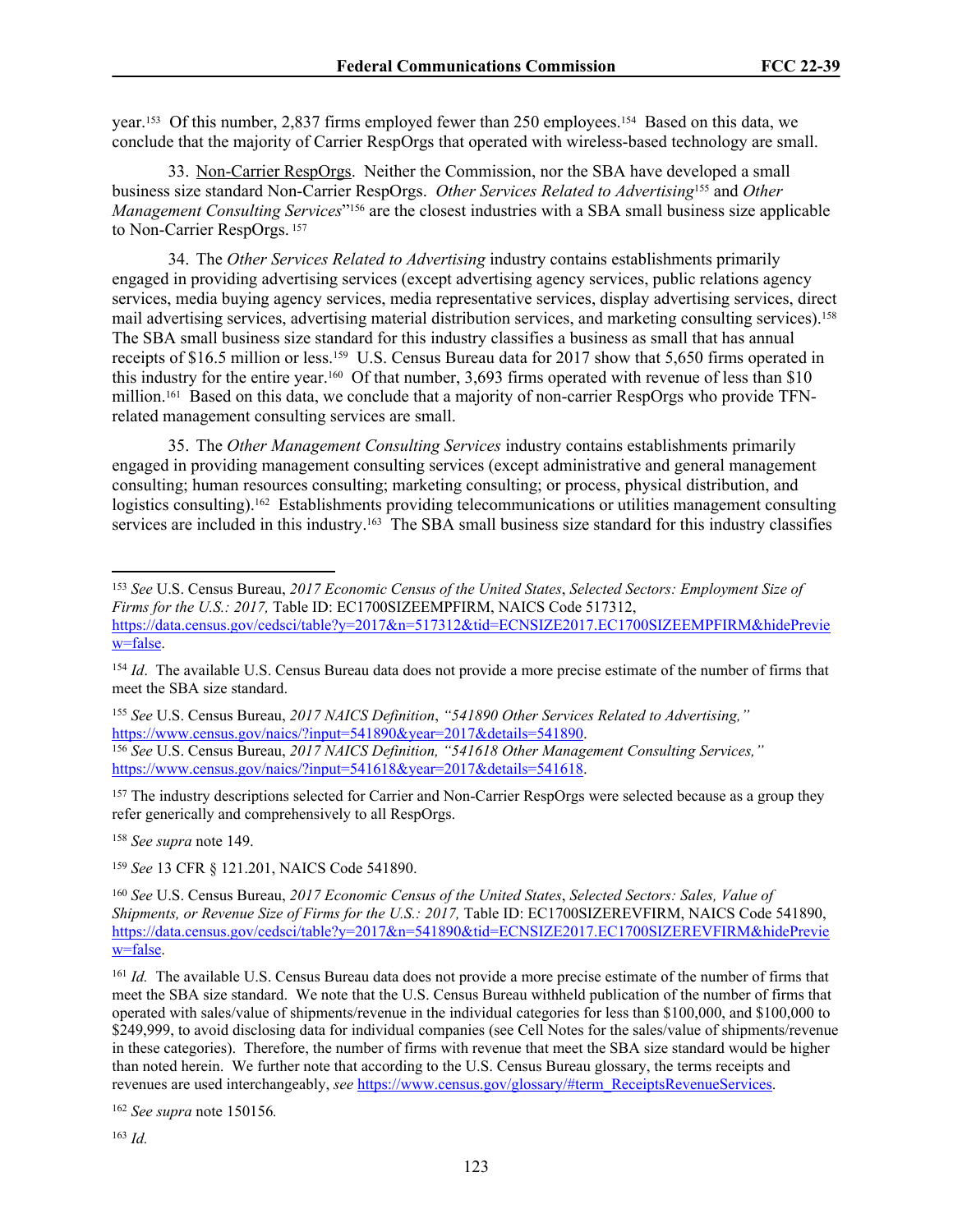a business as small if it has annual receipts of \$16.5 million or less.164 U.S. Census Bureau data for 2017 show that 4,696 firms operated in this industry for the entire year.<sup>165</sup> Of that number, 3,700 firms had revenue of less than \$10 million.166 Based on this data, we conclude that a majority of non-carrier RespOrgs who provide TFN-related management consulting services are small.

## **D. Description of Projected Reporting, Recordkeeping and Other Compliance Requirements for Small Entities**

36. The NPRM does not propose any changes to the Commission's current information collection, reporting, recordkeeping, or compliance requirements for small entities. Regulatory fee payors, including small entities, will be required to pay the regulatory fees after such fees are adopted.

## **E. Steps Taken to Minimize Significant Economic Impact on Small Entities, and Significant Alternatives Considered**

37. The RFA requires an agency to describe any significant alternatives that it has considered in reaching its approach, which may include the following four alternatives, among others: (1) the establishment of differing compliance or reporting requirements or timetables that take into account the resources available to small entities; (2) the clarification, consolidation, or simplification of compliance or reporting requirements under the rule for small entities; (3) the use of performance, rather than design, standards; and (4) an exemption from coverage of the rule, or any part thereof, for small entities.<sup>167</sup>

38. The Commission has taken steps to minimize the economic impact on small entities by adopting a de minimis threshold under the section  $9(e)(2)$  exemption in the Communications Act.<sup>168</sup> Section 9(e)(2) of the Communications Act permits the Commission to exempt a party from paying regulatory fees if "in the judgment of the Commission, the cost of collecting a regulatory fee established under this section from a party would exceed the amount collected from such party. . . . .<sup>"169</sup> The threshold applies only to filers of annual regulatory fees, not regulatory fees paid through multi-year filings. Currently, the de minimis threshold for annual regulatory fee payors is \$1,000 or less for the fiscal year.<sup>170</sup> In the NPRM, the Commission seeks comment on the feasibility of raising the de minimis threshold.

# **F. Federal Rules that May Duplicate, Overlap, or Conflict with the Proposed Rules**

39. None.

 $169$  47 U.S.C. § 159(e)(2).

<sup>164</sup> *See* 13 CFR § 121.201, NAICS Code 541618.

<sup>165</sup> *See* U.S. Census Bureau, *2017 Economic Census of the United States*, *Selected Sectors: Sales, Value of Shipments, or Revenue Size of Firms for the U.S.: 2017, Table ID: EC1700SIZEREVFIRM, NAICS Code 541618,* [https://data.census.gov/cedsci/table?y=2017&n=541618&tid=ECNSIZE2017.EC1700SIZEREVFIRM&hidePrevie](https://data.census.gov/cedsci/table?y=2017&n=541618&tid=ECNSIZE2017.EC1700SIZEREVFIRM&hidePreview=false) [w=false](https://data.census.gov/cedsci/table?y=2017&n=541618&tid=ECNSIZE2017.EC1700SIZEREVFIRM&hidePreview=false)*.*

<sup>&</sup>lt;sup>166</sup> *Id*. The available U.S. Census Bureau data does not provide a more precise estimate of the number of firms that meet the SBA size standard. We also note that the U.S. Census Bureau withheld publication of the number of firms that operated with sales/value of shipments/revenue less than \$100,000, to avoid disclosing data for individual companies (see Cell Notes for the sales/value of shipments/revenue for this category). Therefore, the number of firms with revenue that meet the SBA size standard would be higher than noted herein. We further note that according to the U.S. Census Bureau glossary, the terms receipts and revenues are used interchangeably, see [https://www.census.gov/glossary/#term\\_ReceiptsRevenueServices.](https://www.census.gov/glossary/#term_ReceiptsRevenueServices)

 $167$  5 U.S.C. § 603(c)(1)–(c)(4).

<sup>168</sup> *See* 47 U.S.C. § 159(e)(2).

<sup>170</sup> *See Assessment and Collection of Regulatory Fees for Fiscal Year 2019*, Report and Order and Further Notice of Proposed Rulemaking, 34 FCC Rcd 8189, 8206-8207, paras. 46-48 (2019) (*FY 2019 Report and Order*).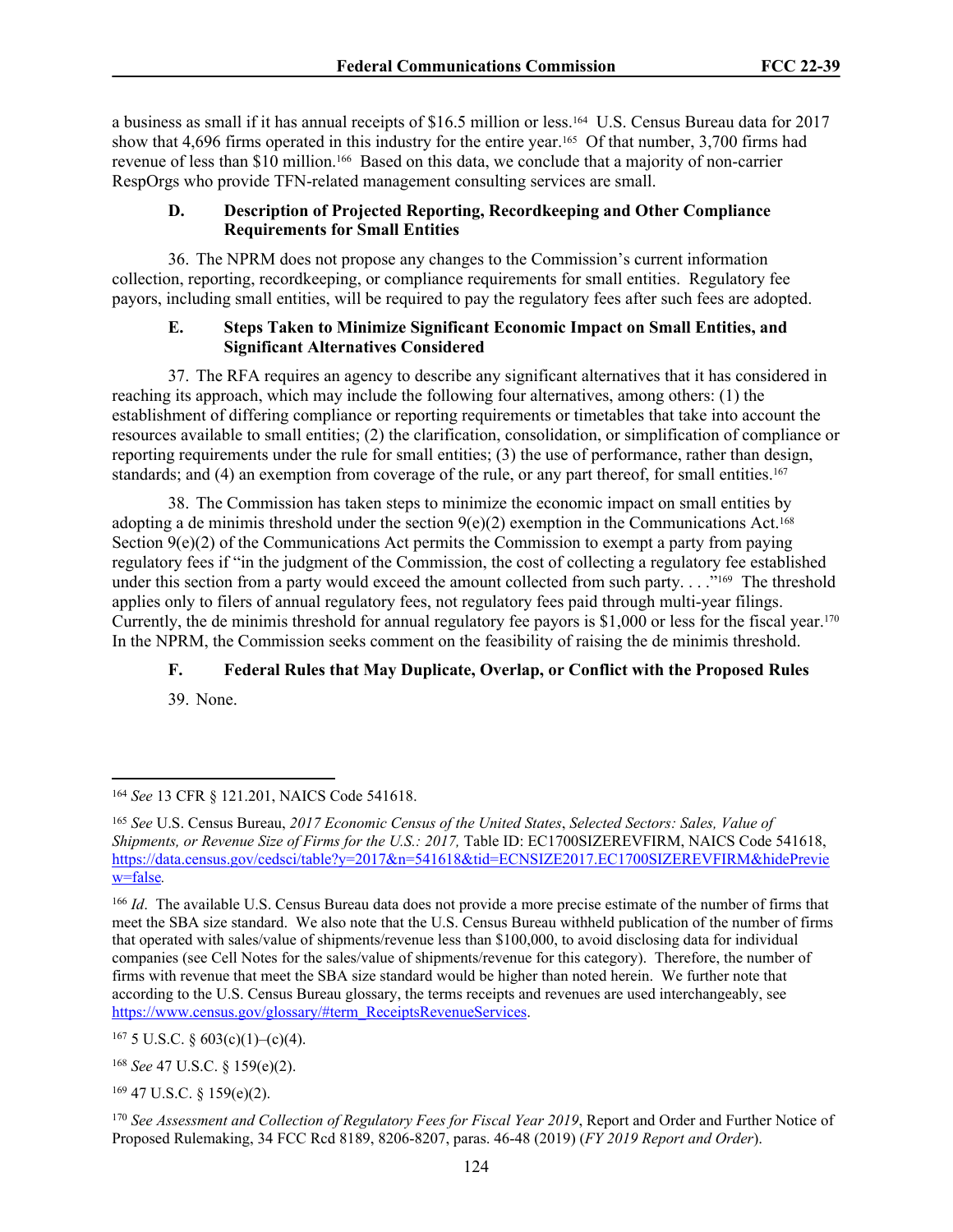## **APPENDIX J**

#### **Final Regulatory Flexibility Analysis**

1. As required by the Regulatory Flexibility Act of 1980, as amended (RFA),<sup>1</sup> an Initial Regulatory Flexibility Analysis (IRFA) was included in the Notice of Proposed Rulemaking (NPRM) attached to the *Fiscal Year (FY) 2021 Report and Order*.<sup>2</sup> The Commission sought written public comment on these proposals, including comment on the IRFA. This Final Regulatory Flexibility Analysis (FRFA) conforms to the IRFA.<sup>3</sup>

## **A. Need for, and Objectives of, the Report and Order**

2. The Commission is required by Congress to assess regulatory fees each year in an amount that can reasonably be expected to equal the amount of its annual appropriation.<sup>4</sup> Although the Commission adopted the small satellite regulatory fee category in 2019,<sup>5</sup> we are still at the start of implementing a fee methodology for satellites and systems licensed as "small satellites" because they have just only started to become operational. This fiscal year, we would apply this category of fees for the first time given that, as of October 2021, there were 5 licenses for operational space stations that fall in this small satellite regulatory fee category. In the Report and Order, we adopt a methodology for calculating the regulatory fee for small satellites and small spacecraft (for purposes of this proceeding, we refer to them together as "small satellites") based on 1/20th (5%) of the average of the non-small satellite non-geostationary orbit (NGSO) space station regulatory fee rates from the current fiscal year. We adopt this fee on a per-license basis. This methodology will recognize the more limited regulatory work associated with small satellite licenses. It also results in a relatively low regulatory fee for small satellites. FY 2022 will be the first year we assess regulatory fees for small satellites, so we anticipate that the Commission will review the regulatory fees for small satellites on an ongoing basis as it gains more experience with these licensees and market access grantees. In the Report and Order, we also deny an exemption requested from regulatory fee obligations for non-US licensed space stations.

## **B. Summary of the Significant Issues Raised by the Public Comments in Response to the IRFA**

3. None.

## **C. Response to Comments by the Chief Counsel for Advocacy of the Small Business Administration**

**4.** No comments were filed by the Chief Counsel for Advocacy of the Small Business Administration.

## **D. Description and Estimate of the Number of Small Entities to Which the Rules Will Apply**

5. The RFA directs agencies to provide a description of, and where feasible, an estimate of the

<sup>1</sup> 5 U.S.C. § 603. The RFA, 5 U.S.C. §§ 601-612 has been amended by the Small Business Regulatory Enforcement Fairness Act of 1996 (SBREFA), Pub. L. No. 104-121, Title II, 110 Stat. 847 (1996).

<sup>2</sup> *See Assessment and Collection of Regulatory Fees for Fiscal Year 2021*, Report and Order and Notice of Proposed Rulemaking, 2021 WL 3847250 (*FY 2021 Report and Order*).

 $3 \,$  5 U.S.C. § 604.

<sup>4</sup> *See* 47 U.S.C. § 159(a), (b).

<sup>5</sup> *See Streamlining Licensing Procedures for Small Satellites*, IB Docket No. 18-86, Report and Order, 34 FCC Rcd 13077, 13080, 13082, paras. 10, 16 (2019) (*Small Satellite Report and Order*).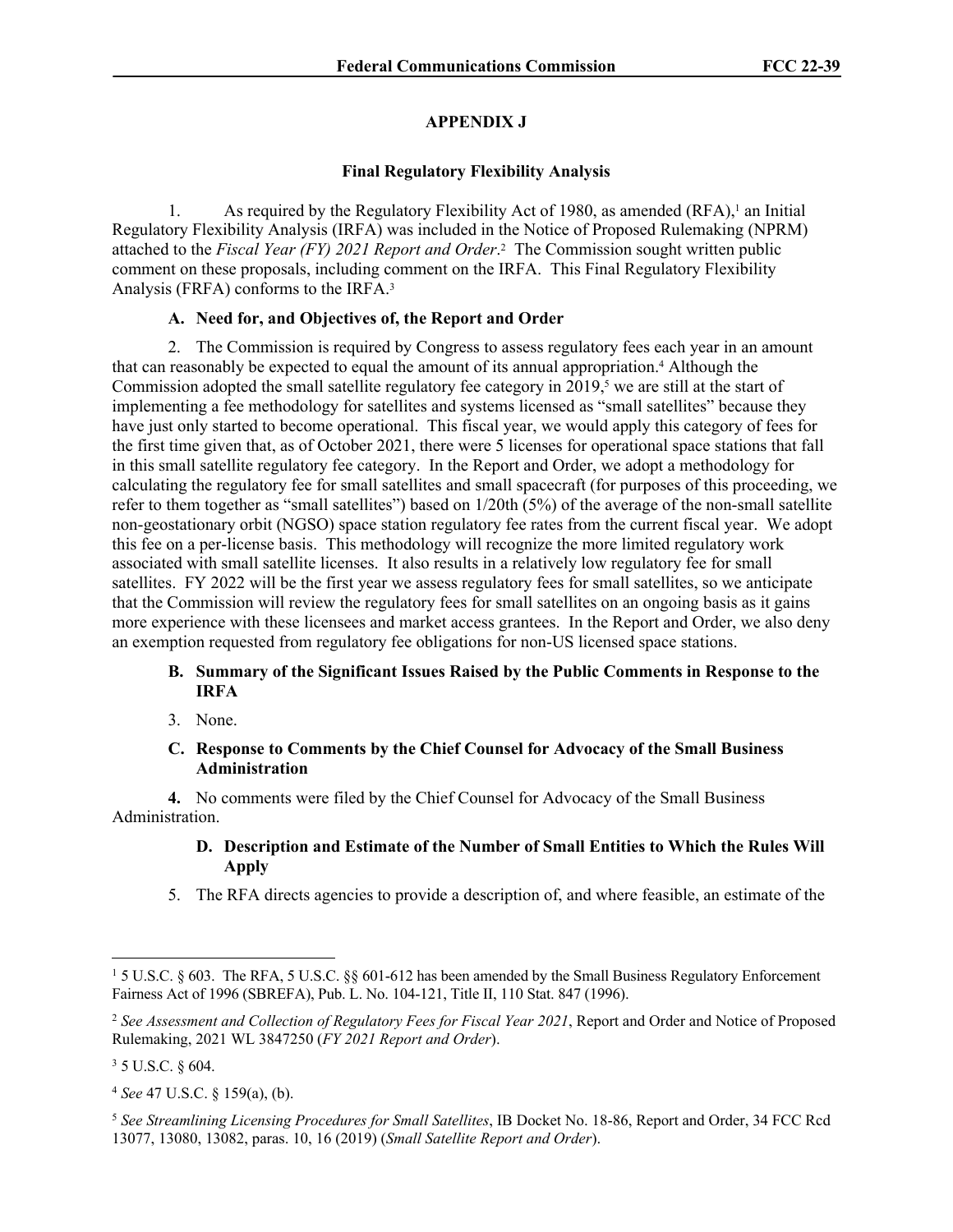number of small entities that may be affected by the proposed rules and policies, if adopted.<sup>6</sup> The RFA generally defines the term "small entity" as having the same meaning as the terms "small business," "small organization," and "small governmental jurisdiction."7 In addition, the term "small business" has the same meaning as the term "small business concern" under the Small Business Act.<sup>8</sup> A "small business concern" is one which: (1) is independently owned and operated; (2) is not dominant in its field of operation; and (3) satisfies any additional criteria established by the SBA.<sup>9</sup>

6. *Small Businesses, Small Organizations, Small Governmental Jurisdictions. Small Businesses, Small Organizations, Small Governmental Jurisdictions.* Our actions, over time, may affect small entities that are not easily categorized at present. We therefore describe here, at the outset, three broad groups of small entities that could be directly affected herein.<sup>10</sup> First, while there are industry specific size standards for small businesses that are used in the regulatory flexibility analysis, according to data from the Small Business Administration's (SBA) Office of Advocacy, in general a small business is an independent business having fewer than 500 employees.<sup>11</sup> These types of small businesses represent 99.9% of all businesses in the United States, which translates to 30.7 million businesses.<sup>12</sup>

7. Next, the type of small entity described as a "small organization" is generally "any not-forprofit enterprise which is independently owned and operated and is not dominant in its field."<sup>13</sup> The Internal Revenue Service (IRS) uses a revenue benchmark of \$50,000 or less to delineate its annual electronic filing requirements for small exempt organizations.14 Nationwide, for tax year 2018, there were approximately 571,709 small exempt organizations in the U.S. reporting revenues of \$50,000 or less according to the registration and tax data for exempt organizations available from the IRS.<sup>15</sup>

9 15 U.S.C. § 632.

<sup>10</sup> *See* 5 U.S.C. § 601(3)-(6).

<sup>11</sup> See SBA, Office of Advocacy, "What's New With Small Business?", [https://cdn.advocacy.sba.gov/wp](https://cdn.advocacy.sba.gov/wp-content/uploads/2019/09/23172859/Whats-New-With-Small-Business-2019.pdf)[content/uploads/2019/09/23172859/Whats-New-With-Small-Business-2019.pdf](https://cdn.advocacy.sba.gov/wp-content/uploads/2019/09/23172859/Whats-New-With-Small-Business-2019.pdf) (Sept 2019).

<sup>12</sup> *Id*.

<sup>13</sup> 5 U.S.C. § 601(4).

<sup>14</sup> The IRS benchmark is similar to the population of less than 50,000 benchmark in 5 U.S.C  $\S$  601(5) that is used to define a small governmental jurisdiction. Therefore, the IRS benchmark has been used to estimate the number small organizations in this small entity description. *See* Annual Electronic Filing Requirement for Small Exempt Organizations — Form 990-N (e-Postcard), "Who must file," [https://www.irs.gov/charities-non-profits/annual](https://www.irs.gov/charities-non-profits/annual-electronic-filing-requirement-for-small-exempt-organizations-form-990-n-e-postcard)[electronic-filing-requirement-for-small-exempt-organizations-form-990-n-e-postcard](https://www.irs.gov/charities-non-profits/annual-electronic-filing-requirement-for-small-exempt-organizations-form-990-n-e-postcard). We note that the IRS data does not provide information on whether a small exempt organization is independently owned and operated or dominant in its field.

<sup>15</sup> *See* Exempt Organizations Business Master File Extract (EO BMF), "CSV Files by Region," [https://www.irs.gov/charities-non-profits/exempt-organizations-business-master-file-extract-eo-bmf.](https://www.irs.gov/charities-non-profits/exempt-organizations-business-master-file-extract-eo-bmf) The IRS Exempt Organization Business Master File (EO BMF) Extract provides information on all registered taxexempt/non-profit organizations. The data utilized for purposes of this description was extracted from the IRS EO BMF data for Region 1-Northeast Area (76,886), Region 2-Mid-Atlantic and Great Lakes Areas (221,121), and Region 3-Gulf Coast and Pacific Coast Areas (273,702) which includes the continental U.S., Alaska, and Hawaii. This data does not include information for Puerto Rico.

 $6$  5 U.S.C. § 603(b)(3).

<sup>7</sup> 5 U.S.C. § 601(6).

<sup>8</sup> 5 U.S.C. § 601(3) (incorporating by reference the definition of "small-business concern" in the Small Business Act, 15 U.S.C. § 632). Pursuant to 5 U.S.C. § 601(3), the statutory definition of a small business applies "unless an agency, after consultation with the Office of Advocacy of the Small Business Administration and after opportunity for public comment, establishes one or more definitions of such term which are appropriate to the activities of the agency and publishes such definition(s) in the Federal Register."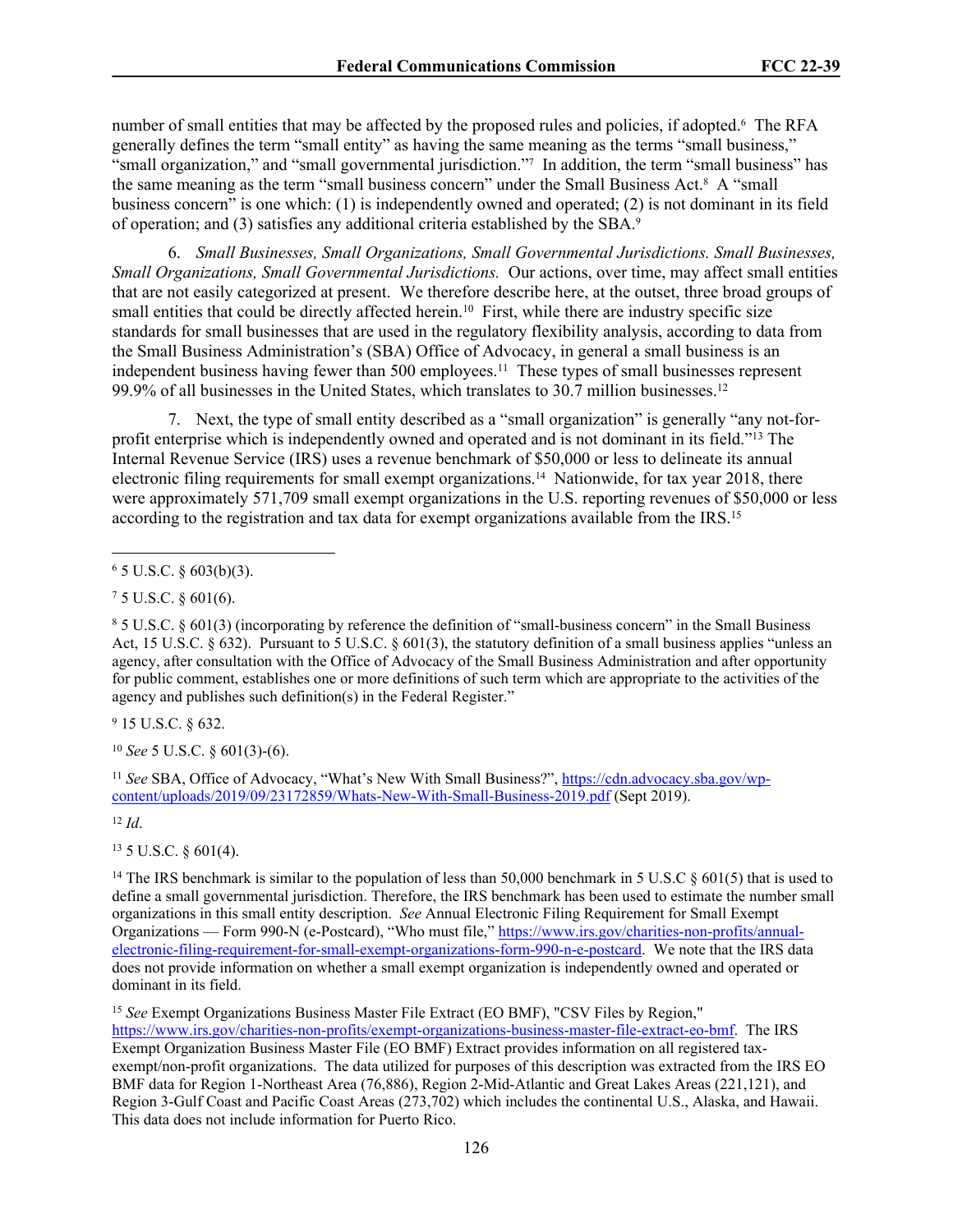8. Finally, the small entity described as a "small governmental jurisdiction" is defined generally as "governments of cities, counties, towns, townships, villages, school districts, or special districts, with a population of less than fifty thousand."<sup>16</sup> U.S. Census Bureau data from the 2017 Census of Governments<sup>17</sup> indicate that there were 90,075 local governmental jurisdictions consisting of general purpose governments and special purpose governments in the United States.<sup>18</sup> Of this number there were  $36,931$  general purpose governments (county<sup>19</sup>, municipal and town or township<sup>20</sup>) with populations of less than 50,000 and 12,040 special purpose governments - independent school districts<sup>21</sup> with enrollment populations of less than 5ll governmental jurisdictions."<sup>22</sup>

9. *Wired Telecommunications Carriers.* The U.S. Census Bureau defines this industry as establishments primarily engaged in operating and/or providing access to transmission facilities and infrastructure that they own and/or lease for the transmission of voice, data, text, sound, and video using wired communications networks.<sup>23</sup> Transmission facilities may be based on a single technology or a combination of technologies. Establishments in this industry use the wired telecommunications network facilities that they operate to provide a variety of services, such as wired telephony services, including VoIP services, wired (cable) audio and video programming distribution, and wired broadband internet services.24 By exception, establishments providing satellite television distribution services using facilities and infrastructure that they operate are included in this industry.25 Wired Telecommunications Carriers

<sup>19</sup> *See id.* at Table 5. County Governments by Population-Size Group and State: 2017 [CG1700ORG05], <https://www.census.gov/data/tables/2017/econ/gus/2017-governments.html>. There were 2,105 county governments with populations less than 50,000. This category does not include subcounty (municipal and township) governments.

<sup>20</sup> *See id. at* Table 6. Subcounty General-Purpose Governments by Population-Size Group and State: 2017 [CG1700ORG06], <https://www.census.gov/data/tables/2017/econ/gus/2017-governments.html>. There were 18,729 municipal and 16,097 town and township governments with populations less than 50,000.

<sup>21</sup> *See id.* at Table 10. Elementary and Secondary School Systems by Enrollment-Size Group and State: 2017 [CG1700ORG10], <https://www.census.gov/data/tables/2017/econ/gus/2017-governments.html>. There were 12,040 independent school districts with enrollment populations less than 50,000. *See also* Table 4. Special-Purpose Local Governments by State Census Years 1942 to 2017 [CG1700ORG04], CG1700ORG04 Table Notes Special Purpose Local Governments by State Census Years 1942 to 2017.

<sup>22</sup> This total is derived from the sum of the number of general purpose governments (county, municipal and town or township) with populations of less than 50,000 (36,931) and the number of special purpose governments independent school districts with enrollment populations of less than 50,000 (12,040), from the 2017 Census of Governments - Organizations Tables 5, 6, and 10.

<sup>23</sup> *See* U.S. Census Bureau, *2017 NAICS Definition, "517311 Wired Telecommunications Carriers,"* [https://www.census.gov/naics/?input=517311&year=2017&details=517311.](https://www.census.gov/naics/?input=517311&year=2017&details=517311)

<sup>24</sup> *Id.*

 $16$  5 U.S.C. § 601(5).

<sup>&</sup>lt;sup>17</sup> *See* 13 U.S.C. § 161. The Census of Governments survey is conducted every five (5) years compiling data for years ending with "2" and "7". *See also* Census of Governments, [https://www.census.gov/programs](https://www.census.gov/programs-surveys/cog/about.html)[surveys/cog/about.html.](https://www.census.gov/programs-surveys/cog/about.html)

<sup>18</sup> *See* U.S. Census Bureau, 2017 Census of Governments – Organization Table 2. Local Governments by Type and State: 2017 [CG1700ORG02], [https://www.census.gov/data/tables/2017/econ/gus/2017-governments.html.](https://www.census.gov/data/tables/2017/econ/gus/2017-governments.html) Local governmental jurisdictions are made up of general purpose governments (county, municipal and town or township) and special purpose governments (special districts and independent school districts). *See also* Table 2. CG1700ORG02 Table Notes Local Governments by Type and State\_2017.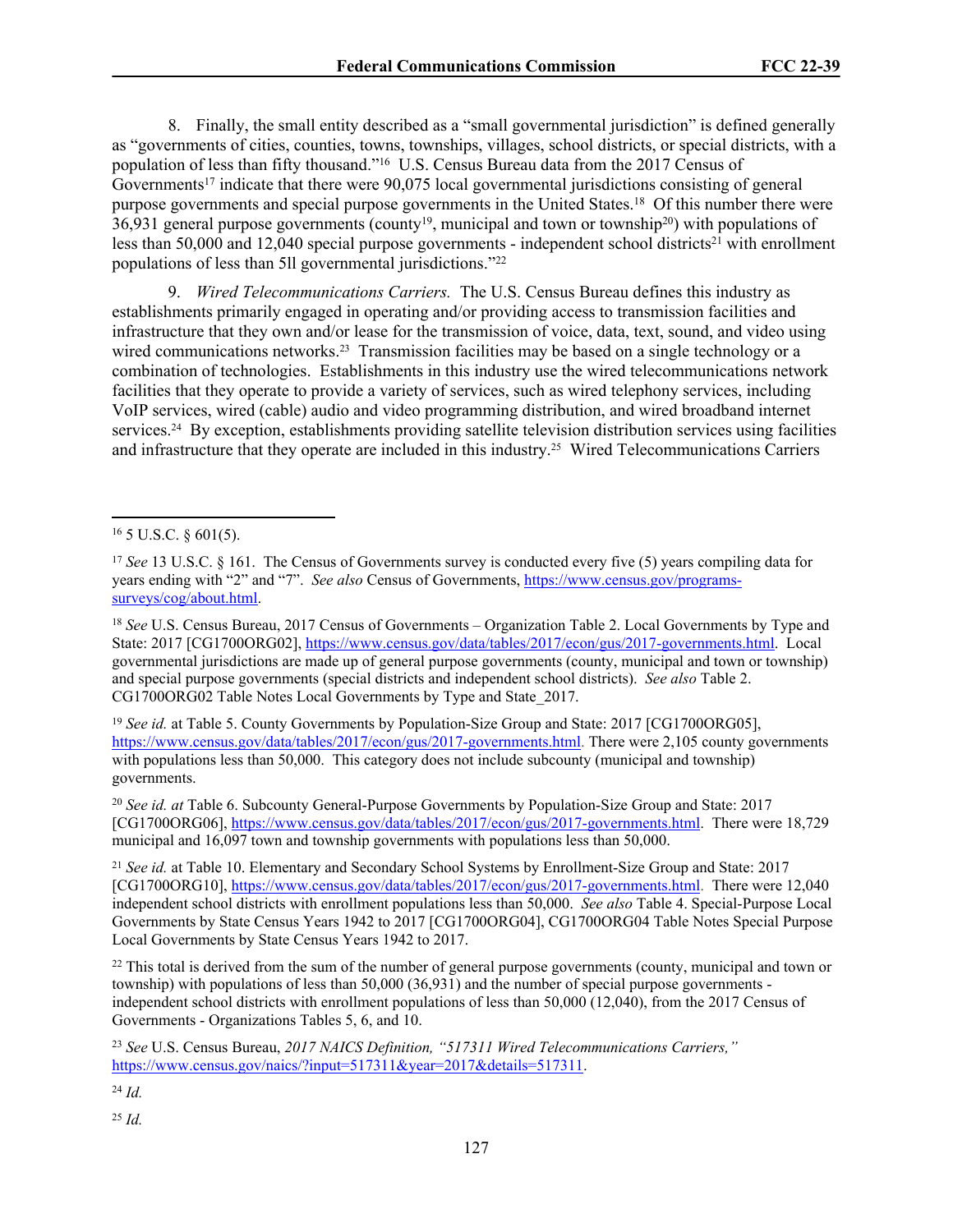are also referred to as wireline carriers or fixed local service providers.<sup>26</sup>

10. The SBA small business size standard for Wired Telecommunications Carriers classifies firms having 1,500 or fewer employees as small.27 U.S. Census Bureau data for 2017 show that there were 3,054 firms that operated in this industry for the entire year.<sup>28</sup> Of this number, 2,964 firms operated with fewer than 250 employees.<sup>29</sup> Additionally, based on Commission data in the 2021 Universal Service Monitoring Report, as of December 31, 2020, there were 5,183 providers that reported they were engaged in the provision of fixed local services.<sup>30</sup> Of these providers, the Commission estimates that 4,737 providers have 1,500 or fewer employees.<sup>31</sup> Consequently, using the SBA's small business size standard, most of these providers can be considered small entities.

11. *Local Exchange Carriers (LECs).* Neither the Commission nor the SBA has developed a size standard for small businesses specifically applicable to local exchange services. Providers of these services include both incumbent and competitive local exchange service providers. Wired Telecommunications Carriers<sup>32</sup> is the closest industry with a SBA small business size standard.<sup>33</sup> Wired Telecommunications Carriers are also referred to as wireline carriers or fixed local service providers.<sup>34</sup> The SBA small business size standard for Wired Telecommunications Carriers classifies firms having 1,500 or fewer employees as small.35 U.S. Census Bureau data for 2017 show that there were 3,054 firms that operated in this industry for the entire year.<sup>36</sup> Of this number, 2,964 firms operated with fewer than

<sup>29</sup> *Id.* The available U.S. Census Bureau data does not provide a more precise estimate of the number of firms that meet the SBA size standard.

<sup>30</sup> Federal-State Joint Board on Universal Service, Universal Service Monitoring Report at 26, Table 1.12 (2021), https://docs.fcc.gov/*pubId.lic*[/attachments/DOC-379181A1.pdf.](https://docs.fcc.gov/public/attachments/DOC-379181A1.pdf)

<sup>31</sup> *Id.*

<sup>32</sup> *See* U.S. Census Bureau, *2017 NAICS Definition, "517311 Wired Telecommunications Carriers,"* [https://www.census.gov/naics/?input=517311&year=2017&details=517311.](https://www.census.gov/naics/?input=517311&year=2017&details=517311)

<sup>33</sup> *See* 13 CFR § 121.201, NAICS Code 517311.

<sup>&</sup>lt;sup>26</sup> Fixed Local Service Providers include the following types of providers: Incumbent Local Exchange Carriers (ILECs), Competitive Access Providers (CAPs) and Competitive Local Exchange Carriers (CLECs), Cable/Coax CLECs, Interconnected VOIP Providers, Non-Interconnected VOIP Providers, Shared-Tenant Service Providers, Audio Bridge Service Providers, and Other Local Service Providers. Local Resellers fall into another U.S. Census Bureau industry group and therefore data for these providers is not included in this industry.

<sup>27</sup> *See* 13 CFR § 121.201, NAICS Code 517311.

<sup>28</sup> *See* U.S. Census Bureau, *2017 Economic Census of the United States, Selected Sectors: Employment Size of Firms for the U.S.: 2017,* Table ID: EC1700SIZEEMPFIRM, NAICS Code 517311, [https://data.census.gov/cedsci/table?y=2017&n=517311&tid=ECNSIZE2017.EC1700SIZEEMPFIRM&hidePrevie](https://data.census.gov/cedsci/table?y=2017&n=517311&tid=ECNSIZE2017.EC1700SIZEEMPFIRM&hidePreview=false) [w=false.](https://data.census.gov/cedsci/table?y=2017&n=517311&tid=ECNSIZE2017.EC1700SIZEEMPFIRM&hidePreview=false)

<sup>&</sup>lt;sup>34</sup> Fixed Local Exchange Service Providers include the following types of providers: Incumbent Local Exchange Carriers (ILECs), Competitive Access Providers (CAPs) and Competitive Local Exchange Carriers (CLECs), Cable/Coax CLECs, Interconnected VOIP Providers, Non-Interconnected VOIP Providers, Shared-Tenant Service Providers, Audio Bridge Service Providers, Local Resellers, and Other Local Service Providers.

<sup>36</sup> *See* U.S. Census Bureau, *2017 Economic Census of the United States, Selected Sectors: Employment Size of Firms for the U.S.: 2017,* Table ID: EC1700SIZEEMPFIRM, NAICS Code 517311, [https://data.census.gov/cedsci/table?y=2017&n=517311&tid=ECNSIZE2017.EC1700SIZEEMPFIRM&hidePrevie](https://data.census.gov/cedsci/table?y=2017&n=517311&tid=ECNSIZE2017.EC1700SIZEEMPFIRM&hidePreview=false) [w=false.](https://data.census.gov/cedsci/table?y=2017&n=517311&tid=ECNSIZE2017.EC1700SIZEEMPFIRM&hidePreview=false)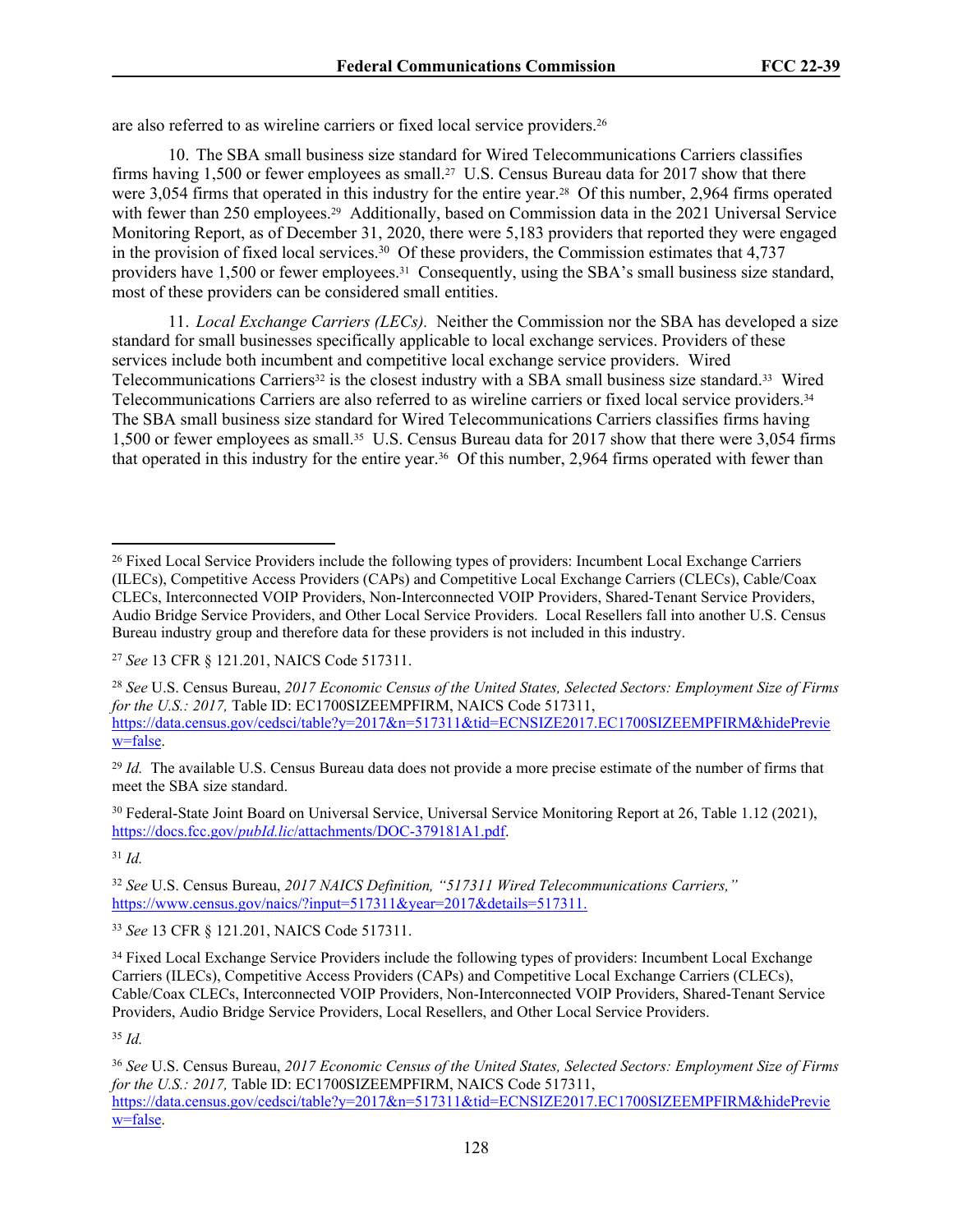250 employees.37 Additionally, based on Commission data in the 2021 Universal Service Monitoring Report, as of December 31, 2020, there were 5,183 providers that reported they were fixed local exchange service providers.<sup>38</sup> Of these providers, the Commission estimates that 4,737 providers have 1,500 or fewer employees.39 Consequently, using the SBA's small business size standard, most of these providers can be considered small entities.

12. *Incumbent Local Exchange Carriers (Incumbent LECs).* Neither the Commission nor the SBA have developed a small business size standard specifically for incumbent local exchange carriers. Wired Telecommunications Carriers<sup>40</sup> is the closest industry with a SBA small business size standard.<sup>41</sup> The SBA small business size standard for Wired Telecommunications Carriers classifies firms having 1,500 or fewer employees as small.42 U.S. Census Bureau data for 2017 show that there were 3,054 firms in this industry that operated for the entire year.<sup>43</sup> Of this number, 2,964 firms operated with fewer than 250 employees.44 Additionally, based on Commission data in the 2021 Universal Service Monitoring Report, as of December 31, 2020, there were 1,227 providers that reported they were incumbent local exchange service providers.45 Of these providers, the Commission estimates that 929 providers have 1,500 or fewer employees.46 Consequently, using the SBA's small business size standard, the Commission estimates that the majority of incumbent local exchange carriers can be considered small entities.

13. *Competitive Local Exchange Carriers (LECs).* Neither the Commission nor the SBA has developed a size standard for small businesses specifically applicable to local exchange services. Providers of these services include several types of competitive local exchange service providers.<sup>47</sup> Wired Telecommunications Carriers<sup>48</sup> is the closest industry with a SBA small business size standard. The SBA small business size standard for Wired Telecommunications Carriers classifies firms having

<sup>39</sup> *Id.*

<sup>40</sup> *See* U.S. Census Bureau, *2017 NAICS Definition, "517311 Wired Telecommunications Carriers,"* [https://www.census.gov/naics/?input=517311&year=2017&details=517311.](https://www.census.gov/naics/?input=517311&year=2017&details=517311)

<sup>41</sup> *See* 13 CFR § 121.201, NAICS Code 517311.

<sup>42</sup> *Id.*

<sup>43</sup> *See* U.S. Census Bureau, *2017 Economic Census of the United States, Selected Sectors: Employment Size of Firms for the U.S.: 2017,* Table ID: EC1700SIZEEMPFIRM, NAICS Code 517311, [https://data.census.gov/cedsci/table?y=2017&n=517311&tid=ECNSIZE2017.EC1700SIZEEMPFIRM&hidePrevie](https://data.census.gov/cedsci/table?y=2017&n=517311&tid=ECNSIZE2017.EC1700SIZEEMPFIRM&hidePreview=false) [w=false.](https://data.census.gov/cedsci/table?y=2017&n=517311&tid=ECNSIZE2017.EC1700SIZEEMPFIRM&hidePreview=false)

<sup>44</sup> *Id.* The available U.S. Census Bureau data does not provide a more precise estimate of the number of firms that meet the SBA size standard.

<sup>45</sup> Federal-State Joint Board on Universal Service, Universal Service Monitoring Report at 26, Table 1.12 (2021), [https://docs.fcc.gov/public/attachments/DOC-379181A1.pdf.](https://docs.fcc.gov/public/attachments/DOC-379181A1.pdf)

<sup>46</sup> *Id.*

<sup>47</sup> Competitive Local Exchange Service Providers include the following types of providers: Competitive Access Providers (CAPs) and Competitive Local Exchange Carriers (CLECs), Cable/Coax CLECs, Interconnected VOIP Providers, Non-Interconnected VOIP Providers, Shared-Tenant Service Providers, Audio Bridge Service Providers, Local Resellers, and Other Local Service Providers.

<sup>48</sup> *See* U.S. Census Bureau, *2017 NAICS Definition, "517311 Wired Telecommunications Carriers,"* [https://www.census.gov/naics/?input=517311&year=2017&details=517311.](https://www.census.gov/naics/?input=517311&year=2017&details=517311)

<sup>&</sup>lt;sup>37</sup> *Id.* The available U.S. Census Bureau data does not provide a more precise estimate of the number of firms that meet the SBA size standard.

<sup>&</sup>lt;sup>38</sup> Federal-State Joint Board on Universal Service, Universal Service Monitoring Report at 26, Table 1.12 (2021), https://docs.fcc.gov/*pubId.lic*[/attachments/DOC-379181A1.pdf.](https://docs.fcc.gov/public/attachments/DOC-379181A1.pdf)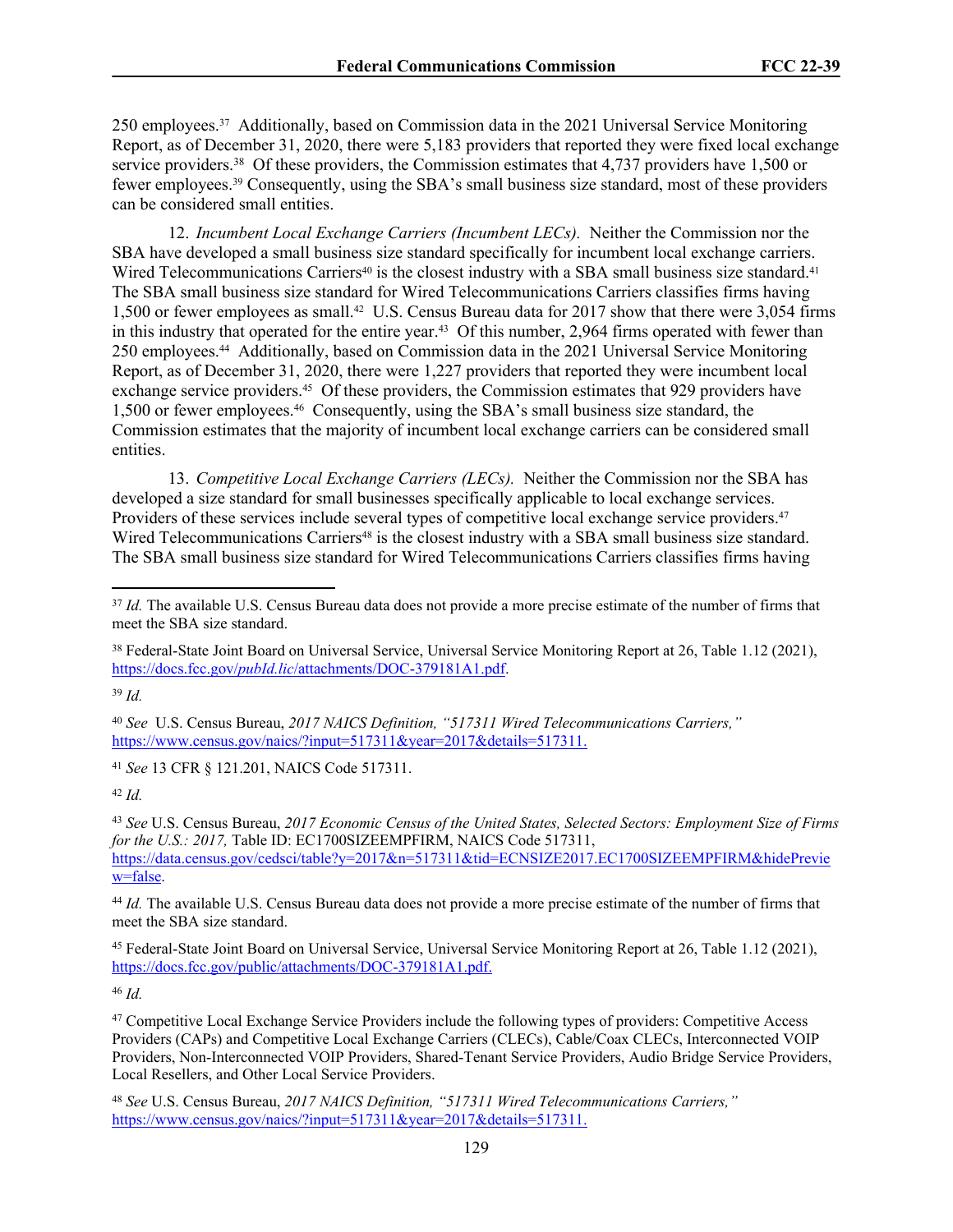1,500 or fewer employees as small.49 U.S. Census Bureau data for 2017 show that there were 3,054 firms that operated in this industry for the entire year.50 Of this number, 2,964 firms operated with fewer than 250 employees.51 Additionally, based on Commission data in the 2021 Universal Service Monitoring Report, as of December 31, 2020, there were 3,956 providers that reported they were competitive local exchange service providers.<sup>52</sup> Of these providers, the Commission estimates that 3,808 providers have 1,500 or fewer employees.53 Consequently, using the SBA's small business size standard, most of these providers can be considered small entities.

14. *Interexchange Carriers (IXCs).* Neither the Commission nor the SBA have developed a small business size standard specifically for Interexchange Carriers. Wired Telecommunications Carriers<sup>54</sup> is the closest industry with a SBA small business size standard.<sup>55</sup> The SBA small business size standard for Wired Telecommunications Carriers classifies firms having 1,500 or fewer employees as small.<sup>56</sup> U.S. Census Bureau data for 2017 show that there were 3,054 firms that operated in this industry for the entire year.<sup>57</sup> Of this number, 2,964 firms operated with fewer than 250 employees.<sup>58</sup> Additionally, based on Commission data in the 2021 Universal Service Monitoring Report, as of December 31, 2020, there were 151 providers that reported they were engaged in the provision of interexchange services. Of these providers, the Commission estimates that 131 providers have 1,500 or fewer employees.<sup>59</sup> Consequently, using the SBA's small business size standard, the Commission estimates that the majority of providers in this industry can be considered small entities.

15. *Prepaid Calling Card Providers.* Neither the Commission nor the SBA has developed a small business size standard specifically for prepaid calling card providers. Telecommunications Resellers<sup>60</sup> is the closest industry with a SBA small business size standard. The Telecommunications Resellers industry comprises establishments engaged in purchasing access and network capacity from

<sup>51</sup> *Id.* The available U.S. Census Bureau data does not provide a more precise estimate of the number of firms that meet the SBA size standard.

<sup>52</sup> Federal-State Joint Board on Universal Service, Universal Service Monitoring Report at 26, Table 1.12 (2021), https://docs.fcc.gov/*pubId.lic*[/attachments/DOC-379181A1.pdf.](https://docs.fcc.gov/public/attachments/DOC-379181A1.pdf)

<sup>53</sup> *Id.*

<sup>54</sup> *See* U.S. Census Bureau, *2017 NAICS Definition, "517311 Wired Telecommunications Carriers,"* [https://www.census.gov/naics/?input=517311&year=2017&details=517311.](https://www.census.gov/naics/?input=517311&year=2017&details=517311)

<sup>55</sup> *See* 13 CFR § 121.201, NAICS Code 517311.

<sup>56</sup> *Id.*

<sup>57</sup> *See* U.S. Census Bureau, *2017 Economic Census of the United States, Selected Sectors: Employment Size of Firms for the U.S.: 2017, Table ID: EC1700SIZEEMPFIRM, NAICS Code 517311,* [https://data.census.gov/cedsci/table?y=2017&n=517311&tid=ECNSIZE2017.EC1700SIZEEMPFIRM&hidePrevie](https://data.census.gov/cedsci/table?y=2017&n=517311&tid=ECNSIZE2017.EC1700SIZEEMPFIRM&hidePreview=false) [w=false.](https://data.census.gov/cedsci/table?y=2017&n=517311&tid=ECNSIZE2017.EC1700SIZEEMPFIRM&hidePreview=false)

<sup>58</sup> *Id.* The available U.S. Census Bureau data does not provide a more precise estimate of the number of firms that meet the SBA size standard.

<sup>59</sup> Federal-State Joint Board on Universal Service, Universal Service Monitoring Report at 26, Table 1.12 (2021), [https://docs.fcc.gov/public/attachments/DOC-379181A1.pdf.](https://docs.fcc.gov/public/attachments/DOC-379181A1.pdf)

<sup>60</sup> *See* U.S. Census Bureau, *2017 NAICS Definition*, "*517911 Telecommunications Resellers,*" [https://www.census.gov/naics/?input=517911&year=2017&details=517911.](https://www.census.gov/naics/?input=517911&year=2017&details=517911)

<sup>49</sup> *See* 13 CFR § 121.201, NAICS Code 517311.

<sup>50</sup> *See* U.S. Census Bureau, *2017 Economic Census of the United States, Selected Sectors: Employment Size of Firms for the U.S.: 2017, Table ID: EC1700SIZEEMPFIRM, NAICS Code 517311,* [https://data.census.gov/cedsci/table?y=2017&n=517311&tid=ECNSIZE2017.EC1700SIZEEMPFIRM&hidePrevie](https://data.census.gov/cedsci/table?y=2017&n=517311&tid=ECNSIZE2017.EC1700SIZEEMPFIRM&hidePreview=false) [w=false.](https://data.census.gov/cedsci/table?y=2017&n=517311&tid=ECNSIZE2017.EC1700SIZEEMPFIRM&hidePreview=false)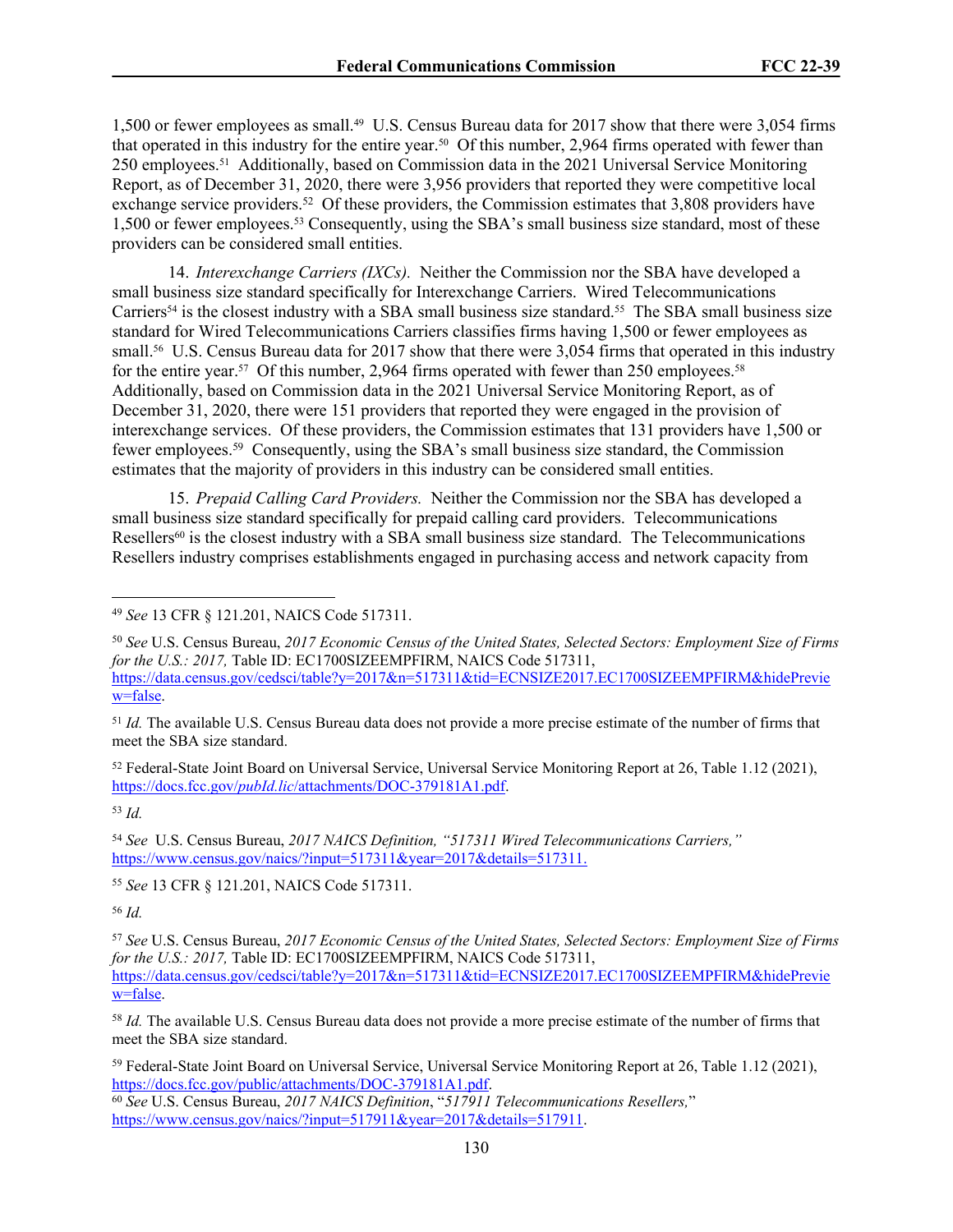owners and operators of telecommunications networks and reselling wired and wireless telecommunications services (except satellite) to businesses and households. Establishments in this industry resell telecommunications; they do not operate transmission facilities and infrastructure.<sup>61</sup> Mobile virtual network operators (MVNOs) are included in this industry.<sup>62</sup> The SBA small business size standard for Telecommunications Resellers classifies a business as small if it has 1,500 or fewer employees.63 U.S. Census Bureau data for 2017 show that 1,386 firms in this industry provided resale services for the entire year.<sup>64</sup> Of that number, 1,375 firms operated with fewer than 250 employees.<sup>65</sup> Additionally, based on Commission data in the 2021 Universal Service Monitoring Report, as of December 31, 2020, there were 58 providers that reported they were engaged in the provision of payphone services.<sup>66</sup> Of these providers, the Commission estimates that 57 providers have 1,500 or fewer employees.67 Consequently, using the SBA's small business size standard, most of these providers can be considered small entities.

16. *Local Resellers*. Neither the Commission nor the SBA have developed a small business size standard specifically for Local Resellers. Telecommunications Resellers is the closest industry with a SBA small business size standard.<sup>68</sup> The Telecommunications Resellers industry comprises establishments engaged in purchasing access and network capacity from owners and operators of telecommunications networks and reselling wired and wireless telecommunications services (except satellite) to businesses and households.<sup>69</sup> Establishments in this industry resell telecommunications; they do not operate transmission facilities and infrastructure.70 Mobile virtual network operators (MVNOs) are included in this industry.71 The SBA small business size standard for Telecommunications Resellers classifies a business as small if it has 1,500 or fewer employees.72 U.S. Census Bureau data for 2017 show that 1,386 firms in this industry provided resale services for the entire year.73 Of that number, 1,375

<sup>61</sup> *Id.*

<sup>62</sup> *Id*.

<sup>65</sup> *Id.* The available U.S. Census Bureau data does not provide a more precise estimate of the number of firms that meet the SBA size standard.

<sup>66</sup> Federal-State Joint Board on Universal Service, Universal Service Monitoring Report at 26, Table 1.12 (2021),

https://docs.fcc.gov/*pubId.lic*[/attachments/DOC-379181A1.pdf.](https://docs.fcc.gov/public/attachments/DOC-379181A1.pdf)

<sup>67</sup> *Id.*

<sup>68</sup> *See* U.S. Census Bureau, *2017 NAICS Definition*, "*517911 Telecommunications Resellers,*" [https://www.census.gov/naics/?input=517911&year=2017&details=517911.](https://www.census.gov/naics/?input=517911&year=2017&details=517911)

<sup>69</sup> *Id.*

<sup>70</sup> *Id*.

<sup>71</sup> *Id*.

<sup>72</sup> *See* 13 CFR § 121.201, NAICS Code 517911.

<sup>73</sup> *See* U.S. Census Bureau, *2017 Economic Census of the United States*, *Selected Sectors: Employment Size of Firms for the U.S.: 2017,* Table ID: EC1700SIZEEMPFIRM, NAICS Code 517911, [https://data.census.gov/cedsci/table?y=2017&n=517911&tid=ECNSIZE2017.EC1700SIZEEMPFIRM&hidePrevie](https://data.census.gov/cedsci/table?y=2017&n=517911&tid=ECNSIZE2017.EC1700SIZEEMPFIRM&hidePreview=false) [w=false.](https://data.census.gov/cedsci/table?y=2017&n=517911&tid=ECNSIZE2017.EC1700SIZEEMPFIRM&hidePreview=false)

<sup>63</sup> *See* 13 CFR § 121.201, NAICS Code 517911.

<sup>64</sup> *See* U.S. Census Bureau, *2017 Economic Census of the United States*, *Selected Sectors: Employment Size of Firms for the U.S.: 2017, Table ID: EC1700SIZEEMPFIRM, NAICS Code 517911,* [https://data.census.gov/cedsci/table?y=2017&n=517911&tid=ECNSIZE2017.EC1700SIZEEMPFIRM&hidePrevie](https://data.census.gov/cedsci/table?y=2017&n=517911&tid=ECNSIZE2017.EC1700SIZEEMPFIRM&hidePreview=false) [w=false.](https://data.census.gov/cedsci/table?y=2017&n=517911&tid=ECNSIZE2017.EC1700SIZEEMPFIRM&hidePreview=false)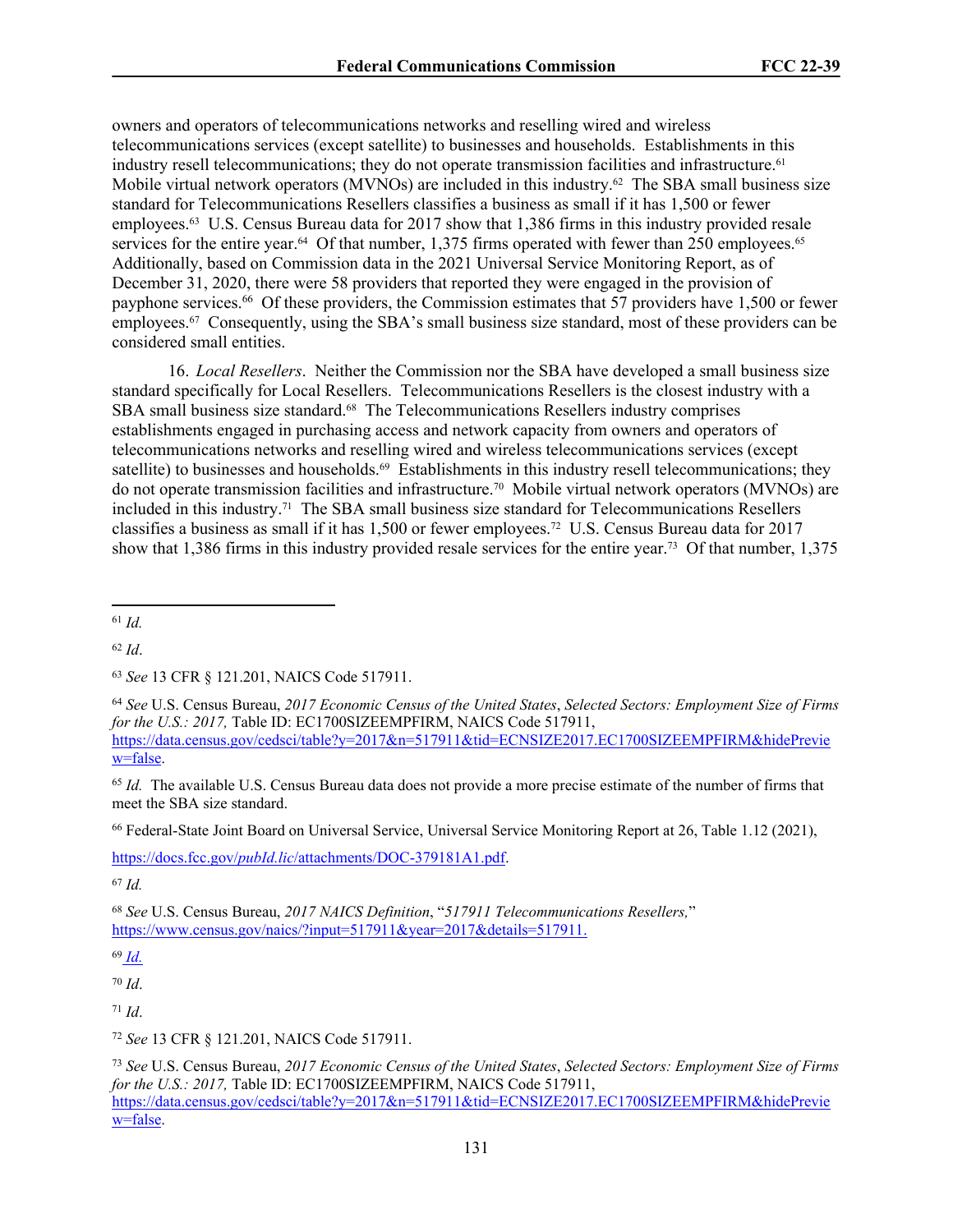firms operated with fewer than 250 employees.<sup>74</sup> Additionally, based on Commission data in the 2021 Universal Service Monitoring Report, as of December 31, 2020, there were 293 providers that reported they were engaged in the provision of local resale services.<sup>75</sup> Of these providers, the Commission estimates that 289 providers have 1,500 or fewer employees.<sup>76</sup> Consequently, using the SBA's small business size standard, most of these providers can be considered small entities.

17. *Toll Resellers.* Neither the Commission nor the SBA have developed a small business size standard specifically for Toll Resellers. Telecommunications Resellers<sup>77</sup> is the closest industry with a SBA small business size standard. The Telecommunications Resellers industry comprises establishments engaged in purchasing access and network capacity from owners and operators of telecommunications networks and reselling wired and wireless telecommunications services (except satellite) to businesses and households. Establishments in this industry resell telecommunications; they do not operate transmission facilities and infrastructure.78 Mobile virtual network operators (MVNOs) are included in this industry.79 The SBA small business size standard for Telecommunications Resellers classifies a business as small if it has 1,500 or fewer employees.<sup>80</sup> U.S. Census Bureau data for 2017 show that 1,386 firms in this industry provided resale services for the entire year.81 Of that number, 1,375 firms operated with fewer than 250 employees.<sup>82</sup> Additionally, based on Commission data in the 2021 Universal Service Monitoring Report, as of December 31, 2020, there were 518 providers that reported they were engaged in the provision of toll services.<sup>83</sup> Of these providers, the Commission estimates that 495 providers have 1,500 or fewer employees.84 Consequently, using the SBA's small business size standard, most of these providers can be considered small entities.

18. *Other Toll Carriers.* Neither the Commission nor the SBA has developed a definition for small businesses specifically applicable to Other Toll Carriers. This category includes toll carriers that do not fall within the categories of interexchange carriers, operator service providers, prepaid calling card providers, satellite service carriers, or toll resellers. Wired Telecommunications Carriers<sup>85</sup> is the closest

<sup>76</sup> *Id.*

<sup>78</sup> *Id.*

<sup>79</sup> *Id*.

<sup>80</sup> *See* 13 CFR § 121.201, NAICS Code 517911.

<sup>83</sup> Federal-State Joint Board on Universal Service, Universal Service Monitoring Report at 26, Table 1.12 (2021), https://docs.fcc.gov/*pubId.lic*[/attachments/DOC-379181A1.pdf.](https://docs.fcc.gov/public/attachments/DOC-379181A1.pdf)

<sup>74</sup> *Id.* The available U.S. Census Bureau data does not provide a more precise estimate of the number of firms that meet the SBA size standard.

<sup>75</sup> Federal-State Joint Board on Universal Service, Universal Service Monitoring Report at 26, Table 1.12 (2021), https://docs.fcc.gov/*pubId.lic*[/attachments/DOC-379181A1.pdf.](https://docs.fcc.gov/public/attachments/DOC-379181A1.pdf)

<sup>77</sup> *See* U.S. Census Bureau, *2017 NAICS Definition*, "*517911 Telecommunications Resellers,*" [https://www.census.gov/naics/?input=517911&year=2017&details=517911.](https://www.census.gov/naics/?input=517911&year=2017&details=517911)

<sup>81</sup> *See* U.S. Census Bureau, *2017 Economic Census of the United States*, *Selected Sectors: Employment Size of Firms for the U.S.: 2017,* Table ID: EC1700SIZEEMPFIRM, NAICS Code 517911, [https://data.census.gov/cedsci/table?y=2017&n=517911&tid=ECNSIZE2017.EC1700SIZEEMPFIRM&hidePrevie](https://data.census.gov/cedsci/table?y=2017&n=517911&tid=ECNSIZE2017.EC1700SIZEEMPFIRM&hidePreview=false) [w=false.](https://data.census.gov/cedsci/table?y=2017&n=517911&tid=ECNSIZE2017.EC1700SIZEEMPFIRM&hidePreview=false)

<sup>&</sup>lt;sup>82</sup> *Id.* The available U.S. Census Bureau data does not provide a more precise estimate of the number of firms that meet the SBA size standard.

<sup>85</sup> *See* U.S. Census Bureau, *2017 NAICS Definition, "517311 Wired Telecommunications Carriers,"* [https://www.census.gov/naics/?input=517311&year=2017&details=517311.](https://www.census.gov/naics/?input=517311&year=2017&details=517311)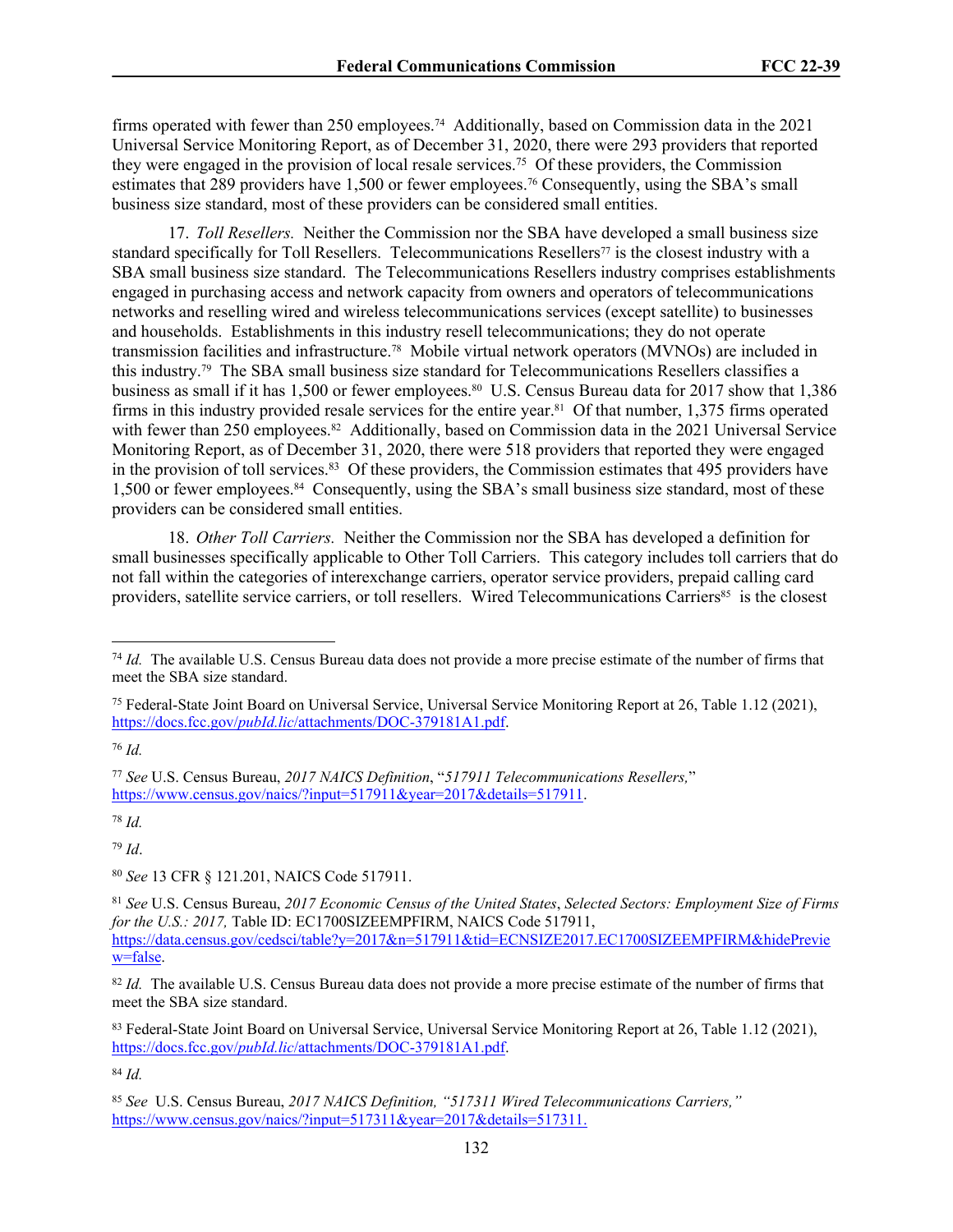industry with a SBA small business size standard.<sup>86</sup> The SBA small business size standard for Wired Telecommunications Carriers classifies firms having 1,500 or fewer employees as small.87 U.S. Census Bureau data for 2017 show that there were 3,054 firms in this industry that operated for the entire year.<sup>88</sup> Of this number, 2,964 firms operated with fewer than 250 employees.89 Additionally, based on Commission data in the 2021 Universal Service Monitoring Report, as of December 31, 2020, there were 115 providers that reported they were engaged in the provision of other toll services.<sup>90</sup> Of these providers, the Commission estimates that 113 providers have 1,500 or fewer employees.91 Consequently, using the SBA's small business size standard, most of these providers can be considered small entities.

19. *Wireless Telecommunications Carriers (except Satellite).* This industry comprises establishments engaged in operating and maintaining switching and transmission facilities to provide communications via the airwaves.<sup>92</sup> Establishments in this industry have spectrum licenses and provide services using that spectrum, such as cellular services, paging services, wireless internet access, and wireless video services.<sup>93</sup> The SBA size standard for this industry classifies a business as small if it has 1,500 or fewer employees.<sup>94</sup>U.S. Census Bureau data for 2017 show that there were 2,893 firms in this industry that operated for the entire year.<sup>95</sup> Of that number, 2,837 firms employed fewer than 250 employees.<sup>96</sup> Additionally, based on Commission data in the 2021 Universal Service Monitoring Report, as of December 31, 2020, there were 797 providers that reported they were engaged in the provision of wireless services.<sup>97</sup> Of these providers, the Commission estimates that 715 providers have 1,500 or fewer employees.98 Consequently, using the SBA's small business size standard, most of these providers can be considered small entities.

20. *Television Broadcasting.* This industry is comprised of "establishments primarily engaged in

<sup>89</sup> *Id.* The available U.S. Census Bureau data does not provide a more precise estimate of the number of firms that meet the SBA size standard.

<sup>90</sup> Federal-State Joint Board on Universal Service, Universal Service Monitoring Report at 26, Table 1.12 (2021), https://docs.fcc.gov/*pubId.lic*[/attachments/DOC-379181A1.pdf.](https://docs.fcc.gov/public/attachments/DOC-379181A1.pdf)

<sup>91</sup> *Id.*

<sup>92</sup> *See* U.S. Census Bureau, *2017 NAICS Definition, "517312 Wireless Telecommunications Carriers (except Satellite),"* [https://www.census.gov/naics/?input=517312&year=2017&details=517312.](https://www.census.gov/naics/?input=517312&year=2017&details=517312)

<sup>93</sup> *Id.*

<sup>94</sup> *See* 13 CFR § 121.201, NAICS Code 517312.

<sup>96</sup> *Id*. The available U.S. Census Bureau data does not provide a more precise estimate of the number of firms that meet the SBA size standard.

<sup>97</sup> Federal-State Joint Board on Universal Service, Universal Service Monitoring Report at 26, Table 1.12 (2021), https://docs.fcc.gov/*pubId.lic*[/attachments/DOC-379181A1.pdf.](https://docs.fcc.gov/public/attachments/DOC-379181A1.pdf)

<sup>86</sup> *See* 13 CFR § 121.201, NAICS Code 517311.

<sup>87</sup> *Id.*

<sup>88</sup> *See* U.S. Census Bureau, *2017 Economic Census of the United States, Selected Sectors: Employment Size of Firms for the U.S.: 2017,* Table ID: EC1700SIZEEMPFIRM, NAICS Code 517311, [https://data.census.gov/cedsci/table?y=2017&n=517311&tid=ECNSIZE2017.EC1700SIZEEMPFIRM&hidePrevie](https://data.census.gov/cedsci/table?y=2017&n=517311&tid=ECNSIZE2017.EC1700SIZEEMPFIRM&hidePreview=false) [w=false.](https://data.census.gov/cedsci/table?y=2017&n=517311&tid=ECNSIZE2017.EC1700SIZEEMPFIRM&hidePreview=false)

<sup>95</sup> *See* U.S. Census Bureau, *2017 Economic Census of the United States*, *Employment Size of Firms for the U.S.: 2017,* Table ID: EC1700SIZEEMPFIRM, NAICS Code 517312, [https://data.census.gov/cedsci/table?y=2017&n=517312&tid=ECNSIZE2017.EC1700SIZEEMPFIRM&hidePrevie](https://data.census.gov/cedsci/table?y=2017&n=517312&tid=ECNSIZE2017.EC1700SIZEEMPFIRM&hidePreview=false) [w=false.](https://data.census.gov/cedsci/table?y=2017&n=517312&tid=ECNSIZE2017.EC1700SIZEEMPFIRM&hidePreview=false)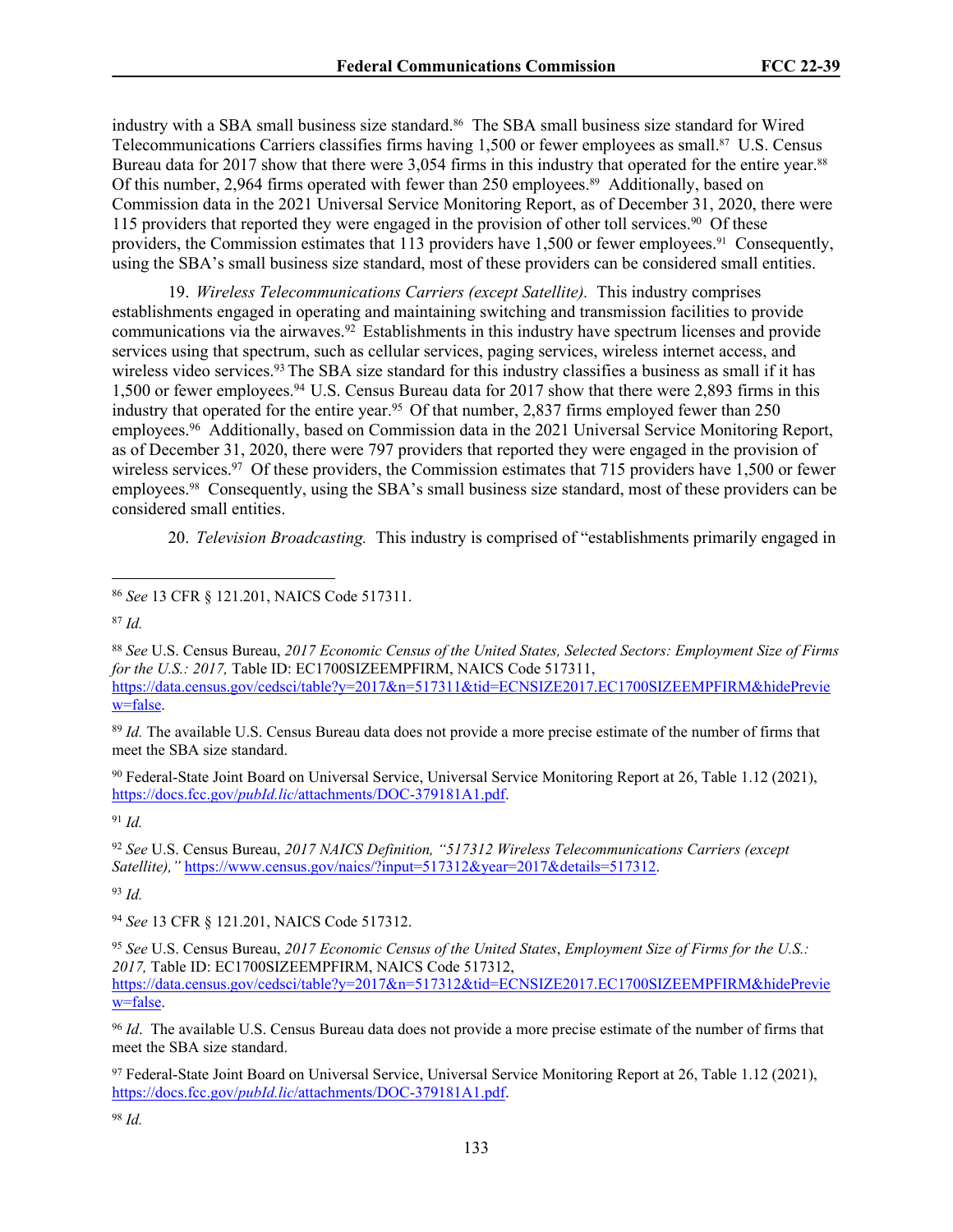broadcasting images together with sound."99 These establishments operate television broadcast studios and facilities for the programming and transmission of programs to the public.100 These establishments also produce or transmit visual programming to affiliated broadcast television stations, which in turn broadcast the programs to the public on a predetermined schedule. Programming may originate in their own studio, from an affiliated network, or from external sources. The SBA small business size standard for this industry classifies businesses having \$41.5 million or less in annual receipts as small.<sup>101</sup> 2017 U.S. Census Bureau data indicate that 744 firms in this industry operated for the entire year.102 Of that number, 657 firms had revenue of less than \$25,000,000.103 Based on this data we estimate that the majority of television broadcasters are small entities under the SBA small business size standard.

21. The Commission estimates that as of September 2021, there were 1,374 licensed commercial television stations, 384 licensed noncommercial educational (NCE) television stations, 2,276 low power television stations, including Class A stations (LPTV) and 3,106 TV translator stations.104 The Commission however does not compile, and otherwise does not have access to financial information for these television broadcast stations that would permit it to determine how many of these stations qualify as small entities under the SBA small business size standard. Nevertheless, given the SBA's large annual receipts threshold for this industry and the nature of television station licensees, we presume that all of these entities qualify as small entities under the above SBA small business size standard.

22. *Radio Stations.* This industry is comprised of "establishments primarily engaged in broadcasting aural programs by radio to the public."105 Programming may originate in their own studio, from an affiliated network, or from external sources.<sup>106</sup> The SBA small business size standard for this industry classifies firms having \$41.5 million or less in annual receipts as small.<sup>107</sup> U.S. Census Bureau data for 2017 show that 2,963 firms operated in this industry during that year.<sup>108</sup> Of this number, 1,879 firms operated with revenue of less than \$25 million per year.109 Based on this data and the SBA's small

<sup>103</sup> *Id*. The available U.S. Census Bureau data does not provide a more precise estimate of the number of firms that meet the SBA size standard. We also note that according to the U.S. Census Bureau glossary, the terms receipts and revenues are used interchangeably, *see* [https://www.census.gov/glossary/#term\\_ReceiptsRevenueServices](https://www.census.gov/glossary/#term_ReceiptsRevenueServices).

<sup>104</sup> Broadcast Station Totals as of September 30, 2021 Press Release (MB Oct. 4, 2021) (September 30, 2021 Broadcast Station Totals), [https://docs.fcc.gov/public/attachments/DOC-376230A1.pdf.](https://docs.fcc.gov/public/attachments/DOC-376230A1.pdf)

<sup>105</sup> *See* U.S. Census Bureau, *2017 NAICS Definition, "515112 Radio Stations*," [https://www.census.gov/naics/?input=515112&year=2017&details=515112.](https://www.census.gov/naics/?input=515112&year=2017&details=515112)

<sup>106</sup> *Id.*

<sup>107</sup> *See* 13 CFR § 121.201, NAICS Code 515112.

<sup>99</sup> *See* U.S. Census Bureau, *2017 NAICS Definition, "515120 Television Broadcasting,*" [https://www.census.gov/naics/?input=515120&year=2017&details=515120.](https://www.census.gov/naics/?input=515120&year=2017&details=515120)

<sup>100</sup> *Id.*

<sup>101</sup> *See* 13 CFR § 121.201, NAICS Code 515120.

<sup>102</sup> *See* U.S. Census Bureau, *2017 Economic Census of the United States*, *Selected Sectors: Sales, Value of Shipments, or Revenue Size of Firms for the U.S.: 2017, Table ID: EC1700SIZEREVFIRM, NAICS Code 515120,* https://data.census.gov/cedsci/table?y=2017&n=515120&tid=ECNSIZE2017.EC1700SIZEREVFIRM&hidePrevie w=false.

<sup>108</sup> *See* U.S. Census Bureau, *2017 Economic Census of the United States*, *Selected Sectors: Sales, Value of Shipments, or Revenue Size of Firms for the U.S.: 2017, Table ID: EC1700SIZEREVFIRM, NAICS Code 515112,* [https://data.census.gov/cedsci/table?y=2017&n=515112&tid=ECNSIZE2017.EC1700SIZEREVFIRM&hidePrevie](https://data.census.gov/cedsci/table?y=2017&n=515112&tid=ECNSIZE2017.EC1700SIZEREVFIRM&hidePreview=false) [w=false.](https://data.census.gov/cedsci/table?y=2017&n=515112&tid=ECNSIZE2017.EC1700SIZEREVFIRM&hidePreview=false) We note that the US Census Bureau withheld publication of the number of firms that operated for the entire year.

<sup>&</sup>lt;sup>109</sup> *Id.* The available U.S. Census Bureau data does not provide a more precise estimate of the number of firms that (continued….)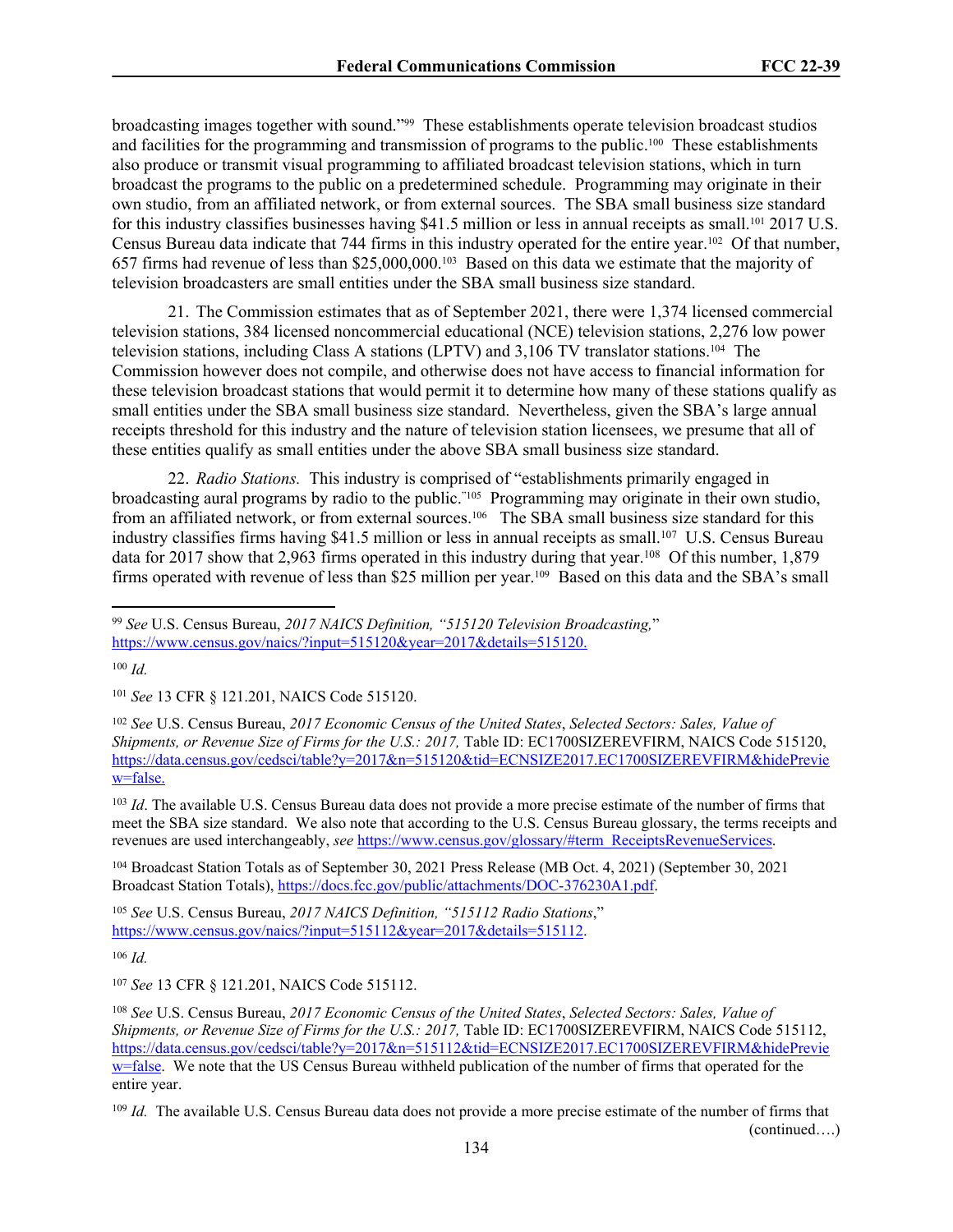business size standard, we estimate a majority of such entities are small entities.

23. The Commission estimates that as of September 2021, there were 4,519 licensed commercial AM radio stations, 6,682 licensed commercial FM radio stations and 4,211 licensed noncommercial (NCE) FM radio stations.<sup>110</sup> The Commission however does not compile, and otherwise does not have access to financial information for these radio stations that would permit it to determine how many of these stations qualify as small entities under the SBA small business size standard. Nevertheless, given the SBA's large annual receipts threshold for this industry and the nature of radio station licensees, we presume that all of these entities qualify as small entities under the above SBA small business size standard.

24. *Cable Companies and Systems (Rate Regulation).* The Commission has developed its own small business size standard for the purpose of cable rate regulation. Under the Commission's rules, a "small cable company" is one serving 400,000 or fewer subscribers nationwide.<sup>111</sup> Based on available data, as of December 2020, there were approximately 45,308,192 basic cable video subscribers in the top Cable MSOs in the United States.112 Only five cable operators serving cable video subscribers in the top Cable MSOs had more than 400,000 subscribers.113 Accordingly, the Commission estimates that the majority of cable operators are small.

25. *Cable System Operators (Telecom Act Standard).* The Communications Act of 1934, as amended, contains a size standard for small cable system operators, which classifies "a cable operator that, directly or through an affiliate, serves in the aggregate fewer than one percent of all subscribers in the United States and is not affiliated with any entity or entities whose gross annual revenues in the aggregate exceed \$250,000,000," as small.114 As of December 2020, there were approximately 45,308,192 basic cable video subscribers in the top Cable MSOs in the United States.115 Accordingly, an operator serving fewer than 453,082 subscribers shall be deemed a small operator if its annual revenues, when combined with the total annual revenues of all its affiliates, do not exceed \$250 million in the aggregate.<sup>116</sup> Based on available data, all but five of the cable operators in the Top Cable MSOs have less than 453,082 subscribers and can be considered small entities under this size standard.<sup>117</sup> We note

<sup>113</sup> *Id.*

<sup>116</sup> 47 CFR § 76.901(e).

meet the SBA size standard. We note that the U.S. Census Bureau withheld publication of the number of firms that operated with sales/value of shipments/revenue in the individual categories for less than \$100,000, and \$100,000 to \$249,999 to avoid disclosing data for individual companies (see Cell Notes for the sales/value of shipments/revenue in these categories). Therefore, the number of firms with revenue that meet the SBA size standard would be higher that noted herein. We also note that according to the U.S. Census Bureau glossary, the terms receipts and revenues are used interchangeably, *see* [https://www.census.gov/glossary/#term\\_ReceiptsRevenueServices](https://www.census.gov/glossary/#term_ReceiptsRevenueServices).

<sup>110</sup> Broadcast Station Totals as of September 30, 2021 Press Release (MB Oct. 4, 2021) (September 30, 2021 Broadcast Station Totals), [https://docs.fcc.gov/public/attachments/DOC-376230A1.pdf.](https://docs.fcc.gov/public/attachments/DOC-376230A1.pdf)

 $111$  47 CFR § 76.901(e). The Commission determined that this size standard equates approximately to a size standard of \$100 million or less in annual revenues. *Implementation of Sections of the 1992 Cable Act: Rate Regulation,* Sixth Report and Order and Eleventh Order on Reconsideration, 10 FCC Rcd 7393, 7408 (1995).

<sup>112</sup> S&P Global Market Intelligence, *Top Cable MSOs 12/20Q,<https://platform.marketintelligence.spglobal.com/> (Dec. 2020)*.

<sup>114</sup> 47 U.S.C. § 543(m)(2); *see also* 47 CFR § 76.901(e).

<sup>115</sup> S&P Global Market Intelligence, *Top Cable MSOs 12/20Q,<https://platform.marketintelligence.spglobal.com/> (Dec. 2020)*.

<sup>117</sup> S&P Global Market Intelligence, *Top Cable MSOs 12/20Q,<https://platform.marketintelligence.spglobal.com> (Dec. 2020)*.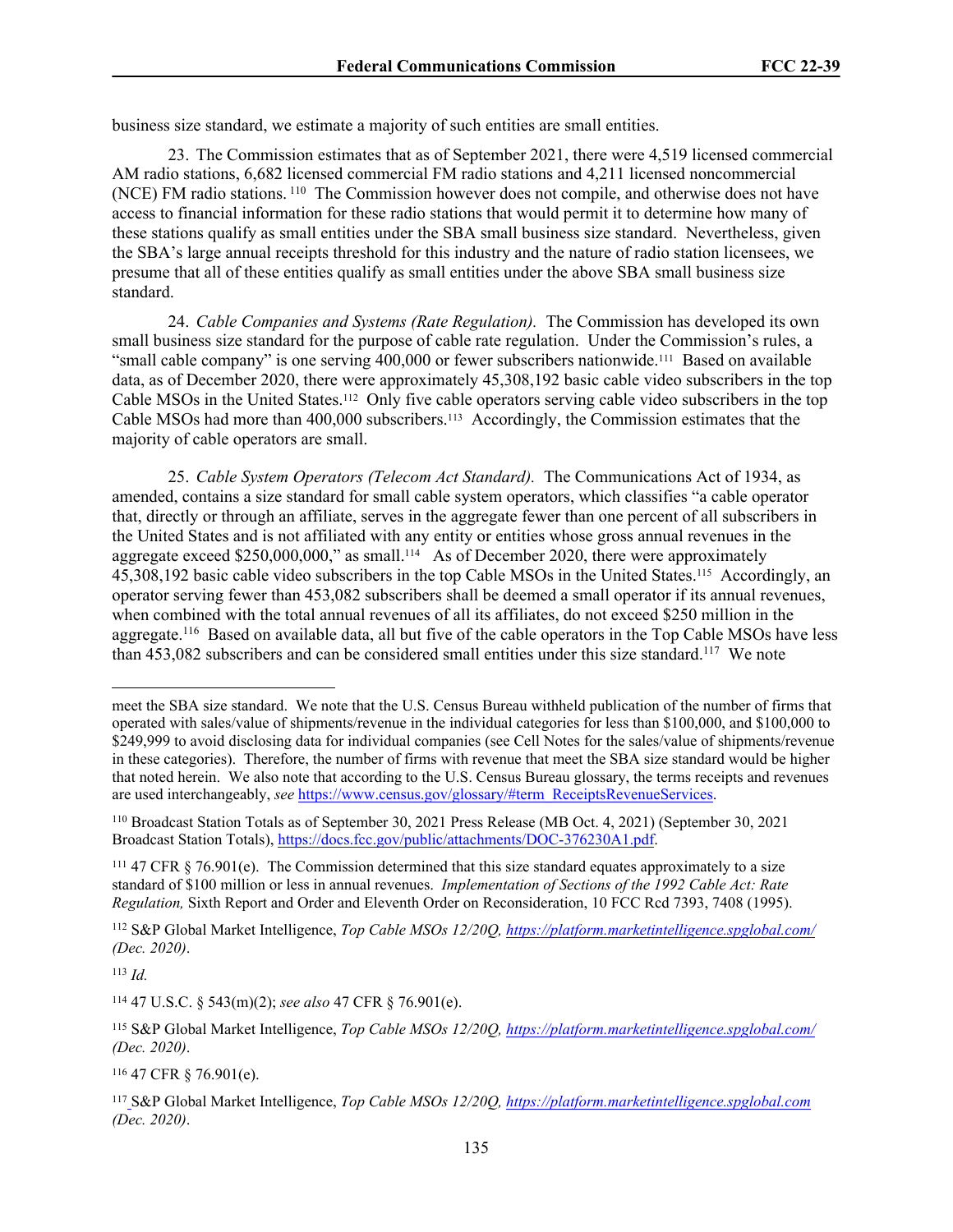however, that the Commission neither requests nor collects information on whether cable system operators are affiliated with entities whose gross annual revenues exceed \$250 million.118 Therefore, we are unable at this time to estimate with greater precision the number of cable system operators that would qualify as small cable operators under the definition in the Communications Act.

26. *Direct Broadcast Satellite (DBS) Service.* DBS service is a nationally distributed subscription service that delivers video and audio programming via satellite to a small parabolic "dish" antenna at the subscriber's location. DBS is included in the Wired Telecommunications Carriers industry which comprises establishments primarily engaged in operating and/or providing access to transmission facilities and infrastructure that they own and/or lease for the transmission of voice, data, text, sound, and video using wired telecommunications networks.<sup>119</sup> Transmission facilities may be based on a single technology or combination of technologies.120 Establishments in this industry use the wired telecommunications network facilities that they operate to provide a variety of services, such as wired telephony services, including VoIP services, wired (cable) audio and video programming distribution; and wired broadband internet services.<sup>121</sup> By exception, establishments providing satellite television distribution services using facilities and infrastructure that they operate are included in this industry.<sup>122</sup>

27. The SBA small business size standard for Wired Telecommunications Carriers classifies firms having 1,500 or fewer employees as small.<sup>123</sup> U.S. Census Bureau data for 2017 show that 3,054 firms operated in this industry for the entire year.<sup>124</sup> Of this number, 2,964 firms operated with fewer than 250 employees.125 Based on this data, the majority of firms in this industry can be considered small under the SBA small business size standard. According to Commission data however, only two entities provide DBS service - DIRECTV (owned by AT&T) and DISH Network, which require a great deal of capital for operation.126 DIRECTV and DISH Network both exceed the SBA size standard for classification as a small business. Therefore, we must conclude based on internally developed Commission data, in general DBS service is provided only by large firms.

28. *Satellite Telecommunications.* This industry comprises firms "primarily engaged in providing telecommunications services to other establishments in the telecommunications and

<sup>121</sup> *See id*. Included in this industry are: broadband Internet service providers (*e.g.*, cable, DSL); local telephone carriers (wired); cable television distribution services; long-distance telephone carriers (wired); closed-circuit television (CCTV) services; VoIP service providers, using own operated wired telecommunications infrastructure; direct-to-home satellite system (DTH) services; telecommunications carriers (wired); satellite television distribution systems; and multichannel multipoint distribution services (MMDS).

<sup>122</sup> *Id*.

<sup>123</sup> *See* 13 CFR § 121.201, NAICS Code 517311.

<sup>125</sup> *Id.* The available U.S. Census Bureau data does not provide a more precise estimate of the number of firms that meet the SBA size standard.

<sup>126</sup> *See Annual Assessment of the Status of Competition in the Market for the Delivery of Video Programming, Eighteenth Report,* Table III.A.5*,* 32 FCC Rcd 568, 595 (Jan. 17, 2017).

<sup>118</sup> The Commission does receive such information on a case-by-case basis if a cable operator appeals a local franchise authority's finding that the operator does not qualify as a small cable operator pursuant to  $\S$  76.901(e) of the Commission's rules. *See* 47 CFR § 76.910(b).

<sup>119</sup> *See* U.S. Census Bureau, *2017 NAICS Definition, "517311 Wired Telecommunications Carriers,"* [https://www.census.gov/naics/?input=517311&year=2017&details=517311.](https://www.census.gov/naics/?input=517311&year=2017&details=517311)

<sup>120</sup> *Id.*

<sup>124</sup> *See* U.S. Census Bureau, *2017 Economic Census of the United States, Selected Sectors: Employment Size of Firms for the U.S.: 2017, Table ID: EC1700SIZEEMPFIRM, NAICS Code 517311,* [https://data.census.gov/cedsci/table?y=2017&n=517311&tid=ECNSIZE2017.EC1700SIZEEMPFIRM&hidePrevie](https://data.census.gov/cedsci/table?y=2017&n=517311&tid=ECNSIZE2017.EC1700SIZEEMPFIRM&hidePreview=false) [w=false.](https://data.census.gov/cedsci/table?y=2017&n=517311&tid=ECNSIZE2017.EC1700SIZEEMPFIRM&hidePreview=false)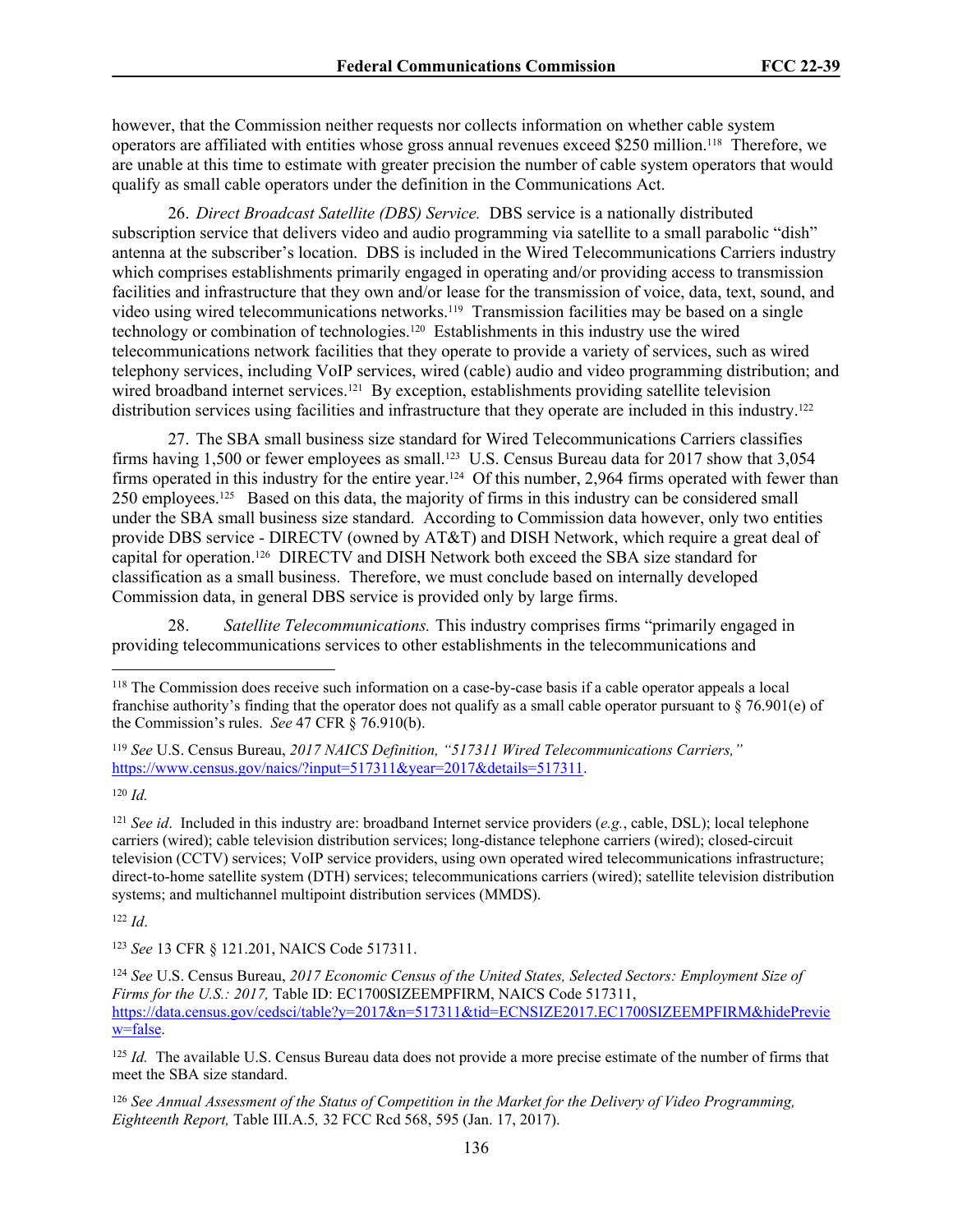broadcasting industries by forwarding and receiving communications signals via a system of satellites or reselling satellite telecommunications."127 Satellite telecommunications service providers include satellite and earth station operators. The SBA small business size standard for this industry classifies a business with \$35 million or less in annual receipts as small.<sup>128</sup> U.S. Census Bureau data for 2017 show that 275 firms in this industry operated for the entire year.129 Of this number, 242 firms had revenue of less than \$25 million.<sup>130</sup> Additionally, based on Commission data in the 2021 Universal Service Monitoring Report, as of December 31, 2020, there were 71 providers that reported they were engaged in the provision of satellite telecommunications services.<sup>131</sup> Of these providers, the Commission estimates that approximately 48 providers have 1,500 or fewer employees.132 Consequently using the SBA's small business size standard, a little more than of these providers can be considered small entities.

29. *All Other Telecommunications*. This industry is comprised of establishments primarily engaged in providing specialized telecommunications services, such as satellite tracking, communications telemetry, and radar station operation.133 This industry also includes establishments primarily engaged in providing satellite terminal stations and associated facilities connected with one or more terrestrial systems and capable of transmitting telecommunications to, and receiving telecommunications from, satellite systems.134 Providers of Internet services (e.g. dial-up ISPs) or voice over Internet protocol (VoIP) services, via client-supplied telecommunications connections are also included in this industry.<sup>135</sup> The SBA small business size standard for this industry classifies firms with annual receipts of \$35 million or less as small.136 U.S. Census Bureau data for 2017 show that there were 1,079 firms in this industry that operated for the entire year.137 Of those firms, 1,039 had revenue of less than \$25 million.138 Based on this data, the Commission estimates that the majority of "All Other Telecommunications" firms can be

<sup>130</sup> *Id.* The available U.S. Census Bureau data does not provide a more precise estimate of the number of firms that meet the SBA size standard. We also note that according to the U.S. Census Bureau glossary, the terms receipts and revenues are used interchangeably, *see* [https://www.census.gov/glossary/#term\\_ReceiptsRevenueServices](https://www.census.gov/glossary/#term_ReceiptsRevenueServices).

<sup>131</sup> Federal-State Joint Board on Universal Service, Universal Service Monitoring Report at 26, Table 1.12 (2021), https://docs.fcc.gov/*pubId.lic*[/attachments/DOC-379181A1.pdf.](https://docs.fcc.gov/public/attachments/DOC-379181A1.pdf)

<sup>132</sup> *Id.*

<sup>133</sup> *See* U.S. Census Bureau, *2017 NAICS Definition*, "*517919 All Other Telecommunications,*" [https://www.census.gov/naics/?input=517919&year=2017&details=517919.](https://www.census.gov/naics/?input=517919&year=2017&details=517919)

<sup>134</sup> *Id.*

<sup>135</sup> *Id*.

<sup>136</sup> *See* 13 CFR § 121.201, NAICS Code 517919.

<sup>137</sup> *See* U.S. Census Bureau, *2017 Economic Census of the United States*, *Selected Sectors: Sales, Value of Shipments, or Revenue Size of Firms for the U.S.: 2017, Table ID: EC1700SIZEREVFIRM, NAICS Code 517919,* [https://data.census.gov/cedsci/table?y=2017&n=517919&tid=ECNSIZE2017.EC1700SIZEREVFIRM&hidePrevie](https://data.census.gov/cedsci/table?y=2017&n=517919&tid=ECNSIZE2017.EC1700SIZEREVFIRM&hidePreview=false) [w=false.](https://data.census.gov/cedsci/table?y=2017&n=517919&tid=ECNSIZE2017.EC1700SIZEREVFIRM&hidePreview=false)

<sup>138</sup> *Id.* The available U.S. Census Bureau data does not provide a more precise estimate of the number of firms that meet the SBA size standard. We also note that according to the U.S. Census Bureau glossary, the terms receipts and revenues are used interchangeably, *see* [https://www.census.gov/glossary/#term\\_ReceiptsRevenueServices](https://www.census.gov/glossary/#term_ReceiptsRevenueServices).

<sup>127</sup> *See* U.S. Census Bureau, *2017 NAICS Definition, "517410 Satellite Telecommunications,"*  [https://www.census.gov/naics/?input=517410&year=2017&details=517410.](https://www.census.gov/naics/?input=621410&year=2017&details=621410)

<sup>128</sup> *See* 13 CFR § 121.201, NAICS Code 517410.

<sup>129</sup> *See* U.S. Census Bureau, *2017 Economic Census of the United States*, *Selected Sectors: Sales, Value of Shipments, or Revenue Size of Firms for the U.S.: 2017, Table ID: EC1700SIZEREVFIRM, NAICS Code 517410,* [https://data.census.gov/cedsci/table?y=2017&n=517410&tid=ECNSIZE2017.EC1700SIZEREVFIRM&hidePrevie](https://data.census.gov/cedsci/table?y=2017&n=517410&tid=ECNSIZE2017.EC1700SIZEREVFIRM&hidePreview=false) [w=false.](https://data.census.gov/cedsci/table?y=2017&n=517410&tid=ECNSIZE2017.EC1700SIZEREVFIRM&hidePreview=false)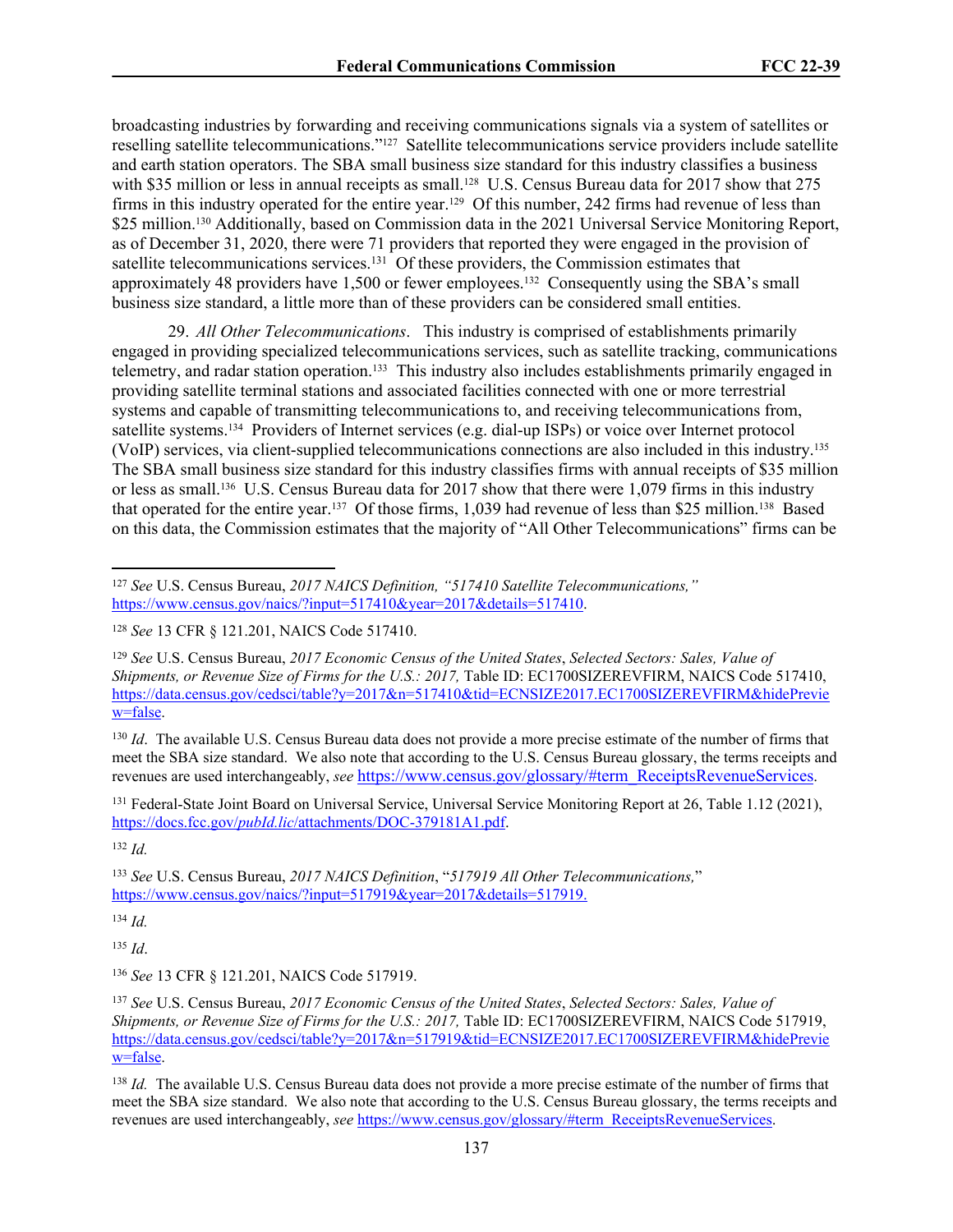considered small.

30. *RespOrgs.*Responsible Organizations, or RespOrgs (also referred to as Toll-Free Number (TFN) providers), are entities chosen by toll free subscribers to manage and administer the appropriate records in the toll-free Service Management System for the toll-free subscriber.139 Based on information on the website of SOMOS, the entity that maintains a registry of Toll-Free Number providers (SMS/800 TFN Registry) for the more than 42 million Toll-Free numbers in North America, and the TSS Registry, a centralized registry for the use of Toll-Free Numbers in text messaging and multimedia services, there were approximately 446 registered RespOrgs/Toll-Free Number providers in July 2021.<sup>140</sup> RespOrgs are often wireline carriers, however they can be include non-carrier entities. Accordingly, the description below for RespOrgs include both Carrier RespOrgs and Non-Carrier RespOrgs.

31. Carrier RespOrgs. Neither the Commission nor the SBA have developed a small business size standard for Carrier RespOrgs. *Wired Telecommunications Carriers*, <sup>141</sup> and *Wireless Telecommunications Carriers (except Satellite)*142 are the closest industries with a SBA small business size applicable to Carrier RespOrgs.<sup>143</sup>

32. *Wired Telecommunications Carriers* are establishments primarily engaged in operating and/or providing access to transmission facilities and infrastructure that they own and/or lease for the transmission of voice, data, text, sound, and video using wired communications networks.<sup>144</sup> Transmission facilities may be based on a single technology or a combination of technologies. Establishments in this industry use the wired telecommunications network facilities that they operate to provide a variety of services, such as wired telephony services, including VoIP services, wired (cable) audio and video programming distribution, and wired broadband internet services. By exception, establishments providing satellite television distribution services using facilities and infrastructure that they operate are included in this industry.145 The SBA small business size standard for this industry classifies a business as small if it has 1,500 or fewer employees.146 U.S. Census Bureau data for 2017 show that there were 3,054 firms that operated for the entire year.<sup>147</sup> Of this number, 2,964 firms operated

<sup>144</sup> *See supra* note [143.](#page-121-0)

<sup>145</sup> *Id*.

<sup>146</sup> *See* 13 CFR § 121.201, NAICS Code 517311.

<sup>139</sup> *See* 47 CFR § 52.101(b).

<sup>140</sup> *See* [www.somos.com](http://www.somos.com)*, "Find a Toll-Free Service Provider,"* [https://www.somos.com/find-toll-free](https://www.somos.com/find-toll-free-number?searchType=provider&alpha=true&certified=false&services=&serviceName=&keyword=&_page=1)[number?searchType=provider&alpha=true&certified=false&services=&serviceName=&keyword=&\\_page=1.](https://www.somos.com/find-toll-free-number?searchType=provider&alpha=true&certified=false&services=&serviceName=&keyword=&_page=1) SOMOS serves as the North American Numbering Plan Administrator (NANPA) for more than 800 million local and wireless telephone numbers and as the Reassigned Number Database Administrator. *See also* 2020 NANPA Annual Report at 97. [https://nationalnanpa.com/reports/2020\\_NANPA\\_Annual\\_Report.pdf.](https://nationalnanpa.com/reports/2020_NANPA_Annual_Report.pdf)

<sup>141</sup> *See* U.S. Census Bureau, *2017 NAICS Definition, "517311 Wired Telecommunications Carriers,"* [https://www.census.gov/naics/?input=517311&year=2017&details=517311.](https://www.census.gov/naics/?input=517911&year=2017&details=517311)

<sup>142</sup> *See* U.S. Census Bureau, *2017 NAICS Definition, "517312 Wireless Telecommunications Carriers (except Satellite),"* [https://www.census.gov/naics/?input=517312&year=2017&details=517312.](https://www.census.gov/naics/?input=517312&year=2017&details=517312)

<sup>&</sup>lt;sup>143</sup> The industry descriptions selected for Carrier and Non-Carrier RespOrgs were selected because as a group they refer generically and comprehensively to all RespOrgs.

<sup>147</sup> *See* U.S. Census Bureau, *2017 Economic Census of the United States, Selected Sectors: Employment Size of Firms for the U.S.: 2017,* Table ID: EC1700SIZEEMPFIRM, NAICS Code 517311, [https://data.census.gov/cedsci/table?y=2017&n=517311&tid=ECNSIZE2017.EC1700SIZEEMPFIRM&hidePrevie](https://data.census.gov/cedsci/table?y=2017&n=517311&tid=ECNSIZE2017.EC1700SIZEEMPFIRM&hidePreview=false) [w=false.](https://data.census.gov/cedsci/table?y=2017&n=517311&tid=ECNSIZE2017.EC1700SIZEEMPFIRM&hidePreview=false)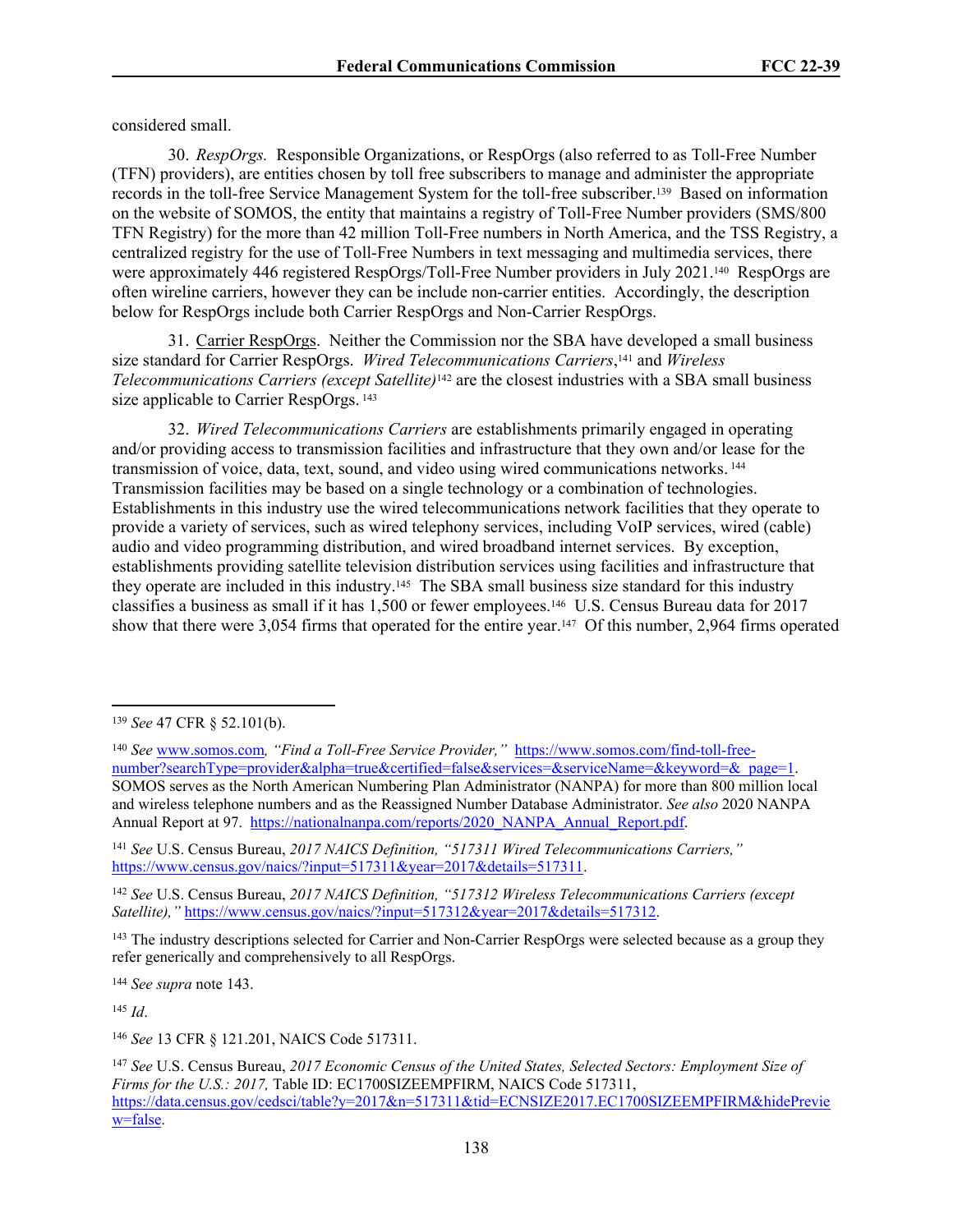with fewer than 250 employees.<sup>148</sup> Based on that data, we conclude that the majority of Carrier RespOrgs that operated with wireline-based technology are small.

33. *Wireless Telecommunications Carriers (except Satellite)* engage in operating and maintaining switching and transmission facilities to provide communications via the airwaves. Establishments in this industry have spectrum licenses and provide services using that spectrum, such as cellular services, paging services, wireless internet access, and wireless video services.149 The SBA small business size standard for this industry classifies a business as small if it has 1,500 or fewer employees.<sup>150</sup> For this industry, U.S. Census Bureau data for 2017 show that there were 2,893 firms that operated for the entire year.151 Of this number, 2,837 firms employed fewer than 250 employees.152 Based on this data, we conclude that the majority of Carrier RespOrgs that operated with wireless-based technology are small.

34. Non-Carrier RespOrgs. Neither the Commission, nor the SBA have developed a small business size standard Non-Carrier RespOrgs. *Other Services Related to Advertising*153 and *Other Management Consulting Services*" <sup>154</sup> are the closest industries with a SBA small business size applicable to Non-Carrier RespOrgs.<sup>155</sup>

35. The *Other Services Related to Advertising* industry contains establishments primarily engaged in providing advertising services (except advertising agency services, public relations agency services, media buying agency services, media representative services, display advertising services, direct mail advertising services, advertising material distribution services, and marketing consulting services).<sup>156</sup> The SBA small business size standard for this industry classifies a business as small that has annual receipts of \$16.5 million or less.<sup>157</sup> U.S. Census Bureau data for 2017 show that 5,650 firms operated in this industry for the entire year.158 Of that number, 3,693 firms operated with revenue of less than \$10 million.159 Based on this data, we conclude that a majority of non-carrier RespOrgs who provide TFN-

<sup>148</sup> *Id.* The available U.S. Census Bureau data does not provide a more precise estimate of the number of firms that meet the SBA size standard.

<sup>149</sup> *See supra* note [144.](#page-121-1)

<sup>150</sup> *See* 13 CFR § 121.201, NAICS Code 517312.

<sup>151</sup> *See* U.S. Census Bureau, *2017 Economic Census of the United States*, *Selected Sectors: Employment Size of Firms for the U.S.: 2017,* Table ID: EC1700SIZEEMPFIRM, NAICS Code 517312, [https://data.census.gov/cedsci/table?y=2017&n=517312&tid=ECNSIZE2017.EC1700SIZEEMPFIRM&hidePrevie](https://data.census.gov/cedsci/table?y=2017&n=517312&tid=ECNSIZE2017.EC1700SIZEEMPFIRM&hidePreview=false) [w=false.](https://data.census.gov/cedsci/table?y=2017&n=517312&tid=ECNSIZE2017.EC1700SIZEEMPFIRM&hidePreview=false)

<sup>152</sup> *Id.* The available U.S. Census Bureau data does not provide a more precise estimate of the number of firms that meet the SBA size standard.

<sup>153</sup> *See* U.S. Census Bureau, *2017 NAICS Definition*, *"541890 Other Services Related to Advertising,"*  [https://www.census.gov/naics/?input=541890&year=2017&details=541890.](https://www.census.gov/naics/?input=541890&year=2017&details=541890) <sup>154</sup> *See* U.S. Census Bureau, *2017 NAICS Definition, "541618 Other Management Consulting Services,"* [https://www.census.gov/naics/?input=541618&year=2017&details=541618.](https://www.census.gov/naics/?input=541618&year=2017&details=541618)

<sup>155</sup> The industry descriptions selected for Carrier and Non-Carrier RespOrgs were selected because as a group they refer generically and comprehensively to all RespOrgs.

<sup>156</sup> *See supra* note [1551](#page-122-1)3.

<sup>157</sup> *See* 13 CFR § 121.201, NAICS Code 541890.

<sup>158</sup> *See* U.S. Census Bureau, *2017 Economic Census of the United States*, *Selected Sectors: Sales, Value of Shipments, or Revenue Size of Firms for the U.S.: 2017, Table ID: EC1700SIZEREVFIRM, NAICS Code 541890,* [https://data.census.gov/cedsci/table?y=2017&n=541890&tid=ECNSIZE2017.EC1700SIZEREVFIRM&hidePrevie](https://data.census.gov/cedsci/table?y=2017&n=541890&tid=ECNSIZE2017.EC1700SIZEREVFIRM&hidePreview=false) [w=false.](https://data.census.gov/cedsci/table?y=2017&n=541890&tid=ECNSIZE2017.EC1700SIZEREVFIRM&hidePreview=false)

<sup>159</sup> *Id.* The available U.S. Census Bureau data does not provide a more precise estimate of the number of firms that meet the SBA size standard. We note that the U.S. Census Bureau withheld publication of the number of firms that (continued….)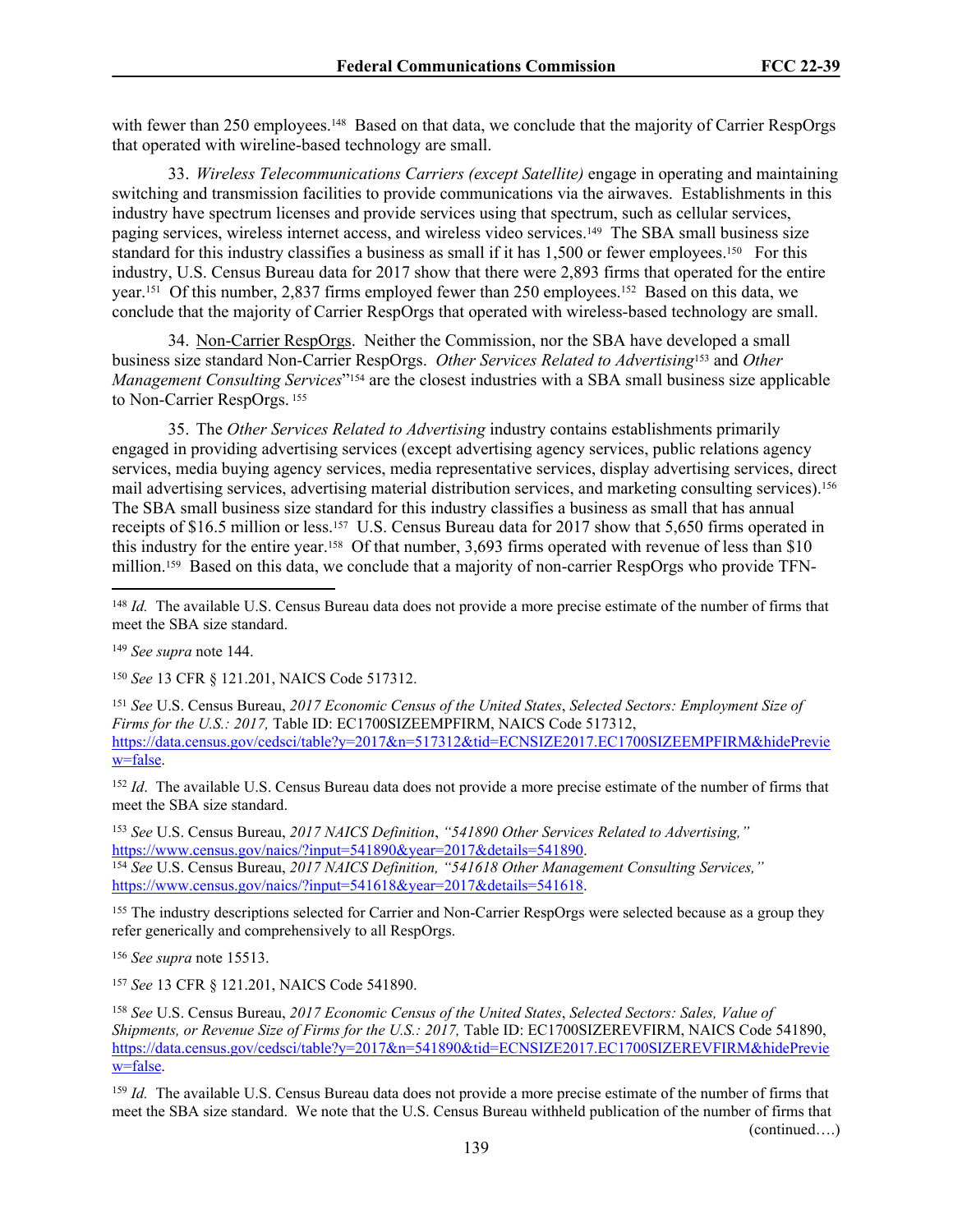related management consulting services are small.

36. The *Other Management Consulting Services* industry contains establishments primarily engaged in providing management consulting services (except administrative and general management consulting; human resources consulting; marketing consulting; or process, physical distribution, and logistics consulting).<sup>160</sup> Establishments providing telecommunications or utilities management consulting services are included in this industry.161 The SBA small business size standard for this industry classifies a business as small if it has annual receipts of \$16.5 million or less.162 U.S. Census Bureau data for 2017 show that 4,696 firms operated in this industry for the entire year.<sup>163</sup> Of that number, 3,700 firms had revenue of less than \$10 million.164 Based on this data, we conclude that a majority of non-carrier RespOrgs who provide TFN-related management consulting services are small.

### **E. Description of Projected Reporting, Recordkeeping and Other Compliance Requirements**

37. The Report and Order does not adopt any new reporting, recordkeeping, or other compliance requirements.

### **F. Steps Taken to Minimize Significant Economic Impact on Small Entities and Significant Alternatives Considered**

38. The RFA requires an agency to describe any significant alternatives that it has considered in reaching its approach, which may include the following four alternatives, among others: (1) the establishment of differing compliance or reporting requirements or timetables that take into account the resources available to small entities; (2) the clarification, consolidation, or simplification of compliance or reporting requirements under the rule for small entities; (3) the use of performance, rather than design, standards; and (4) an exemption from coverage of the rule, or any part thereof, for small entities.<sup>165</sup>

39. In the Report and Order, the Commission adopted a methodology for calculating the regulatory fee for small satellites (a type of non-geostationary orbit space station) at a much lower amount than non-geostationary orbit space stations are assessed. This was designed to allow small satellites, which may be licensed by small entities, to operate without the financial burden of the alternative, i.e.,

<sup>161</sup> *Id.*

<sup>162</sup> *See* 13 CFR § 121.201, NAICS Code 541618.

 $165$  5 U.S.C. § 603(c)(1)–(c)(4).

operated with sales/value of shipments/revenue in the individual categories for less than \$100,000, and \$100,000 to \$249,999, to avoid disclosing data for individual companies (see Cell Notes for the sales/value of shipments/revenue in these categories). Therefore, the number of firms with revenue that meet the SBA size standard would be higher than noted herein. We further note that according to the U.S. Census Bureau glossary, the terms receipts and revenues are used interchangeably, *see* [https://www.census.gov/glossary/#term\\_ReceiptsRevenueServices](https://www.census.gov/glossary/#term_ReceiptsRevenueServices).

<sup>160</sup> *See supra* note 514[156](#page-122-0)*.*

<sup>163</sup> *See* U.S. Census Bureau, *2017 Economic Census of the United States*, *Selected Sectors: Sales, Value of Shipments, or Revenue Size of Firms for the U.S.: 2017, Table ID: EC1700SIZEREVFIRM, NAICS Code 541618,* [https://data.census.gov/cedsci/table?y=2017&n=541618&tid=ECNSIZE2017.EC1700SIZEREVFIRM&hidePrevie](https://data.census.gov/cedsci/table?y=2017&n=541618&tid=ECNSIZE2017.EC1700SIZEREVFIRM&hidePreview=false) [w=false](https://data.census.gov/cedsci/table?y=2017&n=541618&tid=ECNSIZE2017.EC1700SIZEREVFIRM&hidePreview=false)*.*

<sup>164</sup> *Id*. The available U.S. Census Bureau data does not provide a more precise estimate of the number of firms that meet the SBA size standard. We also note that the U.S. Census Bureau withheld publication of the number of firms that operated with sales/value of shipments/revenue less than \$100,000, to avoid disclosing data for individual companies (see Cell Notes for the sales/value of shipments/revenue for this category). Therefore, the number of firms with revenue that meet the SBA size standard would be higher than noted herein. We further note that according to the U.S. Census Bureau glossary, the terms receipts and revenues are used interchangeably, see [https://www.census.gov/glossary/#term\\_ReceiptsRevenueServices.](https://www.census.gov/glossary/#term_ReceiptsRevenueServices)